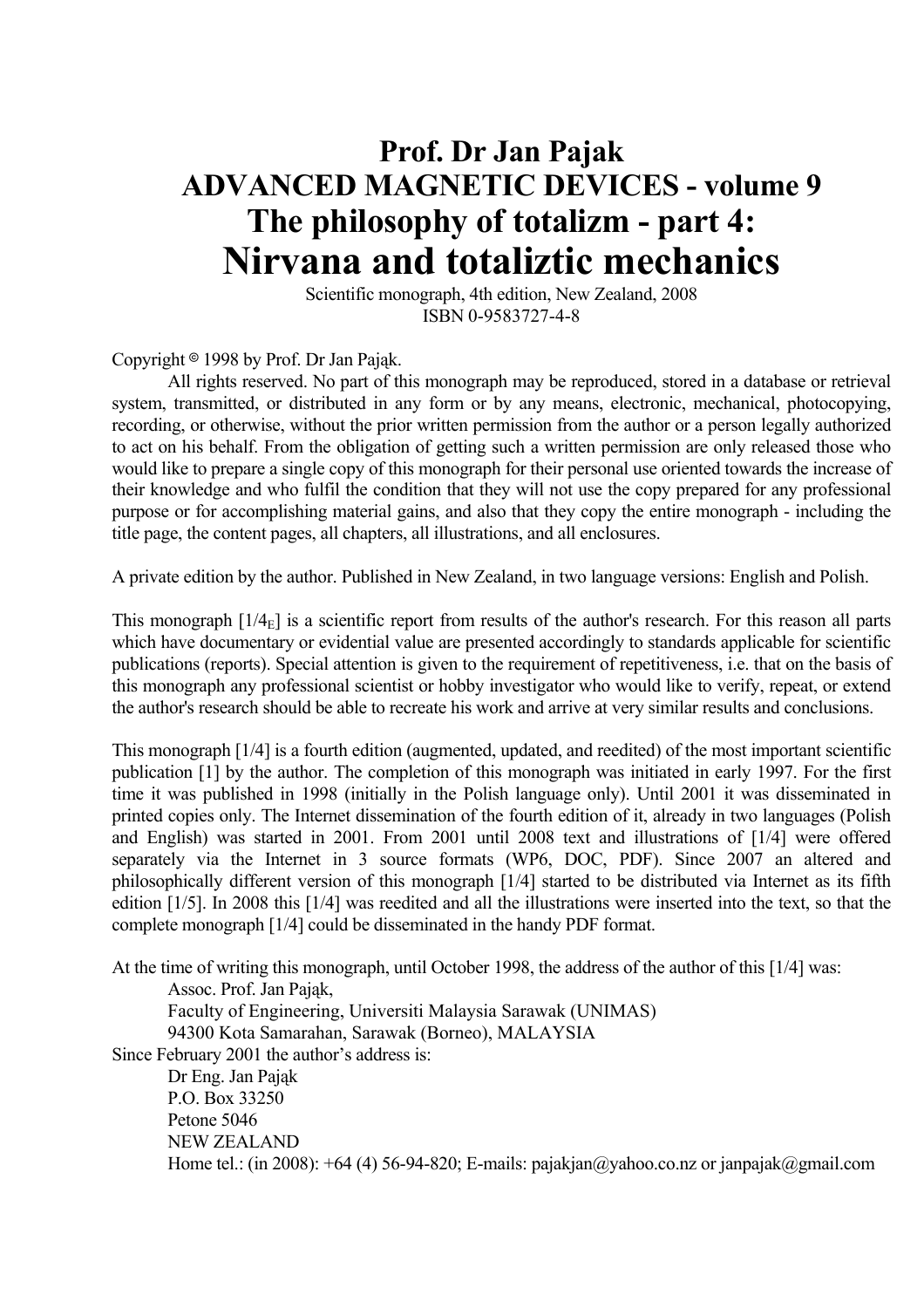ABSTRACT of the volume 9 of monograph  $[1/4_F]$  "Advanced magnetic devices", ISBN 0-9583727-4-8.

 Do we need mechanics or physics to lead our everyday lives? Do we need to learn additionally a totaliztic mechanics, which extends its considerations into our inner self? In what manner such a mechanics would be helpful, if we learn it? What kind of benefits we could expect to glen if we master totaliztic mechanics? What totaliztic mechanics is about? Is it difficult to learn and to use? What it takes to make it very useful? Answers to all these, and also to many more, questions, are provided in this volume.

 Totaliztic mechanics is a new branch of totalizm, which attempts to define, to quantify, to measure, and to calculate, all variables and all processes incorporated into the philosophy of totalizm. It may sound scary, but actually what it tries to accomplish, is to give us a useful tool, which allows to define precisely, to measure, and to calculate everything that is non-material, but that impacts our everyday life. For example, it indicates how precisely can be measured and increased human intelligence. (As we know, so-far intelligence was estimated only roughly with the use of the so-called "IQ coefficient", which does not say much about the real intelligence of someone. In turn completely no-one knew how to increase intelligence.) This mechanics also allows to measure someone's responsibility, feelings, moral energy, or moral power.

 Totaliztic mechanics does not need to be invented from the scratch. After all, during the course of centuries people developed classical mechanics, which allow them to measure and to calculate everything that is material. Unfortunately, classical mechanics does not allow us to measure or calculate non-material aspects of our lives. For example, it does not allow us to measure the level of our pain when we loose someone close, to measure our feelings, or to determine how much energy we need to put in order to get out from a specific addiction. For this reason there is a need for developing an equivalent of classical mechanics, but to make it applicable for these non-material aspects of our lives. This is accomplished by the totaliztic mechanics, which is simply a more general form of the classical mechanics, but extended in such a manner, that it starts to be applicable to all non-material quantities and processes.

 This volume is about totaliztic mechanics. It presents this quantitative branch of totalizm, and informs about the present state of its advancement. The reading of this volume reveals methods and tools which allow for measuring and for calculation of non-material quantities, parameters, indicators, and energies, which decide about the level of our lives. This volume explains also matters of the influence of various moral quantities on our lives, and the development of methods with the use of which these quantities can be defined, calculated, researched, or developed in ourselves and in our children.

 Ideas contained in this volume could prove beneficial for many different groups of readers. For example, they should turn very useful for all those young people who study mechanics, or who are just about to start learning classical mechanics in schools. This is because the totaliztic mechanics shows them how useful mechanics is as a scientific discipline, and thus how beneficial is to learn it. Furthermore, by explaining to them the philosophical applications of mechanics, it is going to facilitate their deeper understanding what subsequent ideas of mechanics mean. The ideas from this volume would also turn to be very helpful for people studying moral, philosophical, and social issues. After all, these ideas allow to understand the hidden forces and mechanisms which govern the fate of individual people and group intellects. Finally, they should also provide various benefits for these people, who wish to get to know themselves better, and to take a better moral control over their own life.

 However, this volume is especially recommended for all those with strict minds and inclinations for calculations, who are interested in totalizm. Even if they do not have mathematical background, still by digesting this volume they gain a good idea as to how strict type of science totalizm is, in how many different areas the findings of totalizm prove themselves useful, and what kind of interesting prospects totalizm opens for our civilisation.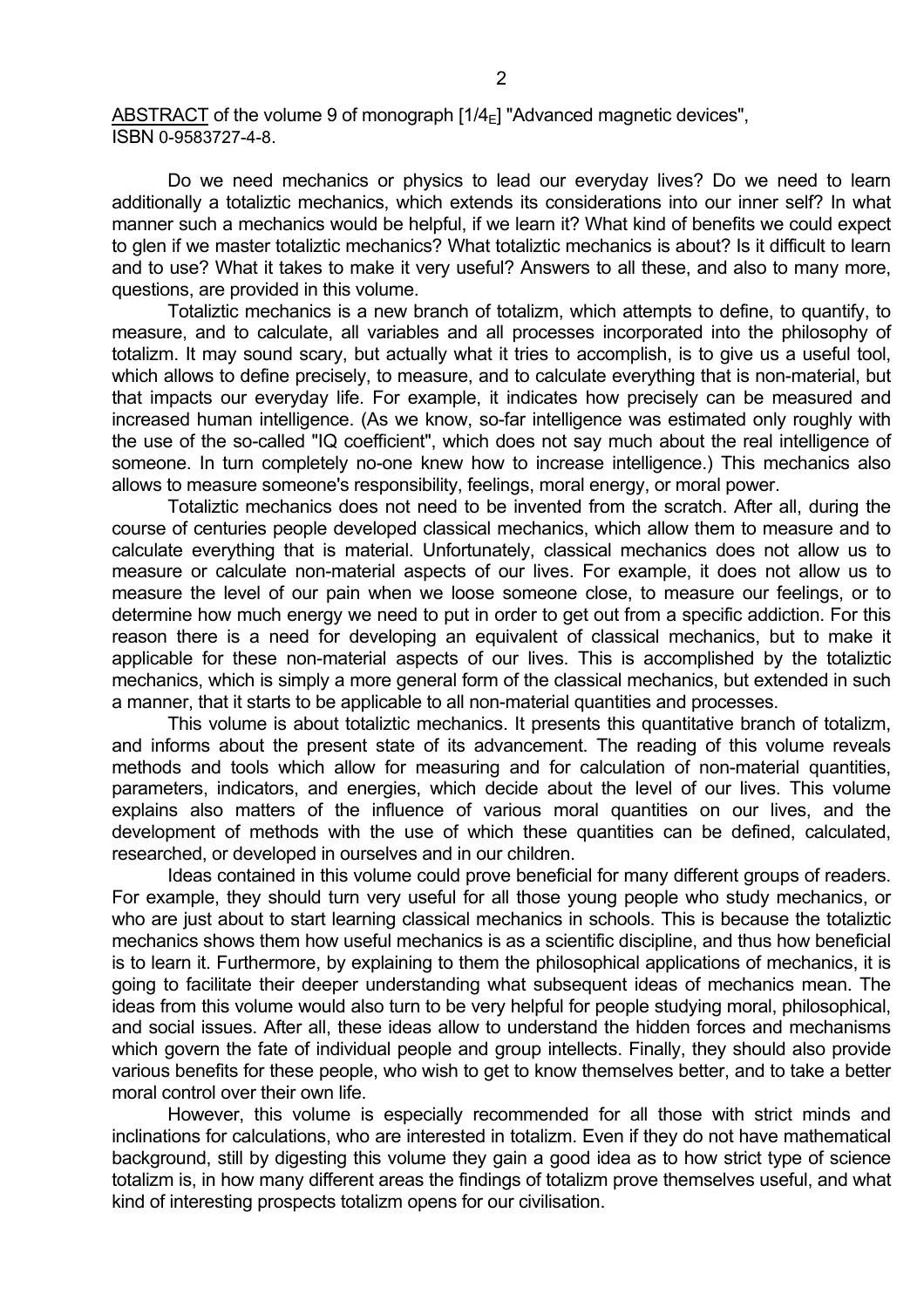## **CONTENT**

Page Chapter ─── ───── 1 Title page

2 Abstract of volume 9 3 Content of volume 9

of the volume 9 of monograph  $[1/4_E]$  "Advanced magnetic devices", ISBN 0-9583727-4-8

(notice that the complete content of monograph  $[1/4<sub>E</sub>]$  is contained in volume 1)

|              | Volume 9: The philosophy of totalizm - part 4: Nirvana and totaliztic mechanics                                                                                                                                                                                                                                                           |
|--------------|-------------------------------------------------------------------------------------------------------------------------------------------------------------------------------------------------------------------------------------------------------------------------------------------------------------------------------------------|
| $JE-1$       | JE. TOTALIZTIC MECHANICS - A TOOL FOR QUANTIFYING OUR LIVES                                                                                                                                                                                                                                                                               |
| <b>JE-2</b>  | JE1. Why we need totaliztic mechanics                                                                                                                                                                                                                                                                                                     |
| JE-5         | JE2. Classical mechanics versus totaliztic mechanics                                                                                                                                                                                                                                                                                      |
| JE-9         | JE3. Definitions, units and measurements of basic quantities of totaliztic mechanics<br>which represent moral equivalents for parameters of linear motion from<br>classical mechanics (i.e. coordinates, time, mass, displacement, velocity,<br>acceleration, forces, energy, power, etc., for moral activities and<br>for linear motion) |
| JE-12        | JE3.1. Moral time                                                                                                                                                                                                                                                                                                                         |
| JE-12        | JE3.2. Moral mass, or intelligence, as moral equivalent of mass<br>from classical mechanics                                                                                                                                                                                                                                               |
| <b>JE-15</b> | JE3.3. Moral displacements, or motivations as moral equivalent<br>of displacement from classical mechanics                                                                                                                                                                                                                                |
| <b>JE-20</b> | JE3.4. Moral speed, or enthusiasm, as moral equivalent                                                                                                                                                                                                                                                                                    |
|              | of velocity from classical mechanics                                                                                                                                                                                                                                                                                                      |
| <b>JE-20</b> | JE3.5. Moral acceleration, or responsibility, as moral equivalent<br>of acceleration from classical mechanics                                                                                                                                                                                                                             |
| JE-21        | JE3.6. Feelings as moral equivalent of forces from classical mechanics                                                                                                                                                                                                                                                                    |
| <b>JE-22</b> | JE3.7. Moral energy                                                                                                                                                                                                                                                                                                                       |
| <b>JE-24</b> | JE3.7.1. What gravity is and how our universe is shaped                                                                                                                                                                                                                                                                                   |
| JE-26        | JE3.8. Moral power                                                                                                                                                                                                                                                                                                                        |
| <b>JE-28</b> | JE4. Description of side effects of parasitism, as immoral equivalents for rotary motion<br>from classical mechanics (energy of spinning, centrifugal force,<br>angular displacement, etc.)                                                                                                                                               |
| JE-29        | JE4.1. Depression as moral equivalent of centrifugal force                                                                                                                                                                                                                                                                                |
|              | from classical mechanics                                                                                                                                                                                                                                                                                                                  |
| JE-30        | JE4.2. Energy of rolling-downhill                                                                                                                                                                                                                                                                                                         |
| <b>JE-30</b> | JE5. Management of feelings                                                                                                                                                                                                                                                                                                               |
| <b>JE-30</b> | JE5.1. Physical consequences of feelings                                                                                                                                                                                                                                                                                                  |
| JE-33        | JE5.2. The neutralization of above-threshold feelings                                                                                                                                                                                                                                                                                     |
| <b>JE-36</b> | JE5.3. Impact of feelings on moral energy level                                                                                                                                                                                                                                                                                           |
| <b>JE-44</b> | JE5.4. Influence of feelings during conception on the gender of a child                                                                                                                                                                                                                                                                   |
| JE-46        | JE6. Relative moral energy "µ" and its quantification                                                                                                                                                                                                                                                                                     |
| <b>JE-47</b> | JE6.1. Moral traffic versus "µ"                                                                                                                                                                                                                                                                                                           |
| JE-51        | JE6.2. How to additionally increase our personal "µ"                                                                                                                                                                                                                                                                                      |
| JE-52        | JE6.3. How to additionally increase "µ" in our country and civilisation                                                                                                                                                                                                                                                                   |

JE-54 JE7. Management of moral energy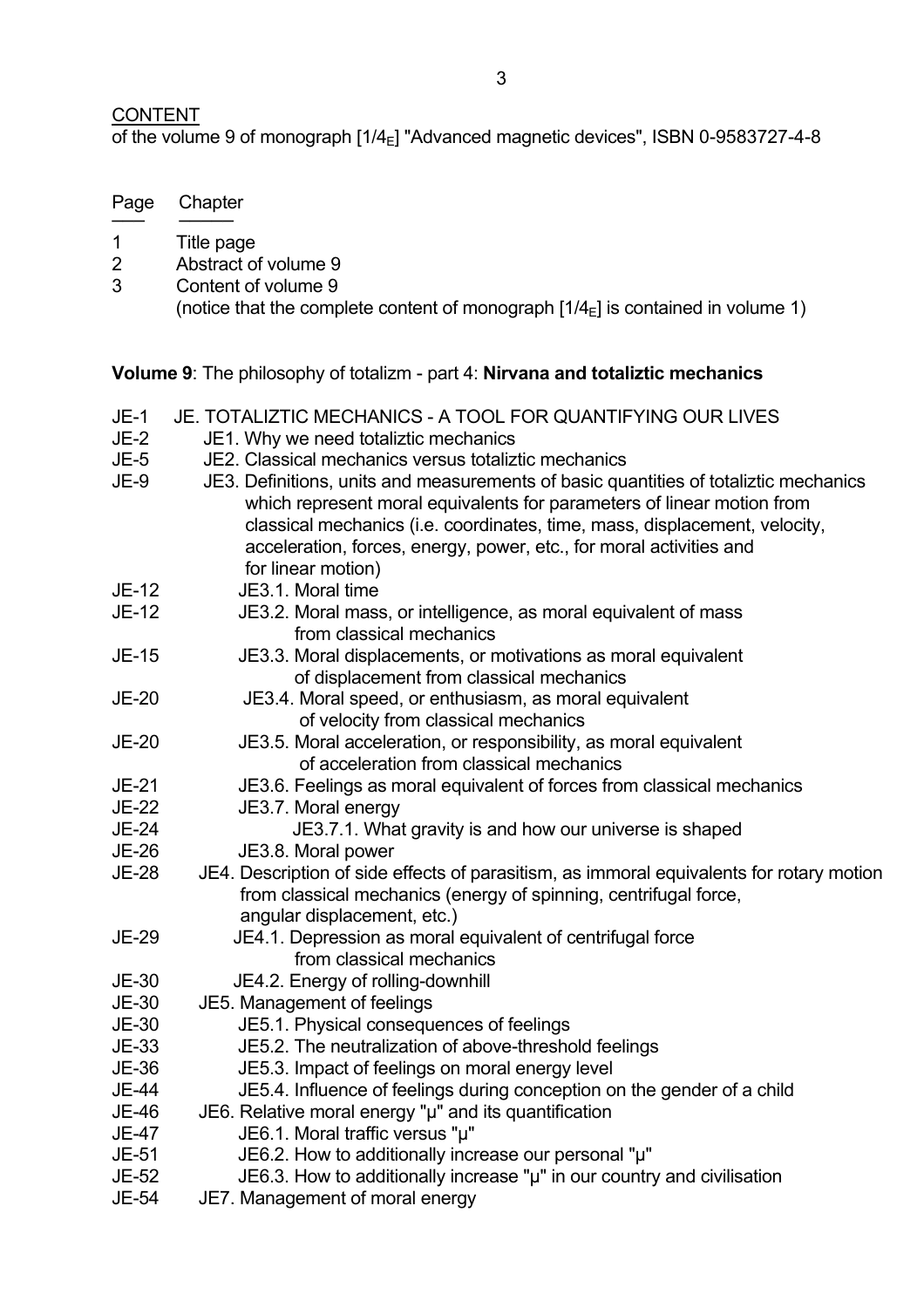- JE-57 JE8. Nirvana
- JE-57 JE9. Gravity equations
- JE-59 JE9.1. Equations of longevity
- JE-70 JE9.1.1. The increase of longevity as the consequence of moral energy accumulation
- JE-71 JE9.2. Equations of intelligence
- JE-75 JE9.3. Equations of height
- JE-79 JE9.4. Equations of weight
- JE-84 JE9.5. Equations of feelings
- JE-89 JE9.6. Equations of karma
- JE-90 JE10. Examples of practical problems of totaliztic mechanics together with solutions
- JF-96 JF. TOTALIZTIC NIRVANA
- JF-98 JF1. How the totaliztic nirvana could be described
- JF-100 JF2. The description of sensations experienced during the totaliztic nirvana
- JF-103 JF3. Mechanism which causes the totaliztic nirvana to happen
- JF-104 JF4. Three different types of nirvana
- JF-109 JF4.1. Mass hysteria as a reversal of the resonance nirvana
- JF-109 JF5. Attributes displayed by the totaliztic nirvana
- JF-110 JF6. Manifestations of nirvana (e.g. attracting the opposite sex)
- JF-114 JF7. Nirvana and goals of totalizm
- JF-115 JF8. Development of equations which quantify nirvana
- JF-126 JF9. How to earn the totaliztic nirvana

#### **Notes:**

 (1) A Polish language version of this monograph [1/4] is also available. Therefore, in case there is any difficulty with accessing an English version of this monograph, while the reader knows the Polish language, then it could be beneficial for him/her to read the Polish version of this monograph.

 (3) Both language versions in this monograph [1/4], namely English and Polish, use the same illustrations. Only captions under these illustrations use a different language. Therefore, if illustrations for the English version are difficult to access or unreadable, then illustrations for the Polish version can be used equally well. It is also worth to know, that enlarged copies of all the illustrations for this monograph [1/4] are made available in the Internet. So in order to e.g. examine enlarged copies of these illustrations, it is worth to view them directly from the Internet. To find them, the reader needs to find any totaliztic web page which I authorise, e.g. by typing the key word "**totalizm**" to any search engine (e.g. to www.google.com), and then, after running a totaliztic web page, the reader needs to run from it the web page named "text 1 4.htm" available on the same server, or choose the option [1/4] from the menu of that totaliztic web page. Note that all totaliztic web pages allow also the uploading of free copies of this monograph [1/4].

 (3) In case of making a printout of the above list of content, the page numbers provided here not necessarily need to correspond to the page numbers that appear on subsequent pages. This is because the formatting of this monograph was made for the font "Arial" (size: 12 pt), and for the printer "HP LaserJet 5MP" controlled from the word-processor "Word for Windows XP". All other fonts and other printers are going to cause a different density of print, and thus also a different allocation of page numbers.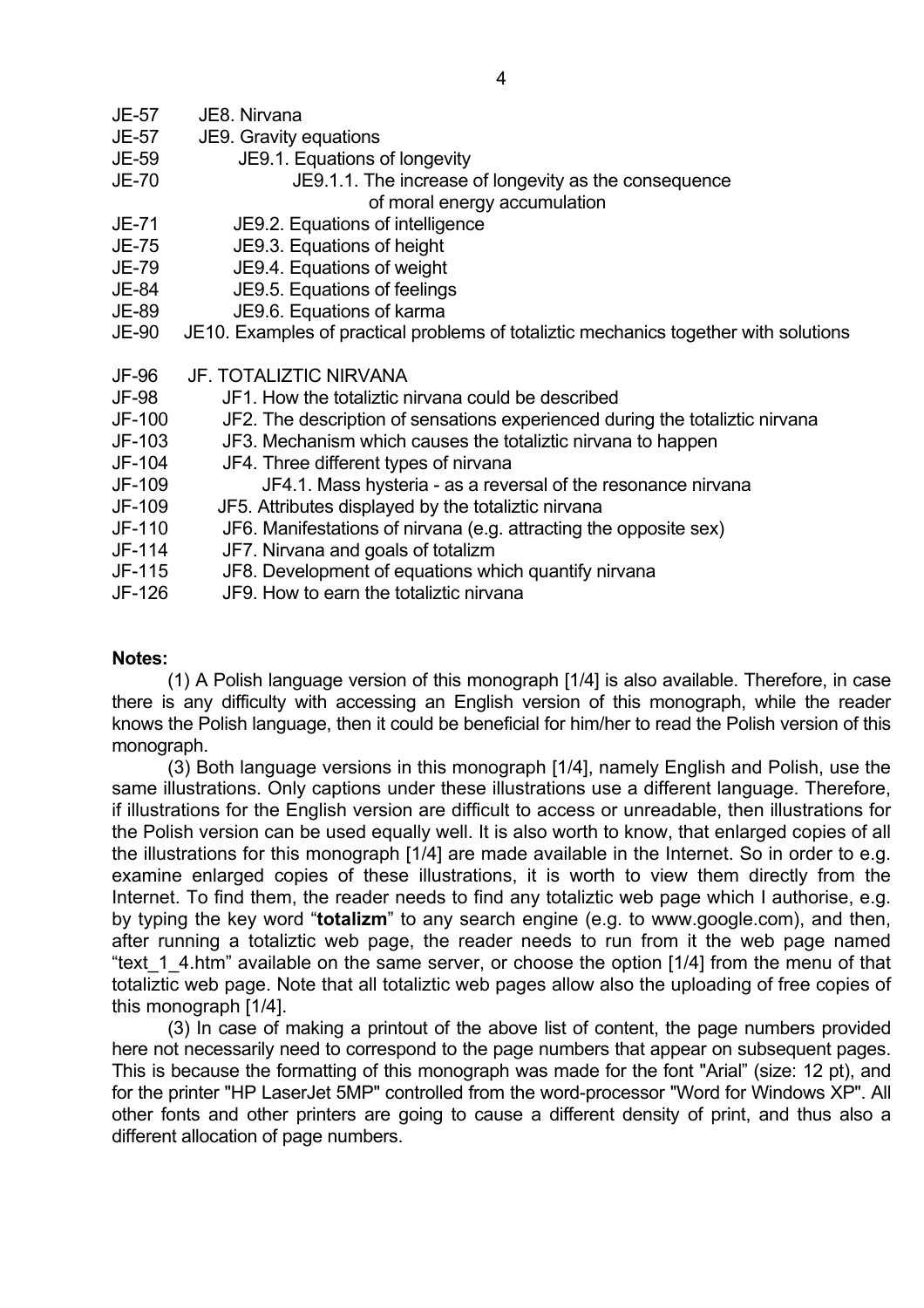# **TOTALIZTIC MECHANICS - A TOOL FOR QUANTIFYING OUR LIVES**

Motto of this chapter: "Even the largest river begins from the first droplet."

 Let us hypothetically imagine for a moment, that we are one of the first people on Earth. For example Adam or Eve. We do not know mechanics, so we do not know also dimensions, units, equations, laws, mechanisms, designs, etc. When, for example, we try to pick a leaf of the size that would be right for Eve, we would not know how to measure it. Therefore, most probably we would need to climb onto a fig tree many times to fasten just a single leaf. We would pick a first leaf, then we come down from the fig tree and try to fasten it to Eve. But if it would turn out to be too small or too large, and the capricious Eve would refuse to wear it, because it would make her look as if it borrowed from her sister, we would be forced to climb again the tree for a next leaf. So after several subsequent climbs and comings down, we would drop onto the idea of measuring the Eve's size. In this way we would invent the first unit of measure. Then we would need to learn how to estimate the weight of animals that we confronted, or that we need to carry, how large should be pots, that we would made from the clay, to satisfy needs of a single meal, which wood is the best for our arches, how to trade with neighbours the long and thin into thick and short, etc. The result would be, that without realizing it, we would gradually develop the discipline of mechanics. Actually, we would have no option but to develop mechanics, because it turns out to be an absolutely essential tool in quantifying all material aspects of our lives. After all, we need to use in our lives the increasingly precise measures, weights, dimensions, units, definitions, mechanisms, principles, laws, designs, etc. Finally, one day, someone would drop onto an idea of collecting all this practical knowledge in the form of a single book, and would name it "mechanics". In this way the scientific discipline of "classical mechanics" would be born. This discipline would gradually bring our civilisation to the point where we are at present.

 Then the philosophy of totalizm would be born. It would illustrate to us, that apart of material objects, material activities, and material phenomena, there are also moral quantities, moral behaviours, and moral phenomena. Totalizm would also realize to us, that these moral entities, behaviours, and phenomena not only can be quantified and measured, but actually it lies in our vital interest to learn how to measure, calculate, and quantify them as well. So we would drop onto the idea of extending and generalising the classical mechanics in such a manner, that it would incorporate into itself everything that is non-material. In this way we would develop the totaliztic mechanics. Of course, after developing it, we would need to explain it to others. In this way first books on totaliztic mechanics would need to be written. This volume should be seen as an example of such a first book on totaliztic mechanics. It assumes the task of explaining what totaliztic mechanics is, and why it needs to be developed. It also provides the initial formulation of this new discipline.

 From the point of view of its purpose, totaliztic mechanics can be defined as a "branch of totalizm, which allows to quantify relationships between changes of various parameters, which for intellects describe their moral energy, actions, sensations, feelings, responsibility, thoughts, intensions, stands, etc." In a manner similar as classical mechanics embraces the mathematical outcomes of our physical activities, also this newly introduced totaliztic mechanics deals with the mathematical description of moral and intellectual consequences of our activities, including into this also non-material activities. If one would like to extend this definition with appropriate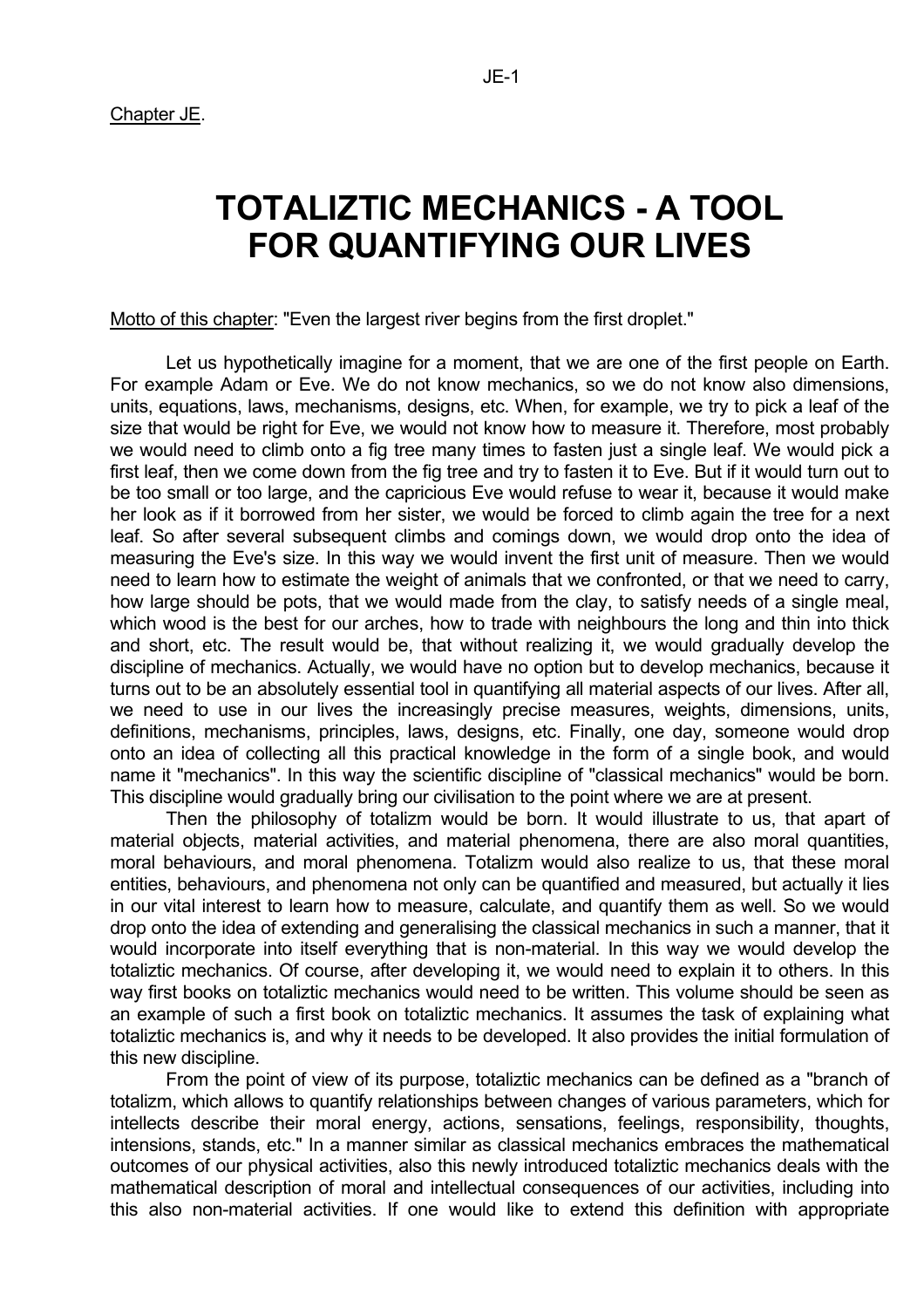examples, than totaliztic mechanics allows us to determine amount of feelings and motivations which translate into a given amount of moral energy, to determine how much moral energy we loose every day during an idle watching TV for one hour, to compare moral values of two totally different activities, to review our style of living and to determine which our activities could be improved, to evaluate decisions of politicians and management, to estimate impact of new projects, new technologies, new laws, new educational or parenthood practices, etc. Therefore, in respect to the non-material side of our lives, the totaliztic mechanics is supplying to us an equally powerful tool for measuring, calculating, and quantifying, as classical mechanics gave us in respect to all material objects and processes.

 Totaliztic mechanics is just newly born. In turn everything that is just born, firstly requires putting into it a significant effort, before it becomes productive and fully useful. However, even now, when this effort is not yet invested into it in the required quantity, still it already illustrates the enormous potential which it has to quantify all non-material aspects and moral processes of our lives. Practically it may become one of the most useful and handy calculative disciplines. After all, it already is a key for our personal happiness - as it provides calculation routines which allow us to design the way, in which we can accomplish the state of totaliztic nirvana, as described in subsections JF8 and JF9. It also provides the idea of "moral work", which is one of the best measures for someone's efficiency at work, and someone's real contribution to society. This measure may soon become a handy tool for an employer to calculate earnings in a more justly manner than so-far (i.e. earnings could be automatically set to be proportional to moral energy that a given employee generates). It also could be used in justice proceedings for estimating the level of someone's guilt, and the required amount of moral compensation or punishment - see subsections JC3 and JE10. In medicine it could be used for improving someone's mental or moral health, and for determining the amount of moral power necessary for coming out from an addiction. In politics it could allow to compare election promises which are mutually unrelated, and many more. Some out of the countless applications of this new discipline, are going to be described in subsections that follow.

 Totaliztic mechanics boils down to establishing a whole body of new moral quantities, definitions, units, measures, equations, calculation procedures, conversion procedures, quantitative data, etc. Therefore, the development of totaliztic mechanics was only possible because of the advancement of these parts of totalizm, which deal with quantitative concepts especially these which concern moral energy, feelings, motivations, and responsibility. In this respect, totaliztic mechanics is very similar to classical mechanics, which also mainly deals with units, equations, and calculations. Probably it is not going to be favoured by those who are allergic to equations and to mathematics - from my experience to this category belongs the majority of people with philosophical inclinations (means for these "professionals", which specialisations it actually affects, and thus who would benefit the most from mastering this discipline). But I still would recommend them to read this volume, or at least to scan through it. After all, it gives a good idea about the powerful capabilities that the mastery of this new discipline opens. Of course, for those readers who display the strict approach to problems, totaliztic mechanics should become a feast for their intellects. After all, it clearly defines a whole array of previously unclear ideas. It also illustrates how these ideas could be quantified and applied to everyday situations from our lives.

#### JE1. Why we need totaliztic mechanics

 The philosophy of parasitism, which dominates our civilisation, accustomed us to be "reluctant" and untrustful towards practically everything. So whenever we face something completely new, like totaliztic mechanics, we almost automatically ask the question "do we need it?". After all, the people with parasitic philosophies are going to argue, that our civilisation lived on this planet for so many thousands of years, and we managed our lives without totaliztic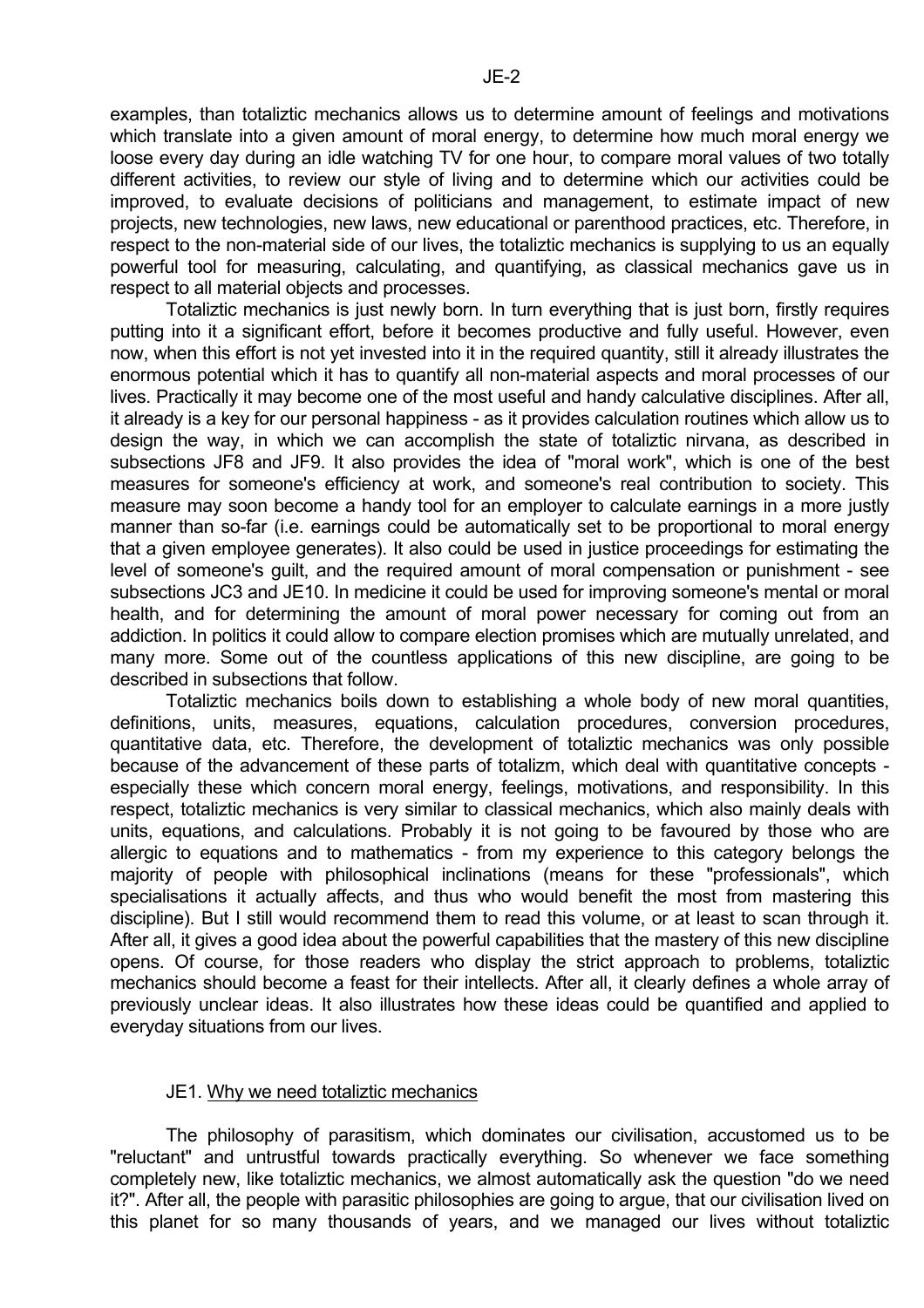mechanics. So why we should not live like this for next few thousands of years. Why we should introduce this new mechanics now?

 The best way to answer questions like above, would be to have a look at classical mechanics. After all, if classical mechanics is not known yet, and one would try to introduce it right now, probably numerous people would ask similar questions. So if we can answer these questions for classical mechanics, which regulates all the material aspects of our lives, the answer will be equally valid for the totaliztic mechanics. After all, in the final count totaliztic mechanics is to regulate all the non-material aspects of our lives in a very similar way as classical mechanics regulates material aspects of our lives. So let us firstly have a look at the role of classical mechanics in our lives, and then simply accept that one day, when we fully develop and implement totaliztic mechanics, it will have very similar impact on all the non-material aspects of our everyday lives.

 Most of people relate classical mechanics to this boring subject, that they used to learn in schools as a branch, or as a part, of physics. It was telling us something about Newton, forces, displacements, accelerations, energy, etc. It also provided a lot of equations, which we quickly forgotten. After graduating from schools, we believed that we never have to do, and are not going to do, anything with classical mechanics!

 But this is a very false belief. We actually live with mechanics every day and all the time. We sleep on it, we eat with it, we work through it, and we enjoy our lives because of it. When in mornings we get up from our beds, we put slippers on our legs which were produced with tools, machines, and methods, that were provided by this mechanics. Then we go to a bathroom, in which everything works only because of the mechanics. When we eat breakfast, we are not aware, that we could prepare it only because our ancestors developed units, laws, and equations of this mechanics. When we live our flats, we enter lifts which operate only because mechanics allowed to invent them, and to build them. Then we drive our cars, or use buses, which are entirely based on mechanics - meaning every tiny part of them was invented, worked out, designed, and produced, because of mechanics. Then we spend time at work, and almost everything that we use or do there, eventuated because of mechanics. For example, if one would calculate how much the discipline of mechanics contributed to the present shape and operation even the most simple objects, such as doors in our rooms, or rulers on our desks, it would probably turn out - to our greatest surprise, that it is very close to 100%. E.g. in doors we have handles, locks, hinges, stoppers, planes, layers, technologies, etc., which all were developed, work, and could be implemented because of the mechanics. Similarly rulers in our offices are combined from units, scales, principles of measuring, surfaces, stiffness, mechanical properties, etc., which again are pure mechanics. (Those who would argue, that rulers require plastics and organic chemistry, I remind that there are their wooden versions, which people would be able to produce for several thousand of years, if they only have the knowledge of mechanics, which would allow them to form units of measure and scales.) Even when we go shopping, every product and package that we buy, was produced, we can measure, weight, and price precisely, only because of mechanics.

 Of course, life would also be possible without these quantities, which were provided to us because of the classical mechanics. After all, thousands of years ago people lived without present rulers, desks, doors, cars, lifts, etc. Probably they would not even realize the need for introducing them. But the question is, whether - having presently everything that the classical mechanics gave to us, we would be prepared to exchange with those people who did not have all this? If not, than we should remember, that after several hundred years people are going to think about us in exactly the same way. They will tell about us: these primitives from twenty-first century did not use totaliztic mechanics, thus their life was hard, imprecise, and primitive: we absolutely would not like to find ourselves in their place!

 The above realizes, that whatever we do in present times for our everyday life, every piece of material that we use or touch, and every process we are carrying out, involves a significant dose of mechanics. Only that this involvement is not open, but already translated into practical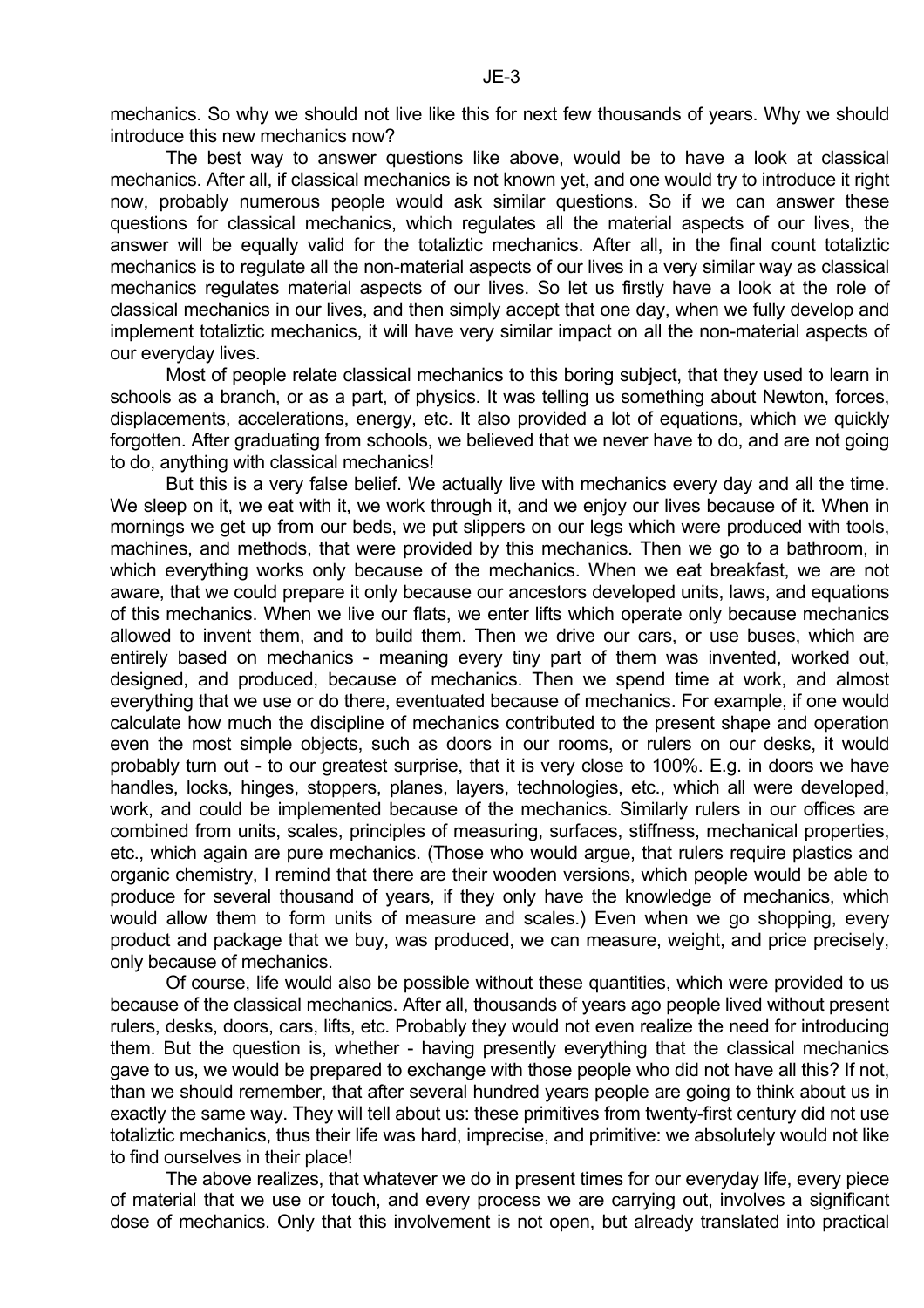quantities which decide about the appearance and operation of a given matter, such as units of measure or weight, working mechanisms and designs, ideas, methods of calculations, construction, production, etc. In turn, when we realize how important everything that classical mechanics provided as with is in our present life, then we can start to comprehend how important totaliztic mechanics is going to be for the life of future people - if we give to it the chance to develop itself, and we learn to use it correctly for our own benefit and for the increase of quality of our life. After all, totalizm already clearly indicated, that everything we do at the intellectual, moral, and non-material levels, can be quantified equally precisely with the use of totaliztic mechanics, as the classical mechanics allows us to do it at the material level.

 For illustration, let us try to explain on some examples the future significance of totaliztic mechanics. At the beginning let us consider such matter as bringing up our children. As parents, we of course would wish to bring up our children so that they become highly intelligent, happy, and effectively acting citizens. Unfortunately, as long as we do not develop the totaliztic mechanics, we really do not know what these ideas actually mean, and how we should develop them in our children. For example currently the word "intelligent" usually is understood as "having a high IQ coefficient". But how to increase IQ in someone, so-far our science is unable to explain unambiguously. Also, as we know from the real life, people with high IQ are not successful in life to the extend which is indicated by their IQ level. Similarly is with "happiness" or "efficiency of actions". In turn totaliztic mechanics very precisely defines each one of these ideas. For example, according to it, "intelligence" (I) is just a moral equivalent to physical mass (see subsection JE3.2). We actually are able to increase the intelligence in our children through the development in them a high sensitivity of feelings (F) and a high sense of responsibility (A). In turn "happiness" mainly depends on the relative level of moral energy (u). Thus parents are able to teach their children, how according to totaliztic mechanics, the level of  $(\mu)$  can be increased. In turn the efficiency of action was most dependable on two factors, namely on (1) acting in accordance with the moral equivalent of linear motion (i.e. not according to rotary motion, which is always induced by the philosophy of parasitism - as described in subsection JE4); this practically means that to make our children effective, we must teach them to act accordingly to the philosophy of totalizm; and (2) from so-called "moral power" (W) described in subsection JE3.8. In turn, as this monograph explains it, people can be convinced for philosophy of totalizm, and they can be taught to act according to it. Also moral power can be shaped through appropriate exercises in hardening the power of will, in planning, and in the consequent fulfilling our intensions.

 Of course, totaliztic mechanics does not limit its applications just for precise explanation to parents, how they can develop in their children the qualities that are desired by all people. It also allows for example to determine precisely how much of moral harm was done by a given crime and thus how the criminal should pay or be punished for it, how beneficial or harmful are specific laws or promises of politicians, how much moral energy, and how used, it requires to come out from a given addiction, etc. In total, the present chaos, lack of precision, and common ignorance in non-material matters, should be compared to a moral equivalent of cave men and their complete lack of understanding of physical phenomena. In such a comparison, totaliztic mechanics introduces the same precision, understanding, and control, to our mastery of nonphysical matters, as the classical mechanics and physics introduced to our present material life.

 Unfortunately, as it is the case with everything in our lives, before we can use this newly born totaliztic mechanics, we firstly need to put effort into developing it. We must remember that classical mechanics is so useful only because countless generations of researchers and people laboriously builded it up, gradually measuring and describing the increasingly larger number of material objects and processes. The same process must be repeated with the totaliztic mechanics. This volume is only a first small step towards the development and preparing for use, the very needed discipline. We need to develop this discipline in the same manner as we did it in past with classical mechanics. We need to develop units, equations, measuring instruments, methods of measuring and calculation, etc. All this takes time and effort. But it is worth pursuing, because it will change our civilisation into incomparably more happy and more moral one.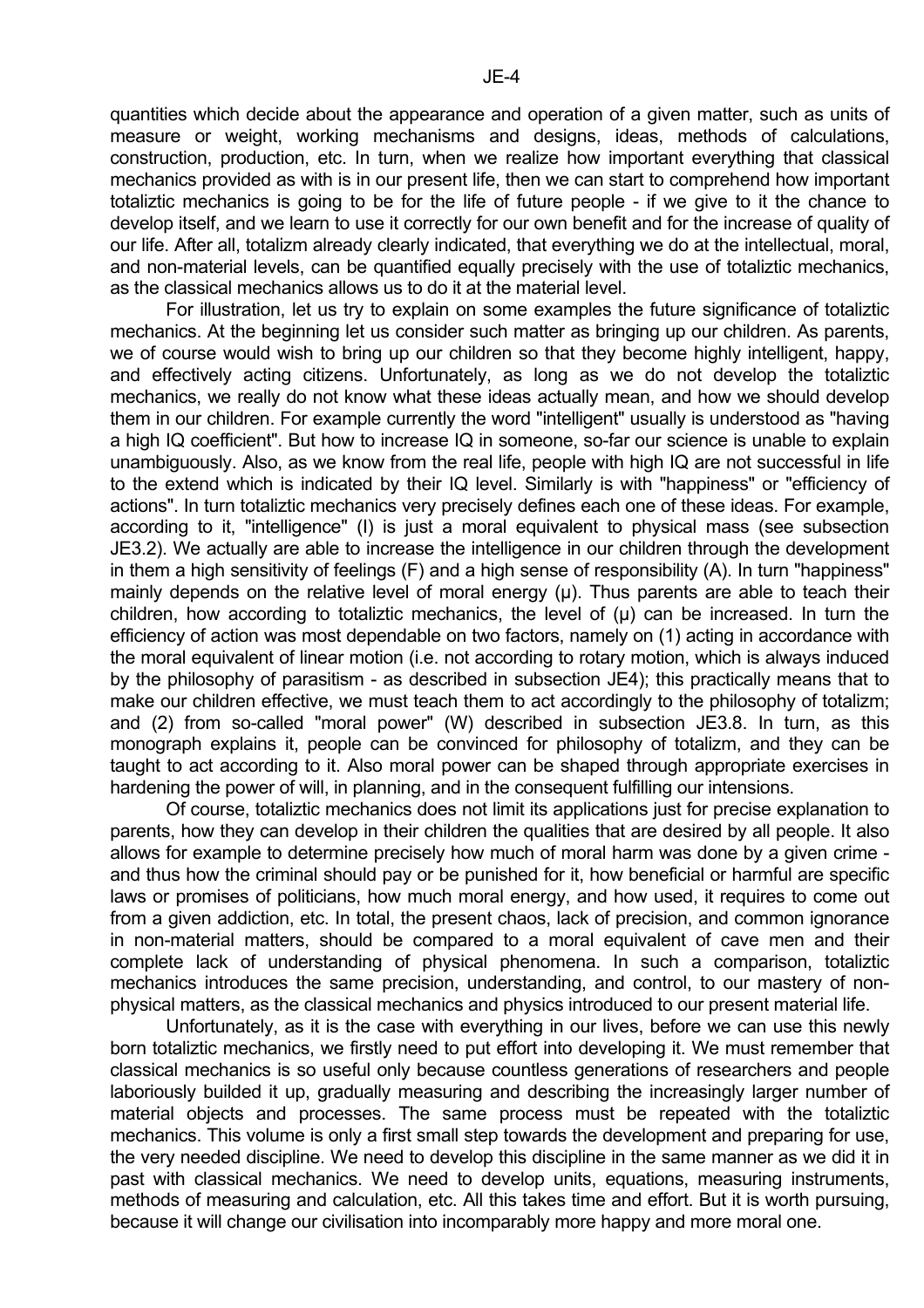#### JE2. Classical mechanics versus totaliztic mechanics

 Our civilisation already has a well developed scientific discipline, which usually is called "mechanics". In some cases, in order to distinguish it from the much newer types of mechanics, for example from quantum mechanics, it is called with the use of expression "classical mechanics". In order to distinguish it from the newly born "totaliztic mechanics" that is described in this chapter, in this monograph we are going to refer to this old discipline also with the use of the term "**classical mechanics**". If someone would like to define the classical mechanics, this definition would approximately take the following form: "classical mechanics is a branch of quantitative physics, which is devoted to analyses of changes of energy that are expressed in the form of changes in motion of physical objects". Although today science does not explain this in the open manner, pretending that this is an absolutely obvious matter, in the definition, the classical mechanics adopts an extremely important "non-written" simplifying assumption, which limit the application of this discipline to only the motion of material objects. This non-written simplifying assumption states that "changes of energy are caused exclusively by phenomena, which are able to manifest themselves through the motion of material objects". According to this simplifying assumption, every change of energy can appear only, if it is caused by some change of the motion of some material objects (and vice versa). For example, in order to cool down a hot object, electrons which are in atoms of this object must fall on lower orbits, thus ejecting photons. In turn in order a potential energy of a stone decreases, the stone must e.g. fall down from a hill, etc. But if we meet a phenomena which does not cause by itself any change of the motion, then according to classical mechanics, it cannot be connected with the change of energy. For example, an athlete which is absolutely still and holds a heavy load in his hands lifted upwards, according to a classical mechanics does not consume any energy for this holding (however, let us try to tell this to that athlete). This is a quite absurd assumption, which leads classic mechanics to various paradoxes, for example regarding the above athlete, who holds a heavy weight and supposedly does not consume any energy.

 Totaliztic mechanics invalidates this absurd assumption, and states that "changes of energies are caused by absolutely all phenomena, the existence and the course of which it is possible to notice, or it is possible to logically define, or it is possible to just think of, even if these phenomena do not cause any changes in the motion of material objects, and therefore are not allowing observe themselves". In this manner the totaliztic mechanics is extending its applications also to thoughts, to intellectual efforts, to phenomena of perception - means e.g. to feelings, to motivations, to altitudes, to responsibility, etc. It also incorporates all phenomena that occur in other words, namely in the counter-world and in the virtual world described in subsections I2 and I5. Therefore, according to the totaliztic mechanics, changes in energy levels, and flows of energies, can also be caused e.g. by mental effort, by emotional suffering, etc. - even in cases when these phenomena do not cause any changes in motion of physical objects. Life is confirming the correctness of this extension of mechanics for a long time, in this way documenting the need for a new discipline such as totaliztic mechanics. After all, people for a long time know from experience, that an intensive mental effort can consume almost the same amount of the energy as an intensive physical work does. Also people noticed that pure suffering (e.g. motionless standing in heat for hours) uses the same amounts of energy as motion activities. The only problem was that so-far no-one could mobilise himself/herself in order to formulate these obvious truths into a form of quantitative scientific discipline. It is worth to notice at this point, that because of the totaliztic mechanics invalidates this simplifying assumption, which was narrowing down the area of application of classical mechanics, now classical mechanics becomes one of the sub-disciplines (means - one of components) of the totaliztic mechanics. Thus, we could define the classical mechanics, that it is a sub-discipline of the totaliztic mechanics which is narrowing down its applications to only phenomena which manifest themselves by the motions of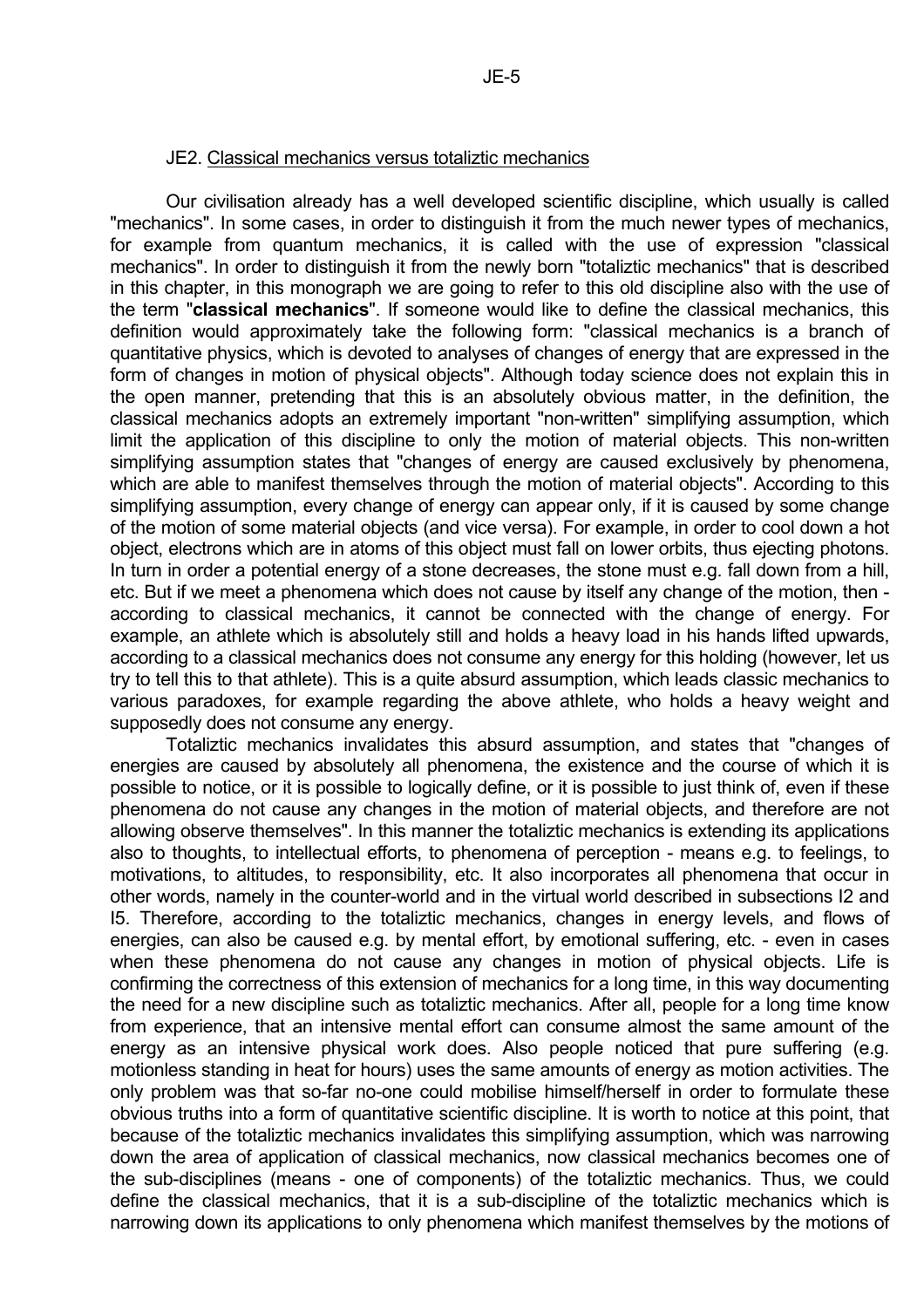material objects. Because the totaliztic mechanics does not include this simplifying assumption, the area of application of this mechanics extends to all possible energy changes and all possible phenomena - including also these ones, which presently are described by classical mechanics.

 At the present level of development, totaliztic mechanics had no time to develop the required number of quantities, units, methods of measurement, measuring devices, and empirical data, in order to be ready for the wide practical applications. However, on the basis of its attributes, especially the idea of moral energy that it uses, it is possible to predict already, that it carries the potential to become one of the most useful quantitative disciplines. After all, it already transformed itself into the key to personal happiness - as it provided methods of calculation, that define how to accomplish the state of nirvana, or states related to nirvana (see subsection JF9). It also already provides one of the best measures of someone's contribution to society and the effectiveness of someone's work. Furthermore, it already defines precisely and explains, the whole range of quantities and relationships, the full understanding of which the Earth's science todate was unable to accomplish. As an example consider the ideas of intelligence, moral field, or moral energy. It can be foreseen, that after it is fully developed, its use for non-material aspects of our lives, are going to be at least equal, if not much higher, than the present application of classical mechanics is in the material areas of our lives.

 There are various similarities between totaliztic mechanics and classical mechanics, which already reveal the potential and capabilities of the totaliztic mechanics. These similarities become the most visible in the following areas:

 A. Analogies between the quantities used by these two mechanics. As it turns out, every quantity from the classical mechanics, has its exact equivalent in the totaliztic mechanics, and vice versa. For example, the idea of mass from the classical mechanics, has its equivalent in the idea of intelligence from the totaliztic mechanics. Similarly the linear displacement, linear acceleration, force, energy, and power from classical mechanics, have their equivalents in respective totaliztic ideas, i.e. in motivation, responsibility, feeling, moral energy, and moral power.

 B. The form of motion that both these mechanics describe. The classical mechanics acknowledges the two basic forms of motion, namely the linear motion (means displacement), and rotary motion (means spinning). In turn totaliztic mechanics claims that everything that represents outcomes of practising philosophy of totalizm has the character and attributes of a linear motion. In turn everything that originates from the philosophy of parasitism, has the character and attributes of a rotary motion. For example motivation and responsibility are totaliztic equivalents of linear displacement and linear acceleration. In turn the feeling of depression is the parasitic equivalent of centrifugal force that appears in spinning objects. Therefore parameters of parasitic life must be described with different quantities and different equations, than parameters of totaliztic life (see subsection JE3 that describes parameters of totaliztic life, and compare it with subsection JE4 of this monograph that describes several parameters of parasitic life). Because of these similarities of phenomena that accompany philosophy of totalizm to parameters of linear motion, and also - phenomena that accompany of philosophy of parasitism to parameters of spinning motion, totaliztic mechanics discloses what actually parasitism is, and why it makes impossible for its adherers to accomplish any life goals. After all, in the sense of consequences, parasitism is the spinning of someone's intelligence (mass) around its own navel - as such it consumes energy and releases various immoral feelings, although it is unable to lead this intellect to accomplishing any constructive goal.

 C. Social roles and functions, that both these mechanics perform in our civilisation. If one analyses classical mechanics and totaliztic mechanics, it turns out that both of them already perform, or potentially are able to perform, a whole range of extremely vital roles and purposes towards our civilisation. Apart from them, these roles are not performed by any other discipline. Let us list here at least the most important of them:

 - (1C) Definition of units of measure, and thus making possible to measure subsequent values. If not the **classical mechanics**, we would not have the units of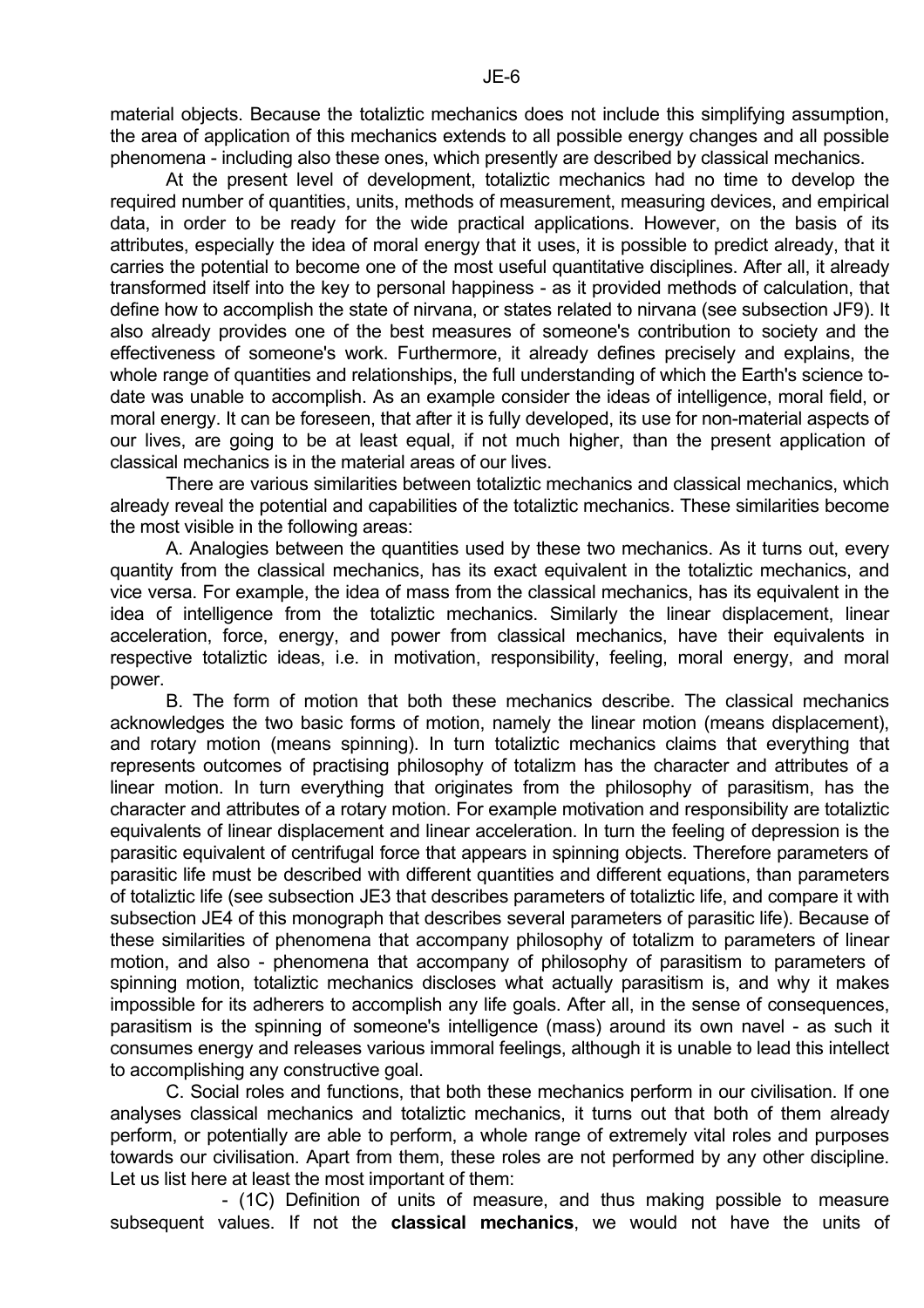measurement. Thus we would not know for example, that the displacement can be measured with the use of meters, while mass - using kilograms. In turn, if there would be no units of measure that allow to measure subsequent physical values, there would also be no slightest chance to measure anything accurately. Similarly is now with totaliztic mechanics, which tries to introduce units that are to allow us a precise measurement of intelligence, moral energy, feeling, motivation, responsibility, etc.

 - (2C) Providing measuring methods and devices. The measurement of many complex quantities, such as energy or power, must be carried out with the use of relatively complex methods and devices, which are developed by mechanics. Even if we have units of measurement, without the knowledge of these methods and devices, we still would not be able to measure anything fast and effectively. Thus the development of such methods of measurement, and development of first measuring equipment, is one of the most urgent goals of totaliztic mechanics.

 - (3C) Definition of quantities and quantitative relationships involving these quantities. Mechanics defines also various quantities, and derives equations which express relationships between these quantities. For example it states that force "F" is equal to mass "m" multiplied by the acceleration "a", i.e. "F=ma" (so-called Second Law of Newton). By defining these quantities and equations, not only it explains how one of these quantities influence others, but also reveals what actually these quantities are. And so, for example, according to the above equation, mass "m" is equal to force "F" divided by acceleration "a", i.e. "m=F/a" (from this equation actually the classical definition of "mass" originates, which defines mass as the "measure of force inertia"). In a similar manner totaliztic mechanics is going to serve to people. It is also going to define various relationships between non-material quantities, such as for example the relationship which states that feeling "F" is equal to intelligence "I" multiplied by responsibility "A", i.e. "F=IA". It is also going to strictly define the subsequent non-material quantities, for example explaining that intelligence "I" is the relationship between a change of feeling "∆F" to a change of responsibility "∆A" that corresponds to this change of feelings, i.e. "I=∆F/∆A".

 - (4C) Providing the quantitative methods, and data for calculations. Through providing us with equations that express relationships between appropriate quantities, and with empirical data that describe these quantities, mechanics allows to calculate the quantities that we want to know. For example classical mechanics allows us to calculate the size of a tin and the weight of metal plate that we need to use to produce a given tin, if we only know what volume or weight of a specific substance this tin supposed to accommodate. In this manner it allows to design various objects and devices, to forecast their properties and behaviour long before they are produced, etc. Similarly, if we develop the totaliztic mechanics, we also are going to be able to plan and to predict effects of practically everything, long before it is put into practice.

 - (5C) Revealing, explaining, and making more clear the ideas used. This is very vital purpose of mechanics, about which many people remain unaware. For example consider the idea of mass. This is the classical mechanics, which clarified that "mass is the measure of inertia". It was possible, because it discovered the Newtonian equation "F=ma", which after the transformation into "m=F/a" reveals just that "mass is the measure of inertia". If not the classical mechanics, than the huge number of quantities still would remain not understandable for us, or understood only partially. Similarly is with totaliztic mechanics. If not it, we never would understand many ideas, which science to-date was unable to explain, but which are explained quite precisely in this monograph because of the totaliztic mechanics. As examples consider the basic idea for this mechanics, namely that of "moral energy", or the idea of "intelligence". Without totaliztic mechanics our science to-date would not be able to explain precisely any of them.

 - (6C) The indication of methods of indirect control over subsequent quantities. For example, due to the explanation that energy is expressed by the equation E=mas, classical mechanics allows to influence a flow of energy in an indirect manner, through controlling quantities that define this energy, means via the control of mass "m", or acceleration "a", or displacement "s". In a similar manner totaliztic mechanics, allows to control its quantities. For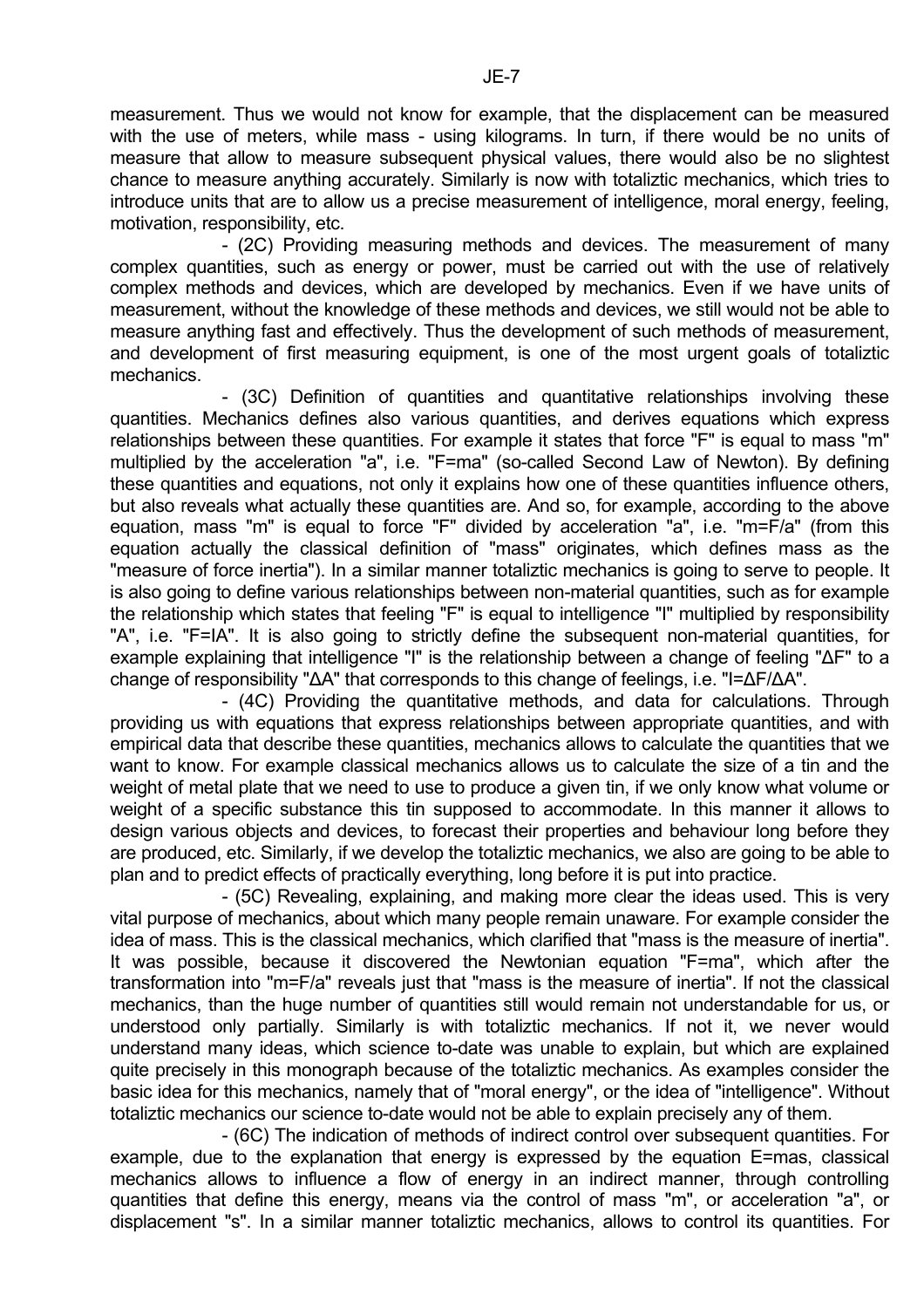example, by explaining that feeling "F" is a moral equivalent to force, and that it is expressed by the equation "F=IA", it allows us to extend an indirect control over this feeling, e.g. through influencing the amount of responsibility "A", or intelligence "I".

 Although the classical mechanics is only a sub-discipline of the totaliztic mechanics, and although in future many problems of the classical mechanics will be solvable with the use of tools of the totaliztic mechanics, there is also a whole array of major **differences** in quality between these two. Let us list here the most important of these differences. Here they are:

 1. A type of reply which both these mechanics are able to give. The classical mechanics is concentrating on giving the answer "how much" or "what value". For example "how much energy is required in order to lift a given satellite into a specific orbit". In turn the totaliztic mechanics is additionally trying to answer the question "what is going to happen". For example "what is going to happen if we complete a given action with a given set of motivations" (e.g. that in such a case our moral energy is going to increase by such and such amount, that our self-image is going to change by so and so, that our depressive states are going to diminish by such and such percent, etc.).

 2. Area of applications. The classical mechanics is limiting itself exclusively to physical consequences, and even these only for some phenomena. For example, the classical mechanics refuses to investigate: moral consequences of all possible phenomena. It also narrows down the selection of phenomena it is prepared to consider. For example it refuses to research physical consequences of such phenomena as all non-material events, psychokinesis, hypnosis, ghost activities, UFO manifestations, etc. In turn totaliztic mechanics does not make any exceptions. It is including into consideration all possible consequences - together with moral ones, and also it considers all possible phenomena - with no discrimination or preferential treatment.

 3. Simplifying assumptions they take. The classical mechanics is taking a lot of non-written assumptions, and is not telling the users that it took them. A good example is the non-written assumption stated at the beginning of this subsection, which says "only the motion phenomena change the level of energies" (e.g. an athlete which motionlessly holds a heavy load does not consume any energy), and also an assumption that "every physical activity causes a corresponding effect" (e.g. when we pull a trigger, the bullet will follow a specified trajectory). In turn the totaliztic mechanics eliminates these non-written simplified assumptions, and tries to explain the phenomena which surround us, with possibly a highest accuracy. For example it states, that all phenomena cause appropriate changes of energies, including in this also feelings and thoughts (therefore, for example an athlete who suffers, is loosing appropriately large amount of energy, even if he does not move his load), and also that the effect which is caused by a given physical action depends primarily on moral laws and only then on physical ones (e.g. if we pull a trigger, the bullet is going to follow along a given trajectory only if on its path there is no-one who has no karma of dying from a bullet).

 The development of totaliztic mechanics is a direct consequence of relating newly born totalizm to the classical mechanics that already does exist. This allows to quantify everything that stems from the development of totalizm, or stems from the working out of its quantitative ideas (especially the idea of "moral energy" which is the equivalent of energy/work in classical mechanics - see subsection JB3.3 and subsection JE3.7). In turn the outcome of the development of totaliztic mechanics is the accomplishment of a powerful quantitative tool, which capabilities were already partially illustrated in subsection JF9, while they become even more understandable after the review of examples from subsection JE10. Of course, this subsection is presenting only the most fundamental parts of totaliztic mechanics, which were already formulated until the time of writing this monograph. In order to see even more complete formulation of it, and also in order to revise its further applications, reader is advised to look also at the future editions of this monograph [8].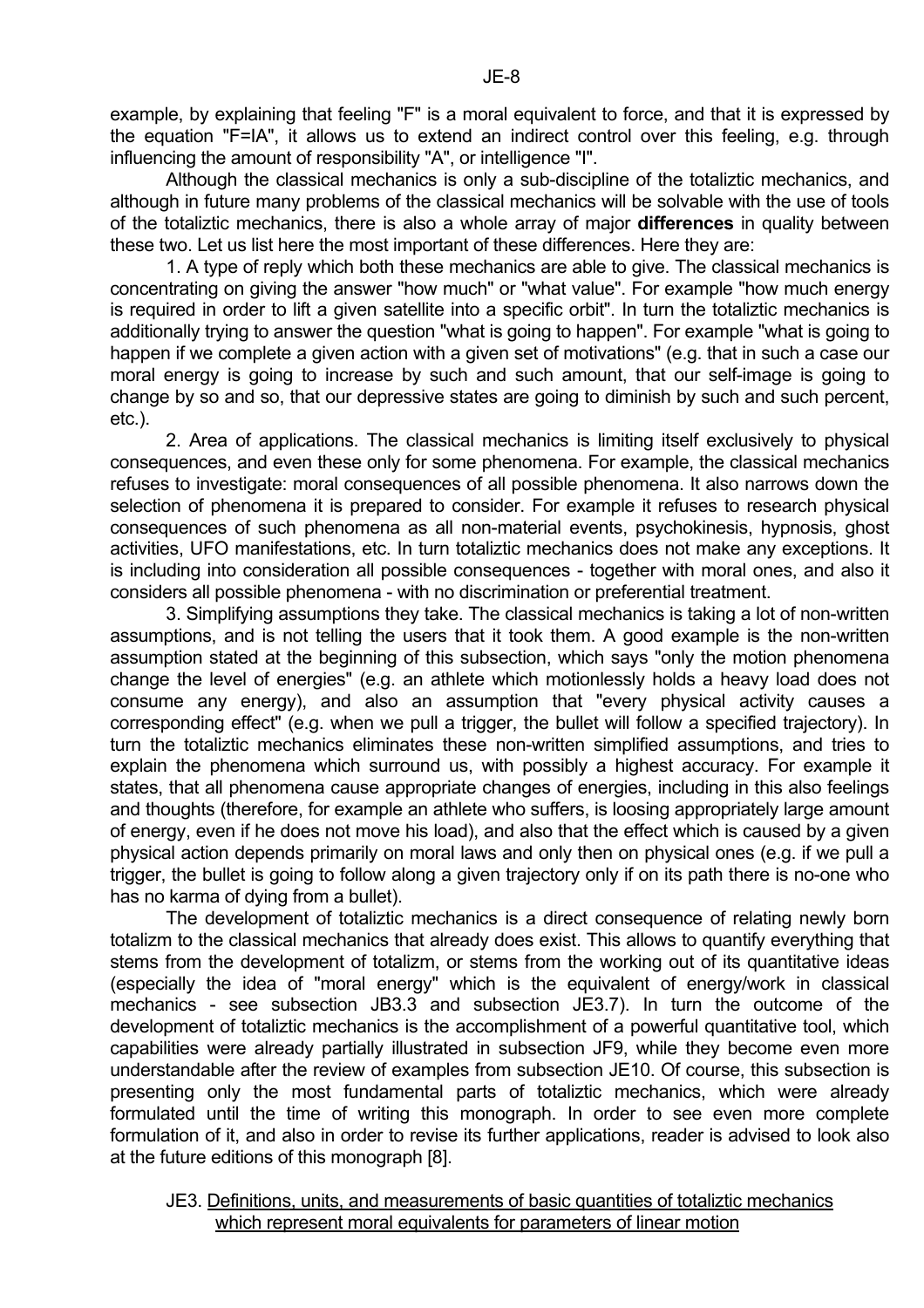## from classical mechanics (i.e. coordinates, time, mass, displacement, velocity, acceleration, forces, energy, power, etc., for moral activities and for linear motion)

 According to totaliztic mechanics, every action that is agreeable with the recommendations of philosophy of totalizm - thus also that is obeying moral laws, in sense of their nature represents the moral equivalent to linear motion from classical mechanics. Thus, similarly as this is the case with linear motion, where everything can be accomplished with the minimal possible contribution of forces and displacements, also in moral actions that obey moral laws their goal is accomplished with the minimal contribution of effort and resources. In activities that obey recommendations of totalizm everything is straight, linear, and predictable, it does not induce any side effects or phenomena, etc. Due to this similarities of moral behaviour and linear motion, in totaliztic mechanics every action that obeys moral laws is described by the collection of parameters, which are moral equivalents of parameters and quantities that describe a linear motion in classical mechanics. Thus, activities that obey moral laws are described by moral equivalents to linear displacement, linear velocity, linear acceleration, force and energy of linear motion, etc. This subsection describes the major moral quantities from totaliztic mechanics, which represent moral equivalents for linear motion.

 Events in any type of mechanics, must take place in some type of space. In classical mechanics this space has three dimensions. Also events of totaliztic mechanics take place in three-dimensional space, called the "moral space". But instead of dimensions: height (Z), width (X), and depth (Y), which constrain all events in classical mechanics, the totaliztic mechanics acknowledges the existence of the following dimensions of the moral space: intellectual dimension (Z), physical dimension (X), and dimension of feelings (Y). The more detailed description of this three-dimensional moral space, in which all phenomena of totaliztic mechanics take place, is presented in subsection JC11.8, JA1, and JA4.1. It should be stressed, that because this space does exist, almost every human activity contains in itself the intellectual component, the physical component, and the feeling component. Out of these three, only the intellectual component aligns tightly with the course of the highest gradient of moral field. The remaining two are perpendicular to this highest gradient of moral field. (Moral field is described in subsections JA4, JB3.2, and I4.2.) It is also worth to notice, that each component or dimension of the moral space, actually in itself represents a separate space. For example, the physical component from moral space is actually a separate, three-dimensional physical space described by basic dimensions of classical mechanics (i.e. by height Z, width X, and depth Y).

 At very foundations of classical mechanics lies a very strict system of basic quantities, units, and definitions. For example, for linear motion classical mechanics strictly defines, and then uses, such quantities as "displacement" (the SI unit of which is "meter"), "velocity" (with the SI unit "meter per second"), "acceleration" (with the SI unit of "meter per square second"), "force" (with the SI unit called "Newton"), energy (with the SI unit of "Joule"), "power" (with the SI unit called "Watt"), "momentum" (with the unit "kilogram-meter per second"), and many more. Therefore, also the totaliztic mechanics needs to finally finish with the to-date ambiguity of all expressions utilised in everyday language to describe various important moral quantities, and start to define them in a similarly strict manner as well as to derive for them the required units of measure. This practically means, that the totaliztic mechanics also must introduce a similar set of basic quantities, units, and definitions, as long ago it was done by classical mechanics. Then it must describe with their use the primary set of ideas, on which it later starts to build our knowledge of morality.

 At this stage of the development, totaliztic mechanics is mainly concerned with the quantitative description of moral phenomena. Therefore it needs to introduce the new quantities, units, and definitions, to describe all these moral phenomena. In order to accomplish this, totaliztic mechanics is going to introduce and strictly define, the following new quantities, which represent moral equivalents to appropriate quantities of linear motion from classical mechanics. Here is their list: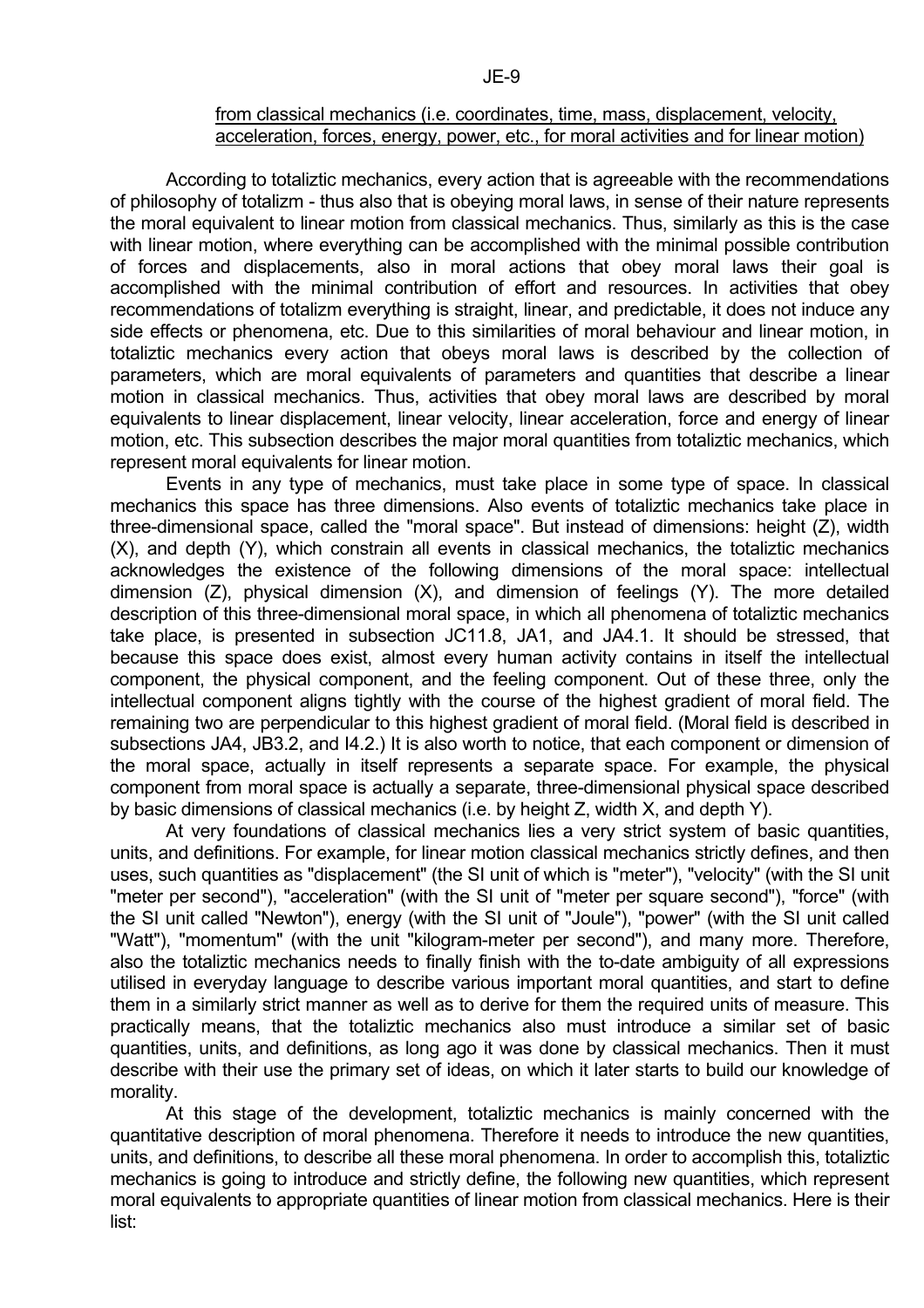- Time (t): it represents an elapse of time in which a given moral phenomena manifest itself.

 - Moral mass, or intelligence (I): it represents a moral equivalent for mass "m" from classical mechanics.

 - Moral displacement, or motivation (S): it represents a moral equivalent for displacement "s" from classical mechanics.

 - Moral velocity (V): it represents a moral equivalent for linear velocity "v" from classical mechanics.

 - Moral acceleration, or responsibility (A): it represents a moral equivalent for linear acceleration "a" from classical mechanics.

 - Moral force, or feeling (F): it represents a moral equivalent for force "F" from classical mechanics.

 - Moral energy (E): it represents a moral equivalent for energy "e" from classical mechanics.

 - Moral power, or determination (W): it represents a moral equivalent for power "w" from classical mechanics.

In subsections JE3.1 to JE3.8 of this chapter, each one of these quantities is going to be defined more exactly. Because their understanding require rather wide explanations, each single one of them is going to be addressed in a separate subsection, which is designated solely to that one quantity.

 At this point it should be highlighted, that before the totaliztic mechanics was formulated during my underground research, on our planet none of these quantities were understood strictly, although their research was contracted to countless teams of excellently paid scientists, who were not suppressed by anyone, nor whom no-one was forbidding to investigate this topic. In everyday language people already used the terminology, which totaliztic mechanics later adopted to name the newly discovered quantities, such as: intelligence, motivations, responsibility, feelings, moral energy, etc. But actually no-one unambiguously and quantitatively defined what these quantities represent. Also no-one was able to interpret their physical representation, no-one was able to measure them for specific people, and no-one could indicate what are mutual mathematical relationship between them. Thus, it would not be very far from the reality, if one states that the research to-date of these quantities, carried out by official and well paid science, only spread confusion and disinformation about them. Thus, only the totaliztic mechanics which was forced to be developed in a full conspiracy, was able to discover truth about them and to give to them the understanding and meaning described here. Also only the totaliztic mechanics opened the way for their measurement and for their calculation.

 Totaliztic mechanics obeys the philosophical principle that "everything that can be defined, can also be measured". According to this principle, every moral quantity introduced by totaliztic mechanics allows to develop its own units of measure, and allows to practically determine its value. Only that, before these units are defined, and before their values are measured, someone must devote to this matter his/her time and energy.

 In order to avoid problems with the formulation of various systems of units, which classical mechanics was forced to overcome in its development, each quantity of totaliztic mechanics, is going to have at least two units. These units are going to be called: the "pure unit", and the "applied units". The **pure unit** is going to be such a unit, which allows to calculate between various quantities without the use of conversion formulas. Its name is going to correspond to the name of quantity that it expresses - for example the unit of time is going to be unit called [time], while the unit of energy is going to be unit called [energy]. Because of this, conversion from one quantity of totaliztic mechanics, into other one, is NOT going to require any conversion coefficient - for example [time] can be expressed as [time] = [energy]/[power], or [time] = [displacement]/[velocity]. Every quantity of totaliztic mechanics is also going to use at least one, and sometimes even several, applied units. **Applied units** always are going to express manners in which they are to be measured. For example, moral energy can use an applied unit called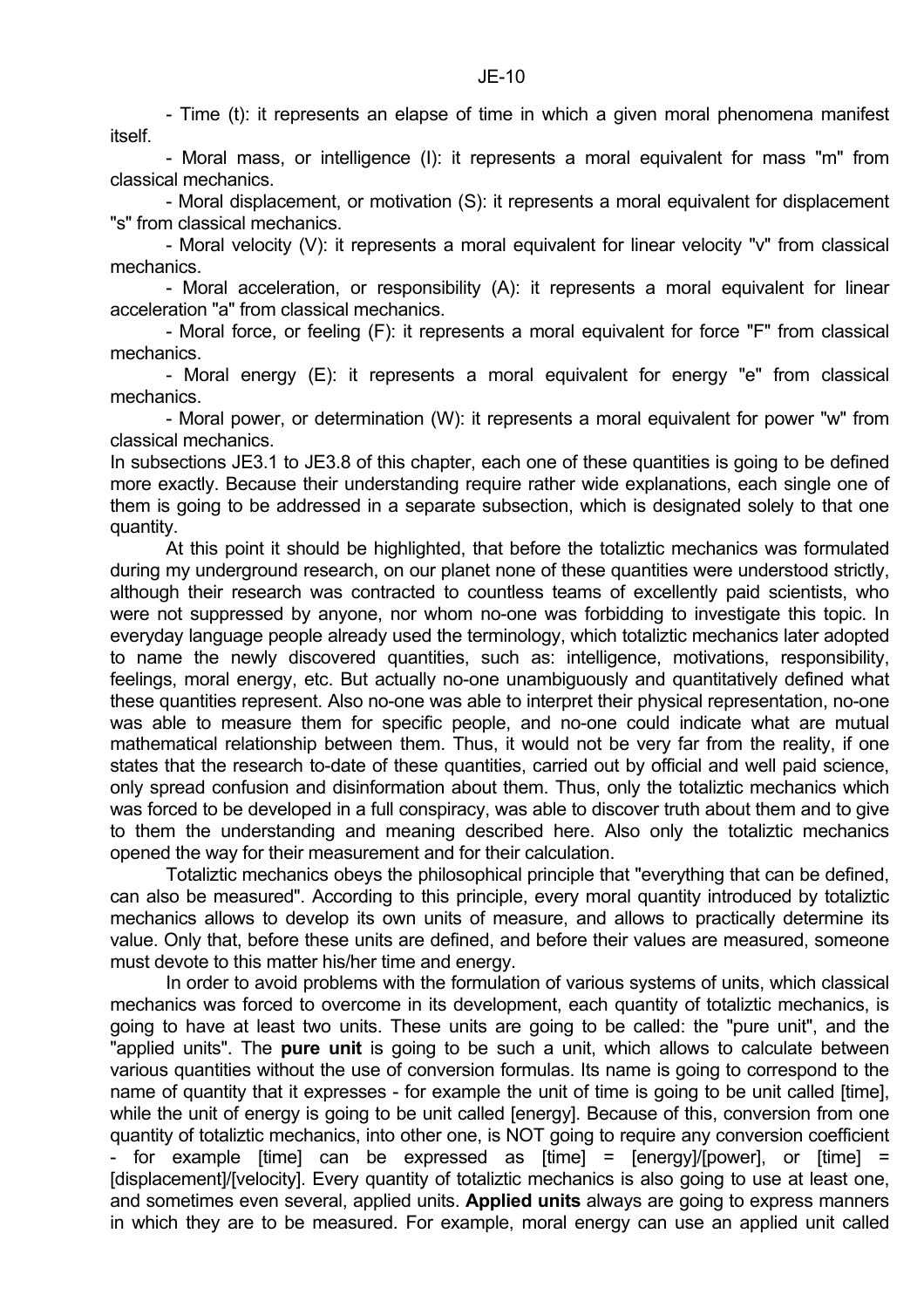[hps], which is defined in subsection JF8 of this monograph, while moral time can use several applied units, called e.g. [second], [hour], or [day]. During inserting applied units to equations of totaliztic mechanics, usually they will be multiplied by appropriate conversion coefficients which are going to convert them into pure units. For example, instead of introducing to an equation the value of 5 [hps], it is easier to multiply them with the appropriate coefficient, which transforms them into an pure unit called [energy], e.g. multiply by 0.04, and further use in a given equation only this pure unit, e.g. writing 5x0.04 [energy].

Here is the list of pure units for basic quantities of totaliztic mechanics, together with their mutual relationships (symbol "/" means arithmetic division, while the symbol "x" means multiplication):

- [time] for moral time: [time] = [energy] / [power], or [time] = [displacement] / [velocity]

- [mass] for moral mass or intelligence: [mass] = [force] / [acceleration]

- [displacement] for moral displacement or motivations: [displacement] = [energy] / [force]

- [velocity] for moral velocity: [velocity] = [displacement] / [time]

- [acceleration] for moral acceleration or responsibility: [acceleration] = [velocity] / [time]

 - [force] for moral force or feelings: [force] = [mass] x [acceleration], or [force] = [energy] / [displacement]

- [energy] for moral energy: [energy] = [force] x [displacement]

- [power] for moral power: [power] = [energy] / [time].

 During analyses of quantities and units of totaliztic mechanics, it is worth to notice, that on the present stage it tries to derive and to define a system of "applied units" which would be selfexplanatory, and thus which would be easier understandable from present units of SI system that is currently used by classical mechanics. (Means easier understandable from such SI units as: meter, kilogram, second, ampere, Kelvin, candela, mole). In this manner the present stage of the development of totaliztic mechanics is very similar to the first stage of the development of classical mechanics, when for example power was expressed in units called "mechanical horses" so that people could easier imagine what power something has. Therefore for example the first applied unit of moral energy, which totaliztic mechanic used, is the "hour of physical struggle" defined in subsection JF8, which gives to the user a quite good indication as how much energy it represents. However, these two systems (i.e. SI and totaliztic mechanics) one day become mutually convertible with each other. This in turn means, that after appropriate conversion formulas are developed, phenomena of the classical mechanics will be solvable with the use of tools of totaliztic mechanics. Thus both these mechanics are going to be compatible with each other. For example it can be easily imagined that at some stage it is going to be determined how much exactly is the motivation (moral displacement) of the physical walking at the distance of 1 kilometre, what level of feelings is experienced by a person which holds 50 kilograms of mass in his/her stretched hands, or how many "Joules" of energy it is necessary to put in order to generate one [hps] of moral energy. The initial idea as to how determine conversion values between the units of the totaliztic and classical mechanics is provided in subsection JE10. Note that when these bridging equations and conversion formulas are developed, then the limited classical mechanics becomes one of sub-disciplines of the much more general totaliztic mechanics.

 It is also worth to notice that subsequent quantities of the totaliztic mechanics are bound together with similar equations, as are the corresponding quantities of the classical mechanics. Below are listed the most basic of them. Their interpretation is probably well known to the reader from classical mechanics learned in school. To express these quantities we use symbols that are provided by each quantity. Here they are:

| $S = S_0 + v_0t + \frac{1}{2}At^2$ , or $S = \frac{1}{2}At^2$ | (1JE3) |
|---------------------------------------------------------------|--------|
| $v = v_0 + At$<br>or $v = At$                                 | (2JE3) |
| $v^2 = v_0^2 + 2A(S-S_0)$ , or $v^2 = 2AS$                    | (3JE3) |
| $F = IA$                                                      | (4JE3) |
| $E = FS$                                                      | (5JE3) |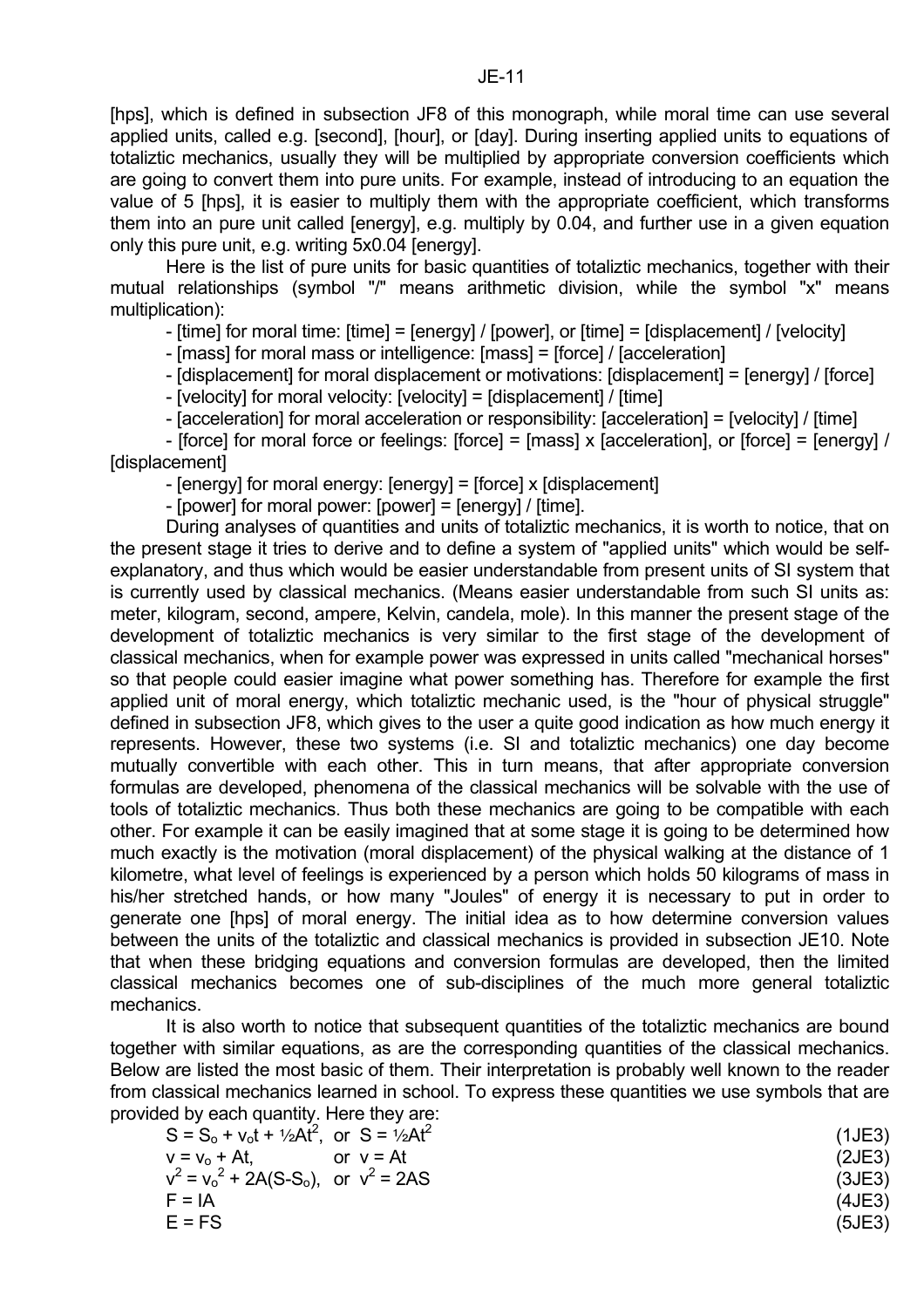$$
E = \frac{1}{2}lv^{2}, \qquad \text{or } E = \frac{1}{2}lA^{2}t^{2}
$$
\n
$$
W = E/t \qquad (5JE3)
$$
\n
$$
U = Iv \qquad (8JE3)
$$
\n
$$
(8JE3)
$$

Further similar formulas reader is able to find in almost every textbook of classical mechanics or physics.

#### JE3.1. Moral time

 "**Moral time**" (symbol "t). It is a totaliztic equivalent of time from classical mechanics. In classical mechanics the unit of time usually is one [second]. Similarly as this is the case in many quantitative problems from classical mechanics, also in moral phenomena time most frequently is representing a difference in time, or a period of time, when a given phenomenon or a given activity takes place (not the time continuum). Therefore usually under the symbol "t" the totaliztic mechanics actually means "∆t" from classical mechanics.

 Totaliztic mechanics for every quantity that it uses is going to create at least two units, named "pure unit" and "applied unit". For a **pure unit** of time, totaliztic mechanics is going to use a unit called [time]. This unit is going to allow a direct conversion during calculations of one quantities into others, without the use of conversion coefficients or conversion formulas. Furthermore, it is going to be equal to some easily definable model, thus it will be easy to determine. For example it can be equal: 1 [time] = 1 [day]. In turn an **applied unit** of time in totaliztic mechanics is going to be any unit used also in classical mechanics and in everyday life, e.g. [hour], [second], [minute], etc. Of course, in practical calculations appropriate parameters are going to be used, which allow to calculate with any of these applied units. Thus a practical utilisation of a given applied unit is going to require its multiplication by appropriate coefficients, which transform them into the pure unit [time]. For example, if it is assumed that 1 [time] = 1 [day], than 1 [time] = 24 [hour] =  $24x60$  [minute] =  $24x60x60$  [second].

 The methods of measurement of the elapse of time in totaliztic mechanics are going to be exactly the same as present methods of measurements of time in classical mechanics and in everyday life.

#### JE3.2. Moral mass, or intelligence, as moral equivalent of mass from classical mechanics

 Intelligence is this unique quantity that characterises people, which surely does exist, about having which everyone continuously dreams of, and would like to have it in as much quantity as possible, but which so far for our well-paid official science remained undefinable and unmeasurable. Only totaliztic mechanics, which was developed in a complete conspiracy and without any funding, started to humbly tell us, that human intelligence is simply a "moral mass" of a given intellect.

 **Moral mass** (symbol "I") from totaliztic mechanics, is simply a moral equivalent to the idea of "mass" from classical mechanics (a unit of which usually is [kilogram]). It should be noticed, that in the new Concept of Dipolar Gravity from which totalizm is derived, counter-matter has a capability to think in its natural constitution. Thus, according to this concept, actually mass = intelligence (or more strictly counter-matter that is bind with a given mass is capable of thinking, thus it is the carrier of the attribute that is an equivalent of intelligence).

 Totaliztic understanding of moral mass "I", means understanding of intelligence, is completely different than the same understanding in everyday life, as well as different from the definition of intelligence that so-far was disseminated on Earth by our official science. As we know, in everyday life intelligence "I" is understood as something very abstract, that people have, that can be intuitively felt and estimated, but that - as so-far, was impossible for precise defining and measuring. Until now our well-paid scientists tried to express intelligence with the use of so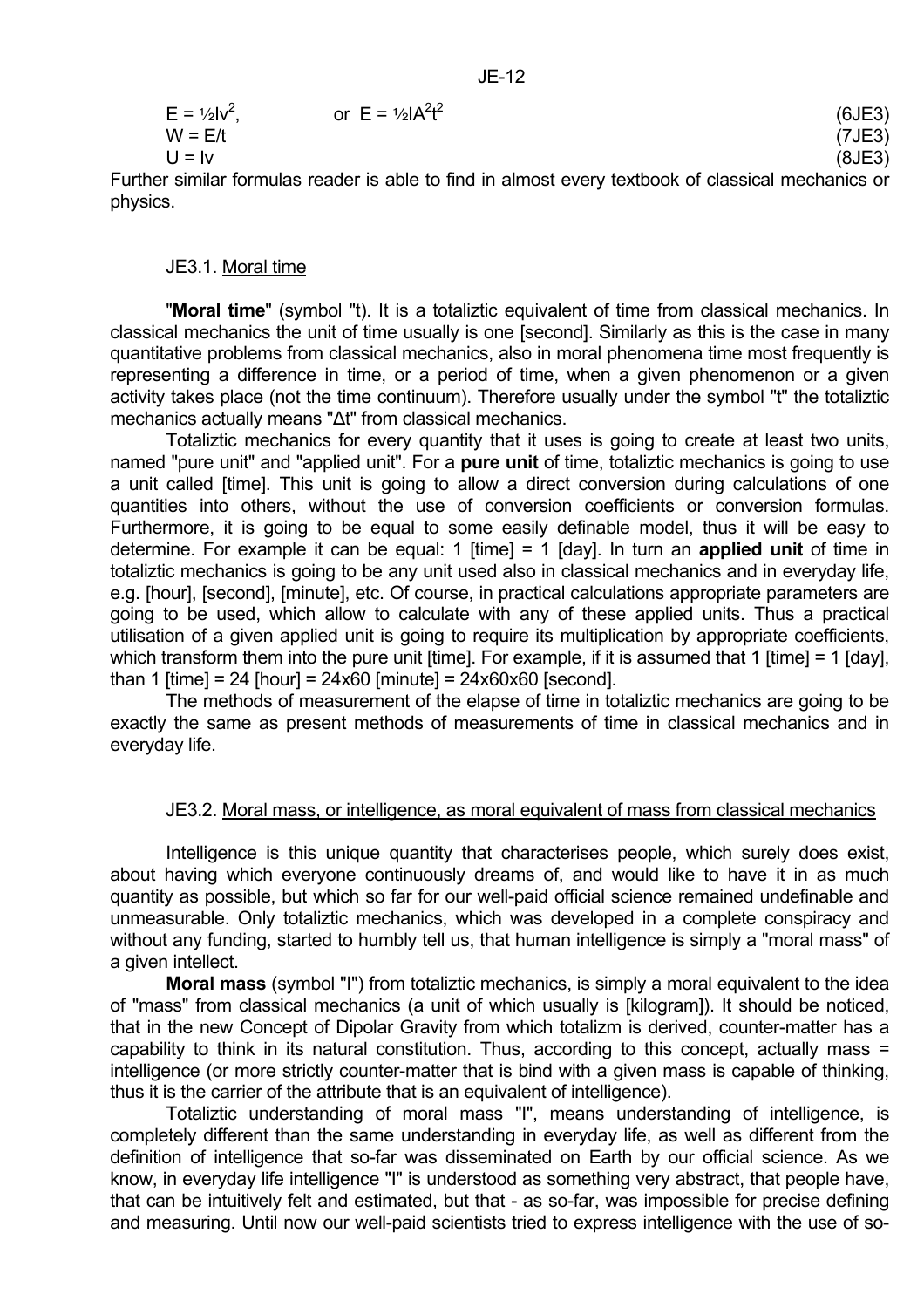called "IQ coefficient". Unfortunately, they were unable to explain to us precisely, what actually IQ expresses, nor they were unable to cause that IQ coefficient proved itself in real life as a correct indicator of human intelligence.

 But totaliztic mechanic defines intelligence in a clear manner as "moral mass" (I). This means, that in the totaliztic understanding, intelligence of a given intellect is simply a moral equivalent to mass of this intellect described by classical mechanics. Because in classical mechanics, according to the Second Law of Newton (F=ma), "mass is the measure of force inertia" (i.e. m=F/a), in totaliztic mechanics "moral mass, or intelligence, is the measure of emotional consistency in responsibility, means the independence of changes of responsibility, from the influence of changes of feelings onto this responsibility" (i.e. I=∆F/∆A). As such, intelligence (I) is either a measure of the change of responsibility (∆A), that someone demonstrates in the response to a given change in the level of his/her feelings (∆F), or is an indicator of the response of feelings (∆F) that a given intellect provides to a specific change in the level of his/her responsibility (∆A). Therefore totalizm is going to determine experimentally the moral mass (I) of a given intellect through the known equation of Newton (4JE3): F=IA, i.e. by expressing (I) as a ratio of change in feelings (∆F) to the change of responsibility (∆A) that is triggered by a given change of feelings, according to the equation (1JE3.2): I=∆F/∆A. Although for some people at a first glance this may not seem to be obvious, actually the ability of a given intellect to maintain its sense of responsibility consistently at the same level, independently of the change of feelings that this intellect experiences, is the primary reason, or a source, for appearing in this intellect various secondary attributes, which are actually manifestations of intelligence. For example this intellect in every situation is going to act wisely with the use of rational judgement. feelings are not going to cause errors in it, nor are going to trigger unthought decisions, temporally problems and obstacles are not going to disperse the attention and are not going to turn him/her off from thorough consideration of problems that he/she is currently investigating, everyone and every problem he/she is going to treat with a similar thoroughness and professionalism, etc., etc. Thus, in total, such an intellect is going to act and to behave in a manner, about we know that people of a very high intelligence are acting and behaving.

 Similarly to every other quantity of totaliztic mechanics, moral mass (I) is going to have at least two units, namely "pure unit of the moral mass" labelled with the symbol [mass], and "applied unit of moral mass", which can appear in several different versions, and which can be converted into the pure unit. The **pure unit** of moral mass [mass], is going to be a unit, which firstly will have its own measurable model/standard (still awaiting to be strictly defined), and secondary which can be applied without conversion to all equations of totaliztic mechanics involving moral mass, for example to [mass] = [energy]/([displacement]x[acceleration]). It would be perfect if in the future it turns possible to so select the pure unit [mass], that it approximately would represent the average intelligence (moral mass) of an individual person. In turn an **applied unit** of moral mass, or intelligence, would probably be a combined unit, e.g. [CF/CUO], which would be a ratio of a unit of feeling - e.g. the described in subsection JE3.6 units called [CF] (i.e. "Celsius of Feeling"), and the unit of responsibility, means described in subsection JE3.5 unit called [CUO].

 The **measurement** of moral mass, or intelligence, even at the present level of defining this vital moral quantity allows to drop the to-date method of subjecting the measured people to not representative IQ test. After all, IQ test measures something that is not representative at all to human intelligence. Especially it looses on the meaning presently, when totaliztic mechanics defined precisely what intelligence actually is, and how to measure it. The most precise measurements of moral mass, or intelligence, require the subjecting of investigated intellects to a test for changes of responsibility and feelings. In turn the knowledge of mutual relationship of these changes allows to determine the value of intelligence for given intellects. Such a test can be based e.g. upon a principle, that a given person receives some task, or is going to be put into a situation, the confronting of which will cause a specific changes in its feelings (ΔF), and upon the subsequent measurement of the change of responsibility (ΔA) that a given person is to show.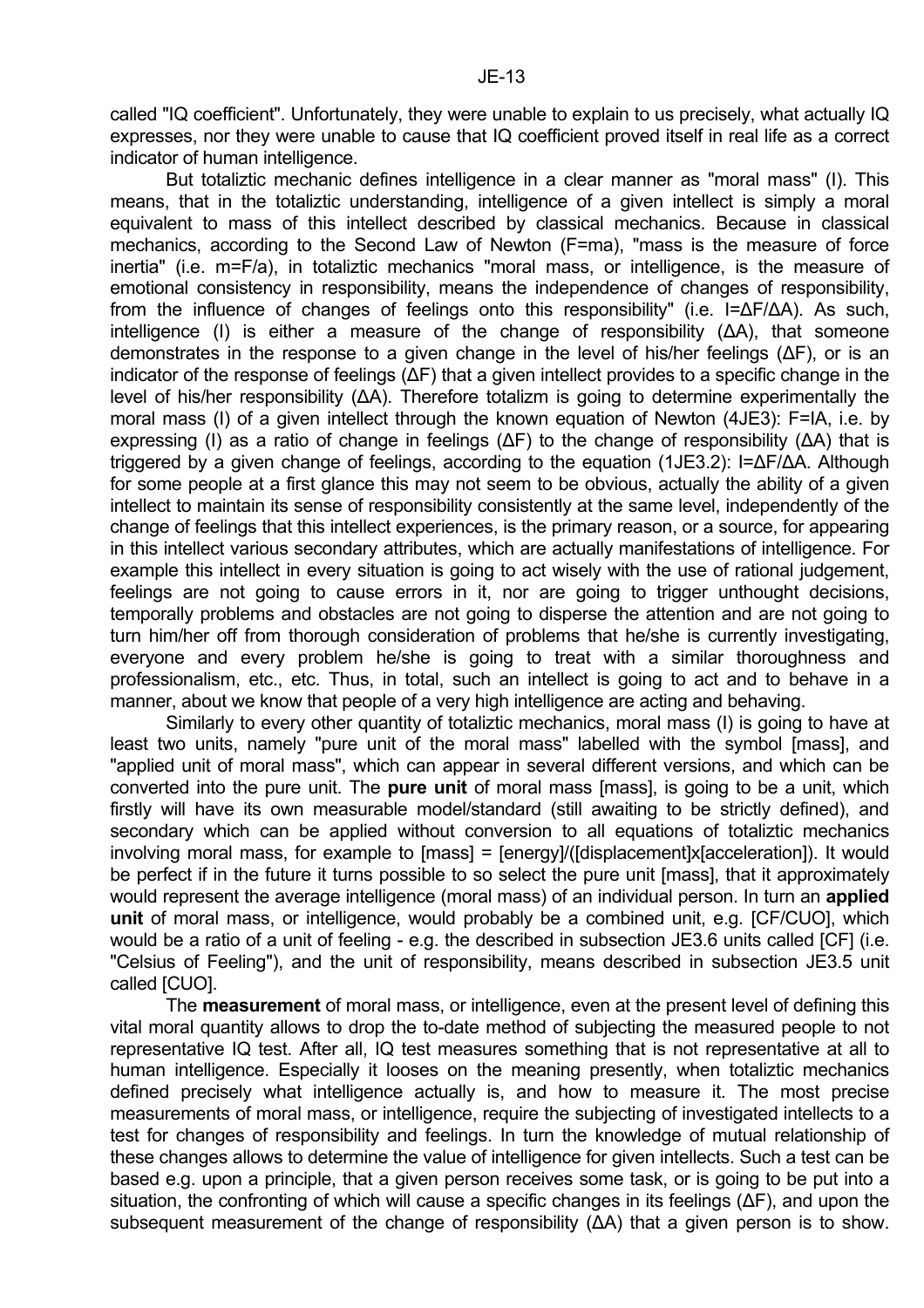Alternatively, the measurement of intelligence (I) can require to cause a known changes of sense of responsibility (∆A), with the simultaneous measurement of the level of changes of feelings (∆F) for this person. In these cases, intelligence of such a person is going to be expressed with the following equation:

I=∆F/∆A (1JE3.2)

Of course, the definition of intelligence as moral mass (I) that was introduced in this subsection and that represents a finding of totaliztic mechanics, introduces to our knowledge a huge number of various consequences. Many of them are so contradictive to what human science to-date was indoctrinating us with, that they begin to shock. Let us list here the most important of these.

 1. This definition reveals, that actual intelligence of people is not dependent on the size or on the level of development of biological brains in people. Brains only limit the top level of intelligence (i.e. the highest intelligence that is accomplishable by people from a given planet), such as this limit described in subsection JE9.2. This in turn explains why it is possible that people with the underdeveloped physical brain, such as ones described in subsection I5.4, actually in some cases can display intelligence much higher from these ones with normal physical brains.

 2. The current level of intelligence (I) is not a hardware quantity, which is hard-wired into someone, but a software quantity, which we gain or loose gradually because of our upbringing, philosophy, and morality. This actually means, that intelligence can be shaped and developed, both in ourselves and in our children. It can also be lost due to unwise behaviour or incorrect upbringing.

 3. It realises, that intelligence (I) is the outcome of moral upbringing. This in turn means, that people who behave immorally, who intentionally break moral laws, who show the lack of responsibility, and who display the immoral philosophy of parasitism, are going to display the intelligence that rapidly falls down (i.e. they gradually turn into animals).

 4. The definition of intelligence (I) as moral mass, actually also indicates the practical manners, with the use of which it is possible to increase ones intelligence due to appropriate training and developmental conditions. Therefore one of numerous beneficial consequences of the development of totaliztic mechanics is that it indicates factors, on which intelligence depends, and also it indicates the manner, with the use of which it can be increased both in adults as well as in children. All what is needed for this increase of intelligence (I) includes: the increase of someone's sensitivity of feelings (ΔF), and simultaneous reinforcement of the consistence of someone's sense of responsibility ( $\Delta A$ ), making this responsibility almost completely independent from these changes in feelings. In order to express this in other words, a given person displays the higher intelligence the greater is span of his/her feelings (∆F) which this person can experience, but simultaneously maintains the sense of responsibility (∆A) consistently independent from these feelings. (It should be noted, that moral energy (E) is directly proportional to the level of responsibility (A), therefore it is NOT permitted to increase someone's moral mass (I) through the maintaining of total value of responsibility (A) at a low level. This responsibility (A) should be kept at as high level as only possible, but only the change (ΔA) due to changes in feelings (∆F), means the lack of consistency of responsibility, should be decreased to absolute minimum.) This practically means, that in order to develop intelligence in ourselves and in our children, it is necessary to:

4a. Gradually build up in a given person a strong sense of responsibility (A).

 4b. Reinforce in this person, his/her consistency in the sense of responsibility (∆A) means to cause that this someone does not release his/her responsibility only because he/she changed his/her emotional focus (∆F) towards a given matter. (E.g. he/she stops to feed his/her dog or cat, only because has it long enough, and the animal started to be boring.)

 4c. Increase the sensitivity of feelings (∆F) of this person, and the feeling reaction to events in the environment.

 At the moment, when totaliztic mechanics exactly explained to us what intelligence is, and from what parameters depends its increase or decrease, it opens huge prospective in front of every person. This mechanics shows to people how they can constantly increase their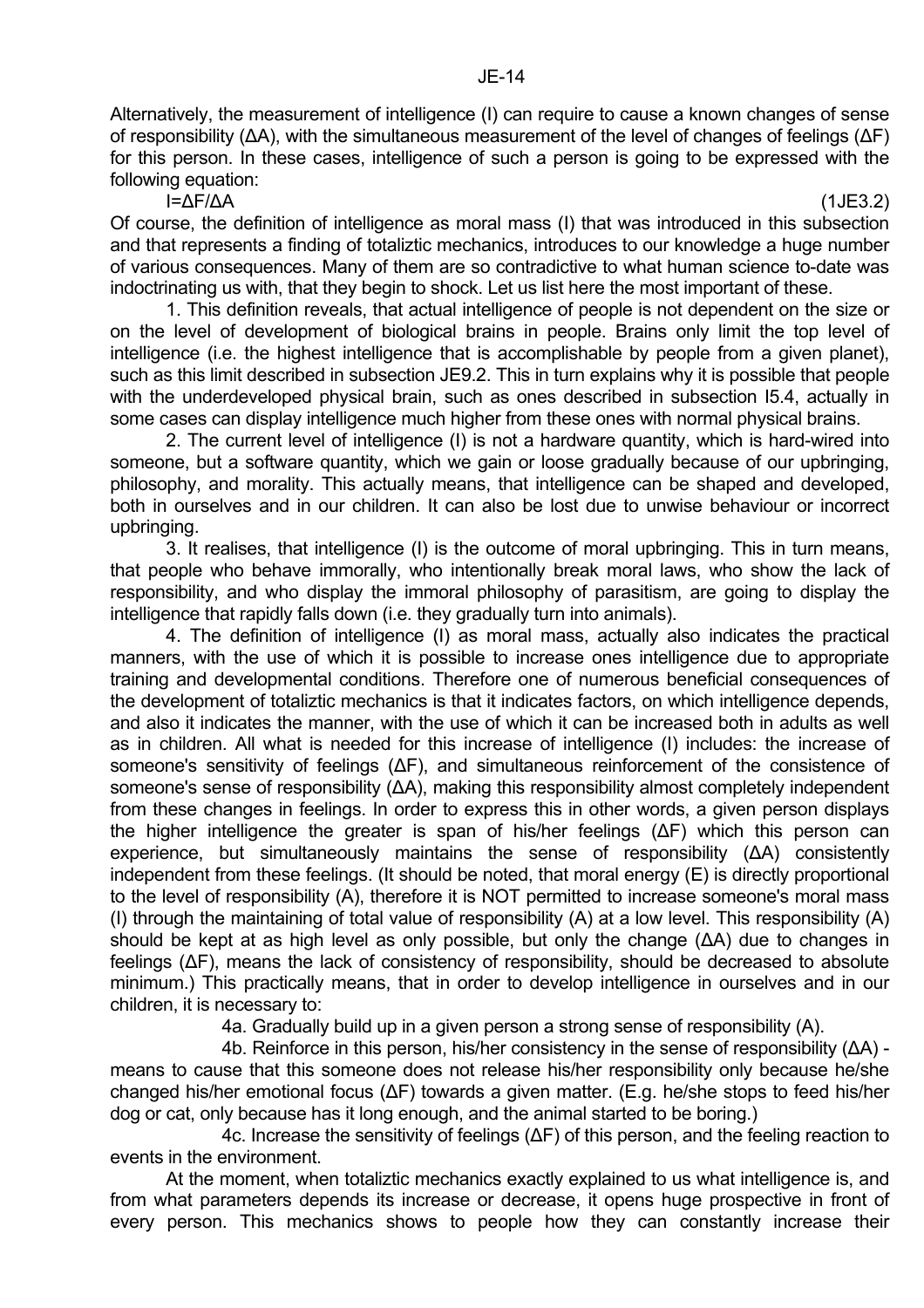intelligence. It also teaches parents methods with the use of which they can increase intelligence in their children. I am not going to elaborate on the fact, that it also invalidates claims of various "gurus", who keep inventing cunning theories about "how to increase the efficiency of the human brain", and distribute later these theories amongst naďve people for hefty payments.

 5. Longevity is directly proportional to intelligence. The relationship between longevity and intelligence is explained in subsections JE9.1.1 and JE9.1. In general this relationship is an outcome of two different phenomena, namely (1) so-called "gravity equations", and (2) positive sense of "responsibility" which is related to intelligence (see subsection JE3.5), and which alters motivations of a given person into more positive ones (in turn these positive motivations decrease the speed of ageing as described in subsection I5.6).

 6. The correctness of this definition is easily verifiable on an empirical evidence that is accessible to everyone. Human intelligence (I), in spite that so-far it managed to escape all efforts of scientists for being defined and measured, actually displays attributes of a spiritual nature, which allow that its level can be quite accurately estimated in other people with the use of our inner intuition. For example myself, I am able to estimate the level of intelligence in a person whom I know for a longer time. Although this estimation does not base on any quantitative units, still it allows to qualify roughly a given person to one of several possible categories, for example as: (1) someone who approximately has intelligence equal to ours, or (2) someone who displays intelligence much higher from ours, or (3) someone who has intelligence much lower from our own. In turn, if we are able to qualify people known to us to one of these three categories, it is possible to also check to what extend these people fulfil the definitional equation of intelligence (1JE3.2). As it turns out, for verifications that I carried out so-far, equation (1JE3.2) surprisingly well expressed what actually human intelligence is. For example, all people from my environment whom I qualify to the category of higher intelligent than myself, actually from one side really demonstrate higher from mine span of feelings (∆F), on the other hand they show a small dependency of their sense of responsibility (∆A) from the level of their feelings. An example of a person described in this monograph, who strongly manifested these attributes, is described in subsection JE5.3 my female colleague lecturer at the Polytechnic in Invercargill, whose level of intelligence I consider to be much higher from my own, and who perfectly fulfils the constrains of equation (1JE3.2). Similarly is with people whose level of intelligence I estimate intuitively as much lower from mine. As it turns out, actually they always demonstrate much lower from mine span of feelings (∆F), while simultaneously their dependency of changes of responsibility (∆A) from the level of feelings is much higher than for me. This method of "intuitive" confirmation of the correctness of the totaliztic definition of intelligence with the use of our personal observations I am describing here so thoroughly because this method allows everyone to check on himself/herself, that this definition is really correct, and that it really expresses correctly all what takes to be intelligent. After all every reader is able to gather in his/her environment the required empirical observations, and compare these observations to equation (1JE3.2). In turn the fact, that the totaliztic definition of intelligence that is described in this subsection actually proves itself valid in the real life, practically means that such basic moral quantity as intelligence is finally defined, described, and explained. Thus "hurray" to the humble totaliztic mechanics, which being forced to develop in such difficult conditions of complete conspiracy and without any funding, still was able to accomplish something so immensely important, that for so long was unable to be done by our well-paid and boastful official science. This in turn indicates clearly, that via such extraordinary accomplishments of humble totalizm and totaliztic mechanics, the universal intellects wishes to teach us a vital moral lesson, to which we better start to pay notice.

## JE3.3. Moral displacements, or motivations as moral equivalent of displacement from classical mechanics

Motto of this subsection: "Climbing to any peak begins with a journey which we need to complete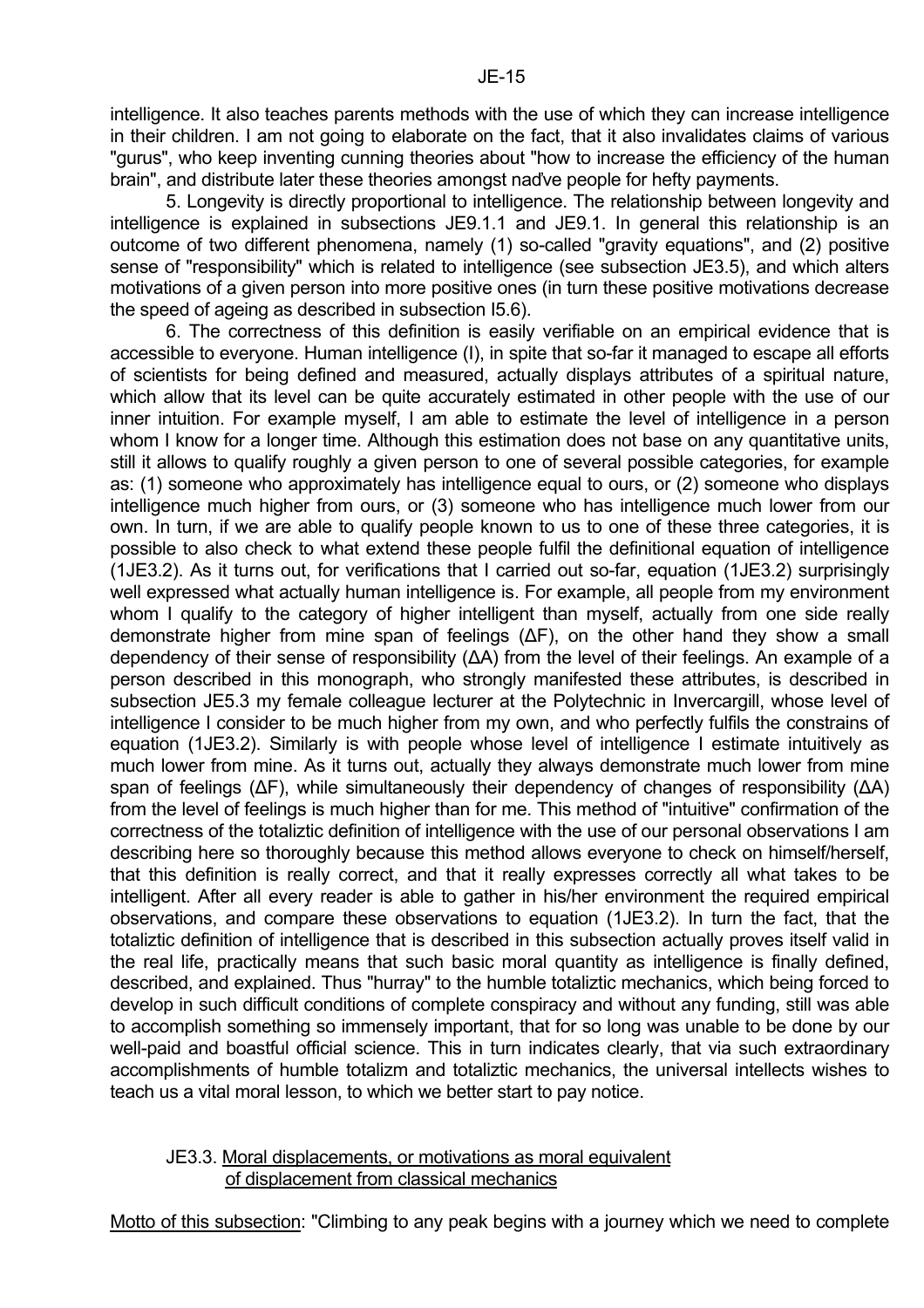in ourselves".

 "**Moral displacement**" or "motivation" (symbol "S") is another out of very important moral quantities neglected so-far by official science. In everyday life (and sometimes also in this monograph), it can also be called with the use of many other terms, for example "change of awareness", "movement of motivations", "intentions", "wishes", "altitude", etc. These all are moral equivalents for a "path" already completed, or for a "displacement" from classical mechanics, and also for such physical quantities that are impacting the generation or reduction of energy, as: height or altitude, distance, span, length, etc. (The unit of displacement in classical mechanics is usually [meter].) Because of the to-date lack of a clear definition as to what actually is the quantity that in this subsection is described with the terms "moral displacement", "motivation", "intention", "altitude", etc., for the use in totaliztic mechanics this quantity must be understood roughly as a "distance between the position of our awareness before we completed a given action, and after we completed a given action". This means that it represents a difference between: (a) what we managed to realize with our morality during the completion of a given activity, and (b) what in the situation we are in would be the most convenient for us and the less effort consuming, because it is agreeable with our habits, tendencies, pressures of conservative environment, etc. Thus in reality moral displacement "S" is a moral equivalent to a physical motion at a specific "distance". Unfortunately, at present there is no in our language a word, which would precisely express the quantity of totaliztic mechanics, which hides under the symbol "S" used in this chapter. Thus, at that moment I call it "motivation", "intention", "will", "getting ready", etc., although I am fully aware that these names do not express correctly what hides under "S". For dispersing any possible ambiguities, I always quote with this name the accompanying symbol "S", which precisely expresses this quantity, independently how it would be named. Similarly as this is the case with displacements in classical mechanics, also moral displacement is a means, or a manner, in which various moral processes are completed that generate or reduce moral energy. And so, if our motivations (S) push us to do something that goes against our natural tendencies, but that obeys moral laws, than (S) becomes the positive moral displacement, which generates moral energy in our counter-body. Their equivalent from classical mechanics is e.g. motion in the direction opposite to the action of gravity pull. Such a motion would generate in the moved objects an increasingly larger amount of potential energy. In turn when our motivations push us to do something, that goes along our natural inclinations, or along of the pressures of conservative environment, but against the action of moral laws, than it becomes a negative moral displacement. It is to cause the dispersion of moral energy from our counter-body. Their equivalent would be cases in classical mechanics, when something rolls down in the direction agreeable with the gravity pull. Such a rolling down would be carried out without visible effort and frequently would even generate pleasurable sensations, but it would cause the decrease of energy in the falling object.

 In order to express the amount of moral displacement, totaliztic mechanics is again going to use two types of units, namely "pure unit" and "applied units". A **pure unit** is going to be introduced as a kind of model of "meter", which at some stage was stored in France, before it was replaced with the present commonly available (although normally impossible for measuring) natural model of meter. This model unit of moral displacement, in this monograph we are going to mark as [displacement]. It has a direct link with almost all other units of totaliztic mechanics, e.g. [displacement] = [energy] / [force]. In turn **applied units** of moral displacement will be any units that result from methods of measuring this quantity. Similarly as in the real life there is several different units of physical length (e.g. "light year", "mile", "kilometre", "meter", "foot", or "inch"), probably there is also going to be several different units of moral displacement or motivation (S). An example of one of them can be a unit called [hps/CF] which is described in a next paragraph. Of course, after the model of pure unit of [displacement] is developed, without difficulty also various conversion coefficients will be developed, which will inform how many applied units (e.g. unit called [hps/CF]) is contained in each pure unit [displacement].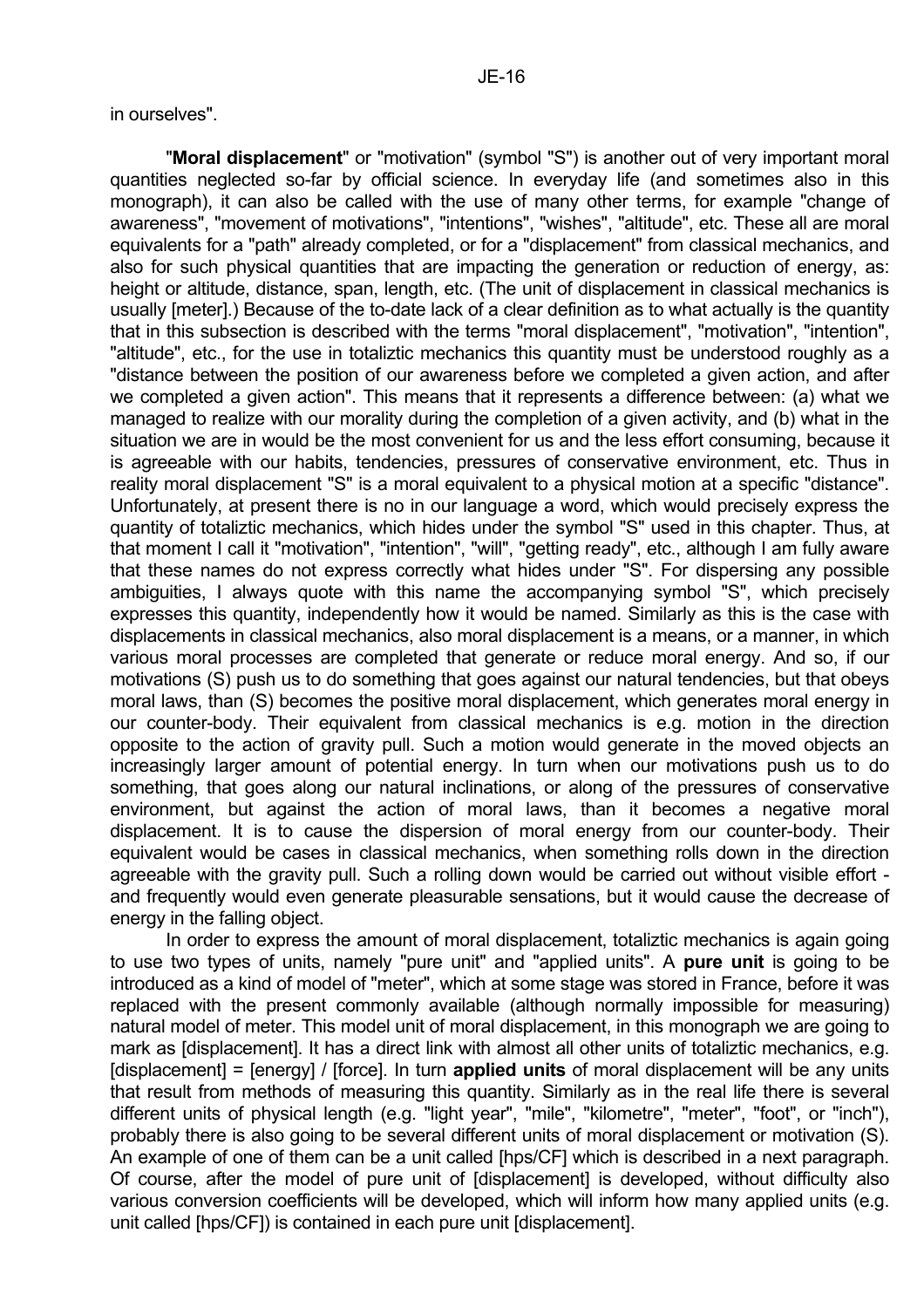Opposite to "displacement" from classical mechanics, the measurement of which is elementary and easy, and the value of which can be expressed with the present meters or miles, the **measurement** of "moral displacement" (S) at our present level of knowledge is relatively difficult. At the present level of development of totaliztic mechanics, this moral displacement can be measured only in respect to some methods of increasing of moral energy. Initially measurements of this quantity can be based on the idea of unit of motivation, which can be defined in the following way: "one unit of moral displacement (S) is such a level of someone's motivation, which is displayed by a person who in a unit of time is capable of enduring a unit of unpleasant feelings (F) that result from doing a given moral work that generate one unit of moral energy (E)". This definition allows to measure initially the motivation in an indirect manner, through using units and methods of measurement for feelings and for moral energy. Then the moral displacement (S), that is an outcome of these feelings (F) and moral energy (E), could be expressed accordingly to the equation: E=FS. For example, let us assume that we measured feelings (F) accordingly to a method explained in subsection JE3.6, and we expressed them with the use of an applied unit called [CF] (i.e. "Celsius of feelings"). In turn moral energy (E) we measured accordingly with the method described in subsection JE3.7 and we expressed it in applied units called [hps] (i.e. "hours of physical struggle"). In such a case, the "moral displacement" (S) would be described by the equation (S=E/F) and expressed with the use of applied units called [hps/CF].

 However, according to the totaliztic principle that "everything that can be defined can also be measured", after the unit of motivations (S) is defined, this unit can also be measured in many different manners. An example of such manners could be an instrumental comparison of two levels of electro-chemical activities in someone's brain. In this comparison, the level of the activity of the brain, which appears during the motivation being measured, can be related to a standard level registered during some standard activity that requires a known level of motivations. In turn, when once we learn how to measure motivations, then a path will be open for quantifying the moral outcomes of almost every activity that people commonly are carrying out (e.g. giving a sit in a bus to an oldie, saying NO to an immoral request of a boss, doing a right thing against peer pressure, moral displacement carried out during overcoming our inner fear or shame, etc.).

 In case of building of measuring instruments for determining the moral displacement [displacement], the important procedure will include the "calibration of moral displacement". This calibration of (S) most simply can be carried out in an experimental manner with the use of moral energy (E) measurement, means the energy (E) which this motivation (S) accumulates or disperses via a given level of feelings (F) according to the equation (5JE3): E=FS. In order to carry out such a measurement, it is enough to complete any activity which is characterised by a constant level of feelings (F), and then measure the initial ( $E_B$ ) and final ( $E_F$ ) level of moral energy which a given person has. The motivation for this work is going to amount to:  $S=(E_B - E_F)/F$ .

 It is worth to notice that in classical mechanics "displacement" can take a negative value if someone goes in the direction coinciding with the direction of a force, and a positive value - if someone goes in the direction contradictive to the action of the force. The same is with the moral displacement discussed here. In calculations from totaliztic mechanics it can take a positive value, if it obeys the definition of a "moral" motivation explained in subsection JA7.4, means when someone intends to do something that runs along the action of moral laws. Such a moral motivation runs against natural inclinations of our body and against the line of the least intellectual resistance (i.e. it represents e.g. help, support, advice, teaching, etc.). Motivation (S) can also take a negative value if someone intends to do something that from the definition is "immoral", means it runs along natural inclinations of human body and along the line of the least intellectual resistance (i.e. it represents e.g. a refusal, a suppression, a putting down, a harm, etc.).

 In spite that motivations are so important in our lives, and that - as every other our virtue they need to be build up gradually and nourished constantly, or civilisation does not developed as yet a tradition of building motivations. It also does not have neither methods nor tools, which would explain how to accomplish this virtue at a required level. The outcome is, that instead of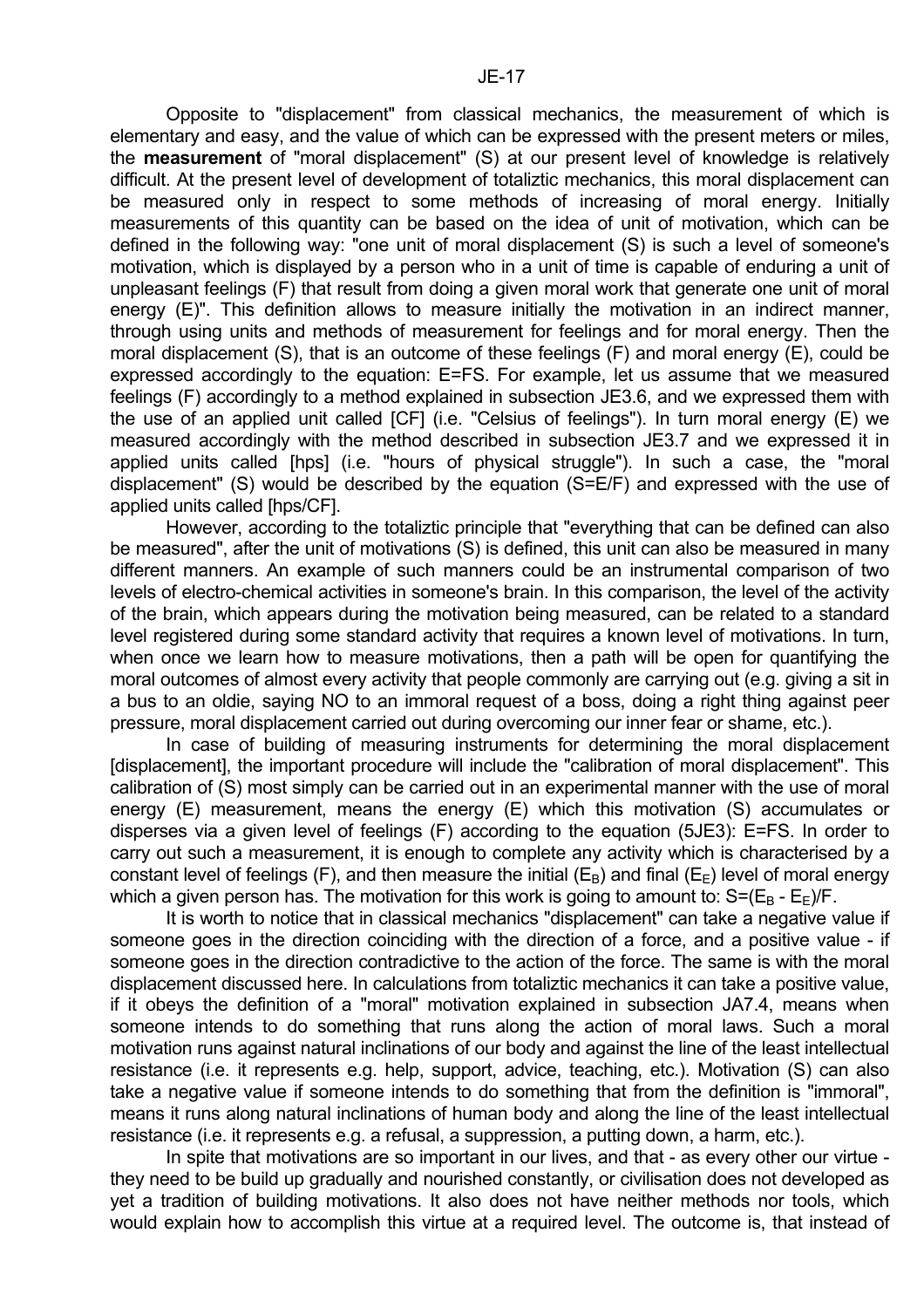lifting our motivations at increasingly higher level, with a progress of time people actually allow it to fall down. There are however, some observations already accumulated, which provide some hints as to how we should go about building our motivations up. These observations indicate, that the key significance in the increase of our motivations lies in systematic improvement of such parameters of our lives as:

 - Sense of responsibility - means the constant accepting the full personal responsibility for each our activity.

- Self-discipline (i.e. making sure that we do and accomplish what we intended).

 - Hardening of our will - means a repetitive passing various trials, such as periodical fasts, setting and accomplishing goals that we choose for ourselves, etc., and learning the ability to come out victoriously from such trials.

 - Moral foundations provided by the knowledge of totalizm (i.e. rational knowledge why we need to lead a moral life, and inner acceptance of this knowledge).

 In case when we complete any activity that is oriented towards the increase of our moral energy, we should shape our attitude to this activity and to conditions of completing it, so that the moral displacement (S) is positive and possibly the highest accomplishable. How to accomplish it, quite well was explained in subsection JF8. In order to summarise explanations contained there, we can remind that the increase of moral displacement (S) always takes place in the following cases:

 1. Doing in our life only what according to our knowledge and whispers of our conscience fulfils the definition of "moral action" or "moral work". Simultaneously we should refry in life from doing anything that according to totalizm or/and our conscience is "immoral".

 2. Increasing our belief that the action that we take is morally the most correct, the most right, the optimally effective in conditions that are in our disposal, and the most needed by these to whom it is addressed.

 3. Increase the number of people, about which we believe that they are going to benefit from positive effects of a given activity. The more we believe that an increasing number of people is going to be positively affected by our activity, the higher our (S) becomes.

 4. Increase of our believe that whatever we are doing, we do it with the best methods that are available for us, with the best equipment that is in our disposal, that we do it the most effectively, fast, exactly, cheaply, and in the most professional manner that we can accomplish.

 5. Increase of our believe, that whatever we are doing is not going to harm anyone and does not cause the decrease of anyone's moral energy.

 6. The reinforcement of our intentions that whatever we are doing is going to bring benefits to the largest possible number of people, not just to ourselves or to these sparse people whom we love.

 7. The level of anonymity of our activity. The less people visually observes what we are doing, the higher our moral displacement (S) seems to be - or more strictly the higher is the moral energy (E) compressed in our counter-bodies in the effect of completing a given activity.

 8. Overcoming in ourselves the increasingly large number of holding back factors, such as our weaknesses, resistance, opposition of fate, etc., which act on us simultaneously, and which try to cause our ceasing of the completion of a given activity. These factors are inclining us to rather act along the line of the least intellectual resistance. In order to provide here some examples of such holding back factors that act in parallel, and that we need to overcome, they include: our laziness, discouragement, tiredness, boredom, sleepiness, health limitations, physical shortages, disabilities, pain, needs a of the body (hunger, thirst), addictions, habits, our preferences, squirm, shyness, shame, pride, convenience, fashion, impatience, fear, disapproval, threats, peer pressure, religious pressures, political repressions, danger, fate obstacles, difficulties, etc.

 9. The increase of intensity of every one out of these resistances (i.e. the greater is our tiredness or pain that we must overcome in us during the completion of a given activity, the higher "S" is).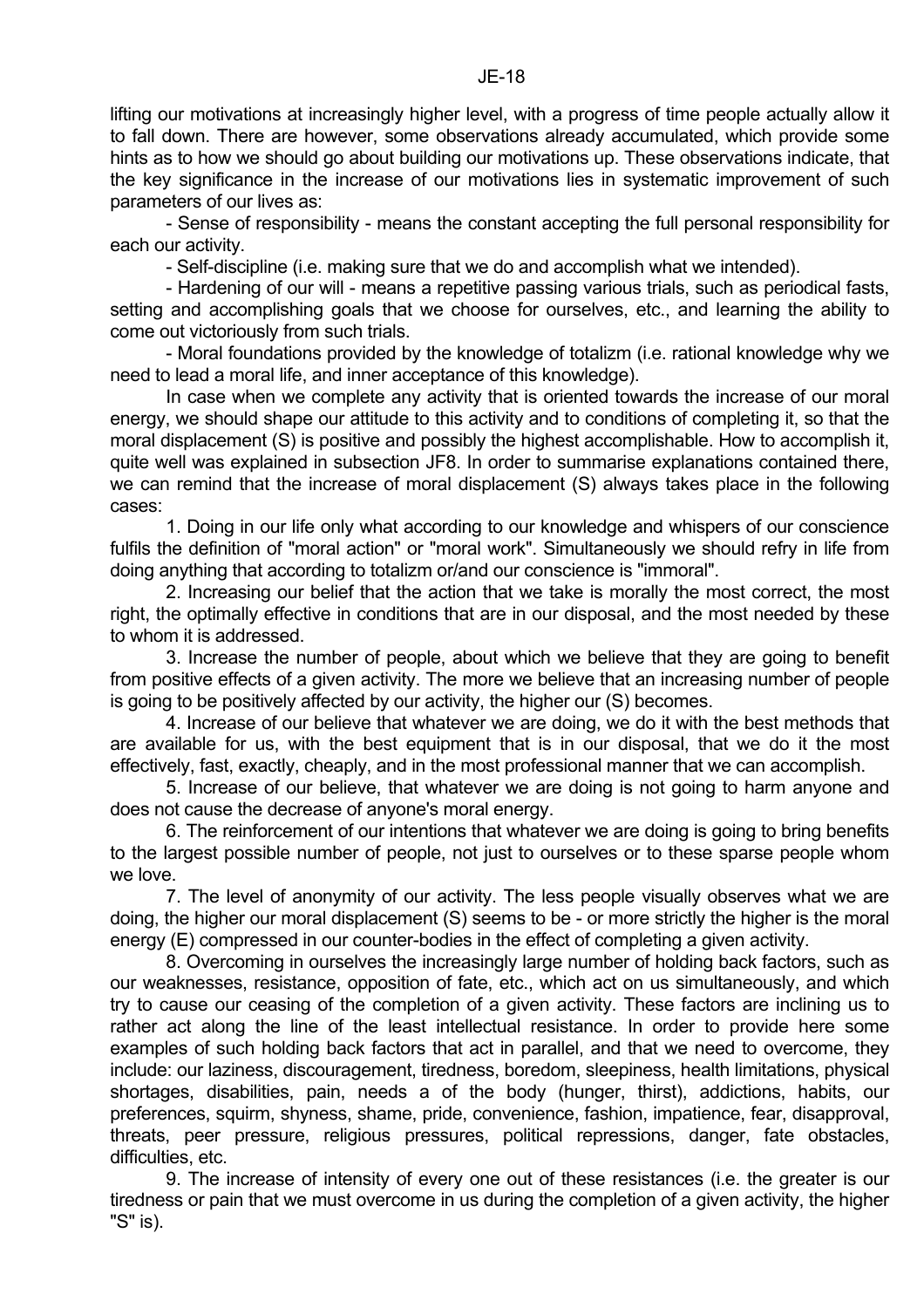Where the mutual relations of quantitative influences of subsequent factors listed above are concerned, at this stage I do not have sufficient observational data in order to define them unambiguously. But from what I managed to observe so-far, the most powerful influence on the value of moral energy (E) seem to have a moral displacement (S) which results from the overcoming in us all resistances of a physical nature, especially pain, tiredness, hotness, suffocation, thirst, hunger, etc. The overcoming of these physical barriers can be compared to the direct climbing at a given height "h" which has a direct proportional relationship to potential energy E=mgh.

 The next in order of their influence at moral energy (E), seem to be components of (S) that result from overcoming in ourselves resistance from the border of physical and psychological influences, or addictions, e.g. monotony, boredom, dislike, sleepiness. In sense of their influences at moral energy (E), the overcoming of these physico-psychological resistances can be compared to the overcoming of friction in classical mechanics. Depending on how large is the coefficient of friction that characterises a given motion, also appropriately high is the influence of the completion of this motion on the changes of energy level.

 Next in the order of its influence on moral energy (E) seem to be components of (S) that result from overcoming our internal fears and unpleasantness, e.g. fear, sense of threat, undertaking a risk, breaking of the existing orders, opposition to a pressure, prejudice, shame, etc. In sense of their influence on moral energy (E), this overcoming can be compared to physical motion on a slanted slope. Depending how high is the angle of slanting of this slope, the influence of the displacement along this slope on the level of energy can be different.

 Thus whatever we do in our life, we should do it in such a manner, that it has not only a high value of "F" from equations (2JE7) or (1B6.1), but that its "S" was also as close as possible to the above suggestions. The fulfilment of these guidelines is especially significant during the completion of activities that lead to the earning of totaliztic nirvana described in subsection JF8.

 In my to-date globetrotting I had numerous opportunities to observe that the low motivation (S) is the major reason for which individuals with a very low "µ" are unable to generate the sufficiently high amount of the moral energy (E). It turns out that motivations are the quantities, which rank people to the category of these ones who succeed, or these ones who do not succeed, to moral or to immoral, to totalizts or to parasites. All people who have a very low " $\mu$ ", practically are unable to generate a high motivation (S). All efforts which are undertaken by such intellects are characterised by a fast "escape of the steam", means their motivation is very short and not striving uphill in the moral field. In turn when someone analyses reasons for which these intellects are unable to generate the sufficient motivation (S), it usually turns out that the major reason is insufficient "moral power" (W) popularly called "determination" or a "will power". If someone goes further, and analyses why these people has such a low "determination", it turns out that it is the outcome, or the byproduct, of upbringing in wealth, in the absence of struggle, and in the lack of discipline. So it appears that the absence of struggle, unsatisfied needs, and discipline in someone's upbringing, is the major source of failures during adulthood. It also turns out that the presence of these "killers of determination" is proportional to the wealth of a given country in which someone was brought up. For example, from my personal observations it seems to show up, that an average student which is living in a relative wealthy New Zealand, is capable to generate a motivation (S) which is only around a half of that to the generation of which is capable an average student from Malaysia, which was brought up in much poorer conditions than the average student from New Zealand, and only a quarter of that to the generation of which is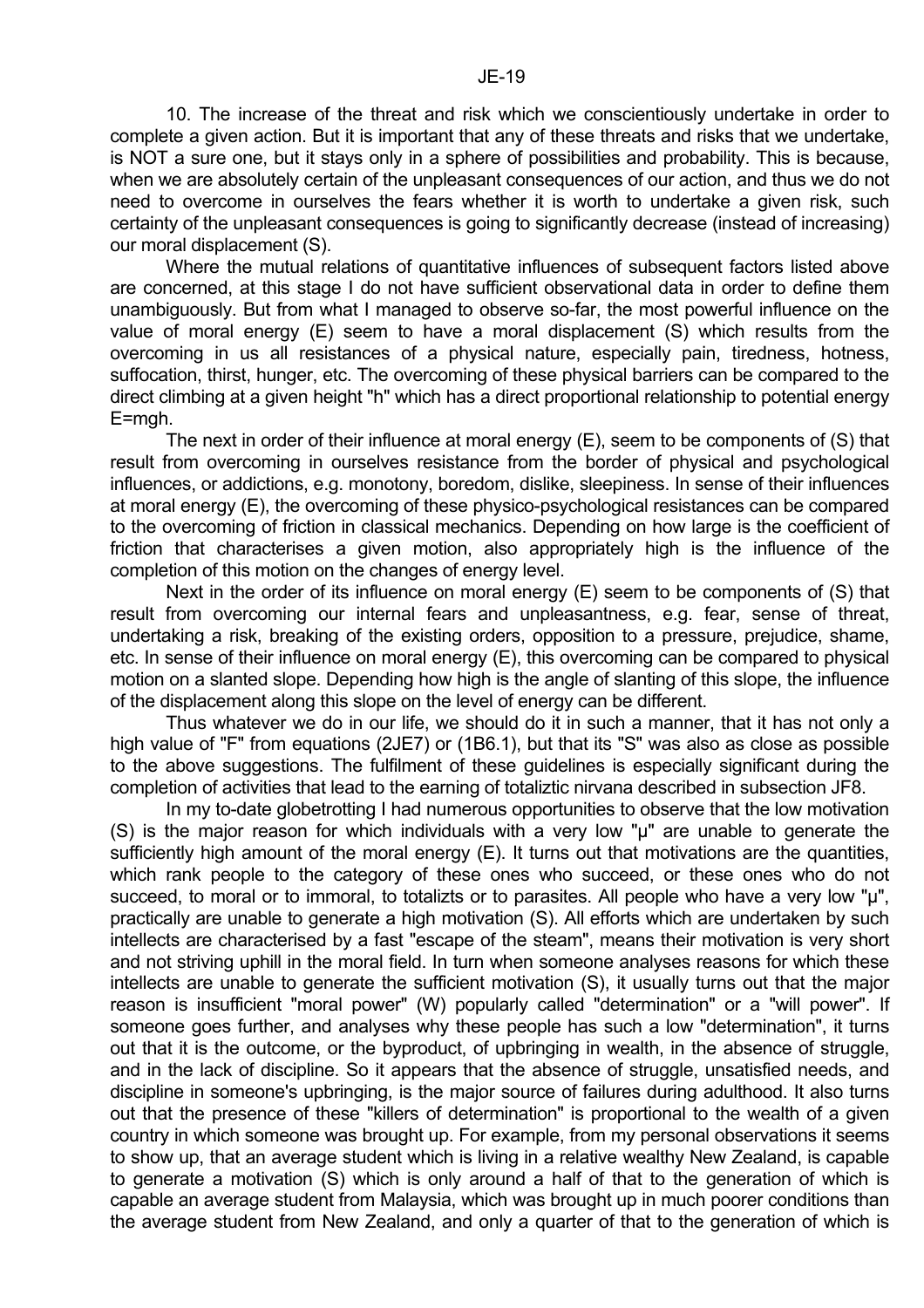capable an average student from Cyprus, which was still brought up in much poorer conditions than students from Malaysia. These are rather shocking facts, which clearly show that being brought up in a wealthy country is not so good as it is commonly believed, as for the wealthy and free of problems childhood a heavy price comes to be paid during one's adulthood. This could be summarised in the form of a following finding: "individuals who were brought up in wealth usually are characterised by a very low moral power (determination), and therefore almost never are able to generate high motivations". This is one of numerous reasons why totalizm advocates that for the good of the child, rather strict upbringing conditions should be adopted, which are characterised by a high discipline, clearly defined constrains, numerous moral, intellectual, and physical challenges, the presence of various material needs to the fulfilment of which the child must strive, and corporal punishment - see subsection JC2.

 Motivation may appear to be a subtle quantity, which so-far was not only immeasurable, but many people were unaware that it exist at all. But in spite that this moral displacement was neglected and unappreciated, it exerted an extremely significant impact practically on everything. It is the main reason for all differences that we meet in our everyday life. For example, if in spite of containing the same ingredients, one cake is tasty, while other is horrible, the responsibility for this difference in tastes lies in motivations of these who baked them. If one pair of shoes is comfortable, while other is hurting our legs, the responsibility is definitely in motivations (either those people who made these shoes, or ours because we choose them amongst hundreds of pairs available). If one student has high marks, while other do not, the responsibility is again in motivations. So we should learn to not neglect, and to start appreciate this subtle quantity, as it holds the passport to all our achievements, and to the better future of humanity. We should also start to be aware that the proper development of motivations in our children is one of the major tasks of upbringing.

#### JE3.4. Moral speed, or enthusiasm, as moral equivalent of velocity from classical mechanics

 The quantity called "moral displacement", which we discussed in previous subsection, is one of the basic quantities of totaliztic mechanics. Similarly to a "displacement" from the classical mechanics, also this "moral displacement" is going to have two derivatives, out of which the most important is the "moral acceleration", or "responsibility" discussed in the next subsection JE3.5. An idea slightly similar to this acceleration, is "moral velocity" discussed in this subsection.

 **Moral velocity** is marked here with symbol "v". It is a moral equivalent to the idea of "velocity" from the classical mechanics. It can be defined as the change of motivations in time, namely as:

$$
v = dS/dt = \Delta S/\Delta t \tag{1JE3.4}
$$

This could be also expressed as "the amount of motivations that is realized in a unit of time", or "the change of state of our awareness that takes place in a specific period of time".

In our everyday life moral velocity is  $(v)$  is described with the use of many ambiguous expressions, which have no mathematical basis, thus the significance of which is rather ambiguous. Examples of such expressions can be: vigour, willingness, enthusiasm, fervour, etc. Because they are very ambiguous, until the time of working out a unit of moral velocity, methods of measuring it, and the strict defining it, it is best to called (v) with the unambiguous name "moral velocity".

 The **pure unit** of moral velocity will be [velocity]. In turn an **applied unit** of this velocity can be any unit that results from the method used to measure it. The measurement of moral velocity can be based on determining the time needed to accomplish a specific moral displacement.

JE3.5. Moral acceleration, or responsibility, as moral equivalent of acceleration from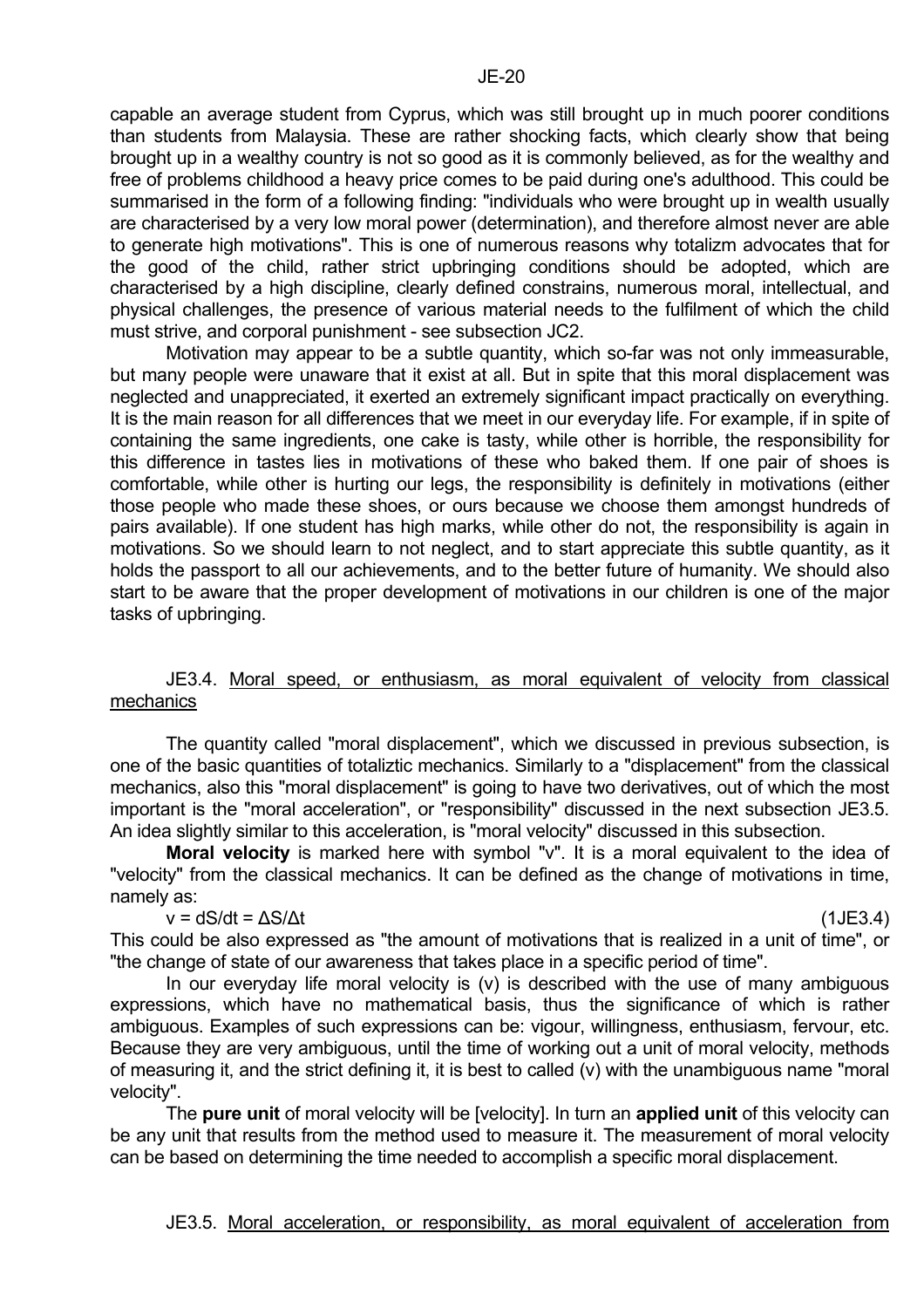#### classical mechanics

 In totaliztic mechanics a moral acceleration, or responsibility (marked with the symbol "A"), is an equivalent of acceleration "a" from classical mechanics. As it turns out, the accomplishment of a specific moral displacement "S" by intellects, is motivated by this quantity, or more strictly by the sense of responsibility which results from it. Responsibility inspires the accomplishing of moral displacement according to the equation (1JE3):  $S = \frac{1}{2}At^2$ . Intuitively, we perceive responsibility as a kind of a subtle "sense of responsibility" (means a "feeling of responsibility"), which always accompanies it. More on the topic of responsibility is explained in subsection JA8.

 The pure **unit** of responsibility is [acceleration]. In turn the applied unit of responsibility can be any unit that results from the method used for measuring this moral quantity.

 Similarly as this is with acceleration in classical mechanics, also in totaliztic mechanics responsibility can be measured in an indirect manner. It can be determined indirectly through the **measurement** of effects that it causes. For example, in classical mechanics acceleration is measured through the determination of inertia that is induced by a given acceleration. In case of responsibility, totaliztic mechanics probably is going to measure it with the use of the so-called "sense of responsibility" - means a unique feeling that always accompanies the appearance of responsibility. In turn this "sense of responsibility" can be measured with methods used for determining the amount of feelings - which are described in next subsection JE3.6.

#### JE3.6. Feelings as moral equivalents of forces from classical mechanics

 According to what is repeated many times in this monographs, and also what was explained in subsection I5.5, in totaliztic mechanics the phenomena called "feelings" are totaliztic equivalents for ideas of "forces" from the classical mechanics. Both these quantities, means feelings and forces, totalizm defines as "manifestations of the active energy, which is trying to complete a transmission or transformation". Only that if this active energy is manifested on a solid "inanimate" object, than it is described as a force. But if it manifests itself on a living organism, than it is called a "feeling". For example, if an athlete lifts a heavy load, his body does not perceive this load as a force, but as a sensual feeling (e.g. that of a pressure or gravity pull) which this load is generating. Therefore, according to the totaliztic mechanics, it is possible to put an equal sign "feeling = force", and "force = feeling". In turn this equivalence of feelings and physical forces, allows us to apply a "principle of analogy of feelings and forces" to almost all matters concerning feelings. According to this principle, all laws which relate to physical forces, are only special versions of the more general laws of the universe, which apply to feelings. Similarly, if anyone wishes to develop methods of controlling, managing, neutralizing, transforming, or releasing feelings, he/she should utilise the pool of already known methods used to control or to neutralize forces. This subsection makes the use of this principle, and reveals to the reader the most important out of numerous findings of totaliztic mechanics regarding feelings. Especially thoroughly are examined these findings, which allow the intended control over the influence of our feelings on the level of moral energy (see equation (2JE7), also shown as (1B6.1), which expresses this influence). For example, this subsection analyses equations which govern feelings, laws that feelings obey, methods with the use of which feelings can be influenced, etc.

 Totaliztic mechanics explains "**feelings**", or "moral forces" (in this monograph marked with the symbol "F"), as "sensations which are experienced when moral energy flows through our counter-organs" (see subsection I5.5). But in order to use feelings in our calculations and measurements, independently from the above explanation for their nature, it is necessary to develop the first units of feelings, and also develop first methods of measuring feelings. But before we explain these units and measuring methods, let us explain in more details the idea of a feeling, preferably by comparing it to something that is more illustrative to our senses than the abstract idea of force. For example, if we compare a feeling to a sound, than the measure of it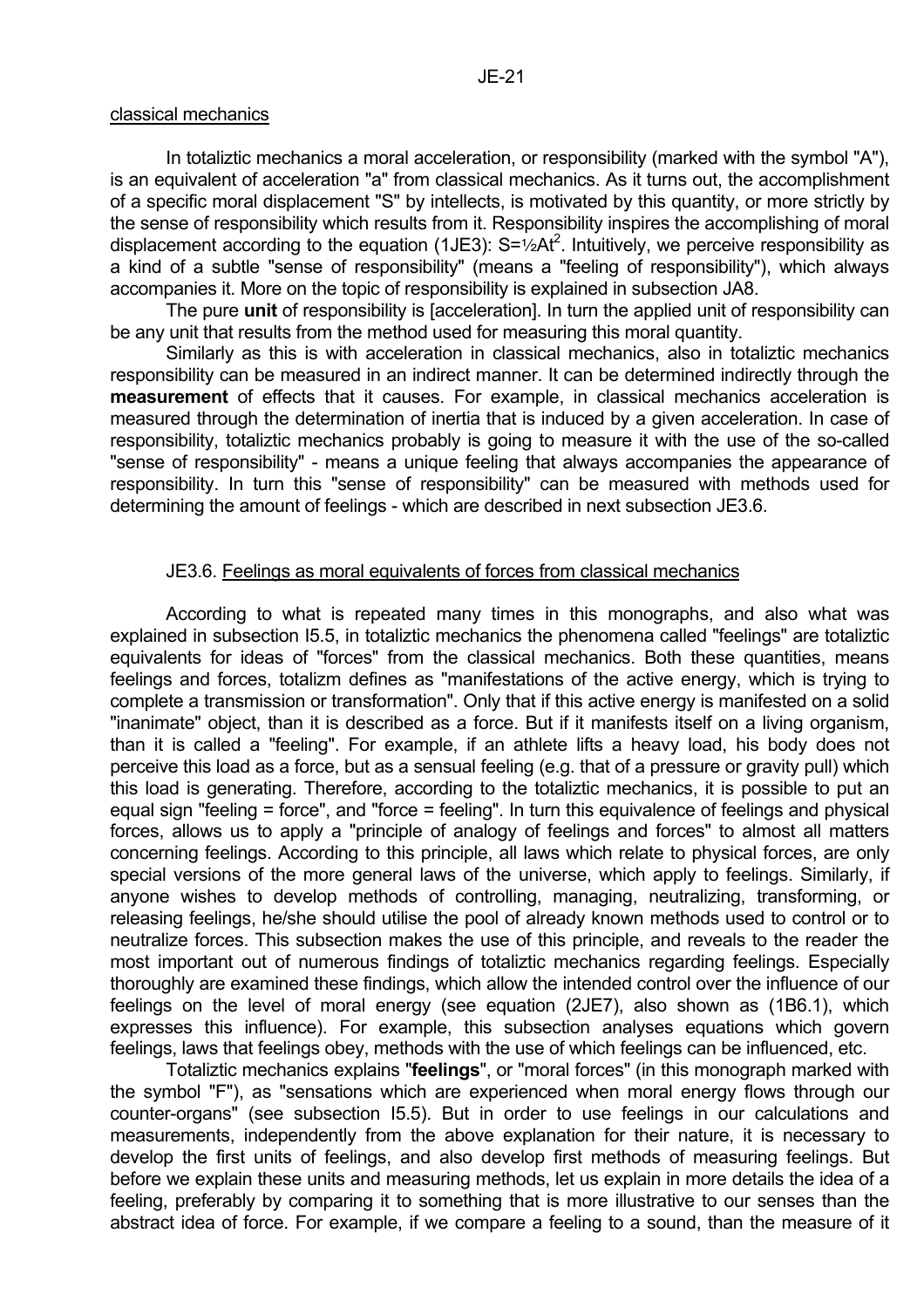would be the intensity or level - similarly as a measure of a sound is intensity or loudness. If we compare feeling to a warmth, than its measure would indicate how high the current temperature is. Translating this into problems with measurements of feelings, the unit of feeling must describe how high is the level of our perceiving it. For example, whether it is just hardly noticeable, strongly noticeable, or unbearable. Therefore, probably the most simple **applied unit** of feeling, can be a temperature scale. In order to complete the **measurement** of feeling with the use of this scale, it suffices to heat water to the level of, let say, 45 degrees Celsius, and then sitting a longer time in a room which has the ambient temperature, e.g. equal to 20 degrees Celsius, one can put a hand into this water. The level of feeling that is perceived than, can be called 45 [CF], i.e. 45 "Celsius of Feeling".

 Another applied unit of feeling can be e.g. the voltage of an electric current of a limited Amperage and length of impulse, which would produce appropriate sensual effects, while simultaneously would not be dangerous for life. This current could be similar to that which farmers use for electric fences to keep farm animals under control. In order to determine the level of feeling with the use of such voltage scale of a current, it would be sufficient to connect two electrodes to toes in both legs, and then switch on the electricity having a given voltage. The sensation that we would experience than, could be later expressed in "Volts of Feelings" and marked as e.g. 60 [VF] or 80 [VF], etc.

 Of course, the measurements with the use of scale of temperature, or scale of voltage of a AC current, would be only a first step towards the precise measurement of feelings. A next step would be to build measuring instruments, which would allow to measure feelings in a fast, reliable, objective, and repetitive manner. For example such devices could be based on measurements of electro-biological activity of the brain. As it is known, this activity is dependable on the intensity of experienced feelings.

 Immediately after we build our first devices for measuring feelings and measuring moral energy, it become possible to link the units and scales of feelings, with units and scales of moral energy. For the use in such linking, it is good to introduce a **pure unit** of feelings, which is called here [force], and also to develop a model of feeling, which is going to correspond to this pure unit of feeling.

#### JE3.7. Moral energy

 The classical mechanics defines moral energy as the "ability to complete work". Unfortunately, this classical definition is not able to describe correctly the intelligent form of energy, which in this monograph is called "moral energy". After all, intelligent moral energy does not need to manifest itself through the completion of work. Therefore totalizm was forced to develop a more general definition of energy, which would be fulfilled by both, by physical energy in its understanding from classical mechanics, and by moral energy - in its understanding from this monograph. This more general, totaliztic definition of energy states, that "**energy is the behaviour of someone (or something), which has the capability to transfer itself onto others**". According to this definition, physical energy considered in classical mechanics, is "transferable physical behaviour" (means a behaviour, which after being transferred onto other objects causes the completion of some form of work by these other objects). In turn moral energy is a "behaviour which has moral characteristic and is transferable onto others". (This means that moral energy is a behaviour which induces some kind of feelings in others, although not necessarily it causes any physical consequences. Thus, examples of manifestations of moral energy include also a: smile, laughter, hatred, love, etc.) As this is described already in other subsections, moral energy clearly differs from physical energy, because it is intelligent. (We know that physical energy is "stupid".) Therefore moral energy listens to our mental commands, obeys moral laws, etc.

As I frequently stressed it in this monograph, intelligent "**moral energy**" (symbol "E"),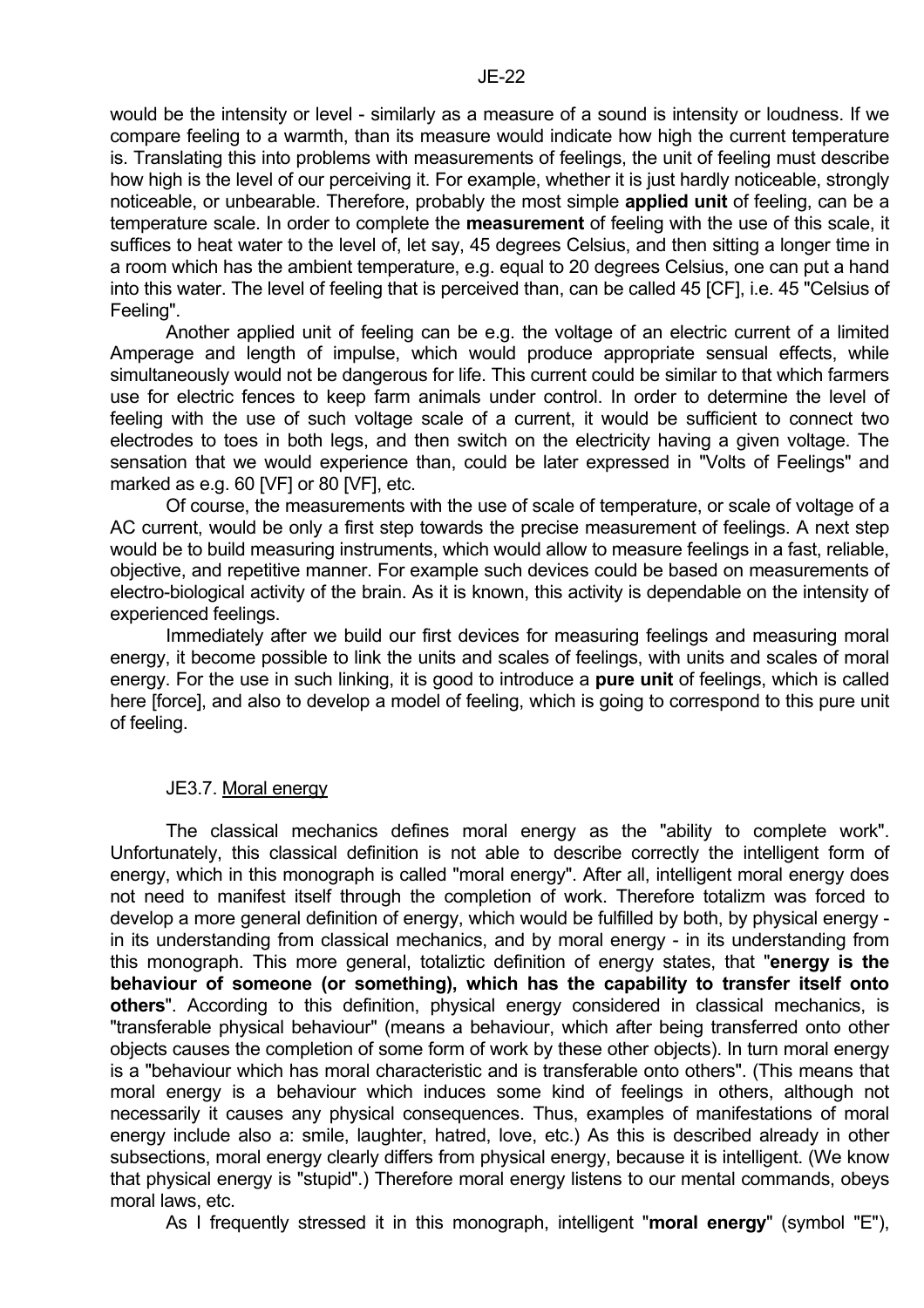which initially I also called "amount of free will" or "**zwow** energy", is a totaliztic equivalent to the idea of energy from classical mechanics. (An unit of energy in classical mechanics is [kilogram x square meter / square second].) Moral energy represents the most important idea of totaliztic mechanics. In a simplest manner it can be described as someone's "implementation capability, means total number of different decisions that at a given point of time someone is capable to implement after taking them". Of course, the idea of intelligent "zwow" or "moral energy" can also be defined in many other ways, discussed in various parts of this monograph.

 In order to express practically the amount of moral energy, it is desirable to develop at least two units, namely the pure unit, and an applied unit. The **pure unit** of energy would be a unit, the practical model of which still awaits to be defined and developed, so that it could be presented to all interested in order to calibrate their measurement equipment. In this monograph it is called [energy]. After the development and measurement of units that express feelings (F) and moral displacement (S), this unit could be defined e.g. in a following manner: "one [energy] is such amount of moral energy, which someone accumulates in his/her counter-body during a morally positive physical work carried out without a visual contact with the receiver of this work, if he/she is going to struggle physically during a period of time equal to one [time], and is going to put into his/her struggle the amount of multilevel feelings which is an equivalent to one unit of feeling [force], with the level of positive motivation equal to one unit of moral displacement [displacement]". In turn an **applied** unit of moral energy, could be an illustrative unit introduced in subsection JF8 and called "1 [hour of physical struggle]", or "1 [hps]". (In order to carry out calculations, it is going to be necessary to determine the appropriate conversion constants, for example stating that 24 [hps] = 1 [energy].) Units of moral energy can be imagined as equivalents to present "kilo-watt-hours", only that used for measuring moral energy, and thus expressing how much of this energy someone managed to accumulate or disperse in the effect of a given activity. The applied unit of moral energy [hps] can be defined as: "one **hour of physical struggle**, or 1 [hps], is such an amount of moral energy, which a single person is capable to generate through a morally positive heavy physical work carried out without the visual contact with the recipients of this work, if he/she physically is going to work very hard by a whole hour, and he/she is going to put in this hard struggle the entire contribution of the multilevel feelings (i.e. pain, tiredness, sweat, sleepiness, boredom, etc.) that normally it is possible to withstand, and also the entire load of positive moral motivations that a typical person is capable to induce in himself/herself." Although so far the unit [hps] is still rather imprecise manner of expressing moral energy, still at the present level of the development of totaliztic mechanics it provides the first possibilities for measuring and for calculation of this energy. This unit is not only just some imaginary idea invented in a fully theoretical manner and having nothing to do with reality, but a practical measure of the amount of moral energy that I accumulated myself in my counter-body, during an intentional increase of my moral energy (in conditions described in subsection JF8). Thus, it should be accomplishable by all other people during one hour of intensive physical struggle with appropriately high positive motivations.

 At present, totaliztic mechanics proposes two methods of practical **measurement** of moral energy. One of these methods is subjective and boils down to estimation of a level of experiencing nirvana after the completion of some long-term activity, with simultaneous estimation of the labour input that was given to this activity. This method is described in subsection JF8. Another method of measurement of moral energy is objective and allows to build devices which are going to complete such a measurement. It is described in subsection I5.6.

 Moral energy is not just an abstract quantity introduced by totalizm in order to mathematically develop this philosophy. Rather, it is a physical quantity that is experienced by human body as strong as electrical or thermal energy is. For example, after reaching the state of totaliztic nirvana described in chapter JF, the flow of moral energy through our body is experienced equally strongly and equally real, as the flow of powerful electrical current, or the flow of stream of heat. Only that opposite to flow of current or heat, which experiencing represents an unpleasant shock, the flow of moral energy through our body is perceived as an extremely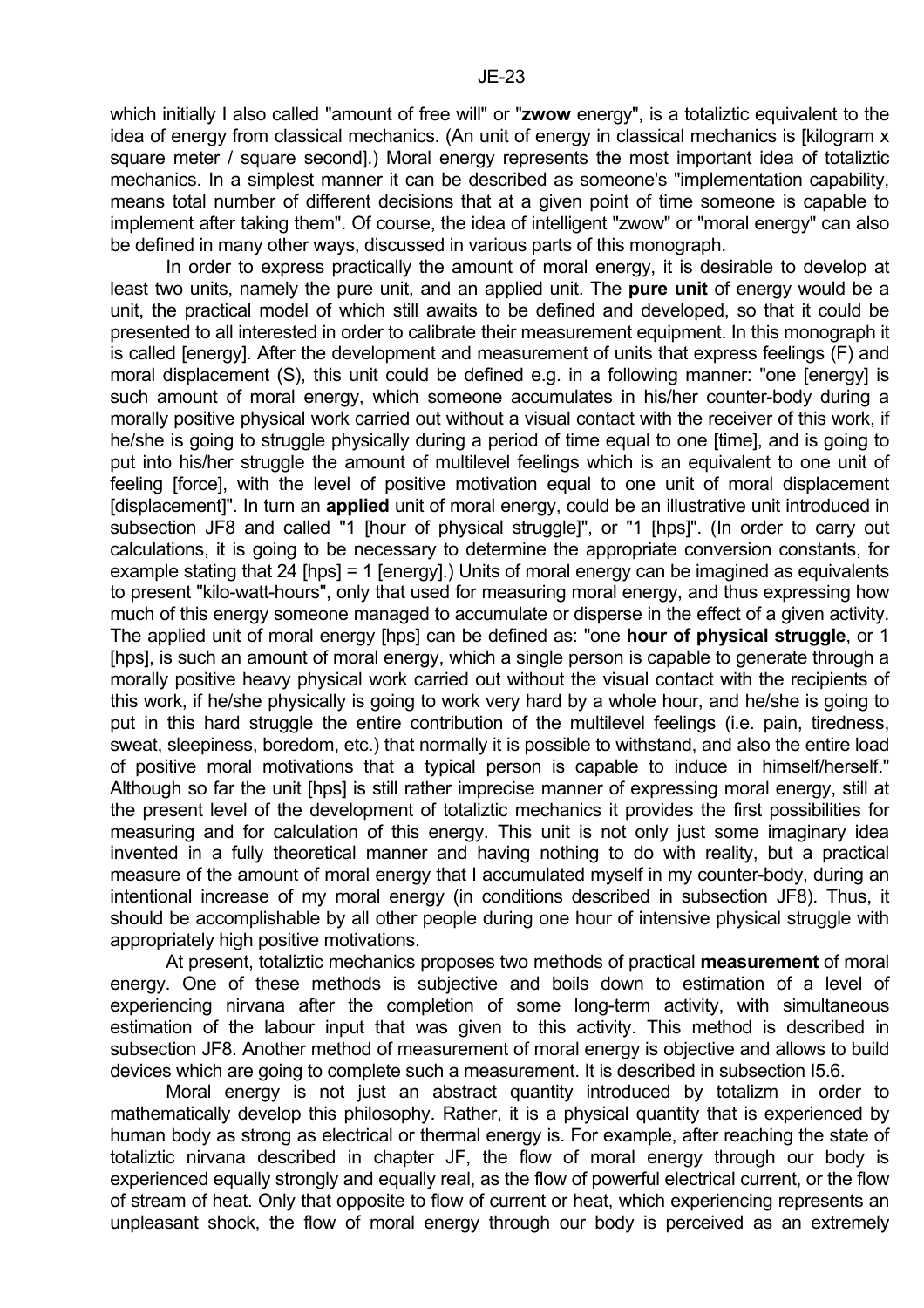pleasant sensation.

 As this is always a case with energy, its release from our counter-body does not pose any difficulty. After all, it depends on releasing a lot of bodily pleasures, and for the majority of us comes in a fully natural manner. The only problem with moral energy is to learn how to accumulate the sufficient amount of it, and how to compress it in our counter-body. Therefore all efforts of totalizm are aimed at learning the methods of accumulating and compressing it.

#### JE3.7.1. What gravity is and how our universe is shaped

 Similarly as in classical mechanics energy has a direct link with forces via a known equation "E=Fs", also in totaliztic mechanics moral energy is connected with feelings, and this connection is expressed by a similar equation "E=FS", that in this monograph is marked with labels (5JE3), (2JE7), or (1JF8). If we try to express verbally this equation (5JE3), (2JE7), or (1JF8), than it would state that "**every time when there is a flow of energy, it must be accompanied by the appearance of a feeling, and also in every case when there is any kind of feelings, there must be also a corresponding flow of energy**". Although this verbal expression of equation (5JE3) appears to be just putting mathematical symbols into words, actually it extends the sensitivity and applicability of totaliztic mechanics, to several new fields, which were not penetrable for classical mechanics. In order to provide here an example of such extending, because the gravity pull always causes the appearance of a specific level of feeling of weight in all creatures that are subjected to it, thus according to this finding of totaliztic mechanics "**gravity is an effect of flow of a measurable flux of energy between our world and the counter-world**". To express this in different words, "gravity is actually a kind of "force of friction", which is created due to the flow of energy from our world to the counter-world, and which pulls particles of matter in the direction of this flow of energy". Totaliztic mechanics is even capable of measuring exactly what flow of energy causes which level of gravity acceleration. (Notice that the classical mechanics was unable to notice, to define, or to measure this "friction force" caused by a flow of energy, which we call "gravity".)

 Of course, the above definition of gravity in the light of totaliztic mechanics, introduces a whole range of vital consequences. These consequences extend from the possibility of formation of an artificial gravity, through providing explanations for numerous phenomena of nature which depend on gravity, and finishing on the complete redefinition of our understanding of the universe. If, in the light of the above definition, one formulates e.g. a "**totaliztic model of the structure and operation of the universe**", than in such a model all known cosmic bodies are simply huge chakras, through which the energy flows from our world to the counter-world. But because energy cannot flow in one direction only, the above means, that at least in one area of the universe, but in reality probably in a whole range of such areas, there must be a kind of gap or discontinuity of the space (or a fault in the border between both worlds), through which the energy flows back - i.e. from the counter-world to our world. The logic indicates that a natural area where such a gap should be located, is the outer edge of the universe (similarly like a natural place on a frying pen, where oil flows from under a pancake onto a pancake, is the entire external rim of the pancake being just fried). Because in each such gap or discontinuity of the border between both worlds, the gravity field must prevail which has a negative value (i.e. which is the repulsion, not an attraction), the presence of this gap, should amongst others be detectable with astronomical methods (e.g. all heavenly bodies would be pushed out of the vicinity of it). But what is even more interesting, the constant flow of powerful hurricane of energy from such gaps located on the edges of the universe towards the centre of the universe - where this energy gradually sinks into heavenly bodies, must cause the commonly known phenomenon of the "shift into red" of the visible light. This in turn means, that such a shift of light from heavenly bodies towards a red colour, which is a crown reason for the formulation of cosmologic theory on the so-called "big bang", surely is not an evidence for the present expansion of the universe - as astronomers claim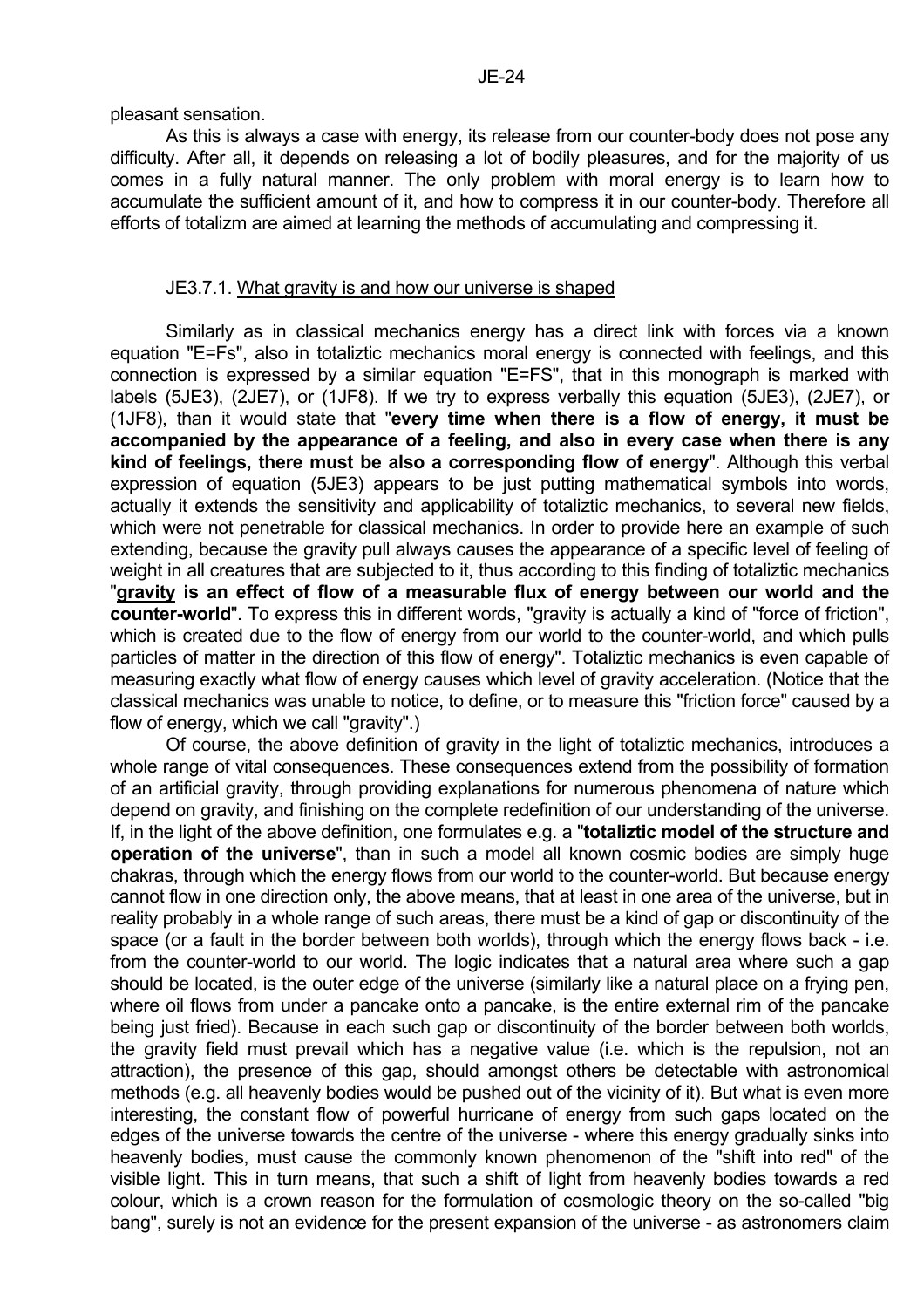it. It is rather a further evidence that the new Concept of Dipolar Gravity is correct, because the totaliztic model of the universe which results from it, actually corresponds to the reality (i.e. the flow of energy between the counter-world and our world, actually does cause the "shift to red" of the visible light in cosmos). In addition to the above, in the totaliztic model of the universe, our universe must be highly stable - means not expanding at all, as present cosmologists claim this. The reason for this high stability of the universe is the self-regulatory and mutually self-balancing flow of energy, which blows apart the universe within the volume of the counter-world, and which simultaneously contracts this universe towards the centre in the volume of our world. Of course, such a totaliztic model of the universe allows also to deduce quite well how the spacial distribution of our universe actually looks like (at least allows much more precise deduction that the one that is allowed by the theory of a "big bang"). According to this totaliztic model, our universe needs to have a shape of a relatively thin pancake that spreads along the border between both worlds. Because of the pressure of the circulation of energy, this pancake is rolled into layers and overlapping onto itself. Such a totaliztic shape of the universe, as a rolled thin pancake, clearly differs from the shape postulated by present cosmological theories (e.g. by the theory of a "big bang"), in which the universe rather resembles spiky fruits from chestnut trees.

 It is also worth to remind ourselves the point that was described in details in subsection I3.2, namely that this infinitively huge universe shaped like a thing pancake, actually is a superior being, which leads an intelligent life. In this life of the universe, we (people) perform a very vital role.

 The totaliztic definition of gravity, and totaliztic model of the universe presented above, on the present level of our knowledge allow also to **predict** theoretically what is the course of the force lines of gravity field. After all, according to totaliztic mechanics this course is simply a path that energy follows in its circulation through volume of the universe. Therefore I am going to describe here, how according to my deductions, the **course of force lines of gravity field** looks like. In this manner, scientists of the future will be able to check, how this "ancient" deductions relate to outcomes of their future experimental findings. The presentation of outcomes of my deductions I start from the ideal situation, means from the course of force lines of gravity field, which is undisturbed by the presence in this "pancake of the universe" of any cracks in the border between both worlds. (I.e. in such an ideal situation we assume, that the only line along which the border that separates our world from the counter-world disappears, is the outer rim of the pancake-shaped universe.) According to my deductions, in such an ideal case, when the course of force lines of gravity field is undisturbed by the presence of cracks in border that separates both worlds, these force lines follow paths that approximately look like a mathematical symbol of infinity, means as digit 8 that lies on its side. (Interesting, that the use of just such a symbol for marking infinity, suggests that our ancestors who introduced this symbol, jolly well known about the pancake-shape of the universe, which I was forced to rediscover again and which I am presenting in this subsection.) The central point of this symbol of infinity, i.e. the area in which the course of these force lines crosses itself, is located in the centre of every heavenly body, e.g. in the centre of our planet, or sun. It represents a point, in which lines of the gravity field cross the boundary from our world to the counter-world. According to this model, in each one out of both worlds, the force lines of gravity field follow a half of circle. To the counter-world they penetrate from our worlds in the centre of some heavenly body. In turn to our world they return from the counter-world behind the outer rim of the pancake-shaped universe. In order to explain here even more illustratively how actually this penetrating to, and return from, the counter-world should be understood, firstly I need to explain here my understanding of the so-called "infinity of the universe". In my understanding, if something is of infinitive dimensions, than practically this means, that in infinity it always returns exactly to the point from which it started. After all "infinity" means "having no beginning nor end". This in turn means that an ordinary circle is the most crude geometrical model for the idea of "infinity of the universe". According to my understanding of this infinity of the universe, if we have some sort of a "magical laser", which would be able to send a beam of a "magical light" that would exactly follow the path of force lines of the gravity field, and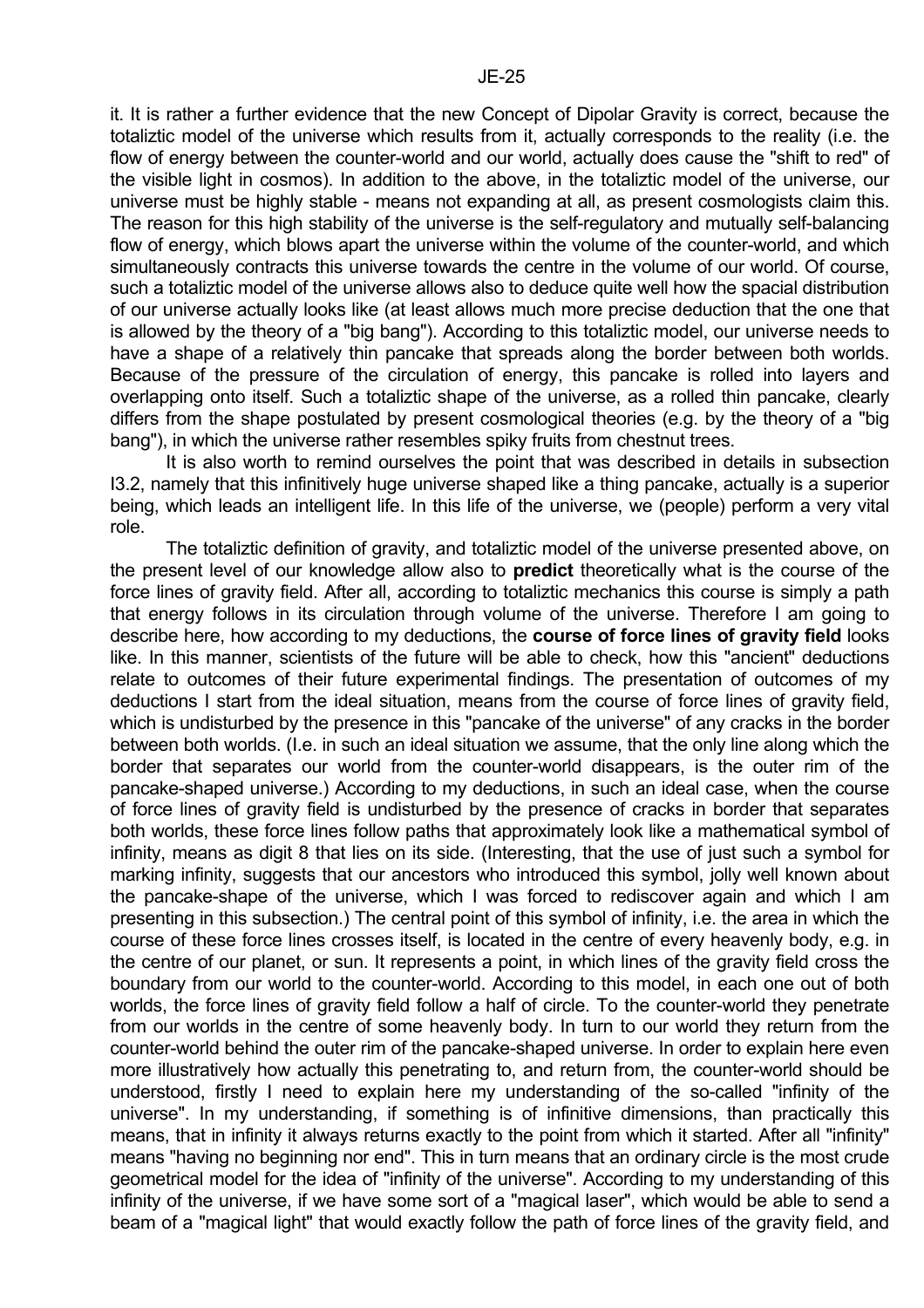the "light" of which would move with the infinitively large speed without dispersing on its path, than such a magical laser would finally shone a light on its own back side. This would happen because the "infinity of dimensions" of the universe would cause that the beam of "light" from this magic laser would always reach the point from which it started, means the back wall of the device from which it originally was sent. Well, exactly as is the case with this beam of "light" from a magical laser, in my opinion also the force lines of gravity field behave. They propagate through the centre of every cosmic body to the counter-world, only to pass in infinity behind boundaries of the universe and return to our world, so that they can return to the same centre of the cosmic body in which they started. Only that they return to this centre from exactly opposite direction, although from the same side of our world. Then they would enter again into the counter-world, to finally return to the point from which they started. In this starting and finishing point of their path throughout the universe, they penetrate twice through the barrier that separates both world, and that is located in the centre of every heavenly body. After the penetration, they run through the counter-world to follow a path in it that goes in the opposite outer edge of the universe, and so on. Thus in the final effect, the **ideal course** of force lines of gravity field follows a path that resembles a symbol of infinity, in which the upper and lower half is contained in a separate world, both turning points run around the outer rim of the pancake-shaped universe, while the point of mutual crossing of lines lies in the centre of the same heavenly body.

 The **real course** of the force lines of gravity field is influenced by the level of discontinuity of the universe. This level depends on the existence, and on the number, of cracks in the boundary that separates both words from each other. Through these discontinuities energy flows from the counter-world to our world (such discontinuities illustratively correspond to cracks in the body of a perfect pancake). After all, only in an ideal case the border between both worlds would disappear only behind the outer edge of the pancake-shaped universe. If we consider the possibility of disturbances in such continuity of the boundary between both worlds, with the existence of various gaps and faults, than only some proportion of the force lines of every heavenly object is going to run through the counter-world in a manner similar to a half of sign of infinity. Other lines are going to meet such gaps in the boundary between both world. In turn after they meet these gaps, force lines are going to return again to our world. In our world they are going to be intercepted by nearby cosmic object, which is going to bind them and to send again to the counter-world. In this manner some force lines of gravity field that leave a given heavenly body, may penetrate many times to the counter-world, and then return back to our world, before they find again the cosmic object from which they originate. Thus in reality some force lines of gravity field may form a sign of infinity, which have many more "loops" than just two. In this complicated course they are going to be similar to the complex course of force lines of magnetic field in cases when this course is formed not by a single magnet, but by a whole system of magnets that interact with each other. Of course, this actual complexity of force lines of gravity field results only from the level of discontinuity of the universe. As such it does not contradict to the ideal course explained earlier, which would take place, if these lines do not meet on their path any discontinuities in the boundary between both worlds.

## JE3.8. Moral power

 "**Moral power**" (marked with the symbol "W"), is a totaliztic equivalent to the concept of power from the classical mechanics (note that in classical mechanics power is an ability to complete a specific work in a specific period of time, thus should not be confused with the concept of "power over other people" from popular expressions). It can be defined as "the ratio of the moral work, or energy flow (E), to the time (t) in which this work or flow is completed", namely:  $W=Et$ .

 In everyday life, moral power is named with the use of many ambiguous expressions. The most frequently appearing out of them are "workaholism", "devotion", "stamina", "determination",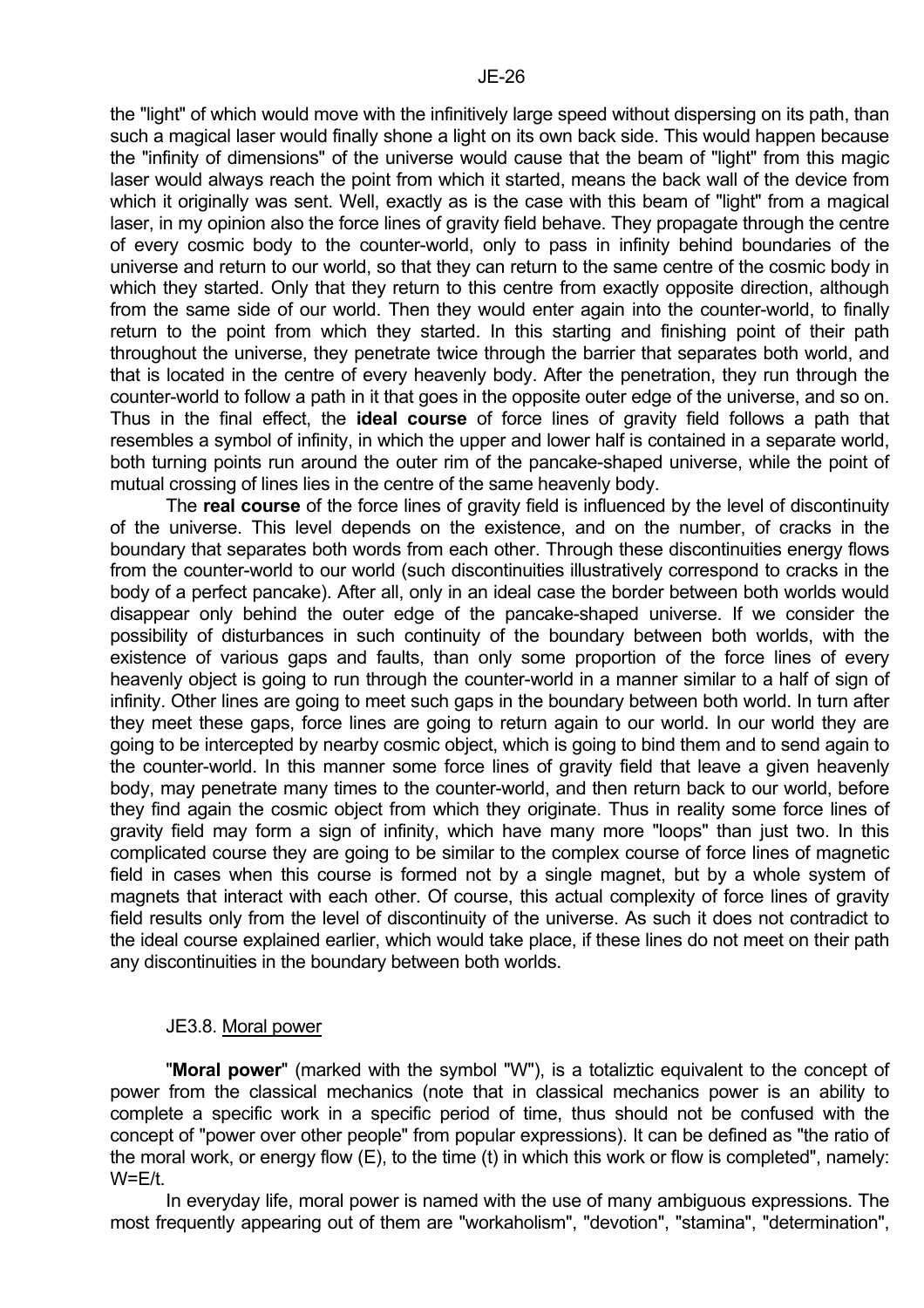or "will power". Sometimes it is also called "stubbornness" (in the positive understanding) or "endurance". Before we develop a more strict definition of this quantity, temporally I suggest to call it "moral power".

 The ideal unit of moral power will be a unit called [power]. In turn the initial applied unit of power can be the introduced by totalizm coefficient "χ" explained in subsection JF8 - see equation (3JF8). It expresses what is a current moral power  $(W_x)$  of a given person in comparison to a unitary moral power ( $W_{wzorcow}$ ), that is used as a calibration power:  $χ = W_x/W_{wzorcow}$ .

 The **measurement** of moral power (W) boils down to determining the amount of moral energy (E) which someone is capable to accumulate in his/her counter-body in a unit of time (t):

 $W=Et$  (1JE3.8) The **significance** of "moral power" for totaliztic mechanics depends on the fact, that it is quite handy parameter, which excellently reflects the social effectiveness, or usefulness, of specific people or specific group intellects. If we know what is the "moral power" of a given person, we also know how useful and effective this person is going to be in action. It is equally good parameter to describe intellects, as mechanical or electrical power is good to describe capabilities of a given motor, transformer, or appliance. Intellects with a very low "moral power" (W) never are capable of generating any significant moral energy (E). Therefore, their level of the moral energy "µ" always stays at low values. (It is interesting, that people with a low moral power typically come from rich families, which in their childhood provided them with a quite prosperous and deprived of struggles life - see also subsection JC2.) If the significance of the "moral power" is to be illustrated on an example, it could be compared to a car which drives uphill. The height "S" to which this car is able to climb, would be the measure of the amount of energy E=mgS, that it is capable to accumulate in its mass. But a car which has an engine of a low power is not able to climb very high, thus its motivation "S" and also energy "E" would be also rather low. If we relate this to people, the higher someone's moral power, the more moral actions he/she is capable to complete, and the faster these actions he/she is finishing. Otherwise is with the low moral power. Such people with a low power, sometimes are unable to complete even actions that do not lift them uphill in moral field, as they get bored fast and are discouraged by all actions that are unpleasant for them.

 In my globetrotting to-date, I had a countless possibilities to observe, that along with sense of responsibility (A), moral power (W) is one of two fundamental factors that decide about someone's level of moral energy, i.e. that decide about someone's  $(E)$  and  $(\mu)$ . From my observations to-date it seems to appear that someone's  $(\mu)$  is proportional to  $(W)$  and can be expressed with an equation:

 $\mu$ =~CW (2JE3.8)

People and group intellects, whose moral power (W) is low, show in everything rather "lacklustre enthusiasm", while in action this enthusiasm disappears rather fast.

 As this also can be observed, the increase of someone's moral power (W) requires the continuous struggles, perseverance, suffering, and everything that formerly people used to describe as "factors that harden someone's character". In turn everything that is connected with wealth, means a lack of suffering, effort, sacrifices, life in luxury, etc., actually turn out to be killers of moral power of a given intellect. Therefore it can be expressed here as a kind of principle that "people or societies which live in wealth and prosperity, usually characterise rather low moral power, for this reason almost never are able to generate a high level of their moral energy". This principle is one of several reasons for which totalizm argues for very rigorous conditions of upbringing of youth, which for the own good of those future members of society, should be brought up in conditions of a strict discipline, corporal punishment, clearly defined constraints, duties that are proportional to their age, the necessity to define and to accomplish long-term goals, and continuous presence of various non-vital for their growth small material needs, which they can satisfy by themselves only if they attempt them and voluntarily complete appropriate activities - see subsection JC2.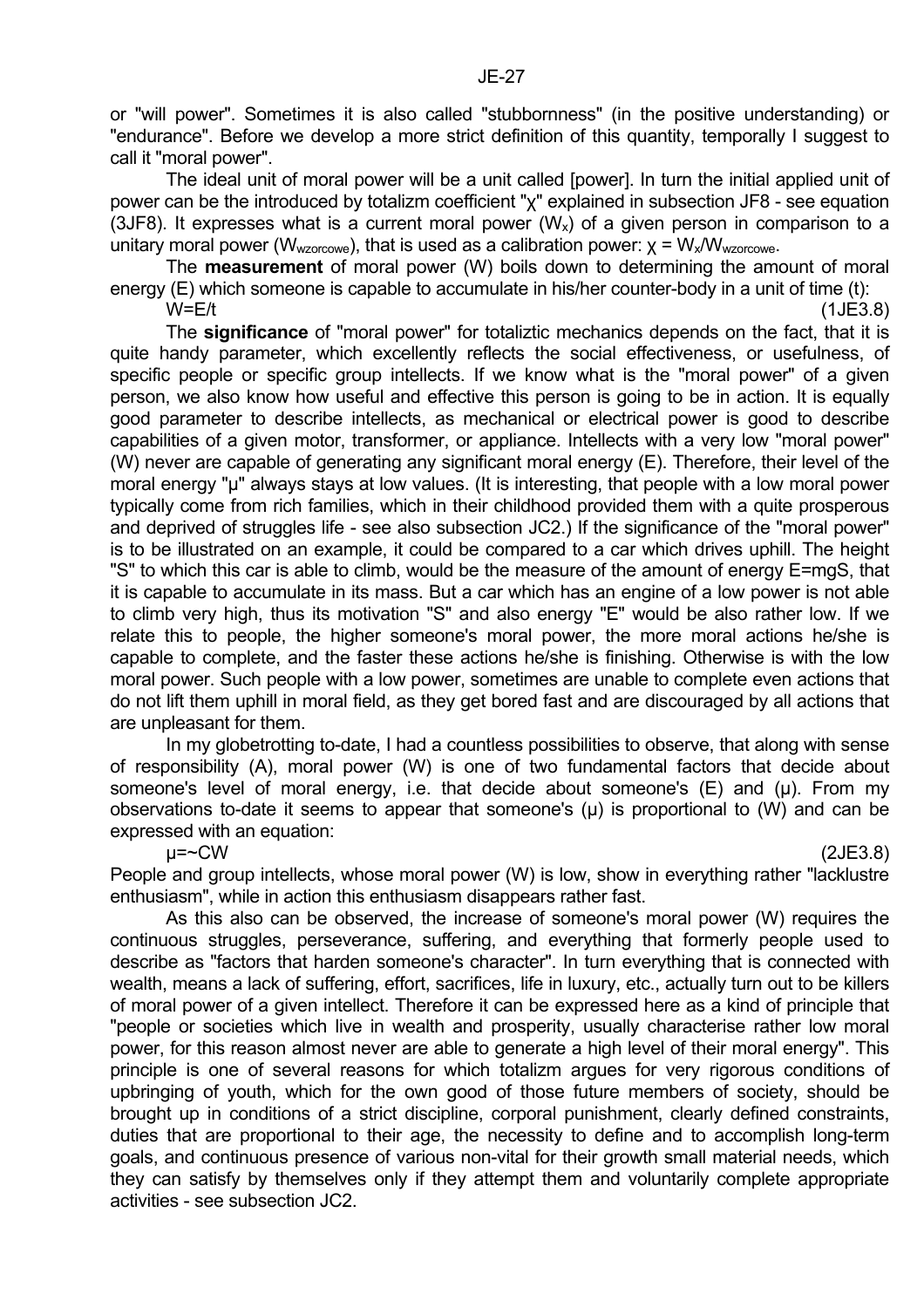#### JE4. Description of side effects of parasitism, as immoral equivalents for rotary motion from classical mechanics (energy of spinning, centrifugal force, angular displacement, etc.)

 Quantities of totaliztic mechanics which were discussed in previous subsection JE3, manifest themselves in the result of behaviour that coincides with the general direction indicated by the action of moral laws, means a behaviour that in this monograph are described with the qualifier "totaliztic". In classical mechanics all these quantities have their equivalents in parameters of linear motion of material objects. However, as this already explained in previous parts of this monograph, there is also a frequent behaviour on Earth, which runs against the action of moral laws, and thus which frequently is described here as "parasitic". As it turns out, this parasitic behaviour induces various manifestations, which are moral equivalents for phenomena and quantities of rotary motion of objects (i.e. for their spinning). Thus, illustratively it should be understood, that someone's rolling downhill in moral field causes that intellects subjected to this rolling are starting to fall into a kind of rotational moral motion. In this manner, they are similar with this, to rolling of objects downhill in a gravitational field (e.g. along slope of a hill), which cases that such objects start to overturn, and always initiate a spinning motion. (Similarly in cosmology all these "black holes", which fall inwards towards their own centre of gravity, also initiate the increasingly faster spinning motion.)

 In case a given intellect initiates the rolling downhill in moral field, this intellect starts to experience various consequences, which are moral equivalents of parameters that describe spinning motion. Although the process of gradual discovering, which moral quantity corresponds to which parameter of physical spinning motion, is difficult and requires a huge intellectual effort, until the present time I roughly managed to link some parasitic moral quantities with corresponding parameters of rotary motion. The present understanding of this correspondence I am going to describe in subsections that follow. Consequences of rolling downhill in moral field, that are revealed here, are NOT experienced by people who lead purely totaliztic style of living. Therefore their appearance in a given intellect is always a symptom (and a warning) of falling of a given intellect into an increasingly heavier parasitism. The most important of these decadent moral quantities, and corresponding parameters of spinning motion, are probably as follows:

 - Laziness (M): it represents a moral equivalent to a moment of inertia (M) from classical mechanics.

 - Contradictoriness (α): it represents a moral equivalent to angular displacement "α" from classical mechanics.

- Envy  $(\omega)$ : it represents a moral equivalent to angular velocity " $\omega$ " in classical mechanics.

 - Pride (θ): it represents a moral equivalent to angular acceleration "θ" in classical mechanics.

 - Thirst of power (A): it is a moral equivalent of centrifugal acceleration "a" from classical mechanics.

 - Aggressiveness (τ): it represents a moral equivalent for rotary momentum "τ" from classical mechanics.

 - Depression (F): it represents a moral equivalent to bursting centrifugal force "F" from classical mechanics.

 - Energy of rolling down (Ψ): it represents a moral equivalent for energy of spinning motion "Ψ" from classical mechanics. In morality it can be utilised e.g. to determine how much effort is going to cost for example coming out from an addiction or from a compulsion.

 Of course, the above rough list does not exhaust all parasitic quantities, and includes only the basic quantities. From these basic quantities are going to originate countless secondary ones. For example a "stress" is simply a wrench torque that results from the difference between the external action torque that acts upon us, and our reactional torque that we create to resists this external pressure.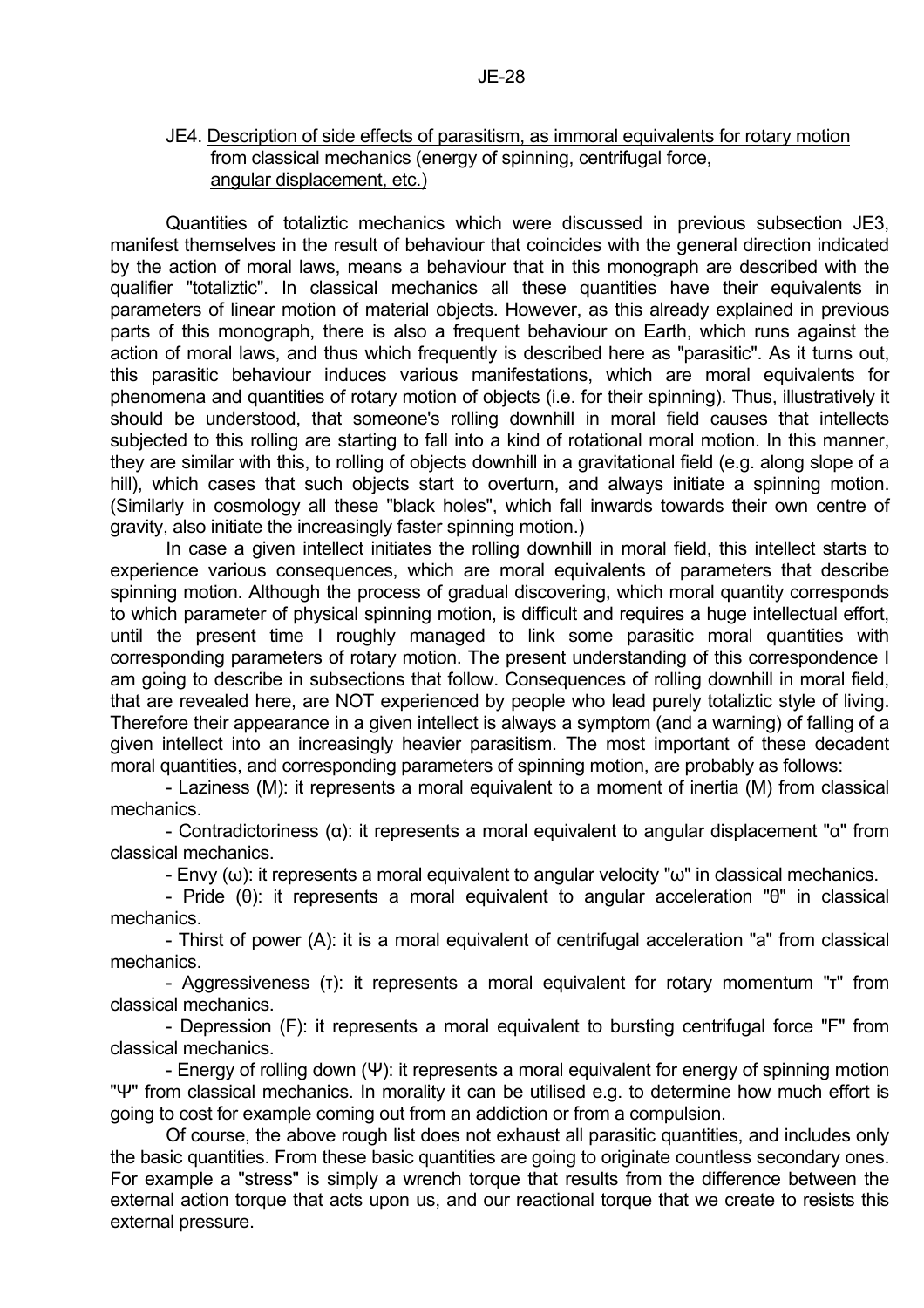An interesting aspect of all above moral quantities that originate from philosophy of parasitism, is that all of them have destructive consequences. Thus all of them are very destructive for the intellect which experiences them, all of them absorb his/her attention and effort, and all - instead of constructive product, cause an idle turning of a given intellect around its own navel. It must be admitted that the universal intellect show a huge sense of humour by making all parameters that describe parasitism similar to parameters of rotary motion that takes place around navel of people who practice this destructive philosophy.

 During possible analysis of moral quantities that describe real people, it is worth to remember, that in present times people never are perfect totalizts or perfect parasites. Therefore the real behaviour of individual people, always is a mixture of these two basic philosophical extremes. Therefore also quantities of totaliztic mechanics which describe life of mere mortals, partially are going to originate from a moral linear motion that is described by subsection JE3, and partially by immoral spinning motion that is described by this subsection. Only the mutual proportion between these two sets of contradictive quantities are going to characterise the level in which a given real person implemented in his/her everyday life the philosophy of totalizm or the philosophy of parasitism.

 As this always takes place with basic quantities of totalizm, also the parasitic quantities described in this subsection are mutually linked amongst themselves with various equations and relationships. These in totaliztic mechanics are equivalents of similar ones from classical mechanics. Here are the most important of these equations:

| $\alpha = \alpha_0 + \omega_0 t + \frac{1}{2} \theta t^2$ , or $\alpha = \frac{1}{2} \theta t^2$ |                                        | (1JE4)  |  |
|--------------------------------------------------------------------------------------------------|----------------------------------------|---------|--|
| $\omega = \omega_{\rm o} + \theta t$                                                             | or $\omega = \theta t$                 | (2JE4)  |  |
| $\omega^2 = \omega_o^2 + 2\theta(\alpha - \alpha_o)$ , or $\omega^2 = 2\theta\alpha$             |                                        | (3JE4)  |  |
| $F = IA$                                                                                         | where $A = \omega^2 r$ lub $A = v^2/r$ | (4'JE4) |  |
| $\tau = M \cdot \theta$                                                                          |                                        | (4"JE4) |  |
| $E = T \cdot \alpha$                                                                             | or $P = T \alpha$                      | (5JE4)  |  |
| $\Psi = \frac{1}{2}$ ·Mω <sup>2</sup> .                                                          | or $\Psi = \frac{1}{2}MR^2t^2$         | (6JE4)  |  |
| $W = \Psi/t$                                                                                     |                                        | (7JE4)  |  |
| $U = M\omega$                                                                                    |                                        | (8JE4)  |  |
|                                                                                                  |                                        |         |  |

Further similar formulas reader is able to find in almost every textbook of classical mechanics or physics.

#### JE4.1. Depression as moral equivalent of centrifugal force from classical mechanics

 As this monograph tries to disclose and submit to public knowledge, the behaviour according to the philosophy of parasitism always must trigger the action of various phenomena, which are moral equivalents of phenomena that in classical mechanics are triggered during a spinning motion. One of the more interesting out of these phenomena, is a powerful feeling of internal blasting apart, which usually we know under the name of "depression", "depressive states", etc. This feeling appears exclusively in people, who in their lives reached quite an advanced level of parasitism, and who fall in an equivalent of a fast rotary motion in their rolling downhill in moral field. For people who know it, depression differs in several attributes from many other similar feelings, which are appearing also in totalizts who found themselves in unpleasant circumstances (such as the feeling of hopelessness, the felling of being buried under a pile of problems, grieving, or the feeling of desperateness). Such feelings can sometimes be confused with depression, although they can affect also people who adhere to philosophy of totalizm (real depression affects only people who practice advanced parasitism). If someone would try to describe differences between real depression and these feelings, than the depression could be compared to a headache that gets an addictive alcoholic, while feelings of having problems can be compared to a headache that is caused by an accidental catching a flue. For example, feelings that results from finding ourselves in difficult situation disappear immediately after the situation is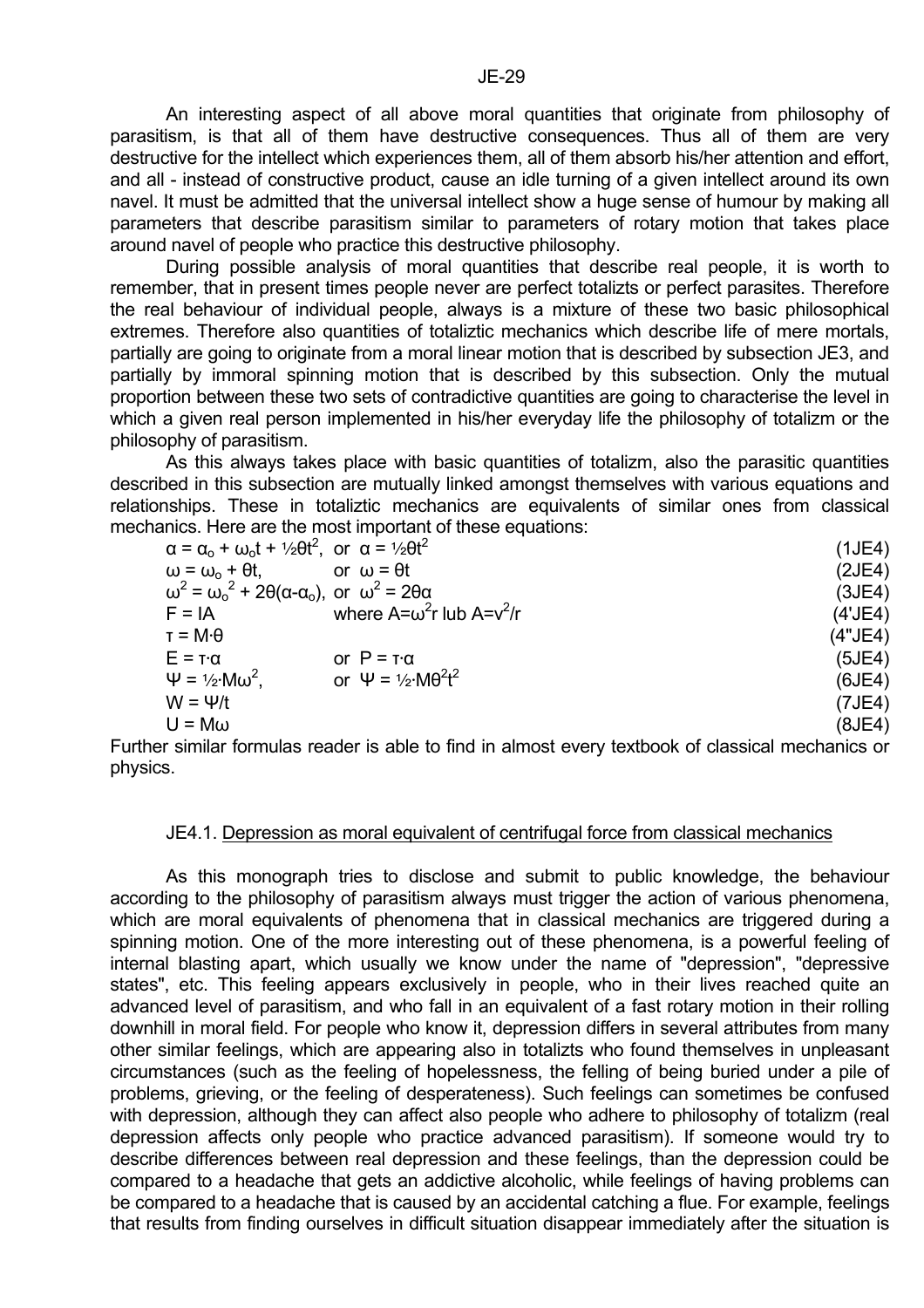cleared out, while the feeling of depression remains with the victim until the morality of this victim is improved.

 The appearance of the destructive feeling of depression, is always a powerful warning signal, that a morality of a given person leaves a lot to wish for, and that this person should intensively try to work on the improvement of this morality and on the rebuilding of his/her moral energy. Otherwise, a case the rolling downhill in moral field can finish with a catastrophe for this person. (From practice it is known, that people who fall in depressive states and refuse to undertake the effort of rebuilding their moral energy, usually somehow destroy themselves, and also destroy people around them who try to help them, or who are close to them.)

## JE4.2. Energy of rolling-downhill

 Out of all quantities and phenomena that are outcomes of someone's action contradictive to moral laws, the most fascinating is the energy of rolling down (Ψ). In sense of its interpretation, it represents a moral equivalent for energy of spinning motion of a person that rolls downhill in moral field. Unfortunately, by bounding the energy of a given person, such energy of rolling down does not have any beneficial consequence. All its consequences are purely destructive. For example, this energy causes, that in order to stop someone's process of rolling downhill in moral field, it is necessary to put energy into the process of this stopping. In turn this stopping energy must overcome the energy of rolling down, thus must be at least equal to it. This is because of this energy of rolling down (Ψ), people who developed any addiction, are not able to discard this addiction, while people who fall into an advanced stage of parasitism, are unable to come out of this state at their own. By learning how to calculate the energy of rolling down, we start to be able to find out for example how much energy is necessary to cease any addiction, as well as to calculate whether a given person has a sufficient moral power to be able to get rid of this addiction at his/her own.

## JE5. Management of feelings

Motto of this subsection: "Always wins this side, a victory of which is supported by the higher sum of positive feelings".

 Previous subsections explained which quantities describe human behaviour in cases of obeying moral laws (means in cases of moral equivalents of linear motion), and which in cases of immoral behaviour that runs against moral laws (i.e. in cases of moral equivalents of rotary motion). It was also described how to measure these quantities, what units can be used to express their amount, and which equations bind these quantities together. Now there is a time to analyse some of consequences that these quantities exert on human lives, and also to analyse mechanisms of formation of these consequences. Every separate group of these consequences we are going to address in a separate subsection.

 Out of all quantities of totaliztic mechanics, the key role perform feelings (means moral forces) and moral energy. Therefore subsections that are to follow now, are devoted to discussion of these two in more details, starting from addressing feelings.

## JE5.1. Physical consequences of feelings

 The analogy of feelings to physical forces, that was explained before, causes that feelings perform extremely vital function in deciding about the outcome of our activities. Actually there is already a wealth of evidence which indicates, that the "**outcome of every our activity is more**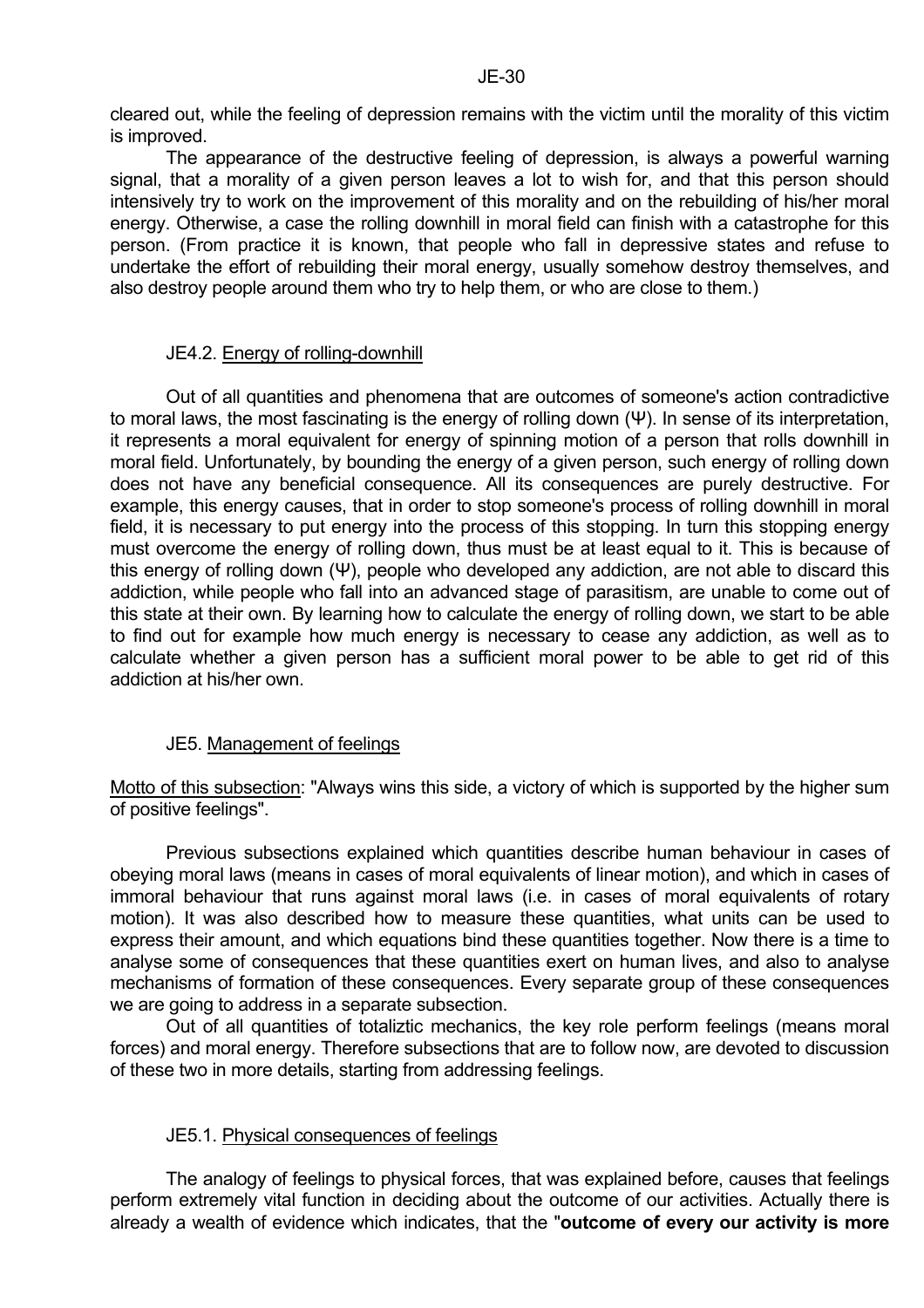**dependent on the feelings which accompanied this activity than on the activity itself**". For example, the way our body is going to react on a given food or medicine, is more dependent on the feeling that we generate during eating this food or medicine, than on the nutritious value of this food or medicine. Therefore, if for example, we eat with the feeling of peace, confidence, indulgence, satisfaction, quench, security, etc., than almost every food that we eat is going to increase our fat level. For this reason married women, and also married men with a highly stable lifestyle, accumulate fat fast. In turn, if we eat with the feeling of insecurity, expectance, alertness, self-criticism, shortages, instability, etc., than almost no food is able to induce in us the growth of anything else than muscles and energy. For this reason the majority of unmarried women, and also men with unstable lifestyles, almost always are slim and full of energy. If, instead of a medicine, we eat false pills which are produced only from sugar or flour, we still are able to cause almost miraculous recovery, if we swallow these pills with the unconditional believe that they turn effective (this phenomenon is called the 'placebo effect' by doctors). Similarly, if a person who is practising some kind of gymnastic exercises or breathing routines, is unconditionally believing that this exercise or routine is going to generate a specific amount of moral energy ("zwow" or "chi" energy), than practically after completion of these exercises through a suitably long period of time, this person in fact is going to note the increased level of "zwow", or "chi". Of course, this kinds of examples could be quoted infinitively. For example sport people who are to show results in competitions always train with "feelings", students who learn with "feelings" have higher results on exams, musicians who put "feelings" into their training are going to capture the audience, artists who create with "feelings" are going to move their recipients, etc. The above findings have a large practical meaning. This is because they reveal that in the counter-world there is an unique law in operation, which could be called the "**law of producing physical effects with feelings**" This law states, that "if anyone is able to generate in himself/herself a suitably strong and accurate feeling, than the effect of this feeling is equivalent to a completion of a given action, even when this action did not take place at all". For example, if someone is able to generate a feeling of satisfying the hunger completely without eating anything, than his/her body would exist even if such a person would live almost completely without food, just by drinking mainly pure water. And in fact this is observed in action of some mystic hermits (and sages) of the Far East - who are able to survive almost completely without food; in lifestyle of some Indians of the South America - who eat only a small fraction of what Europeans do; and also in lives of numerous professional cooks - who through constant smelling food that they cook are able to generate in themselves the feeling of hunger's satisfaction and continuous aversion, so that they stay looking prosperous even when they eat only a small fraction of normal portions. In turn if someone was capable to generate in himself the characteristic feeling of itchiness, which accompany the healing of a wound, this wound can heal literally while looking, even when the person who recovers in that manner would not use any visible medicine. Folklore of various nations already developed numerous practical applications, which are based entirely on utilizing this "law of producing physical effects with feelings". Their examples include magic, healing, and various schools of "martial art" (e.g. "tai chi", "reiki", "yoga", etc.).

 Unfortunately, our present science, and present society, in general majority decisively ignore the action of this "law of producing physical effects with feelings", although frequently they literally "trip" over effects of its action (consider the 'placebo effect' mentioned earlier, which makes unpredictable the effect of every healing). The result of this ignorance is that instead of helping people in reaching their goals, the law most frequently works to their disadvantage. As an example we can consider the present battles for loosing the weight, which are lost by the majority of fat people. If one believes in today's science and medicine, the loosing of weight is simple: it is enough to cut out the supply of calories and the physical body must slim down. So many people are doing exactly that, i.e. they cut down the supply of calories - and still stay overweighed, or sometimes even increase their weight. The reason is forgetting about feelings. If, for example, someone eliminates from meal the caloric fat or sugar, and replaces it with some other substance, which tastes the same but has no calories, than according to our present medicine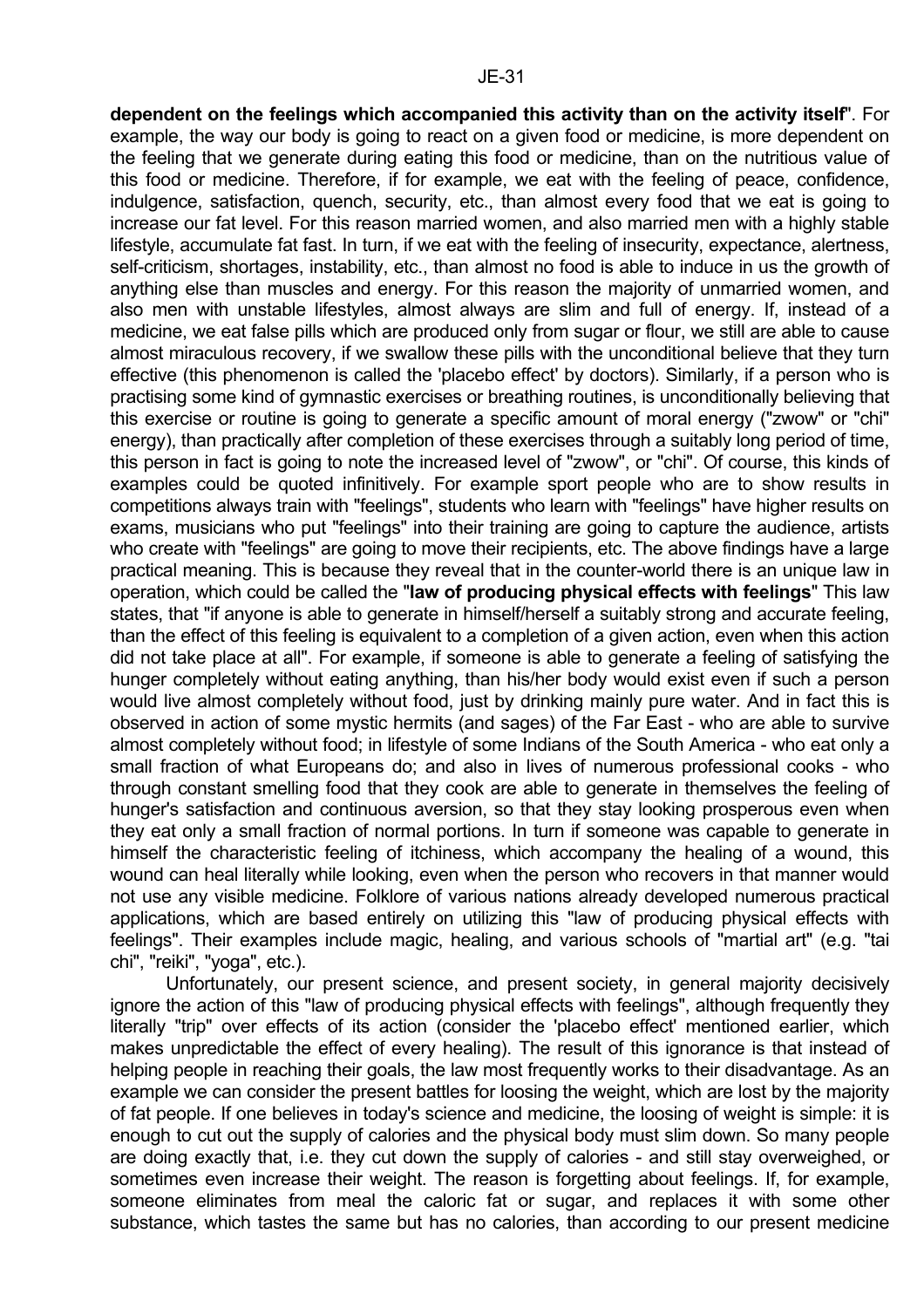he/she should start to loose weight. But the totaliztic mechanics states that - not at all. According to it, if we indulge in some substance, which tastes exactly like sugar, we also have the same feeling as if we eat sugar. Thus, in spite that this substance does not have calories of sugar, our body still produces these calories by itself, and functions as if we eat them. The final outcome is, that as long as we change substances that we eat, but we do not change feelings that we generate during eating of these substances, our weight remains unchanged. So if we really wish to loose some weight (or in some rare cases - e.g. increase weight), we must change the type of feelings with which we eat our food, not the calories of this food. Of course, in order to change these feelings, most probably it turns to be necessary to also change the food, so that it generates in us the required type of uneasy feelings - means that it must taste different than the one we used to eat previously, although it is not necessary that the new food must be less caloric. However, the problem is that so-far no-one was carrying out research on the connection between feelings experienced during eating, and the overweight (or underweight). After all, it was only totalizm and the totaliztic mechanics which revealed the existence of this connection. Therefore, so-far it is unknown what kinds of feelings need to be generated in order to cause the most effective sliming down. But still, it is already sure that feelings are the key to state of our weight. One of the evidences that feelings play the key role, is the so-called "hi-fat diet" which in November 1999 was famous around the world with numerous TV reports (in New Zealand it was, amongst others, popularized by the programme "20/20" which on channel 3 of TVNZ was broadcasted on Sunday, 21 November 1999 from 20:15 to 20:25). This diet was designed by Dr Robert Atkins and popularised in his book "Dr Atkins New Diet Revolution". It recommends that people eat meals with very high content of fat and animal proteins (means fat meat), but avoid eating carbohydrates (e.g. sugar, bread, vegetables, fruits). In fact this diet turns out to be very effective. Unfortunately, it runs against everything that the present science, which still is based on the old monopolar gravity, was claiming so-far. Scientists and medicine men are wondering why it works in practice, and why it is so effective. But in their considerations they still are using the model of a person as a "chemical factory" which was developed by the old concept of monopolar gravity. Thus they completely ignore the consideration of feelings that are generated during eating very fat food. Let us hope that this chapter opens eyes of some people to this matter, and causes the gradual repair of at least some damages caused by the to-date ignorance surrounding the significance of feelings (and their controlling) for our lives.

 The above example of sliming down was used only to provide possibly a simple explanation to a mechanism which causes that feelings are generating physical effects. But in reality the "law of producing physical effects with feelings" is co-deciding about outcomes of almost all human efforts, and also about outcomes of efforts of all other creatures capable of generation of feelings. The consequences of this law can be noted not only in effects, which traditionally are considered as subjective and highly dependent on the person who realizes them, such as eating, healing, recovery, or sport results, but also in activities which so-far we considered completely independent from our feelings, such as getting pregnant (in subsection JE5.4 and in treatise [7] a method of avoiding conception based on feelings is described), determining the sex of a child, igniting of a car (interesting if the reader ever noted, that when we are excited or depressed, our car refuses to ignite), or hitting a target. For example in my teenager times I discovered completely by accident, and then I learned to use it practically, a method a hitting each time a target with a stone. This method was based on an impulse of very strong feelings, created at the moment when the stone was thrown. The feelings depended on forming at the moment of throwing a sharp impulse pick of wish to hit, connected with forming a unique feeling of "pins and needles" in the lower part of spine cord, which was appearing when one suspends breathing almost to the point that our body begins to suffocate. The hitting was then almost guaranteed, and if sometimes a target was missed, it was only because of the inaccurate recreation of the feelings required. Unfortunately, due to complete lack of training of this method after I reached adulthood, until today this ability completely disappeared. Of course, this is a huge loss for our research, as presently I would be able to analyse this method in details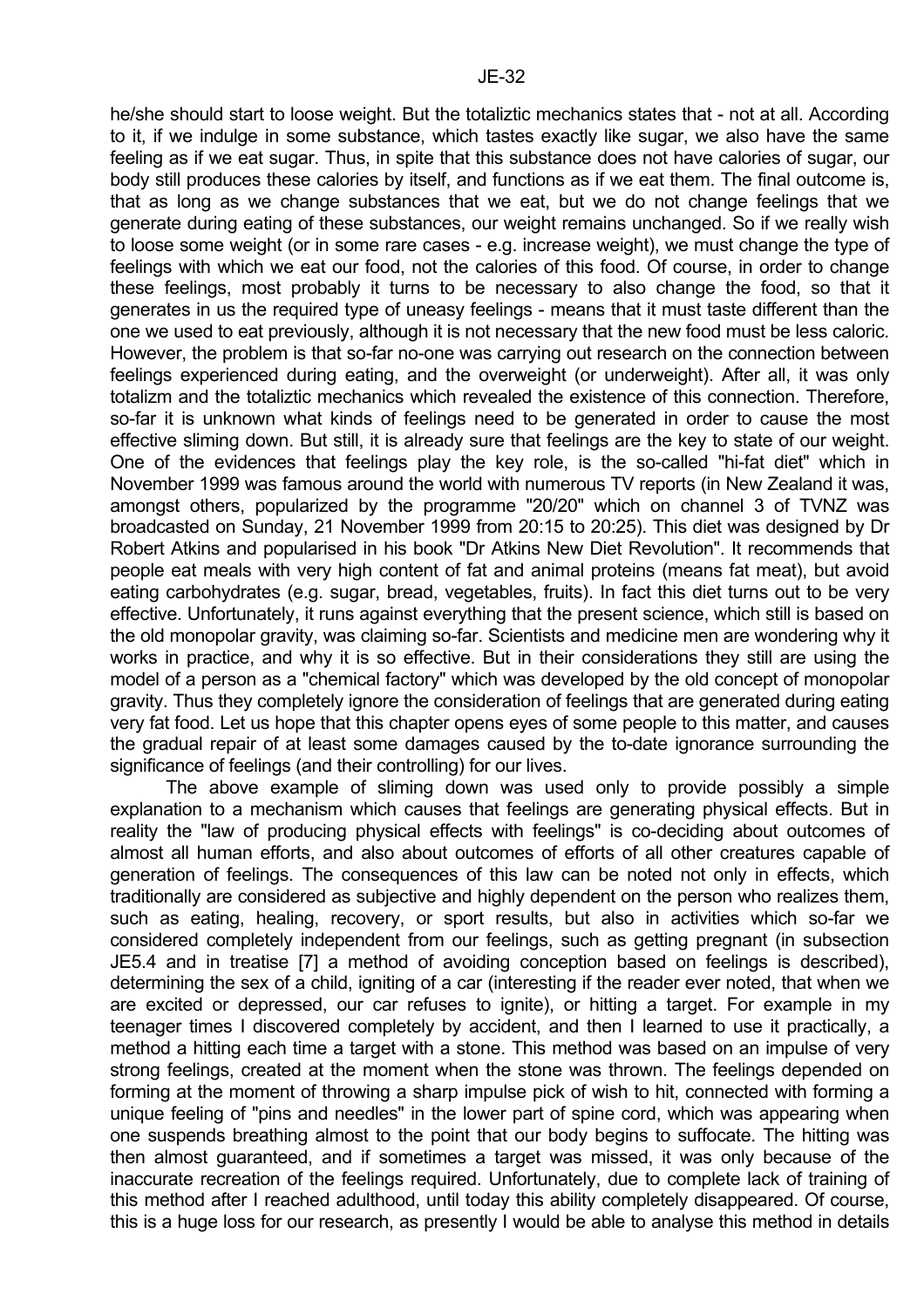and to perfect it theoretically. For example, I could experiment now if it is possible to use this method to bring down a bird, or a UFOnaut, just solely by a strong impulse of feelings, and completely without throwing any stone. Such an "feeling-aided" ability to hit a target was accomplished not only by myself. For example, in a sequence of an American documentary serial "Ripley's believe it or not", discussed in item **[3#4L5.4]**, there was an archer from Arkansas in the USA, who always hit a target with his arrow, in spite that he almost was not aiming during the shots (his arrows were so accurate, that from a large distance he could split with them tablets of aspirin that were thrown into the air, the diameter of which would not exceed the diameter of the arrow). When the reporter asked him, how he accomplishes such a high accuracy, he stated that his accuracy does not require a good aiming, but it requires that after the letting an arrow completely at intuition, he feels then in himself that he transforms into his own arrow, and that he direct his arrow so that it hits into a target. This his explanation reveals, that he actually always hit the target because with his feelings he identified himself with his arrows. The existence of physical consequences to our feelings has also a key significance during the completion of magic, about which I wrote in subsection I5.7.

# JE5.2. The neutralization of above-threshold feelings

 The next meritorious consequence of the analogy of feelings to physical forces, that is described here, is the concept of so-called "**above threshold level of feelings**". This level is simply a smallest value of feelings, which is required to initiate given physical consequences. In order to explain it here better, with the use of the analogy of feelings and physical forces, let us assume that we wish to overturn a large stone. In order to accomplish this turning, we push the stone with force of our hands. But after we pushed it with what we believed was a sufficient force, the stone lies unmoved. So we push it again using a greater force - but the stone still lies "like a stone". So we gradually increase our force even more. When our force exceeds a specific value, which we call the "threshold level", the stone starts to turn. It is similar with feelings. For example, we sit in front of a TV and feel thirsty. This feeling initially is small, so we continue watching. Then the thirst increases, so we start struggling with ourselves: "should we get up to make a cup of tee, or not". Finally, the feeling of thirst becomes so powerful that we are unable to resist any longer, so we get up and walk to kitchen. This border value of feelings, which initiates something that causes physical effects, is called "the threshold value". All feelings that are below this value, are unable to cause physical consequences, therefore they do not exert any noticeable effect on our life. But all the feelings which are enough intensive to be above this threshold value, are always finished with causing some physical consequences, therefore they bare a significant impact on life of ourselves and others. This subsection is mainly concerned with them.

 One of the consequences of the analogy of feelings to physical forces, from which we should be fully aware, is the possibility of controlling feelings with exactly the same methods as we use for controlling forces. This is because feelings are obeying exactly the same general laws as physical forces do. Therefore, similarly to forces, we can transform, neutralize, redirect, deflect, etc., feelings. Only that how to do this with forces we already know, but how to do this with feelings we still need to learn.

 Since, as this is explained above, every feeling of a above threshold value, causes physical consequences, the whole **art of the totaliztic life concerning feelings** is to manage our feelings in such a manner, that their physical consequences are "moral" - means that they are going to increase, not to decrease, the amount of moral energy in all people involved. This art is especially important in the light of what is stated in subsections I5.6 and JC1, namely that "living our feelings to their full extend is extremely important, because harmonious feelings nourish body with life energy and increase intelligence, and therefore by not blocking them we prevent illnesses and reinforce our potentials". So the management of our feelings cannot depend on suppressing them, but on managing their consequences. Let us analyse now what type of tools totalizm needs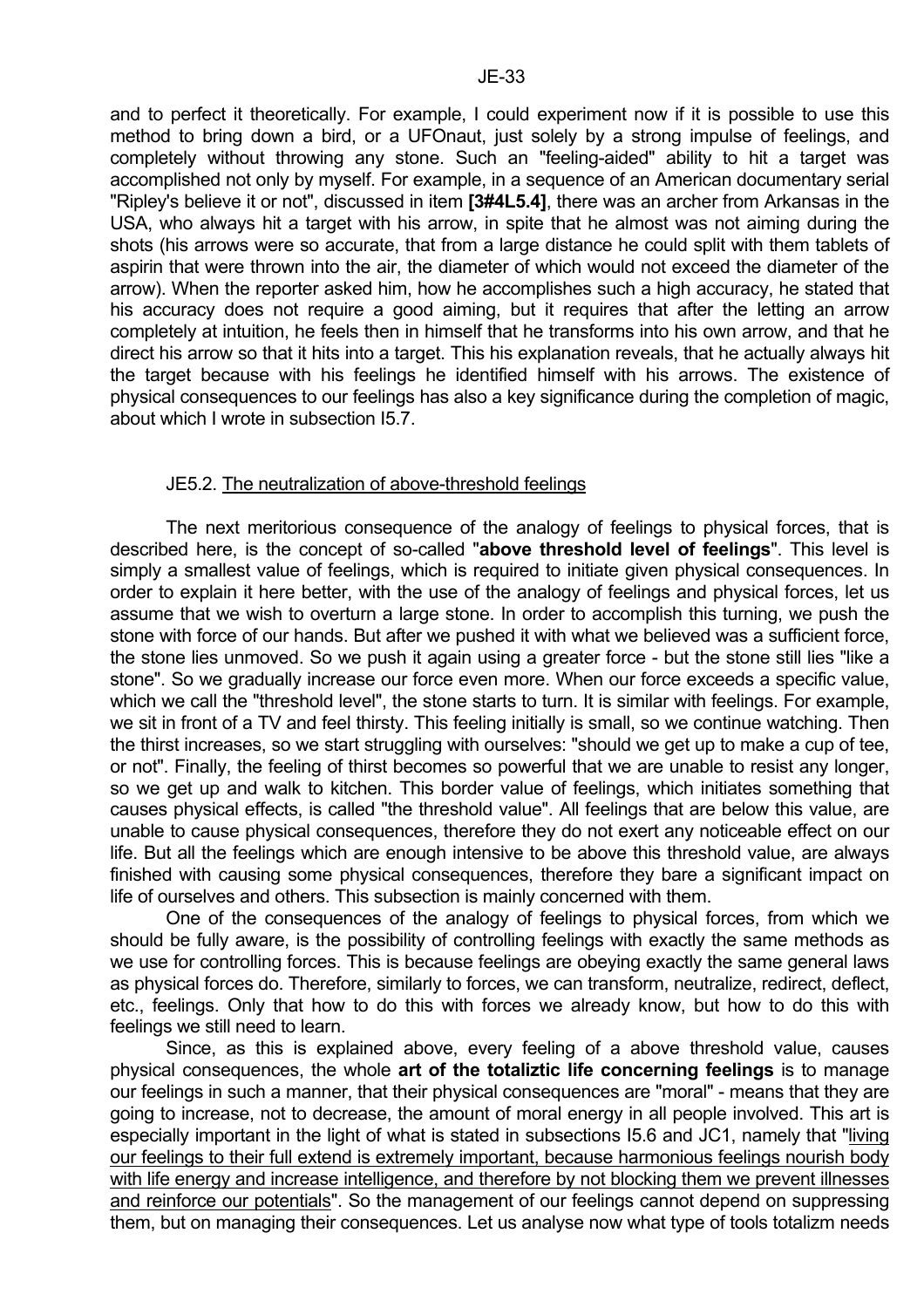to develop, in order to be able to accomplish such "moral" effects of feelings without the need for suppressing them. Here are the most important of them:

 1. Neutralisation of "immoral" feelings. The first group of tools, which are essential for management of "above threshold" feelings, that could disperse someone's moral energy, and thus which are "immoral", is the ability to "neutralize" such feelings. So let us now review methods of such neutralization of feelings which are indicated by the "analogy of feelings to physical forces". Here are the most representative of these:

 (1a). Mutual annihilation of opposite poles of feelings. In subsection I4.1.1 the socalled "Principle of Counterpolarity" was described, the existence and the operation of which for all phenomena of the universe could be only detected due to the Concept of Dipolar Gravity. This principle states, that in the intelligent universe it is impossible to generate a phenomenon, which would contain one pole only, e.g. only positives or only negatives of it. Therefore, the induction of any phenomena is connected with the parallel induction of equal counter-phenomena. If we relate this to the feelings described in this subsection, than whenever we generate any feeling, we simultaneously generate a potential for later generation of a similar anti-feeling - as this is explained in subsection I5.5. Therefore, if for example we start to intensively hate someone, than - according to this Principle of Counterpolarity, we soon afterwards must also generate an equal value of love to someone, and vice versa. The usual problem is that in normal circumstances both these separate feelings (meaning a given feeling, and the anti-feeling which follows this feeling) reveal themselves in a sequence, one after the other, in two different times (e.g. we intensively love during a sexual intercourse, but we start to hate equally strong during the dinner that comes later), and frequently even onto two different people or objects. Therefore, all what is needed to completely neutralize these two opposite feelings, is to make them to melt one with the other. If we manage to melt them together, than the feeling and the anti-feeling are going to annihilate each other, and in spite that both have above threshold values, and that we live trough both of them, they do not produce physical consequences. Unfortunately, in order to cause such melting of opposite feelings together, it is necessary to firstly direct them both at the same person, and then to produce some kind of a mental phenomenon, which removes the attitude barrier that divides these two poles from one another. As I noted in my experiments, the phenomenon which is capable to remove this barrier, and to cause mutual annihilation of both opposite feelings, is **honesty**. If we start a honest discussion with a person onto which these two our opposite feelings are directed, and we honestly reveal the types of feelings that we have towards this person, it somehow eliminates the barrier and causes that both feelings annihilate each other. For example, if we currently feel to someone a bitterness, or a disappointment, in order to melt these feelings with their opposites, it is enough to openly discuss with this person the feeling we have, and to directly reveal our bitterness and disappointment together with matters that caused them. But simultaneously it is vital to also reveal that we like and admire the same person for some other qualities that he/she displays. Thus by bringing together in a honest discussion both these opposite feelings, we cause that they annihilate each other.

 Unfortunately, there is a tricky bit to this method, which we need to be aware of. This is the philosophy of the other person. If this other person adheres to the parasitic philosophy, he/she will misconstrue our efforts, and twist them later to take an advantage of them for his/her own purposes. Therefore, before we use this method, we must be sure that the opposite side also adheres to the totaliztic philosophy.

 (1b). Neutralizing the active feeling with a passive one, or vice versa. From the classical mechanics we know, that wherever there is a destructive active force, for example the pressure of water that we stopped with a concrete dam, there is always a possibility of neutralizing it by creating an opposite passive force, which is going to oppose it - e.g. in case of pressure of water, it can be opposed by the weight of the concrete dam which stops this flow of water. Similarly is with feelings. If there is a kind of above threshold feeling, e.g. an anger, which we are afraid may cause physical consequences that are going to be immoral, it is possible to neutralize it with a purposely created in ourselves reaction feeling, e.g. a sorrow. All what is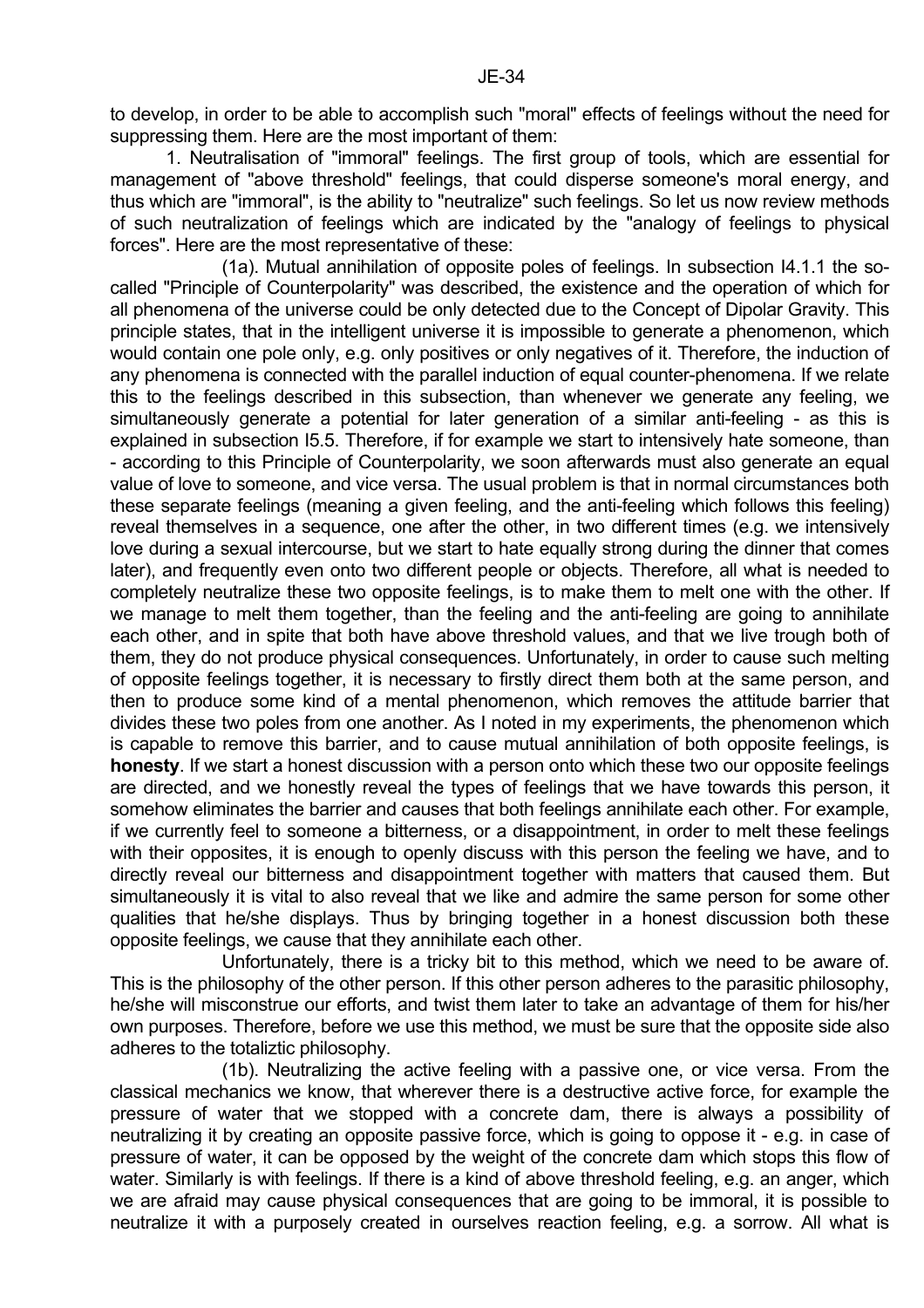exactly opposite from the one that we originally are generating, and which would appear when we observe the type of destructions that a given original feeling would cause. The point is that not every feeling is an anti-feeling to another feeling, thus not every feeling can neutralize other feeling (similarly as not every passive force is a reaction to an active force). (3) On the ability to generate in ourselves the exact anti-feeling which is to neutralize a given feeling. In order to give examples of the most popular feelings and their corresponding anti-feelings which can neutralize them, they include: anger and sorrow, annoyance and longing, hate and fun, offence and pity.

 It is worth mentioning, that in spite of similarity of this method, and the method described in (1a), the neutralization of a given feeling by an anti-feeling, is less dangerous when we deal with people who adhere to the parasitic philosophy. The reason is that this method we can use alone, so that the opposite side does not know what our feelings are, and thus is not able to take advantage of our disclose of feelings.

 (1c) Redirecting the action of the destructive feelings to a less important object. The technique of neutralizing destructive forces which is used quite frequently, is to redirect them at a less precious object. The most illustrative use of this method for the physical forces, is to explode some old bombs after burying them underground, or the use of bumper in cars. In case of above threshold feelings, this technique could be used by executing our feelings on some inanimate objects - e.g. by breaking a dish instead of the spouse, by kicking a desk instead of the boss, or by digging a garden instead of starting a roar. (Turks in Cyprus have an interesting proverb, which expressed this technique in application to above-threshold feelings. They say something along the lines: "if you are not able to bit up your neighbour than bit up his donkey". Of course, this proverb is to be taken allegorically, not literally, so we do not torture an innocent animal which is not guilty of our feelings.)

 (1d) Transforming the destructive feelings into useful consequences. This is probably the best use of the destructive feelings, although it requires the highest feelingmanagement skills. An equivalent of this method in physical forces, is the action of a combustion engines, in which the destructive forces of explosions are transformed into highly useful energy that is able to propel wheels of our cars. In case of feelings, such a useful transformation depends on utilizing their destructive potential to lift moral energy in some areas. There are many principles on which this utilizing can be accomplished. For example this technique is commonly used by artists, who their destructive feelings, which they generate during interacting with hostile people or unpleasant circumstances, are directing to creation of pieces of arts that someone later admires and appreciates. Actors and satire writers are transforming their above threshold feelings into comics are caricatures, which make other people laugh. Similarly I am trying to operate, by using my feelings, which are generated during all these countless misfortunes and problems that constantly trouble me, for analyses and for transforming them into rules and laws, which then are presented to readers in form of, for example, positive principles of totalizm. Generally speaking, such transformation of undesirable feelings into useful consequences is always connected with some process of analysis, which identifies their essence or sources, and then expresses this essence or sources in some useful manner, for example as a piece of art, as a comics, as a seeing, a joke, a rule, a law, a recommendation, a constructive talk, an uplifting decision, etc.

 This last method (1d) of managing feelings that may create "immoral" physical effects, which depends on their transformation into desirable actions, is actually a kind of a propelling mechanism which pushes forwards almost all creators. As this was established in my to-date research, every person who is known from his/her high creativity, is leading a life with a very high level of feelings (of course, feelings in the general understanding, not just limited to male-female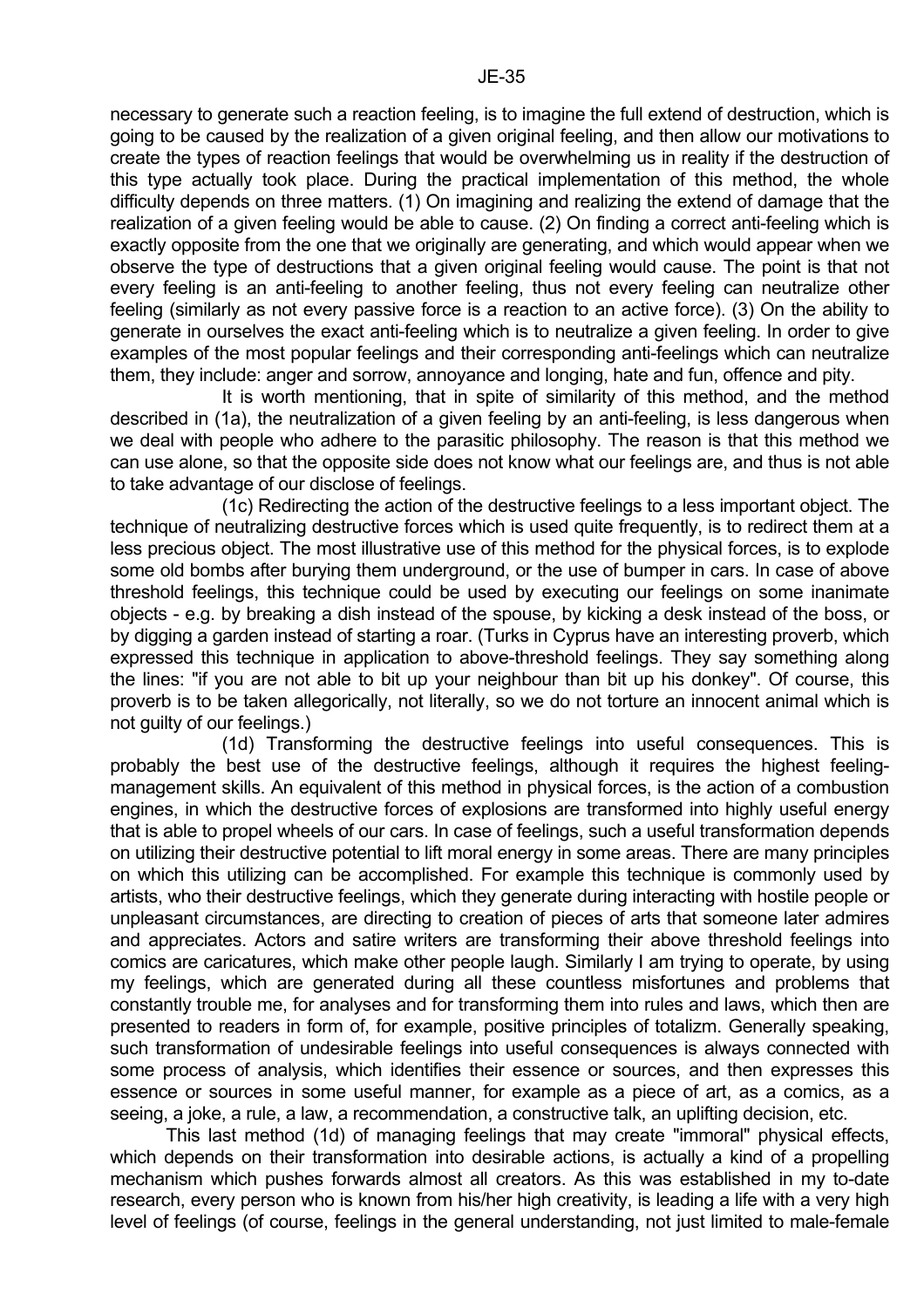relationships). It even seems to be one of the moral laws, that "**extremely high level of feelings is an absolutely necessary prerequisite of creativity**" (this additionally extends the significance of feelings for our lives, which was already emphasised in subsection JE3.2 as the force behind our intelligence). But apart of feelings, creativity also requires the ability to transform these feelings into creative product. Thus the success in creativity depends on two factors, namely (1) maintaining a high level of feelings, and (2) mastering an effective mechanism, which transforms these feelings into a creative product. The more accomplishments a given creator is able to work out, the more effective is his/her transformation mechanism, the greater span of feelings that this mechanism is able to transform, and the more intensive are feelings that a given creator experiences.

 Interesting is also, that in this transforming mechanism, a **pain** has the most powerful potential of generating accomplishments. It turns out that a pain, if it is experienced by a person which is able to transform it into a creative, positive product, is enormously powerful creative force, which is responsible for countless pieces of art and for other creative products. For the first time, the impact of a pain on creativity I noted because of my colleague from the Polytechnic in Invercargill, New Zealand, named Mike Irving. He is a very productive sculpturer in wood, whose creations, although not appreciated overseas, or even in New Zealand, were able to move and to induce reflections. I was a friend of Mike. One day he told me, that the wave of the sculpturing talent overwhelmed him unexpectedly at a late stage of his life, when he lost a disk in his spine and needed to live with a powerful pain everyday. He said me then something along the lines: "I feel as if God wished to compensate for me this constant pain, and gave me the talent to make sculptures". The observations and discussions with various artists which I had after this friendship, revealed to me that every artist and every creative person, somehow is affected by a powerful pain, sometimes of a physical nature, sometimes purely mental. These attacks of a pain strangely coincide with periods of their greatest creativity.

 2. Methods of feelings management discussed in subsections JA3.2 and JA7.3. Because these methods are described quite extensively in chapter JA, they are not going to be repeated here.

 Independently from the above methods of management of feelings, which are developed and recommended by totalizm, also various other philosophical schools developed their own recipes for controlling feelings. For example Buddhism teaches that we should keep all our feelings at a below-threshold value. In this way the feelings are not able to cause any damage, so there is no problem with their management or control. Of course, as this was already indicated in subsections I4.1.1 and I5.6, totalizm completely disagrees with this stand, because feelings are the most essential ingredient of our lives, and we need to be able to live them to the full extend. After all, they are not only manifestation of totaliztic life, but also the requirement of a full health, condition of a high intelligence, etc. Totalizm considers teachings of some present gurus or psychological schools, who recommend to generate only love, and to suppress feelings of a hatred type, to be highly naďve. Such teachings show a complete ignorance, as according to the Principle of Counterpolarity explained in subsection I4.1.1 the generation of only love is impossible (not mentioning that it would be also highly unhealthy and it would push down the level of intelligence). It could be compared to making magnets which have only "S" poles.

## JE5.3. Impact of feelings on moral energy level

 In this subsection I would like to share results of my to-date analyses regarding mechanisms with the use of which feelings impact the level of someone's moral energy. From todate findings of the Concept of Dipolar Gravity and totalizm it stems, that there is several such mechanisms. They can work completely independently from each other with the use of completely independent channels, e.g. physical actions, magic, unaware magic, telepathic interactions, etc. The fully obvious one, out of all these mechanisms, is the realisation of above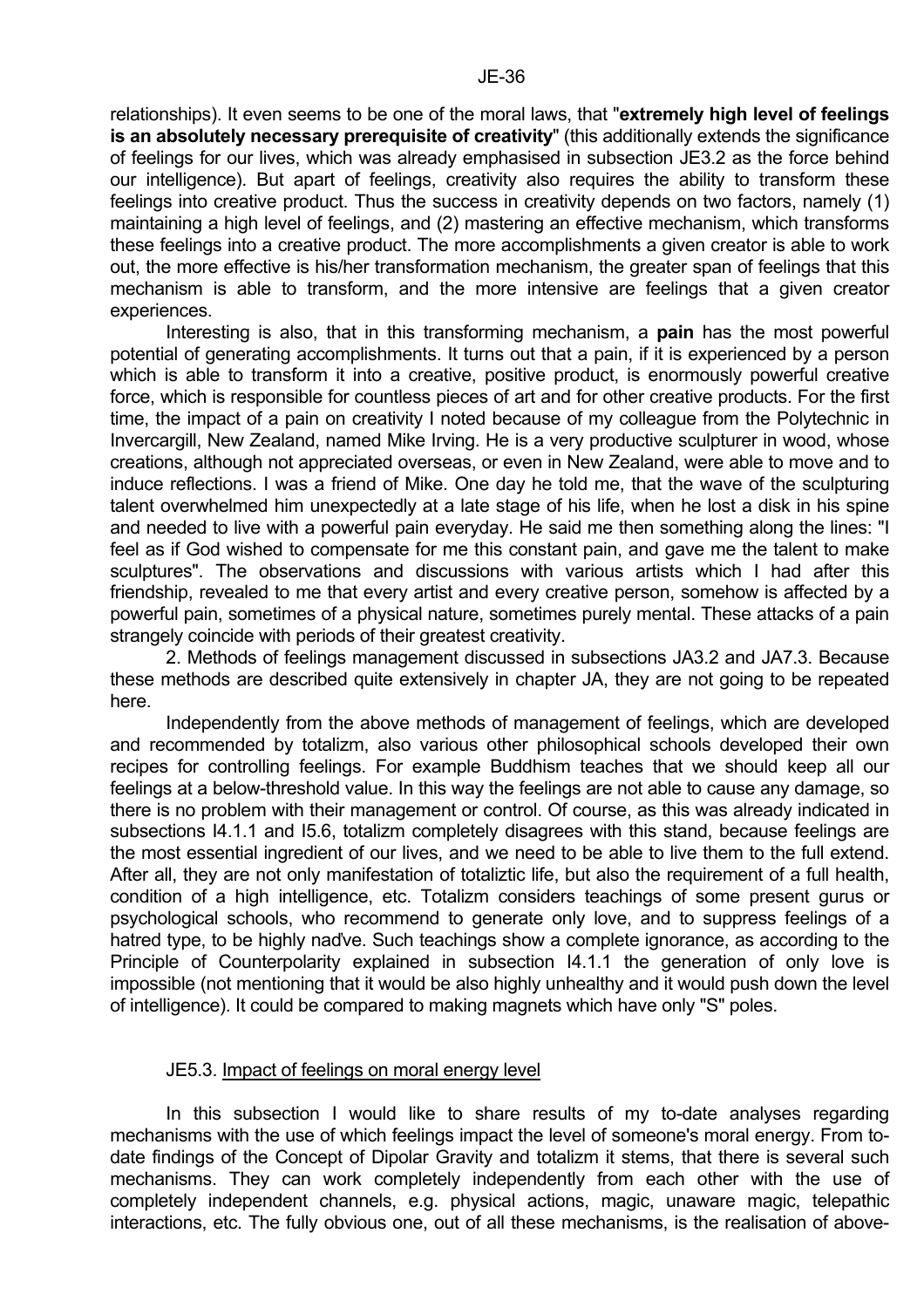threshold feelings through physical actions that they trigger. For example someone generates in himself/herself a feeling of hatred, so he/she bits up the person that is hated. This channel is commonly known, as it constitutes the component of philosophy of parasitism. Frequently, if not too frequently, it is illustrated and recommended to use by the content of American films and by the style of living of Americans. Thus almost everyone had an opportunity to learn it with the use of a TV set. When laws that govern it are concerned, these laws were described in chapter JD.

 A less obvious mechanism of implementation of feelings, is magic. Our present knowledge about it is very low, as present science feels a kind of embarrassment towards magic, and fights it in a manner identical as it fights the UFO topics. (After all, magic is one of these extraordinary tools, which right now could already be used to fight our cosmic parasites, without the consideration to the level of their science and technology. This is the major reason why UFOnauts included magic to the list of knowledge intensively blocked on Earth - see chapter VB of this monograph and subsection V5.1.1 of monograph [1/3].) An initial information about magic was provided in subsection I5.7.

 The most interesting mechanism of implementation of feelings is a "telepathic interaction". Because almost nothing is known about it so-far, I attempt here to disclose some initial information, which is an outcome of my research on the Concept of Dipolar Gravity and on totalizm. According to what I presented in subsection H7.1, telepathy is a kind of talk, which counter-material duplicates of all objects are carrying out with each other via the voice-like vibrations of counter-matter, which carry out messages expressed in the ULT language. It turns out that such talk: (1) is carried out continually, (2) is unnoticeable to our awareness (i.e. is completely unaware), although is the source of all knowledge which our subconsciousness has about a given object, (3) it causes that our counter-body without asking us for a permission emits in space the information about everything that only we think, see, or feel, (4) in this telepathic talk feelings and motivations are the most elementary "words" of the ULT language, which are understood by all objects (i.e. not only by people, but also by animals, vegetation, and even insects such as mosquitos). It is worth also to note, that efficiency of unaware telepathic exchange of feelings, expressed with the coefficient (η) from equations (2JF8) and (1JE7), most strongly depends on the visual contact. If we express it with numbers, than according to my opinion, for two people who see each other, in normal cases it probably reaches around η=0.7 (means around 70%). But if these people not only see each other, but also for some reasons (e.g. by experiencing a fear simultaneously), their minds also couple telepathically with each other, as this is described in paragraphs below, than the value of this coefficient lifts to almost η=1 (means this value becomes very close to 100%). For two people who know each other, but temporally remaining without a visual contact, it drops down to below η<0.3. In turn for two people who do not see each other, nor know each other, it is even smaller than η<0.05. (I never carried out measurements of this coefficient (η), thus the above values I estimate only on the basis of the consequences of its action which I managed to observe.) But the problem with this efficiency is, that it has a character of completely unaware, i.e. even if it amounts to  $\eta$ =1, still minds that are coupled with each other are not able to exchange any aware information (e.g. thoughts), but only unaware feelings, experiences, motivations, or orders expressed in the ULT language.

 In order to realize here how direct, unambiguous, and unaware is the telepathic transmission of feelings, let us consider a case of someone who sits opposite to us, and eats a lemon (or yawns). Even if the lemon looks like an orange, while the eating person refrains from any grimace, when we look at him/her still our mouth fill up with saliva, while our tongue gets numb (similarly even a hidden yawning still is going to carry to us a telepathic feeling of sleepiness, if we just look at a yawning person). The reason for this our reaction is, that at the moment when we looked at this someone, his/her mind passed telepathically to our mind a feeling connected with this eating (or yawning). If we do not believe, that this was a telepathic message, but rather our reaction to grimaces, it is enough to film someone who eats a lemon and then look at this eating via a TV set. Because a TV set does not emit any telepathic feelings that accompany this eating, when we look at a TV picture our mouth do not react in the same manner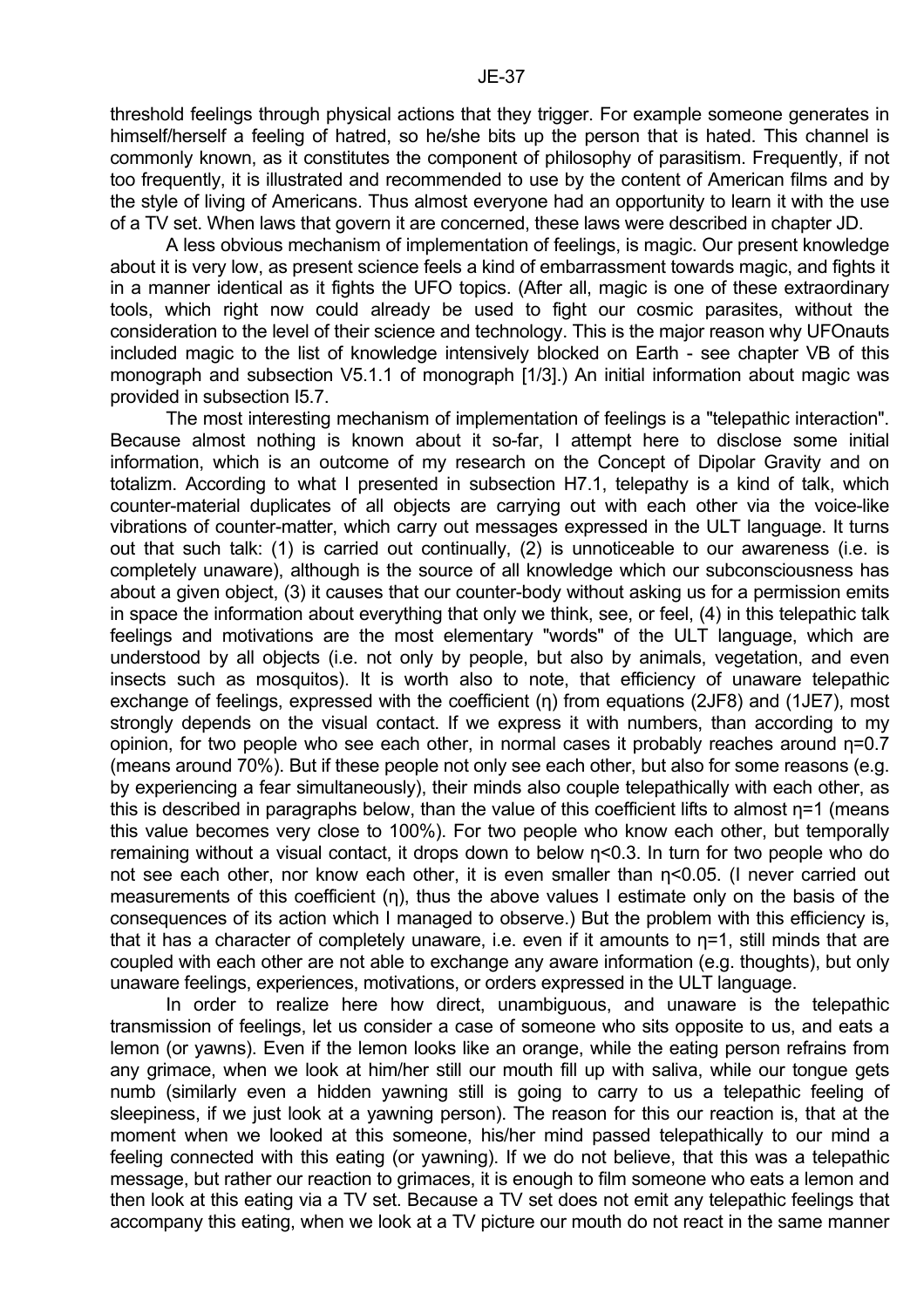as in case of a real observation (unless we are able to put our imagination into action, and during watching TV we recreate in our mind all feelings that accompany eating of this lemon). Similar is the matter with all other real events, and with their TV/film pictures, e.g. films of road accidents, someone's suffering, etc. They provide their witnesses with much different feelings, because they differ by this telepathic exchange of feelings, which is present in every real event, but absent on films or TVs. Of course, orthodox scientists who do not acknowledge the phenomenon of telepathy, this discrepancy of feelings between witnessing a real event, and this event recreated in TV or on film, are going to explain with a completely different mechanisms. A frequent explanation which I encountered many times, is the claim that our awareness considers pictures shown in TV as "untrue", thus does not superimpose appropriate feelings onto them. (Interesting why the same claim is not extended to experiences from UFO decks, which also are explained by some scientists as pictures that were created in someone's mind, but which are known to produce a very high and very real trauma.) This explanation is an obvious nonsense, as while we look at TV news we jolly-well know that everything that is shown is real, but we still are unable to feel it the same way as we would feel if we take a part in it. Moreover, independently from TV, there is also a huge range of different phenomena, which also confirm, that our minds continually send and receive feelings on telepathic principle. One of the most known of these is so-called "psychology of the crowd". These readers, who took part in any larger demonstration, or in action of a crowd, jolly-well know how intensive is then the transmission of feelings between minds of all members of a given crowd (e.g. see descriptions of "resonance nirvana" provided in subsection JF4). Other phenomena that confirm the telepathic transmission of feelings are attacks of group hysteria, for which especially prone are females from Malaysia. From time to time in Malaysia it is necessary to stop entire factories with female crew, and to take all workers to a hospital where they are given calming down medications, because they fell victims of a group hysteria during which they completely lost the control over senses and over themselves. A description of one of such attacks, about which I was told by an acquaintance, is presented in subsection JF4.1. Such phenomena, as this hysteria of the crowd, cannot be rationally explained in a different manner than as a telepathic spread of extremal feelings.

 Telepathic joining of minds most clearly is noticed during a phenomenon, which I call "**telepathic coupling**". I personally experienced such a telepathic coupling several times, I heard about it being noticed by other people, and I know that it is well known to folk wisdom of Poland. It depends on telepathic linking of minds, usually as the outcome of a fear, so that everything that does one of them, also automatically and precisely is repeated by the other one/s. The most clearly I noticed it - and remember until today, when still as a teenager, I was unexpectedly surprised by our neighbour, who similarly to me was riding a bicycle and directed it straight at me on a wide road. I experienced then something like a blocking and paralysis of my mind, and a direct coupling it via an invisible cable with the mind of our neighbour. This coupling caused, that whatever the neighbour did, I also repeated it exactly, only that in a mirror direction. Simultaneously I noted, that whatever I did, also it was repeated automatically by the neighbour also in the mirror direction. In the final effect we both collided painfully, although we had the entire empty road, to ride around each other to avoid this collision. Later discussions of this case with other people (amongst others with the walking encyclopedia of Polish folklore, means with my father) has proven, that many of them at some stage of their life also went through a dramatic situation, that involved the same phenomenon. It turns out, that the less dramatic version of this telepathic coupling of minds reveals itself relatively frequent, although rarely someone pays attention to it. For example, it frequently happens during passing of people at entrances to lifts, in narrow corridors, on footpaths and in parks, etc.; means in every case when both parties mutually repeat their movements like in a mirror, and feel during this as if they have telepathically blocked their own process of thinking. With this phenomenon of telepathic coupling of minds, folklore explains also such "unexplained" cases, as some collisions of aeroplanes in empty mid-air, or collisions of two boats on a huge ocean. Many of phenomena of nature, such as identical movements of all fish in a school, or exact repetition of movements by all birds in a flock, also are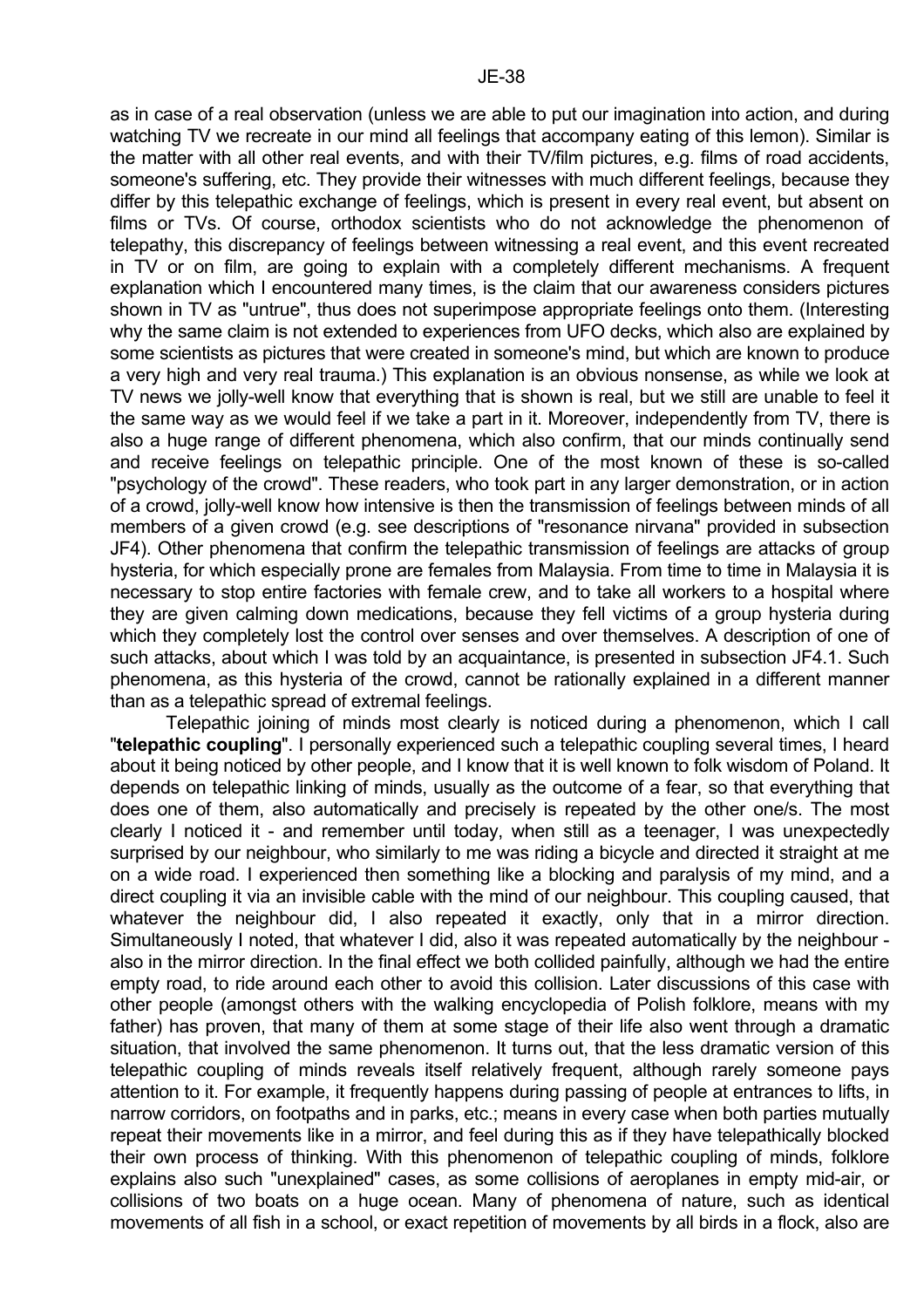explained by it. The most meaningful, however, although rather sparsely described manifestation of it, are activities of UFOnauts during their raids at our homes. During these raids, for a better synchronisation of actions, many patrols of UFOnauts telepathically couple their minds with each other, with the use of a special technical device described in subsection N3.2 of this monographs and in subsection D4 of treatise [7/2]. In the effect of this coupling, whatever they do later, they do it simultaneously as if they are one and the same creature, only that appearing in several different clones.

 Telepathic coupling of people minds is a phenomenon quite frequent, although - because of the lack of knowledge about telepathy people are unaware of its existence. One of the most popular human activities in which it clearly manifests itself, thus which gives the chance to everyone to observe it, is a **sexual intercourse**. A proper and natural sexual intercourse between two people in love, is more based on this telepathic coupling, than on a physical contact. This is because of it, some couples, the minds of which are telepathically incompatible, are not feeling well with each other, while the course of their mutual sensations remains desynchronised and not reciprocated. In turn other couples experience everything together and in a precise synchronisation with each other. Also the same couple one time is able to open mutually to each other in order to accomplish this coupling, and then the depth and span of their experience have no limits. At other times for some emotional reasons one member of this couple telepathically closes, while the intercourse in a sensual sense becomes visibly shallower, mechanical, lacking the synchronisation and just occurring on the surface. Similarly shallow and unsynchronised are also all intercourses between people who are not linked by any emotional bound. Of course there is many reasons, which during an intercourse can cause the blocking of ability of minds of a given pair to couple telepathically. According to my understanding, from a group of understood ones, the most known include: every type of a sexual trauma (e.g. a molestation or rape), any operation which is aimed at making impossible the conception (independently whether it done on a woman or on a man), the use of any contraceptives, and in females also getting through menopause. Persons who experienced, or were subjected to, any of the above, are very resistant in opening their counter-body to initiating this telepathic coupling. Therefore, the sexual life with them becomes rather difficult, as for a success in every case it is necessary to remove the blockade which makes impossible this telepathic opening. This can be accomplished, e.g. through putting a big emphasis on the previous introducing them into a romantic atmosphere and appropriate emotional state, through inducing their interest, avoiding associations that bring the memory of a trauma or blockade, etc. But even more powerful, and also more difficult to unblock, are the disturbances that are not realised. As it seems to emerge from the findings to-date, these most damaging disturbances in the accomplishing such telepathic coupling during sexual intercourses, and thus which introduce the highest level of problems to sexual lives of people who suffer from them, are: a low level of moral energy in one of partners, and becoming raped by UFOnauts that occupy our planet. (In subsection U4.1.1 of monograph [1/3], this category of people raped by UFOnauts, is described as "people exploited sexually".) The connection between a level of someone's moral energy and telepathic coupling during a sexual intercourse, can be reason on the basis of information provided in item A7 from subsection JE7. In turn in the area of being raped by UFOnauts, at the present stage of research it is difficult to exactly identify the influence of it, as most probably it is a combination of many factors. For example consequences of UFO rapes may include: a trauma preprogrammed in subconscious that originates from a rape that was carried out under hypnosis, and thus is extremely difficult to neutralise, it may include destructions in telepathic receptors - which introduces the use of telepathy that is amplified by technical devices (and thus is over-loud), etc. But what is noticeable even now, it is that every person that was identified as belonging to a category of victims of sexual exploitation of UFOnauts, independently of the gender, either openly admits having serious difficulties with sexual life, or these difficulties could be deduced for him/her on the basis of the consistent disintegration of all subsequent relationships, continuous change of partners, and in many cases also the spending of almost the entire life alone. On the basis of my to-date observations I am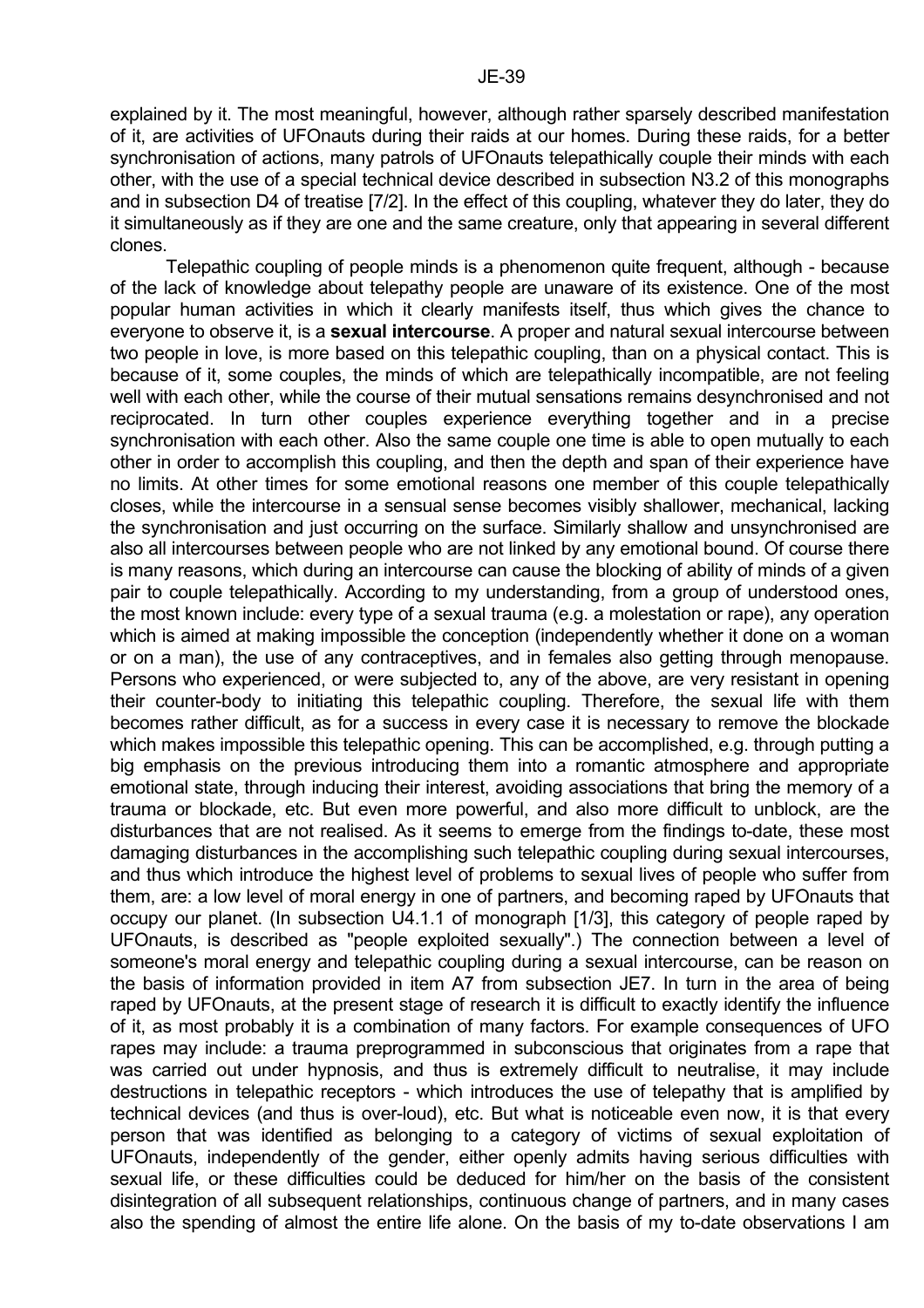deeply convinced, although at the present time this is impossible to prove, that the unaware rapes done by UFOnauts, are the major cause of a large proportion (if not all) of cases, when young people have serious difficulties with their sexual life. (I.e. such difficulties have people who are in the peak of their sexual potential, and who conscientiously do not remember any traumatic experiences of a type of rape or molestation.) This in turn provides even a greater alarm, that we immediately should begin a decisive defence from the cosmic aggressors and exploiters of human race, as this is raised in subsection W1 of the Polish monograph [1/3].

 Of course, independently from factors which block the ability for telepathic coupling during sexual intercourse, there are also factors which improve this coupling. The most common out of them include love, age, and the closeness to nature. As it is commonly known, the deeper the **love** between a given couple is, the higher depth of their experiences during an intercourse. Although for the lack of knowledge of telepathy, this depth was interpreted so-far as resulting exclusively from psychological attributes of love, I am certain that the characteristics of this experience proves it originates from the better telepathic communication between minds of partners in love. It should not surprise, considering the mechanism of love described in subsection I5.7, and the relationship of this mechanism to telepathy. Similarly works **age**. As it is loudly pronounced by folk wisdom, while probably experienced intimately by readers, the depth and the range of sexual experiences increases with the age. In turn the increase of this depth with age, for the commonly known reasons cannot originate from physical factors, thus must originate just from the telepathic coupling and from efficiency of telepathic communication discussed here. One of the evidence which confirms empirically, that with the increase of age the depth of sexual experience is increased, are various sayings and proverbs on this subject. Their example can be a French saying stating something along the line that "women are like wine - the older the wider sensations they provide", or an Italian saying stating something along the line that "women like kissing twenty-year-olds, see the world with thirty-year-olds, go to banquets with forty-year-olds, and sleep with fifty-year-olds". This last saying tries to convey with a typical Italian humour, that from the point of view of women, men in specific ages provide highest experiences in a given type of interaction, and that the highest quality of sex is offered by older men (for the known reasons this is an obvious evidence for the non-physical origin of what in sex is the most important). Where the reasons for this increase with age of quality of telepathic coupling during intercourse is concerned, so-far the only explanation that comes to mind is the English proverb "practice makes perfect". Finally, the **closeness to nature**, also increases the quality of telepathic coupling during sexual intercourses. Reasons for this improvement of efficiency of telepathic coupling with presence in nature, probably lie in a strange phenomena, that present human civilisation, and stresses and neuroses connected with it, definitely decrease the value of coefficient "η" from equation (2JF8) or (1JE7). This can be noted the most easily, if someone had an opportunity to compare the depth and quality of experience relived during sexual intercourse with a partner who come from a corner of our planet that is non-affected by civilisation (e.g. who spend the majority of life in depths of a jungle), with a similar intercourse completed with a stressed out partner that originates from a large city. In spite of a stereotype opinion, that people from large civilisation centres are equally refined as civilised, actually the difference is shocking - and, unfortunately, working against civilisation. Quite clearly this difference can be observed even when one compares a partner from a village and from a city. But it is striking for partners from a jungle. No wonder that famous from the astonishing beauty, vigour, art of loving, and grace of movements and behaviour, miniature girls from the tribe of Bidayuh that populates jungles in the North-West parts of Borneo, recently are snatched by many European boys. (In language of Dayaks the word "Bidayuh" means a "Land Dayak". Bidayuh is a tribe of native inhabitants of jungles in Borneo, which by a language and by a culture differ from the tribe "Iban" means "Sea Dayaks", that also populates similar areas. It also differs from remaining 26 native tribes of former "head hunters" who populated the area of present Province Sarawak in Borneo.) For some time now, European boys keep arriving to Kuching in Borneo especially in order to get to know and to marry one of these girls from the tribe of Bidayuh. I must admit that I fully understand them, because almost all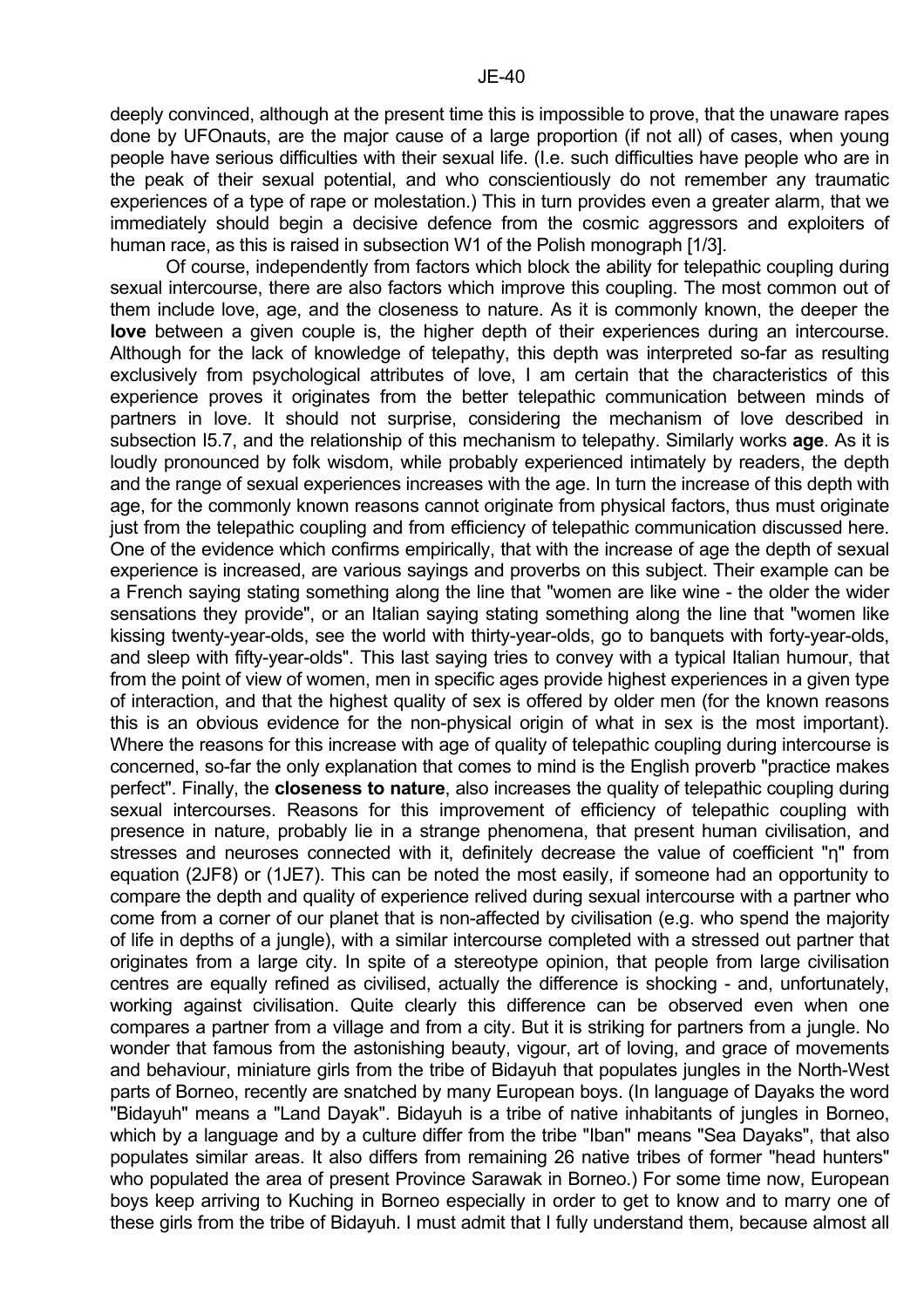girls from this tribe are exceptionally beautiful, similar to each other - almost as if they were sisters, with a kind of in-born nobility written permanently into their features and movements, not mentioning about their tropical temperament and about belonging to Christianity that prevails in Europe (the Christian faith eliminates a cultural guillotine, which usually splits group intellects such as marriages, when one of the partners adheres to a similar to totalizm Christianity, while the other partner adheres to a religion, the everyday philosophy of which is more related to parasitism, means which is opposite to totalizm - as described in subsection JD5). Women from the tribe of Bidayuh are actually very close to nature - in every possible way. Of course, this closeness to nature reflects also on all other attributes of inhabitants of Borneo and other areas of tropics, e.g. on their acting preferably along the line of the least intellectual resistance, on not too high sense of responsibility, on the lack of consistency and continuous changes of their decisions, on unconcerned everyday culture, and on emotional behaviours.

 The non-sexual version of telepathic coupling frequently appears also in all other types of inter-human interactions, with which a large charge of feelings is connected. But even then it takes place much easier when both parties involved are opposite sexes. And so, for example one set of doctors, dentists, or nurses, we are going to prefer over all others, just because during our periods of intensive feelings, they couple telepathically with us and support us mentally at the level of our counter-bodies. In turn experienced teachers (including into this number also me), and theatre actors, with the use of this telepathic coupling are able to perfectly detect what is the reception and understanding of their efforts, even if they stand turned back to the audience, and even if an absolute silence prevails.

 Let us now explain what happens when we look at a given person, and simultaneously we start to experience an above-threshold harmful feeling, that disperses moral energy (for list of such feelings - see descriptions from subsection I5.5). Of course, on the principle of unaware telepathy, this feeling is going to be send to the counter-body of this person. Although in a normal case such a person may not be aware of the feeling that we have towards him/her, the counterorgan that governs his/her moral energy, which is located in his/her counter-body, is telepathically informed about our feeling. Thus, depending on the content of our harmful feeling, that counterorgan is telepathically programmed to also disperse to the environment an appropriate volume of moral energy that is defined by the feeling. Thus obeying such a telepathic command, that counter-organ disperses the required amount of moral energy, causing that a given person that falls victim of our harmful feeling loses one of capabilities that was stored in this energy. Thus without realising this intentionally, such a person starting from this moment of time is not able to accomplish, receive, pass, or acquire something, or he/she looses a good look, health, some attribute, capability, etc. Through a sole fact of having a powerful feeling that disperses moral energy, at the time when we look at someone or something, we are able to telepathically cause the dispersion of moral energy of this person or this object.

 Folk wisdom knows very well this ability of human minds to exert a telepathic damage with feelings to people who accidentally found themselves on our path, or in the range of sight of a carrier of these feelings. For example, New Zealand Maori have the custom, that before they begin a fight, they firstly try to resolve the points of quarrel through a public debate. In this debate speakers from both quarrying sides exchange their arguments. Between speakers there is then an intensive verbal match, which is supported by witnesses and parties from both sides. During this match the level of feelings significantly exceeds the over-threshold value. Therefore, according to tradition, people - especially women and children, are forbidden to walk through the area between arguing parties, because this area is saturated with powerful feelings. As it is believed, such a crossing of the field of this verbal battle would cause a heavy illness, or even a death. In turn Chinese believe, that if someone is praying in a temple, it is forbidden to walk between this person and the "god" to which he/she is directing his/her prayers, and also directing powerful feelings that accompany these prayers. This is because such feelings are able to strike the person walking by, thus causing that it fells ill, or even can die.

Folk wisdom knows also another type of harmful influence of feelings that disperse moral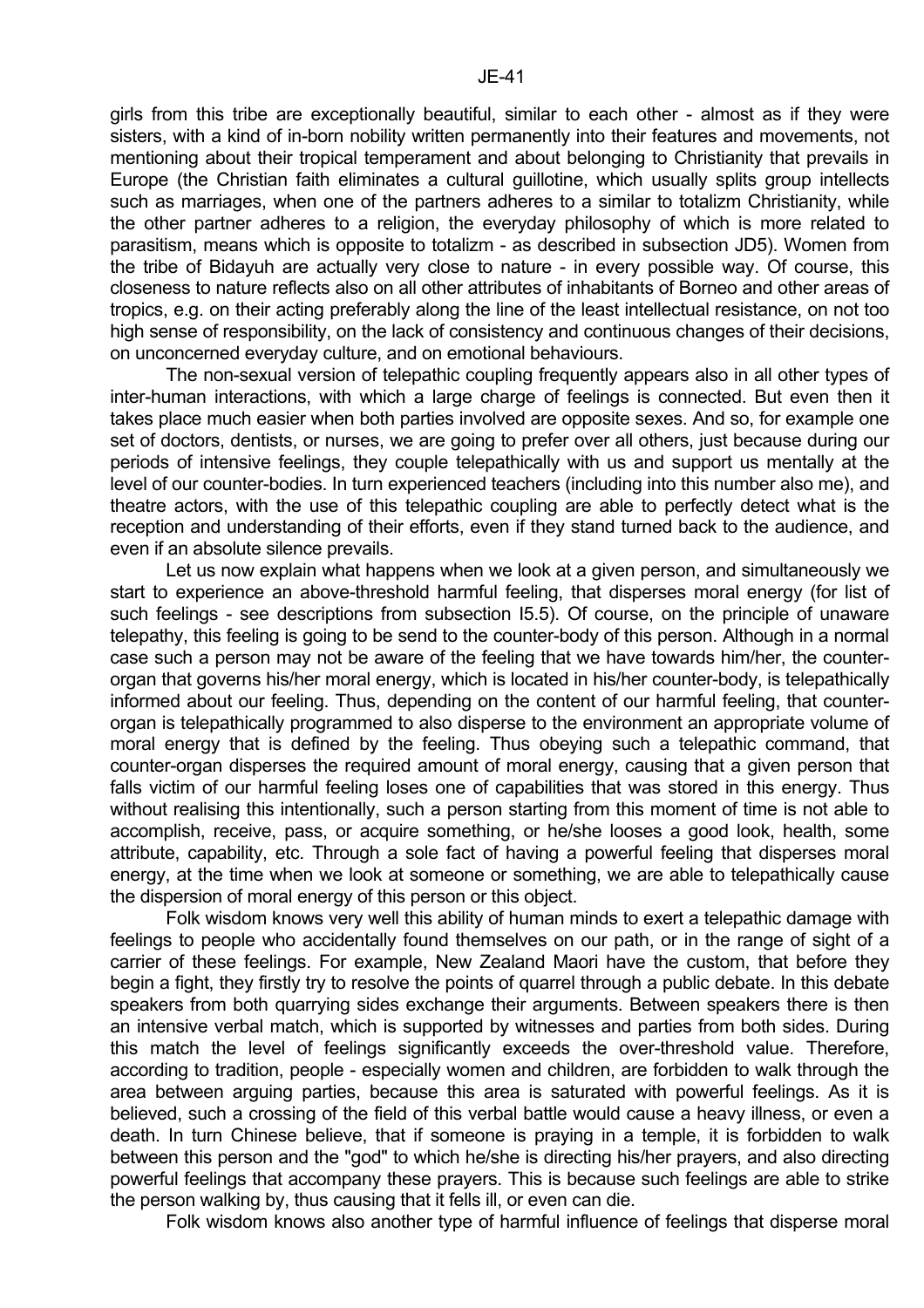energy. The folklore of many nations describe it under the English name of "**evil eye**". It influences the state, health, and wellbeing of people and objects that are affected with these feelings. In many cultures, especially that of India, Malaysia, parts of China, and sometimes also many English speaking countries, such "evil eye" is a person, usually of female gender. This person has exceptional psychical capabilities, and simultaneously is known around from cultivation of powerful feelings that disperse moral energy - especially feeling of jealousy or/and envy. Therefore every interest of such an evil eye in another person, animal, or an object, usually finishes with the lost of attributes that the "evil eye" envied in this other person, animal, or object. In Polish folklore consequences of such telepathic dispersion of someone's moral energy is called "zapeszanie" or "zauraczanie" (this translates as "casting a spell").

 From times of my youth I remember cases which were then treated by my family and neighbours just as such "zauraczanie" ("casting a spell"). In Wszewilki in which I lived at that time, lived also a family, the lady of which was having such a powerful mind, with very negative, envy nature. She loved to visit all neighbours, trying to see during these visits everything that fall into her eyes. About everything that she was envying, she used to talk with exaltation: wow - how beautiful it is, wow - how well it grows, wow - how expensive it must be, etc. But soon after she left, the objects of her exaltation almost as a rule experienced something destructive. No wonder that all in the village, without offending courtesy and hospitality, everyone tried to limit her visits to absolute minimum as only could, while in the duration of these visits everyone tried to make her so busy, that she would not note anything that could interest her. I remember a case, when during one of her arrivals, my sister just brought a cow from the paddock. This cow was a pride of my mother: young, very healthy, well endowed, and highly milking. Unfortunately, the lady-neighbour started her usual exaltation, wow - how beautiful cow, wow - how big udder: must give a lot of milk, etc. A few days later the cow lost its milking capability, while the efficiency of milking dropped down so much and so permanently, that mother was forced to sell it. Of course, this and other similar cases of that type, I treated for a long time as a folk superstition or a "coincident", until the time when at one of Polytechnic I got quite friendly with a female colleague, who also had this attribute of the mind. If one tried to summarise her characteristics, she was extremely intelligent. (I was of the opinion, that she decisively towered over me with her intelligence. Note, that her high intelligence confirmed the correctness of equation (1JE3.2). After all, she cultivated a high span of feelings (∆F) with a significant consistency of responsibility (∆A).) But in addition to this high intelligence, she was also very busybody, she was extremely interested with every activity of everyone whom she knew, she was very materialistic, pretty, she paid high attention to all details of her clothing and appearance, she always "bottled" her feelings, practically nothing was able to put her out of balance in a manner that would be noticeable by others (i.e. she was polite, calm, and phlegmatic in an English style even towards those with whom she was the outmost angry, and on the sight of which "everything was boiling inside of her"), she was unable to forgive and to forget anything, and in every moment of day or night she was able to recite without flinching tens of offences that I committed since the beginning of our friendship, she come from a relatively wealthy family where she was an only child. Because my friendship with her coincided in time with the development of the Concept of Dipolar Gravity, I started to study scientifically the extraordinary events which constantly kept happening in the vicinity of this beautiful, elegant, and highly intelligent lady. With astonishment I discovered, and then repeatedly confirmed, that actually by only a negative thinking about any object or person, she could cause the breaking, jamming, getting sick, etc. When she was angry or nervous, then even new objects literally disintegrated in her hands. Unfortunately, for gathering this knowledge a hefty bill come later, because when I decided to change the object of my friendship, and then also the place of work and city, than "hell broke loose" under my feet, while the spasm of problems and defeats started to cease only after this colleague lost the access to information what happens to me next. Starting from that time, I become vividly interested in whatever folklore of subsequent countries was claiming about such people.

Of course, folklore developed also various methods of neutralising effects of destructive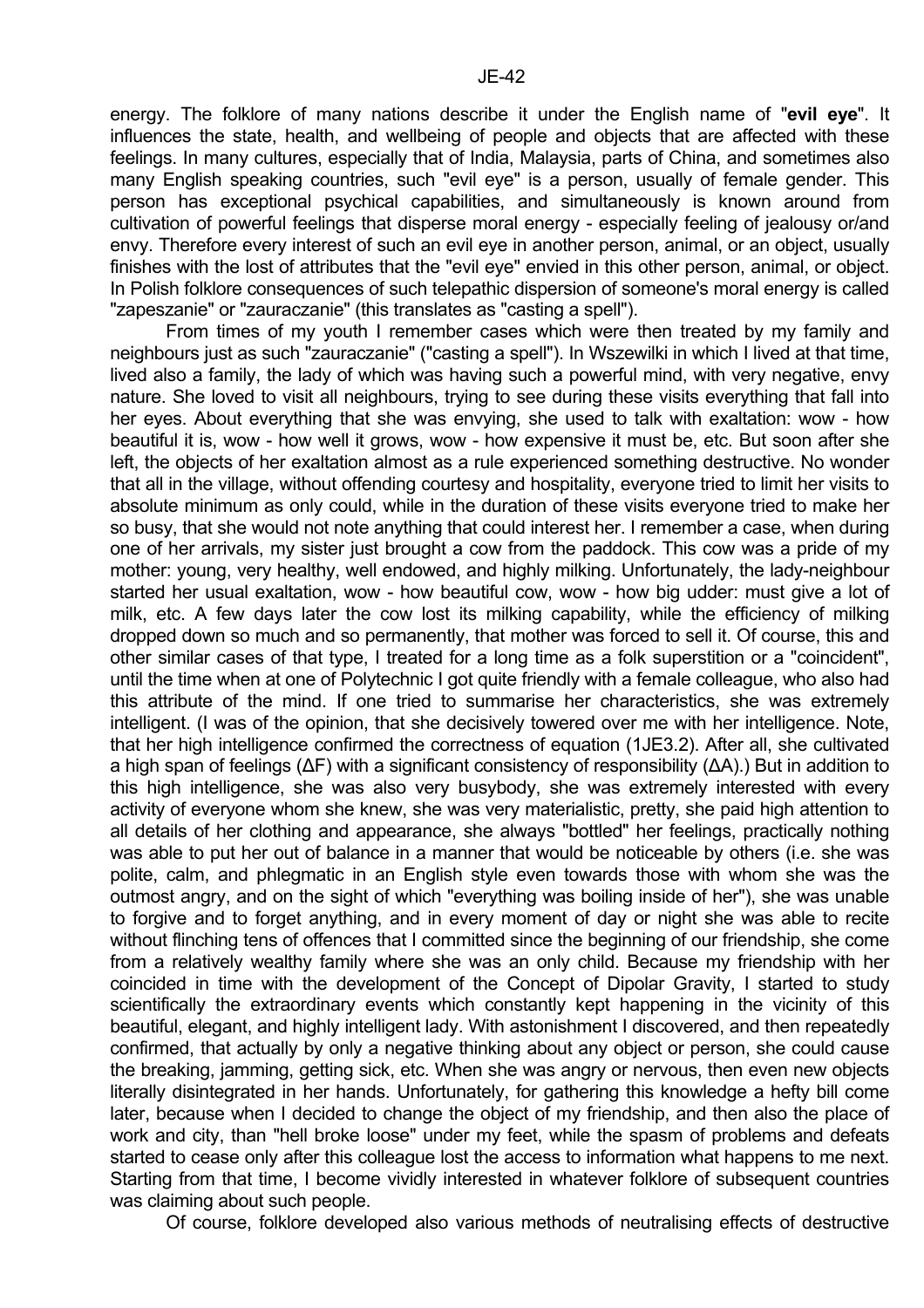feelings of people with "evil eyes". A number of such methods is known in folklore of the East. For example in the Buddhist religion, faithful receive in temples special yellow strings, which are equivalents to the Christian holly water, and which - because of the rituals that were carried on them, are capable to intercept effects of "evil eyes" that could be casted at the owner. These strings can be easily noticed bound around carpus of people who adhere to Buddhism. Chinese that adhere to Taoism use for this purpose special amulets written on holly paper, which after being scrolled are carried in special containers hanging from their necks. However, the most interesting method of neutralizing effects of "evil eyes", that I got to know, originates from the folklore of India. Otherwise to methods described before, this one is active, i.e. it allows to remove consequences of an evil eye that was already casted. It depends on the shifting of effects of negative feelings from a person (or from an object) onto a substance. So if a visit of the envy neighbour that I described earlier, took place - let say in an Indian family, than immediately after the departure of that person with evil eye, someone in family would carry out the ritual of "casting out the evil eye". For this, a pinch of salt and a stalk of dried red chilli, in Malaysia called "chilli paddy", would be used. (It is worth to notice a "coincident", that according to experiments on "remote mind reader" described in subsection D1.2 of treatise [7/2], crystals of salt and their solutions have a capability to react on telepathic vibrations.) In this ritual, salt and chilli held in closed fist would be circulated around the head of a victim of an evil eye, while the person who would carry out the ritual would recite a spell with a high dose of conviction, and with the feeling of mental command. The wording of that spell could differ in each case, but the sense of it would claim something along the lines "I transfer on that salt and that chilli all consequences of evil thoughts that affected you" (e.g. in Indian language Tamil the following spell would be used on this occasion: "Pilej mela enta kanarum pida kuda tu"). The key for this ritual seems to lie in intensity of feelings that accompany the stating of the spell, and in the emotional knowledge and support of the aim to which it is serving, not in words that are used. Finally, the person who carries the ritual would throw to a fire this salt and chilli, which in the meantime intercepted the effects of a given cast of evil eye. I had no opportunity to observe myself such a ritual, but people who personally saw it and reported it to me, claim that after this salt and chilli are thrown to a fire, usually the fire is bursting with sparks, drastically changes the colour of flames, and emits a powerful smoke and smell. But these effects do not appear, when someone is throwing to a fire just an ordinary pinch of salt and chilli (means burns salt and chilli which would not take part in such a ritual).

 In the procedure described above a significant meaning has the burning and getting rid of objects onto which the feelings that disperse moral energy were shifted. If these objects are not burned, but for example are carried with a given person, or one eats them, then the feelings that are written onto them could again reprogram someone's counter-body. They would act as "talismans of curses" that bring troubles onto their carriers. In fact, if one analyses the mechanism of action of destructive feelings, that is revealed by the Concept of Dipolar Gravity, every object onto which essence of very negative feelings is imposed, becomes a "talisman of curse". People who carry with them, or collect in their homes, old weapon - especially swords or other tools that killed slowly and painfully, collect or use any other objects that were saturated with someone's above-threshold destructive feeling, or eat food that is saturated with such a feeling, according to the Concept of Dipolar Gravity simply ask for troubles.

 The above should be complemented with an information, that according to mechanism of work of destructive feelings, explained in this subsection, every object onto which some destructive feelings are imposed, transforms itself into a "talisman of curse". This explains why, according to folklore widely practised in Poland until recently, which I still remember, it is unwise to buy or to borrow anything from a person who cultivates a destructive feelings. This especially concerns buying objects that are expensive and susceptible for telepathic programming (e.g. animals, or complicated machines). After all, according to this folk believe, such a negative person can impose telepathically his/her destructive feelings on a given object, thus causing that its usefulness is neutralized with a program that disperses moral energy of this object. Such a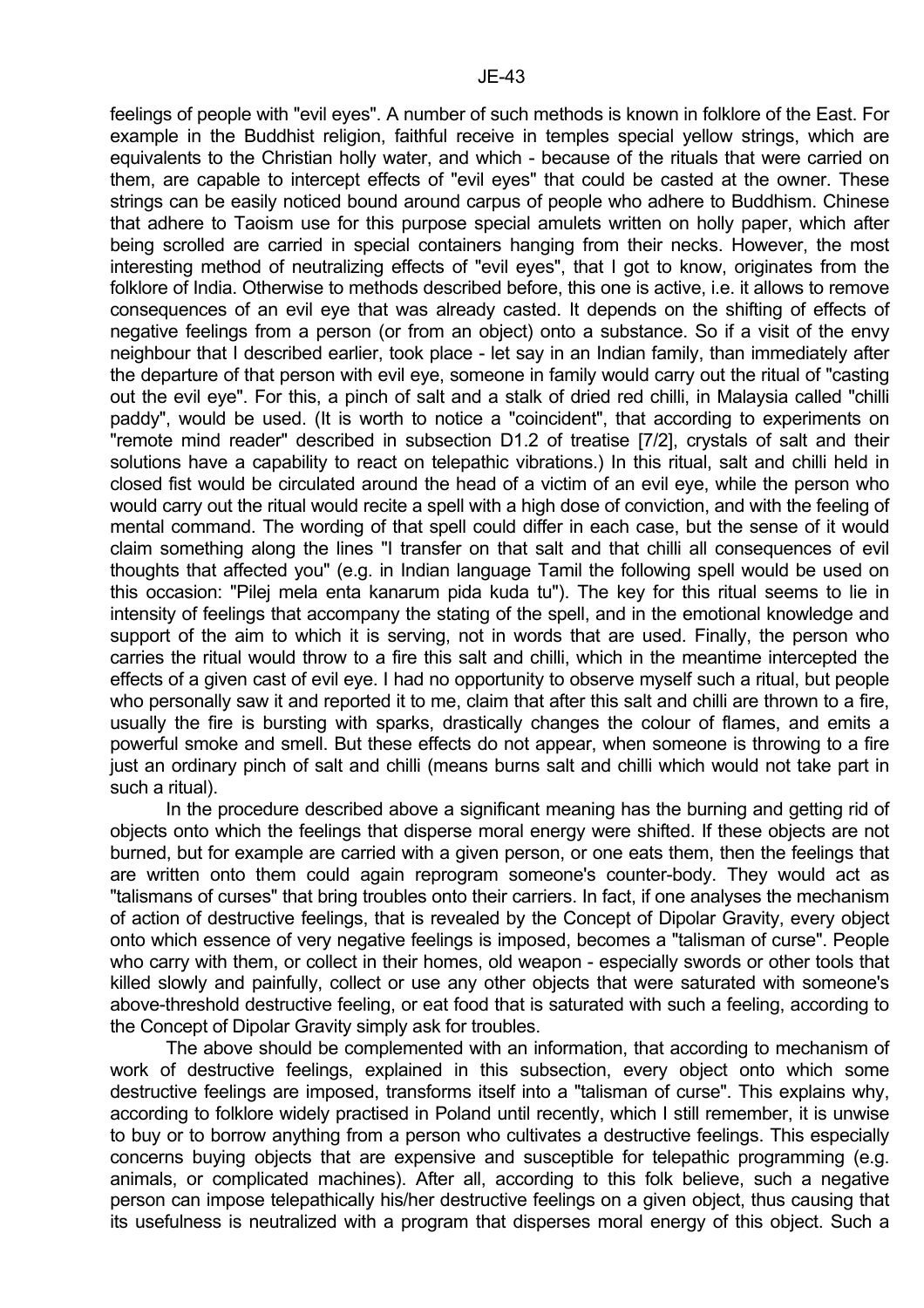Of course, totalizm not only suggests the actual existence of "talismans of curse", but also the existence and operation of "talismans of good luck". Everything that accumulated someone's powerful feeling of happiness and good will, is going to bring a good luck to its carrier and owner. Thus, the intuitive knowledge of students is completely coinciding with totalizm (students have the custom of taking to exams their favourite talisman which brings them a good luck). Not only that such talismans support them psychologically, but also, if they are saturated with appropriately powerful positive feeling, they pre-programs the course of events so that these students actually pass the exams. Also all those people, who eat food and medicine that carry in them exclusively positive feelings, and are full of good wishes, are behaving according to recommendations of totalizm.

 The above information that results from totalizm does not reveal any new knowledge that would be unknown so-far. All this is known to humanity for centuries. Our intuition, folklore, and some religions, know on this subject much more than all scientists put together. Only that the orthodox science to-date suggested that we should ignore this knowledge. So, if our intuition is whispering to us, that we should not tell something to a given person, we better keep mouth shut even if our body is screaming to tell about our amazing intentions. Most probably our intuition knows already that our bragging is going to cause an envy on part of this person. This in turn preprograms our counter-body, resulting in making impossible the accomplishment of intentions about which we are so bragging. If in turn our intuition prompts us to carry with us a given photograph, because it is saturated with feeling of happiness, we better do this. After all, such a positive saturation can induce in our counter-body a program that disperse several black clouds that just are gathering over our head.

 Although all what is written in this subsection lies in the area of knowledge that so-far was ignored by orthodox science, and was only cultivated by folk wisdom and by some religions (e.g. Buddhism and Taoism), the Concept of Dipolar Gravity and totalizm, begin to restore the significance that these matters deserve. Thus, at the present stage I would recommend to: (1) deeper and from the prospective shown here start to investigate the influence that feelings of an above-threshold value have for the fate of people and objects, (2) start to work on methods of non-destructive unloading of all powerful feelings that have the ability to disperse moral energy, and work on methods of neutralizing effects of these feelings, (3) if it is possible we avoid the visual contact with people who are known from generating in themselves powerful negative feelings and from cultivating them, and also avoid giving to this people reasons for inducing and passing onto us feelings of envy or evil wishes, and (4) if we do complete any action, which supposed to increase our moral energy in a significant manner, than we should select the circumstances in such a manner that it does not induce any negative feelings in passers by.

## JE5.4. Influence of feelings during conception on the gender of a child

 As this is already known from many independent sources, there is a mechanism which is based on feelings, and which leaves to the woman to decide firstly whether she gets pregnant at all, and secondly what is going to be the sex of a child. This mechanism makes dependent the outcomes of a given sexual intercourse, from feelings that a given woman experiences during its course. It binds the feelings of a woman with an execution program that is placed over moral energy that is assigned to ovule of that woman and to sperm which is deposited in her. This in turn decides both, about the fact of conception, and about the sex of the future child. Therefore, if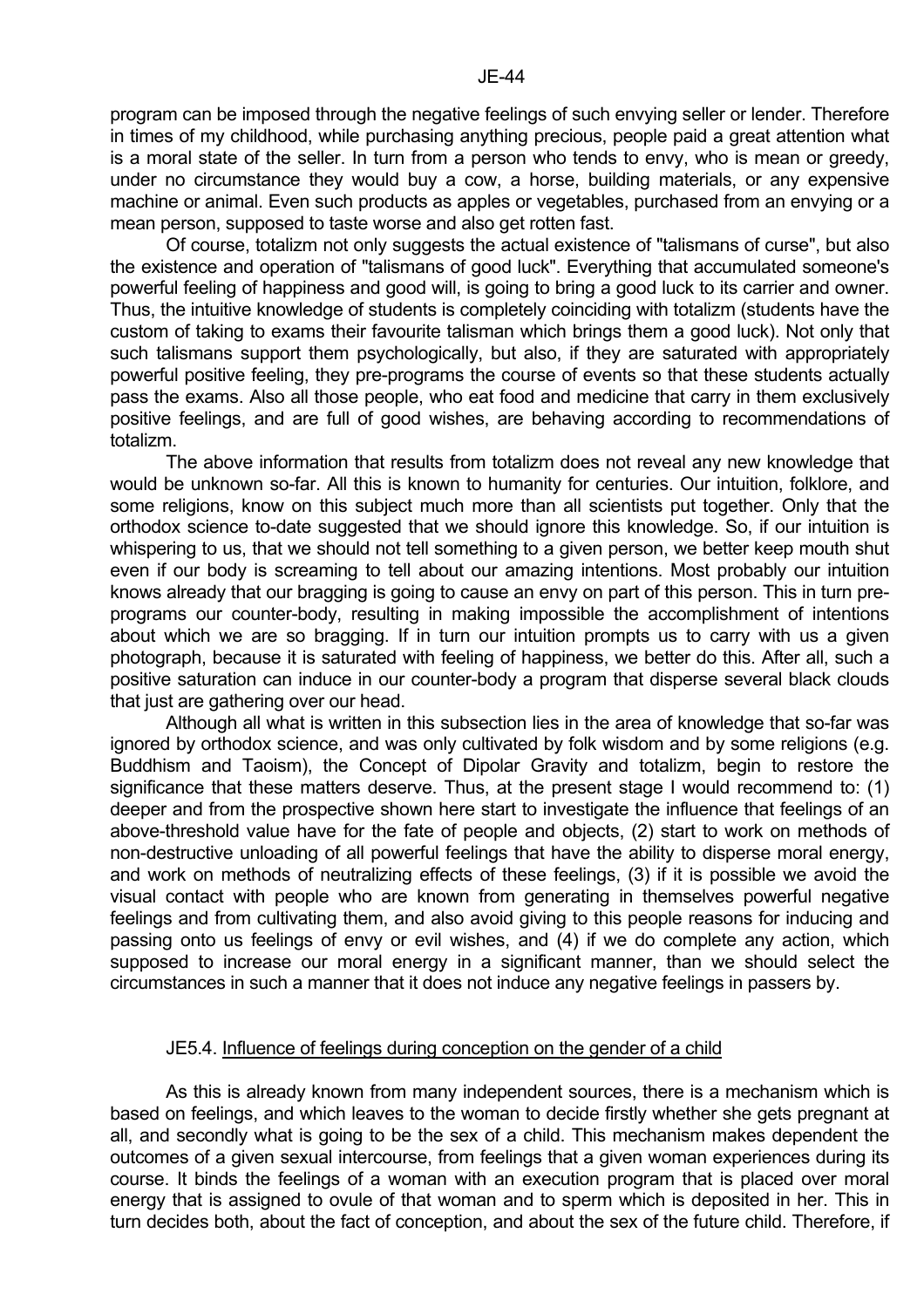the woman learns how to manage her feelings during the intercourse, she is capable of using the appropriate technique of the mental control over her feelings for the accomplishing a goal from a given intercourse that she wishes to get (i.e. either to not be impregnated at all, or to be impregnated with a child of a given sex).

 There is an ancient Chinese method which employs this principle, and which is described in the section "How to choose the sex of your child" that is included into the "Farmer's Almanac from Taiwan" (i.e. in the Chinese calendar which is published every year, and which descriptions sometimes are repeated without changes for the last several thousands of years). The discussion of this old Chinese method is contained on pages 149 and 150 of the book **[1JE5.4]** by Frena Bloomfield, "The Book of Chinese Beliefs", Arrow Books (17-21 Conway Street, London W1P 6JD), 1983, ISBN 0-09-931900-4. This ancient Chinese method recommends, quote: "If they want a boy, the man should spend a long time on foreplay and restrain his own orgasm. For a girl, a man should enter a climax as soon as possible.".

 If one analyses the above recommendation, than it is not difficult to realize, that the essence of it boils down to an indirect management of the type of feeling that the woman generates in herself during the intercourse. This feeling in turn causes the induction of the correct flow of moral energy which, depending on the situation, either is not going to allow the conception, or is going to cause this conception and is going to decide about the sex of a child. Unfortunately, the definition of the feelings which are required to be generated by the woman, is very difficult to express in wording, and even more difficult to implement without appropriate training (actually, in order to learn effectively this technique, people who are practising it should have an access to some TRI devices described in subsection D3.2 of treatise [7/2], e.g. to a "generator of feelings"). In spite of the inadequacy of the human language for describing these feelings, for a scientific exactitude I am going to make an attempt to explain them here. If the feeling generated during the intercourse could be named "the complete rejection and nonacceptance" of the male, with which this woman has an intercourse, than no conception is going to happen. If this feeling could be named "the acceptance combined with a hungry and unsatisfied absorption", than a boy is being conceived. If the feeling can be named "the acceptance combined with the comfort, fulfilment, and satisfaction", than a girl is going to be born. But during possible experiments with this method it should be remembered, that the above expressions are only crude attempts of expressing the very complex states and very fine feelings. Therefore, in order to recreate the necessary feelings, it actually a long training would be needed, and also an access to simulators of feelings, which in subsection D3.2 of treatise [7/2] are called "generators of feelings", would be desirable. Of course, the Chinese folklore tries to arrive to the required feelings simply by a formation of appropriate circumstances and stimuli of the intercourse.

 It is worth to add that also a Polish folklore uses similar environmental stimuli to cause the generation of appropriate feelings during an intercourse. It advices, that in order to conceive a boy, "the intercourse needs to be carried out spontaneously on a fur coat, while the man still has spurs at his shoes" (i.e. in Polish "stosunek nalezy odbywac w ostrogach i na kozuchu"). If one implements this recommendation of an old Polish folklore, he/she also indirectly induces in woman a similar feelings as the old Chinese recommendation.

 It should be added to the above that the "evil parasites" which according to the content of subsection A3 are occupying our planet, already know jolly well about the mechanism of controlling a sex of a child, or preventing the unwanted pregnancy, as described above. There is also a possibility, that through the appropriate utilization of "telepathic projectors" described in subsection N5.1, they may cause on Earth the birth of a larger number of females than males. After all, in this way they would accomplish the described in subsection A3 civilisation of slaves, that is composed exclusively out of females, which would multiply only due to cloning. The fact that UFOnauts are familiar with this mechanism, is evident from the explanations of a UFOnaut, reported in paragraph labelled "N-98" in the enclosure Z to my English monograph [2e], and also in paragraph "N-98" of subsection S of my Polish monographs [3] and [3/2]. Here is the exact quotation of the description of this method given by a UFOnaut: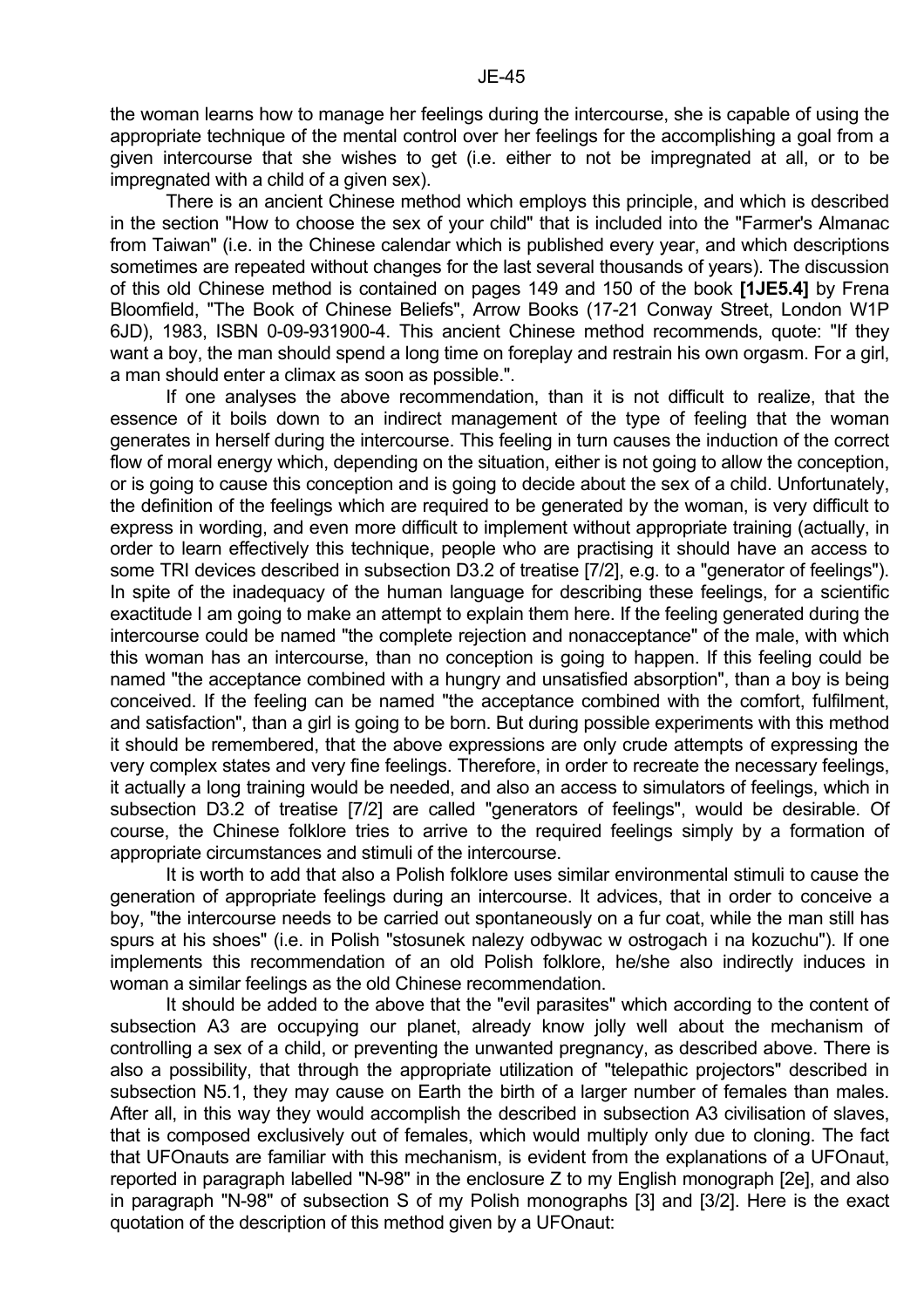"There is male and female energy power which come together at the moment of conception. All you have to do is refuse, is, is, is not accept the male power ... the positive and everything in the world revolves on positive and negative. You just, you, you are female negative and you close your body to the positive, do not allow the two to combine to become a whole which is the conception and there will be no conception. ... what you conceive yet anyway, but you do it that way, don't don't use chemicals. The chemicals are, are bad, don't use them. Well it is up to each individual, you don't tell, you don't, don't tell people it's bad, don't, it is up to them, they will decide or, or the idea will be given to them but for you anyway don't use chemical conception control. The whole universe revolves on the positive and negative, that is, that is our power, that is how we fly with the, using the positive and negative, that is actually how you think, that is how, that is how the world is held together so a simple thing such as conception can easily be controlled, helps you understand positive and negative. There are, there are some things you should know and some things we will tell you now and you will keep them in for later. There, there's, come in, come, come with me to this room, I will show you what has happened in the past, what is happening now and what is happening in the future. Your world is very violent, it always has been, the people are very, very violent, they, these are, these pictures are of the war. In the past it was very simple, you'd suddenly take a club and knock somebody out. Indus, industry simply makes greater and more varied forms of murder. Technology increases this and makes it, the pictures show you. Do you think these are, are weapons of the future? these are weapons that are on the Earth now and your world, your people, your, your own people have, are prepared to do this to people who live on the same planet. They kill them like this, they, do you wonder why we come to try and sort things out if you can't even do it on one small planet."

 As a curiosity it should be added, that during the explanations of this method of prevention of pregnancy based on feelings, the UFOnaut stated the following sentence (see the same paragraph "N-98"), quote: "you don't, don't tell people it's bad, don't, it is up to them, they will decide or, or **the idea will be given to them** but for you anyway don't use chemical conception control". This sentence of the UFOnaut, is confirming in the obvious and direct manner, that the cosmic parasites are actually manipulating on our views (i.e. "the idea will be given to them"), and also that numerous ideas which UFOnauts know well that would be very useful for people, UFOnauts do not reveal to us.

# JE6. Relative moral energy "µ"

Motto of this subsection: "Oppression always begins at the top and spreads down to the roots, progress always begins at the roots and spreads upwards to the top".

 For the practical reasons it is highly useful if we are able to express in one number the current amount of the someone's moral energy. As this was already explained in subsection JD1.6.1, the best quantity for expressing this amount is the level "relative moral energy" (µ), the determination of which are devoted equations (2JE6.3) to (4JE6.3). It can be defined as: "the relative moral energy  $(\mu)$  is the ratio of the moral energy  $(E)$  that someone managed to accumulate in his/her counter-body, to the moral capacity of the counter-body ( $E_{\text{max}}$ ) - means to the maximal amount of the moral energy that this person could accomplish by the purely moral means and without the change of its physical, intellectual, or environmental state". This means that "µ" can be expressed with the following equation:

 $\mu = E/E_{\text{max}}$  (1JE6) In order to explain the above in other words, "µ" expresses what proportion of the maximal amount of the moral energy, a given person actually accumulated in the situation in which he/she is currently. Therefore, if we say that someone reached the value  $\mu$ =0.6, this practically means that a given person, or institution, accumulated 60% of the maximal amount ( $E_{\text{max}}$ ) that it could accumulate in given conditions. In the sense of interpretation, "µ" could be imagined as the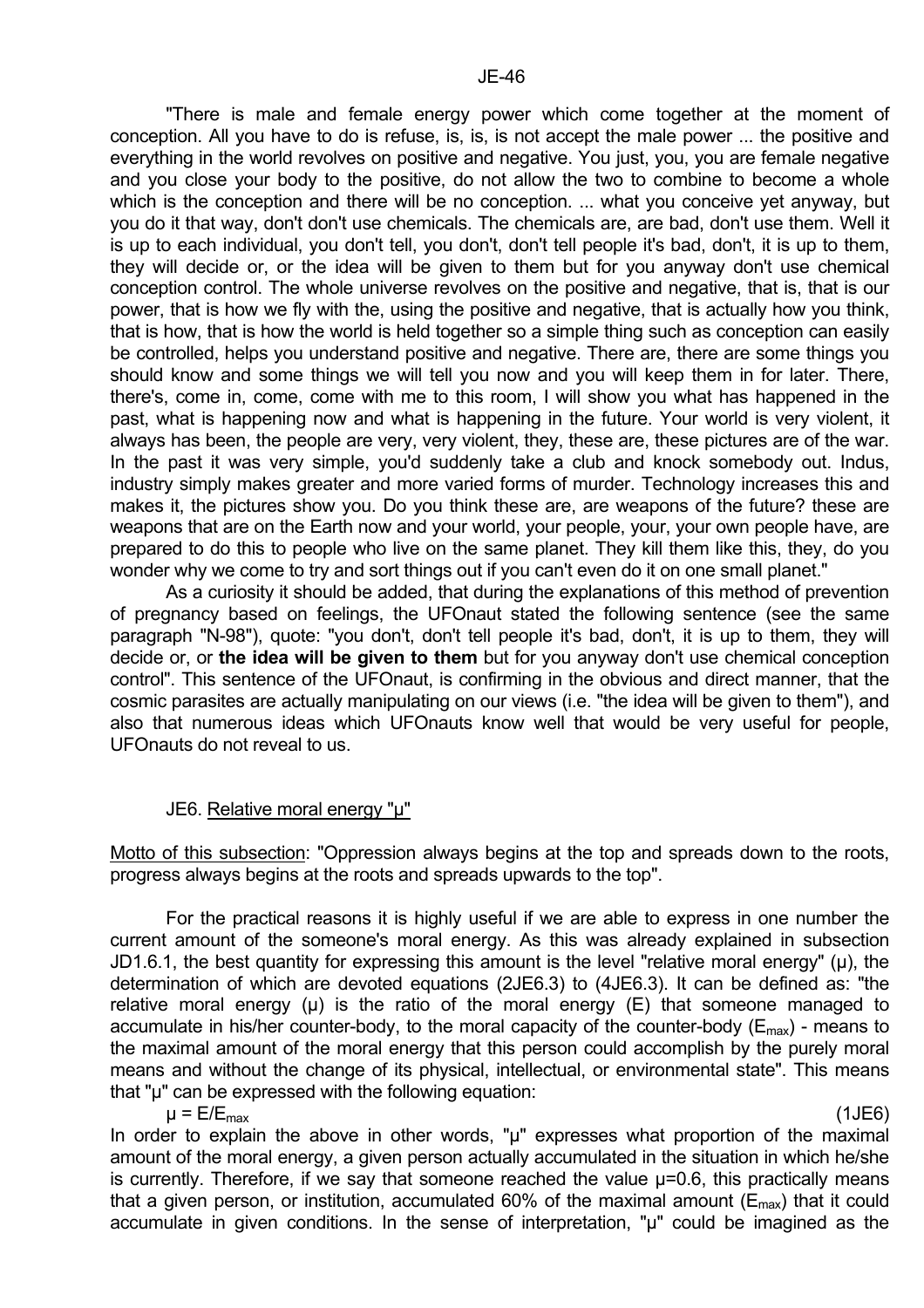pressure of moral energy in someone's counter-body. In turn in moral sense "µ" represents a kind of coefficient of someone's moral value, which expresses the moral outcomes of overall behaviour of a given intellect in conditions in which it currently is.

 One of the practical consequences of the actual existence of the "relative moral energy" is that the value of "µ" can be determined on many different ways. For example, at this stage it can be roughly estimated with the use of indicators described in subsection JD1.6.2. It can also be precisely defined when someone experiences the totaliztic nirvana. After all, the moment when such nirvana appears is always going to take place when someone's "µ" reaches the strictly defined threshold value of µ=0.6 - see subsection JF8. It also can be experimentally determined with the use of divining pendulum - as explained in subsection 18.2.2. It can also be calculated. The equations used for calculating "µ" are derived and explained in the next subsection JE6.1. Finally, in subsection I5.6 theoretical foundations are explained, which allow to build precise measuring instruments which allow to measure "µ" with a high accuracy - similarly as present ohmmeters measure electrical resistance. In turn, when we know the value of "µ" it is also possible to determine the absolute value of someone's moral energy. For this it is sufficient to determine how much is  $(E_{\text{max}})$  of this person, while knowing this  $(E_{\text{max}})$  it is possible to calculate (E) from equation (1JE6). Problems number 1 to 3 in subsection JF9 indicate how to go about finding (E). When in 1998 I determined my own moral capacity ( $E_{\text{max}}$ ), at that time it amounted to around Emax=2000 [hps].

 At this point it is worth to remind also my empirical observation revealed in subsection JE3.8. It states that for every intellect the "relative level of moral energy is directly proportional to the moral power of this intellect", what can be expressed with a simplified equation (2JE3.8):  $\mu = \sim$ CW. Practical consequences of this equation (2JE3.8) are quite significant. They reveal that if someone's relative level of moral energy "µ" is known to us, than this is almost equivalent of knowing the value of moral power "W" of this intellect, and vice versa. This in turn discloses why the relative level of moral energy "µ" described in this subsection exerts such significant influence on all the parameters of a given intellect, including into this number also parameters described in subsection JD1.6.3.

#### JE6.1. Moral traffic versus "µ"

At our level of knowledge, the direct derivation of equations, which link the level of  $(\mu)$  with parameters of totaliztic mechanics other than these used in the equation (1JE6), is difficult because of the low level of our knowledge about moral factors on which (µ) is dependent. But there is a possibility to derive  $(\mu)$  in an indirect manner, which is based on similarities and analogies. During my globetrotting I managed to observe, that (µ) can easily be expressed mathematically, because of an analogy which exists between activities of intellects, and behaviours of street communication systems in large cities. This my observation can be called the **"moral traffic analogy**". It states that "an intellect, which in a real-life situation tries to accomplish various moral goals, actually is in a situation very similar to a car, which in a city traffic tries to reach its destination". Therefore, the flow of cars on streets of a large city, when each of these cars is trying to reach its destination, is encountering similar difficulties and obstacles, as do people who are striving to accomplish their personal goals. For this reason, the "moral traffic analogy" is an illustrative model, which allows us to derive equations that later allow us to calculate the value of  $(\mu)$ . So let us use it here, to firstly derive  $(\mu)$ , and later to determine principles with the use of which, this  $(\mu)$  determined for street traffic, later is also applicable to morality of various intellects.

We start our analyses from deriving the equation for "relative level of moral energy  $(\mu)$ ", using for this purpose the "**moral traffic analogy**" mentioned earlier. According to this analogy (i.e. that "an intellect which in a real-life situation tries to accomplish various moral goals, actually is in the situation very similar to a car, which in a city traffic tries to reach its destination"), if we are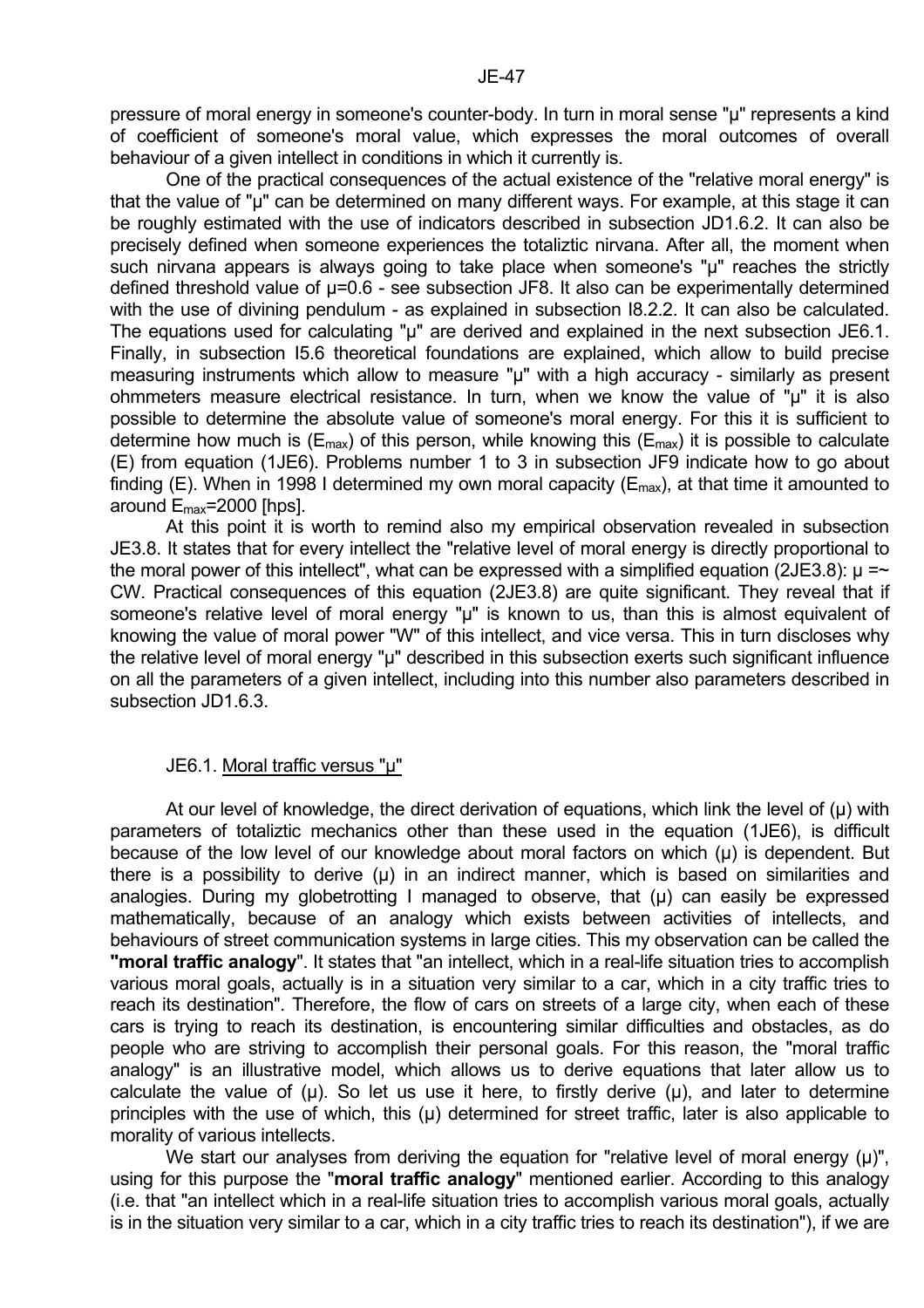able to describe the flow of cars on streets of large cities, actually our description is applicable also to moral efforts of people. Thus, the use of this analogy allows us to determine  $(\mu)$ , and also to find manners of practical evaluation of value, that this  $(\mu)$  takes.

In case of utilization of the analogy described here, coefficient  $(u)$  can be defined in a following manner: "relative level of moral energy (µ) expressed with the use of analogy of moral traffic, is a ratio of the shortest possible - but already existing street path (s), to the actual path (l) that we must take". In this definition, the shortest possible existing path (s), is a path existing along streets of that city from the starting point to the target of our trip, that is already build and that could be available for cars - although that is illegal in the light of existing laws and traditions (because e.g. it leads through private properties of footpaths). In turn the actual path (l) that we take, is that one that we must drive in a car, if we obey all the rules and laws existing in a given country and city, if we obey requirements of safety, comfort and capacity of the existing roads, if we follow the redirection of traffic, if we react to temporary traffic jams, etc. After this is expressed mathematically, coefficient  $(\mu)$  takes the following value:

 $\mu$ =s/l (1JE6.1) Explaining in different words variables from this equation, (s) is simply a "shortest possible path" which would be possible to drive a car through, if not these legal, physical, or circumstantial obstacles erected on it. Therefore, in normal circumstances the "shortest possible path" is not attainable, because it would be illegal, and because if we follow it, we would need to break various traffic rules, force the car through various artificial dividers and "no turn" barricades, and drive through existing traffic jams. So the car needs to drive an "actual path" (l), which is going around all these man-made limitations and obstacles.

Of course, the "relative moral energy  $(\mu)$ " for given moral circumstances, should be distinguished from the "absolute moral energy (ξ)", which in case of traffic could be defined as the ratio of straight distance (x) from the starting point to the destination, and the actual path (l) followed by a given car, namely:

 $\xi = x/l$  (2JE6.1) Note that this shortest linear distance "x" in the equation (2JE6.1) represents simply the straight line "as crow flies" between the starting point and the destination point.

 The difference between "µ" and "ξ" is such, that "µ" can be lifted up to the value close to µ=1, due to purely moral improvements, for example through improvements of laws, traffic rules, markings on the streets, traffic signs, human altitudes, etc. Therefore "u" is only dependent on the intellectual and moral progress of citizens and authorities of a given city. In turn the increase of "ξ" is connected with the need to rebuild physically the system of streets. Therefore it is also dependent on the progress in technology, science, economy, social situation of a given country (or intellect), etc.

 For various reasons it is also worth to introduce the third indicator of the level of moral energy, which is going to indicate the extend of the technical and scientific improvements needed in a given city. We could call it the "coefficient of refinement (τ)". It expresses the ratio of the shortest straight line "x" from the starting point to the destination, to the shortest path "s" that a car would need to drive, if it is released from the need to obey traffic rules (e.g. that would be followed by an "ambulance" or by a "fire engine"). It is described by the equation:

 $\tau = x/s$  (3JE6.1)

The mutual relationship between three coefficients described here, i.e. between (μ), (ξ), i (τ), can be described with the following equations:

 $\mu = \xi/\tau$ ,  $\tau = \xi/\mu$ , and  $\xi = \tau\mu$  (4JE6.1)

The above means, that if we are able to determine somehow two of these three coefficients, e.g. by analysing maps, city plans, or by experimental measurements carried out during our drive through a city, we can easily also determine the third one. Of course, the most important out of these three is "µ" - see (1JE6.1) and (1JE6), because it indirectly expresses the "moral value of traffic rules in a given city or country". However, the remaining two are also quite useful, as they explain what is the maximal value (ξ) that the morality of a given city (or a given intellect) may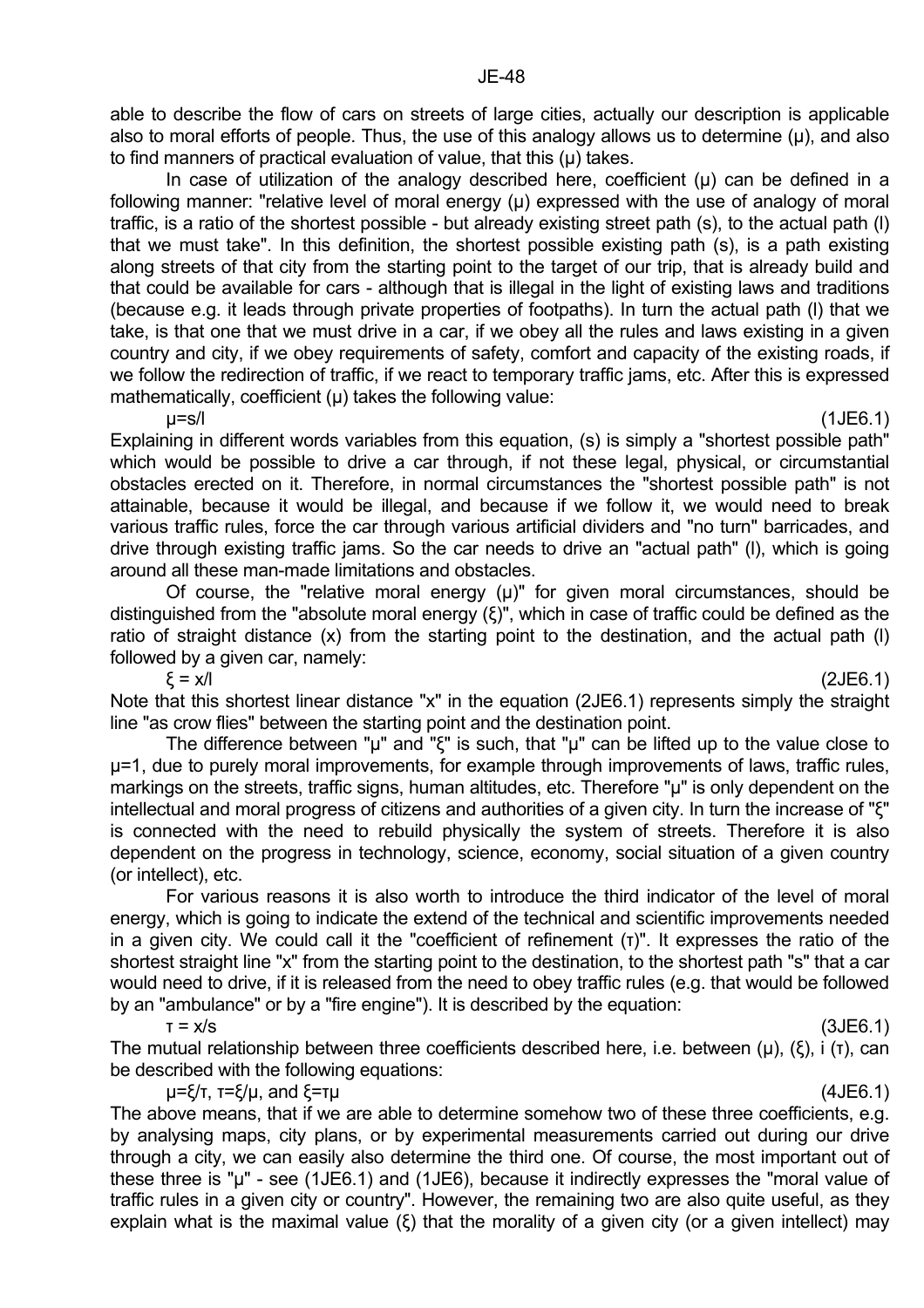accomplish, and also what part (τ) of this maximal morality is dependent on the technical refinement, progress of sciences, etc., that a given city (or intellect) should implement.

 Let us now use **examples** to explain the meaning of above equations. We should start from equation (1JE6.1). Let us assume, that our home is distant from the office by s=1 kilometre along a one-way street. Unfortunately, if we drive our car against the traffic in a one-way street, we would brake traffic rules. Therefore, in order to get to our office legally, we need to find a convenient route which goes around this one-way street. But this detour path forces us to drive each day I=4 kilometres to reach work (instead of s=1 kilometre). In turn after work, when we would be able to drive along the one-way street, still we are forced to drive l=4 kilometres, because this one-way street is so jammed, and it has so de-synchronised lights, that it is much faster for us to drive along our favourite detour route, than to drive through this street with the shortest connection. Therefore, for the situation discussed here, coefficient  $\mu$ =1/4=0.25. Of course, it is only one of numerous paths that would contribute towards the average (µ) of the entire city. But if we would calculate the similar values for other inhabitants of that city, and then average them, we would have a good idea as to what is the average "moral value" ( $\mu$ ) for traffic rules in that city.

If we know the average value of  $(\mu)$  for a given city, we could easily determine the ratio of the minimal number of cars  $(N_{1}=1)$  that would cruise along streets of that city, to a real number (n) of cars that actually fill the streets of that city. This ratio is described by the equation:

 $\mu = N_{\mu=1}/n$  (5JE6.1)

Note that in this equation the minimal number of cars  $(N_{u=1})$ , represents the actual number of cars which would cruise streets in that city, if each one of them is allowed to drive along the shortest existing path l=s.

 If we return back to the example of a city which has µ=0.25, than the actual number of cars (n) which must continually cruise through streets of that city, is equal to "n= $N_{u=1}/\mu$ ", i.e. it would be four times as large as the minimal number of cars " $N<sub>u=1</sub>$ ", that still would be able to fulfil the same goals, if the traffic system, traffic rules, and traffic services of this city/country are at the adequate level. This additional number of the cars, which unnecessarily cruise through streets of that city, is resulting from the fact that instead of driving only s=1 kilometre, each of these cars in average must drive l=4 kilometres to reach its destination.

From my personal experiences it appears that the coefficient  $(u)$  for the traffic of a given city or country, is actually almost the same as the "relative moral energy (µ)" for this city or country. This in turn means, that countries which have a low value of their moral (µ), also have a similarly low value of their traffic (u). The similarity of these two seems to go even further. For example I noted that in countries in which the value of moral "u" is currently dropping down, also their traffic "µ" is dropping down at a similar rate.

After we understand what is the traffic "µ", and how to calculate it, we can now grasp much easier what is the moral "u", and how to determine it. The moral "u" is the equivalent of the traffic "µ", only that portraying to all our everyday activities, not just to driving a car. Therefore, in a manner very similar as drivers in a city with low "µ" must everyday carry out huge amounts of unnecessary driving to reach their destinations (not mentioning of getting stuck in traffic jams), also clients of institutions with a very low "µ" in order to accomplish their goals must wait in queues, overcome bureaucratic obstacles, fulfil unnecessary formalities that are required by authorities, etc. Moreover, also individual people who have a low value of their moral "µ", in order to accomplish their personal goals, must overcome similar obstacles, which they create by themselves, or which are imposed by other people who are fed up with their behaviour.

In a practical manner, the determination of the relative moral energy "µ" for an intellect, should be carried out with the use of identical principles and the same equations, as it is accomplished for the traffic "µ" - e.g. via equations (1JE6.1) or (5JE6.1). For example, if someone wishes to complete formalities in an institution, the actual completion of which requires only, let say  $H_{\text{net}}=1$  hour, but the need to stay in queues, to obtain additional enclosures, agreements, confirmations, and overcoming various bureaucratic obstacles (e.g. breaks of bureaucrats for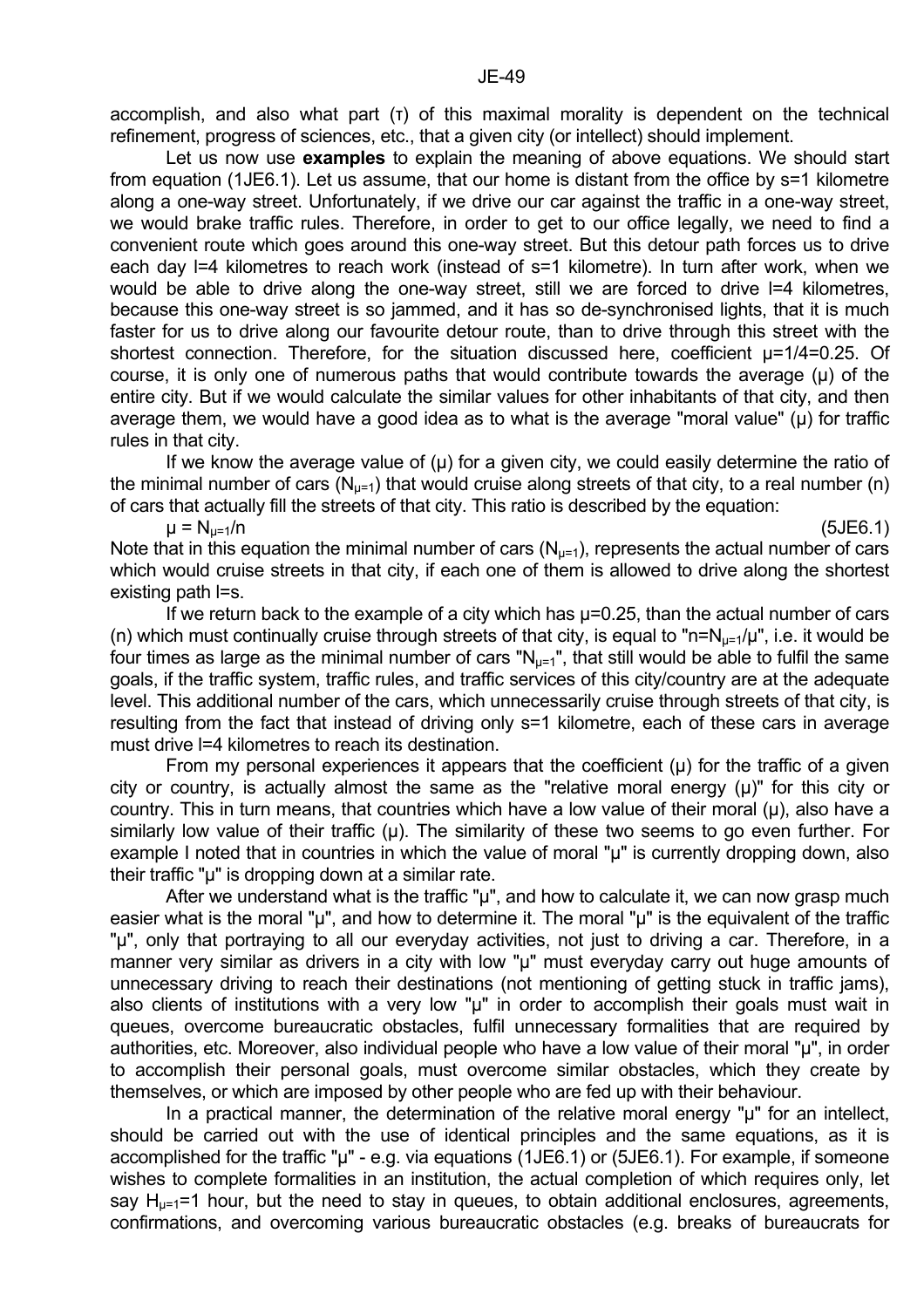having a cup of tea or for telephoning) extend this activity to h=5 hours, than the value of "u" calculated from the equation (5JE6.1) is equal for this institution to  $\mu = H_{\mu=1}/h = 1/5 = 0.2$ . The principle used in this calculation was based on the similarity of the actual time used for the completion of a given service to the shortest path required to reach the goal, and similarity of a real time wasted to accomplish this service, to a path that in a given traffic system it is necessary to actually drive through.

It stems from my experience to-date, that the relative level of moral energy  $(\mu)$  is an extremely important parameter. Actually **morality is the key to everything**, while (µ) is the key to morality. The determination of this parameter gives to us the complete picture of moral, physical, and health situation in which a given intellect is. In order to illustrate here on examples, in how many different ways the value of (u) can be utilised and interpreted, below I listed the most important application of this coefficient. Here they are:

 1. Personality. The understanding of personality to-date assumed that this is a hardware/physical attribute of a given person, hardwired permanently in his/her brain and body. Thus, according to old views, "personality of a given intellect defined its behaviour" (in these views the cause is "personality", while the effect is "behaviour"). But the analysis of effects of changes in someone's level of moral energy  $(\mu)$  reveals, that personality is an attribute that is completely acquired, and it only depends on the level of moral energy that is accumulated by a given intellect (means it has a "software" character). This in turn means, that according to totalizm "behaviour or moral behaviour of people defines their level of moral energy, in turn this level of moral energy defines their personality" (i.e. in totalizm the cause is someone's moral "behaviour", while the effect is "personality"). Thus personality of people with very low level of moral energy (u) is always extending towards the immoral pole of evil. Only that depending on what character has in them the remaining accumulation of moral energy, it is going to be characterised by, e.g.: sarcasm, gloominess, apathy, depression, lethargy, bitterness, envy, jealousy, vindictiveness, meanness, arrogance, etc. But if the same intellects somehow manage to rebuild their level of moral energy, than accordingly to the increase in the level of this precious energy also their personality starts to transform. It becomes: happy, humorous, energetic, vigorous, optimistic, tolerant, forgiving, jestful, helpful, etc. The above indicates a practical and easy manner of changing our personality - if someone is not happy with it. All what is needed for such a change, is to simply lift our own level of moral energy in relation to these attributes of our personality which we wish to eliminate from us.

 2. Moral healing. For majority of people the present manner of living depends on spending the time of work by locking ourselves in an office - far from interaction with other people, spending the free time on listening music or on playing with a computer - also far from other people, and spending the time of rest on mindless and lonely staring in a TV screen. Unfortunately, as this quite unambiguously stems from this chapter, such a style of living is prone to a fast deprivation of moral energy. In turn the drop in the level of this precious energy means the appearance of many consequences, which present medicine calls "illnesses", while according to totalizm which are simply manifestations of a low level of moral energy  $(\mu)$  - see subsections JD1.6.3 and JD1.1. To these consequences belong, amongst others: tendencies to fall into depressions, suicidal attempts, all addictions (smoking, drinking, semi-prostitution, drugs, compulsive gambling), sexual deviations, corruption, vandalism, aggressiveness, lack of psychological balance, etc. As this is well-known from empirical findings, their elimination is extremely difficult and the majority of pharmacological means usually does not work. Totalizm indicates here, that the to-date manners of healing of these consequences boiled down to healing symptoms not the illness. This is because the illness is the level of someone's moral energy (µ). Thus if someone really wants to eliminate this type of "problems", he/she actually must change his/her lifestyle, start to carry out some moral activities, and interact positively with other people, so that the outcome is an increase in moral energy accumulation. Such elimination of "illnesses" listed before can be called a "moral healing". An example of a moral healing would be to accept by someone, that a fall into an addiction is an outcome of deficiencies of counter-body, not the deficiencies of the physical body.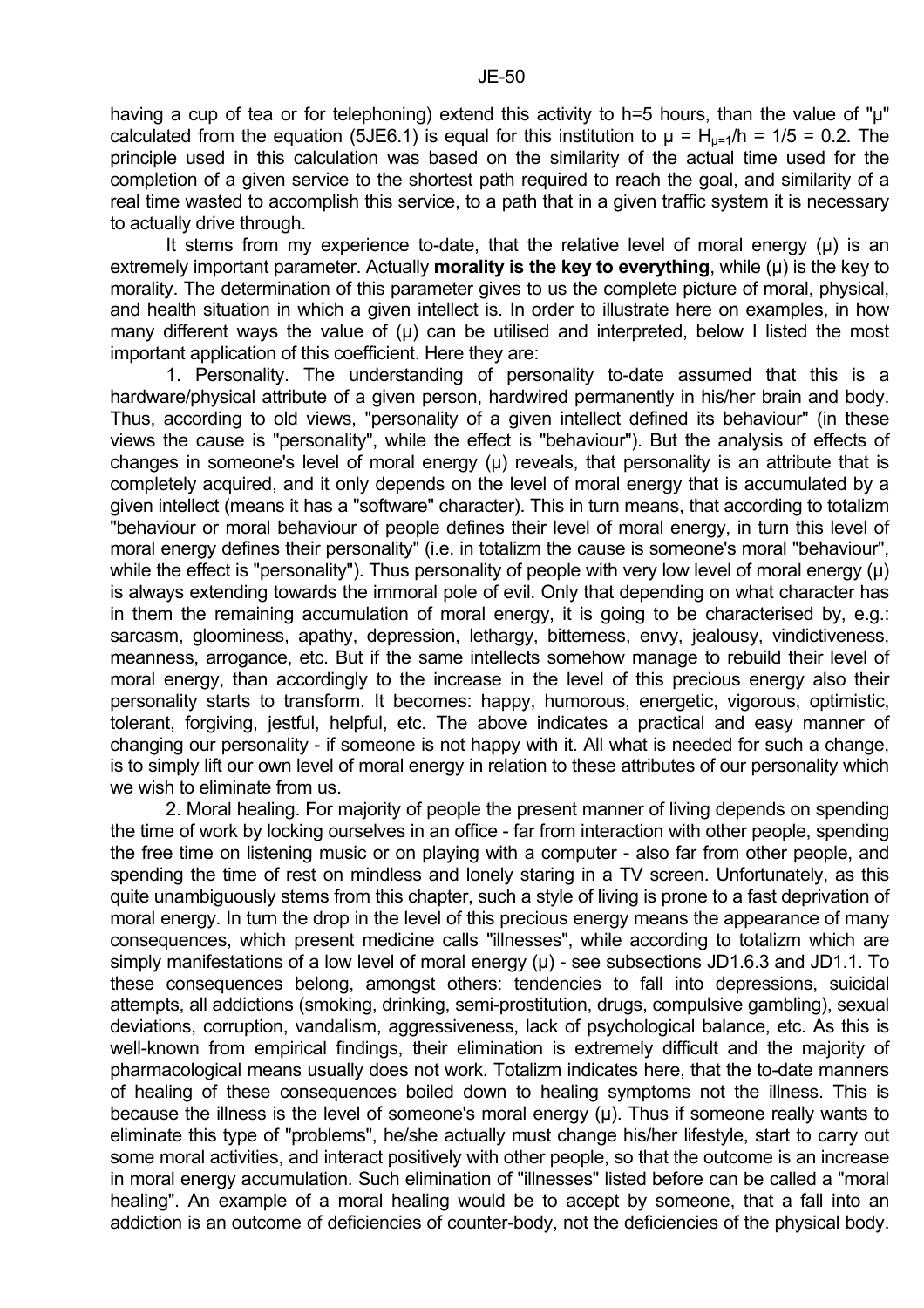This in consequence would lead to the release of means that work at the level of counter-body, instead - as so-far, limit our actions to the interaction with the biological body. It should be added here, that in the folklore wisdom of many nations, for example New Zealand Maori, or Chinese, almost all illnesses are originating from morality. This is also expressed by the English proverb "Diseases are the price of ill pleasures".

3. Changes of behaviours and feelings that follow the change of  $(\mu)$ . According to totalizm, intellects in which the relative level of moral energy  $(\mu)$  falls below, or raises above, appropriate threshold value, are acquiring specific type of behaviours, and receive flow of specific feelings, which are characteristic to this particular level of  $(\mu)$ . It looks as if attributes of their personalities keep transforming, so that they always correspond to the actual level of their moral energy. Depending on the attributes that start to dominate personalities of these people, several different states can be distinguished, which are to be reached by them. An example of such states can be "totaliztic nirvana" described in subsection JF.Thus totalizm is distinguishing several states of someone's personality, as well as defines the threshold values of  $(\mu)$ , which open these states (i.e. which represent "barriers" for these states). Their discussion was presented in subsection JD1.6.3.

#### JE6.2. How to additionally increase our personal "µ"

 The continuous increase of our moral energy is the ultimate goal of totalizm. Actually all specific methods and tools described in chapter JA were devoted for accomplishing that goal. In order to accomplish this continuous increase of our moral energy, we need to live a life, which can be called a "totaliztic style of living". In simple words it boils down to doing in life only "moral" things, and to avoiding doing anything that is "immoral" in the understanding of totalizm. But the question, which can raise after we learn about similarities of traffic system in a large city to our moral behaviours, is whether there are any specific recommendations which could enhance our efficiency in generating moral energy, and which would stem from this "traffic analogy". As it turns out, there are such recommendations. So let us have a look at some of them:

 1. Do not impose any restrictions to actions that are "moral" (in the traffic sense "do not force anyone to slow down where conditions allow to drive fast"). As it turns out, every restriction of moral activities, which we impose on ourselves, or onto others, is usually the source of serious impediment of moral energy generation. Therefore, we should avoid to say "no" or "you shouldn't do it" to anything that is "moral". (Of course, for everything that is "immoral" the restrictions which results from moral laws still obey.) We also should not restrict ourselves in doing moral things. For example, if we see a person in need, but we are dressed improperly, unshaved, or beyond our office time - we should not restrict ourselves, but help. If we wish to do something for our institution, but there is a holiday and we are not supposed to show at work - do not restrict ourselves but do it. Etc., etc. In sense of analogy to traffic system, not imposing any restrictions can be compared to avoiding the slowing down of our own car, and thus to avoiding the blocking of flow of others users of the same road.

 2. Do not waste time and energy on traffic jams. If you know that there is a specific area, where always are some moral problems, let us try to find a fast way around it. For example, if we work in an institution, where the entire management is adhering to parasitism, and thus we are stacked with such people, we should try to change our job at a first opportunity. If we know that someone is very unprofessional and slow, while everything that goes through his/her hands is delayed, we should find a way of doing everything without going through this person. If someone practices the philosophy of parasitism, while according to what is written in subsection JC4 we know that such someone cannot be convinced to truth, than we should not waste our precious time and energy to try to convince such someone.

 3. Do not follow immoral rules (i.e. in the traffic sense, do not give lift to those who hold us back). In our civilisation, which increasingly adopts parasitism, various rules are being introduced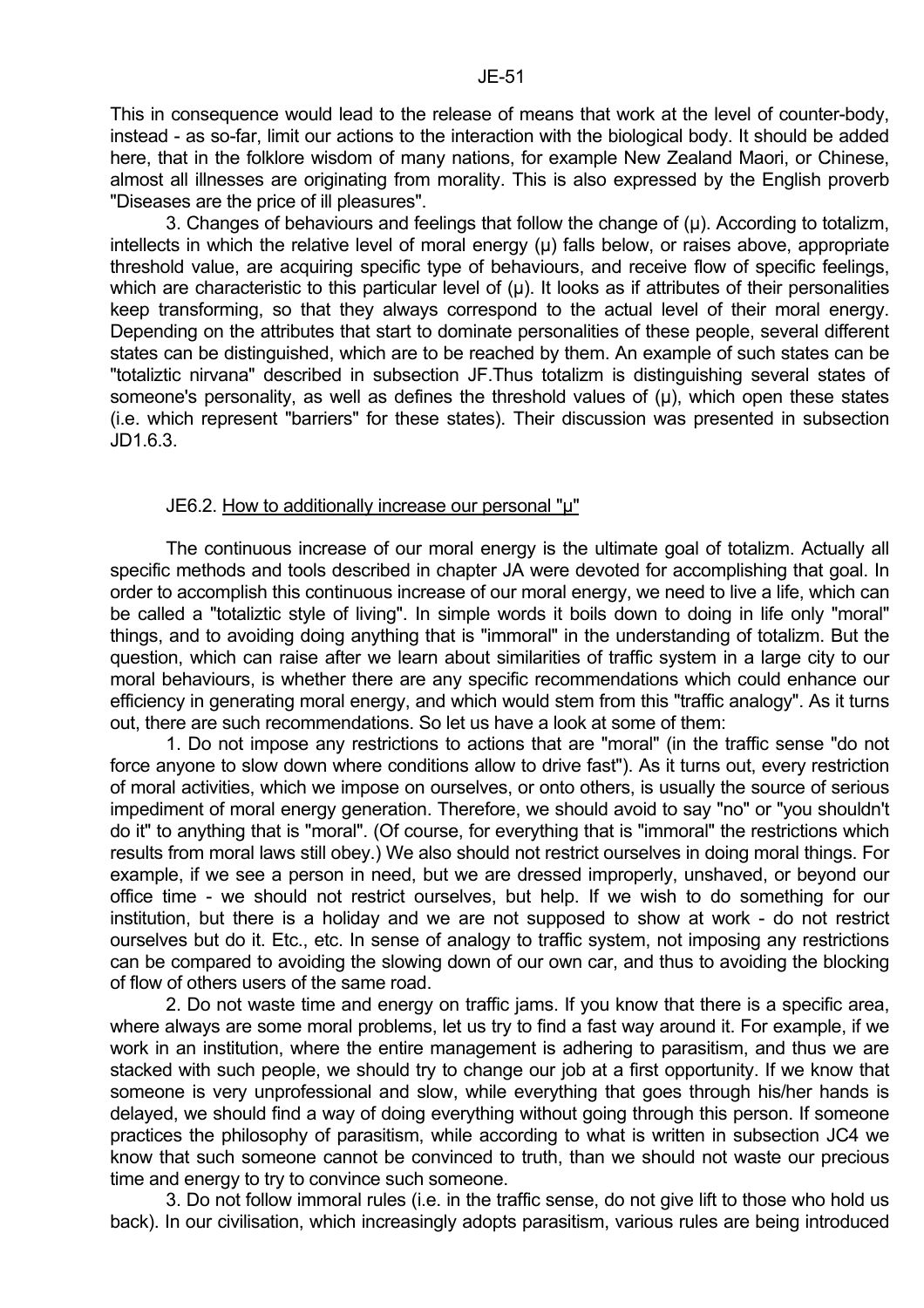by superiors out of touch, which tell us how we should behave. In significant number of cases these rules may run against moral laws, or may even be inhuman. If we meet one of them on our path, and we see that it is obviously immoral and visibly hurts some people, than we should not follow it blindly only because they were introduced by someone in power. We either should try to cause the change of this rule - so that it becomes moral, or try to find a way that we obey moral laws and do not break visibly this rule, or simply try to bend slightly this rule so that it allows us to obey moral laws and do not mark our path with a trail of destruction.

 4. Look what vehicle you get into, means take notice what you get yourself into. In order to avoid the fast depletion of moral energy that we already accumulated, we should avoid actions or putting ourselves into situations, about which it is known in advance, that it disperses fast our moral energy. To already identified such actions belong: (a) totaliztic sin of idleness, which according to subsection JF8, eats up huge amounts of moral energy, (b) the performing of profession of a teacher, (c) any occupation that is connected with bad wishes of other people e.g. prison officer, policeman, parking inspector, debt collector, executioner, director, politician, etc., (d) longer staying amongst people who telepathically induce in others the dispersion of moral energy (i.e. amongst people who are jealous, evil, vindictive, etc.), (f) longer staying in company of people who have a low level of moral energy (means people who are known from aggressiveness, destructiveness, addictions, states of chronical depression, etc.).

## JE6.3. How to increase "µ" in our country and civilisation

Motto of this subsection: "It is difficult to be happy in a country full of misfortunes and unhappy people".

 Everyone can increase his/her private amount of moral energy. This enables him/her to gain an access to various benefits which for people with a low "µ" are unaccessible. However, the long term quality of our life depends mainly on the level of moral energy that is prevailing in the country and in civilisation that we are a part of. After all, if the level of moral energy in the country in which we live is very low, our internal happiness and our capabilities do not shield us from various problems and inconveniences, that the country that we live in, is constantly subjecting us to. The elementary function of each country, which justifies their existence, is to take care of all needs of people that live in that country, including into this the need of these people to live happy life. Because of this, undertaking efforts to increase the level of moral energy in the whole country is a joined duty of both the government, as well as citizens of this country. Therefore, one of the most urgent tasks in the area of increasing of our standards of living, is to identify and then to consequently complete, activities which increase the level of moral energy in a given country. Of course, this increasing of "µ" is a task extremely complicated and probably it will be a source of doctorates for whole generations of totalizts. But already from various sources some clear indications are emerging, as where there is a highest room for improvement in this matter. This subsection is to discuss the areas which are already identified as crucial for the level of moral energy in a given country.

 The first group of indicators as to what could be improved, is originating from the traffic analogy explained in subsection JE6.1. These indicators suggest various organisational, legal, and altitudinal improvements, the implementation of which so far was unappreciated and ignored, but which would significantly lift the level of moral energy. Now we list some most obvious examples of such improvements. If we analyse these examples, it turns out that their action in conditions of a country, represents the implementation of totaliztic missions which in subsection JB6 were marked with symbol  $(\S)$ . Of course, during reading of these examples one should bear in mind, that for every rules there are exceptions. Thus every individual case that lies in one of categories listed below, should be considered separately, especially making sure that the implementation of this rule does not cause a drop in someone's moral energy. Here are these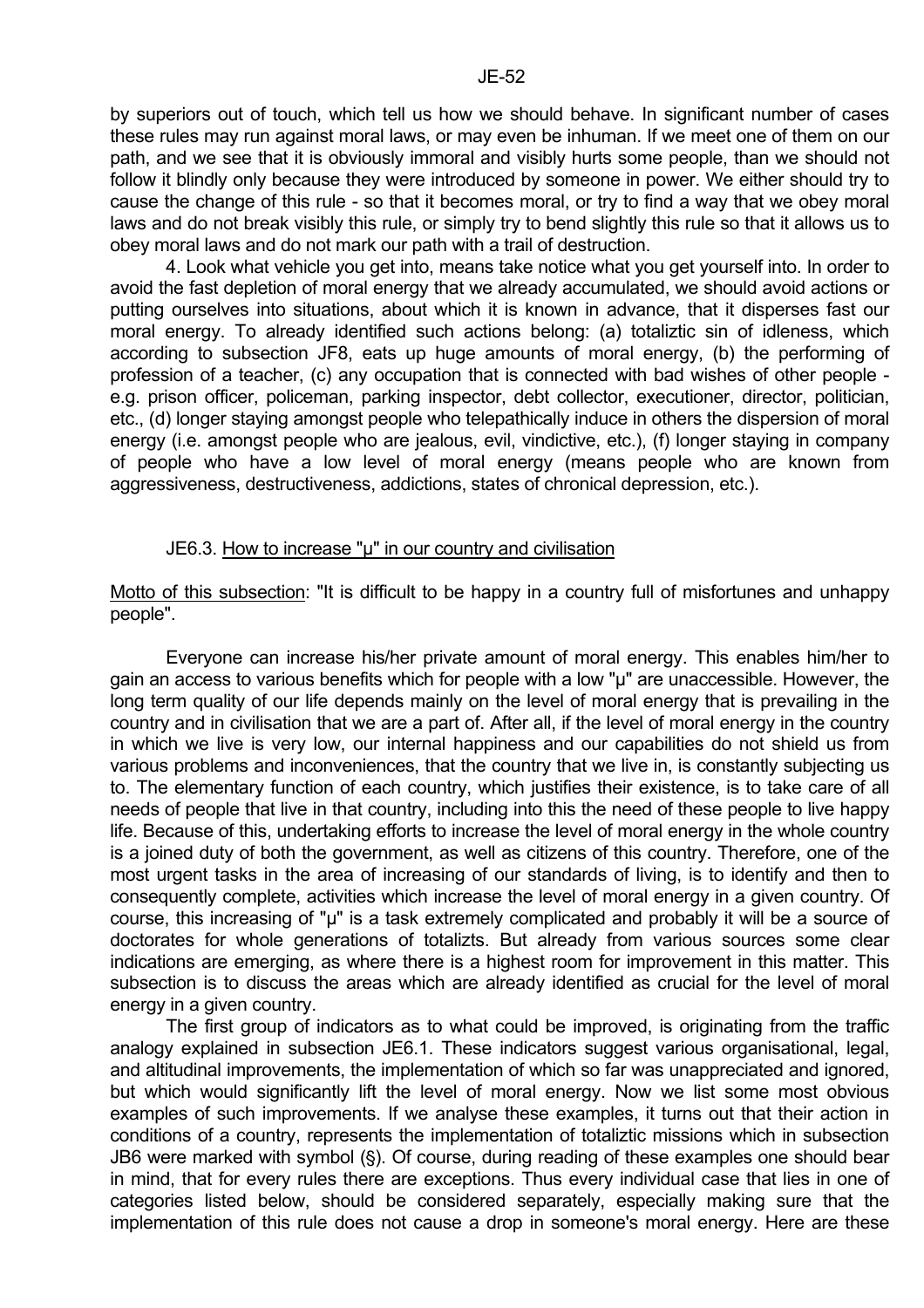recommendations which are to increase moral energy in group intellects - amongst others in whole countries:

 1. Gradually remove the existing limits and inhibitions, and replace them with making matters easier. Although many inhibitions have justification, which is recognized by totalizm, such as the prohibition of smoking, or generating noise after 10 pm, or the ban on walking through rails, there are numerous bans which do not have any justification. They are issued without any thorough re-thinking of the matter, and after being issued they limit moral energy for many people. In order to provide some examples of these, they include: the ban on photographing (if someone needs a given photograph for some illegal purpose, he/she will definitely find a way to take it in spite of the ban), the central divider on roads, which could be used for making U-turn, as they are well visible and not heavily loaded with traffic, bans on walking through grass - especially if this waking makes path many times shorter, bans for fishing in lakes or sea near holiday resorts, the prohibition of driving a car without fastening safety belts, etc. These inhibitions, which unnecessarily deprive people moral energy, are easy to recognize, because they are commonly broken. During their analysis according to rules of totalizm, it always turns out that they significantly decrease, instead of increasing, the level of moral energy in the society (as an example consider the requirement of fastening safety belts in cars - which is taking away moral energy from people, as an opposite to the requirement of just having well-working safety belts in cars - which is providing moral energy). Therefore, these types of bans should be consequently eliminated, and replaced with various permits which would be designed to make life of people easier. (For example the illegal path through a lawn should be paved in chequered pattern, near recreation centres by a sea or a lake, there should be designated areas for fishing without licences, instead of punishing for not fastening safety belts, rather educating people about advantages of fastening belts, etc.)

 2. Eliminate renewal of licences. All present licences, which have a definite and short span of validity, are significantly limiting the level of moral energy in people. This includes driving licences, radio and TV licences, work permits, etc. These should be given for the lifetime, although their holders could be stripped out of them, if they do not fulfil the required code of practices (not, like currently, renewed every two or three years). The continuous requirement of renewal of all these countless licences and permits, connected with the amount of the red tape that surrounds them, are serious reasons for reducing moral energy in all people involved.

 3. The avoidance of refusals of formal permits. If giving a formal permit does not decrease anyone's level of moral energy, and someone formally (and through an appropriate channel) asks for such a permit, as a rule the permit should be given, unless there are some important reasons for being otherwise. In case of a refusal of giving a permit, the refusing authority should exactly justify the refusal, and should list conditions after the fulfilment of which is to turn the refusal into a permit.

 4. Remove administrative limitations (type: work from 9 to 5, banks open only until 4, shops open only in working days, etc.). People should have the right to decide by themselves when something should be opened or take place, or more strictly the decision should depend on the requirement of society for a given type of service or work, on the most convenient time of work in people employed, on the requirement of cooperation, etc. The administrative limitations only decrease the level of moral energy, because they make impossible to take our own decision, and to accept our own responsibility for our decisions.

 5. Eliminate the feeling of uncertainty. This feeling is one of the most serious "eaters" of moral energy in individual people. It works as a kind of invisible ties, which paralyse and limit actions of people that it affects. In turn the level of moral energy in group intellects is the sum of individual levels in all people who are combined into such group intellects. For this reason families, institutions, and countries, should take a special care that people and group intellects which are included into them, have as high as possible level of their moral energy. One of the manners of lifting this level is the elimination of feeling of uncertainty. In order to eliminate it, it is necessary to carry out everything in a stable, legal, and predictable manner, which gives to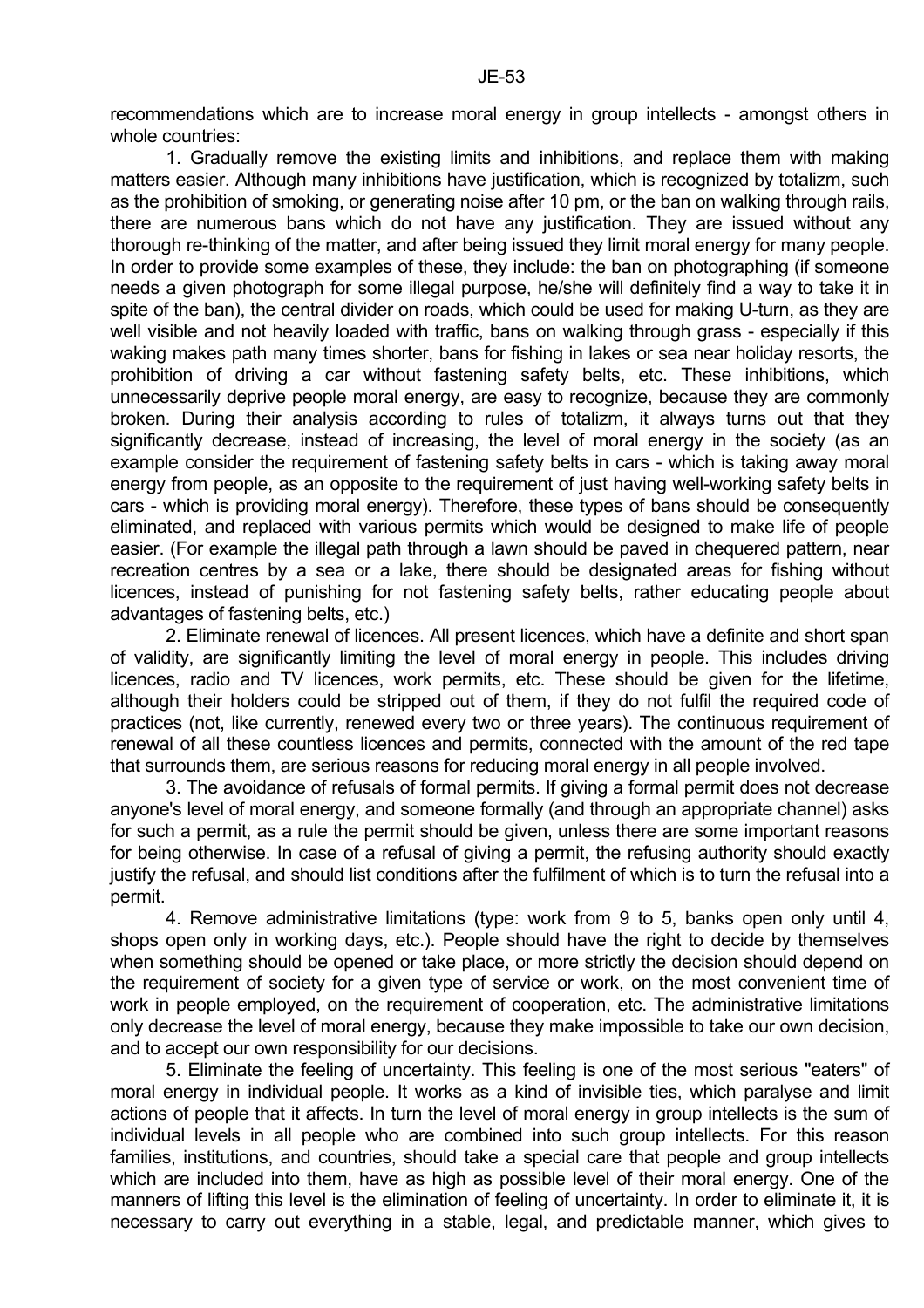people the feeling of control over situation, security, and assurance. For example politics of employment should guarantee to people the security of their employment, the country currency should be stable, prices should not be changed with every change of winds, decisions and laws should not be changed day-by-day, in family no-one should be threaten with e.g. divorce, escape, not loving, etc.

 6. Respect punctuality and eliminate waiting. In my globetrotting I managed to observe, that one of the more serious "eaters" of moral energy in countries of a low level of it, is the lack of punctuality, and lack of information discussed in next item. Simultaneously in countries with a high level of moral energy, these two aspects are very emphasized. Thus, from punctuality and from starting everything according to a plan, a national attribute should be made. An interesting example of a direct link between the level of moral energy and punctuality, is New Zealand. In times of rules of Sir Robert'a Muldoon (i.e. before my departure from New Zealand in search for bread), in this country everything and everyone was extremely punctual. But when I started to work again in it, starting on 25 January 1999, it turned out that the punctuality decreased so much in it, that everything starts to be almost as unpunctual as it is in the so-called countries of the "third world". This shocking drop in punctuality took place simultaneously with a significant drop in moral energy level.

 7. Information. An enormous dose of confusion, mistakes, unnecessarily completed paths, waiting, etc., can be saved to people if a correct information is available. In countries with a low level of moral energy, the lack of this information usually starts from even the most elementary matters, such as hanging the hours of opening on doors, providing timetable for buses, clearly marking names of streets and house numbers, clear writing on telephones their numbers, providing telephone books, lists of employees, lists of tenants in buildings, providing plans of locations, employing as receptionists people who are actually able to give the required information, etc.

 8. Finish with making secrets, with allowing "privacy acts", with stopping to inform, etc. Every secret deprives all people involved of moral energy. Therefore in the group intellect (e.g. a country) with ambitions to reach a high level of moral energy, almost everything must be so carried out, that it provides an absolute transparency and insight to all interested parties. Also, there should be a special "act on the right to information" in power, according to which no public institutions would be allowed to make secret of anything that concerns public life. Some time ago, when the majority of developed countries of our planet enjoyed a relatively high level of moral energy, such an act was established in many countries (readers probably heard of it - it is usually called the "Information Act"). But the subsequent drop in moral energy caused, that from the "implementation of content" it gradually transformed into the "implementation of form". Thus now still various documents can be released, which are officially requested, but the majority of these documents can be blacken out on the basis of "security measures" and legal loopholes.

 During the consideration of the above guidelines it is worth to remember that totalizm justifies everything on the basis of the laws of universe. Therefore, it allows to base our action on the inner conviction that the path indicated by this philosophy is correct. Thus even if all around us are doing things according to the principles of parasitism, still if this does not endanger someone's safety or survival, or put into jeopardy someone's life goals, a totalizt still should implement into his/her life everything that he/she is convinced is moral and correct.

## JE7. Management of moral energy

 This subsection discusses the most basic quantitative concept of the totaliztic mechanics, namely the concept of the moral energy (in subsection JB3.3 called also "amount of free will" or "zwow"). About this energy and its significance for totalizm (and for totaliztic mechanics) a lot was already stated in previous parts of this monograph, for example in subsections JB3.3, JD1.6.1, and I4.3. However, in case the reader may not have access to these other parts of this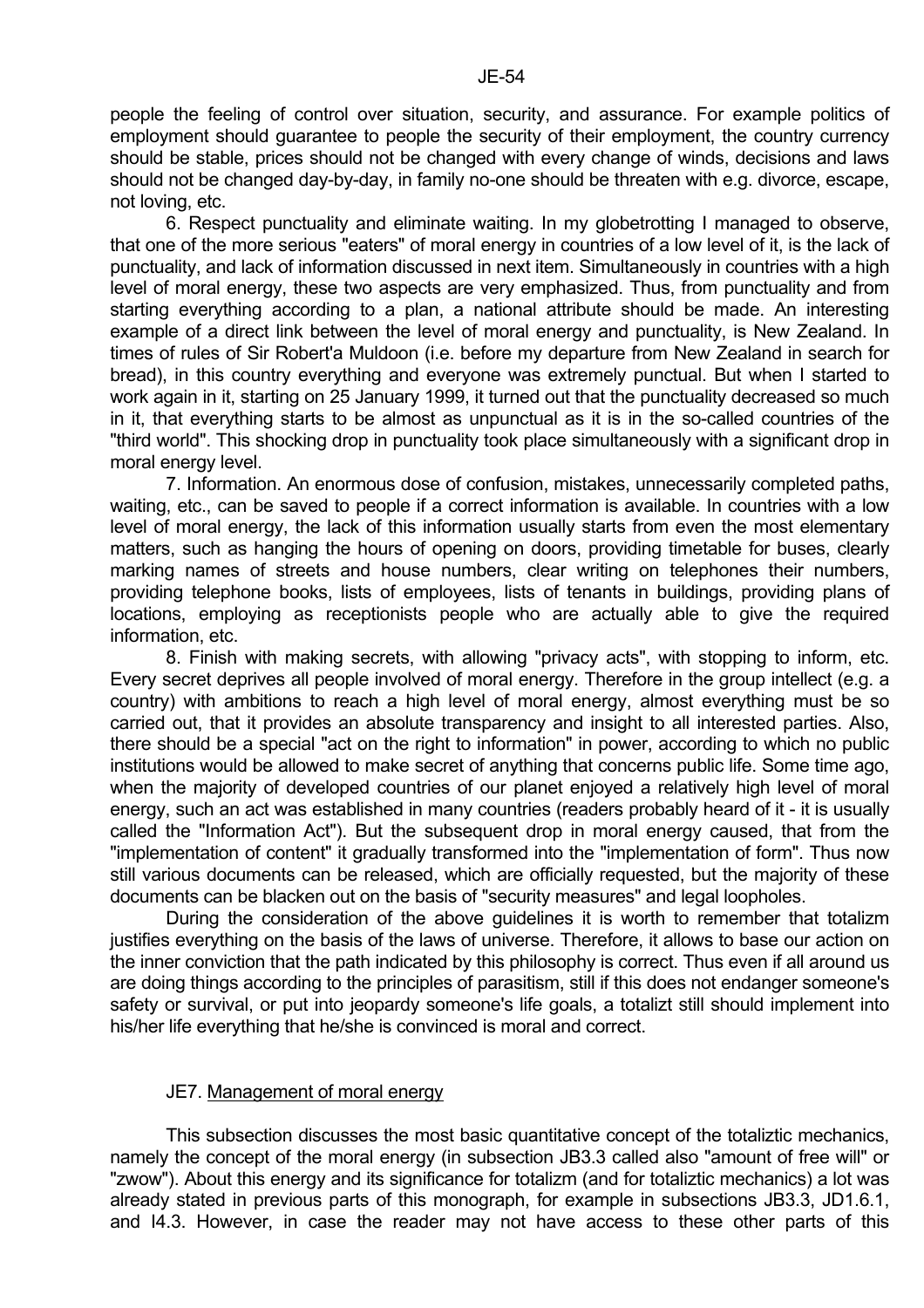monograph, in this subsection I am going to repeat the most important information provided in the other subsections and relating to calculations of moral energy.

 Moral energy (E) is the most basic concept of the totaliztic mechanics. Actually this mechanics is founded only because there is such thing as this moral energy (E), and because this moral energy is not recognized by the classical mechanics. Until the formulation of totalizm moral energy was unknown to people. Only totalizm introduced this new concept and started to build on it. In totalizm the moral energy is marked with symbol "E". If anyone would like to imagine this moral energy, he/she should see it as a kind of ideally elastic, blue, life-giving gas (i.e. "the oxygen for our spirit"). This ideally elastic gas is continually compressed in our counter-body, or is let out of our counter-body. The organs which are carrying out this compression or letting out, are called "counter-organs" (chakras) and they are described in subsection I5.3. Because our counter-organs are responding promptly to every single our situation, action, motivation, altitude, etc., therefore whatever we do in our lives, it always causes either the dispersion, or compression of moral energy in our counter-material body, and frequently also in counter-bodies of other people. Totalizm is very specific about these two effects (i.e. compression or dispersion of moral energy). Therefore, whenever it encounters an activity which disperses moral energy from anyone, it calls this activity "immoral". In turn, whenever it encounters an activity which compress moral energy in counter-bodies of everyone involved, it calls this activity to be "moral". Because totalizm is so specific in qualifying every activity as "immoral" or "moral", and also because our previous knowledge did not include the existence of this moral energy, nor include laws which govern the behaviour of this energy, thus claims of totalizm in some cases are contradictive to whatever various to-date religions, traditions, culture, and social behaviour patterns, were telling us to do. For example, according to totalizm "sacrifice" is "immoral", while slapping someone in some circumstances can be "moral".

 The problem with moral energy is similar to the problem with any other form of energy, i.e. it is easy and pleasurable to spend, but the generation of it is rather difficult. Therefore the entire attention of totalizm is directed towards instruction as how to accumulate this precious moral energy. In turn when we learn how to generate it and accumulate it in our counter-bodies, than we will not have any problem with its dispersion. We just simply allow our spontaneous feelings to complete this dispersion for us. Of course, if someone is going to accumulate it faster than disperse it, than the nature takes matter in its own hands and brings to such someone "totaliztic nirvana" described in subsection JF, which automatically is to balance the dispersion of this energy to the level of its accumulation.

 As this was explained more accurately in chapter JA, every single our activity causes either compression of moral energy in our counter-body, or letting out this energy from the counter-body into our physical body. This means that the level of moral energy in our counterbody is not constant, but is fluctuates literally from day to day. The amounts of this fluctuation can be rather high, and in special circumstances it can even reach the value of around 20 [hps] a day (i.e. every day it can change by around 1% of our  $E_{\text{max}}$ ). By appropriate moral behaviour this energy can be compressed in our counter-body, in a manner similar to pumping, or letting out, an air to, or from, a car tyre. Because the presence of moral energy in our counter-body is absolutely necessary for our well-being (this energy is a kind of "oxygen for our spirit"), and because our state and behaviour depends on this level, therefore every thinking creature which knows about this energy, and knows about multitude of functions that it performs, is going to compress this energy in his/her counter-body. Unfortunately, this compressing can be done on several different principles, for example by leading moral lives (as totalizts do), by vampiring this energy directly from others with the use of our counter-organ of "compassion", and by various other means. As this was already emphasized in subsections JA7 and JD1.6.3, the current level of moral energy that a given person accumulated decides about how this person feels, what personality it shows, what quality of life he/she leads, how healthy he/she is, and many more. This is the constant effort of increasing the level of this moral energy which makes the lives of totalizts similar to a continuous climbing at a mountain of morality - as described in subsection JA4. Because of the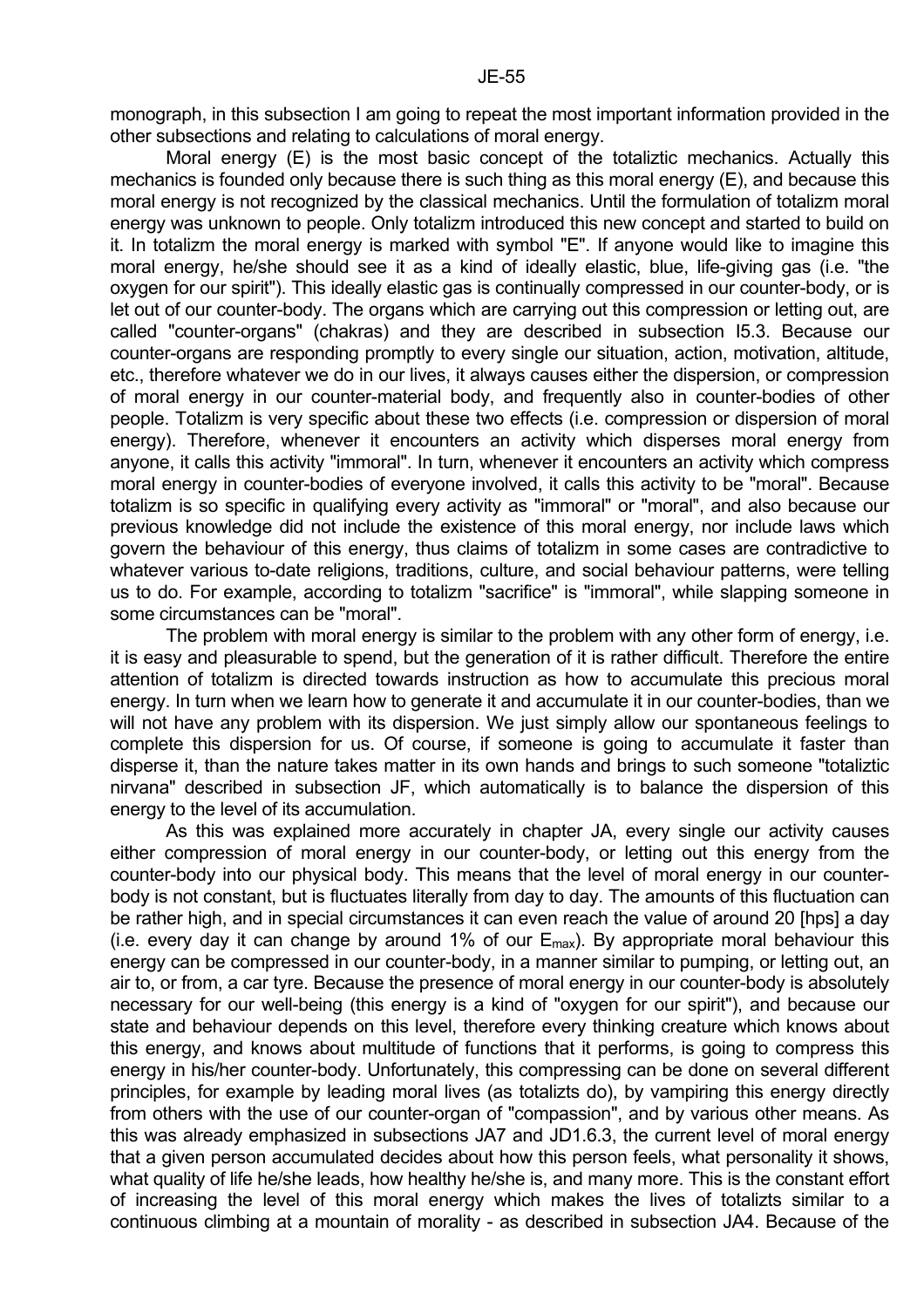effort that totalizts put into this climbing, their "E" and "µ" are continually kept at the sufficiently high level.

 The current value of the moral energy that someone compresses or reduces by a given activity, can be expressed by equations (1JF8) and (2JF8) explained in more details in subsection JF8. For example, according to equation (2JF8), our moral energy is usually increased according to the following equation:

 $E = FS + \Sigma \eta(\mu/\mu_r) f_r s_r$  (1JE7)

According to this equation, only these activities increase our own moral energy, which cause in us a high contribution of suffering (F) and motivation (S), and simultaneously which do not cause negative responses  $(f_r)$  and  $(s_r)$  in all onlookers - for more details see subsection JF8.

 In turn moral energy (E), which is generated by a moral work carried off the sight of other people, is described by the following equation:

 $E = FS$  (2JE7)

 The mechanism of energy flow through the system of our body and counter-body, which is explained in subsection I5.6, is actually providing the guidelines as to what principle of operation is required in order to build the first practical instrument for measuring the amount of moral energy that we accumulated in our counter-bodies. A concept of such a device is explained in subsection I5.6.

 At the end of this subsection it is worth to summarise the most important laws that govern moral energy. They were detected during various analyses concerning moral energy. They are as follows:

 1. The moral energy, from physical point of view, behaves just as all other types of energy do. Therefore, it obeys all laws which are already identified by our science, and which describe the behaviours of energies. For example, it obeys the laws of energy balance, the laws of energy flows, the laws of energy transformations, etc.

 2. The idleness practised in isolation decreases our moral energy almost equally as does the committing of totaliztic sins.

 3. A person with a high moral energy, who for longer periods of time is going to stay in the sphere of influence of intellects with a lower level of this energy, is going to gradually loose its energy.

 4. A person with a low level of moral energy, which for a longer period of time is going to stay in the vicinity of people with a high such energy, is going to gradually increase his/her level of moral energy.

 5. Serial or parallel connections of intellects are obeying the same laws as serial or parallel connections of energy containers (e.g. connections of electrical capacitors, or electrical cells). For example, if there is a group intellect (let say a marriage), which binds two intellects in a partnership manner (i.e. parallel), than the total moral energy " $E<sub>R</sub>$ " that this group intellect displays, is going to be equal to the sum of energies of subsequent individual intellects, i.e.  $E_R$  =  $E_1 + E_2 + ... + E_n$ . In turn, for a group intellect with "master-slave" type relationships (i.e. serial connections), the total moral energy " $E_S$ " that this group intellect displays is going to be expressed by the formula  $1/E_s = 1/E_1 + 1/E_2 + ... + 1/E_n$ . It is worth noticing that the above equations are valid only when the resistance between individual components of both systems is negligibly small, for example when the individual intellects are not arguing with each other, are not feeling pity towards each other, do not have communication problems, etc. But in cases when such a resistance appears, the above equations require further modifications.

 The above equations reveal, that the highest values of moral energy are going to display group intellects which practice partnerships in their relations, e.g. countries governed in a democratic manner, institutions with flat structures, families where almost everyone has equal rights and equal duties, and his/her own contribution to the functioning of the whole family. In turn the lowest levels of moral energy are going to appear in group intellects with a steep hierarchy and with clearly defined structural dependency type "master-slave". This includes all regimes and dictatorial countries, institutions with a high and steep hierarchy, families based on someone's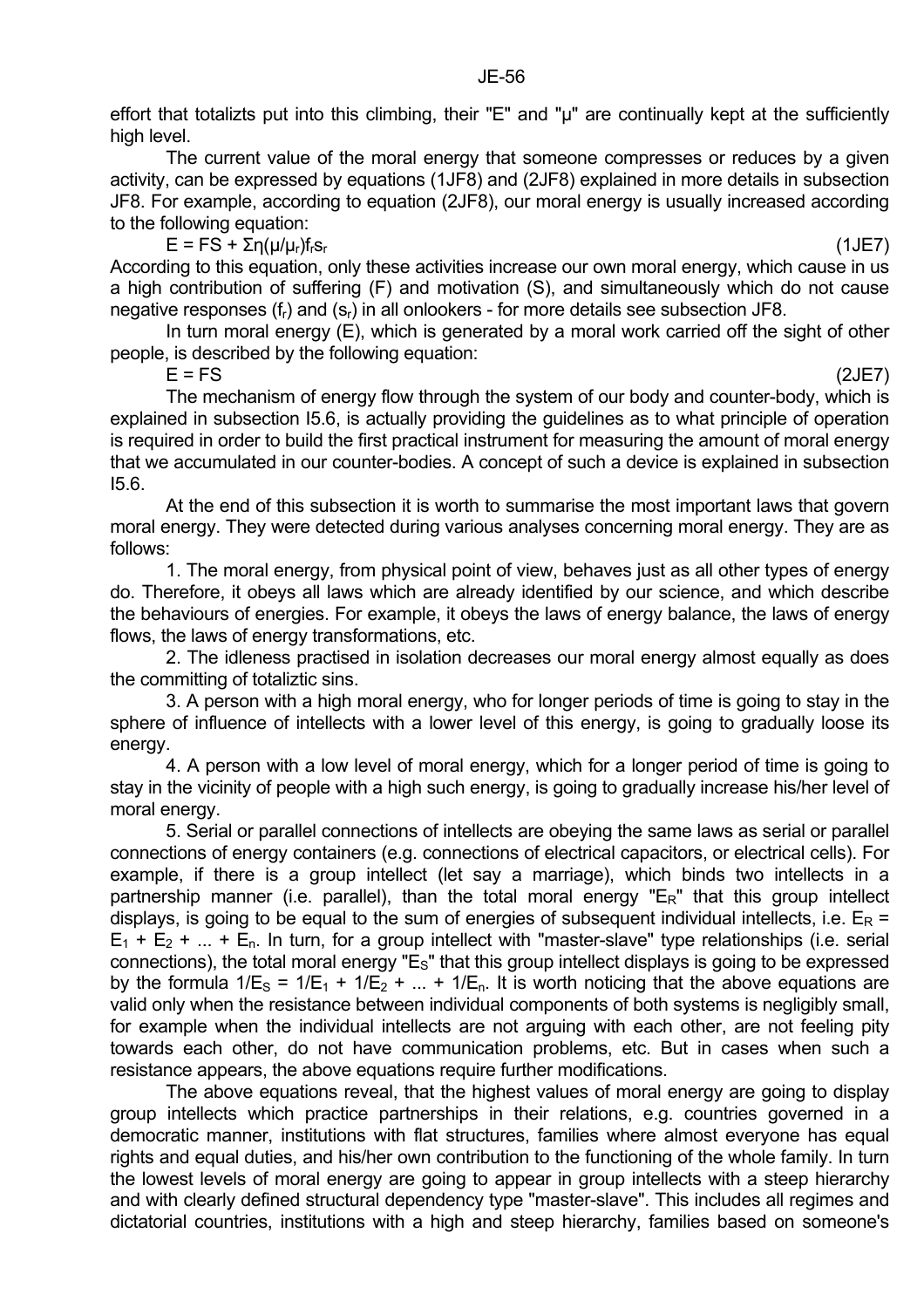despotism, etc.

 6. All changes of moral energy can be measured and calculated. Therefore there is a justification for a discipline which carries out this measurements and calculations, such as totaliztic mechanics. In turn a concept of an instrument which measures the level of our moral energy is explained in subsection I5.6.

 7. Every change in the levels of moral energy must be accompanied by changes in the physical energy. If this change depends on the compression/increase of moral energy, the physical energy must be supplied and spend. But if this change depends on the letting out (dispersion) of moral energy, the amount of the physical energy is being increased.

 8. Every change in the level of moral energy is accompanied by a unique feeling. The feeling which marks a given change, can be used by people who know about the flows of the moral energy, to recognize what type of change it represented.

 Due to a strict definitions of moral energy, and also due to other tools that totalizm introduced, our management of these energies becomes fully intentional and goal oriented. This in turn leads directly to the improvement of the quality of our lives. After all, managing our moral energy allows us to introduce purpose and order to areas which previously remained completely chaotic.

## JE8. Nirvana

 Nirvana is a phenomenon of a rapid escape of excess of moral energy from someone's counter-body, which is caused naturally and automatically when the level of this energy exceeds a threshold value called the "nirvana barrier". It induces in the person who experiences it a whole range of extremely pleasant feelings.

 I had the pleasure to experience nirvana constantly for the duration of around 9 months. It happened after I managed to accumulate in myself in the effect of an intensive moral work, the level of moral energy amounting to around  $\mu_{\text{nivann}} > 0.6$ . My feelings during experiencing nirvana are described thoroughly in subsection JF.

# JE9. Gravity equations

Motto of this subsection: "The most troublesome are matters which we refuse to learn."

 The Concept of Dipolar Gravity, from which totalizm emerged, is assigning a great significance to the gravitational field. After all, together with moral field, the gravity field is one of two primary fields of the universe (see subsection I1.1). In turn, from these primary fields the entire structure of the universe is derived, including all other fields of the secondary, tertiary, and further levels. Because of this significance of the gravity field, totalizm, as well as the totaliztic mechanics, both recognize the dependency of almost all phenomena of the universe from the value of the gravity field. One of the areas where this dependency from the gravity field must exist, but which so-far remains unrecognized by our official science, is everything that is preprogrammed in various mechanisms of the inheritance embedded into living organisms (meaning in the genetic structure, and in the registers from the counter-world). From what we know at the moment, to this category also belong such phenomena as: longevity, intelligence, height, and weight (also many further parameters of living organisms, which are not elaborated as yet, and which await for someone to express them in a mathematical form). As this seems to be indicated by my research to-date, all these phenomena are depending on the square of gravity field strength of the planet on which a given organism evolved, was conceived, or grew up. (E.g. the higher the gravity of this planet, the longer these creatures live, their intelligence is higher, but also the higher the gravity, the lower is growth and weight of these creatures) This subsection is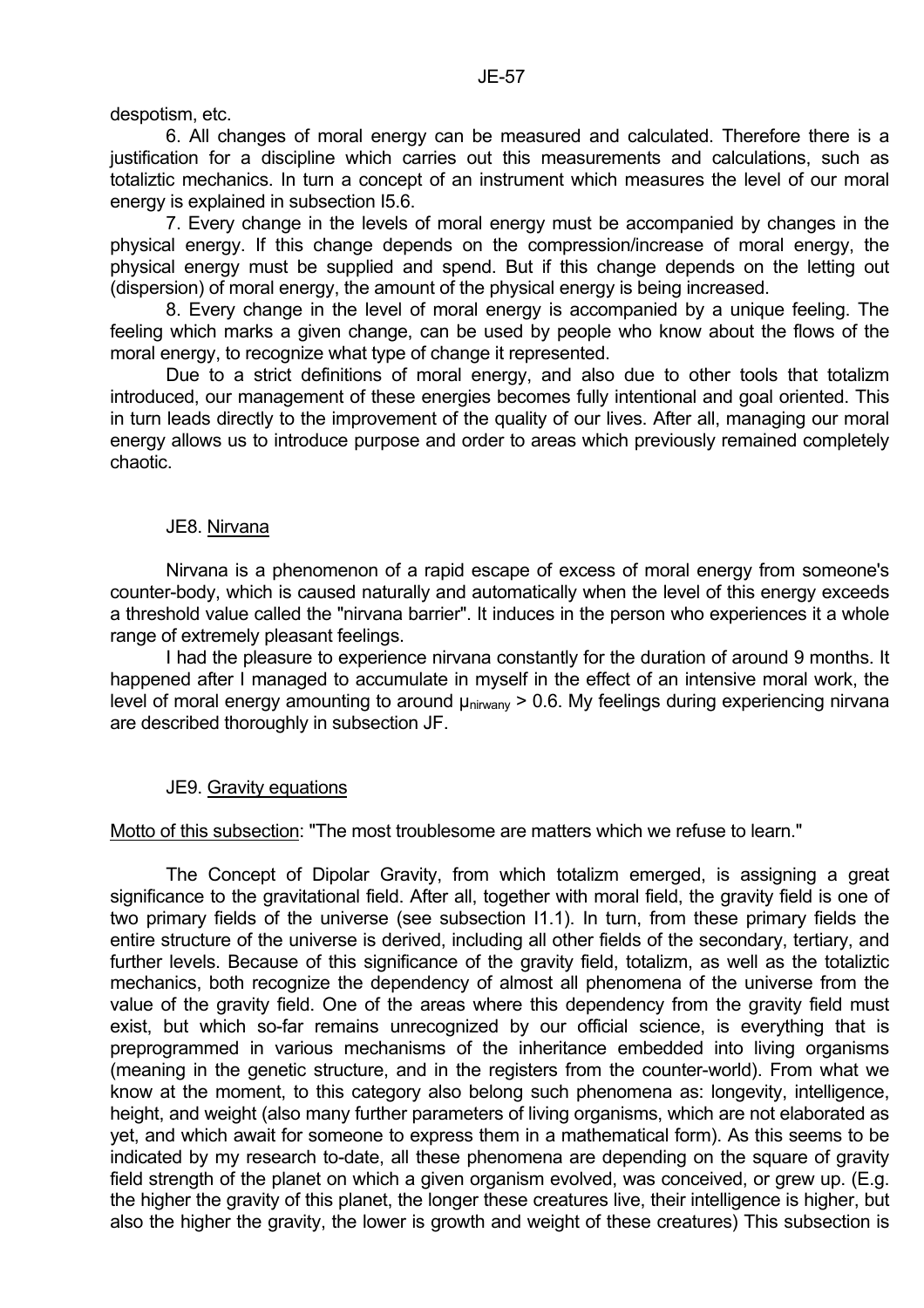to discuss such gravity dependent phenomena in much greater details.

 I am collecting various observations on these phenomena for many years. My main concern is to express connection between the strength of the gravity field on the surface of a given planet, and various parameters which describe human existence. These observations, after being processed into the form of special equations, which in subsection A3 are called "**gravity equations**", are presented and interpreted here. This subsection deals with such gravity equations as: (1) the equation of longevity, (2) the equation of intelligence, (3) the equation of height, and (4) the equation of weight. As this is known from other disciplines, this kind of equations is able to give precise results only after the constants that they use are precisely calculated on the basis of a huge number of statistical data. Unfortunately, at the present state of our knowledge, such statistical data simply are not available for us - not mentioning that also the current capabilities of humans do not allow to verify them empirically. Therefore, I would like to stress here, that all equations which are presented in subsections JE9.1 to JE9.4 are having only the character of piloting hypothesis, which in future will need to be verified and enhanced. At this stage they are only stated in order to identify the general trends, which allow later to initiate more precise research. However, even with such preliminary character, these equations start to give the first idea about our current situation and about sources of numerous phenomena that we are observing in our society.

 Of course, these readers who have the opportunity to compare experiments with theories, know jolly well that every equation which appears in textbooks is only an approximation of reality, and that each single one of them is giving results which are carrying a specific error - sometimes even of a significant value. Therefore, the only difference between the equations provided in this subsection, and equations provided in academic textbooks, is that for equations from textbooks the value of the error is possible to estimate, while for the equations from this subsection, this error remains unknown. This error will be only possible to estimate when our knowledge of this subject appropriately grows. But it is also obvious, that in order our knowledge of this subject could grow in the future, the equations provided in this subsection needed to be presented right now.

 One of the most vital infirmations, which are forwarded with the aid of this subsection, is that the parameters of our lives, such as longevity, intelligence, height, weight, etc., have two separate records. They are written both, into our hardware genetic system, as well as into our software records stored in the counter-body. The software record contained in our registers from the counter-body is very fragile, and after we change a planet on which we are born and live, it is modified by the gravity field of a new planet. In turn the hardware genetical record is more permanent, and in order to be modified, special conditions must appear. From my research todate it appears that the genetic record can be changed if for example the conception is taking place under the influence of specific telekinetic field, or specific telepathic vibrations. (Because such telepathic vibrations can be induced by nuclear explosions, it appears that the recent tests of nuclear weapons cause the rapid changes of height, intelligence, and longevity of human population.)

 With the elapse of time the genetical (hardware) record is gradually following the (software) records from registers in the counter-body. From this originates the continuous change of height of people on Earth throughout the ages - as this is perfectly illustrated in museums, when someone compares the size of old Egyptian mummies to present people, or the size of medieval armours to our present height. Also the smaller are organisms, the more easy their genetic record is following the gravitational changes in the records from registers in the counterbody. From practical observations it appears that for bacteria and viruses both these records are changing almost simultaneously. This explains why folklore was telling that when someone is sick, the sickness disappears when the person "changes the air" by moving to a different area which is located at a different altitude - e.g. higher in mountains (this is also why in flat countries almost all sanatoria are located in mountains, while in mountainous countries they are located on sea shores). Also, for example in Bulgaria there is a bacteria which turns milk into a very hard,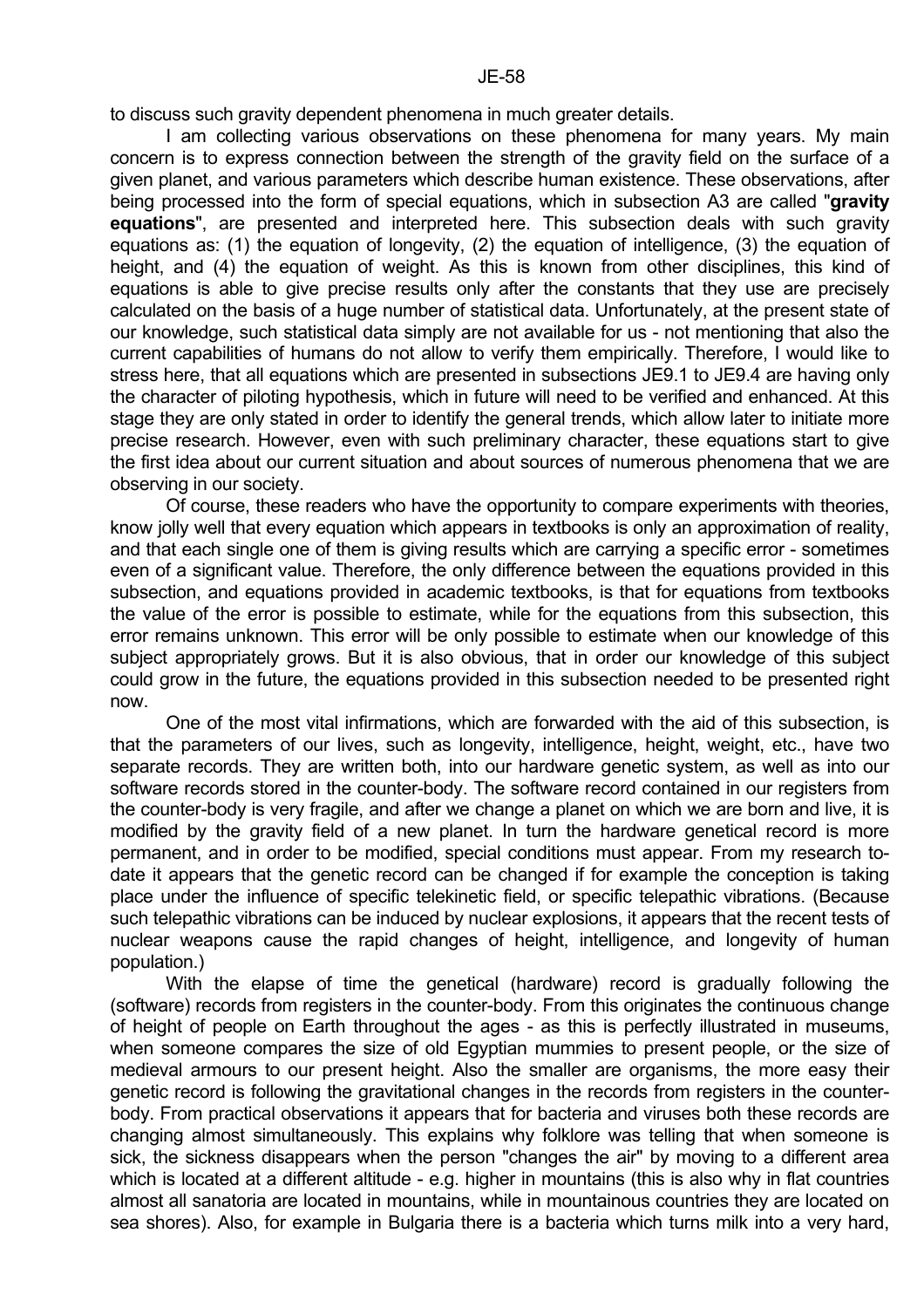dense, and uniquely tasty "yogurt". Because of the excellent taste of this "yogurt", the bacteria is imported to various other countries. But in other countries, where different gravitational conditions prevail, it does not reproduce in the same form. Therefore, after around two generations multiplied in other countries, this particular bacteria looses its unique taste. Also the same phenomenon explains why in old times comets always meant incoming epidemics. After all, such comets temporally changed our gravity field, thus causing the evolution of new strains of bacteria and viruses, which human bodies were unable to resist. The same phenomenon also causes the well known empirical observation, that if someone has for example a flu, or any other flu-like illness, it goes away in case of travel to an area which has a different gravity. The reason is that after travelling to a different place where the gravity is different, some illness causing attributes of a given bacteria or viruses are altered by a new gravity, thus allowing the organism to quickly deal with so disabled microorganisms.

 Of course, this introduces also various dangers. An obvious one of them concerns socalled "genetic engineering", when various organisms (e.g. cows or even tomatoes), receive human genes. If in the appropriate gravity conditions one stain of bacteria or viruses, which used to attack these cows or tomatoes, rapidly mutates to the form which is going to attack the human components of these cows or tomatoes, than humanity is going to be confronted with an epidemic of AIDS type, which can cause even larger destruction than medieval plagues did.

 This subsection is not just a pure theory which has no practical application. It provides the theoretical explanations to numerous phenomena which already were observed empirically, but which previously could not be explained scientifically. It also provides theoretical foundations to completely new directions, which may eventuate in huge benefits for our civilisation. (For example, it may indicate how to cure illnesses with the use of altered gravitational conditions, or how to extend human life.) It also warns against long-term sending people in conditions of the lack of gravity, and postulates a fast initiation of some research on creation in our spaceship some forms of artificial gravity. So let us have a look now at these areas of the totaliztic mechanics, in which the dependency of given phenomena on the gravity field is possible to identify, define, and mathematically express already on our present level of knowledge. Here they are.

## JE9.1. Equations of longevity

Motto of this subsection: "The unbelievable to ignorants, is natural to wise people."

 The orthodox science recognises the existence of many forms of energy. But it still stubbornly denies the existence of the so-called "**life energy**". It does in spite, that both the need for the existence, and the traces of life energy, continually keep surfacing from various nonconventional sciences. The concept of the life energy is used by numerous empirical disciplines, including almost all methods of healing, acupuncture, occultism, and a few other areas. It is also used by various Eastern schools of philosophical thoughts, although they usually name it with a different terminology, e.g. as "chi", "reiki", etc.

 According to totaliztic mechanics, life energy and moral energy are mutually interchangeable, and continually change into each other. Only that life energy is a "stupid" physical energy, while moral energy displays intelligent behaviour. This mechanics defines life energy in the following manner: "**life energy is an energy stored in our physical body before it is pumped from this physical body into counter-body, or is the energy into which moral energy transforms itself after it is let out from the counter-body into the physical body**". The explanations provided in subsection I5.6 realize that life energy, and moral energy, are actually the same energy, only that each one of them resides in a different one of our two bodies, and also each one of them nourishes different one of our two bodies. Our moral energy resides in the counter-body, and nourishes the counter-body. In turn our life energy resides in the physical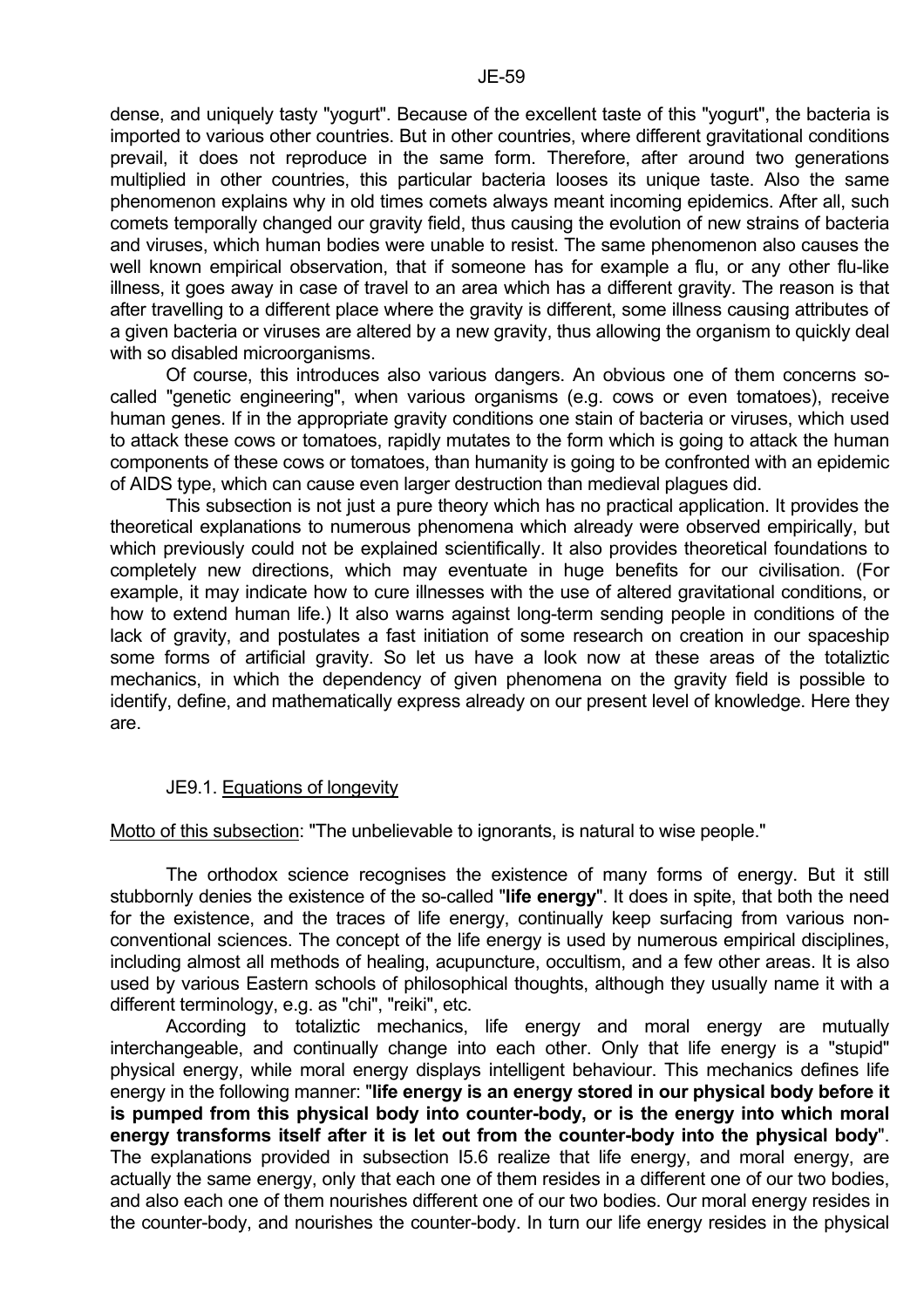body and nourishes the physical body.

 The fact that both these energies reside and nourish different one of our two bodies, introduces various consequences. For example, when we run out of any of these two types of energy, we must die. If our counter-body runs out of moral energy first, we experience a very dramatic death, which in subsection JD1.2 was called "death through the moral suffocation". In turn if our physical body runs out of life energy, than we die of the peaceful "death of the old age". Similarly is with undernourishment by any of these two energies. If our counter-body is undernourished with moral energy, it results in various illnesses, which in subsection JD1.1 are described as "moral illnesses", e.g. mental illnesses, bad behaviours, aggression, depressive states, and many other manifestations of the illnesses of our spirit. In turn when the physical body is undernourished with life energy, we experience various physical illnesses, bacteria or viruses attacks, decaying of our physical body, etc.

 One of the extraordinary attributes of mechanism of transformations of moral energy into life energy, and vice versa, is the attribute of "counting the amount" of this energy described in subsection I5.6. This attribute causes, that as the total amount of energy transformed between both our bodies grows, the energy receives a special record which causes ageing in the receiving body. The speed of this ageing is regulated by the strength of the gravity field of a planet on which we live.

 These changes of speed of our ageing depending on strengths of gravity field of the planet on which we live, are one of the topics, which needs to be urgently addressed by the medicine of the counter-world (i.e. by the new branch of medicine described in subsection H10). At the moment we only know that this speed is obeving gravity equations, which in this chapter are called the "equations of longevity". To the discussion of these "equations of longevity" this subsection is devoted.

 The explanation of reasons, why **equations of longevity** do exist, and work in practice, is provided by the new Concept of Dipolar Gravity, or more strictly by the part of this concept which provides the foundations for a new branch of medicine, named in this monograph the medicine of the counter-world (see subsection H10). According to this medicine, the efficiency with which a given combination of a physical body and a counter-body is storing and exchanging energies, is dependent on the "packing", "consistency", or "density" of the counter-body. In turn this "packing", "consistency", or "density" depends on the strength of the gravity field, to which a given counterbody was preprogrammed. In order to explain this dependency, let us consider two identical creatures, which have exactly the same physical mass "m", and which are standing on the surface of two planets, "M" and "Z", that have exactly the same radius "h" but different gravitational accelerations "g<sub>M</sub>" and "g<sub>Z</sub>". If, for example, the gravity acceleration "g<sub>M</sub>" of the planet "M" is greater than the gravity acceleration "g<sub>7</sub>" of the planet "Z", than according to the commonly known equations of physics, the potential energy " $E_M = mg_M$ h" of the creature that stays on the surface of the planet "M" must be greater then the potential energy " $E_{z}=mg_{z}h$ " of the identical creature which stands on the surface of the planet "Z" (i.e.  $E_M>E_Z$ ). Thus, in spite of their physical identity, from the energy point of view both these creatures are distinctively different from each other, namely the creature from the planet M has much more energy than the creature from the planet Z. Because, as the reader probably remembers this from subsection I1.2, the gravitational acceleration "g" which prevails on a given planet is proportional to the square of the strength of the gravity field which prevails on a given planet (e.g. "g<sub>Z</sub>=c<sub>Z</sub>Z<sup>2</sup>"), both equations "E<sub>M</sub>=mg<sub>M</sub>h" and "E<sub>Z</sub>=mg<sub>Z</sub>h" could also be presented in the following form "E<sub>M</sub>=cJ<sup>E2</sup>" and "E<sub>Z</sub>=cZ<sup>2</sup>". If we divide both equations by each other, we arrive to the formula:  $(E_M/E_Z) = c(M/Z)^2$ . This formula expresses the mutual ratio of energies accumulated in dual bodies of both these creatures, as dependent on strengths "M" and "Z" of the gravity field which prevails on the planets that these two creatures live. Because the capacity of energy which a given creature is going to accumulate in the body, amongst many other influences is also going to extend proportionally the life of this creature, we can compare the amounts of energy accumulated by each of these creatures to their longevity (e.g. " $E_M = cL_M$ "). This means, that the previous equation on the mutual ratio of energies ( $E_M/E_Z$ ) of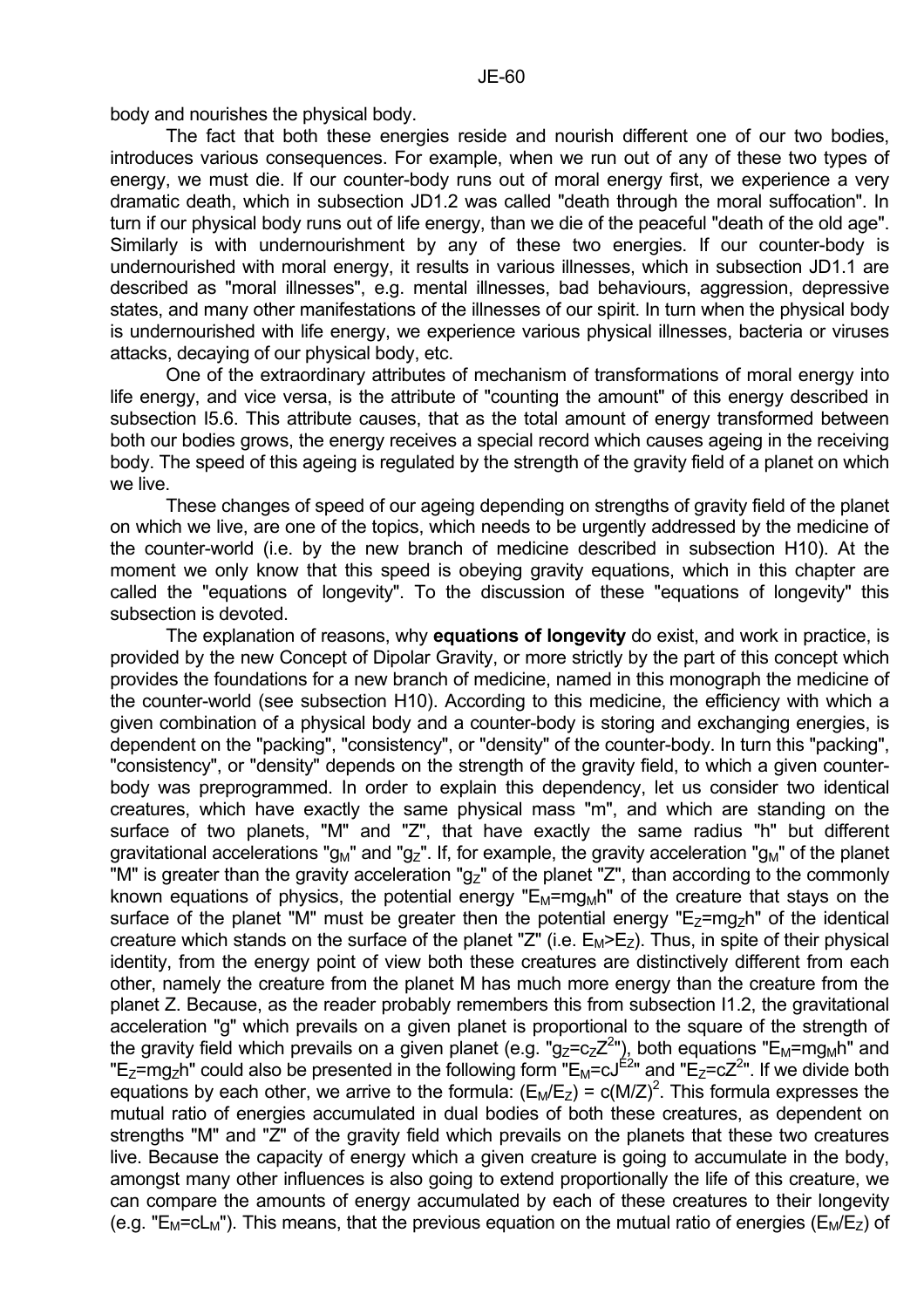both creatures, can be also expressed as the equation of the ratio of longevities of both creatures (L<sub>M</sub>/L<sub>Z</sub>). After replacing this ratio, the previous equation takes the form: (L<sub>M</sub>/L<sub>Z</sub>) =  $g_L(M/Z)^2$ .

 According to my believe, the above deductions can be expressed in the form of a simple mathematical formula, which represents the first of the "equations of longevity" that I mentioned before. This equation expressed the direct proportional dependency between the strength (M) and (Z) of the gravitational field of the planets on which given creatures live for many generations, and the longevity of  $(L_M)$  and  $(L_Z)$  of these creatures. For example, if we consider two identical creatures, which in the genetical, health, food, social, etc., context live exactly in the same conditions, only that both are born and live on planets which differ by the strength of their gravitational fields "M" and "Z", than according to my deductions, the lengths of lives "L<sub>M</sub>" and "L<sub>Z</sub>" of these two creatures can be expressed by the following equation of longevity:

 $(L_M/L_z) = q_L (M/Z)^2$ 

In this equation the subsequent variables have the following interpretation:

- " $L_M$ " represents the length of the life of a creature which lives on the planet with a strength of the gravitational field equal to "M" (e.g. on the planet Terra),

- "L<sub>7</sub>" represents the length of the life on the planet which have the gravitational field of the strength "Z" (e.g. on Earth),

- "g<sub>L</sub>" is non-dimensional coefficient of the gravitational decrease of longevity, the value of which at the present stage of research is estimated as equal to  $q_1 = 1$ . This practically means that until the time when it is determined precisely, this coefficient can be completely eliminated from considerations.

 - "M" and "Z" are strengths of gravity field which acts on bodies of the considered creatures, means which either prevails on the surface of planets on which these creatures live, or prevails within the volume of spaceship in which these creatures stay. It is worth to notice, that the **strength of gravity field cannot be confused with the weight** which a given creature experiences. Thus although for example someone who sits in a satellite that orbits around Earth, feels weightless, this weightlessness actually is the outcome of equilibrium between the force of gravity pull, and the centrifugal force (similarly as the weightlessness for example of a diver is the outcome of equilibrium between the gravity pull, and the buoyancy force of water). Therefore, for example at cosmonauts that are suspended in the state of weightlessness on the orbit, actually a specific strength of the gravity field acts, although because of this centrifugal force from orbiting, they do not experience the action of this gravity pull. Similarly acts the gravity field on people who are flying in an aeroplane that dived down, or in a lift that broke the line, in spite that people in them start to feel completely weightless.

 Of course, equation (1JE9.1) can be also used to estimate the relative lengths of lives of creatures, whose evolution was occurring on planet "M" (e.g. "Terra"), but which for many generations are living on planet "Z" (e.g. "Earth") - similarly, as according to my research described in subsection V3 of this monograph, is the case with humanity, which evolved on a distant planet "Terra", but which presently is farmed on the planet Earth. In such a case symbol "L<sub>M</sub>" expresses the longevity of these creatures, if they still live on the planet "M" (or the longevity of their relatives who still live on the planet "M"), while the symbol "L<sub>Z</sub>" expresses the longevity of these creatures after that adopted themselves to the gravity of planet "Z".

 In the equation (1JE9.1) under the symbol "M" (and "Z") the strength of gravity field that prevails on surface of planets where given creatures live, is coded. This strength should not be confused with the weight (or weightlessness) of these creatures, because the weight is the outcome of many factors. For example someone weight on the orbit can be zero (means this someone may be "weightless"), although in fact the strength of gravity field on this orbit still does not decrease to zero.

 In case of planets, the strength of their gravity field is directly proportional to the mass "m" (or "z") of a given planet, and reversely proportional to the surface of this planet " $s_M$ " (or " $s_Z$ "). This can be expressed with the following equation:

(1JE9.1)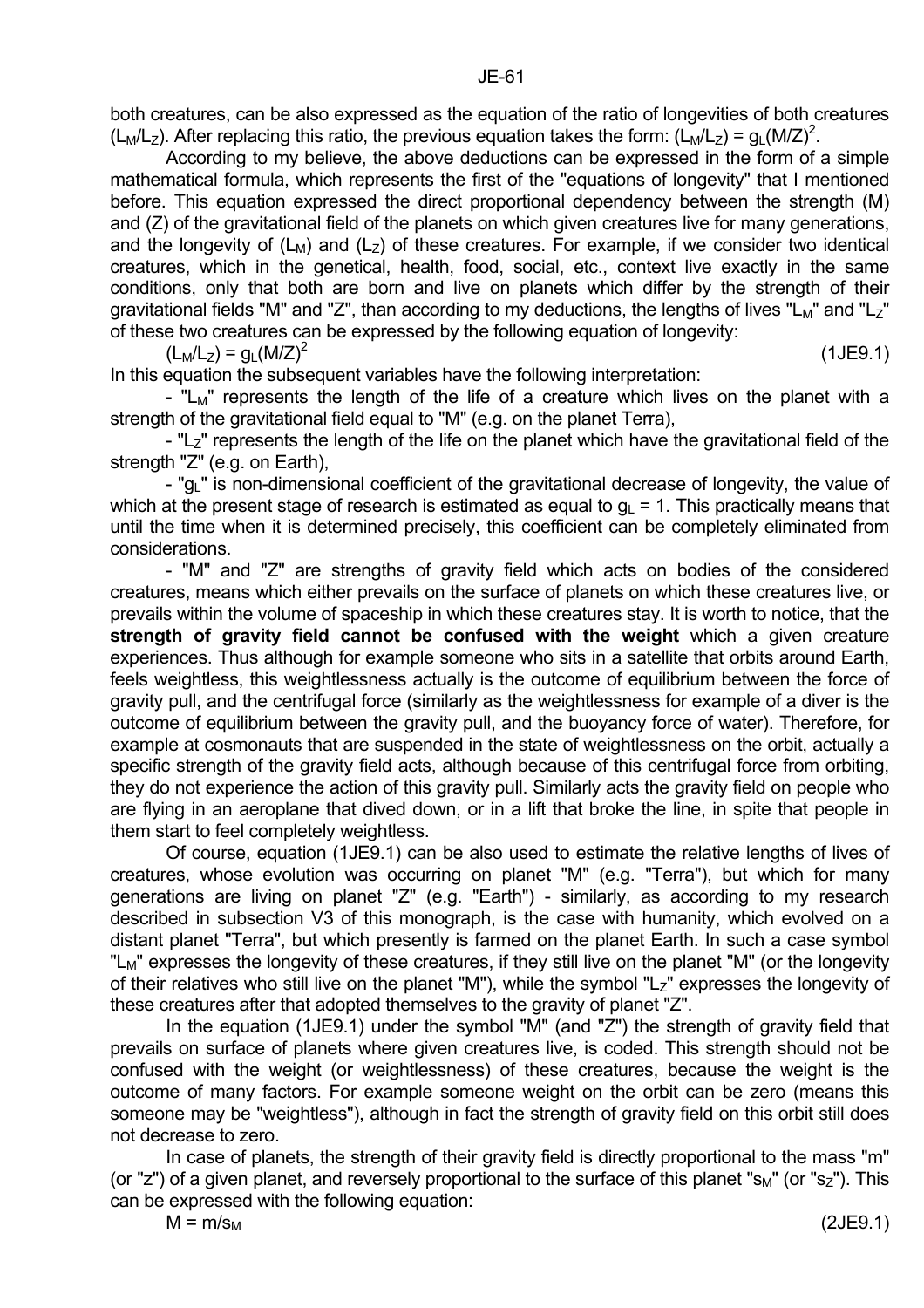Taking the assumption, that the surface of every planet can be described by the equation for a surface of a sphere with the radius " $r_M$ ", in the equation (1JE9.1) symbol " $s_M$ " can be replaced with the equation for the surface of a sphere:  $s_M = 4πr_J<sup>E2</sup>$ . In turn instead of the mass "m" of a given planet, it is more convenient to operate with an average mass density  $ρ_M$ =m/v=m/((4/3)πr<sub>J</sub><sup>E3</sup>). Substituting in the equation (2JE9.1) the above data, this equation takes now the following form:

 $M = m/4\pi r_J^{E2} = (r_M \rho_M)/3$  (3JE9.1)

Of course, a similar equation describes the strength of gravity field on the planet Z.

 Unfortunately, during calculations of longevity of some creatures, not in all cases we are going to know exactly the mass "m", or the average density " $\rho_M$ " and the radius " $r_M$ ", of their planet. In such a case, for the approximate estimation of their longevity, we can assume that the strength of the gravity field on the surface of this planet is proportional to the size of this planet. This is an equivalent of either assuming that  $M = m$  (what actually corresponds to assuming that M = mc, where the values of variables from the constant  $c = (Z/z)(r_z^2/r_y^{E2})$  fulfil the condition that  $r_Z^2/r_J^{E2}$ =z/Z), or assuming that M =  $r_M$  (what actually corresponds to the assumption that M =  $r_M$ c, where values of variables from the constant  $c=(Z/r_Z)(\rho_M/\rho_Z)$  obey the condition that  $\rho_M/\rho_Z=r_Z/Z$ ). Taking of such an assumption probably is not going to cause a larger errors in our estimates, because when asked about the size of their planet in relationship to Earth, and having the choice of expressing this relationship in categories of ratio of diameters/radiuses, volumes, masses, areas of surface, or strengths of the gravity field, most probably visitors are going to be aware of the significance of the gravity field for all life processes, thus are going to express this relationship as a ratio of strengths of gravity field, or values that are proportional to this strength.

 The correctness of equation (1JE9.1) reader is able to verify in person on any data that originates from UFOnauts who told us the size of the planet from which they come, and also the average length of their life. For example such verifying data provides an article **[1JE9.1]** by Waltera Rizzi "Bliskie spotkanie w Dolomitach" that was published in the Polish quarterly UFO number 2(30), kwiecien-czerwiec 1997, pages 51 to 59. On page 54 of this article data of the planet from which a talkative UFOnaut come - quote: "The planet from which he arrived lies quite far from our galaxy, is ten times bigger than Earth and has two suns...". In turn on page 57 his explanations are repeated about their longevity - quote: "... live one hundred times longer from us ...". Thus substituting in equation (1JE9.1) the data found in this article [1JE9.1], i.e.  $L_M/L_Z$  = 100, M/Z = 10, it turns out that these data exactly fulfil the equation (1JE9.1). It is worth to add, that the indicated article [1JE9.1] contains also one more important information **{!!!}** which confirms the correctness of equations of longevity. It is provided on page 57 and states, quote: "... time spend on our planet {i.e. on Earth} causes in them much faster ageing." (In order to understand the importance of this information for the empirical confirmation of the correctness of theory presented in this subsection, see explanations that follow equation (4JE9.1), which reveal reasons and mechanism which causes that the equation (4JE9.1) is valid and works in practice).

 The equation (1JE9.1) allows us to understand many puzzles of longevity, which so far remained secret for us. For example it explains why pra-ancestor of humanity, biblical Adam, lived until the age 930 earth's years (see Bible, Genesis, 5:5), instead of living only e.g. 80 years that would be typical for an inhabitant of the planet Earth. It was sufficient that the original preprogramming of counter-bodies of Adam and Eve originated from a planet "Terra", the gravity of which was not less than around 4 times greater than that of Earth. Thus if Adam was not taken away from his native planet, than according to equation (4JE9.1) explained in the further part of this subsection, he would live around ∆L=350 years longer and would live until around the age of  $L_M$ =1280 earth's years. (Thus for Adam variables from the equation (1JE9.1) take the following values:  $L_M$ =1280, L<sub>7</sub>=80, M=4, Z=1,  $q_1$ =1.) Of course, after being relocated to Earth, the gravitational density of his counter-body and counter-bodies of its descendants, started to gradually diminish, increasing the velocity of dispersion of their moral energy and thus also the paste of their ageing. So several generations further, descendants of Adam and Eve reached the length of life typical for the gravity of planet Earth and assumed in calculations from this chapter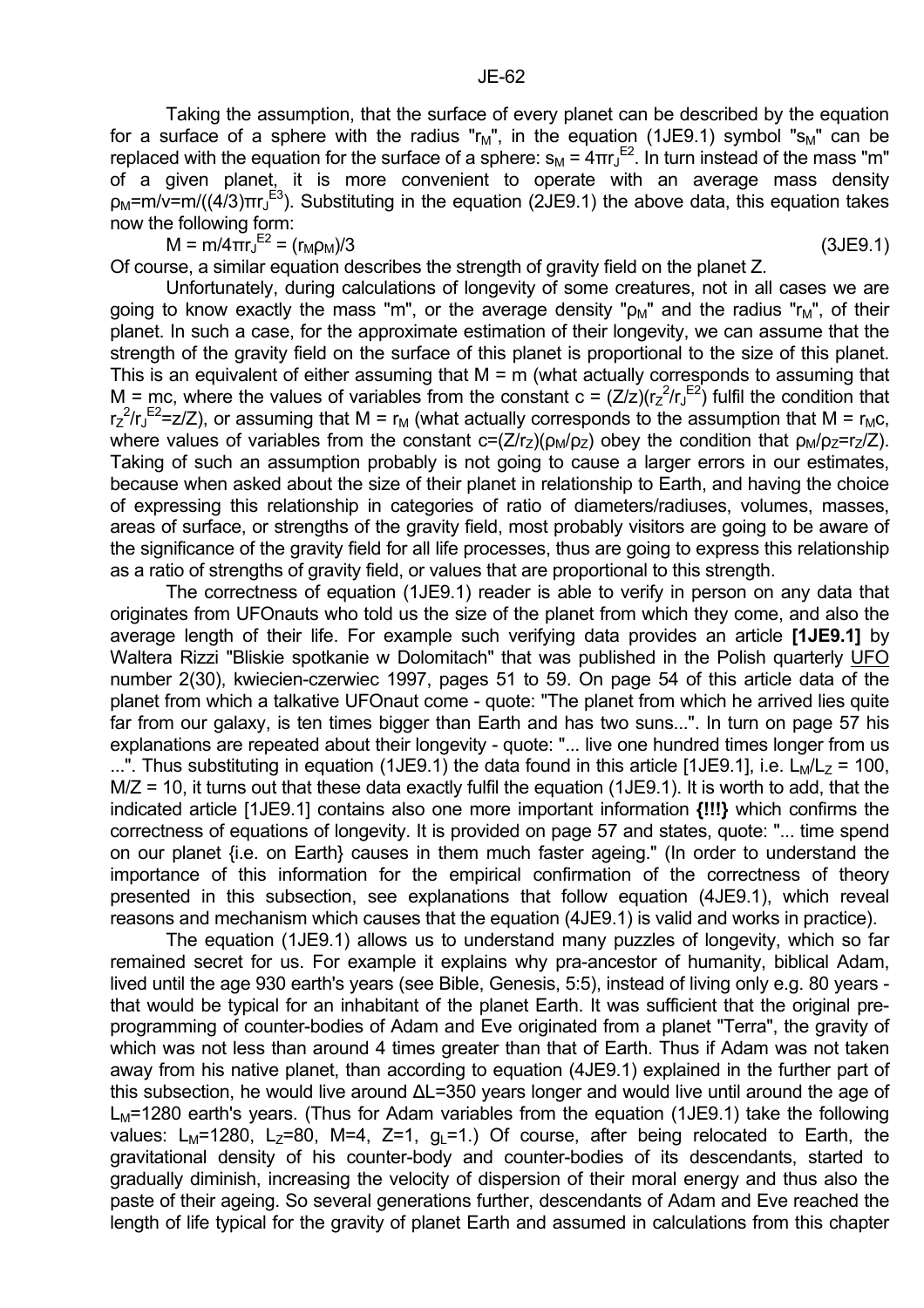as equal to around  $L<sub>7</sub>=80$  earth's years. (It is worth to mention that in the Hebrew language the word "adam" means "human" or "humanity"; similarly some New Zealand Maoris claim that in the language of the planet from which we originate, the world "adam" means "human" in understanding of a creature of our anatomic build up, our appearance, and our genetic system. Thus the human race is supposedly called by aliens the "Adamic Race".

 Unfortunately, so far I have not met any source that would inform me about the length of life of our first woman - Eve. But I found data which in an indirect manner confirm that her longevity also conformed to the equation (1JE9.1). In the encyclopedia [2JE9.1] that is referred slightly further, on page 78, under the key words "Adam & Eve" I found an information, that according to Islamic sources, Eve for the first time in life got pregnant when she was 200 Earth's years old (she lived at that time in the hot climate of today Arabic Peninsular). According to the theory discussed here, her age should not surprise anyone, because with her origin from a planet that is several times larger than Earth, all processes of development and maturing took place in her proportionally to the gravity of her native planet. This in turn means, that her real biological state should be estimated according to the equation (1JE9.1) complemented by results from equation (4JE9.1), not according to our present standards of age of people. This means, that the age of Eve amounting to 200 earth's years, for present earthly girls would be an equivalent of only slightly above the age of 17 years (when Eve originated from a planet that has the gravity exactly 4 times higher than Earth) or the age of almost 14 years (when Eave originated from a planet Terra that had the gravity 4.47 times greater than Earth). Thus, in spite of such age of 200 years, Eve actually got pregnant rather young, because in the age which for present girls corresponds to around between 14 and 17 years old. Of course, still this is approximately the age, in which girls from Arabic Peninsular (that sexually mature faster than others) sometimes are getting pregnant for the first time.

 Practical application of equation (1JE9.1) have much wider significance than only proving that Adam and Eve were relocated to Earth from a planet that was at least 4 times greater from ours - e.g. from the planet Terra the exact gravity of which was M/Z=4.47 (this supports the main line of subsection V3 about the alternative history of human race). Let us now consider examples of more important out of the consequences of this equation.

 1. This equation reveals that the most vital secret of increasing the longevity does not depend on progress in medicine - as we believed so-far, but on living on a planet which has appropriately high gravity. For example, the entire progress of medicine in twentieth century does not allow to increase the length of lifespan of people by a factor of 0.5 times. But a simple shifting people to a planet which would have the gravity four times larger from Earth, would increase the lifespan of descendants of people by a factor of around 16 times. Thus probably the biggest step of humanity on its path to longevity is going to be the completion of the Magnocraft. Of course, immediately a question raises: when the Magnocraft is finally constructed, who actually would like to stay on Earth (interesting whether this prospect of the escape of enslaved humanity from Earth, is not another reason why evil parasites from UFOs hold back our works on the Magnocraft).

 2. The equation (1JE9.1), in connection with information provided in chapter U of this monograph, explains what is the reason that on Earth people do exist, who are ageing with an extreme fast speed, and reach appearance of old people in early period of their life, not to mention their suffering from osteoporosis. This condition of accelerated ageing has a medical name "**progeria**". According to information provided in subsection A3 of this monograph, everything indicates that the begetting of these people most probably was done by a UFOnaut in conditions of gravity different from Earth, e.g. on some heavenly body that is smaller than Earth. In turn this lower gravity of the place of egg fertilization, according to the equation (1JE9.1) causes the pre-programming of density of the counter-body of progeria victims. Thus they are ageing proportionally to the place in which they were beget. The above indicates also, that present searches for reasons and for medicine to such people, are going in completely wrong direction. The attention is concentrated on their genetic system, while it should be concentrated on gravity, counter-body, and life energy.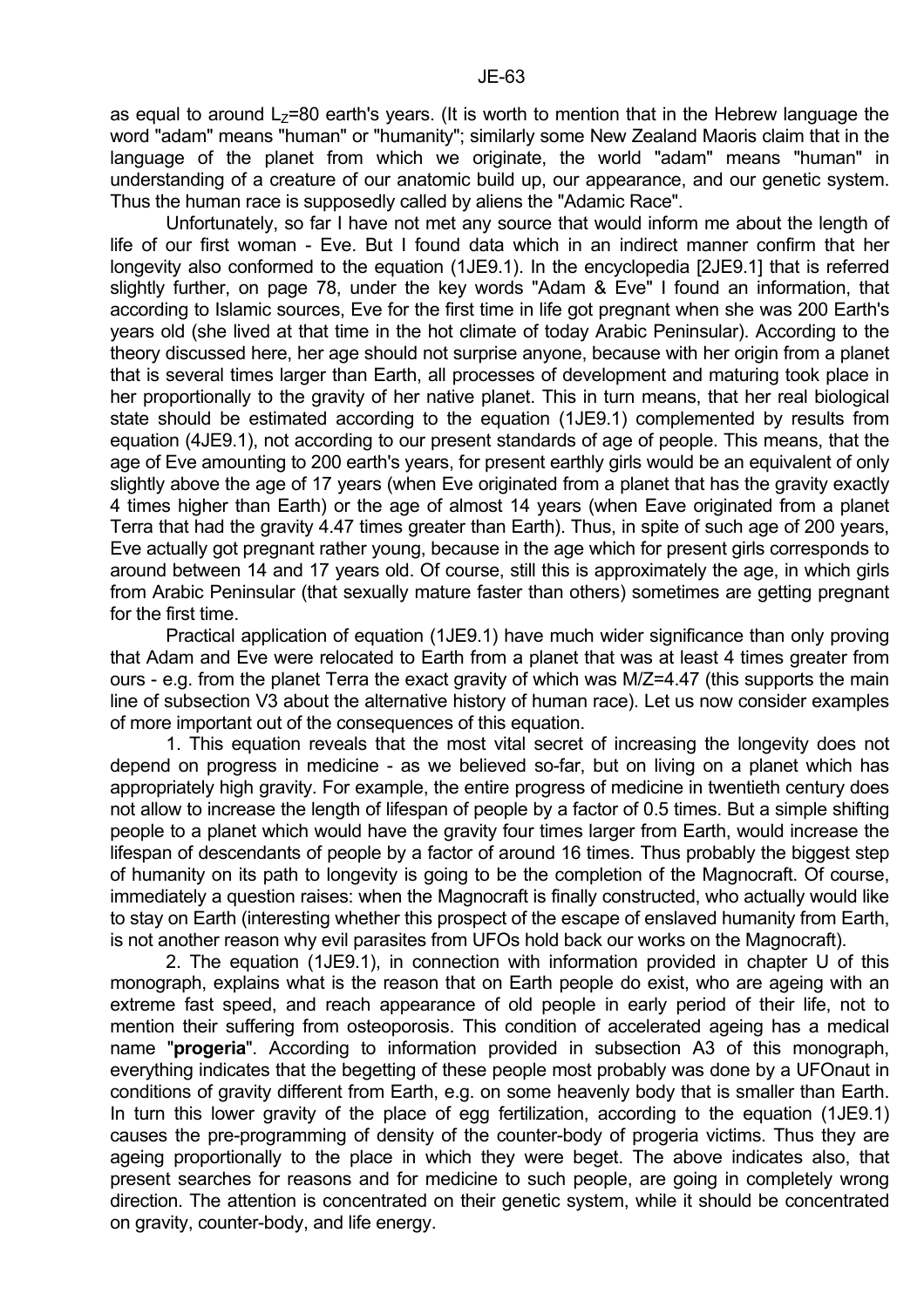3. Progeria, in connection with equation (1JE9.1), reveals the empirical evidence, that planets that lie in neighbourhood of Earth, are hiding living quarters for UFOnauts that look like people. For example, these looking like ordinary people evil parasites from UFOs, who exploit our planet, probably hide their operational bases on these planets, so that they are physically separated from people whom they enslave. About the fact of inhabiting these planets by "Adamic Race" is informing us folklore of many nations for a long time. Also these UFO bases are described by numerous people who are abducted on decks of UFOs and than taken to these planets. Unfortunately, stereotypes that are deeply etched in our minds, and that are induced by our primitive level of science on Earth, stubbornly refuse this information under an excuse, that the natural environment on these planets is "impossible" to sustain live of "people". It appears that noble scientists who put forward such reservations, imagine that technically highly advanced beings are going to run barefoot and naked on a planet that they use for their living quarters. In this short-sighting, a fact is overlooked, that higher from us advanced civilisations are able to create covered and well protected living colonies in practically every environment - no mater how hostile it would be for a naked human. (It is surprising with what enthusiasm people assign their

own limitations to others.) Especially if these civilisations learned how to build telekinetic batteries (described here in subsection I2, and in chapter D of treatise [7/2]) which supply them with unlimited amounts of energy, and also mastered the phenomenon of technical telekinesis, which allows them to keep temperature in their living quarters on any required level, independently of the external temperature). These two technical developments allow to arrange living quarters even inside of melted stars.

 Relatively lot of information about living of UFOnauts from "Adamic Race" on surfaces of Mercury, Venus, and Mars, is contained in folklore stories of New Zealand Maoris. Some Maori legends state, that a couple of pra-ancestors from which Maori originate, come just from these two planets. And so, according to them, "Papa-Tua-Nuku" originates from Venus, while "Ranginui" originates from Mars. So far, there was no empirical fact known, which would confirm these folklore stories. But a scientific finding, that progeria has two version in which the length of life of its victims is approximately constant and amounts in average to either 13 or 47 years, provides such empirical confirmation. (See the key word "progeria" on page 720 in **[2JE9.1]** "The New Encyclopedia Britannica", Volume 9, Macropćdia, Encyclopedia Britannica, Inc., The University of Chicago, USA, 1993, ISBN 0-85229-571-5). In connection with the equation (1JE9.1) this means, that each one of these two versions of progeria attacks people whose begetting was done by UFOnauts in strictly defined and constant gravitational conditions. And so, the version of progeria called "Hutchinson-Gilford syndrome", which reveals itself via the dwarf size of victims and clear ageing started already in childhood, finishes with the death by old age when the victim is around 13. Assuming that people beget on Earth in average live around 80 years, according to equation (1JE9.1) this would suggest, that victims of this version of progeria were impregnated by UFOnauts in Earthly mothers on a heavenly body that had the gravity of around M=0.4Z. This, according to a table that can be found under the key word "Solar System" on page 192 in **[3JE9.1]** "The Encyclopedia Americana", Volume 25, Grolier Incorporated, 1993, ISBN 0-7172-0124-4, corresponds to the surface gravity on the planet Mercury, and is also close to the surface gravity of the planet Mars. (Victims of progeria impregnated by UFOnauts in the gravity of Mars which had M=0.38Z, according to the equation (1JE9.1) should die in the age of around 12 years.) In turn victims of the version of progeria called "Werner's syndrome", which appears only at later stage of life, according to [2JE9.1] live in average to around 47 years. This means, that their fertilization was carried out by UFOnauts on a planet the gravity of which is around M=0.8Z; according to the mentioned table in [3JE9.1], this is approximately equal to the surface gravity of the planet Venus. All this suggests strongly, that UFOnauts who occupy Earth and who look like humans (i.e. are from the so-called "Adamic Race"), have huge living bases on Mercury, Venus, and probably also on Mars, and that they kidnap human females to these bases, where they rape them and sometimes impregnate them. Of course, unfortunate humans that are beget on these planets and that are deprived of access to knowledge and means that allow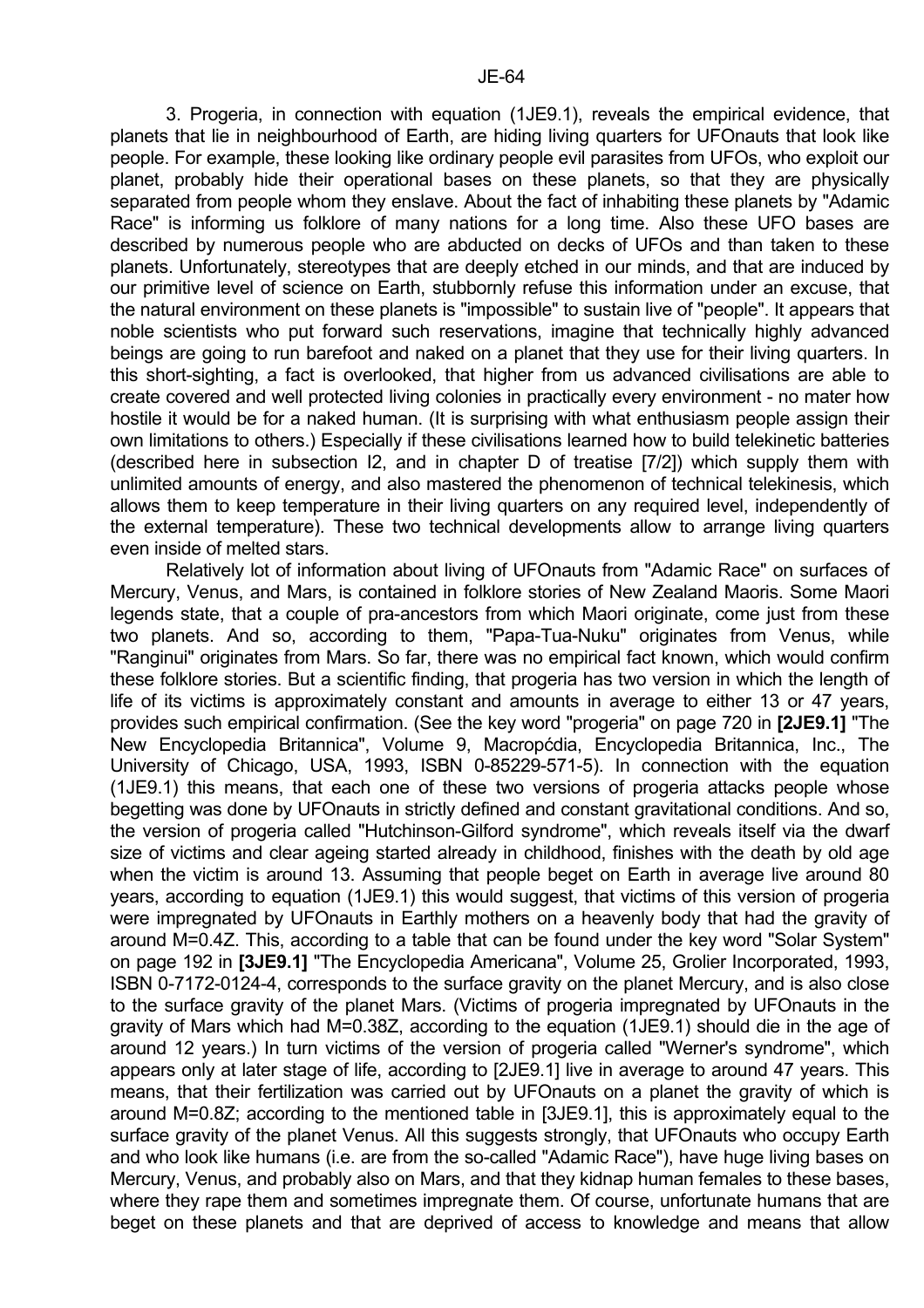UFOnauts to extend their lives (such as life energy that UFOnauts rob from people), must die from the old age in a time much shorter that normal people fertilised on Earth die. It is worth to notice, that the eventuality of the existence of huge living colonies of "Adamic Race" of UFOnauts on planets that are near Earth, in connection with the knowledge about life energy provided in subsections JE9 and I5.6, contains one more horrifying suggestion. This is because it indicates that in order to eliminate the effects of accelerated ageing caused by a low gravity of these planets, UFOnauts that live on them surely must rob life energy from individual people. Most certainly this is the main reason, why instead of living until the age of 120 years - as this is promised by Bible (see Genesis, 6:3), we live in average only until around 80 years. The life energy for the remaining 40 years, means for around 33% of our life, is systematically robbed from every person on Earth by UFOnauts that parasite on humanity. (UFOnauts that parasite on humanity, seems to like robbing us from everything using the divider 3. They systematically abduct to UFOs 33% of humanity, they take from everyone 33% of the life energy, etc. - no wonder that the number 3 is considered by some to be an "evil" number.)

 4. The equation (1JE9.1) reveals also how wrongly present assumptions for some medical research are oriented - for example in looking for reasons of rejection of transplants by the body of a carrier. This research are assigning all problems to a physical body, while a large number of these problems (if not all of them) originates from the counter-body. For example the reasons for rejection of transplanted organs (e.g. hearts) should be seek in the lack of compatibility between the counter-body of the new owner, and the counter-body of the original donor of this organ. This suggests that probably the biggest step forward of humanity in medical matters, is going to be the initiation of a new discipline in subsection H10 called the "medicine of the counter-world". (Acupuncture is already an unaware component of this medicine, while its starting equations most probably are going to be the gravity equations from this subsection.)

 5. The equation (1JE9.1) reveals also how wrong are present attempts to find and to duplicate reasons of extended life in people, who - as for example part of villagers from several areas of Georgia, are famous from their longevity. These reasons are searched in their diet, everyday routine, air, light, etc. But no one is taking the notice to the strength of gravity field that prevails in regions famous from such longevity. But if we managed to exactly measure vectors of this gravity field, almost for sure it is going to turn out, that regions of longevity have increased strength of gravity field. (In case of Georgia most probably caused by gravity anomalies introduced by the massive of Himalayas.)

 6. The equation (1JE9.1) suggests also, that the noticeable influence at our longevity should have even small changes of the strength of Earth's gravity field. Unfortunately, these changes so-far are treated as something completely unimportant and they are even missed out in textbooks. For example, almost in all countries of the world it is assumed, that the gravitational acceleration amounts in there to g=9.81 m/s<sup>2</sup>. This, of course, is quite a serious quantitative error. After all, only at the sea level, because of the flattening of Earth at poles, "g" theoretically changes in the range from g=9.78039 m/s<sup>2</sup> for the equator, to g=9.83217 m/s<sup>2</sup> for poles of Earth (means in the range of around 0.5%). But it also changes with the altitude above the sea level. Furthermore, there are areas of various gravitational anomalies, which can cause changes in "g" amounting to the range from around 9.75 to 9.85 - see pages 205-207 of the book **[4JE9.1]** by Cesare Emiliani, "Planet Earth", Cambridge University Press, New York, 1992, ISBN 0-521-40123-2. Thus even if we assume that "g" represents the strength of the Earth's gravitational field (what is a significant simplification), than only direct changes of "g" in subsequent countries can cause the changes of longevity in average amounting to around 2 years (assuming the standard length of human life amounting to 80 years). It would be worth to carry out at some stage the comparisons of the strength of gravity field for subsequent countries and regions of our globe, and also compare average longevity of people that live on these areas (and also intelligence, height, and other parameters of the energy type, that must strongly depend on gravity field).

 7. The equation (1JE9.1) reveals a different understanding of longevity and the process of ageing from that prevailing to-date. According to it, and also according to subsection I5.6,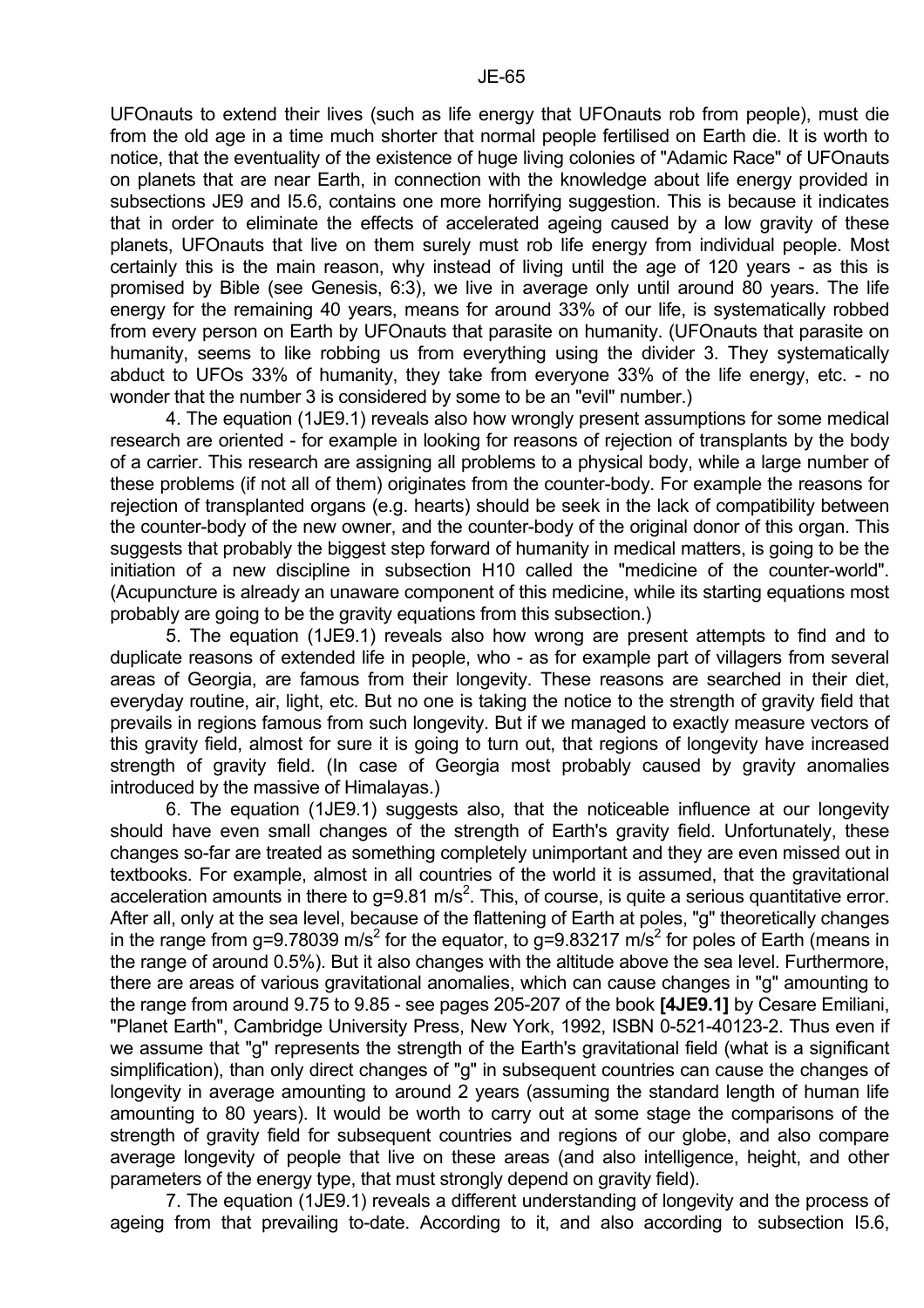"longevity is the period of time in which someone's biological body maintains its ability to contain life energy and to revitalise with this energy every its cell". In turn "ageing is the escalation of the unproductive dispersion of someone's life energy to the environment". Thus both, the longevity and the level of ageing, after the advancement of medicine and physics of the counter-world will be possible to measure with instruments. This is going to have such a practical consequence, that if someone wishes so, it will be possible to exactly determine, how many years of life still remains for this person.

 8. The equation (1JE9.1) explains also many phenomena which so-far remained unexplained and which resulted from the link between gravity field and parameters of life. One of the most well-known such phenomena, is the empirical observation, that people die naturally at the time when a sea tide-out begins, means when the strength of the gravity field reached the peak and starts to decrease (see also descriptions of link between gravity field and karma, contained in subsection I4.4).

 9. This equation also shows why Mars, which some time ago most probably occupied the orbital position in the centre of the "sphere of life" that presently is occupied by Earth, and which initially was probably populated, in the final effect was not used for hosting humanity but pushed aside and replaced with Earth - see the descriptions of the history of humanity provided in subsection V3 of this monograph. Because Mars is smaller from Earth and for it the M/Z=0.38 (while m/z=0.18), the length of life of people would be amounting on it to only around 0.14 length of life on Earth (means, in present conditions of living it would amount to approximately 12 years).

 10. The equation (1JE9.1) should also cool down the enthusiasm of futurists about the future prospects of arranging human colonies on Moon or Mars, and shifting to these colonies a significant fraction of population of Earth. After the finishing of the initial euphoria of building such colonies, practically no-one would wish to live on them, because they would significantly decrease the length of life of their inhabitants and their offspring. For example children fertilised and born on Moon (which has the size of around M/Z=0.01, or more strictly m/z=1/81) would live only to around 0.0001 of the lifespan of people, means to only around 4.5 days, while they would look as if they reached the age of 80 years. Of course, these children would not have a chance to have children on their own.

 11. This equation completely ruins the present concept of interstellar travel, in which it is assumed that in cosmos are sent small stations propelled by rocked engines, on which people are going to live and to multiply, until several generations later they reach another star. According to this equation, the travel of living people to stars with the use of rocket propulsion, is completely impossible. If the gravity field of such stations drops down to values lower from M/Z=0.03, than after the departure from Earth, inhabitants of such stations would age within one month and die out soon afterwards. Thus before they age out completely, they would not even reach the state of sexual maturity, so they would not be able to multiply, and they would die out soon after the law expressed with equation (1JE9.1) would start acting on them. Therefore, until the time of inventing an artificial gravity, the basic condition of success in any trip to distant stars, will be the accomplishment of the target by the same generation that left into the trip, so that people would not be forced to multiply on a spaceship. It is necessary to look truth in the eyes and to realise, that out of the present concepts of interstellar travel, only the Magnocraft and its more advanced versions (i.e. the telekinetic vehicle and the time vehicle) are fulfilling this condition. All other concepts disseminated presently by "experts", are simply unrealistic dreams which are going to destine the travellers to a complete extinction soon after their spaceship begins the trip.

 12. The equation (1JE9.1) indicates also, that the present Earth's cosmonauts, especially these ones who try to bit records of staying in the state of weightlessness, and also these who travelled to the Moon, are paying a hefty price for their coming to history books. With the present lack of knowledge about methods of producing artificial gravity on our space vehicles, every day of presence of these astronauts in free space they literally pay with shortening their own lives.

 Independently from the consequences of action of equation (1JE9.1) that are explained above, this equation of longevity, together with the content of subsection JE3.7.1, is also the key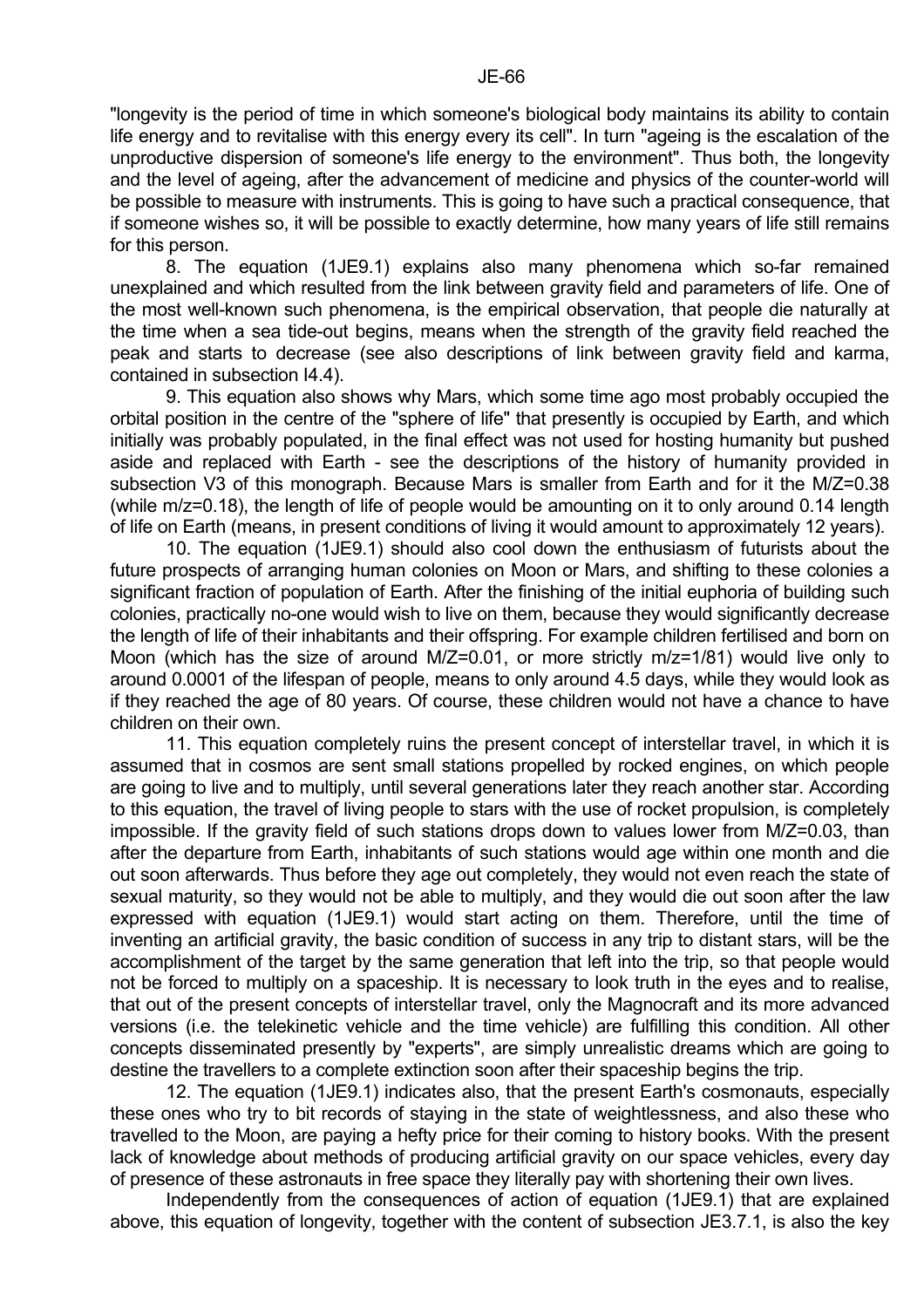for our understanding how to increase practically the human lifespan. Let us to explain practically an example of practical indicators, about principles involved in the increase of longevity. According to equations (1JE9.1) and (2JE9.2), longevity (L) has a direct link with the intelligence (I). This in turn reveals, that the first practical indications as to how increase someone's natural lifespan, is amongst others the work on increase of own intelligence - in its definition from subsection JE3.2.

 The equation (1JE9.1) is valid for describing differences in longevity of two similar creatures that live on two different planets with dissimilar gravity (or one creature that originates from a different planet than the one on which it lives). Independently from this equation, important for us would also be the knowledge of how much would amount the longevity change "∆L" for the same creature, if it temporally shifts to a different planet for a fragment of its lifespan. Although for the calculations of this change, so far we have only very sparse data, which are insufficient for accomplishing high accuracy, still I managed to deduce, that in the estimated manner, it most probably can be expressed with the following equation:

 $\Delta$ L=(L<sub>J</sub><sup>E2</sup>/L<sub>Z</sub>)((M/Z)<sup>2</sup> - (Z/M)<sup>2</sup>

 $(4JE9.1)$ 

But it should be noted, that the equation (4JE9.1) was developed for providing only rough values, and that data for which the constant  $c<sub>L</sub>$  was determined, practically limits the application of this equation to planets with the range of sizes between that equal to Earth (i.e. for which M/Z=1), and the planet Terra with the gravity equal to around 4.47 times greater than that of Earth (i.e. for which M/Z=4.47). Thus this equation should not be used to cases of travel in conditions of almost complete lack of gravity. In turn its rough values related to heavenly bodies which are even slightly smaller than Earth (e.g. to Mars, Venus, or Moon), or to bodies much greater than Terra, should be treated as carrying an increasingly larger error. The value of this error grows with the difference of gravity of considered planets, from the range provided before (i.e. from M/Z=1 to  $M/Z = 4.47$ ).

In the equation (4JE9.1) the subsequent variables have the following interpretations:

∆L - is the change of length of life of a given creature, which is caused by the temporary emigration from the planet with gravity "Z" on which this creature originally was born and on which lived several generation of ancestors of this creature, into a planet of gravity "M" on which this creature is to spend further " $L_M$ " period of time.

 $L<sub>7</sub>$  - is the total (i.e. preprogrammed by the density of the counter-body of that creature) length of life of that creature, if it spends the entire life on the original planet "Z".

 $L_M$  - is the length of time that this creature is going to spend on a new planet of the gravity "M". Note that units used for expressing "L<sub>M</sub>" must be the same as units used for expressing "L<sub>Z</sub>" and "∆L".

 Z - is the strength of gravity field of the original planet, on which this creature was born and on which lived several generations of its ancestors.

 M - is the gravity strength of a new planet onto which this creature is temporally emigrating. Notice, that if the gravity "M" is less than the gravity "Z", than "∆L" takes the negative value.

 $c<sub>L</sub>$  - is the intensity of "gravitational softening" of the density of counter-body, means it represents a cosmic constant which, amongst others, reflects the intensity of the drop in length of life of some creatures, caused by their emigration to a different planet. I had a basic difficulties in the precise determining the value of this constant, because of the present unavailability of appropriate data. Thus at the present stage of my research I calculated this constant only roughly, basing my calculations on the length of life of Adam. The approximate value of this constant I estimate at " $c_1$ =30.77". (For Adam the subsequent variables for equation (4JE9.1) take the following values:  $ΔL=-350$ ,  $L<sub>M</sub>=930$ ,  $L<sub>Z</sub>=1280$ , M=1, Z=4,  $c<sub>L</sub>=30.77$  - note also that symbolism of equation (4JE9.1) is derived from the prospective of an Earth's man emigrating to other planet, while Adam was an inhabitant of other planet that emigrated to Earth; thus for him the interpretation of all symbols of equation (4JE9.1) needed to be reversed). Of course, in future I am going to seek further data on this topic, and if I manage to find any, than I will try to make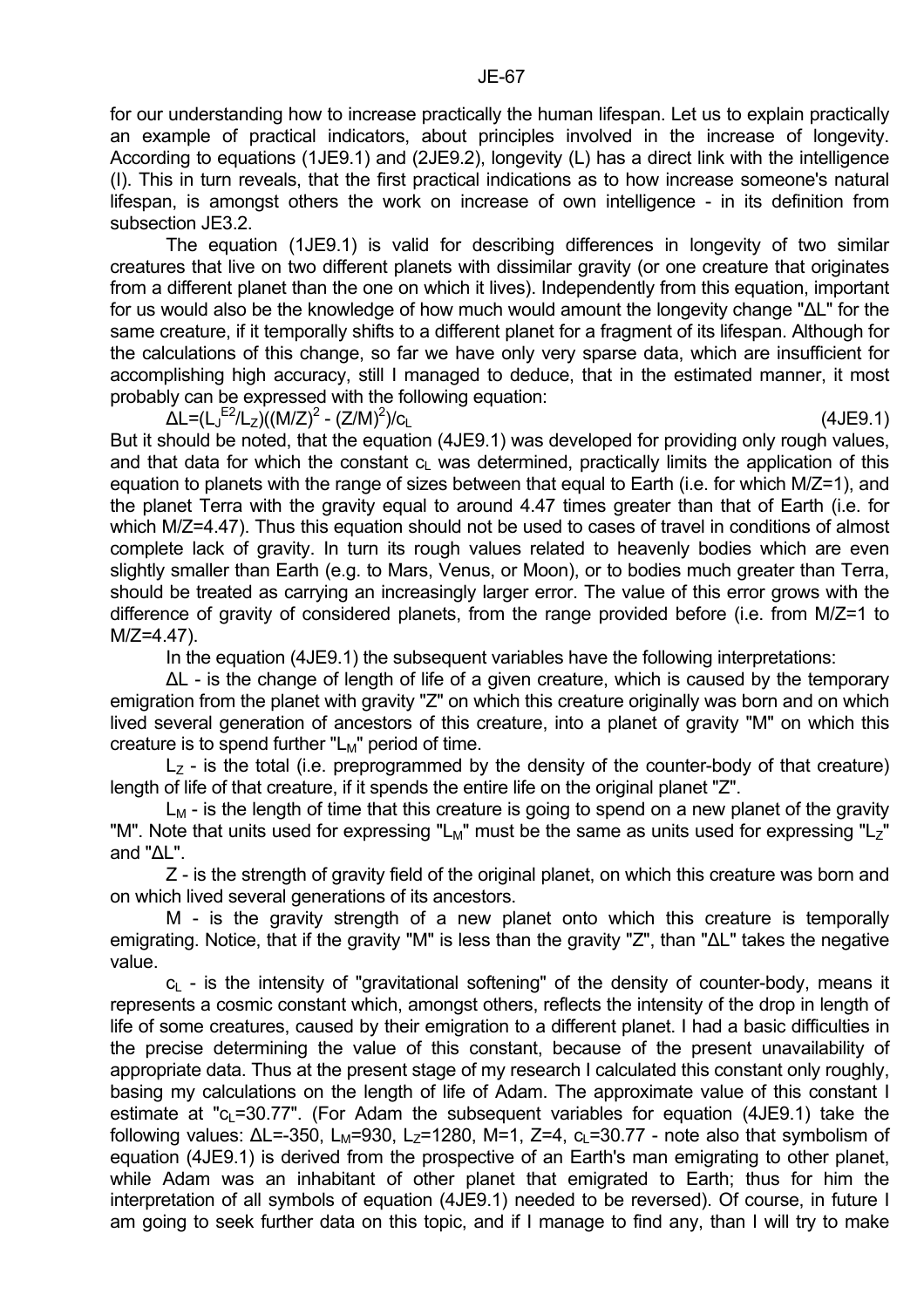more accurate both the value of constant " $c<sub>l</sub>$ " and the form of the equation (4JE9.1).

 In order to give here an example of the use of equation (4JE9.1), and an example of illustration for the range of its applicability, let us consider a controversial problem of a station on the Moon. Astronaut Mr Smith supposed to live on Earth to the age of  $L<sub>z</sub>=80$  Earth's years. By not knowing about facts presented in this subsection, at the age of 20 years he flown for 5-year contract to work on the Moon. Taking a simplifying assumption, that the ratio of strengths of gravity on Earth and Moon is equal to the ratio of their masses, calculate to what approximately age Mr Smith is going to live, after he returns from that contract? The reply is, that if the equation (4JE9.1) apply also to the Moon, than according to it, and after assumption that M/Z=1/81, astronaut Smith is not going to return from the 5-year contract, because the life on the Moon for LM=5 years would decrease his lifespan by ∆L=66 years. Thus, according to this equation, Mr Smith would die out of old age some two months before the date of return to Earth. Dying on the Moon at the age of not whole 25 years, he would look like an 80-years old elderly. Of course, as this previously was explained about the method of determining the constant  $c<sub>L</sub>$  for the equation (4JE9.1), the equation (4JE9.1) applies only to heavenly bodies which have M/Z in the range of 1 to 4.47. Thus Moon lies far from the range of permitted applications of this equation. This means, that when for Earth the error of this equation would be equal to let say 1% (means not whole 9 months out of 80 years of life), for Moon this error many grow to at least value of 81% (means to around 53 out of these 66 years of life). Thus practically the astronaut Smith could die in any moment of time, starting from the moment when he was on Moon for only around 1 year, until the time of 53 years after he returned from Moon.

 Of course, reader most probably asks the question now, whether independently from the information {!!!} that originates from UFOs and that is provided earlier on the occasion of discussion of publication [1JE9.1], there are any other facts observed by Earth's researchers, which would prove the correctness of the theory stated here. (This theory claims, that sending someone to areas where the gravity significantly decreases, is equivalent to sentencing this person to accelerated ageing.) After all, if this theory confirms in practice, than every sending of Earth's astronauts into space, without protecting them with some system which compensates the lack of gravity, and without warning that this is going to decrease their life, immediately introduces various moral and legal implications (e.g. of the type, whether superiors of these astronauts have the moral right to send them in space more than once in the lifetime, whether it is moral to introduce a "profession" of an astronaut, whether them and their families have the right to a financial compensation, etc.). Well, such facts were already observed many times, only that because of the previous lack of the theory that would explain what they mean, they were either ignored, or interpreted completely wrong. In order to provide here the most significant example of them, it is that cosmonauts that stay for long times in conditions of low gravity, experience a fast loss of calcium from their bones. The descriptions of this loss of calcium, and the discussion of other consequences of long-term staying in space, are contained in the article **[5JE9.1]** by Ronald J. White, "Weightlessness and the Human Body", published in the Journal Scientific American, Vol. 279, No 3, September 1998, pages 39 to 43. This article stated on page 42, quote: "astronauts ... have lost bone mass ... at a rate of about 1 percent per month; ... back on the ground, the bone calcium loss stops within one month, but scientists do not yet know whether the bone recover completely..."). In turn from the research of the consequences of ageing it is known that the most characteristic attribute of the loss of calcium from bones is that it is a sign of fast ageing. For example one of the problems that experience people of older age, the life energy of which is depleted rapidly, is just the loss of calcium in their bones, which medically is called "**osteoporosis**". Of course, apart from the loss of calcium, astronauts experience also other signs characteristic for fast ageing, for example the loss of muscles. The existence of this type of observations, again points our attention at the moral consequences of blocking of the progress of knowledge in any discipline. After all, such blocking sooner or later must endanger someone's life - thus from the point of view of moral laws is a sin, while from legal point of view is a crime. Thus these administrators and politicians, who with their aware or hypnotically preprogrammed by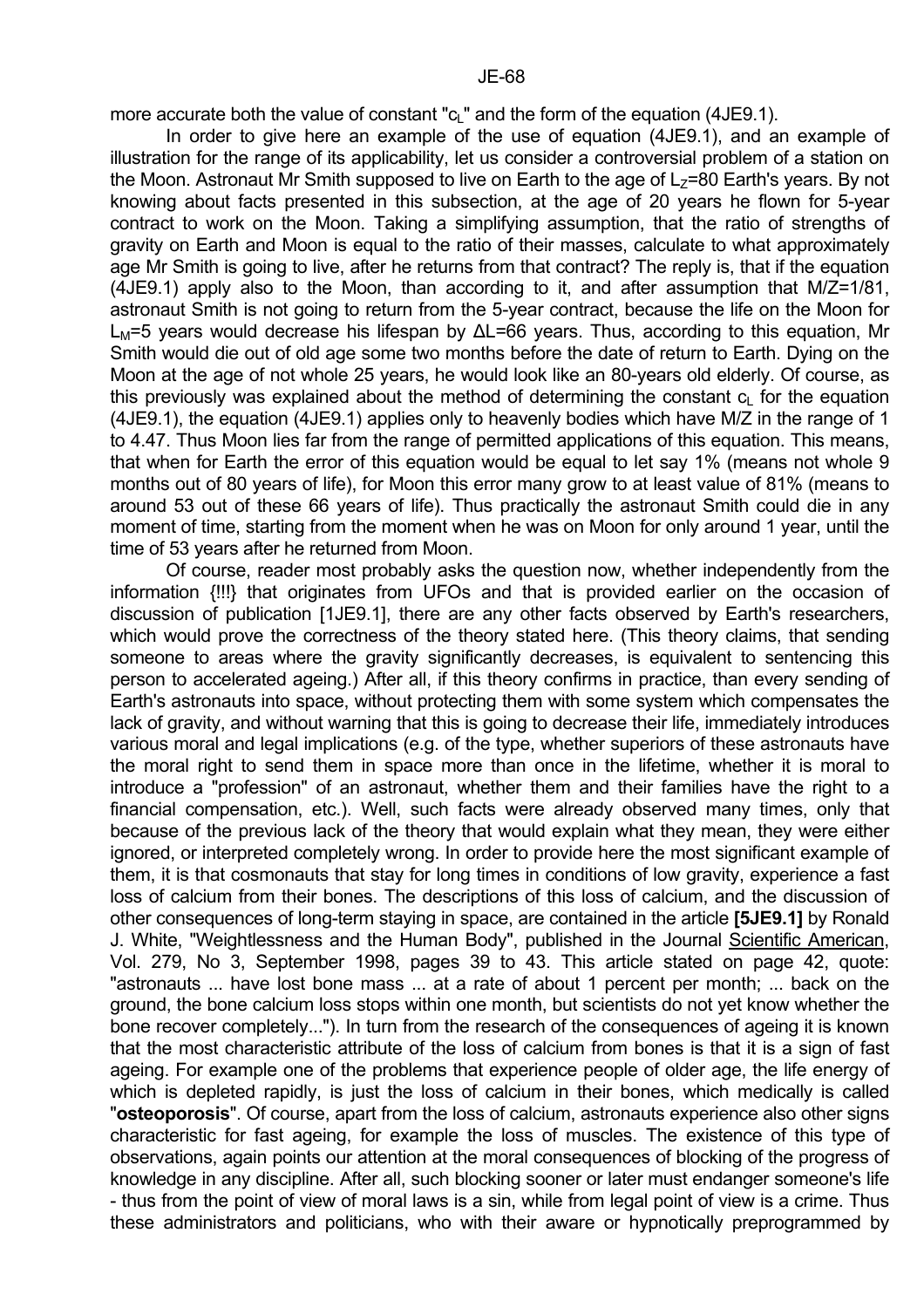UFOnauts decisions hold back any research, even if these are only research on UFOs, actually are taking on their conscience a very heavy sin, for which one day they must to pay with receiving the appropriate karmatic return. For example, if authorities in some countries which send astronauts in space would not block research on UFOs, than the theory similar to the one described here most probably would be known already for many years. In turn knowing this theory, on the basis of its claims it would be possible to find a long ago some compensation system that would replace the lack of gravity by some other flow of energy, thus allowing in that manner to eliminate the exposure of astronauts to the process of accelerated ageing.

 Although the practical reasons and the course of narration of this monograph cause, that equations of longevity required their addressing in a separate subsection, because of their character they still are part of totaliztic mechanics that is formulated in this chapter JE. In turn totaliztic mechanics is a component of new disciplines of sciences of the counter-world which are just emerging, such as physics of the counter-world, medicine of the counter-world, etc. - see subsections H10 and I1.2.

 As an extension to information contained in this subsection it should be added that Adam and Eve were not the only aliens well known to people, whose length of life suggests their birth on a different planet and from parents that have different density of the counter-body than people do. In China there was an alien of a male gender in historic times, in Mandarin dialect called "Shou Xing Gong" (in Cantonese dialect called "Sow Sin Koong"). About this alien there are quite good literature descriptions. The confirmed by historic data length of his life amounted to 800 years. This makes his longevity quite similar to that of Adam. Most probably this alien also originated from the planet from which Adam and Eve come to Earth, or from a planet quite similar to it. Such a significant length of life of "Shou Xing Gong" caused, that later he was promoted to a Chinese god of longevity. Presently its figurines can be found in almost every Chinese home. It is one of three figurines that in Chinese homes symbolise qualities of life that every Chinese strives to accomplish, namely: longevity, health, and wealth. Amongst these three Chinese gods, "Shou Xing Gong" can be easily recognised from the double than normally high (bold) forehead, with two like bulges in top corners.

 Also the longevity that amounted to hundreds of years, and even to thousands of years, was accomplished by many so-called "immortals" of antiquity, especially these ones who had biological bodies. It is almost an anecdote that various "wizards" and "witches" used to live hundreds of years, while their identifying attribute was that they were not ageing as this happens to mere mortals. Thus folklore of many nations concerning the longevity of "immortals" provides further evidence that confirms the correctness of two different subsections of this monograph namely this one - because it confirms the correctness of equations of longevity, and also subsection O6 - because it confirms that so-called "immortals" were actually evil parasites from UFOs that arrived to Earth from a planet with much higher gravity than ours.

 The extreme longevity is also characteristic for "cosmic spies and saboteurs" described in subsection U3 of this monograph. For example two of them, i.e. Lord Cavendish from England and Baron Von Münchhausen from Germany, were seen by their acquaintances many years later and they did not display any signs of ageing. Probably the same is going to take place with their today equivalents. It is because of this tendency for staying always at the same level of ageing that usually becomes the subject of various suspicions on the part of their acquaintances, cosmic spies and saboteurs have an order to drastically change the place of living not later than after 30 years. After approximately such time elapses they disappear from one place (country) and reappear in completely different country to deal with new lot of people.

 Of course, the problem of connection between gravity and life energy, has a whole range of further serious implications, which were not considered in this subsection, but which I am going to try to present in further editions of totaliztic mechanics. For example, from properties of life energy it is obvious, that creatures of many times larger mass "m" (e.g. elephants or huge turtles) must also live many times longer than creatures of a small mass (e.g. mouse or small turtles). This results from bigger bodies accumulating the larger amounts of life energy. This is completely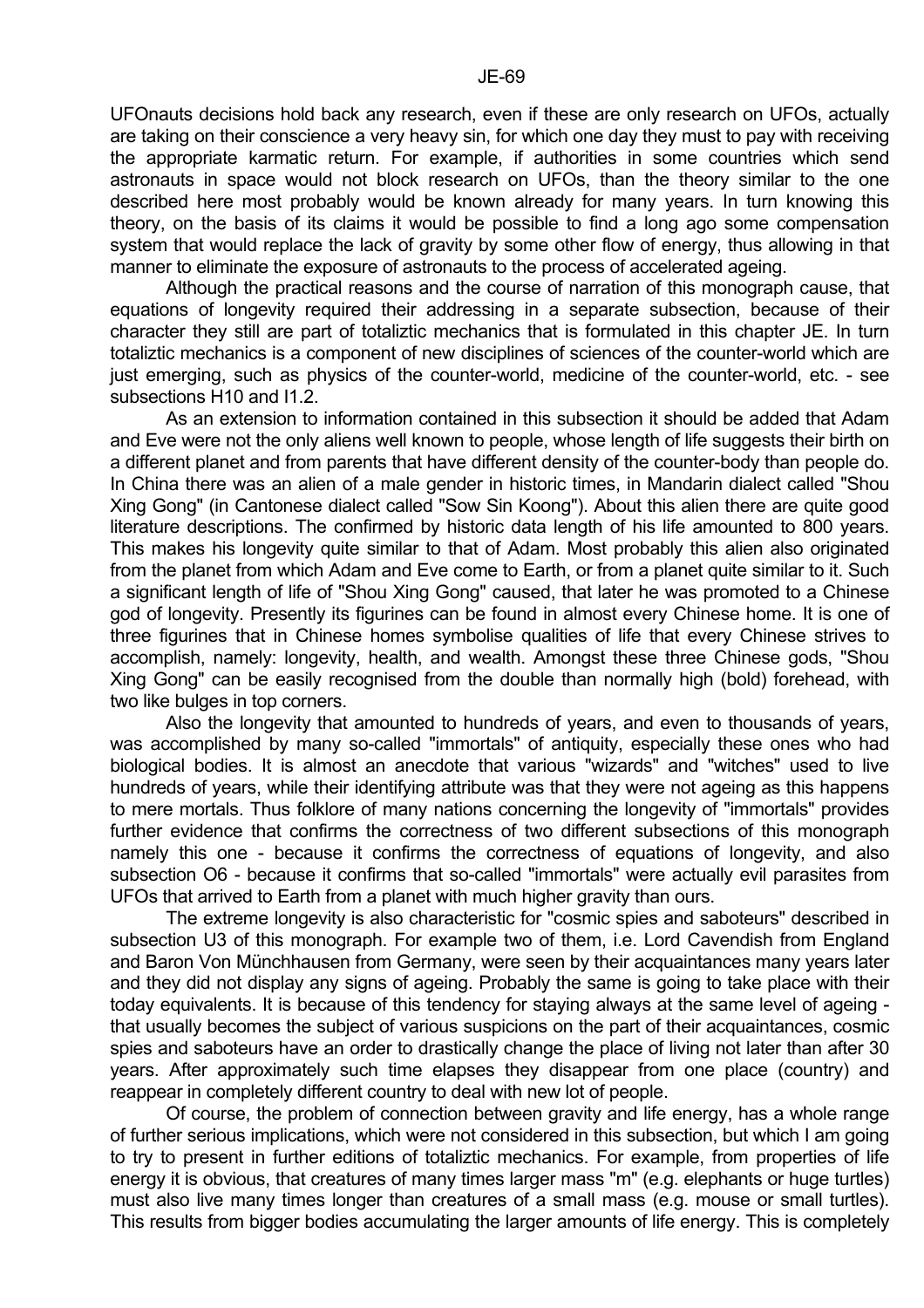opposite to claims of present science, which believes that creatures of a small mass and height live much longer - e.g. see an article **[6JE9.1]** "Short people may live longer, says study" that appeared in Malaysia daily The Star, issue from Thursday, 7 November 1996, page 29. This in turn suggests, that people of gigantic sizes that are mentioned in subsections JE9.3 and F1, should live much longer from normal people. In turn creatures of the same mass, but different mobility, also are going to live varying lengths of life (a creature of smaller mobility is going to live longer), because their dispersion of life energy is taking place at different speeds.

 In order to show here some further problems that also require researching and mathematical expressing, according to definition of life energy provided at the beginning of this subsection, some form of this energy have also every other material object (after all, every object has its counter-material duplicate with which it exchanges energy). Thus the process of ageing is extended also to all other objects, not only to living creatures. The consequence of this is, that if we for example close an object in a hermetic compartment, where is would not be subjected to any external stimuli, i.e. where it would not be subjected to corrosion, or to radiation, or to bacteria, or to friction, or to forces, etc. - than, against what present science is saying, after a specific period of time this object still would disintegrate into a powder because of its ageing, or more strictly because of the dispersion of the entire its life energy. This explains, why in life always such empirical observations come true, as a Chinese belief that an object or a house that is not used by anyone is ageing much faster than an object or a house that is used by someone (for this reason Chinese do not like that a house is staying uninhabited by anyone). The explanation for this phenomenon results from the saturation of used objects by life energy of people that use these objects. Therefore their dispersion of life energy is much lower that for objects that are not used. On a similar observation is also based a Polish saying that "gold shines the best when it is worn". A further consequence of the connection discussed here results from the fact that because of life energy is dispersed, that the dispersion of it depends on specific conditions. Thus the surface of specific parts of body (e.g. legs) or some behaviours (e.g. shaking) may cause the intensification of slowing down this dispersion. This in turn explains where comes from the folk knowledge expressed in the English proverb "Long be thy legs and short be thy life", or that expressed in a Chinese folk believe that in the Cantonese dialect states "Si ju jib lok jan ju fuk pok" that can be translated "when you shake a tree all leaves will fall down, when you shake your legs all your good fortune will disappear". Another consequence of the relationship discussed here results from the harmful effects of lower gravity on such occupations, as pilots or stewardesses. If the theory discussed here is correct (and the all facts seem to confirm this), than changes of gravity to which are subjected people of these occupations, also are going to cause their accelerated ageing. This in turn means, that appropriate research should be started urgently, which would answer how significant is the decrease of lifespan caused by carrying out these occupations. (Most probably such research were done for military pilots, because such pilots are send to retire in very young age.)

## JE9.1.1. The increase of longevity as the consequence of moral energy accumulation

Motto of this subsection: "morality is the key to everything, while moral energy is the key to morality".

 If one analyses the behaviour of life energy that is described in subsection I5.6, then it turns out that it is generated in effect of transformation of moral energy, and that negative motivations that may appear during this transformation are imposing onto the life energy a program of ageing, which controls the process of ageing of a given person. The above indicates one more practical manner of increasing the length of someone's life. It depends on doing mainly "moral" things in our life, which cause the increase of the pressure of moral energy (µ) in the counter-body. Carrying out moral activities and increase the pressure of moral energy with them,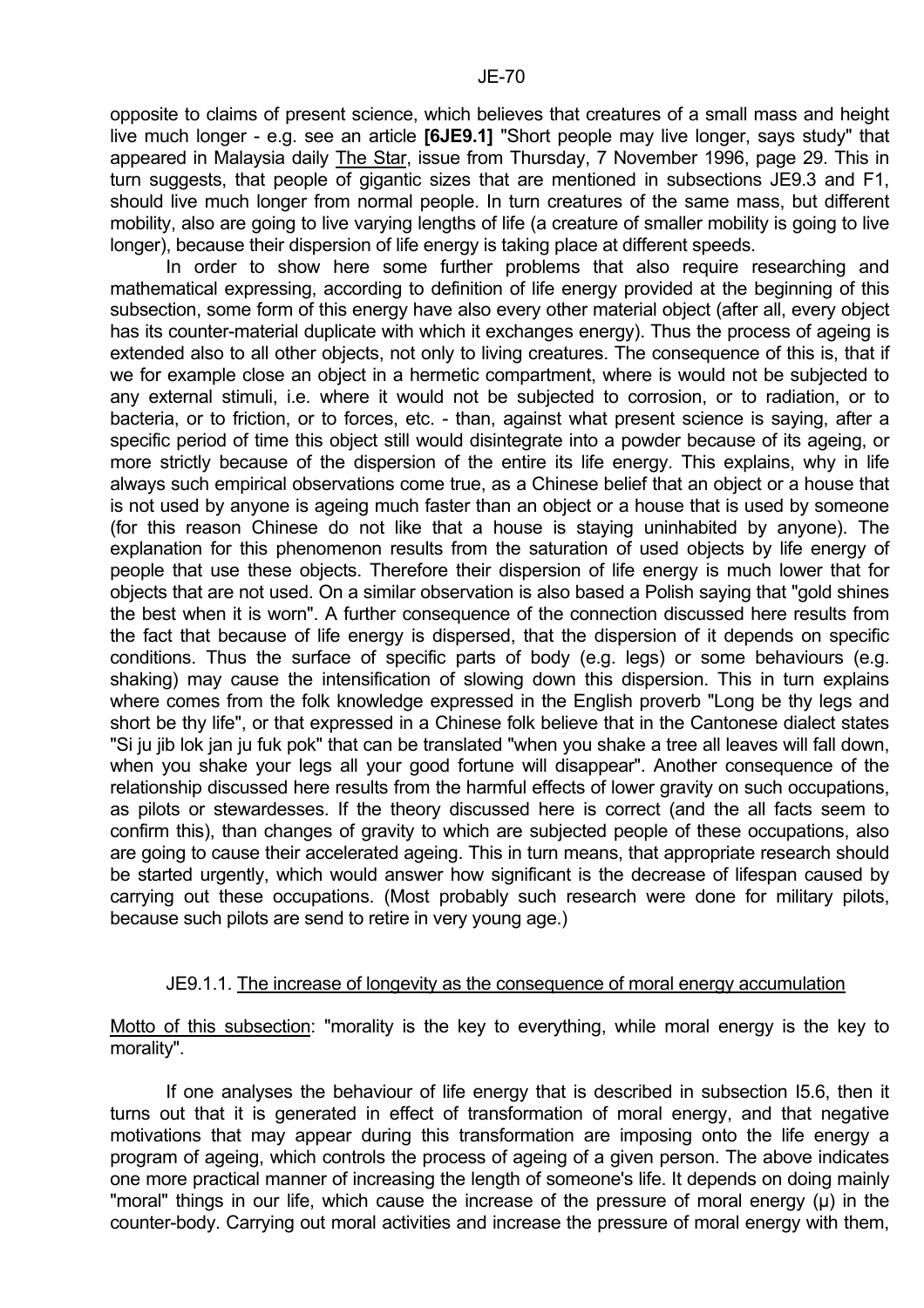causes a spontaneous generation of life energy, which (for the lack of negative motivations) does not impose on this energy any program that would cause ageing.

 The possibility of extending someone's life, through living it according to moral laws and through doing exclusively moral things, is confirmed with many authoritative sources. Let us now review their examples. In the book [1JE5.4] (referred also as [2J3], [1#3L5.4] and [1H3]) on page 63 I met a statement repeated in this book many times, quote "Most Chinese believe that life can be extended by good deeds". This statement confirms in a direct manner the increase of longevity through carrying out good deeds. Because of the key significance of this belief to totaliztic mechanics, I also carried out myself a verification of it amongst Chinese living in Malaysia. From what I learned, it clearly appears that this interpretation of Chinese folklore exactly corresponds to claims of totaliztic mechanics. Chinese believe that every good deed increases in the doer the amount of positive energy that they call "chi" (see subsection H2). In turn various forms of this "chi" represent, amongst others, also life energy and moral energy of a given person. Large resources of these two energies (i.e. life and moral ones) means a longer life, a better health, a higher vigour, etc. There is even a Chinese saying, which in Cantonese dialect states something along lines "How sam yaw how pow", what means "if you do good deeds you get rewarded". Even that this saying directly does not indicate the increase of longevity, still such increase implies the Chinese folk interpretation that accompanies it and that explains its meaning. This interpretation states that every good deed that we carry out, is rewarded with a similar good deed that we one day receive from someone else, while a byproduct, or an additional benefit, of this good deed is that it is going to extend our life. (Thus, this belief is stating exactly the same, as totalizm states through the use of Boomerang Principle and equations of longevity.) The belief described here is so rooted into Chinese folklore, that if anyone of a good character gets ill, Chinese usually comfort his/her family with stating something along the lines "it is not reason to worry - he/she is a good person thus surely must come out of this". What they have in minds in such comforting, is that good people have in themselves accumulated very high "chi" (i.e. moral energy), thus this energy is allowing them to overcome any illness that troubles them.

 The philosophy of Christianity also seems to have a similar belief, although so-far I have not managed to determine the primary source of it - means a source from which it originates. When I was reading a pocket edition of a Polish Bible **[1JE9.1.1]** entitled "Pismo Święte Starego i Nowego Testamentu" (Third edition, augmented, Wydawnictwo Pallottinum, Poznan - Warszawa, 1980), on page 28 I found the following interpretation "\*6.3 Along with a progressing moral decay the vitality of people is decreasing." (in the original Polish language, quote: "\*6.3 Wraz z postępującym zepsuciem moralnym zmniejsza się witalność ludzi."). This interpretation was referring to the Biblical Book of Genesis, paragraph 6 verse 3, quote: "Then the Lord said, 'I will not allow people to live forever; they are mortal. From now on they will live no-longer than 120 years\*.'" (in the Polish original: Księga Rodzaju, ustęp 6 wiersz 3, "Wtedy Bóg rzekł: 'Nie może pozostawać duch mój w człowieku na zawsze, gdyż człowiek jest istotą cielesną: niechaj więc żyje tylko sto dwadzieścia lat\*'"). If one considers the sense of this reference, it states exactly the same as I am trying to express with the content of this subsection, namely that: if someone leads an immoral life, then he/she is going to live much shorter than in case if he/she is going to lead a moral life.

 Of course, the process of transformation of moral energy into life energy is governed by appropriate laws, which still awaits to be decoded and learned. Therefore, before we learn in what exactly manner we can cause the extension of our lives through moral behaviour, it is necessary to complete rather long-term research. However, this subsection signalises such a possibility and reveals the general direction in which our searches should go.

## JE9.2. Equations of intelligence

Motto of this subsection: "The progress of knowledge is not possible if we stubbornly reject the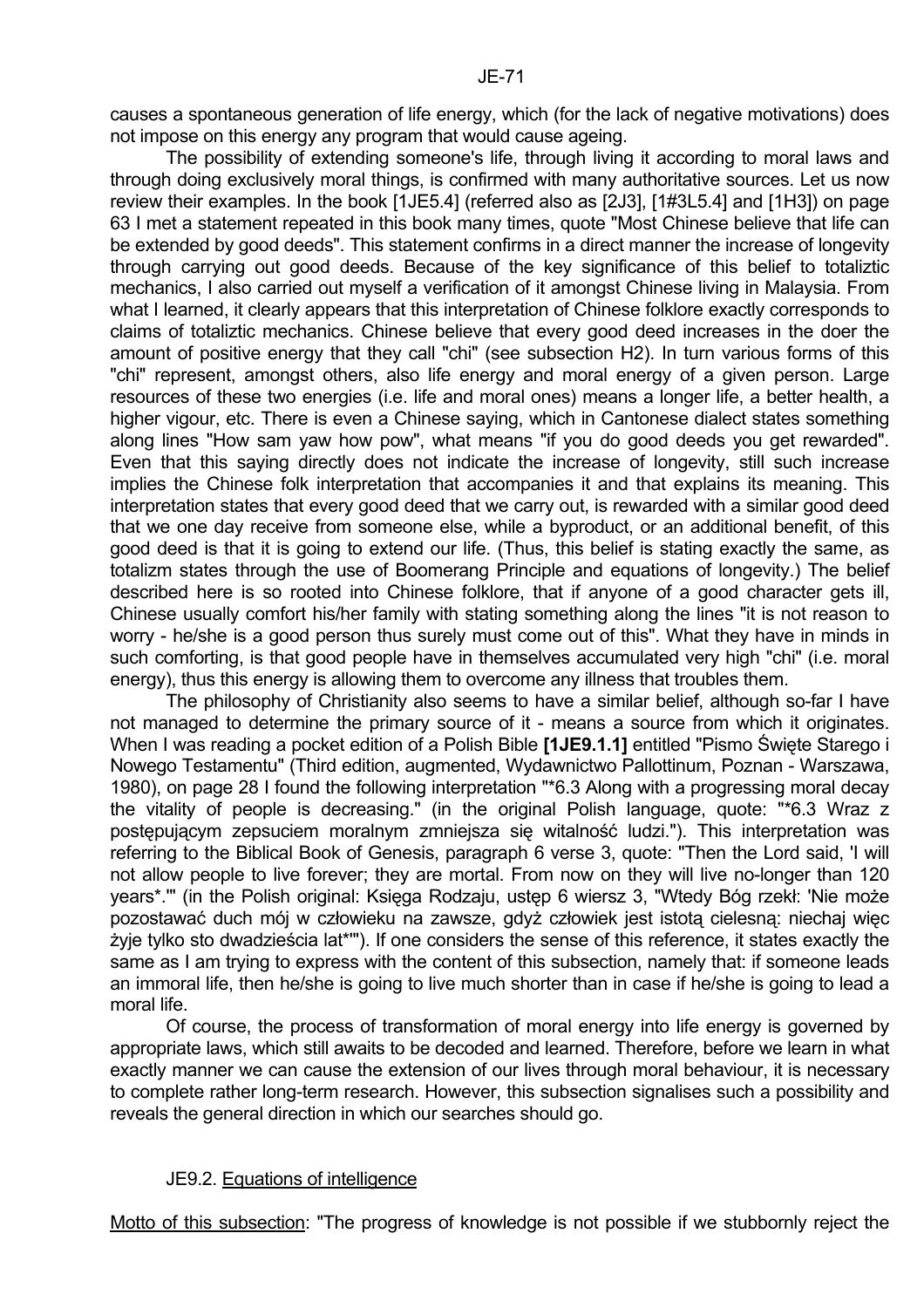truth which does not suit us."

 The Concept of Dipolar Gravity informs, that the source of intelligence in all living organisms is not their physical brain, but a thinking substance from the counter-world, which in subsection H2 was called "counter-matter". The biological brain is only performing a role of an input-output device, which is searching through registers in the counter-world, and which executes control programs that are recorded in someone's counter-body - for details see subsection I5.4. So we know now that counter-matter is the source of intelligence of given creatures, while the density of this substance in someone's counter-body is proportional to the square of gravity strength - as it already was explained in subsection JE9.1. This in turn means, that the maximal level of intelligence that a given creature is able to evolve, is also going to depend on the square of gravity strength that prevails on a planet that a given creature lives for many generations. Equations which express the dependency of someone's intelligence, from the strength of gravity field that prevails on given planets, are called here "equations of intelligence". Similarly to previously discussed equations of longevity, they also represent a part of totaliztic mechanics.

 Equations of intelligence describe further one out of numerous influences of gravity on living organisms. They state that intelligence (or more strictly: potential of someone's brain for intelligent action) is subjected to the action of a law, which can be described in following words. "The highest potential for intelligent actions in brains that evolved on a given planet, is proportional to the square of gravity field strength that prevails on this planet". So if we mark with a variable "I<sub>M</sub>" the highest possible intelligence that can be accomplished by creatures that evolved on a planet with gravity "M", in turn with variable " $I_z$ " we express the highest intelligence of identical creatures that evolved on a planet with gravity "Z", then the relationship between them can be expressed with the following equation of intelligence:

 $I_M/I_Z = (q_1M/Z)^2$ 

 $(1$ JE9.2)

In this equation the meaning of symbols "M" and "Z" is the same as in equation (1JE9.1). In turn symbol "g<sub>I</sub>" is the dimensionless coefficient of gravitational decrease of intelligence, the value of which at the present level of our knowledge is estimated at around  $g_1 = 1$  (this practically means that also this coefficient can be completely ignored in calculations). Note that in case it has a value different from one, then by this coefficient "g<sub>I</sub>" always should be multiplied the value of gravity that prevails on a larger planet out of both considered planets - i.e. in the case which assumes M>Z, on a planet "M".

 Of course, equation (1JE9.2) can also be used for estimation of the level at which the physical brain is used by the same type of creatures, the evolution of which was taking place on the planet "M", but which for many generations live on a different planet "Z". (According to the alternative history of humanity presented in subsection V3, this is the case with people from Earth.) In such a case, symbol " $M_{\text{M}}$ " from equation (1JE9.2) expresses the potential of someone's brain, as it was formed during the evolution on the planet "M" (or the potential of relatives of this creature, that still live on the planet "M"), while symbol "Iz" expresses the fraction of the potential of the brain of these creatures, which is utilised after these creatures were adopted to gravitational conditions of the planet "Z". Thus according to equation (1JE9.2), if people were shifted to Earth from a planet with M/Z=4, then they should utilise only around 1/16 of their brains' potential, means not more than around 6.25% of their intellectual power. For such a case of shifting people to Earth from a planet that is around 4 times larger, the subsequent variables from equation (1JE9.2) take the following values:  $I_M=1$ ,  $I_Z=0.0625$ , M=4, Z=1, g<sub>I</sub>=1. It should be noted, that the planet Terra from which humanity originates, was at least 4 times larger than Earth (see subsection JE9.1). But actually the gravitation of Terra probably amounted to M/Z=4.47 - this would cause that people would utilise only around 5% of the potential of their brains.

 Fortunately, contrary to the life energy and longevity, the ability of brains for information processing is "hardwired" in heads of given creatures. Thus it is not able to drop down immediately after given creatures shift to a planet with smaller gravity from that one which prevails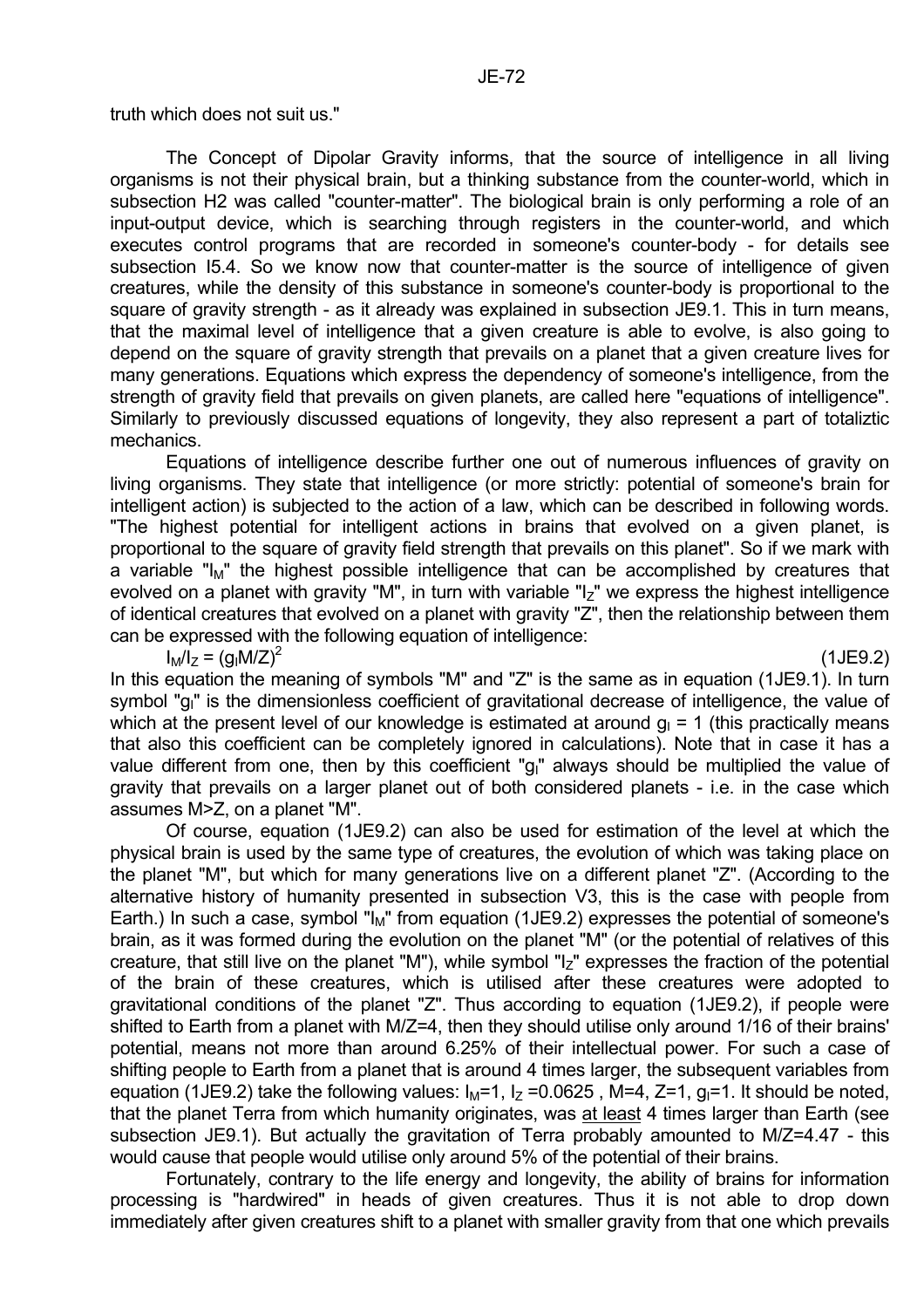on the planet that they evolved at. However, most probably it is going to drop down gradually in the effect of "backward evolution" oriented towards their adaptation to the planet on which they currently live. Of course, this also works in an opposite direction. If these creatures shift to a planet of a higher gravity, then the capability of their brains to process information is going to return to the increased value. But this probably is going to happen gradually with the passage of time and generations. This means that initially it can happen that animals that evolved on this larger planet will show a higher intelligence that these freshly arriving humans.

 In order to explain the mechanism of operation of the law of intelligence discussed here, a larger planet on which the higher gravity prevails, will also have more factors that simultaneously stimulate brains of creatures that live on it. These creatures must immediately respond to such factors. Thus the potential of brains that evolved on such a large planet must be higher and proportional to the square of gravity strength of that planet.

 Consequences of the law discussed here, and consequences of equation (1JE9.2), are enormous. Let us review here at least most important of them:

 1. Not all intelligent creatures that populate the universe, are characterised by the same level of intelligence. From the history of humanity presented in subsection V3 it appears that people evolved on the planet Terra which has the gravity more than 4 times higher than that of Earth (see also previous subsection JE9.1). In turn from UFO research it appears that intelligent creatures capable to develop technical civilisations and to travel through space, can evolve on planets with the gravity from around 2 times to 25 times larger than that of Earth's (see item 1 of subsection JE9.3). This indicates that the level of human intelligence most probably lies somewhere near the lowest border of a range, that is existing in the universe. Expressing this less diplomatically, **people are close to the most stupid out of all intelligent creatures of the universe**. This in turn introduces several important consequences for us. For example, it suggests that we should keep humble, and stop the present bragging about our "accomplishments" and human perfection, as if we are the most perfect creatures of the universe. After all, the intelligence of the best scientist from a country that leads on Earth, does not match even to an intelligence of a patient of mental hospital on some large planet. This also explains why human race is spread on such a large number of planets by UFOnauts that exploit us. It happens simply, because our low level of intelligence allows to rob us much easier, than to rob any other intelligent beings. Also there is a much lower risk that we realize at all, what actually our cosmic exploiters are doing to us. (This can be clearly seen at present: UFOnauts misled us in every matter as they want to, and naďve humans believe in their propaganda. For example consider the landings of UFOs in crops. People are manipulated to believe that these landings are actually "pictograms" from some cosmic energies.) In order to realise more clearly the reason why UFOnauts prefer to breed as stupid creatures as us, perhaps we should consider whether farmers would rear so many pigs, if these have the intelligence of chimpanzees and thus before every arrival of a butcher they would open doors of the piggery and run to a nearest forest.

 2. The level of intelligence of given creatures is proportional to their longevity. This expresses the following law: "the mutual ratio of the level of intelligence in two otherwise identical creatures, is proportional to the ratio of their natural lengths of lives" (by a "natural length of life" one should understand the length of life finished by a natural death, e.g. by old age, not by a length of life e.g. victims of accidents or illnesses). This can be expressed with the following equation of intelligence and longevity:

 $\vert M \vert$ z = L $\vert M \vert$ z (2JE9.2)

This law is already known on Earth for thousands of years, only that in its to-date understanding, causes were confused with effects. Therefore people claimed: "he lives for so long, so he must experienced a lot, and thus he must be very wise". But in reality is completely opposite. Because someone is intelligent, his/her moral energy is higher, and thus he/she is going to live much longer than others. The above allows to estimate the level of someone's intelligence in relationship to other people, by finding out how long this person lived naturally.

3. The unused intellectual potential of people. This results from the fact discussed in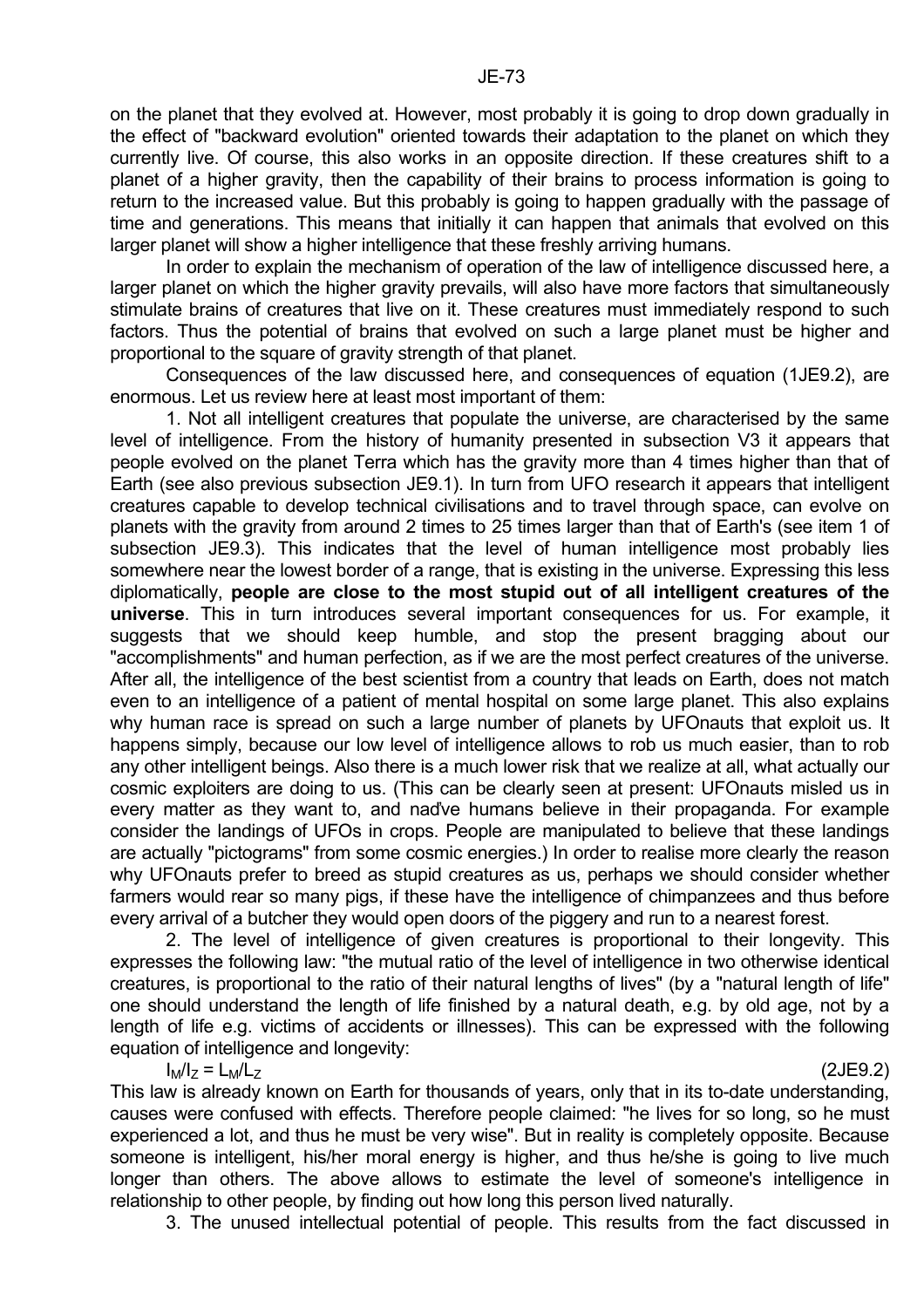subsection JE9.1 that people evolved on a planet at least 4 times larger than Earth. As this is explained under equation (1JE9.2), people are able to utilise on Earth not more than around 1/16 of the potential of their brains, means only up to around 6.25% of their intellectual potential. In fact, the present level of utilisation of our brains is actually estimated at approximately that value. Such high agreeability of the theory presented here, with the actual state of things has a lot of practical consequences. Probably the most important of these is that it provides a next empirical evidence that people evolved on the planet Terra that was larger from Earth by around 4.47 times - see subsection V3 of this monograph. Other consequence is that this correspondence of gravity equation to reality provides a further confirmation of the correctness of theories presented in this subsection.

 4. The tripping of balance between spiritual and physical side of our lives. This also results from the limitations of the utilisation of our brains to below 6.25%. In our case, we have to deal with the situation which can be described by an analogy of a perfect computer with poor software - this analogy is described in subsection I5.4. The computer is able to complete various processing, but it is furnished with a primitive software that utilises only around 6.25% of its capacity. Of course, in such a case users of this computer will not notice the potentials of the software that controls the action of this computer. But rather their entire attention will be concentrated on the computer itself. The software would be too primitive to be able to reveal the operation to get noticed. Similarly as is the case with such a computer, also our entire spiritual side does not have a chance to be noticed because of the low gravity of Earth. Thus, the entire attention of people that live on Earth is concentrated on a physical aspect of their lives, while their spiritual side is neglected. This situation would be drastically changed, if humanity is shifted to a planet that is much larger from Earth, as this is suggested in subsection JE9.1 for longevity reasons.

 5. In the gravity field of every planet, a natural motive force hides, which propels the evolutionary shaping of level of intelligence in creatures that live on this planet. The intensity of this force, thus also the maximal level of intelligence that such creatures from a given planet are able to accomplish, is proportional to the square of gravity field strength of this planet. Thus it is a natural thing that animals, the evolution of which took place on large planets, are much more intelligent than humanoids from small planets. Thus, if humans from Earth, who belong to a least intelligent out of all intelligent beings (what was indicated in item 1 above), one day start to travel to large planets, they can encounter animals, which are going to be much more intelligent than them. (God, please take then a good care of our travellers - especially if such clever animals are going to be hungry and turn out to be predators.)

 6. Earth has too low strength of gravity field to allow the evolution of creatures with human level of intelligence. According to equation (1JE9.2), the maximal potential of brains of creatures that really evolved on Earth, must be at least 16 times lower than the potential of human brains. Thus all creatures that presently are evolving on Earth - e.g. monkeys, or creatures that in the past evolved or were genetically bred on Earth - e.g. Homo Neardeltalis, are never able to accomplish the level of intelligence similar to that of human. This happens for a simple reason that the gravity strength on their native planet is around 4 times lower from the gravity field of the Adam's planet from which humanity originates - see also history of humanity described in subsection V3 of this monograph.

 7. In the entire solar system there is no even a single planet, the gravity of which would allow to evolve a creature that has the intelligence at the level of people (or higher). Even the largest planet of our solar system, i.e. Jupiter, the radius of which is 11.2 times larger than that of Earth, while volume is 1500 times, and mass is 318 times, larger than the Earth's ones, because of its low mass density (see  $\rho_M$  from equation 3JE9.1) has a surface gravity which is only 2.33 times larger than that of Earth. (In order to evolve a creature with the intelligence similar to that of people, or higher, a planet is needed the gravity of which is at least 4 times greater than that of Earth.) This in turn means, that **physically it is absolutely impossible that humans evolved in our solar system**.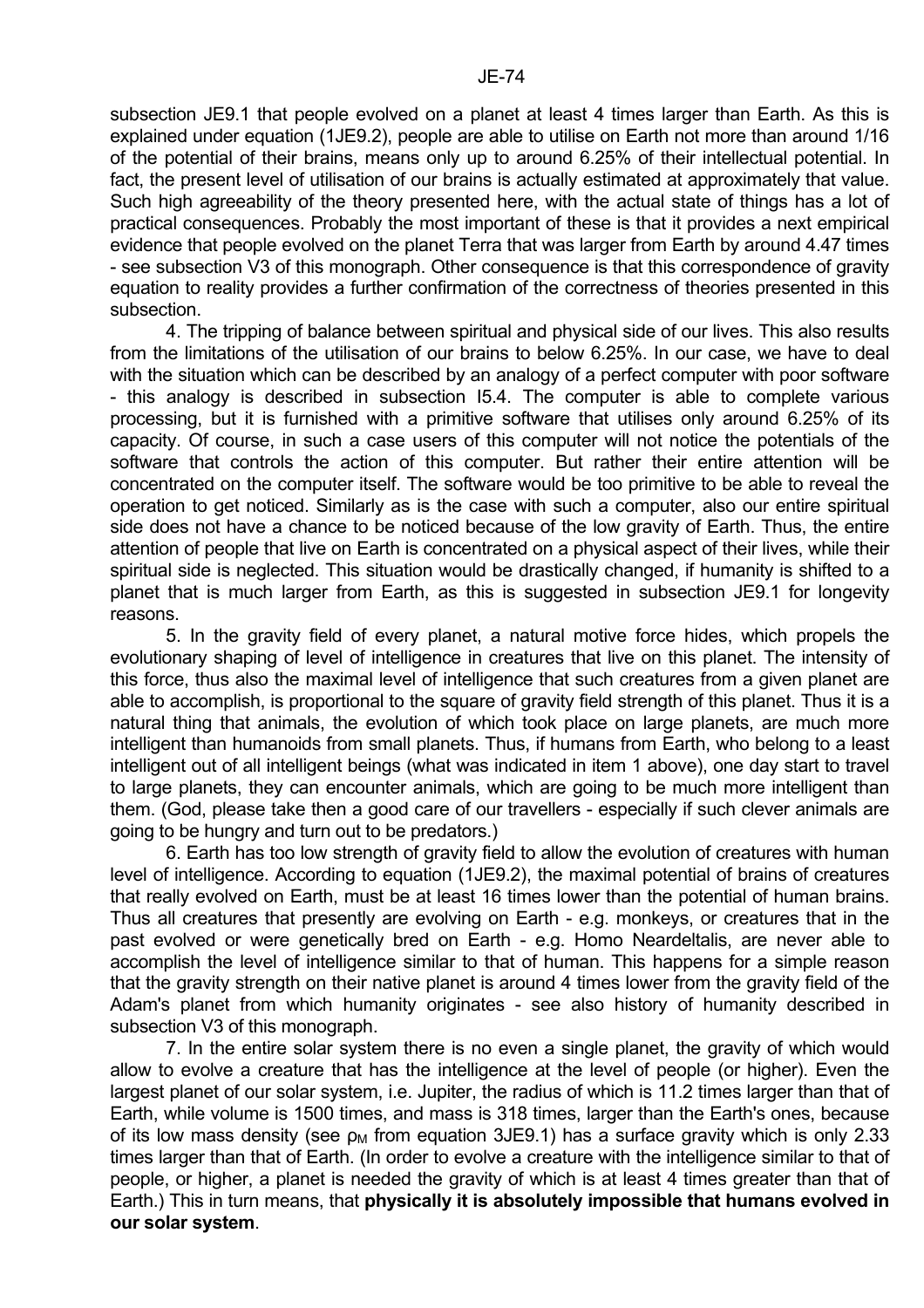8. In creatures that evolved on Earth, e.g. on Homo Neardeltalis, there is a ratio of their spiritual aspect to the physical aspect much better than in people. This happens for a simple reason that their brains utilise the entire their potential. Similarly in surviving descendants of Homo Neardeltalis, the contribution of their spiritual aspect to their lives must be larger than in racially pure humans.

 9. The significance of spiritual aspect in life of creatures, the evolution of which occurred on Earth, should be present and noticeable even in cases when these creatures are not suspected of intelligence. For example, it should be noticeable in animals. The reason why we have not noticed it, is the to-date lack of definition of this aspect, in relationship to animal kingdom. For example the manifestations of spiritual aspect in animals can include all behaviours that directly do not result from the immediate needs of survival, such as mating rituals, migrations, mass behaviours, etc.

 The equations of intelligence discussed in this subsection introduce a new understanding of the world around us. Various other important consequences that result from them, are discussed and explained in my other publications, e.g. in the Polish monograph [1/3].

## JE9.3. Equations of height

Motto of this subsection: "When we enter on the path of truth, horizons that open in front of us have no limits."

 About the fact, that in animal kingdom, the sizes of creatures are depended on the strength of gravity field of a given planet, Earth's science seems to be aware for a long time. For example relatively small sizes of insects in comparison to sizes e.g. elephants, is explained by the lack of skeletons in insects, and thus by the low strength of their chitinous shells, that results from this lack of skeletons. Such chitinous shells supposedly would not be able to sustain forces from large bodies. But the unknown so-far element, that is introduced only by the theory described in this subsection, is that the size of every animal is recorded in both, its genetic code as well as in its counter-material duplicate. The lack of awareness of this double records of size, caused in turn, that one of the most vital consequences of such double recording of height, remained unknown to us. This consequence states that, after a given creature is shifted to another planet with a different gravity, it is endangered by a change of size. Even if the size of it is not changing immediately, still there is a dormant motive force of growth, which is awaiting for an occasion to release the accelerated growth at a nearest opportunity. (This release may happen e.g. during the fertilisation by a father that originates from a different planet, or by fertilisation within the range of a powerful telekinetic field, it also can be caused by a special kind of telepathic vibrations, or by very low strength of gravity field.) Thus, the counter-material record of size, is a kind of "time bomb" on which humanity sits all the time. This bomb one day may be detonated accidentally, causing the explosion of height of people to the size that is appropriate to the gravity field of Earth (means to around 5 meters). Furthermore, our science also did not know, that the dependency of the height of given creatures from the strength of gravity field, can be expressed quite accurately with the use of mathematical equations that here are called "equations of height".

 According to my findings, the relationship between the height of a given creature, and the strength of gravity field, is expressed by a following law. "Heights ( $h<sub>Z</sub>$ ) and ( $h<sub>M</sub>$ ) of two identical in all other areas creatures, the evolution of which took place on two planets the strength of gravity field of which amount to (M) and (Z), where M>Z, are reversed proportional to the square of these strengths and are expressed by the following **equation of height**:

 $h_Z/h_M = (g_h M/Z)^2$ 

(1JE9.3)

In this equation ( $h_z$ ) is the height of a creature that inhabits a planet with a lower gravity (Z), ( $h_M$ ) is the height of a creature that populates a planet with a higher gravity (M), while  $(q_h)$  is a dimensionless coefficient of gravitational decrease of height." For people coefficient "gh" amounts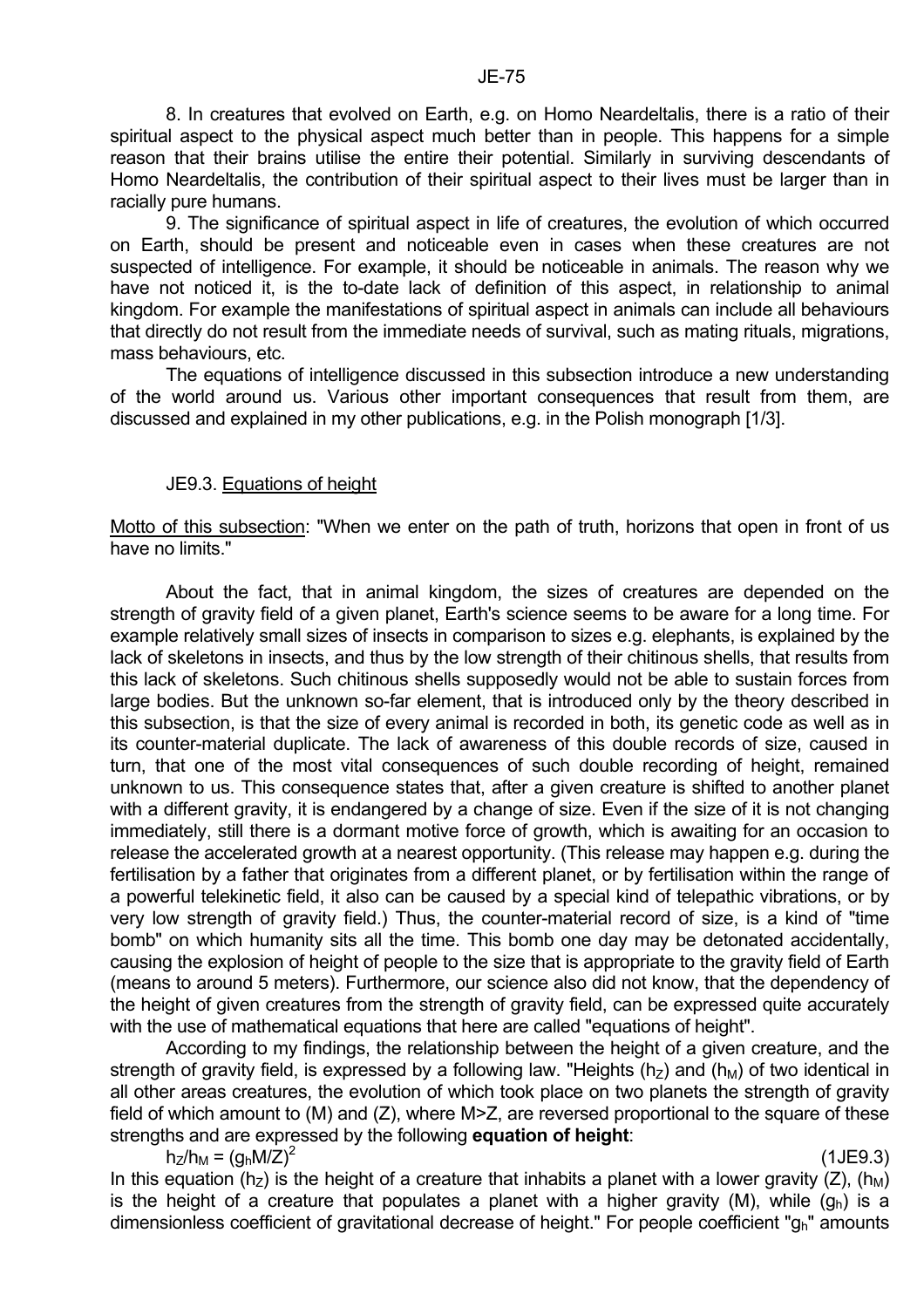to around  $q_h$  = 0.42. Note that by the coefficient  $q_h$  always should be multiplied the value of gravity that prevails on a larger planet - in case considered here: on planet "M".

 The correctness of equation (1JE9.3) can also be verified on the basis of the article [1JE9.1] discussed earlier. On page 54 of this article an approximate height of an UFOnaut that originated from a planet 10 times larger than Earth was provided. It was expressed with the following words, quote "this being was 1.6 meter high". For checking the equation (1JE9.3) we take an assumption, that Adam - who originated from a planet over 4 times larger than Earth (i.e. for which at least Z=4 [times of that on Earth]), had an average height of our race and equal to my own height, i.e.  $h_Z$ =1.76 [m]. From the article [1JE9.1] we learn, that a UFO being originated from a planet of M=10 [times of that on Earth], had the height equal to  $h_M$ =1.6 [m]. After substituting variables in equation (1JE9.3) for these values, we find out, that this equation is fulfilled (i.e. its fulfilling takes place for the following data:  $h_7=1.76$ ,  $h_M=1.6$ ,  $g_h=0.42$ , M=10, Z=4). Thus, it describes quite correctly the relationship between height of humanoids and the gravity of planet on which their evolution was occurring. Note, however, that the validity of equation (1JE9.3) was confirmed so-far for a planet, the inhabitants of which are lower than people, means for which the gravity M is at least 4 times higher than the gravity of Earth.

 Of course, the practical applications of equation of height (1JE9.3) is much wider than just allowing to compare our Adam to anonymous UFOnaut described in the article [1JE9.1]. Let us consider now examples of the most important consequences of the action of this equation, and the action of law that this equation expresses:

 1. **Gravity of the largest planet on which the evolution of intelligent beings took place**. In item 1 of subsection JE9.2 the placing of the level of human intelligence amongst intelligences that prevail in the universe was discussed. The question was raised there, what is the maximal size of a planet, on which still the evolution of human-like intelligent beings took place. Equation (1JE9.3), in connection with UFO observations, provides an approximate answer to this question. According to information provided by eye witnesses, the height of the race of smallest UFOnauts, the reports about the existence of which I encountered so-far in my research. amounts to around h<sub>M</sub>=0.25 [m]. Thus substituting in equation (1JE9.3) values: h<sub>7</sub>=1.76, h<sub>M</sub>=0.25,  $q_h$ =0.42,  $Z$ =4, and converting it so that it allows to determine M, we receive that M=25. This means that the smallest UFOnauts, the height of which is around a quarter of meter, originate from a planet the strength of gravity of which is around M=25 times larger than the strength of Earth.

 The interesting feature of this planet of the gravity M=25 is, that according to the equation (1JE9.1), beings which populate it, and which have the height of around a quarter of meter, live approximately 625 times longer than people from Earth. This means that in average they live around 50 thousands of earth's years. Thus, if one of these creatures at young age accompanied our Adam and Eve that just were shifted to Earth, it has a high chance to live until today. It is fully probable, that in the universe still live beings, which with their own eyes observed the population of Earth, and who personally took part in all important events from the entire history of human civilisation. These creatures may one day be able to tell us a lot - of course if with the elapse of time we learn to abandon our present pride and become ready to listen to them.

 2. **The target height of people from Earth**. The height of people who currently live on Earth, is limited by the records coded into their genetic system. This height is characteristic not to the gravity that prevails on Earth, but to the gravity of a planet on which evolution of Adam and Eve took place. But if somehow this genetic code is invalidated, then people would explode to huge sizes which are appropriate to gravity of our planet. Equation (1JE9.3) reveals what approximately these sizes would be. In order to illustrate them on an example, let us assume that I still have the size inherited from Adam and amounting to  $h<sub>z</sub>=1.76$  [m]. But if something caused that I would grow according to the gravity field of Earth, then equation (1JE9.3) states, that I would reach the size of a human giant towering at around  $h_M=4.9$  [m]. Interesting, that from my previous research, presented in subsection C7.1 of monograph [5/3] and [5/4], and also in subsection B1 of treatise [7/2] (mentioned also in subsection A3 of this monograph), it stems that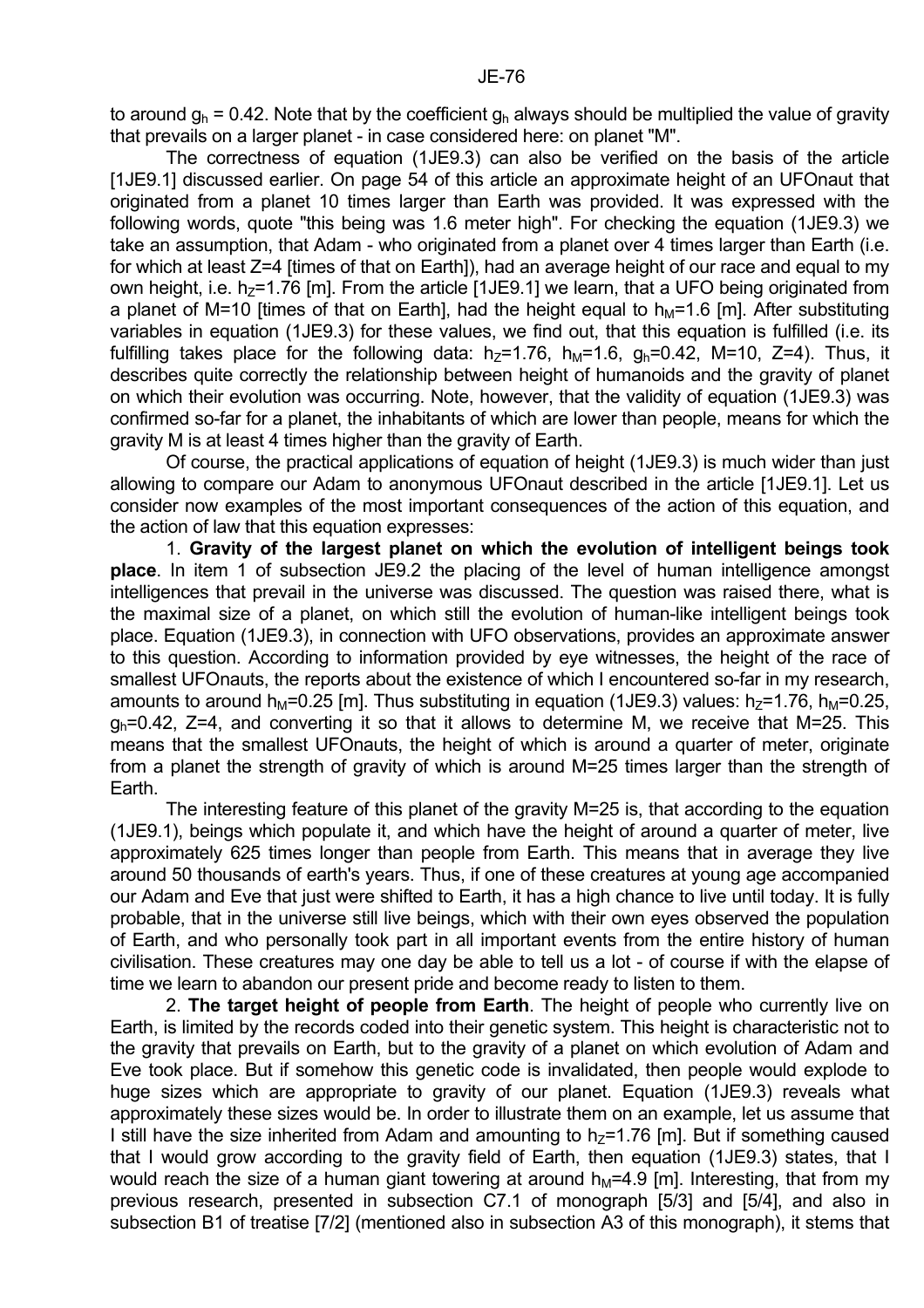giants of around 5 meters tall actually did live on Earth. A similar conclusion is also documented in the book [1JE9.4] and even supported in there with the description of more widely known human giants, e.g. Moses and Abel. (In [1JE9.4] a colour photograph of a gigantic sarcophagus of Abel of around 6 meters long is published. This sarcophagus is preserved until today in Syria.) The elimination of a genetic barrier in these human giants, which limited their height, was caused by one of the following factors: (1) their begetting in the range of powerful telekinetic field, (2) their begetting in conditions of very low gravity, or (3) begetting or growing in the range of telepathic vibrations with special frequency that is capable of elimination of genetic barrier that limit the growth. It is worth to notice, that if the size of people explode to the level of 5 meters, then also their intelligence would most probably decrease by the factor of around 16 times, while their longevity would increase slightly (because the size of their body, and thus also the life energy bind by this body, would increase).

 3. **Changes of height of people depending on the gravity of their area of living**. According to what was explained in item 6 of subsection JE9.1, subsequent regions of Earth are characterised by varying values of gravity field. This field changes both, with latitude, and with altitude above the sea level. According to equation (1JE9.3), people who for many generations live in regions of different gravity, should also have a height that is appropriate to the level of gravity in their place of living, and which differ from the height of people that populate regions with different gravity. And this seems to be indicated by my observations. In countries with a high movements of population, such as European countries, the constant movement of people causes their mixing together. Thus it makes impossible any such observations. But I had an opportunity to live for two years in Borneo, where almost until today the life of local tribes was limited to certain areas, where at travellers local "head hunters" were awaiting, and thus where the circumstances prevented any mixing of population. By observing an average height of various tribesmen from Borneo, and comparing this height to the gravity of their area of living, already valid conclusions about the correctness of equation (1JE9.3) can be drawn. And actually this equation can be proven correct on tribes from Borneo. For example there are native tribesmen from Borneo that belong to the Bidayuh tribe. (Bidayuh are described in subsections JE5.3 and A4, because of their shapely miniature women, that are famous in the world from their exceptional beauty and grace of movements, and also because of the prophetic capabilities of some their elders.) They populate low located areas near Kuching. In average they are shorter by around a half of head from local tribesmen from the tribe of Kalabit. Kalabit tribesmen live in high country of mountainous Borneo, where the gravity is clearly lower than that in Kuching. (By the way, women from the tribe of Kalabit are equally famous from their beauty, grace of movements, and the skills of lovemaking, although their height is almost at the level of height of European women.)

 4. **The danger of destruction of genetic codes of human height**. According to the theory described in this subsection, people who populate planet Earth, in the area of their height are currently in the state of delicate balance. Their genetic code still maintains their height close to that one, which they brought from Adam's planet. But their records in the counter-material duplicate are pressuring to change the height, to that around 5 meters tall. Thus the appearance of any disturbing factor may cause the breaking of this delicate balance and explosion of human height to the size of giants. The problem depends on this, that according to research presented in this monograph, there are various factors, e.g. telekinetic field that acts at the moment of impregnation, telepathic waves, or flashes of very powerful electromagnetic radiation, that are capable to destroy these genetic barriers that maintain human height at the present level. One of such factors that can destroy completely the genetic code of height (and also intelligence and longevity) are amongst others waves of a unique telepathic noise generated during explosions of nuclear weapon, and more accurately described in subsection D4 of monograph [5/4] and [5/3]. It appears that the tests with nuclear weapon, which were carried out lately, already destroyed a part of this delicate balance. In the result, a rapid growth of an average size of inhabitants of our planet was caused (while their intelligence rapidly fell down). If we do not force the deprived of responsibility governments of some countries, to stop these immensely dangerous experiments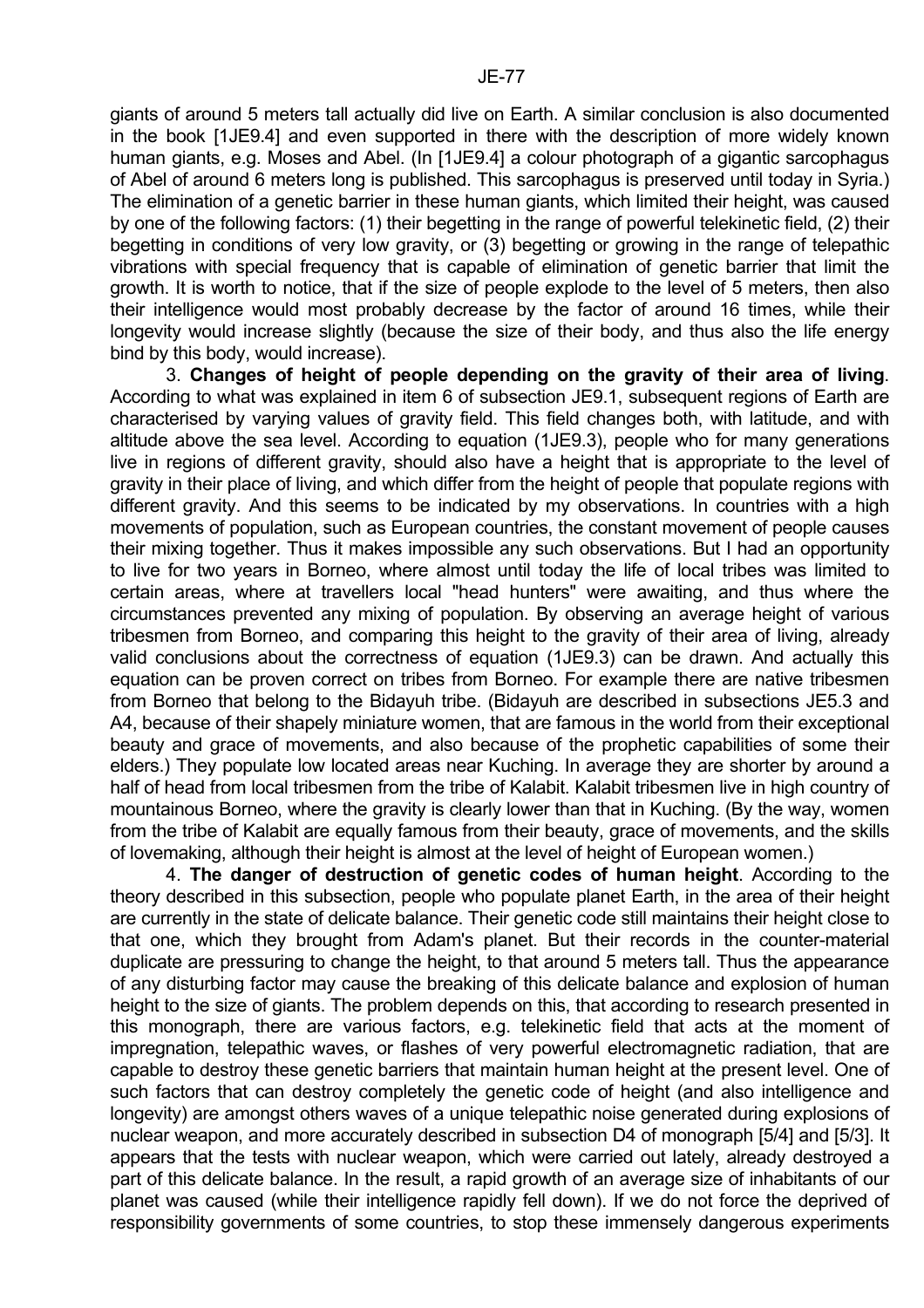with nuclear weapon, while this destructive telepathic noise is generated further, it may happen that humanity gradually grow to sizes of giants, while brains of people transform to the potential similar as in the Homo Neardeltalis.

 The above should be complemented with the information about the explosion of UFOs of third generation (time vehicles) that took place near the township Tapanui in New Zealand, in 1178 AD. This explosion is described in monographs [5/4] and [5/3]. It additionally increased the danger of the destruction of genetic code of height in some organisms that populate the area of this explosion. Therefore in New Zealand every now and again spontaneous explosions of height of various organisms to the size of giants can be observed. For example in 1997 in waters of that country a squid was caught of the size of around 7.6 meters. In normal circumstances these creatures reach maximal length of around 40 centimetres. In 1998 gigantic mushrooms "puffballs" were noted in there. An illustrated article **[1JE9.3]** "Sprouting puff-balls", which appeared on page 11 of the edition dated on Thursday, 26 March 1998, of the New Zealand newspaper Otago Daily Times, shows these huge and white like snow puff-balls, which grow around peripherals of a large circle on a paddock of someone named Jo Grayling from the town Alexandra. (Alexandra is a small town that is located quite close to Tapanui.) Judging about the size of these puff-balls by their comparison to the Jo Grayling who holds them, the diameter of the largest of them amounted to around one meter. This in turn, by comparing to a normal size of this mushrooms of around several centimetres, actually confirms that the explosion of their size really reached the level of around 16 times. (These proportions of their size suggest that the puff-balls were brought to Earth from the same planet as people do.) The growth of these puff-balls around peripherals of a circle of around 24 meters in diameter shown on the photograph, suggests that the release of such gigantic size was caused by telekinetic propulsors of a UFO K6 type, which most probably landed on the paddock at the time of sporing of these mushrooms. However, whatever would be the mechanism which destroyed the genetic codes of their size, the sole fact of its appearing in New Zealand, should suffice to make us worrying. After all, one day the growth of local people can again explode to the size of giants. (According to my research described in subsection B1 of treatise [7/2], and mentioned in subsection A4 of this monograph, until around 1800, New Zealand was actually populated by gigantic humans of around 5 meters tall.) And this would be a sign of the end approaching our civilisation. In turn the New Zealand newspaper "The Dominion Post", issue on Saturday, September 27, 2003, on page A9 published a short article **[2JE9.3]** entitled "Monster crayfish could be 100". The article was illustrated by a black-white photograph of a gigantic "packhorse crayfish" weighting 6.3 kilograms and being 1.34 metres long (normally this crayfish is around 10 times smaller). This giant was caught by Brian Hoult near Three Mile Reef off Bream Bay north of Whangarei.

 5. **Larger genetic purity of small people**. One of the most depressing facts that emerge from considerations of this subsection, is a negative significance of the rapidly growing average height of people in some highly developed countries. (For example Americans are at average around a head taller than Poles.) In the light of deductions presented here, such an increase of height indicates that in developed countries, various factors are at work for some time, which gradually destroy the genetic blockade of height. These factors cause that the height of inhabitants of these countries slowly is going towards the size defined by Earth's gravity (i.e. towards around 5 meters). Simultaneously their intelligence seems to drop as well, according to equation (1JE9.2). The consequence of this is, that people with small size, are genetically more pure than large ones, because their genetic blockade still resits these destructive factors of present environment. It is worth to remember this, when one has a temptation to call small people by names. After all, in the light of what was explained here, these are small people which are genetically normal, while the large people are genetic "degenerates" (including into this also their intelligence). This degenerating influence of the increased height, can visually be noticed already, if someone for example compares the perfection of shapes of miniature women from South-East Asia, with the deformed build up of huge women from developed countries. It is also well visible in museums during the observation of mummies, coffins, and armours of old inhabitants of Earth -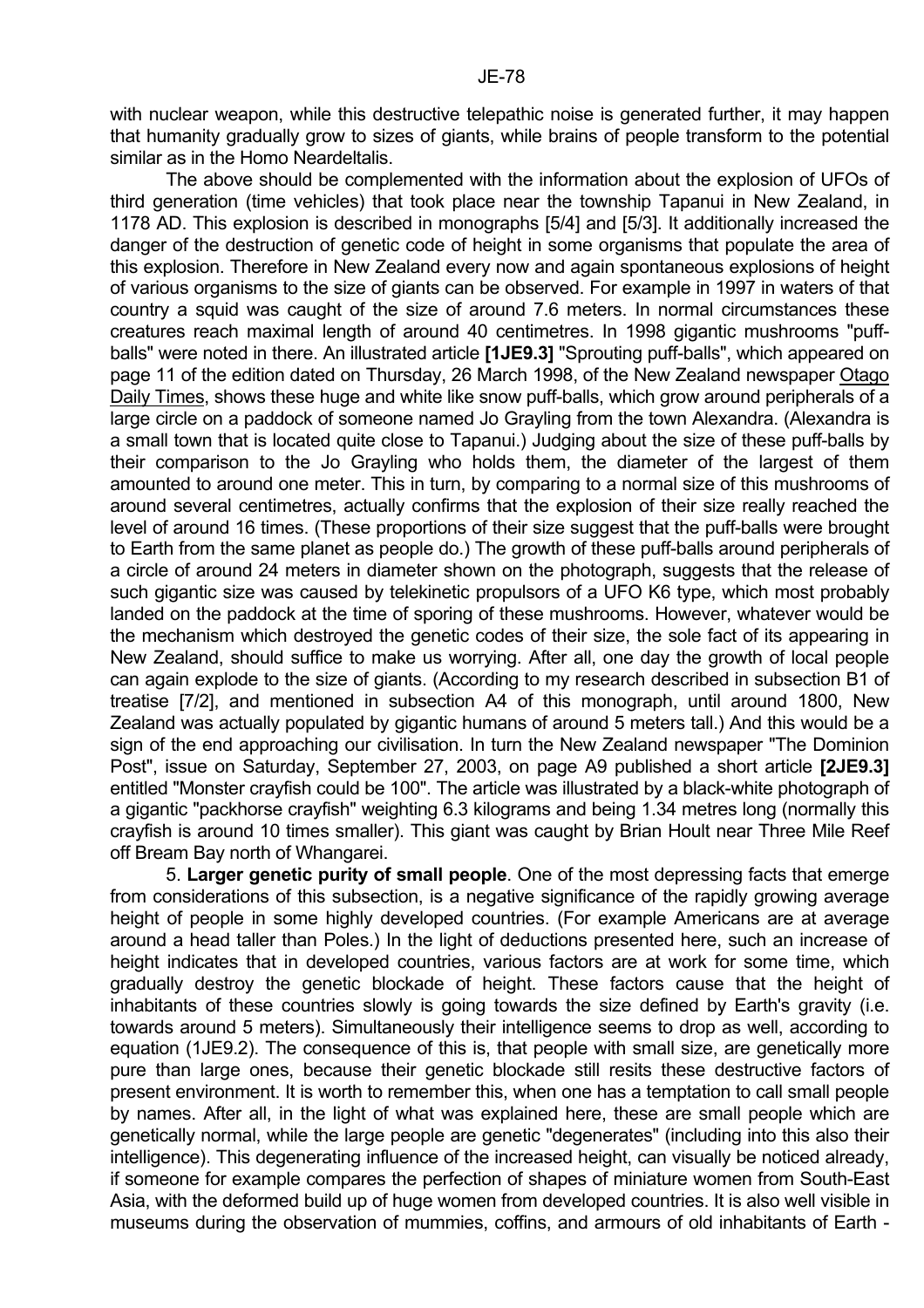they all were very small in comparison to present people, and simultaneously also apparently more perfect from us. In the light of what is explained here, small people should be proud that their genetic system still allows them to remain small.

 The above can be complemented with the information, that examples of calculations provided in this subsection are based on many simplifying assumptions and rather sparse comparative data. Thus they have an introductory significance. But they still give a good indication of numerous matters, and also they explain a lot of empirical observations, which previously did not have rational explanation.

 Of course, in case of height, similarly like in case of longevity or intelligence, there is a whole range of further important problems that require mathematical elaboration. Their example can be the determination of threshold ratio of gravity of two planets  $(M/Z)$   $(N/Z)_{gr}$ . The exceeding of this threshold causes that the software code of height contained in the counter-material duplicate, breaks through the hardware blockade of height contained in the genetic code. Thus the height of creatures shifted to such a planet, starts to explosively change to the level that corresponds to the gravity of that planet. From mythology it appears, that before Earth was populated, predecessors of our Adam and Eve were colonising Mars (see descriptions from subsection O7 of the Polish monograph [1/3]). But these Martian Adam and Eve, and their descendants, started to grow to gigantic sizes. Thus it appears, that during the shifting of people to Mars from the planet of Adam, this threshold value of  $(M/Z)_{qr}$ <(4/0.38)<10.5 was actually exceeded. Of course the above premise requires an urgent checking, because it could turn a very important safety argument against attempts to colonise Mars industrially planned by some scientists, and against sending women to long expeditions to Mars. There is a real danger, that even in case of relatively short staying on Mars, children that could be conceived in there, or sperm and ovule formed/altered in there, could give the start to gigantic descendants. The size of these descendants of Martian astronauts could explode to the size of human giants (while intelligence could decrease to the level of animals). Other example of a problem of height, that awaits an urgent working out, is the possibility of mutual influence on each other of software codes in counter-material duplicates and hardware codes in genetic system (means the possibility of change of height in subsequent generations). Thus, most probably in the future there will be more of equations of height, of course if the increasingly powerful suppression of my research that I am subjected to, do not lead one day to a complete holding me back from publishing anything.

## JE9.4. Equations of weight

Motto of this subsection: "The self-admiration of our own knowledge makes us blind to even the most screaming manifestations of truths that still remain unknown to us."

 According to explanations from subsection JE9.1, to a material component of every object, a counter-material component is attached. The material component is formed from the matter that prevails on a given planet with a specified strength of gravity field. In turn the counter-material object is formed from the counter-matter. A unique attribute of this counter-object is that its density depends on the gravity field that prevails in the area where it was formed. This practically means, that the amount of counter-matter that is attached to a given object, is not in every case the same, but it depends on the strength of gravity field that prevails on a planet on which, and from the substance of which, this object is formed. Thus, if we consider two otherwise identical objects, for example two absolutely identical cubes made of the same isotope of gold, which are to be produced on two planets that mutually differ by the strength of their gravity field, then the amount of counter-matter that is going to be attached to each of these cubes, is going to be different. In turn according to statements of the Concept of Dipolar Gravity and a new discipline of knowledge, which in subsection H1.2 was called "physics of the counter-world", the entire mass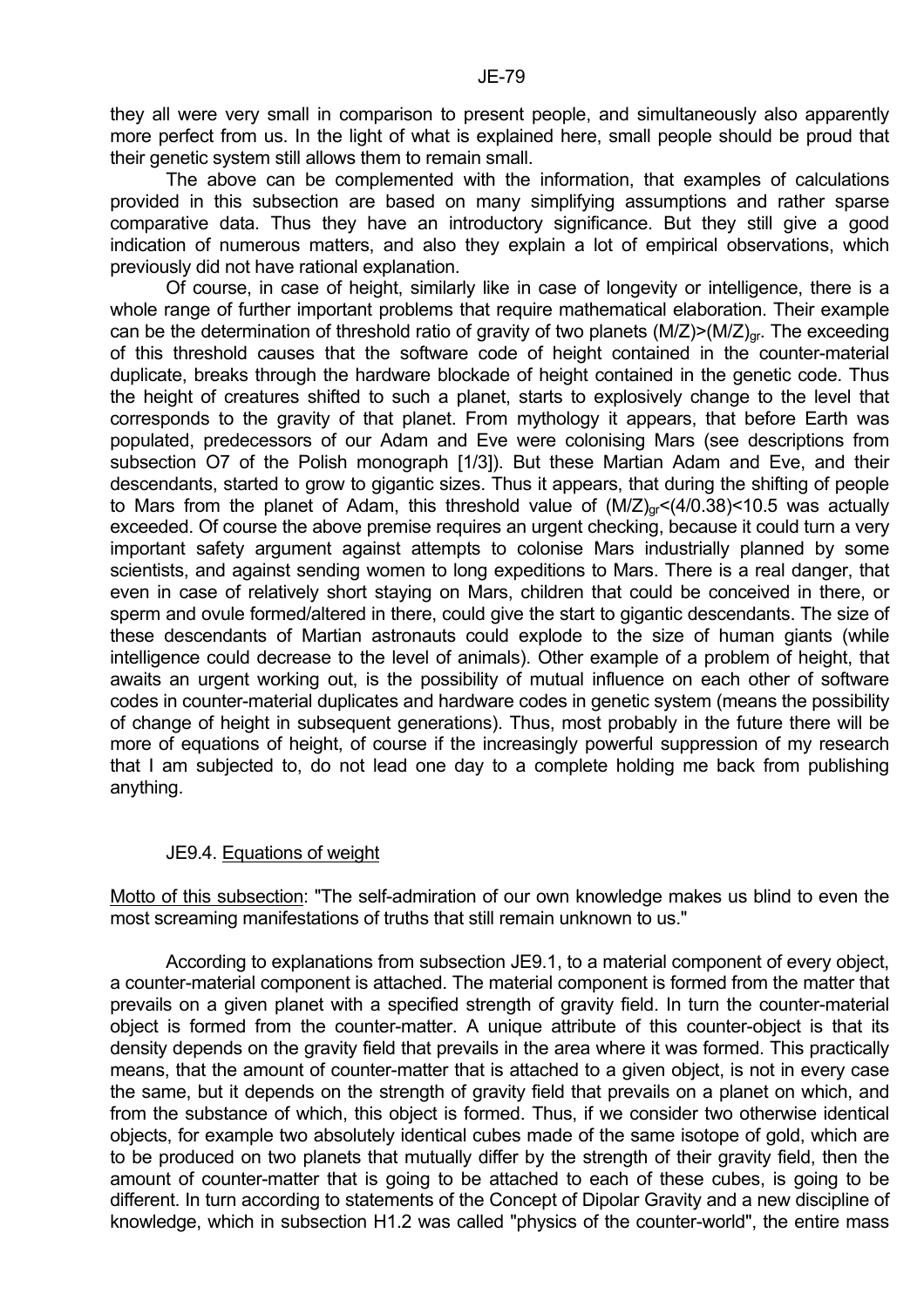"m" of a given object, is a difference of the material component " $m<sub>m</sub>$ " of this object (i.e. the matter that is included into this object), and the counter-material component " $m<sub>p</sub>$ " of this object (i.e. the counter-matter that is attached to a given object). This can be expressed with the following equation (see also subsection H1.2):

 $m = m_m - m_p$  (1JE9.4)

In this equation, the counter-material component  $(m<sub>o</sub>)$  is varying. For objects that originate from different heavenly bodies, it is a direct proportional function of the strength of gravity field (M) or (Z) that prevails on these heavenly bodies, e.g.:  $m_p = cM$ , or  $m_p = cZ$ .

Because the material component  $(m_m)$  of mass of a given object is attracted by the gravity field of a planet on which it prevails, while the counter-material component  $(m_0)$  is repelled by the gravity field of this planet, in the final result the two identical cubes of gold originating from two different planets, after both are placed on the same planet, are going to be attracted with two different forces G=mg by the gravity field of this planet. This difference in their attraction, is the outcome of the different amount of counter-matter that is attached to every of these two cubes, and that is repelled by the mass of a given planet. Thus, the differences in gravity attraction of such two cubes, will be noticeable to everyone, because the attraction will cause the differences in weight of both cubes. This means that the final consequence of laws that apply to countermatter, is that two identical in every aspect objects, which are produced on two planets that differ in gravity strength, must show different weights - if they are compared to each other on the same planet.

 According to my findings, mutual comparison of weights determined on a given testing planet for such two identical objects that originate from two different planets, can be expressed with the following law of gravitational relationship of weights. "Measured on a single testing planet weights  $(G_{Z})$  and  $(G_{M})$  of two identical in every aspects objects, that were formed on two planets the strengths of gravity fields of which amount to (M) and (Z), while M>Z, are reversely proportional to these strengths, and are expressed with the following **equation of weights**:

G<sub>Z</sub>/G<sub>M</sub> =  $(g_g)^2$  $M/Z$  (2JE9.4) In this equation  $(G<sub>z</sub>)$  is the weight of an object that is produced on a planet of a lower gravity  $(Z)$ ,  $(G_M)$  is the weight of an object that was produced on a planet of a higher gravity (M), while  $(g_0)$  is a dimensionless coefficient of gravitational decrease of mass."

It is worth to notice in equations (2JE9.4) and (3JE9.4) that by the coefficient " $g_0$ " always must be multiplied the value of gravity that prevails on a larger planet - in the case considered here on the planet "M".

 On the present level of knowledge, the value of coefficient of gravitational decrease of mass "gg", is impossible for determining from a simple reason that we have no access to the data required. Of course, after appropriate support for this research, in future this data probably would be possible to determine through weighting on Earth a testing cube that was made of a pure element produced for example on Moon or on any other heavenly body with a known gravity, and that was made of matter that originates exclusively from that heavenly body. Then this cube could be compared with an identical cube produced from the same element, only that of the Earth's origin. Because the outcomes of measurements of samples that originate from the Moon probably are already available in literature, to appreciate the level of difficulties that the completion of my investigations encounters in conditions of an "underground research", I would like to propose to readers to undertake such an estimation of " $g<sub>g</sub>$ " coefficient on the basis of the material that was brought to Earth from Moon.

 For heavenly bodies different from Earth, the proportional relationship between the weight "G" of their objects, and the mass "m" of the same objects, also is going to be in power. This relationship is expressed by the known equation of gravitational attraction G=mg. This in turn means, that the entire force of gravitational attraction (means the entire weight) "G" of a given object, should be proportional to the product of its mass "m" and gravity "Z" or "M" (i.e.  $G_{Z}$ =m<sub>Z</sub>cZ, and  $G_M = m_M cM$ , where c=constant). Considering this proportionality, the equation of weights (2JE9.4) with the acceptable approximation can be also expressed in the form of following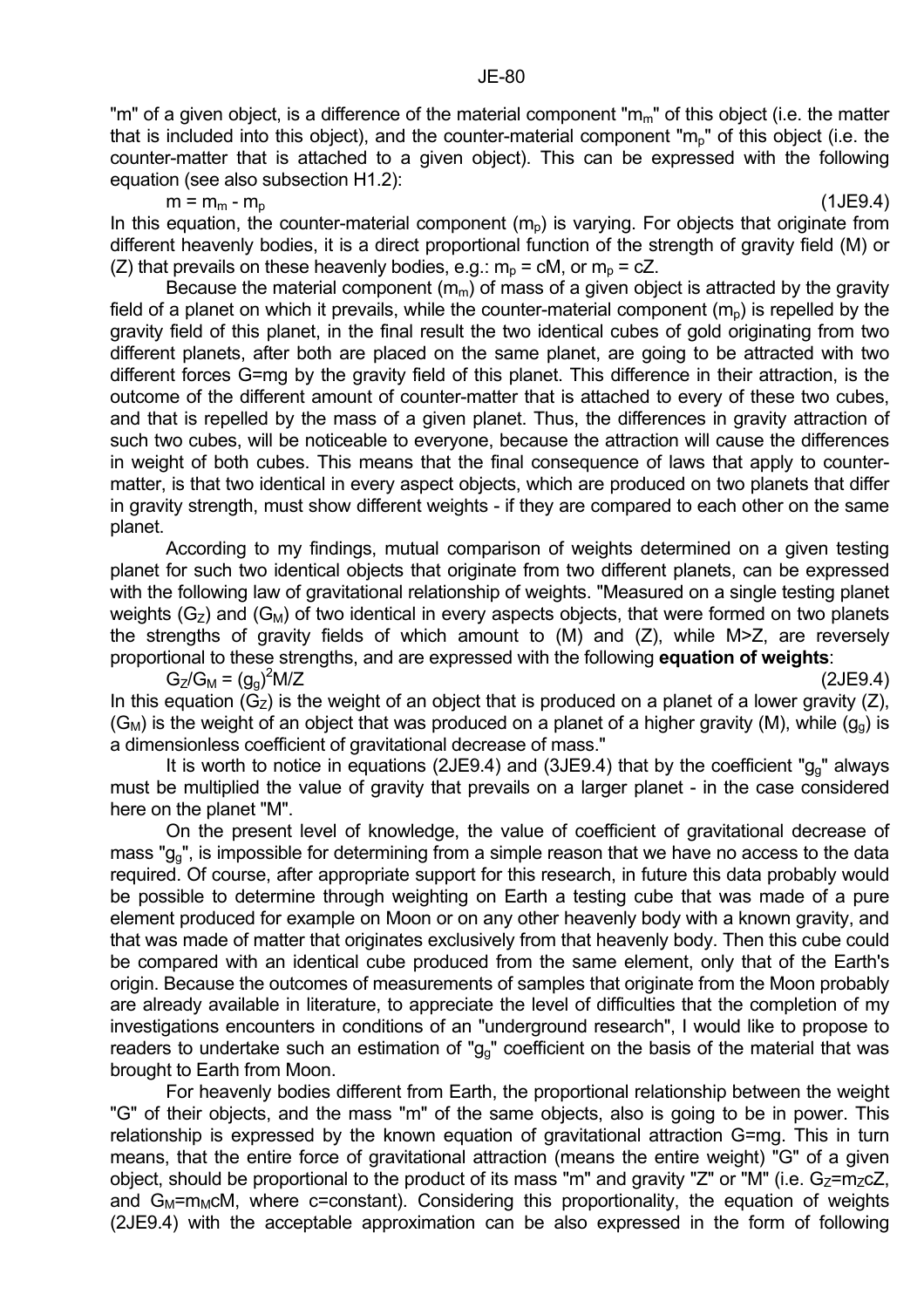#### **equation of masses**:

 $m_Z/m_M = (q_0 M/Z)^2$ 

 Let us now interpret the meaning of equations (2JE9.4) and (3JE9.4), as well as the law that they express. According to their content, if we bring to Earth an object that is produced on a planet which has a gravity much higher than that on Earth, and also that is produced entirely from the material that originates from this planet, then on Earth this object is going to be much lighter from objects identical to it but produced on Earth and from Earthly materials. (It can be speculated theoretically, that in drastic cases, if such an object is produced on a planet with gravity many times greater from that of Earth, while the substance would belong to an exceptionally light type, then such an object could show on Earth even a negative relative weight. But our lack of knowledge of counter-matter and limitations that it imposes onto values of variable "m<sub>p</sub>" from equation (1JE9.4) does not allow to deduce presently whether such an object would remain stable on Earth. After all equation (3JE9.4) suggests, that most probably such an object would need to disintegrate, because in this equation no mass can take a negative value.) In turn if we bring to Earth an object that is produced on a planet with the gravity much lower from the gravity of Earth, and produced from the material that originates from that planet, then such an object is going to be much heavier on Earth from identical objects produced on Earth and from Earthly materials. For example an ordinary water from Moon is going to behave as so-called "heavy water" from Earth. Thus after such Moon water is mixed with Earthly water, it would always settle on the bottom of a jar and below the surface of water that originate from Earth. In a similar manner, if any object is carried from Earth to a planet of a higher gravity, it is going over there to be much heavier from identical objects originating from that planet. In turn if an object is taken from Earth to a planet with a lower gravity, then it is going to be lighter over there from identical local objects. If people from Earth are to fly onto a planet with gravity lower than that on Earth, the movements of these people are going to appear over there much slower and weightless, like for divers on the bottom of sea, or like shown in a slow motion (we well remember such movements from films that show the visit of people to the Moon). In turn the motion of beings that live permanently on such a smaller planet, will look as if they occur with a normal speed. On other hand, people that visit a planet that is larger from Earth, in their movements on this planet are going to be surprised with the caricature speed of their movements, which will be much higher from the movements of creatures that permanently live on this planet, looking normally. These movements of people on a bigger planet are to resemble movements of people on old films of Charlie Chaplin, or movements of Earth's insects.

 Already at the moment various observations were accumulated, that seem to confirm a qualitative (although not yet quantitative) correctness of equations (2JE9.4) and (3JE9.4). Their examples include reports of the speed of movements different than on Earth, experienced by some people taken to other planets that are larger from Earth. These people observed, that on planets of the gravity higher from that of Earth, they **moved in a manner much accelerated** in comparison to native inhabitants of these planets, doing movements that in comparison to native inhabitants of these planets looked as they (the movements) were taken from old films of Charlie Chaplin. One of the abducted people, who carried out such an observation is a Pole, Mr Andrzej Domala - see his report from the abduction presented in treatise [3B].

 Independently from these accelerated movements of people from Earth on other planets, the correctness of equations (2JE9.4) and (3JE9.4) is confirmed also by a whole array of other empirical facts. One of these is an observation described by folklore, that **dogs and other animals are very afraid of beings from space**. According to equation (3JE9.4), biological matter of beings from other planets have different mass. This in turn means, that this matter behaves differently, and have different properties than Earth's matter. On one hand this matter is completely unedible for creatures from Earth, on the other hand it gives to beings from other planets the properties, as if they are formed from a substance of a mineral rather than organic character. In turn senses of animals, insects, or bacteria, are sensitive enough to immediately and remotely differentiate between mineral matter, and organic matter. If someone does not believe

(3JE9.4)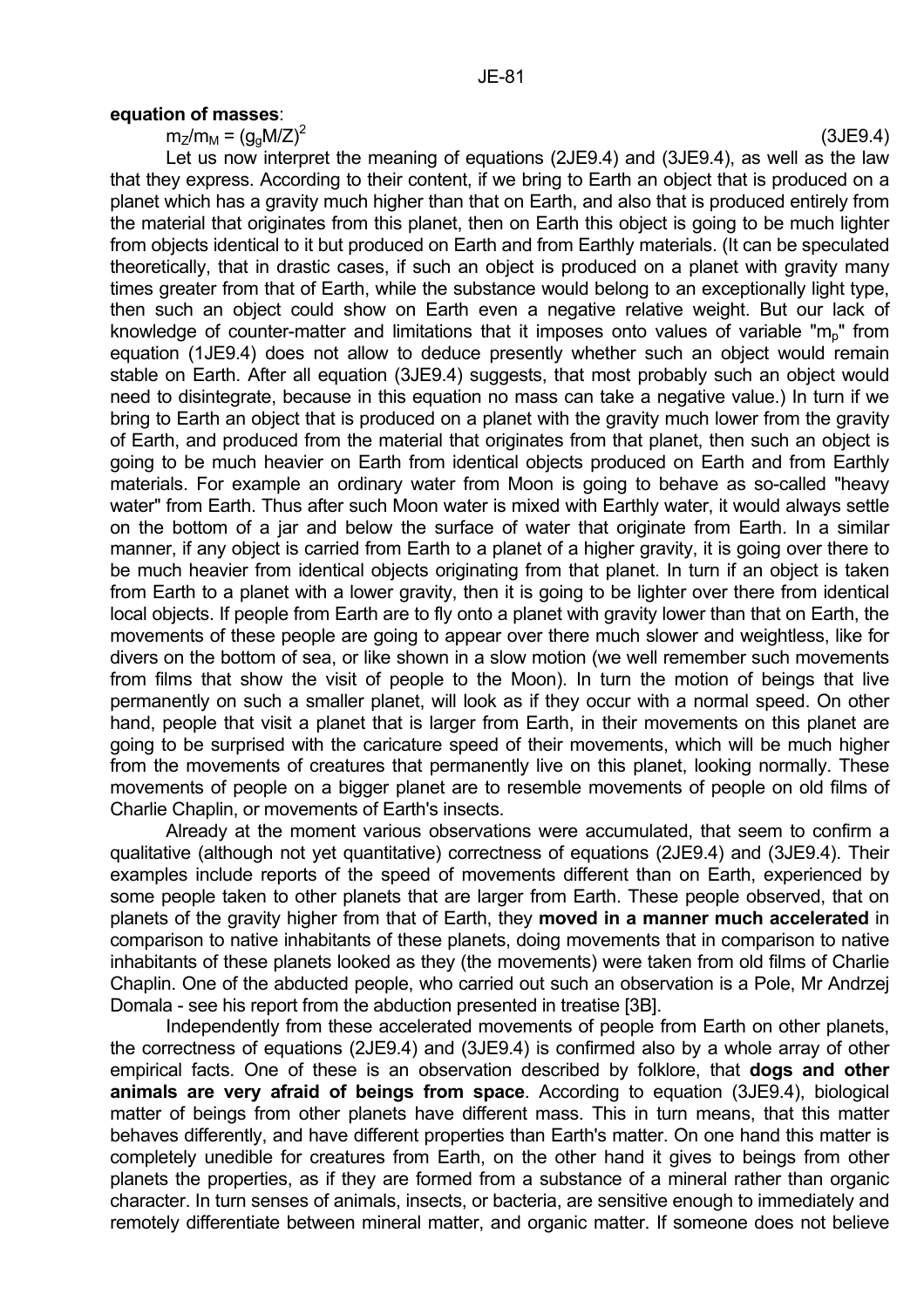this, he/she should try to feed chicken with exact imitations of grains, but formed for example from metal, throw to a hungry dog an exact imitation of a bone, but carved for example from stone, or place near a marching column of ants two identical crystals - one made of sugar while other made of quartz. Therefore dogs always notice the proximity of beings from other planets, and are clearly afraid of them. In turn folklore belief states that dogs always growl and haul, if "supernatural beings" are nearby. Other fact that confirms the correctness of equations (2JE9.4) and (3JE9.4) is that **organic matter that originates from other planets does not display on Earth any signs of biological decay**. For example insects or bacteria do not want to eat bodies of the first people on Earth. Therefore Adam himself, as well as many of his first descendants born just after Adam arrived to Earth from Eden, after the death were not eaten by insects, nor their bodies were subjected to a biological decay. This topic is elaborated, amongst others, on pages 213 and 217 of a book **[1JE9.4]** by Andrzej Olszewski, "Paradoksy tajemnicy wszechswiata" (Warszawa 1998, ISBN 83-900944-2-8, 314 pages; Consultations regarding distribution: Wydawnictwo A. Olszewski, 00-976 Warszawa 13, skr. pocztowa 87, Poland). Similarly bodies of UFOnauts who died on Earth, are not undergoing a biological decay - this is probably the main reason why UFOs always take with themselves bodies of victims of all accidents into which they are involved, and never live these victims on Earth (so that people later are not able to find this conclusive evidence). Probably also from this fact originates the old custom of mummifying of bodies of important people. Probably old time people saw that bodies of "gods" do not decay, so they decided to be like these "gods". Therefore after they died they ordered to balsam their own bodies, and bodies of their loved ones. The reason for the lack of biological decay in organic matter that originates from different planets, is the same as that described earlier - insects and bacteria do not recognise this matter as suitable for consumption, because the mass of this matter is different from the matter that they usually consume. For this reason, if for example UFOnauts are forced to make a pooh on Earth, whatever they live behind stays entire months fresh and untouched by Earthly bacteria or insects. It remains untouched until it decays chemically (not biologically, as this happens to earthly faeces), or until the excess of energy spontaneously disperses due to the ordinary process of energy dissipation. This last observation about a lack of biological decay of organic waste that is left on Earth by UFOnauts, I made myself during my research on countless UFO landings in New Zealand, and during systematic observation for many months of whatever I found on these landings (appropriate descriptions are going to be provided in [4]). Of course, if someone would insist, than he/she could subject to research this non-decaying faeces that sometimes are left on UFO landings. This research could establish whether their mass in fact does differ from the mass of substances of earthly origin. But I did not do this for three reasons, i.e.: (1) when I investigated UFO landings in New Zealand and found this ever fresh faeces, I did not know yet about the existence of equations (2JE9.4) and (3JE9.4); thus I only accumulated empirical observations, but was unable to find yet the explanation for this state of things, (2) in order to research the differences in weight of these faeces in comparison to earthly organic matter, it would be necessary to isolate from them some pure element (e.g. carbon) and only then compare the weight of this element - unfortunately I am not able to do it myself, because I am not an expert in chemistry, and (3) faeces of extraterrestrial beings can contain in themselves some microorganisms that are unknown on Earth (e.g. some illness causing viruses), thus their touching or too close approach could introduce a biological threat to health or to life of the investigator. There is one more aspect connected with the difference of matter of UFOnauts from matter of people - namely the taste of their body. As this is described in the article **[2JE9.4]** "Dziwny dowod", published in the Polish quarterly UFO, number 4(40) dated pazdziernik-grudzien 1999, pages 9-29, when an earthly man who was raped by a female UFOnaut bite off her nipple, this nipple he felt with his taste senses as if it is made of a rubber, not from human flesh. This is because of the mass differences between the body of a UFOnaut and earthly organic flesh, his sense of taste simply was unable to recognise her flesh, and only signalled that senses some kind of organic compound!

There is also a kind of finding, which if turns to be truth - not for example a joke or an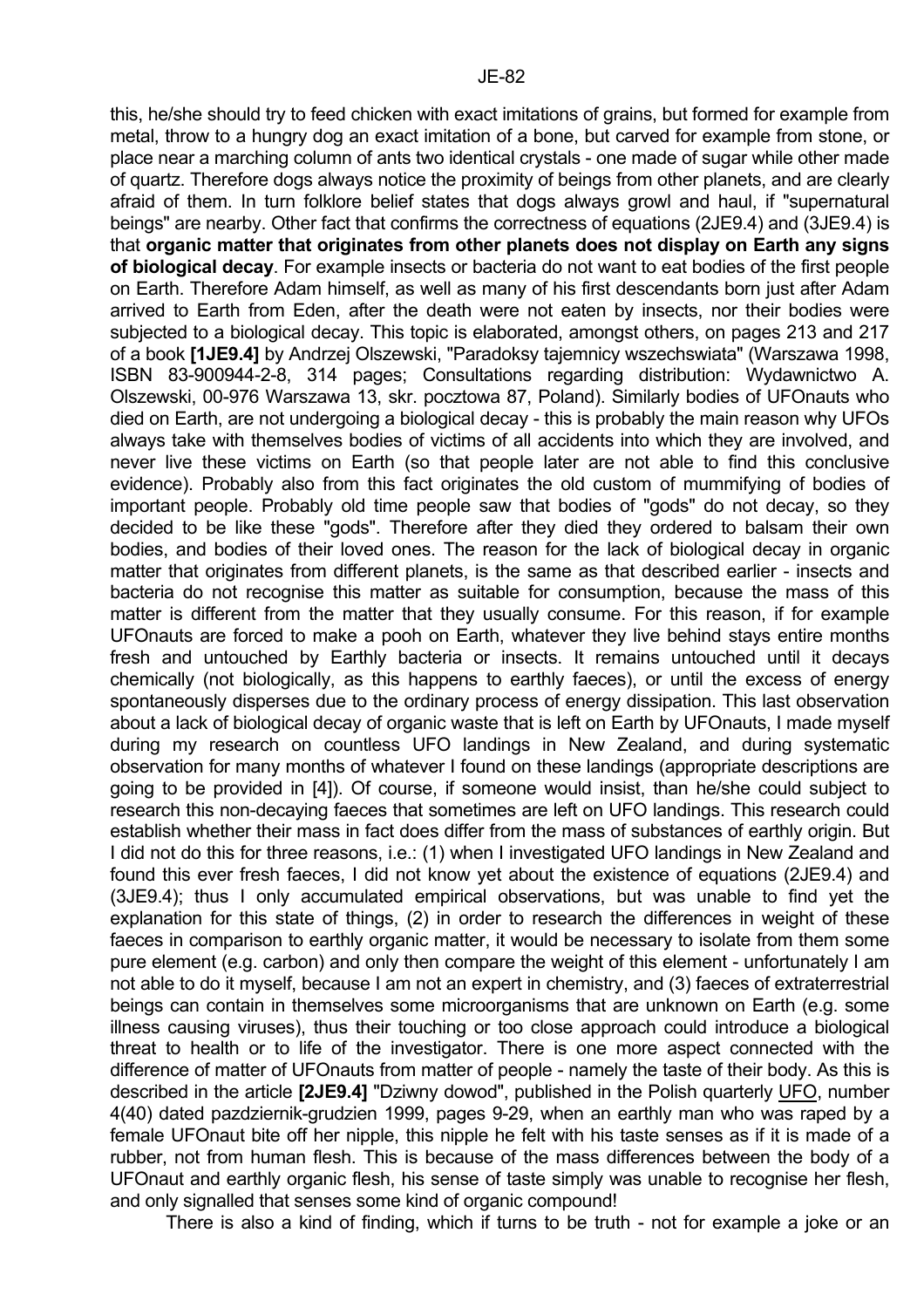intensional misleading, also would support the correctness of equations (2JE9.4) and (3JE9.4). This finding was presented in an article **[3JE9.4]** by H.L. O'Neal, "Tajemniczy artefakt znaleziony w Rosji", Polish quarterly UFO, number 28 (4/1996), pazdziernik-grudzien 1996, pages 66 to 68. It concerns a glossy sphere that was found in 1976 in a Western Ukraine, in a layer of clay that is around 10 millions years old. According to the above presentation in [3JE9.4], this sphere supposed to have a shape slightly like an egg. It was composed from a glossy crust and a nucleus which was made from material other than this crust. The calculations of density carried out separately for the crust and for the nucleus, supposedly were giving "irrational" outcome, because the nucleus supposed to be characterised by a negative density. Of course, if this would be true, then even in case of even committing a significant error in calculations, this still would represent a confirmation for equations stated here, suggesting that this sphere was brought to Earth from a planet that has significantly higher gravity. Unfortunately, I tried myself to carry our calculations for data stated in the article [3JE9.4], and I discovered that they are contradictive to themselves, and represented one string of nonsense. Thus, it would be worth to clarify, whether the publishing of these nonsense data is an example of collaboration with UFOnauts that occupy our planet, which is oriented towards ridiculing UFO research and spreading confusion, or just an example of what with facts and outcomes of research can do an untidy publisher.

 Of course, the correctness (or incorrectness) of the equation (2JE9.4) can also be proven experimentally, e.g. through exact comparison of weights of two uniforms substances (e.g. pure elements) one of which would be brought to Earth from a heavenly body of known gravity, e.g. from Moon or from Mars, while the other would be produced on Earth.

 The practical application of equations of weight and mass (2JE9.4) and (3JE9.4), is much wider than just serving for comparison of speed of movements of an Earth man on other planets, or comparison of weights of substances originating from different planets. Let us now consider examples of the most important consequences of this equation and the law of nature this is expressed through it:

 1. Substances brought to Earth from Moon, e.g. by Apollo mission, according to these equations must show on Earth much higher relative weight than identical substances of Earthly origin. Thus it is quite astonishing that American researchers would not notice this difference in weights so-far (would it be possible that is any truth in these persistent rumours that Americans fabricated their trip to Moon, and the material that supposed to be gathered on Moon actually originates from Earth).

 2. Substances that are to be produced on planets of other that Earth's gravity from materials that entirely originate from these planets, after are brought to Earth are going to display a relative weight which is different from the weight of identical substances produced on Earth and from earthly materials.

 3. By an exact measurement of relative weights of elements that are contained in a meteorite, is going to be possible to identify in future from how large planet this meteorite comes originally - of course only after we exactly determine the value of coefficient " $g<sub>g</sub>$ " from equation (2JE9.4). In a similar manner it will be possible to check whether samples of "Moon rocks" that were received by someone for souvenirs, are actually rocks from the Moon.

 4. The velocity of chemical and physical ageing of substances produced on, and from materials, of planets larger than Earth, will be slower than ageing of material produced on Earth. In turn organic matter that originates from planets other than Earth, is not going to decay biologically on Earth, means it will remain untouched by earth's microorganisms, by earth's insects, and by earth's animals. Therefore for example faeces left on Earth by UFOnauts will stay fresh by whole months, until they decay chemically. Similarly bodies of UFOnauts, who died on our planet, on Earth are not going to decay biologically (this may be a main reason why UFOnauts who occupy us, never leave bodies of their colleagues - they do not want these bodies are available for us forever for research). The same mechanism causes that animals, insects, and even bacteria, without any error identify beings from other planets - after all these beings are behaving as food, but according to indications of senses of these animals, they are not suitable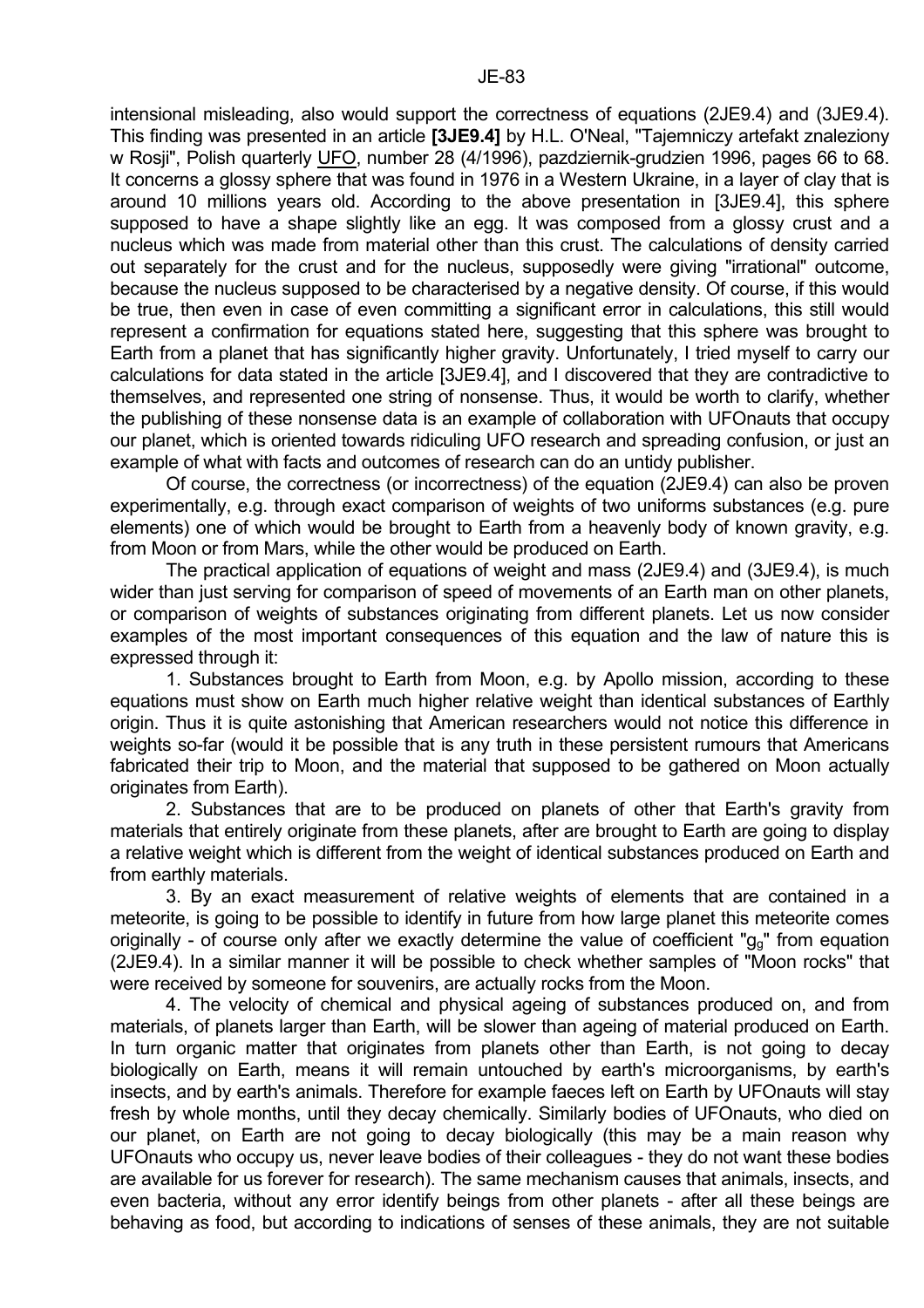for eating.

 5. Equations (2JE9.4) and (3JE9.4) invalidate many of claims and calculations of earthly astronomers. For example they invalidate the theories to-date about so-called astronomical "black holes". Possible conclusive proving the correctness of these equations would cause that many astronomical theories (e.g. concerning black holes, or masses of heavenly bodies) would need to be formulated from very beginning.

 6. Equations (2JE9.4) and (3JE9.4) completely invalidate many claims of earthly physicists. For example they completely undermine the correctness of famous Einstein equation  $E=mc^2$ , and thus also the correctness of theory of relativity. After all the Einstein's equation cannot be valid if mass "m" changes significantly with gravity, and if it is possible to put side-byside two identical objects (e.g. two cubes made of gold that were discussed at the beginning of this chapter), which being identical by composition and geometry, are simultaneously significantly different in their masses. The eventual conclusive proving of the correctness of equations (2JE9.4) and (3JE9.4) would also cause that the majority of theories and physical laws that are considered to be "foundations" of present Earth's science will require to be put to rubbish tins what I was already indicating in subsection H1.2. This is because without realising this, our scientists in their considerations extended onto the entire universe the unique case of phenomena, that according to laws that are described by physics of the counter-world, are observed only in Earthly gravitational conditions. In this manner these scientists make themselves similar to a provincial whiz, who living in a valley that is separated from the rest of the world, make an observation that in spring swallows arrive to his village. So he notified about his discovery that the speed of arrival of spring to his village, must be defined by the speed of flight of swallows that carry this spring on their wings.

 Equation (2JE9.4) is just an initial one. In order to be used in practice, it firstly requires that the value of "g<sub>a</sub>" coefficient is determined. In turn in order to determine this coefficient, it is necessary to measure exactly relative weight of two identical objects produced on two planets of known and mutually differing gravity. Unfortunately, as so far I have no access to such two objects.

Of course, the value of coefficient " $g_q$ " could also be attempted to be determined theoretically. But to accomplish this it is necessary to take some assumption that compensates our lack of knowledge of relative weight of two identical substances that originate from different planets of not the same gravity. In order to be correct in our compensating assumption, it would be necessary to guess what was the intension of the universal intellect when this intellect defined laws that govern equation (1JE9.4). If I would be the one who attempts to do such a guessing, I would assume that the laws that govern the relationship of complete mass expressed by equation (1JE9.4) and the gravity field, were so selected by the universal intellect, that identical by size and shape creatures that live on planets of different gravities, would have the same weight in relationship to their native planets (i.e. that they would be attracted by these planets with approximately the same force). After all, a similar weight would allow to make similar their build and functioning, to make them independent from the size of their planets, and to lead approximately similar lives. It is interesting whether the future measurements and validations of equations provided in this subsection are going to confirm the correctness of this attempt to guess, based only on my intuitive feeling.

# JE9.5. Equations of feelings

 The gravity equations that are described before, must be complemented with one more, namely with the equation of feelings. This equation states that "if we compare with each other, two levels of feelings ( $F_Z$ ) and ( $F_M$ ) that accompanied some strictly defined event that affected two identical in every aspect creatures which live on two planets that differ in strengths of their gravity fields (Z) and (M), then levels of these feelings must be reversely proportional to the square of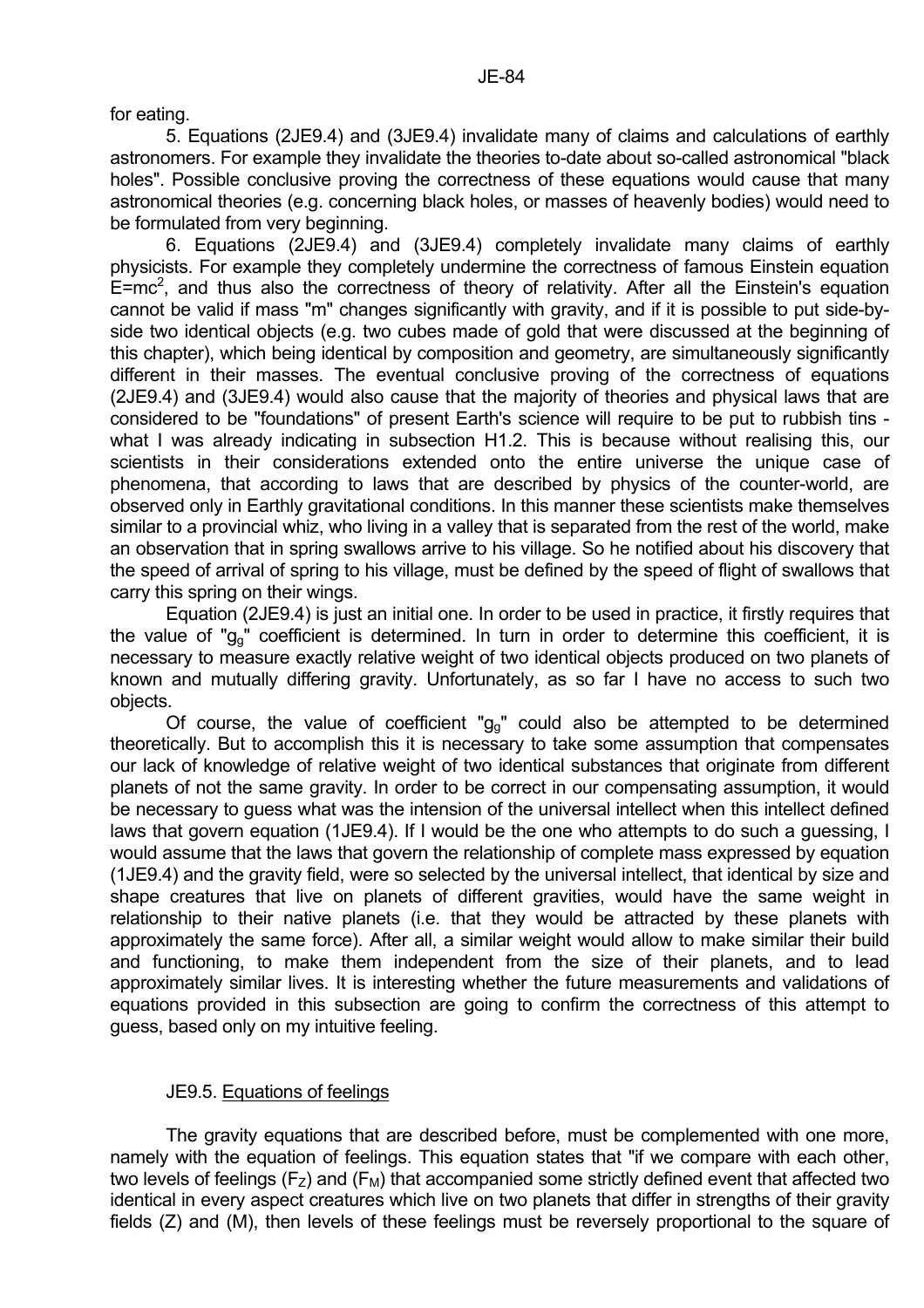strength of gravity field which prevails on planets on which these creatures live". The above can be expressed mathematically with the use of following equation of feelings:

 $F_Z/F_M = (g_F M/Z)^2$  (1JE9.5) In the above equation of feelings ( $F_z$ ) and ( $F_M$ ) are levels of feelings that are caused by identical events in two identical beings that live on different planets of the gravity strengths "Z" and "M". The remaining quantities of equation (1JE9.5) have the same interpretation as in other gravity equations.

Let us explain now the above equation of feelings with the use of different words. It states that if a human being on Earth, and a UFOnaut living on a planet let say 4 times bigger than Earth, both are subjected to an identical event that causes in them the appearance of feelings, then the intensity of feeling that appears in the human on Earth is going to be higher by the square of ratio of gravity on both planets (means in this case higher 16 times), than the intensity of the same feeling that appears in this UFOnaut. In order to illustrate this on an example, e.g. drawing of a nail through hand of Jesus on Earth was around 16 times more painful for our Jesus, than the drawing of identical nail would be to a martyr on a planet of UFOnauts that has the gravity 4 times stronger than Earth. Similarly e.g. death of someone loved, is for a human from Earth around 16 times more painful than death of the same loved one is for a UFOnaut from a plant with gravity 4 times higher than that of Earth.

 The mechanism of operation of phenomena behind the equation of feelings result from the fact that with the higher consistency of counter-bodies, which appears on planets with higher gravity, the flow of moral energy between the biological body and the counter-body is reversely proportional to the square of strength of gravity field of these planets. In turn the consequence of the equation of feelings is, that independently from the strength of gravity field on which given creatures are living, the total amount of energy that flows between biological body and counterbody of these creatures, remains approximately the same. This in turn means, that the total "volume" of feelings which given creatures experience during their entire life, is independent of the gravity of the planet on which they live, and only dependent on the anatomy/structure of these creatures. (This fact is a next manifestation of the universal justice. Although the length of life is higher for beings from large planets than for people, the intensity of their feelings is lower, so that in total, these beings are going to experience during the entire their life the same "volume" of feelings as people do.)

 Although in the situation of humanity that is totally cut off from communication with the universe, it is very difficult to accumulate evidence which would confirm the correctness of the "equation of feelings" (1JE9.5), such evidence comes to our attention in an indirect manner. It mainly originates from UFO research, and from reports of people who interacted with UFOnauts (and whose memory was not erased after such interactions). One group of such evidence that confirms the correctness of equation (1JE9.5), are claims of UFOnauts themselves, which are continually repeated on the occasion of significant number of UFO abductions. UFOnauts are enormously proud of the fact, that they are not so "emotional" as people do. Thus they highlight this their "advantage" on every occasion. They let us know in such situations, that we are an inferior subspecies, because our feelings are many times higher than theirs, so that we take everything in our lives on feelings, while we should take it on reasoning. The lower level of feelings of UFOnauts in comparison to people, can also be realised during these extremely rare cases, when UFOnauts are hurt somehow in our presence. For example, in the previously referred article [2JE9.4] a case is reported of biting off a nipple from a female UFOnaut by a male human whom she was exploiting sexually (raping). The only reaction of this female UFOnaut was a surprise and startle. (Consider the reaction of a human woman, whom someone bite off a nipple - she would scream and roll in the pain.) On a similar principle people knew already in medieval times that witches (i.e. medieval equivalents to present UFOnauts) do not feel the pain similarly strong as people do. This lack of the pain was even a basis for one of the tests, with the use of which medieval people tried to establish who belongs to the category of "witches" - what is described more extensively in subsection U3. Other group of evidence for the lower level of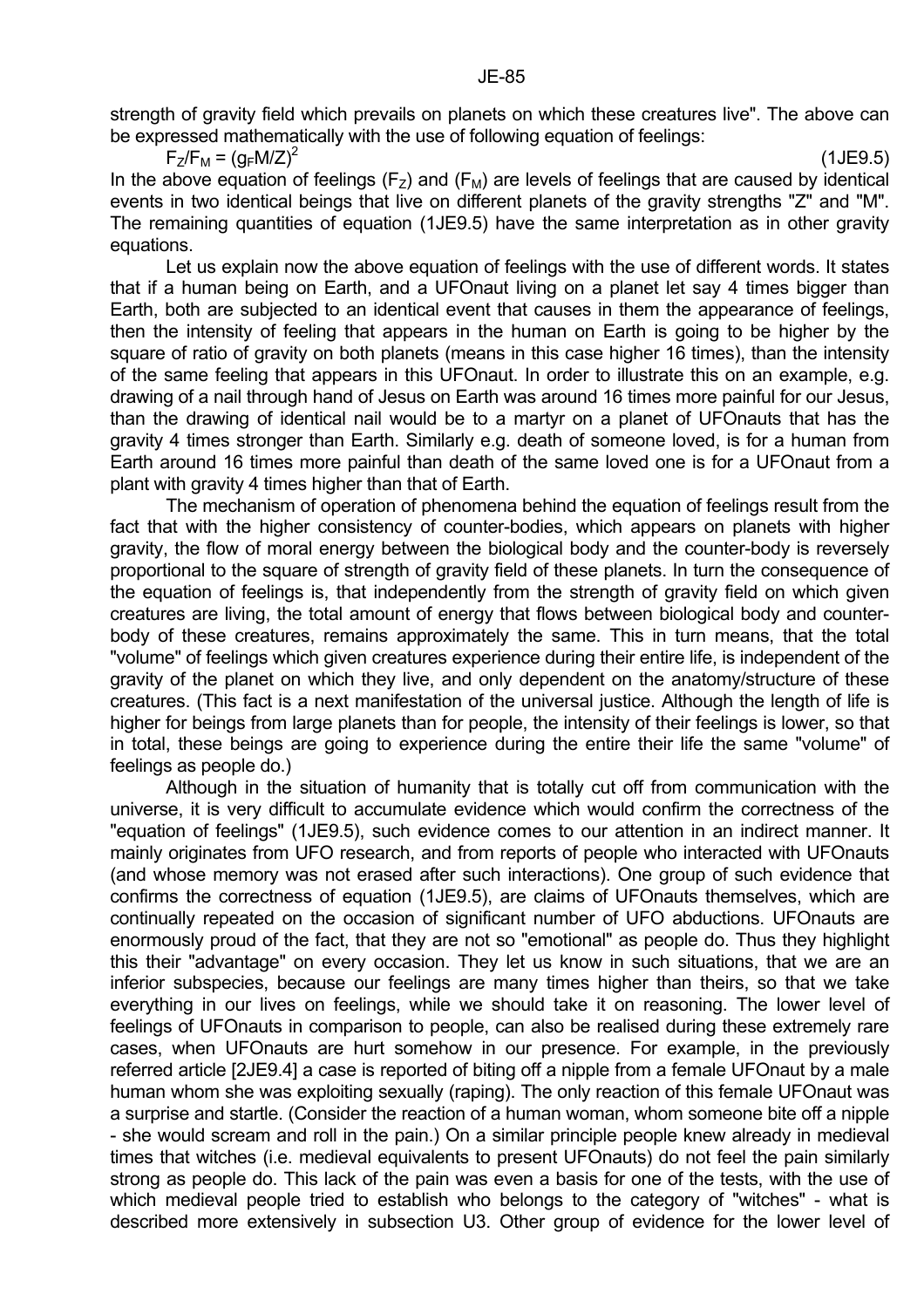feelings of UFOnauts in comparison to people, originates from traditions of these religions, which were formed on Earth by UFOnauts - e.g. from Buddhism. For example, the recommendation of Buddhism that people should refrain from generating feelings in themselves, most probably results from the intention of UFOnauts to make feelings of adherers of their religion similar to these experienced by UFOnauts themselves. In Americas various tribes of Indians had "spiritual guides" (means UFOnauts), who passed to them various recommendations how they should lead their lives. As it turns out, one of such recommendations imposed onto these Indian tribes, was that they should not show or use any feelings in their lives - means that they should be exactly the same as "emotionless" UFOnauts.

 An extremely interesting evidence is **sexual impotence of male UFOnauts**. As it is known from research of impotence in men from Earth, the ability of male penis for erection, as well as the level of hardness during the intercourse, have a direct link with the level of erotic feelings, that a given male is able to induce before the intercourse and maintain during the intercourse. In case of male UFOnauts, their already low level of feelings caused by the high gravity of the planet on which they live, is additionally reinforced by the cold everyday culture and full of reservations tradition of the parasitic society which they are part of. The total effect is such, that male UFOnauts are unable to generate in themselves a sufficient level of feelings, to be able to erect their penises. In the Earthly understanding of their state, all UFOnauts are complete impotents. Their impotency is revealed quite consistently during research on cases of their sexual exploitation of human females. Such cases I researched myself, as well as I red about it in UFO literature. The manifestations of this impotency are commonly reported by earth women who remember rapes of UFOnauts: the lack of erection, the low hardness of their penises, the presence of stiffening structure, and the lack of movements during the intercourse. Penises of UFOnauts are so soft, that they make impossible to make forth-and-back motions - that are so typical for human intercourse. Therefore a typical sexual intercourse of a UFOnaut, depends on sliding his penis to a vagina, and keeping it there motionlessly until the orgasm is accomplished due to a mental stimulation accomplished through his personal technical device representing a version of telepathic projector described in subsection N5.1. One detail of reports of human females raped by UFOnauts is very significant. This is the information that penises of UFOnauts feel as if they are made of cartilage pipes. In the initial stage of my research this "cartilage pipe" attributes of penises of UFOnauts I was trying to explain by differences of their anatomic build up from human anatomy. But presently I am completely sure, that UFOnauts are very close relatives of people, thus they do not have penises that are anatomically different from these of people. Thus the explanation for the "cartilage pipe" character of their penises needs to be seek in the folklore tradition that is cultivated amongst some human males of the South-East Asia. In order to intensify the sexual experience, they insert permanently gold or silver rings under the skin of their penises. All evidence points to the fact, that also male UFOnauts, who because of a very low level of their feelings are unable to accomplish an erection comparable to that of humans, as a medical standard insert surgically into their penises some plastic stiffening structures, which human females perceive as "cartilage pipes". This shocking conclusion, that penises of UFOnauts contain plastic protheses, is supported by a whole range of empirical observations and evidence. Let us list here the most important categories of this evidence.

 1. The reports of Earth's women who remember of being raped by UFOnauts. In all these reports, our women describe penises of UFOnauts being felt as cartilage pipes that are empty inside. An example of one of such a reports is contained on pages 174 and 176 of the book **[1JE9.5]** by Professor John E. Mack, M.D., entitled: "Abduction - human encounters with aliens", Ballantine Books - a division of Random House, Inc., New York, May 1995, ISBN 0-345-39300-7, Library of Congress Card Number 93-38116, volume 464 pages (presently this book is available in translation into the Polish language under the title: "Uprowadzenia - spotkania ludzi z kosmitami"). Here is the relevant quotation from this book: "The sexual or reproductive act itself was quite brief. Three or four of the beings watched as Orion inserted his small 'almost hollow' penis into Adriana's vagina. ... 'It's not a rhythmical in and out intercourse. It feels more like just a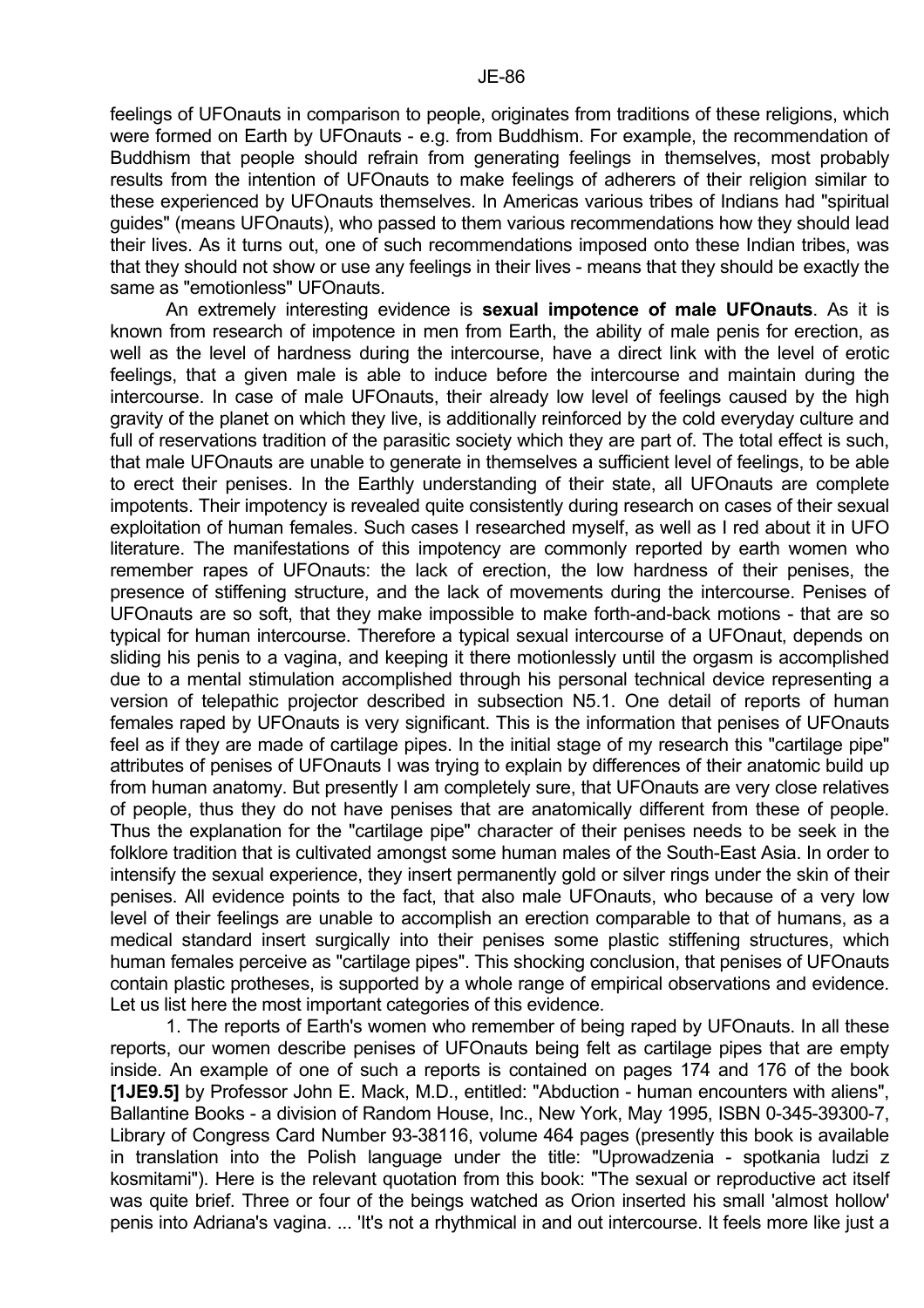rocking embrace... I can just put it in and release it'. A clear fluid 'just oozes out'." Another such report of an Earth woman, researched by myself thus containing more details, is contained in subsection T4 of my Polish monograph [1/3].

 2. Ancient descriptions that originate from India of penises of UFOnauts (of course, these descriptions used the term Gods, instead of the present term UFOnauts). They stated that "... of UFOnauts never wither away". Practically this means that these penises do not erect during intercourse, nor shrink to a smaller state after an intercourse. One of such descriptions is provided on page 165 of a book **[2JE9.5]** by Erich von Dänikena, which is available in Polish, and which carries the title "Czy sie mylilem? Nowe wspomnienia z przyszlosci" (Title of the German original: "Habe ich mich geirrt? Neue Erinnerungen an die Zukunft"), Wydawnictwo Prokop, Warszawa 1994, ISBN 83-86096-00-4. On pages 158 to 167 this book contains a fragment of publication of an Indian professor, dr Dileep Kumar Kandzilal, entitled "Latajace maszyny w starozytnych Indiach" (i.e. "Flying machines in ancient India"). This publication states on page 165, quote: "In Mahabharata, which is based on older sources, Gods are described as physical beings, who do not blink with their eyes, who are continually young, and whose 'garlands' never wither away" (In Polish original: "W Mahabharacie, opierajacej sie na starszych zrodlach, bogowie opisani sa jako istoty cielesne, ktore nie mrugaja oczami, sa wiecznie mlode i ktorych "wience" nigdy nie wiedna.") Although the author of this publication was unable to translate from the ancient Sanskrit what actually are these 'garlands' of Gods that never wither, from present research on UFOnauts it stems quite clearly that this ancient term from the Sanskrit actually means "penises". After all it is also UFOnauts who are physical in one case, and invisible when they switch on their personal propulsion into the state of telekinetic flickering, for people they remain young forever - as according to equation (1JE9.1) they live around 20 times longer from people, they do not blink with their eyes, while their tubulous and flexible penises containing cartilage-like protheses, actually never wither as this happens after sexual intercourse with penises of Earth's males (see also subsection U3.7.1).

 3. The fact known from reports in press, and from my own observations, that beings which for sure belong to the described in subsection U3.7.1 category of cosmic spies and saboteurs that permanently reside on Earth, never have "de facto" lovers amongst Earth's women who know them. Their sexual needs they satisfy exclusively through raping under hypnosis Earth's females who do not know them in aware life. The reason is that if they have sex with women who know them in aware state, these women would discover rather fast, and report this to other people, that something is not right with their penises. In order to give here an example of such a lack of sexual intercourse with women who know them, for example in Poland used to live some time ago an UFOnaut known as Pan Twardowski. Although good descriptions of many details from his life survived until today, none of these descriptions confirms for sure that he had a lover with whom he had sexual relationship.

 4. The observation that I made on cosmic spies and saboteurs described in subsection V8. It turns out that they never join a group of human males that urinate together into a public urinal, but always choose urinating in separation. Obviously they do not want that people discover the secret of their penises reinforced with plastic pipes.

 By remembering that having sexual intercourse is one of the most basic needs for UFOnauts (and people), similarly pressing like the need to eat or to breathe, it is absolutely sure that after the arrival to Earth UFOnauts do not remove their plastic protheses, even if such removal would be an easy surgical procedure and if they are technically capable to do it temporary. After all, without these protheses it would be absolutely impossible for them to satisfy their sexual needs through raping hypnotised Earth's women. Therefore, otherwise to humans, UFOnauts are carrying these protheses all the time, thus having potential for being easily recognisable amongst people - for details see subsection V8.

 Of course, the continuous impotency of UFOnauts has also its reflection in their sexual culture. Because of it, UFOnauts developed a whole range of rather perverted habits and behaviours, which in the light of our research and culture induce at least a shock, if not the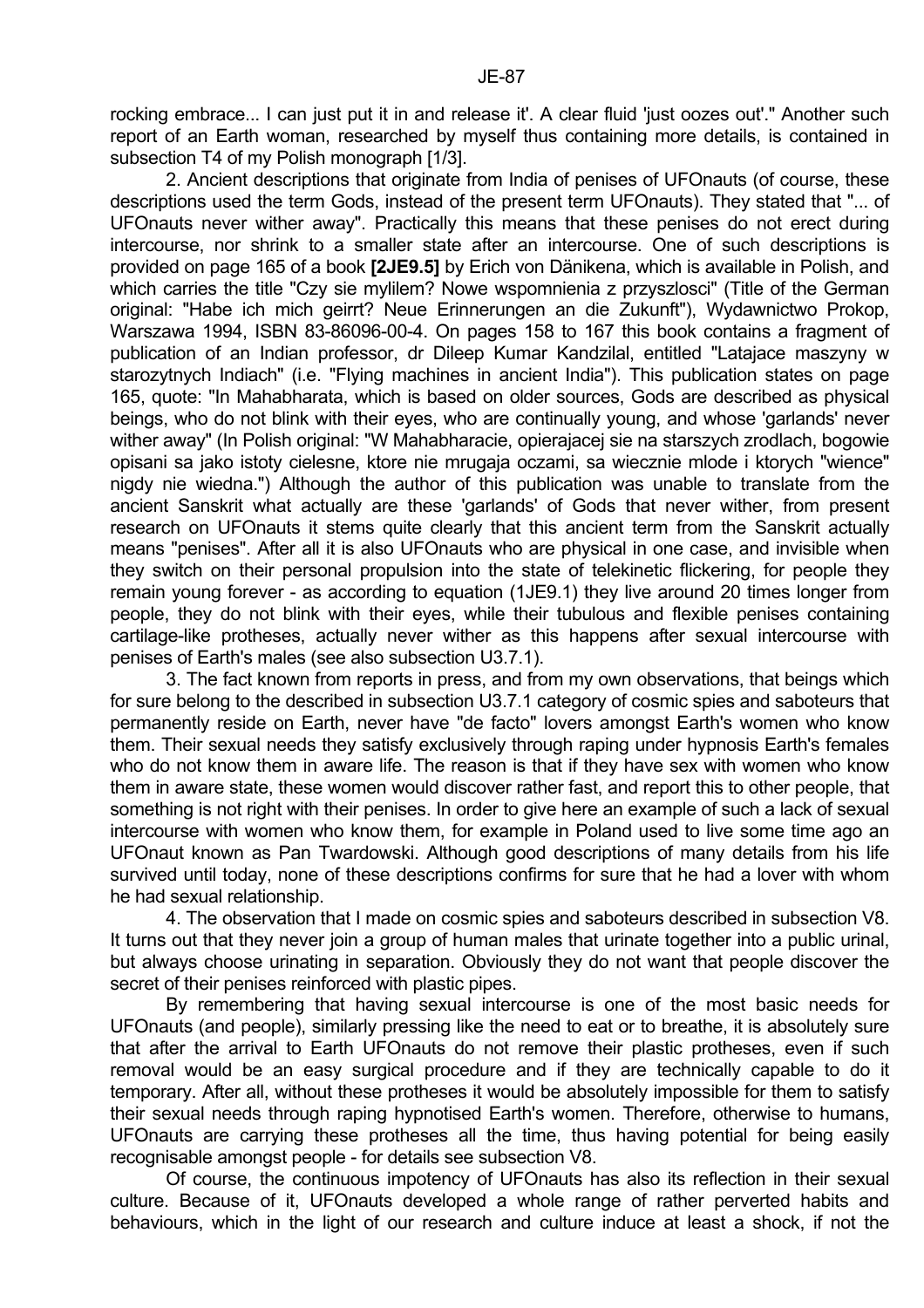deepest disgust. Their example is the psychological need of male UFOnauts to constantly "prove" themselves. For this they continually rape human females - sometimes even several of them during a single night. Other aspect of their perverted sexual culture include delight in peeping at people who just carry out sexual intercourse. Because peeping at people in human houses by invisible for human sight UFOnauts, not always provide them with sufficiently clear details, UFOnauts indulge also in arranging sexual spectacles on decks of their UFO vehicles. During these spectacles they place a copulating pair of naked humans on an uplifted table, themselves they gather around this table like humans do around a boxing ring, and then they watch everything in tiny details. The impotence of male UFOnauts is also impacting the sexual culture and tradition of female UFOnauts. In the result, whenever female UFOnauts have such an opportunity, they without a hesitation have a sexual intercourse with human males, putting human males above their native sexual partners. This was observed from the beginning of times - after all ancient mythologies of all nations are containing stories about "infidelity" of goddesses and about their tradition to commit adultery with every hansom human male that come into their path. What is even more interesting, because of such a state of things, female UFOnauts developed a rather strange for us sexual traditions. For example from UFO research it seems to emerge something that could be called a cosmic version of a medieval "right to the first night". After female UFOnauts accomplish the sexual maturity and surgically remove their virginity, they seem to choose for themselves a male partner amongst humans, and they have their first intercourse with this human partner.

 The level of feelings in UFOnauts, which is decisively lower than in people, actually emerges from almost every report on UFO abduction. As an example I quote here a small fragment from subsection B1 of Polish treatise [3B] "Kosmiczna układanka", which describes the behaviour of a female UFOnaut, when she publicly had a sexual intercourse on a UFO deck with a Polish abductee named Andrzej Domała. In order to realise the lack of feelings in this UFOnaut, I would suggest to consider how an Earthly woman would behave in a similar situation. Here is this quotation:

"{3370} ... in their presence - for the first time in my life - I had a sexual intercourse with a beautiful female from the planet NEA. ... My partner was a native Nea female - probably one of the most beautiful amongst all their women. I did not notice the moment when she appeared, but rapidly I realised that I am naked while next to me, by the "hovering bed" (i.e. a bed which had no legs and was not suspended from anything) a beautiful blonde with long hair and dark blue eyes is standing. If I understand well this scene, Prof. Pajak is right, as I remember that she in her eyes had no slightest emotion apart from impassivity, while whatever she did - it could be sensed that she did this "by an order" of that man who was standing over there all the time like he "supervised" everything with his presence ... "

 Although UFOnauts seem to be very proud of the fact that they experience feelings that are many times lower than that in people, actually their lack of feelings can only induce pity in us. Their life without feelings, in spite that is so many times longer from human lives, can be compared to a large meal in which spices are missing. In order to realise here how much poorer from ours is their life, it is enough to realise, that for example the highest feeling that a female UFOnaut experiences during an orgasm, is approximately equal to a level of an initial feeling that a human female experiences already when someone she loves cuddles her or holds her hand. In turn about our normal level of feelings UFOnauts can only hopelessly dream of. Furthermore, we can pity UFOnauts for their lack of guidance and balance that feelings provide to people. After all, feelings for people are like a second mind, which in numerous circumstances holds people back against committing something that they know from their own feelings is going to be painful for others. In turn UFOnauts are lacking on such additional mechanism of feelings - therefore their level of cruelness and immorality has no limits. Not without reasons in the Polish language a term "bezduszny" (meaning "soulless") is used to describe someone like a UFOnaut - i.e. someone who in his/her cruelty and in treatment of others is completely deprived of any feelings.

As gravity equations clearly reveal this to us, one of the expressions of the universal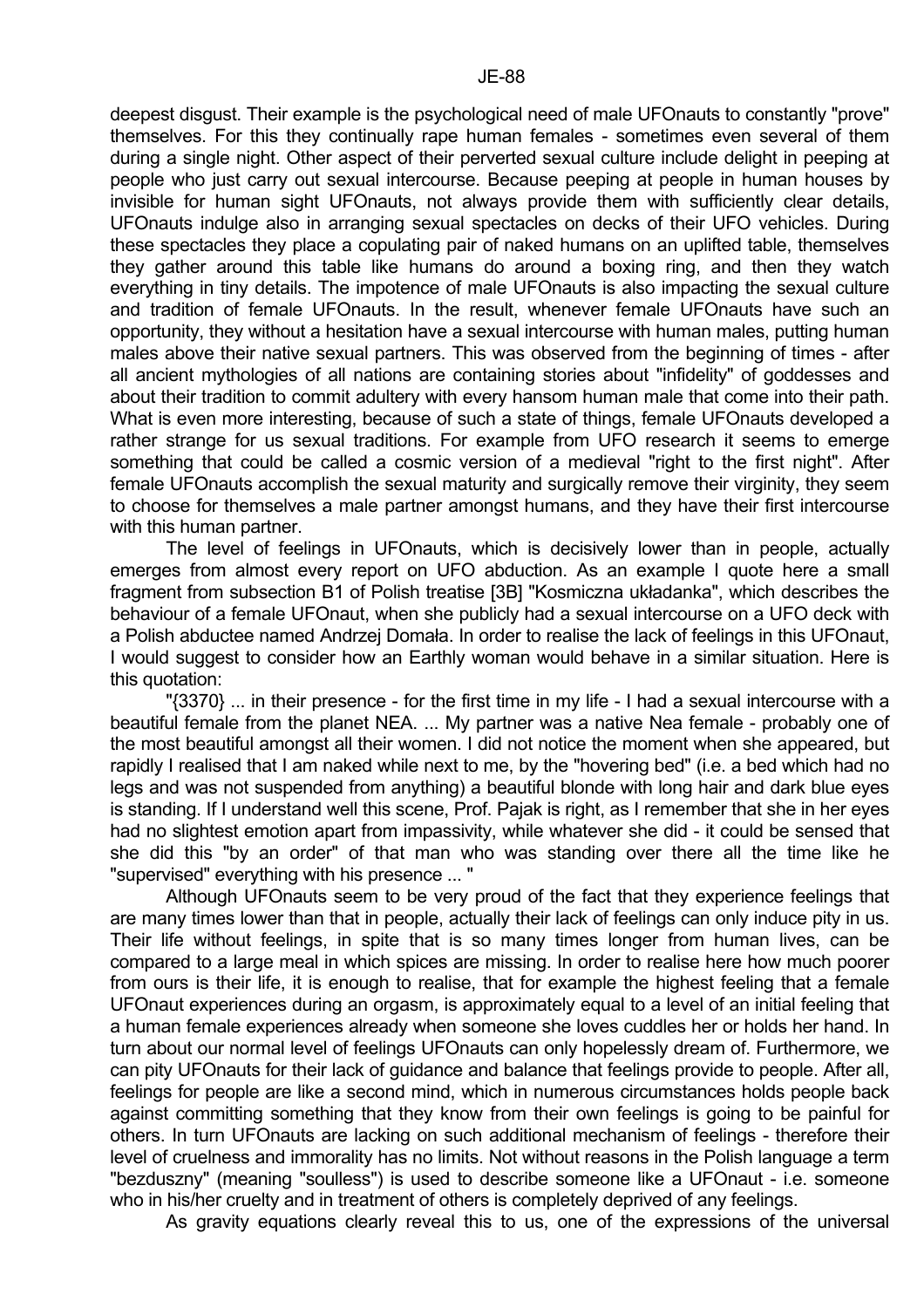justice is the fact, that if we live around 16 times shorter than UFOnauts, we simultaneously receive the gift of around 16 times more powerful feelings. In total, the "volume" of feelings that we experience in our short lives, is equal to the "volume" of feelings that UFOnauts experience in their long life. This in turn realises, that our intensive feelings are precious gifts that we received directly from the universal intellect. Totalizm recommends that we do not waste these gifts through bottling, extinguishing, or ignoring our feelings, but we enjoy them and experience them to the full extend. Even if our feelings are not always pleasurable, still they are better from the complete lack of feelings. But the matter that totalizm teaches regarding feelings, is that while we enjoy them, we simultaneously should so direct their consequences, that these consequences do not deprive other people their moral energy.

#### JE9.6. Equations of karma

 Gravity equations discussed here can describe practically unlimited number of phenomena. After all, every phenomenon, the course of which is dependent on the density of counter-bodies, obeys these equations. Therefore, with the assistance of these equations we can analyze, identify, interpret, and explain practically every phenomenon, the course of which is dependent on the density of counter-bodies.

 Amongst multitude of phenomena which are obeying the gravity equations, quite interesting is the phenomenon of karma returns. The interpretation of this phenomenon through a gravity equation reveals to us, e.g. why UFOnauts have such rotten morality, why they do not work towards improvement of their morality, and why people from the planet Earth in the area of morality are superior in relationship to UFOnauts. Therefore, a next gravity equation which I would like to present and to discuss here, is the "equation of karma". This equation states that "if for two otherwise identical creatures, which live on planets with different strengths (Z) and (M) of the gravity field, we compare spans of time ( $T<sub>z</sub>$ ) and ( $T<sub>M</sub>$ ) which elapses from the moment when these creatures generate a specific type of karma with their actions, until the moment when the karma for this action is returned to them, then these spans of time are proportional to the square from the gravity field strength which prevails on their native planets". The above can be expressed mathematically with the following gravity equation:

 $T_Z/T_M = (q_T Z/M)^2$ 

(1JE9.6)

In the above equation symbols  $(T<sub>z</sub>)$  and  $(T<sub>M</sub>)$  describe the spans of time that necessary for karma to be returned to given creatures. These periods of time appear in two otherwise identical creatures that live on two planets with different gravity field strengths (Z) and (M). Remaining parameters in equation (1JE9.6) are to be interpreted as in all other gravity equations.

 The above gravity equation explains to us many facts concerning UFOnauts that so-far remained puzzling. For example, it reveals that while for an average human being from the planet Earth a typical span of time for returns of karma amounts between 5 and 10 years, such a span for identical actions committed by UFOnauts that originate from a planet with the gravity strength similar to that from Terra, must be around 20 times higher. This in turn means that such UFOnauts receive their karmatic returns only after around 100 to 200 years after they committed given actions. So practically when they receive given karma returns they already completely forgotten for what and why it comes to them.

 One consequence of such a long awaiting for karma returns that UFOnauts experience, is that the action of moral laws for UFOnauts must be neither similarly noticeable, nor similarly obvious, as it is for humans from Earth. So practically it is almost impossible, that UFOnauts discovered by themselves the existence and operation of moral laws. In fact, as everything else they have, the knowledge about the action of moral laws UFOnauts for sure must stole from some other civilization, most probably from humans from Earth. Only that, having the ability to travel in time, after they rob this knowledge from humans, UFOnauts shifted time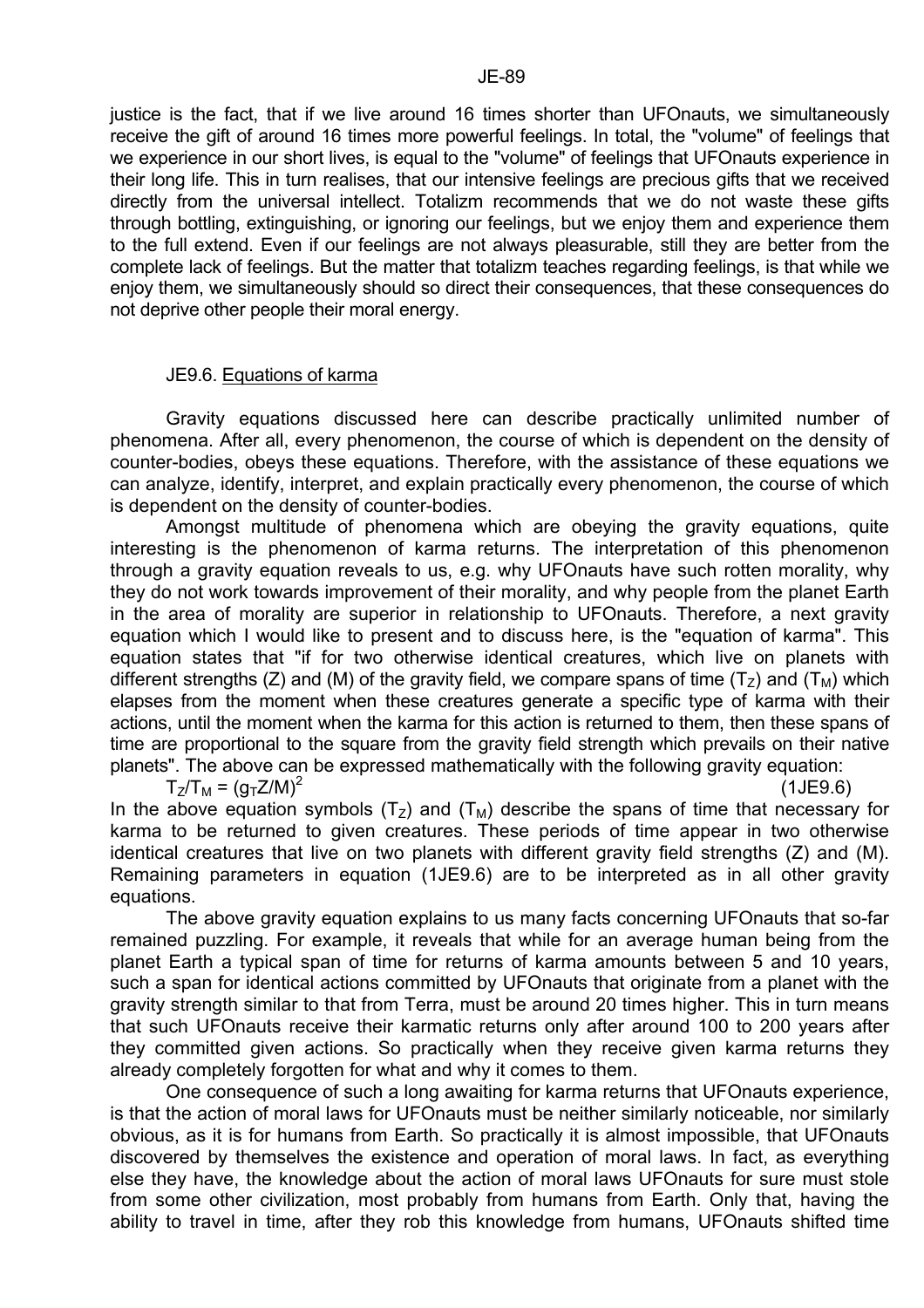backward and passed this knowledge to their earlier generations. In this way, the knowledge become available to them long before humans actually discovered it on Earth. But this earlier knowledge of moral laws by UFOnauts does not change the fact, that this knowledge originates from humans, and that UFOnauts only robbed it from people – as they also do with everything else that is born on Earth. So in spite that UFOnauts are so proud of their apparent advancement, actually from the moral point of view they are grossly inferior in relationship to people from Earth, and completely dependent on human discoveries.

 One more fact that is revealed by the above equation, is the reason for which UFOnauts have such a rotten morality. As it turns out, this reason is very simple. By not being able to discover the action of moral laws by themselves, UFOnauts adopted for themselves the morality, which does NOT consider these laws. In turn there is only one morality possible, which is completely deprived the consideration for moral laws. This is parasitism. Because of this, UFOnauts are so deeply submerged into parasitism. Also, this is the reason why all their actions are so profoundly immoral.

 One of puzzles which always make me wonder, is why UFOnauts never work towards the improvement of their morality. After all, practicing parasitism never pays off. But this puzzle is also explained by the above equation. After all, because of this long period of karma returns, average UFOnauts are unaware, that karma for their immoral actions finally always gets them. Probably also **scientific authorities of their civilization constantly lie to ordinary UFOnauts**, telling them that specific manners of walking around moral laws give the desired results, in spite that in fact moral laws still punish UFOnauts for immoral actions. Only that because of this huge delays in returns of karma, and also because of these lies of their scientific authorities, when these karma returns finally come, ordinary UFOnauts are unable to realize why they get the punishments.

## JE10. Examples of practical problems of totaliztic mechanics together with solutions

Motto of this subsection: "If something works, then it can be utilised on many different ways."

 After we defined the basic quantities and relationships of totaliztic mechanics, now it is possible to carry out various quantitative calculations for situations from everyday life. In these calculations one group of quantities is determined, when we know values of other quantities that are used as data. In this aspect totaliztic mechanics repeats exactly the capability of classical mechanics, in which due to knowledge of various data, it is possible to calculate the quantities that interest us (for example knowing the speed of a car, distance, and the fuel consumption, we can determine the time of our drive, the supply of fuel that we need, and the fuel cost of our trip). Of course, otherwise than this is the case with classical mechanics, in which almost all constants and data are already measured by someone, and made available in appropriate literature, the data for totaliztic mechanics still await of their measurements. Thus in problems listed here, I only stated their approximate values or example values.

 As this subsection is still not a textbook of totaliztic mechanics, but only an initial information about the formulation and potentials of this discipline, examples that are used here are mainly oriented towards the illustration of a type of problems that totaliztic mechanics is able to solve, towards manner of using the system of quantities that was defined earlier, towards the approach to solving problems, towards principles of determining the lacking input data, and towards its similarities to classical mechanics. In turn the more wide and differentiated set of examples of the use of this mechanics, readers should seek in future editions of this monograph [8].

 The present lack of units of measure and data for totaliztic mechanics, causes that on this stage, problems of totaliztic mechanics can be solved only with the use of pure units of measures, which still await their defining and determining. These pure units of measure of totaliztic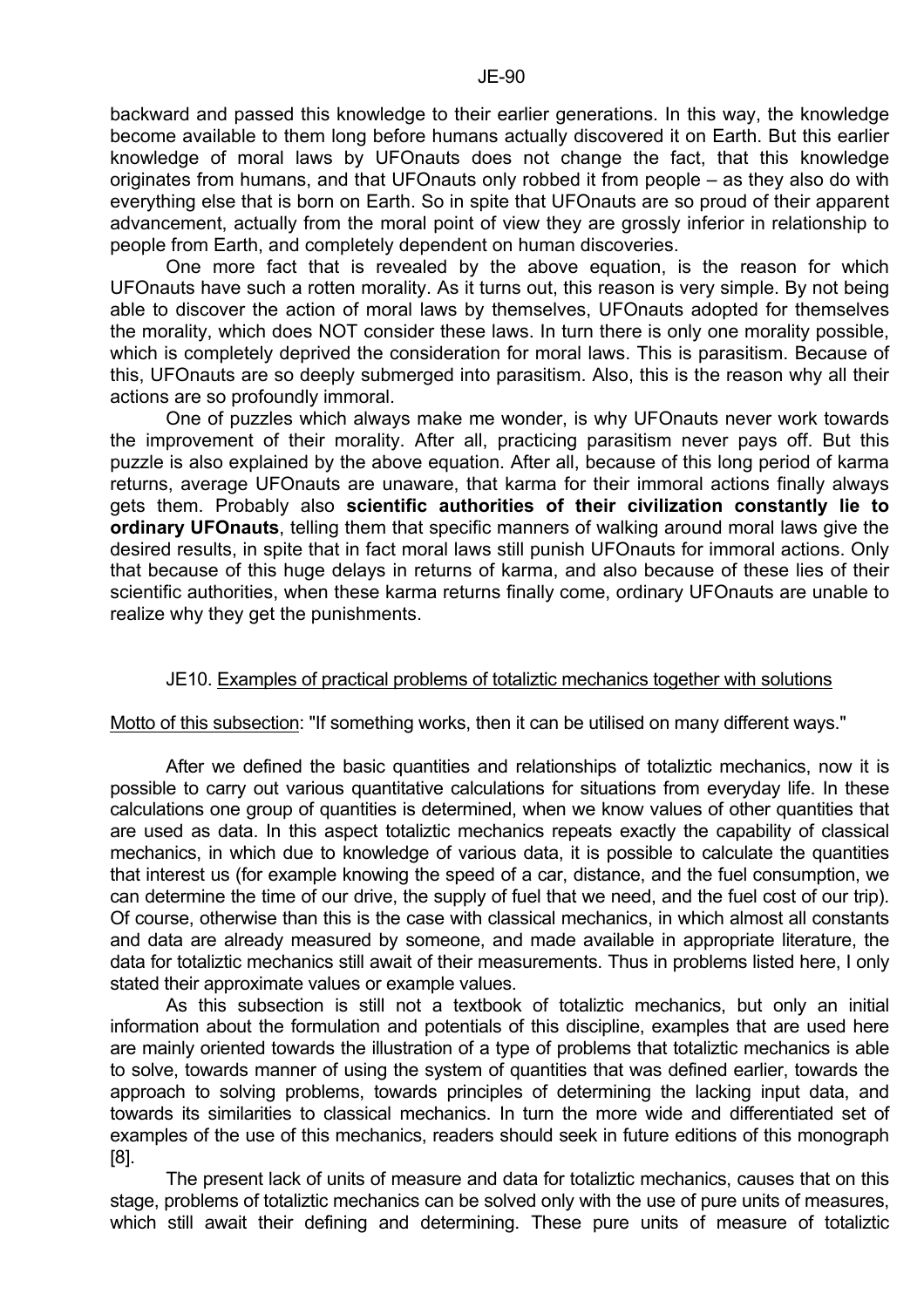mechanics, according to what was explained in subsections JE3.1 to JE3.8, are called and marked as follows:

- [time] for units of moral time (identical to units of physical time),

- [mass] for units of moral mass or intelligence,

- [displacement] for units of moral displacement or motivation,

- [velocity] for units of moral velocity,

- [acceleration] for units of moral acceleration or responsibility,

- Iforce] for units of moral force or feeling (for simplicity we can assume now that 1 Iforce] = 1 [CF]),

 - [energy] for units of moral energy or zwow (for simplicity at this stage we can assume that 1 [energy] = 1 [hps]),

- [power] for units of moral power.

 Here is the set of problems of totaliztic mechanics, and their solutions, selected for presentation in this subsection.

Problem 1. Consider a hypothetical country, the government of which insists to complete a project of a dam in centre of native jungle. After it is completed this dam causes the removal and destruction of around 500 square kilometres of mature woodland. In this woodland trees grow of the average age of around 100 years. Each tree occupies in average around 25 square metres of the soil. Activists of protection of natural environment argue that destruction of this jungle is to cause damages that are not to be repaired. In turn the government claims that the loss of trees can easily be compensated by taking a country-wide action of planting by each citizen of this country of two new trees. Because such action of planting would cause that the number of newly planted trees would twice exceed the number of trees destroyed by the dam, a significant number of citizens agrees with the government. With the use of method of moral energy as a criterion of comparison and a measure of balance, analyse who is at right: government or activists. Your calculations base on the following data and assumptions: yearly increase of each tree of the destroyed type in the considered climate is causing an average increase of moral energy of our planet by around 16 units [energy], the planting of a single tree causes the instant increase of moral energy by 8 units [energy], considered country has 20 million of citizens, and the action of planting of new trees provided the most optimistic results, i.e. in the period of the building of this dam each citizen of this country is going to actually plant two new trees. For a better realization of quantitative proportions between the loss and gain, calculate how many countries of the size of the considered one, would need in the discussed time undertake a similar action of planting new trees, to compensate for the loss of moral energy caused by the destruction of old trees in the effect of construction of this dam.

 Solution for problem 1: the total number of 100-year-old trees in the jungle destroyed by this dam is amounting to N -  $S/s = 500\,000\,000/25 = 20\,000\,000$ . Thus only in the grow of these trees, the amount of moral energy is contained equal to: 20 000 000 x 365 x 100 x 16 units [energy] (note that symbol "x" means multiplication). In turn the increase of moral energy caused by the planting of two new trees by each of 20 millions of people of this country, is going to amount to  $E = 20 000 000 x 2 x 8$  units [energy]. After calculations it comes out, that in order to neutralise the consequences of cutting out of the jungle, all people from an equivalent of around 36 500 countries of the size of considered one, would need to carry out a simultaneous action of planting two trees. Because on a whole our planet there is only several hundred countries, the above realises how enormous is the destruction caused by the dam, and how harmful for people is the balance of energy that it causes. The above should be supplemented with an information, that as humanity is slowly learning now, changes of moral energy caused by cutting and planting trees are global, means by the growth of timber, photosynthesis, water cycle, oxygen cycle, carbon cycle, nitrogen cycle, ions emission, impact on climate, elimination of glasshouse effect, reduction of pollution of water and air, etc., they impact not only people who physically deal with these trees, but also all people on the entire Earth. The above example suggests, that perhaps it is worth to verify a stereotype opinion that all hydro-power stations are "clean". After all, in the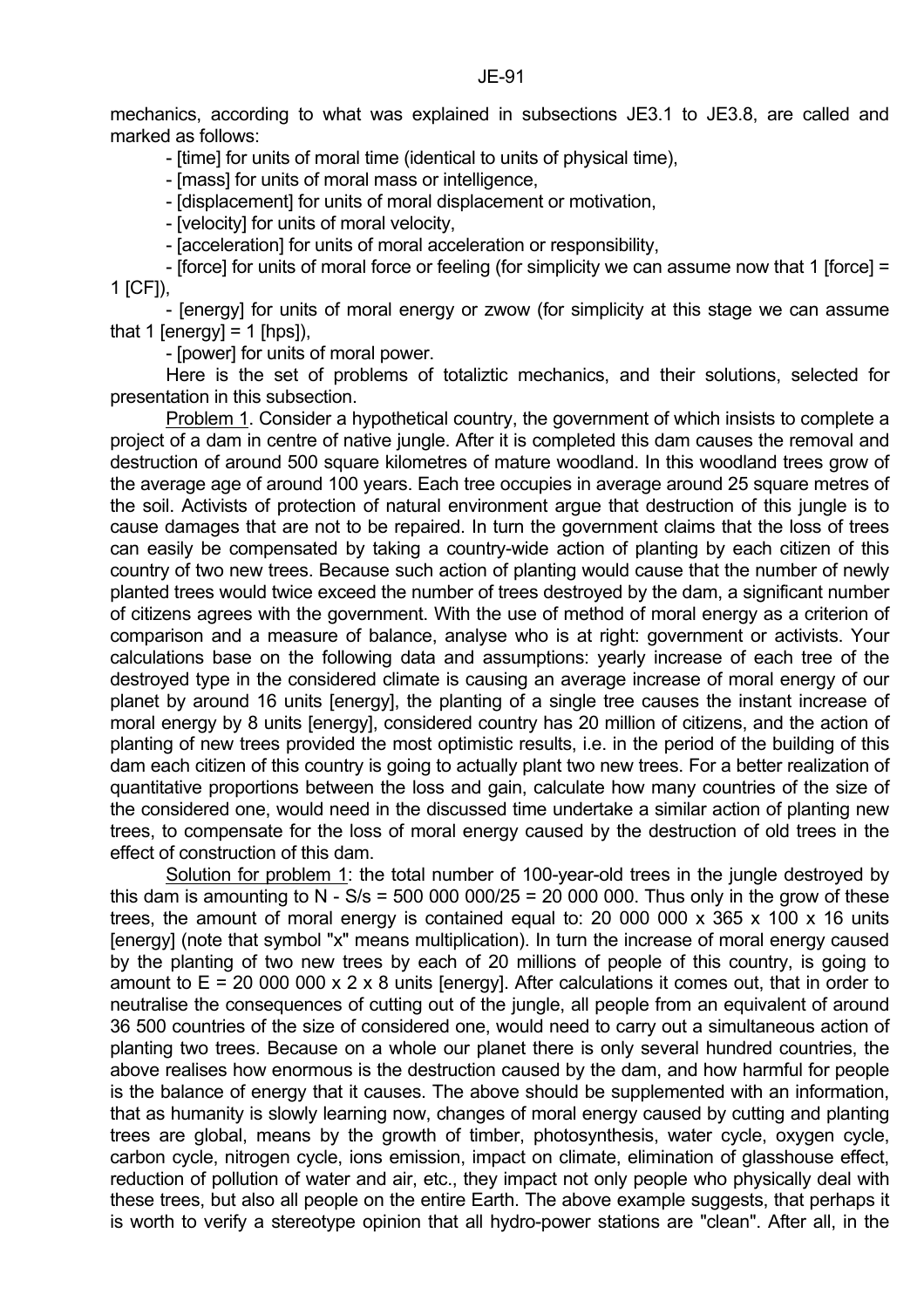It is also worth to notice that this problem (1) illustrates a capability of totaliztic mechanics to exactly determine the quantitative proportions between qualitatively different actions, thus to reveal the level of their mutual correspondence. As we know, in a real life there are numerous situations, when with one type of action someone tries to compensate effects of another type of action. Because so-far there was no possibility to calculate the level of mutual correspondence of such two actions, the interested people were not able to determine exactly whether such a compensation actually took place, meaning whether this is a real, or just a gestural compensation. This in turn frequently led to the situation described by a Polish proverb "zamienil stryjek siekierke na kijek" (meaning "an uncle bargained an ax for a stick"), where an apparent compensation took place, but in a quantitative sense it was grossly unjust. As it appears from the above, totaliztic mechanics is repairing this situation, giving to hands of all people involved, a precise tool for justly comparisons.

 Problem 2. John was walking alone through a park, where he encountered a band of hooligans whom he did not know. In the effect he received two kicks. Knowing that each of these kicks caused a feeling equal to  $F = 5$  units [force], and that in the effect of this experience John changed his motivation (because of the loss of sense of self-security) by  $S = 10$  units [displacement], calculate to how much amounted his decrease of moral energy caused by his future fear of lone walking through a park, and how much units of [time] John must spend on reading a textbook of physics in order to make up for the lost of moral energy caused by this event (note that his perception of physics amounts to:  $dS/dt = v = 2$  units [velocity]).

 Solution of problem 2: because of the anonymity of the harm (John did not know his offenders) the change of moral energy is described with a simplified equation (5JE3):  $E = FS$ . After substituting feelings in this equation  $F = 2 \times 5$  units [force], and the decrease of motivation: S  $=$  10 units [displacement], we receive that John lost  $E = 100$  units [energy]. In turn a daily increase of his moral energy because reading of a textbook of physics with the perception "v", is described by the equation:  $(E_v = \frac{1}{2}mv^2)/1$  [day]. After substituting in this equation m = 1 [mass], and v = 2 [velocity], we receive that by reading a textbook of physics, in every unit of [time] John increases his moral energy by:  $E_v/1$ [time] =  $\frac{1}{2}mv^2 = \frac{1}{2}x1x2^2 = 4$  units [energy]/[time]. Because with his reading, John must compensate the entire loss of moral energy equal to  $E = 100$  [energy], it is going to take him  $n = E_y/E = 100/4 = 25$  units [time]. The solution of this problem suggest that in order to compensate for the loss of moral energy caused by being kicked in a park, John must spend full 25 units [time] (e.g. full 25 [days]) on reading textbooks of physics.

 Problem 3. Civilisation on a "blue planet" around the year 1500 - according to their system of dating, experienced the drop of its moral energy to almost zero. From 1500 it started a period of intellectual development, geographical expansion, economical progress, creativity and moral growth, which lasted to around 1900. In this period its total level of moral energy was increased every year in average by E'=2 units [energy] per each citizen. From 1900 to around 1950 the development of this civilisation stopped because of the dissemination of parasitic philosophy. Although, because of the inertia, during this period the discussed civilisation still generated some moral energy, the increase of this energy was completely neutralised by the loss caused by social injustice, wars, revolutions, wrong decisions, unjustly laws, depletion of moral values, etc. Starting from 1950 the total amount of moral energy of this civilisation was dropping down in average by E"=10 [energy] per year. (a) Assuming that this civilisation does not change its philosophy, and that the average number of its citizen (population) is to remain constant and amounting to around 1 billion during the entire period, calculate in what year this civilisation is going to extinct because of the moral suffocation. (b) Knowing that in order to generate one unit of moral energy with the use of moral activity, it is necessary to endure the feeling (suffering) equal to around  $F/E = 2$ [force]/[energy], calculate what level of feeling F of suffering type would stop the process of moral suffocation of this civilisation. (c) Knowing that an average level of feeling during one day of work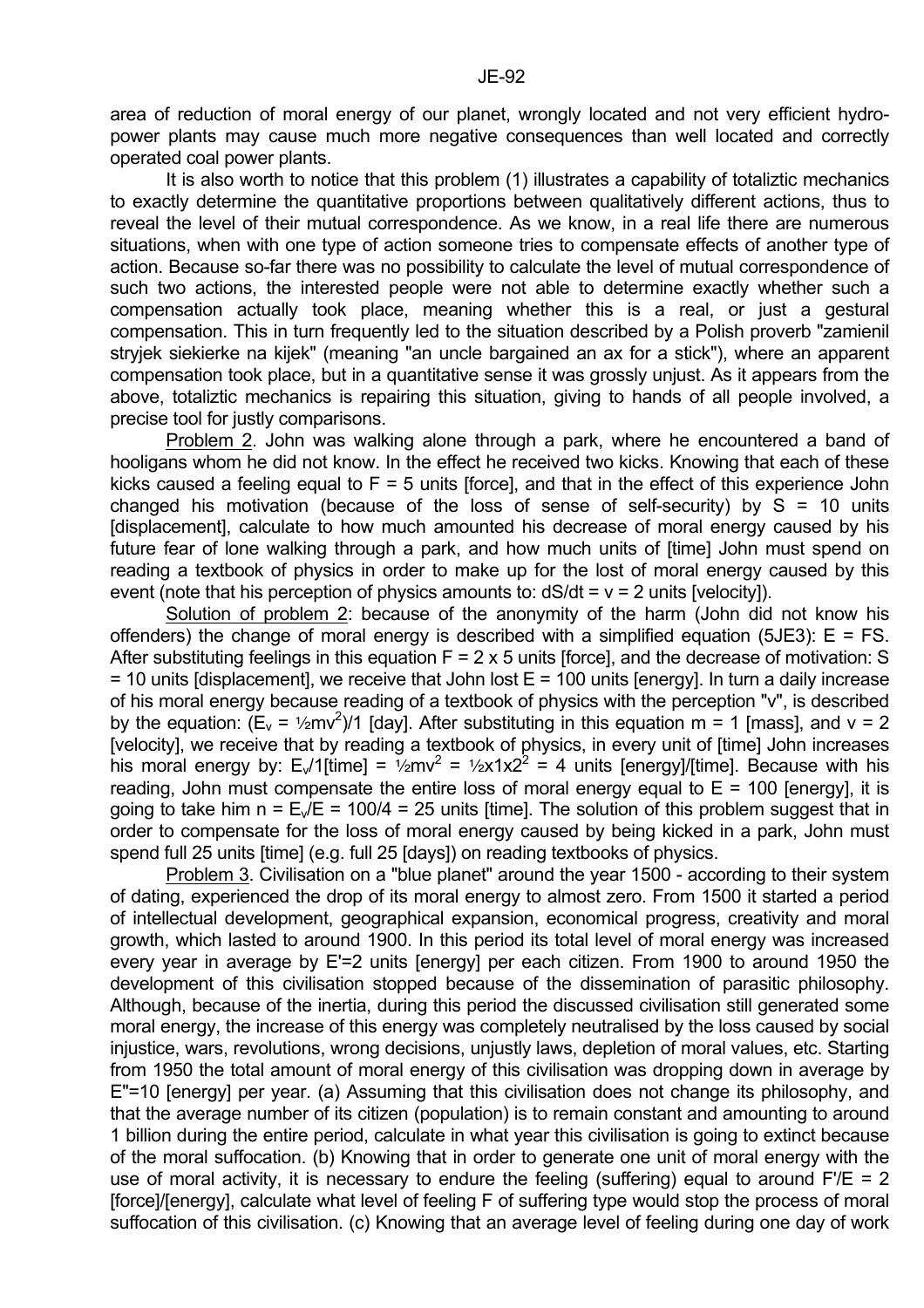stop the process of moral suffocation of this civilisation.

# Solution of problem 3:

 (a) The solution of this problem can be accomplished on many different ways. The most obvious one would be to calculate the total amount of moral energy that this civilisation had in 1950, and then to calculate for how many years this amount suffices. A simpler solution utilises the liner increase and drop of moral energy of this civilisation, caused by its constant population. This allows to determine the proportion E'/E" between the growth and fall down. Knowing in turn this proportion and a span of time in which the growth was accomplished, it is possible to determine the period of time T on which the excess of moral energy should suffice. Carrying out this calculations now, with the yearly speed of fall down of moral energy amounting to E'/E", the previous accumulation of this energy suffices the civilisation to  $T = (1900-1500) \times E/E$ ", means to  $T = 80$  years. This means that in case of avoiding the change of the philosophy, this civilisation from the blue planet is going to die out completely until around 2030 because of the moral suffocation.

 (b) In order to stop the process of moral suffocation, each citizen of this civilisation must generate with moral activities the amount of moral energy equal to  $E'' = 10$  [energy], i.e. means the same amount which he/she is taking away from this civilisation by practising the philosophy of parasitism. Because for the generation of one unit of this energy, a given citizen must endure F'/E = 2 units [force] (suffering), in order to stop the process of moral suffocation each citizen must undertake the doing of moral things which cause in it the  $F = E'' \times F' = 10 \times 2 = 20$  units [force] of suffering per year.

 (c) In order to prevent the moral suffocation of this civilisation, each citizen of blue planet must every year complete moral actions which represent an equivalent of working by at least n =  $F/F'' = 20/0.5 = 40$  units [time], directing or passing all effects of his/her work for the good of other/all people.

 Notice that an assumption of the constant population of the blue planet introduces a significant level of simplification (which was needed here in order to avoid unnecessary building up of this subsection). Therefore in order to lift the accuracy of calculations, the solution presented here would require more complicated model which at least considers changes in population.

 Problem 4. In one of the countries of blue planet a group of researchers decided to determine the value of deceleration "-a" (means an opposite of the "administrative acceleration" or "sense of responsibility") that its citizens are encountering in governmental institutions - which in that country are "bastions of parasitism". For this, two teams of scientists were established composed of  $J_{F1}=10$  units [mass] and  $J_{F2}=4$  units [mass], who received a task of completing exactly the same formality that is characterised by motivation of S = 13 units [displacement] in exactly the same circumstances. The first team managed to overcome bureaucratic obstacles and fix this formality, when each of its members put into this  $t_1=3$  units [energy], while the second team - after putting by each member of  $t_2=4$  units [energy] (for definitions of the unit [energy] see subsection JE3.7 - it can be assumed at this stage that: 1 [energy] = 1 [hps]). (a) Calculate to how much amounts the administrative deceleration "-a" of this country. (b) Knowing that the population of that country represents m = 35 000 000 [mass], and knowing that in this country each person once every unit [time] is completing in governmental institutions one matter of the motivational value S' = 1 unit [displacement], calculate to how much amounts the daily drop of moral energy of this country caused by the bureaucratic deceleration "-a" that prevails in that country. (c) Knowing that at the top of its intellectual capacity each person accumulated in average  $E = 1000$  units [energy], calculate equivalent of how many people dying every day in peak of their capacity would correspond to the daily drop of total moral energy of that country caused by that administrative deceleration "-a".

Solution of problem 4: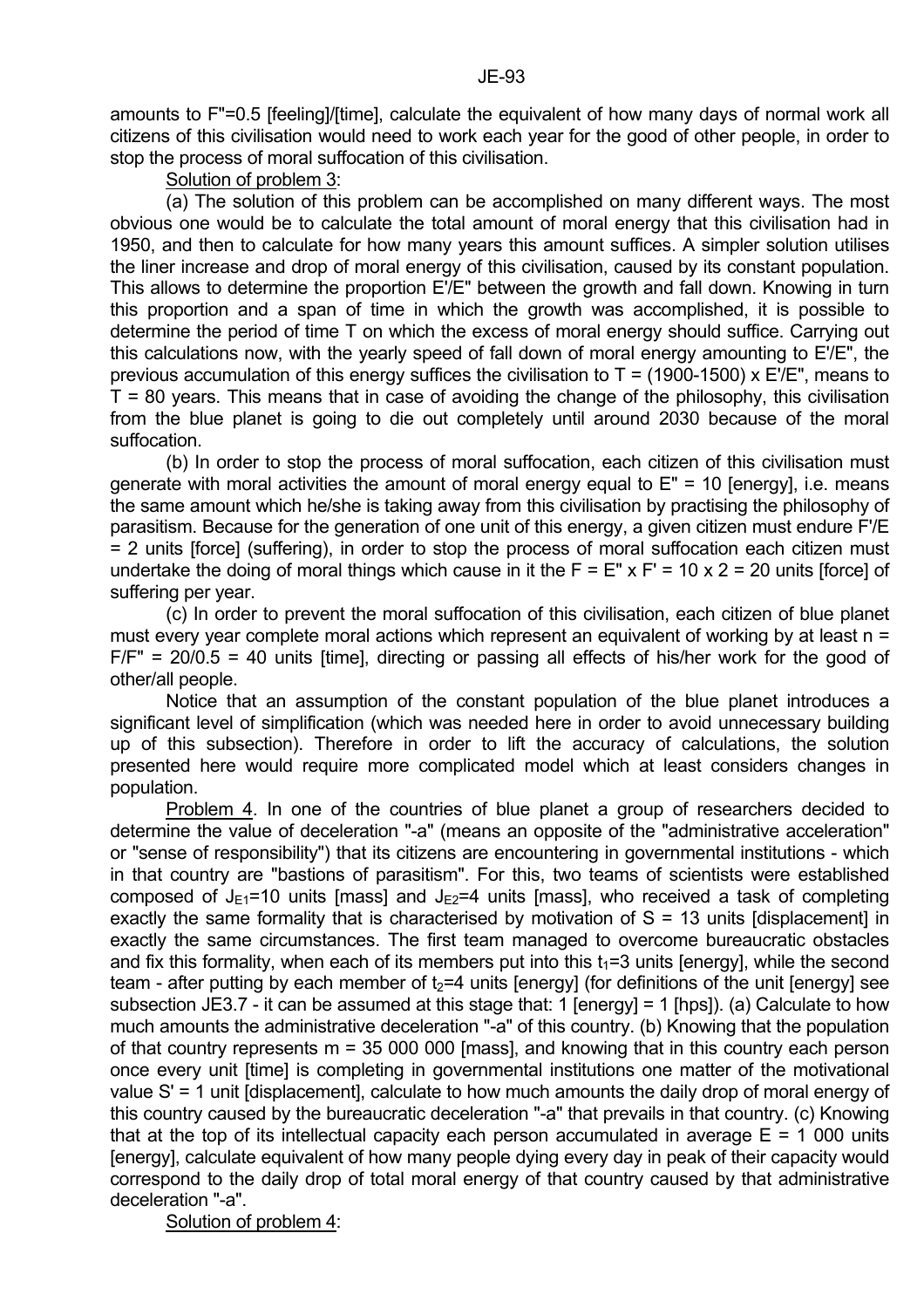completed exactly the same matter, amounts of moral energy lost for it because of the administrative resistance should be the same for both teams. Thus the conversion of moral energy that occurred during the fixing these matters can be expressed with the following equation:

 $E_1 - P_1 = E_2 - P_2$  (1JE10)

In this equation subsequent variables express as follows:

- Active (action) amount of moral energy  $E_1$  gained by the team 1 in the result of pushing forward their matter. According to equation (6JE3) this amount is equal to:

 $E_1 = \frac{1}{2}J_{E1}v_1^2$ 

- Active amount of moral energy  $E_2$  gained by team 2

in the result of pushing forward their matter. According to equation (6JE3) this amount is equal to:  $E_2 = \frac{1}{2}J_{E2}v_2^2$ 

- Passive moral energy  $P_1$  dispersed by bureaucrats because of their resistance to fix the matter of team 1. According to equation (5JE3) it is equal to:

 $P_1$  = J<sub>E1</sub>aS

- Passive moral energy  $P_2$  dispersed by bureaucrats because of their resistance to fix the matter of team 2. According to equation (5JE3) it is equal to:

 $P_2$  =  $J_{F2}aS$ 

After substituting symbols in equation (1JE10) by values stated above, we receive that:

 $J_{E1}$ aS -  $J_{E2}$ aS = 1/2 $J_{E1}V_1^2$  - 1/2 $J_{E2}V_2^2$ 

This means that:

 $aS(J_{E1} - J_{E2}) = \frac{1}{2}(J_{E1}V_1^2 - J_{E2}V_2^2)$ 

because according to equation (2JE3):  $v = at$ , substituting it in the above equation we receive:  $aS(J_{E1} - J_{E2}) = \frac{1}{2}a^2(J_{E1}t_1^2 - J_{E2}t_2^2)$ , or

 $a = 2S(J_{E1} - J_{E2})/(J_{E1}t_1^2 - J_{E2}t_2^2)$ 

Substituting in the above equations variables for values stated in this problem, we receive that:

a =  $2 \times 13 (10 - 4)/(10 \times 3^2 - 4 \times 4^2)$ , means

 $a = 2 \times 13 \times 6 / (90-64)$ 

a = 6 [energy]/[displacement/mass] = 6 [acceleration].

(b) Everyday drop of the amount of moral energy for the whole considered country, according to equation (5JE3) is equal to:

 $E'$  = maS = 35000000x6x1/7 = 30 000 000 [energy]/[day].

(c) A daily drop E' of moral energy caused by the administrative deceleration of the considered country, corresponds to everyday death in this country of:  $n' = E' (E/1$ [mass]) = 30000000/1000 = around 30 000 [mass]/[day] people being in the maximum of their intellectual potential. Remembering that approximately 1 [mass] = 1 [person], the above means, that effects of activities of bureaucrats of that country in their consequences are comparable to the effects of action of Hitler's concentration camps!

 Problem 5. Somewhere in the space there is a hypothetical blue planet, the inhabitants of which decided to accept totalizm as their official governmental philosophy (something like an official philosophy of "dialectic materialism" adopted before by governments of communistic countries, or more strictly like an equivalent of official philosophical-religious system in the form of governmental religion that prevails in some countries on Earth). Thus the legal system of this planet was based on totaliztic mechanics. In the effect, all their criminal law decreased to a single principle which stated that "a person who committed an immoral act that decreases someone's moral energy, must in controlled conditions carry out a moral work from the category of inspiration or progress, that he/she selects to himself/herself, but which fulfils the following conditions: (a) the total amount of feeling (sum of suffering) that this work generates must be equal at least to the amount of feeling (sum of suffering) that was caused by the immoral act committed previously; (b) the external (i.e. not linked to the doer) increase of moral energy that is generated by this work must be directed towards the increase of moral energy of all victims of this immoral act - in case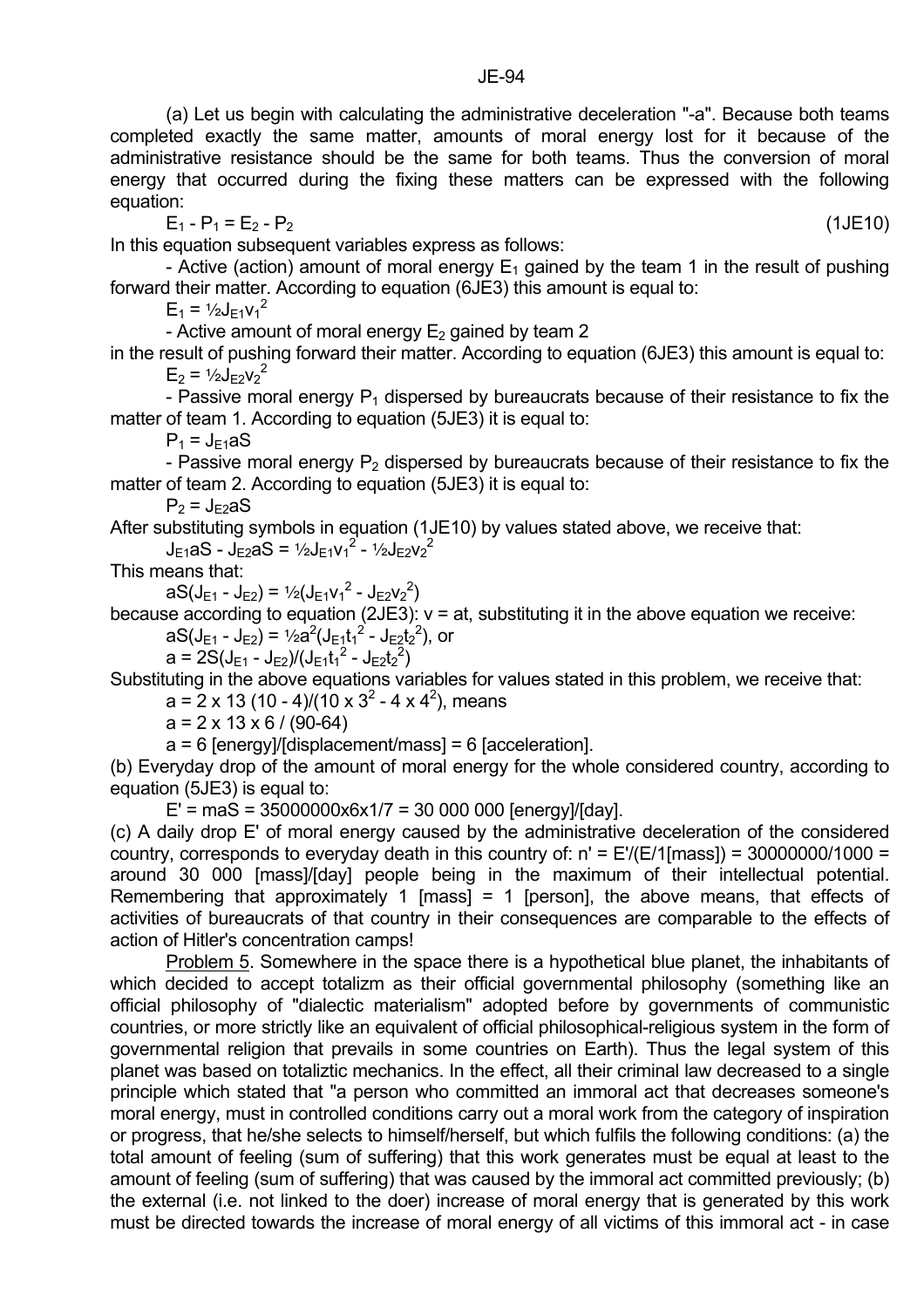when one of these victims died before the balance was accomplished, then this increase would be directed towards orphans, disabled, ill, oldies, or people without families; (c) returned must be at least the sum of the entire drop of moral energy lost by all victims of a given act." After the introduction of the above principle, the entire apparatus of justice on the blue planet boiled down to a group of experts that exactly measured the moral energy lost by victims of individual criminals, and to administration of a system of compensation institutions that criminals had to choose from, in order to work out the compensation for their immoral acts. Assuming that we are one of these experts employed in criminal system of that planet, consider a case of a rapist, who voluntarily declared to carry out in institutionally controlled conditions a work that induces suffering, while the outcomes of this work he declared to be passed to the victim of his crime. The raped person lost in the effect of his act  $E = 3652$  units [energy] of her moral energy, with the level of suffering amounting to  $F = 2$  [force] spreading over the period of 10 [years], after which period the effects of this rape were healed. In turn the criminal declared to create goods in the compensatory institution in a manner that generates the level of suffering F' = 1 [force], while at the normal efficiency of his work the velocity of producing this good amounted to  $v = 2$  [velocity]. Calculate what period of time this criminal should spend voluntarily in the compensatory institution in order to pay back his crime.

 Solution of problem 5: According to equation (6JE3), in compensatory institution the criminal is going to generate each day moral energy equal to: E' =  $\frac{1}{2}mv^2 = \frac{1}{2} \times 1 \times (2)^2 = 2$ [energy]. For returning the entire moral energy that was lost in the effect of his rape, he should spend in the compensatory institution at least  $t = E/E' = 1826$  [days] = 5 [years]. Unfortunately, during this period the accumulation of his suffering is to amount to:  $\Sigma F' = m \times F \times t = 1 \times 1 \times 1826$ [force]; while the accumulation of suffering by the victim amounted to: ΣF = m x F x t = 1 x 2 x 3652 = 7304 [force]. Because of this, the criminal expert that handles his punishment must inform him, that either he must increase the duration of staying in the compensatory institution to 20 years, or he must stay in there for 5 years, but must choose another work with the level of feeling (suffering) equal to F'=4 [force].

 $\star \star \star$ 

 As an extension of this subsection it is worth to notice, that after we understand from the above examples the similarities that exist between totaliztic mechanics and classical mechanics, and after understanding the existence of a simple system of conversion which allow to translate from one of these mechanics into other (e.g. zwow = energy, feeling = force, responsibility = acceleration, motivation = displacement, etc.), the reader is able to find in textbooks of classical mechanics typical solutions to almost every problem of totaliztic mechanics that he/she may encounter in the everyday life. For this, it is sufficient that he/she translates a given problem into a language of classical mechanics (utilising the similarities of quantities of totaliztic mechanics and classical mechanics), and then seek in the existing literature how this particular problem is solved by classical mechanics. In turn after a solution is found in classical mechanics, it is sufficient to translate it into ideas and quantities of totaliztic mechanics.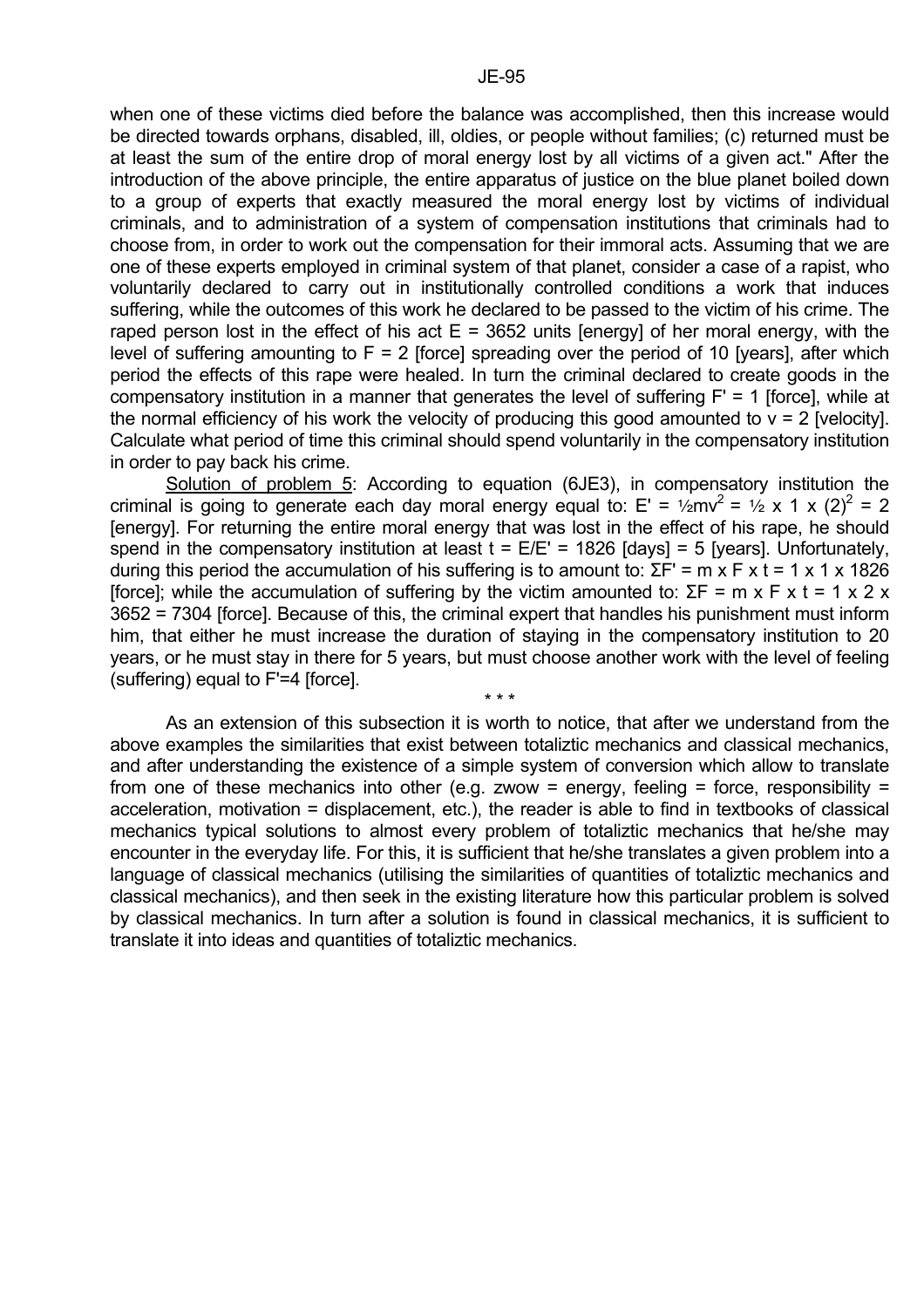Chapter JF.

# **TOTALIZTIC NIRVANA**

 In subsection JA5 the concept of totaliztic good deed, and totaliztic sin, were described. They are excellent "indicators of the moral correctness" for the multitude of everyday chores and situations, which take just a short time to complete. Such chores and situations do not carry much moral energy in them. Therefore, although totalizm recommends to complete them "morally", in order to obey moral laws, simultaneously it advices not to be too concerned, that other people who are also involved in them, may not obey moral laws as pedantically as we do. So, these other people, through their immoral responses to our moral behaviour, may spoil results of these chores and situations. But still all is OK, because these chores do not carry much moral energy. For this reason, the concept of totaliztic good deeds is developed for the idealistic assumption that "we live in a perfect world", and therefore in doing totaliztic good deeds we do not need to be concerned too much about the immorality of other people.

 The situation drastically changes, when we are to complete works, which require hours and hours of heavy labour. Such heavy works carry a lot of moral energy, and therefore we would not wish other immoral people spoil our results, and thus waste our efforts. Therefore we would like to complete such laborious works in a pedantically "moral" manner, without taking any idealistic assumptions, so that moral energy, which represents an outcome of these works, is not wasted by immoral altitudes of other people. Therefore in this subsection we introduce a new concept of the totaliztic "moral work".

 A totaliztic **moral work** is to be defined as a "every laborious and time consuming totaliztic good deed, which carries a significant amount of moral energy, and which is carried out in the pedantically moral manner, so that the immoral outsiders are not able to spoil the outcomes, and therefore the entire moral energy, which this work generates, serves to the benefit of the person which completes this work". The above definition reveals that a moral work is a special category of a very laborious totaliztic good deed. It includes only activities which involve a lot of moral energy, and therefore which need to be done in a very careful and pedantic manner. (Typical totaliztic good deeds always concern chores or situations which involve a little of time and a little of moral energy, and therefore which are completed without too much concern about immoral contributions of other people, which could spoil their effects.) Therefore in the completion of moral work we drop the previous idealistic assumption about living in a perfect world. We accept for it, the realities of being surrounded with immoral people. Of course, dropping the idealistic assumption makes everything more complicated. This section is to systematically explain all issues and complications involved in completing a moral work. Because the explanations are carried out in a systematic manner, the conditions that we need to fulfil, in order for our work becomes a "moral work", are explained only close to the end of this section.

 An opposite of a moral work, is an immoral work. A totaliztic **immoral work** is defined as "every laborious and time consuming work, which reduces a lot of moral energy in the doer". For example, an immoral work is every work, which originally was intended to be a moral work, but which went wrong for some reasons. Also an immoral work is every laborious and time consuming totaliztic sin (e.g. slavery, sacrifice, or self-destruction), especially if it is done for our job, as the source of our income. According to totalizm, doing immoral work represents a disobedience of moral laws, and therefore it should not be done willingly. However, totalizm recognizes also, that in the present philosophical climate of the prevailing parasitism, it is almost impossible to completely avoid doing immoral work. For example, the majority of present immoral employers force their employees to do immoral work, so currently many people is forced to do immoral work simply to survive. For this reason, totalizm states that it is OK to temporally do immoral work for important reasons, however, while doing it a totalizt should: (1) be aware that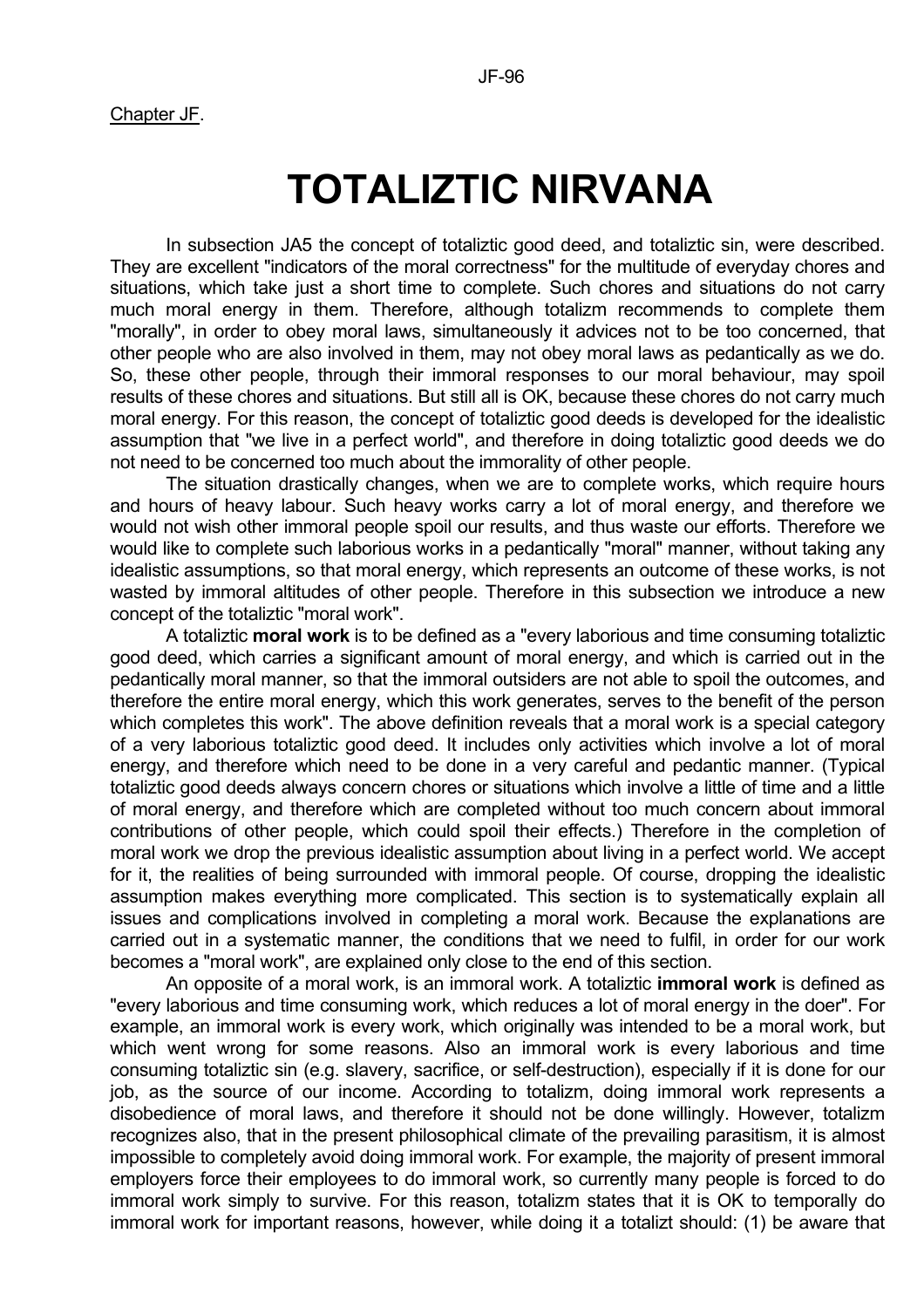what he/she is doing, actually represents an immoral work, (2) he/she takes steps which in future prevents this particular work to be forced upon him/her, or upon other people, (3) he/she should compensate the destructive effects of doing such an immoral work, by voluntarily doing some other moral work of his/her own choice, which neutralizes the damage. In the further parts of this section an information is provided, which helps to recognize an immoral work, and helps to distinguish it from a moral work.

 Otherwise to totaliztic good deeds, which concentrate mainly on our own activities, and do not take deeply into consideration the morality of other people involved, moral work is very pedantic about influences of immoral outsiders involved. The main rule of moral work say, that since the doer puts a lot of effort and motivation to complete a moral work, he/she should pay a special attention to immoral outsiders, who may spoil the outcome of his/her work. Therefore, the last two subsections of this section are explaining in great details how we should deal with the issue of such immoral outsiders and their spoiling influences. Examples of steps, which totalizm recommends to be taken in order to prevent influence of immoral outsiders on the outcome of our laborious efforts, include:

 (1) To complete all our moral works fully anonymously, without the knowledge of other people, and if possible also out of the sight of other people. If outsiders know, what our activities are for, then with their jealous minds they may spoil the results. When such immoral outsiders are able to see us in action, they are also able to spoil the outcomes by their telepathic influences.

 (2) To increase our anonymity at the workplace as much as we can. For example, we could wear identical uniforms, avoid features which make us distinct, put barriers and screens around us, etc. If outside observers are unable to see individual people in us, they are also unable to spoil outcomes of our actions.

 (3) The supplementing of our physical efforts with powerful idealistic motivations. For example, we should not just perform a work, but strongly believe that we do it for the good of other people, for humanity, further generations, that we do it in the most effective, fast and modern way we can, that in the work we utilize all our knowledge and all the technology which is in our disposal, etc.

 If we manage to complete moral work in a proper manner, it is capable to significantly increase our moral energy. In turn via the increase of this moral energy, we gradually are earning the most spectacular reward of totalizm, namely the totaliztic nirvana. Therefore this section also deals with all issues involved in nirvana.

 A state of "**totaliztic nirvana**" is a phenomenon of permanent, dynamic, and overpermeating happiness which is overwhelming every person in each case when the coefficient of moral saturation "µ" for this person exceeds the critical value which in subsection JD1.6.3 is called the "threshold of nirvana". Explaining this in other words, if a given person leads his/her life according to the recommendations of totalizm, then this person continually increases the amount of moral energy that is accumulated in his/her body. At some stage the amount of moral energy starts to exceed the value which I determined as amounting to around  $\mu_{\text{nivana}}$ =0.6 (this means that a given person saturates his/her body to around 60% of his/her total capacity for moral energy " $E_{\text{max}}$ "). In this moment such a person, sometimes completely unexpectedly to himself/herself, starts to feel dynamically bursting from inside, the feeling of enormously powerful happiness, which is called the totaliztic nirvana.

 At this stage it is necessary to realize that the totaliztic nirvana is a phenomenon which totalizm describes in a mathematical manner. According to totalizm, such a nirvana is an outcome of a rapid flow of moral energy through the human body. For example, it could be compared to the action of the Joule's law in the electrical heating (i.e. to the law discovered in 1841 by James Prescott Joule, and stating that  $P=RI^2$ ), which manifests itself during a rapid flow of electrical energy through conductive materials. As such, nirvana obeys various laws that are already known to us from other disciplines which investigate flows of energies. These laws are expressed the most clearly in the mathematical form. Therefore, independently from the verbal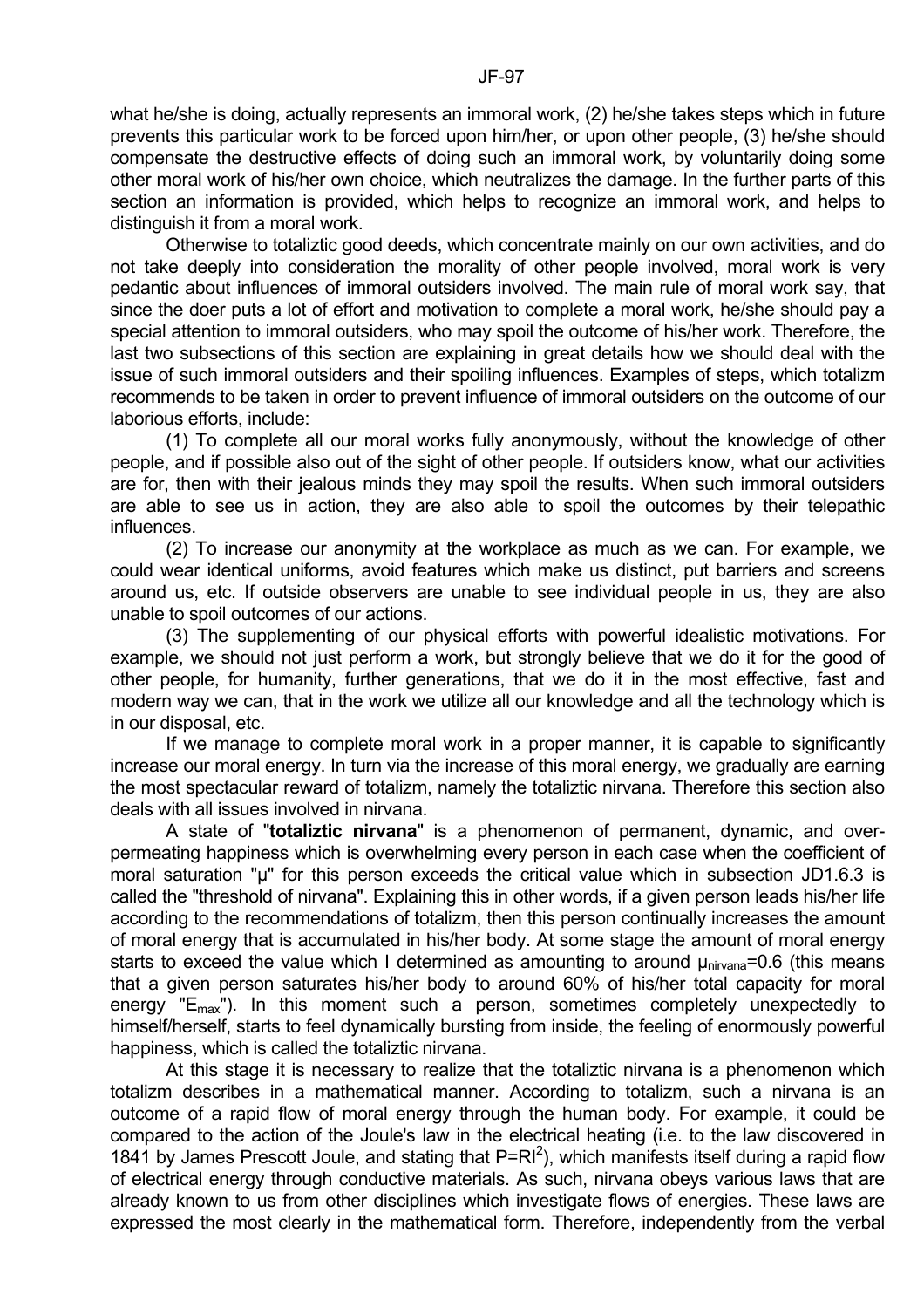descriptions of nirvana, this section also includes mathematical descriptions of this phenomenon (i.e. equations). Such mathematical descriptions cannot be completely separated from the verbal descriptions. But in order to not discourage to totalizm all these people who are oriented towards humanism rather then towards mathematics, a separate chapter JE deals with all concepts which are forming the mathematical and quantitative fundamentals of totalizm. These mathematics and science like concepts, are separated from totalizm, and formed into a new branch of knowledge which is called here the "totaliztic mechanics", and which is presented in a different chapter JE. Because the totaliztic nirvana displays such a mathematical and quantitative character, in fact it represents one of the basic phenomena of totaliztic mechanics, which also could be presented in chapter JE. However, because this nirvana has an enormous meaning for everyday practising of totalizm (after all, it represents the highest possible reward which can be awarded to a totalizt), and also because this nirvana still remains unknown to the majority of people, I decided to include the descriptions of this phenomenon into the chapter which concerns applications of totalizm in our everyday life. Simultaneously, for these readers who do not like equations and mathematical descriptions, I would suggest to simply skip through them and to concentrate only on the verbal descriptions of whatever this section is trying to convey to them.

 Out of all concepts, units, and definitions, which are combined into the totaliztic mechanics and described in chapter JE, the highest meaning for the understanding of the totaliztic nirvana has the concept of the "coefficient of the moral saturation" (µ), introduced in subsection JD1.6.1, and expressed by the equation (1B6.1): " $\mu$ =E/E<sub>max</sub>". The coefficient of moral saturation ( $\mu$ ) is defined as the ratio of moral energy (E) that someone managed to accumulate in a given moment of time, to the moral capacity ( $E_{\text{max}}$ ) of this person (means to the maximal amount " $E_{\text{max}}$ " of moral energy that this person could possibly accumulate in circumstances that this person currently lives in). If we would like to illustrate for ourselves what "µ" is, then we could understand it as a kind of pressure under which we compress in ourselves this ideally elastic moral energy. If this coefficient takes the value " $\mu$ =0", practically this means that the pressure of moral energy in a given person drops down to the zero level of moral vacuum of the nature that surround us (note that according to laws that rule the behaviour of energy, such a zero-level vacuum sucks moral energy from everything that surrounds it). In turn when this coefficient takes the value "u=1", this corresponds to the accomplishing the highest pressure of moral energy that is possible to be accomplished by a human being (note that according to laws that rule the flows of energies, in case of accomplishing so high pressure of energy, moral energy will tend to escape fast to everything that surrounds such a person). As this is going to be explained in the further parts of this section, for myself the moral capacity " $E_{max}$ " amounts to around  $E_{max}$ =2000 [hps], while at the time of writing this subsection (in 2001) my µ was at the level of around  $\mu$ =0.4 (the reason is that around the time of writing this subsection I was living permanently in harsh moral realities of New Zealand, where people are not very supportive to anyone who wishes to lead a totaliztic life, and thus where it is extremely difficult to maintain a high level of moral energy). However, in 1998, i.e. at the time when I was preparing the original descriptions of the totaliztic nirvana that are repeated in this section, I was living in serene Sarawak of Borneo, surrounded by close to nature, positive people, and thus my coefficient of moral saturation was at the level of around  $\mu_{\text{nivana}} = 0.6$ (thus my moral energy "E" was at the level of around E=1200 [hps] at that particular time). This means that whatever I am stating here, it represents the "first hand" knowledge, as I experienced myself all the phenomena that I am describing in the subsections that follow.

## JF1. How the totaliztic nirvana could be described

 In case when the amount of someone's moral energy is below the "nirvana threshold" described here (in present days, this is a normal situation), then the feeling of happiness that such a person experiences is impermanent, and arrives for a very short time only. As the reader probably observed this in his/her own life, in such a situation a short-term happiness may arrive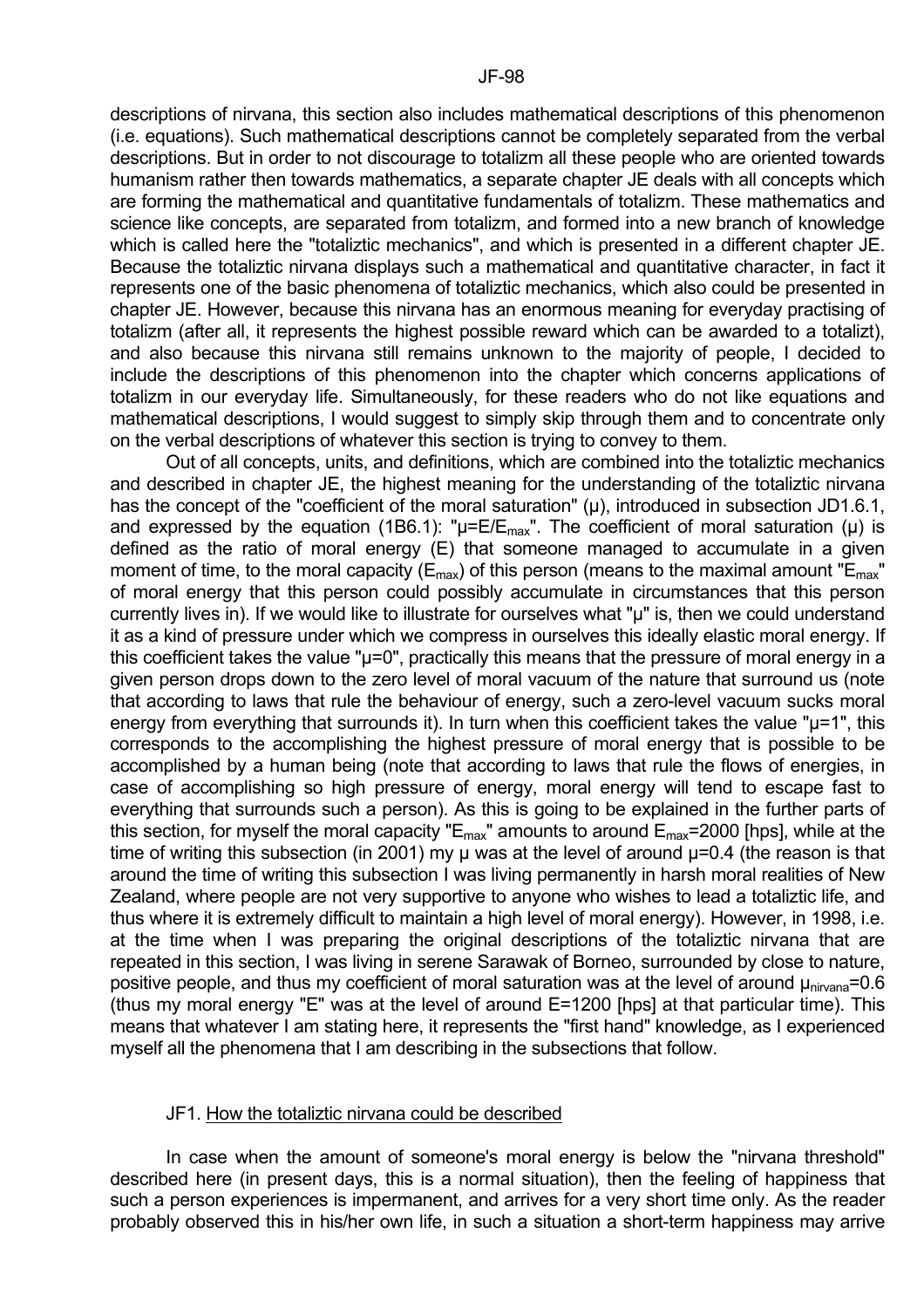only in an impulsive manner, in the result of some outside, positive stimulus. For example, in individual people it can shortly appear after they buy for themselves something they were striving for a long time, after they accomplished a great success in something, when they spend a time with someone they love, etc. The feeling of happiness that we experience in such situations is very short-living and impulsive, it appears only for the duration of a given stimuli, and can be easy deafen by any negative stimuli that can appear at that time. The lower someone's moral energy, the more powerful positive stimuli is needed to cause a transient feeling of happiness, and the easier this feeling can be deafen by some outside, negative stimuli.

 The totaliztic nirvana differs from such casual, impulsive happiness. It provides a permanent feeling of happiness. It also allows to purposely earn this feeling (means, it allows to take the control over this feeling, instead of leaving this control to other people, or to random life events).

 The state of totaliztic nirvana, which is accomplished after the exceeding the nirvana threshold, is enormously important for the philosophy of totalizm. The accomplishment of this state is an extremely attractive **reward** that is awarded to those people who are following the path of totalizm (i.e. the path of obedience of moral laws that are established by the universal intellect). This reward causes, that the totaliztic path, although difficult, in the final result is endlessly more rewarding, than the opposite to it, easy path of following the line of the least intellectual resistance, which is representative to all "parasitic" philosophies that currently dominate our planet. I feel extremely privileged that I was granted the honour to be the first person on Earth who experienced the deliberately earned totaliztic nirvana. I also understand that from this honour an important obligation emerges, to describe thoroughly this wonderful state for the benefit of other totalizts, and thus to open it for all these people who also decide to knowingly earn it. So herewith I am presenting my descriptions.

Because of the existence of the "nirvana threshold" (i.e. such a value of the  $\mu$  coefficient that fulfils the condition  $\mu > \mu_{\text{nivana}}$  and that makes a given totalizt permanently and intensely happy), one of the basic obligations of the totalizm is to equip every interested person with a clear information how to accomplish nirvana. This gives a chance to the adherers of totalizm to introduce a permanent happiness to their lives. Furthermore, totalizm must also introduce the information, that there is such a thing as a totaliztic nirvana, and also an information as to how identify the moment when someone accomplishes a nirvana. The reason is that science to-date is completely ignorant about this phenomenon, and the majority of all these that are specialising themselves in psychology, in behaviours of crowds, or in ethics, probably for a long time are not going to know that in order to accomplish a nirvana one does not need to know Buddhism, or to arrive to heaven. The information about the existence of nirvana may prevent the situation in future, that a person who for the first time and completely unexpectedly experiences a totaliztic nirvana initially panics (as this was the case with myself), because is not able to understand why unexpectedly he/she is overwhelmed by such a huge tide of permanent happiness, why this happiness seems to arrive from nowhere and without any known stimuli, and why this strange happiness appears in the place, circumstances, and situation, where according to a stereotype believes we rather should be unhappy. For example, when I was earning my totaliztic nirvana, I knew that every totalizt must always increase his/her moral energy, so I deliberately strived to attain such an increase. But I did not know that there is such thing as nirvana, which awaits for those who increase their energy above the level of  $\mu$ =0.6. Thus, now I recall with a laughter, that when completely unexpectedly for myself, I rapidly experienced this overwhelming feeling of permanent happiness for the first time, but I still did not know what it means, and also when this feeling stayed with me permanently for a few subsequent months, at some stage I started to panic. I began to worry that perhaps it may be a symptom of some unknown tropical illness. After all, there is plenty of strange illnesses in the tropical Island of Borneo at which I was living at that time. I knew that in Africa there is a tropical illness of sleepiness (caused by the "tsetse fly"), the symptoms of which include an uncontrollable sleepiness. Therefore, I was not able to exclude the possibility that in Borneo there could also be another tropical illness, which makes us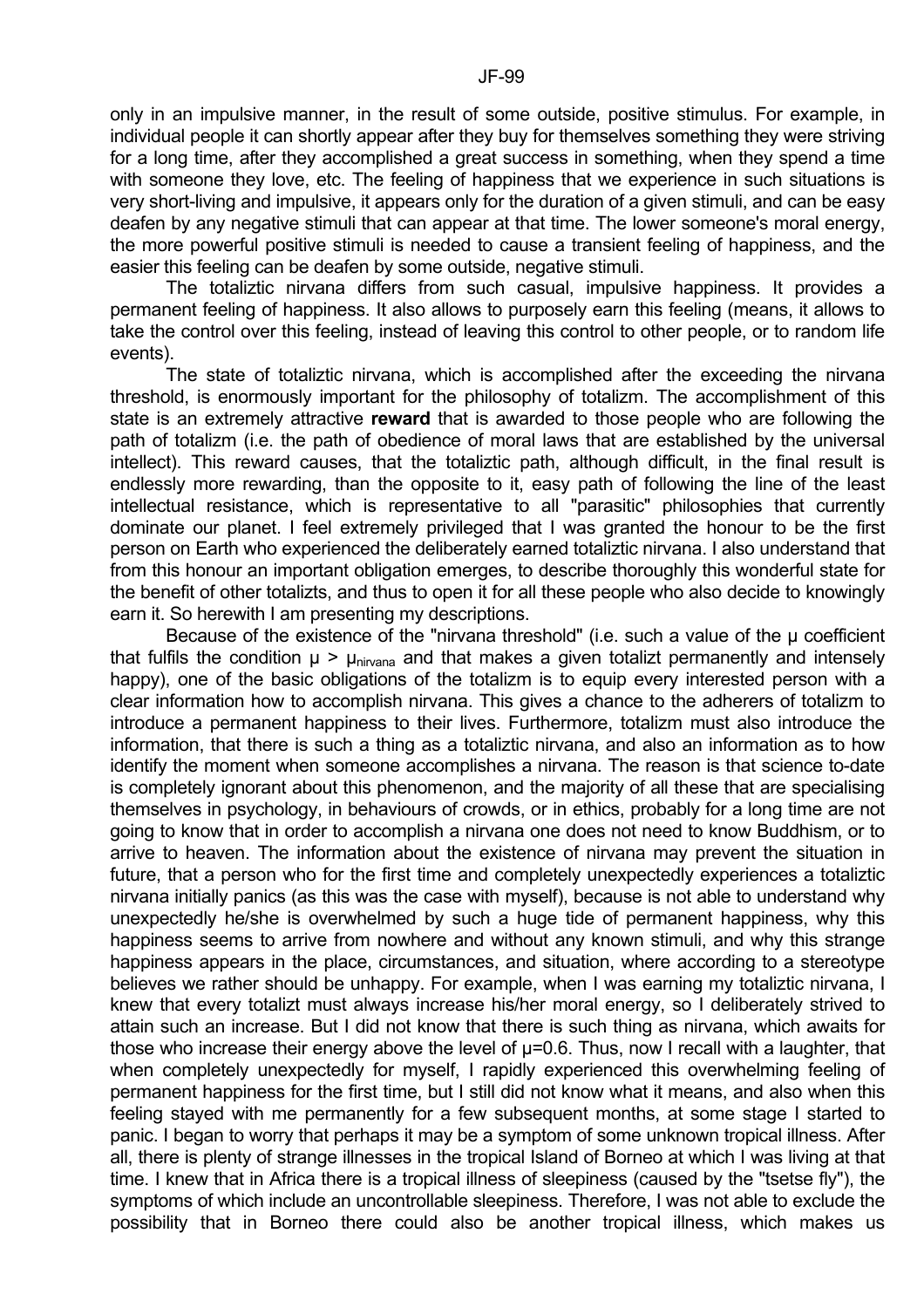uncontrollably happy (the bacteria, or a virus, which would cause such an illness, would be worth millions on the black market of narcotics!).

 Now, when we finally learned what is the totaliztic nirvana, and how to accomplish it, we can formulate a recommendation of totalizm, which describes the manner we can exceed the "nirvana threshold" and accomplish the totaliztic nirvana. This recommendation turns to be extremely simple. It says: "**continually increase the amount of moral energy in any wise way that lies in your capabilities**". In the above recommendation it is important to notice the word "wise". This is because for the final success in lifting the amount of our moral energy above the level of the "nirvana threshold", it is not enough to generate totaliztic good deeds thoughtlessly like a robot (as this is done with rosary), but it is necessary to complete "moral work" which requires putting into it not only a significant amount of physical effort, but also appropriate amount of the intellectual effort, feelings, motivations, etc. Therefore, whatever moral work we decide to do in order to accomplish the totaliztic nirvana, we need to invest into it the entire dose of physical feelings that we can afford, the full motivation capabilities that we can generate, and the entire knowledge of totalizm that we managed to gather. Furthermore, we need to start selecting and doing purposely such totaliztic moral works, that generate the highest amount of moral energy (for details see descriptions after the equation (2JF8) near the end of subsection JF8), and also we need to appropriately shape our motivations. For specific recommendations as how to accomplish this, see subsection JF9.

 In turn, the moment when someone exceeds the nirvana threshold and accomplishes the permanent nirvana, is extremely easy to notice - of course if someone is familiar with the content of this section. This is because as from that moment this someone is going to be stunt by the powerful explosion of an overwhelming feeling of happiness, which flows from inward towards outward, and which seems to stay for good (of course, assuming that after accomplishing nirvana, this person does not stop to continue the totaliztic way of living, and to systematically generate moral energy). This feeling of happiness intensifies even more, if a given person further increases his/her coefficient " $\mu$ " above the threshold value of " $\mu_{\text{nivana}}$ ". After one achieves the value of around  $\mu$ =0.7, he/she starts to have an impression that from inside of himself/herself, a powerful waterfall "Niagara" of the bubbly, swirling, roaring happiness is gushing. This waterfall induces such an indescribable feeling of happiness, that it tries to tear apart and carry with it every single cell of someone's body. The stunning feeling of happiness that someone experiences in such a case is impossible to overlook, and if only someone knows what it means, this person for sure is going to notice it!

 The totaliztic nirvana, similarly to all other forms of nirvana, after it is accomplished, it does not last endlessly just on its own, but it needs to constantly be earned. The reason is, that it during a nirvana we are dispersing a significant amount of the moral energy every day (i.e. we disperse around e= 3 [hps] per each day). Therefore, to maintain the nirvana state, we need to constantly replenish moral energy that we lost. Therefore, if someone who accomplished nirvana, "rests on laurels", and stops further efforts to replenish moral energy that he/she looses everyday, or replenishes this energy but in amounts which are insufficient to cover for everyday losses, then such a person with the elapse of time looses his/her nirvana. Therefore, in order to keep ourselves in the state of totaliztic nirvana for a long time, it is necessary to continually put effort into our life according to principles of totalizm, and thus continually replenishing the amount of our moral energy - as described in subsections JF8 and JF9.

# JF2. The description of sensations experienced during the totaliztic nirvana

 It appears that I am the first person who earned a nirvana through a deliberate increase of moral energy. Probably I am also one of these rare Europeans with the gift of technical thinking, who actually managed to experienced such an earned nirvana. This imposes certain obligations. After all, before totalizm was formulated, old ways of accomplishing nirvana through meditations,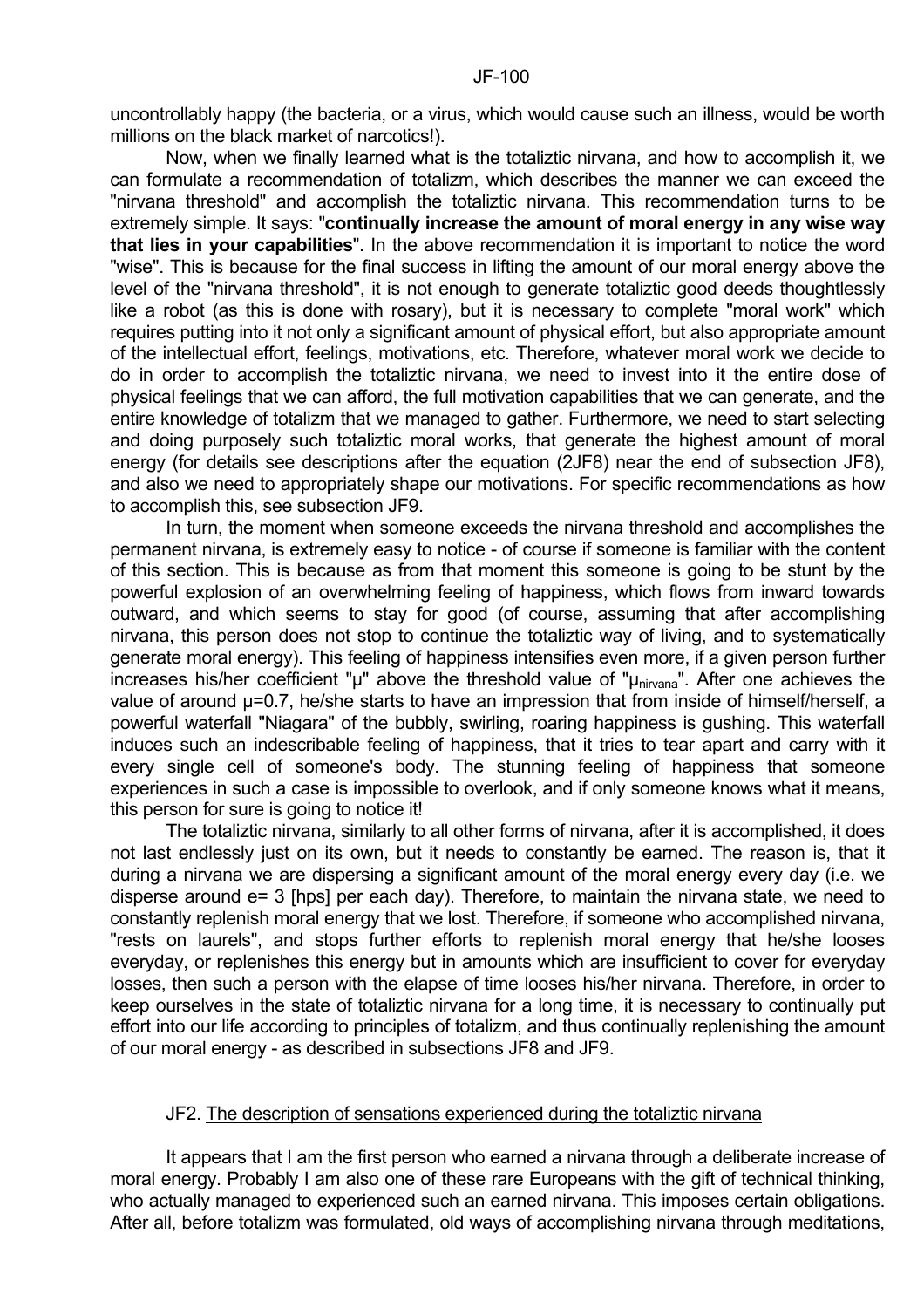or through leading a saintly life, were very difficult to fulfil, and completely without clear guidelines, not mentioning the fact that previously there was no knowledge available which informed people how to recognize it when the nirvana finally arrives to them. In addition to this, accomplishing a nirvana runs against present philosophies of life, which are oriented towards parasitism and which emphasize the importance of material gains more then spiritual achievements. Therefore, I believe that I have the obligation to describe how one exactly feels when accomplishes the state of nirvana. Here is my **description** of the totaliztic nirvana. Although this description comes from the "first hand", it is still very crude and approximate, simply because the totaliztic nirvana is so extraordinary, heavenly, and indefinable, that someone needs really to experience it for himself/herself to know what it is about.

 Starting my descriptions from the comparison of investments to results, I must certify that the success of the final accomplishing the totaliztic nirvana is definitely worth going through the tough effort of earning it. The state of the permanent happiness that one experiences after reaching such a nirvana is impossible to simulate with anything, or compare to anything. After my personal experiencing how the totaliztic nirvana feels like, now I understand why in Buddhism the accomplishing a state of "nirvana" represents a chief goal for all efforts, and also a final purpose of all activities. It is really wonderful that totalizm found the effective key, which allows normal people to accomplish nirvana in a much easier, more practical, and socially more useful manner then meditations, and that due to this key now nirvana is opened for everyone who wishes to earn it.

 The totaliztic nirvana is experienced as an extremely intensive feeling of internal happiness, which is dynamically oozing from inside of us, to outside. It gives literally an impression, as if someone is being ripped apart by happiness - or as if somewhere inside of us there are "valves" from which some invisible happy energy is gushing out. By trying to escape from our body, this energy seems to blow and tear the body apart. If I would like to describe more accurately these "valves", then after careful "listening" into inside of me when I was experiencing my nirvana, I could clearly feel in my own body several definite points (chakras), from which this happy energy was gushing. In my own example, the most large and the most clear of these valves is located somewhere on the back, or to be more precise at the lung side of the spine, at the height of the lower ends of my shoulder blades. The feeling of happiness that is oozing from it, is literally blowing my breath from inside. It provides me with a kind of feelings which we experience when with a dry body we rapidly submerge into pleasantly heated water - although the rapid submerging into the warm water belongs to the sensation of a pleasant blocking of the breath, while the nirvana gives me the sensation of a pleasant blowing out the breath. Furthermore, the touch of pleasantly warmed water is not comparable with the pleasant flow of happy energy of nirvana through every single cell of my body. The second large valve (chakram) in my body, is attached to my spine near the abdomen, at the height of the upper end of my hip bones. From this one, a very pleasant sensation is spreading through the whole of my body, which resembles a kind of satisfaction and contentment which is distantly similar to that one which I would feel, if after a long starvation and thirst I received a wonderful food and drink. Of course, it is not comparable with any food and drink. The next two very strong such valves, from which two very strong streams of happiness are oozing, are located like in the centres of my thigh bones (pointed to the front), between my knee and my hip. The sensation that is gushing from it is also different, because it roughly could be compared with the pleasure that radiates from our legs when after a very long and tiring march in a hot climate, we spread our body and rest in shade on something very soft and adjustable. In addition to the above, in my body I can clearly distinguish several further such "valves", from each one of which some kind of an extremely pleasant sensation is gushing. The sensation produced by each one of these valves differs from sensation produced by other such valves, but it "melts" together with other feelings in a kind of like a symphony of happiness which is blowing apart my body. For example, I can clearly sense such valves of the gushing happiness in the inner (throat) part of my spine at the base of my neck, at the outside ends of the shoulder bones at their back parts, in the frontal side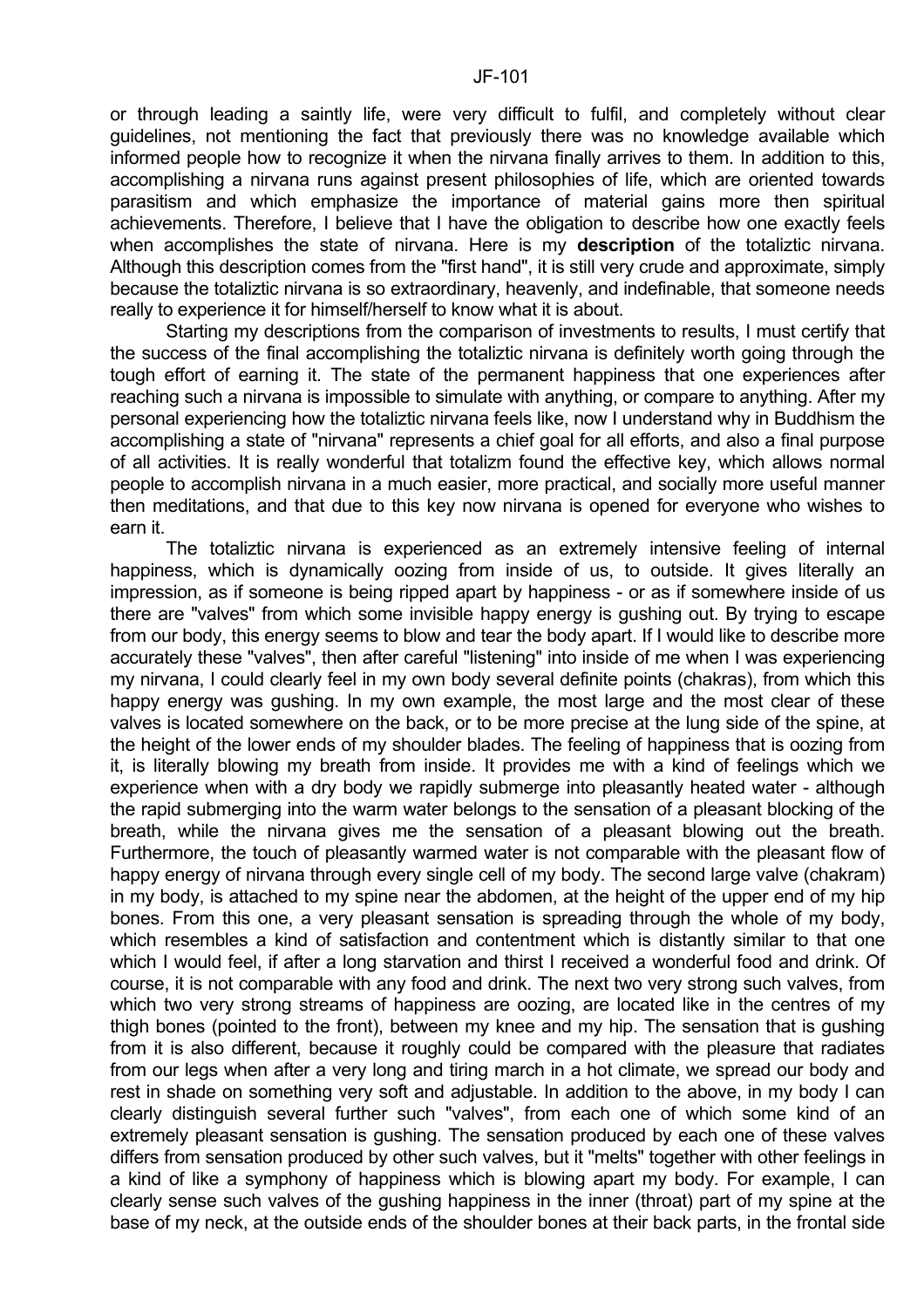of my upper arm bones, between my elbow and shoulder, in centres of my hands at their outer side, and also in several other places. (One observation I made afterwards, is that when Christians made a cross sign during prayers, they always mechanically touch four points on their body, which represent the outlets from four such their "valves" - see also subsection I5.3.) The sensation of happiness that is gushing from all these spots is very permanent and it stays with me all the time. Practically it is oozing and blowing me apart continually, no matter what I am doing. I feel it when I am sitting, walking, working, talking with someone, shopping, driving in a bus, etc. The only time when the brain does not register it, is during my sleep. At the time when I was writing these descriptions I was already experiencing it continually for around half a year. Only sometimes for a very short period it was deafen by some rapid problems or sorrows that I experienced, but immediately when these negative stimulus diminished, the feeling of this overwhelming happiness was returning to me. The intensity of this feeling is not constant, and it changes relatively fast, depending on the temporary fluctuation of my moral energy. Therefore, when I needed to spend some time on activities which were strongly reducing my moral energy, e.g. on teaching my students, pulling something out of bureaucrats, running around, standing in queues or in offices, etc., at the end I clearly felt the significant drop down in the intensity of the sensation. In turn, if I did something that intensively increased my moral energy, then the feeling of this happiness immediately was increasing in the intensity. For example, I noted that if I personally made and post altruistically (for free) to people who waited for them, a series of around 20 copies of my monograph [1/2] (in 7 volumes), which I was distributing at that time, I was magnifying the intensity of this feeling by multiplier of 2. (Note that making and sending 20 copies of my monograph [1/2] was an enormous totaliztic effort, motivated by the will to increase moral energy of other people by stimulating their minds.) The permanent sensation of happiness after finishing this task, was twice as strong as the initial feeling of the swift river of happiness that was flowing through my body initially (I actually was experiencing this like a swift river transformed into the roaring waterfall "Niagara"). Because in present times, the life supplies us with much more occasion when our moral energy is reduced, then situations when our moral energy is generated, only the intended and purposely designed totaliztic moral work is able to induce nirvana. In my own case nirvana arrived only because I continually and purposely generated moral energy for a long time. However, my observations how fast it is diminishing immediately after for some reasons I needed to stop my generation of moral energy, indicates that it requires a continual and very devoted effort to keep it all the time.

 Nirvana is the most wonderful reward that a person can receive for leading a moral, wise, agreeable with the laws of the universe, active, and useful life. If I would to compare it illustratively to something that yields similarly intensive and pleasant sensations, the only phenomenon which roughly could be comparable to totaliztic nirvana, are sexual experiences: **totaliztic nirvana is felt approximately like a sexual orgasm which lasts infinitively long**. However, there is a significant difference between the character of sensations which are bursting in an impulse during a sexual orgasm, and the permanent feeling of happiness which originates from the nirvana. An orgasm has sensual attributes, and can be defined more as a powerful pleasure, than as happiness. In turn the totaliztic nirvana has a decisively spiritual character, and definitely is a happiness. In order to provide here an illustrative comparison of the happiness and a powerful feeling of pleasure, let us consider a situation that we are deeply and secretly in love with someone, and one day the object of our dreams told us something very nice on a neutral topic, while the next time this object sensually stroked us. Both sensations that we would experience on these occasions would be very similar to themselves, and the person who would experience them, most probably would both describe as a feeling of happiness. However, the first one (nice words) would have the more spiritual character, and in fact would belong to the category of happiness, while the second one (stroking) - the sensual character, and it would belong more to a strong pleasure, than to a happiness (although the border between these two is rather blending).

At the end of this report about how one feels the totaliztic nirvana, I should answer one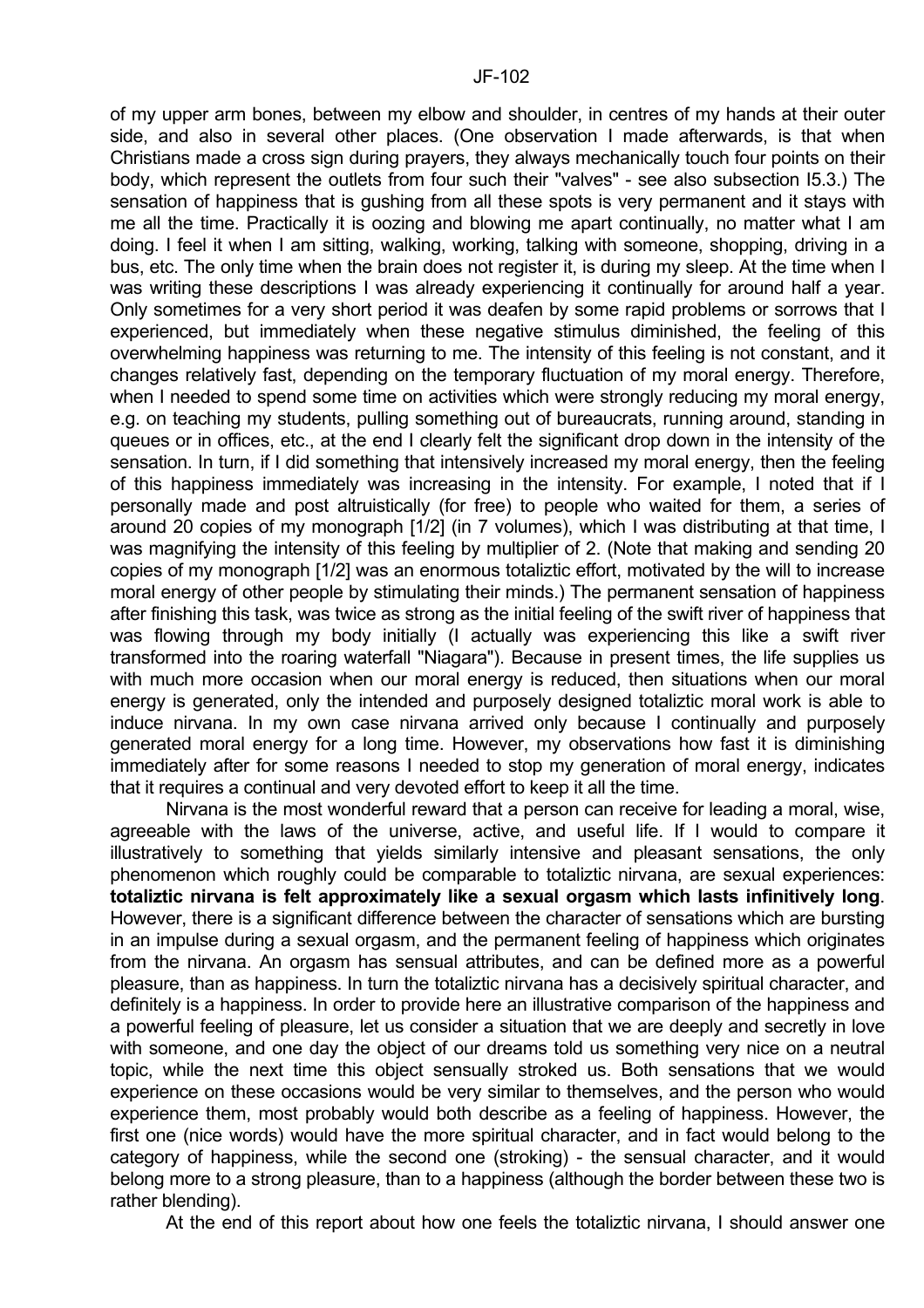possible question: **is it worth all the effort**? Well, myself I am rather a non-typical case, as I would still live according to totalizm, even if the nirvana would not exist at all. This is because I am limitlessly convinced about the correctness of this philosophy. After all, at the time when the nirvana arrived to me, I had no idea that a nirvana can be earned with the use of totalizm. I finally recognized it, and named it, only after around a half of year since it arrived. During this first half of year, I was constantly surprised, and constantly wondering about the reasons why I am experiencing this strange feeling of permanent happiness. But if now someone asks me about my personal opinion, as to whether it is worth to undertake the effort of living according to the recommendations of totalizm, to accomplish the nirvana, I would answer: **even if totalizm offers nothing else apart of nirvana, I still would not be able to live even a single day when I would not do something to earn it**.

#### JF3. Mechanism which causes the totaliztic nirvana to happen

By subjecting to continuous scrutiny the sensations of nirvana that I experienced, and also by careful "listening" what happens inside of myself, I arrived to an illustrative explanation what is the mechanism of causing the nirvana. Therefore, in this subsection I describe conclusions about this mechanism. But I would like to make a reservation that my descriptions represent only an initial step to the working out this explanation, which is based on rather sparse data, and that perhaps further research may require these explanations to be further improved.

 According to my explanation, moral energy that is accumulated in our counter-material body, can be compared to an ideally elastic gas (i.e. the "oxygen for our spirit" - means the "oxygen for our counter-body"). Our counter-material body could be compared to a rubber tube, or an elastic rubber container, which is to store our moral energy resources. This tube or container has several "safety valves" (in Eastern religions, and in occultism, these "safety valves" usually are called "chakras", while this monograph calls them "counter-organs" - see subsection I5.3), the outlets from which are placed inside of our physical body - means within the volume of our body. In turn the value of the coefficient of moral saturation "µ" could be illustratively compared to the "pressure" under which this perfectly elastic moral energy is compressed in that "rubber tube" of our counter-material body. If, in the effect of doing a totaliztic moral work, we accumulate moral energy in our counter-material body, the pressure "µ" of this moral energy is growing. As this pressure is growing, also the escape of moral energy back to our physical body occurring mainly because our feelings let it out back through these numerous valves/chakras, is increasing - see subsection I5.5. But if we compress our moral energy much faster then it manages to decompress through these valves/chakras, the pressure "µ" of moral energy is constantly raising. When the pressure " $\mu$ " exceeds the threshold value " $\mu$ > $\mu_{\text{nivana}}$ ", then this pressure causes the opening of the internal "safety valves" ("chakras"), and moral energy starts to decompress and pour into the interior of our body. In turn this decompression and flowing of moral energy through the volume of our body, causes all these pleasurable sensations of "being blown apart by a dynamic flow of happiness".

 The above explanations reveal, that the mechanism of this phenomenon could be defined in the following manner: "**the totaliztic nirvana is a surge of moral energy, caused by the high pressure of this energy, and occurring through chakras located in our body and directed towards the volume of this body; this surge induces a whole array of extremely pleasurable sensations type happiness, which dynamically blow our body apart**".

 At this point it is worth to add, that the above mechanism of the operation of totaliztic nirvana was identified still during times when I was experiencing this nirvana. But it took me next three years of analyses, investigations, and putting facts together, before at the beginning of 2001 I realised, that exactly the same mechanism lies ot the foundations of all other feelings and emotions experienced by people. **All feelings which people experience, in reality are sensations which are induced when the moral energy flows from counter-body to**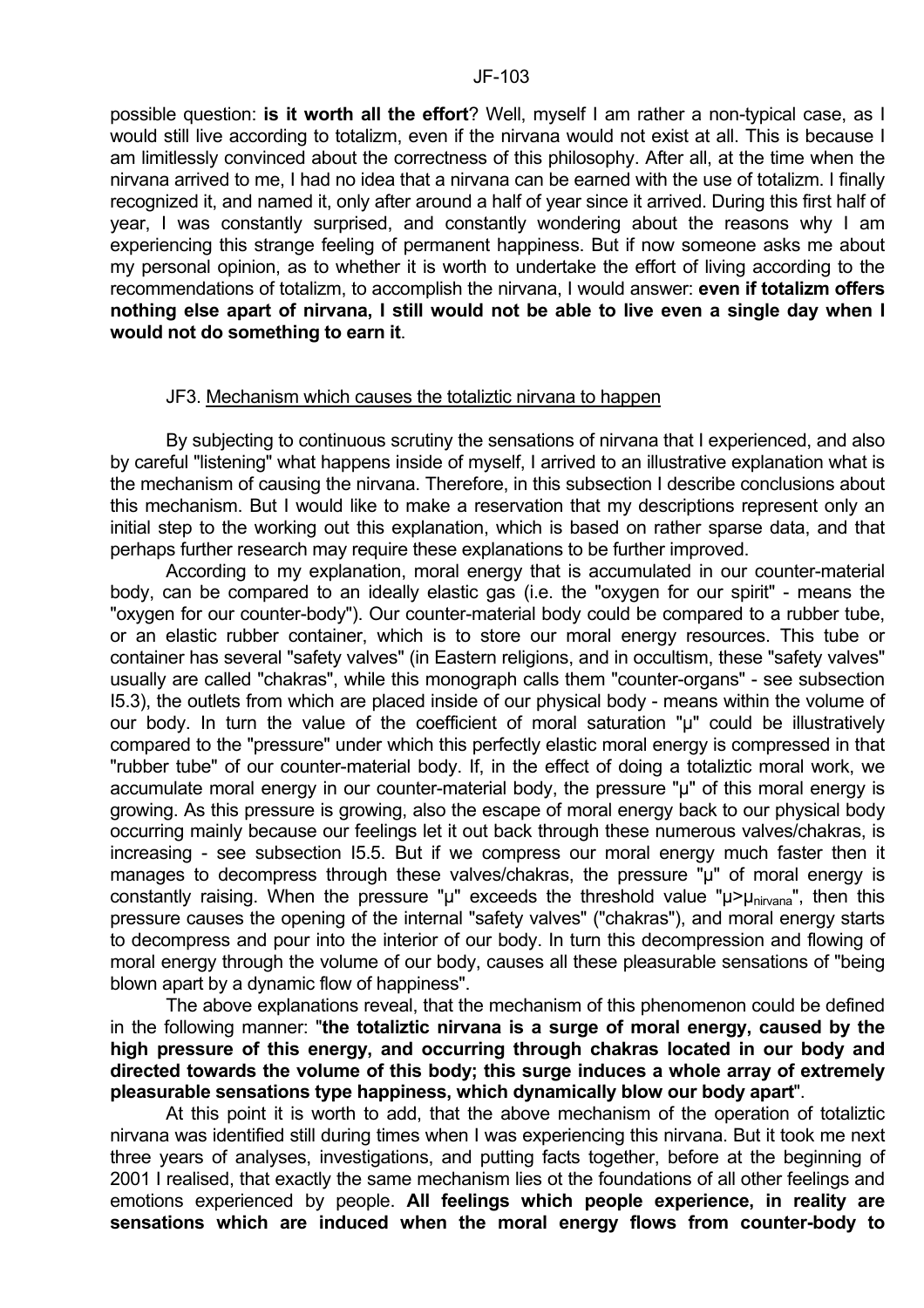**physical body**. Thus, by identifying the mechanism of nirvana in 1998, three years alter I was also able to work out and describe the mechanism of experiencing all other feelings, which (the mechanism) is presented in subsection I5.5 from volume 5 of monograph [1/4]. Emphasised here should be the fact, that previously humanity remained in a complete darkness as to what actually our feelings are, and only descriptions from subsection I5.5 of monograph [1/4] (also summarised in subsection JA7.1 of [1/4]) explain exactly what causes the appearance of feelings and what is mechanism inducing feelings' sensations.

#### JF4. Three different types of nirvana

When I experienced the totaliztic nirvana, and when I was able to recognize the unique feeling of happiness that this nirvana is accompanied by, I realized that ones in my life I unknowingly had the occasion of being affected by all these sensations. This was in 1968. At that time I was a student of the Technical University of Wroclaw, Poland. In that historic year, mass demonstrations, which were protesting against the despotic rules of a communistic dictator of Poland from that period, a person named Władysław Gomułka (1905-1982), were held at my university. Although these demonstrations were squashed, and Gomułka was deprived power only two years later by another communistic dictator named Edward Gierek, still for a significant number of participants of these demonstrations, including myself, they were the source of a nonforgettable experience of the "nirvana of crowd", that lasted for several hours. Of course, because there was a general lack of knowledge what it all means, most probably no participant of that demonstration actually had an idea that he/she is just experiencing the "nirvana of crowd". Therefore it took totalizm to identify, name, and to theoretically explain the sensations of a group happiness, which were experienced by that crowd. That particular nirvana appeared in the moment, when patriotically motivated crowd of students, packed tightly into the main hall at the Technical University of Wroclaw, like sardines in a tin, was listening to representatives from various factories in Wroclaw (PaFaWag, Archimedes, Fadroma, etc.), who delivered to the leaders of the demonstrations financial donations to support the cause, and simultaneously were giving the fiery speeches full of patriotism, high-flying ideas, and ordinary human solidarity. During these speeches, moral energy of the crowd was growing rapidly, and in a certain moment it reached the threshold of nirvana. Some people started to cry out of happiness, others started to scream like in a hysteria, many simply were so shocked, that were petrified and unable to move, and almost everyone loosed control over what was happening. The demonstration transformed into a havoc of the patriotic nirvana. What happened then, it is difficult to describe, and it simply must be experienced to be understood. If for example, there would be a need for a volunteer, who for the good of the crowd would need to experience an instant and torturous death, then at that particular moment of time almost everyone who reached the state of nirvana would volunteer to die without a smallest regret, and without a smallest delay.

 The memory of that particular patriotic event, proved later to be extremely useful for working out, and describing, different mechanisms which cause various types of nirvana. (According to totalizm, in our life nothing happens just by a chance, and everything that we experience is carefully designed, carries a deep meaning, and has an important purpose. Therefore, I believe, this patriotic experience was a part of the comprehensive preparation to complete my mission on Earth.)

 Only as late as during the stage of theoretical analyses of the nirvana phenomenon, I also realized that a distantly similar to the powerful feeling that one experiences during nirvana, is a kind of weak feeling of happiness which appears when someone is under the powerful influence of alcohol, or drugs. Unfortunately, the weak and distorted feeling of happiness which is appearing after a large dose of alcohol or drugs, is a very miserable substitute for the powerful and clear feelings experienced during the nirvana. Differences between them include: (1) alcohol or drug feeling is much weaker (i.e. I would estimate it at the level of only around 10% of the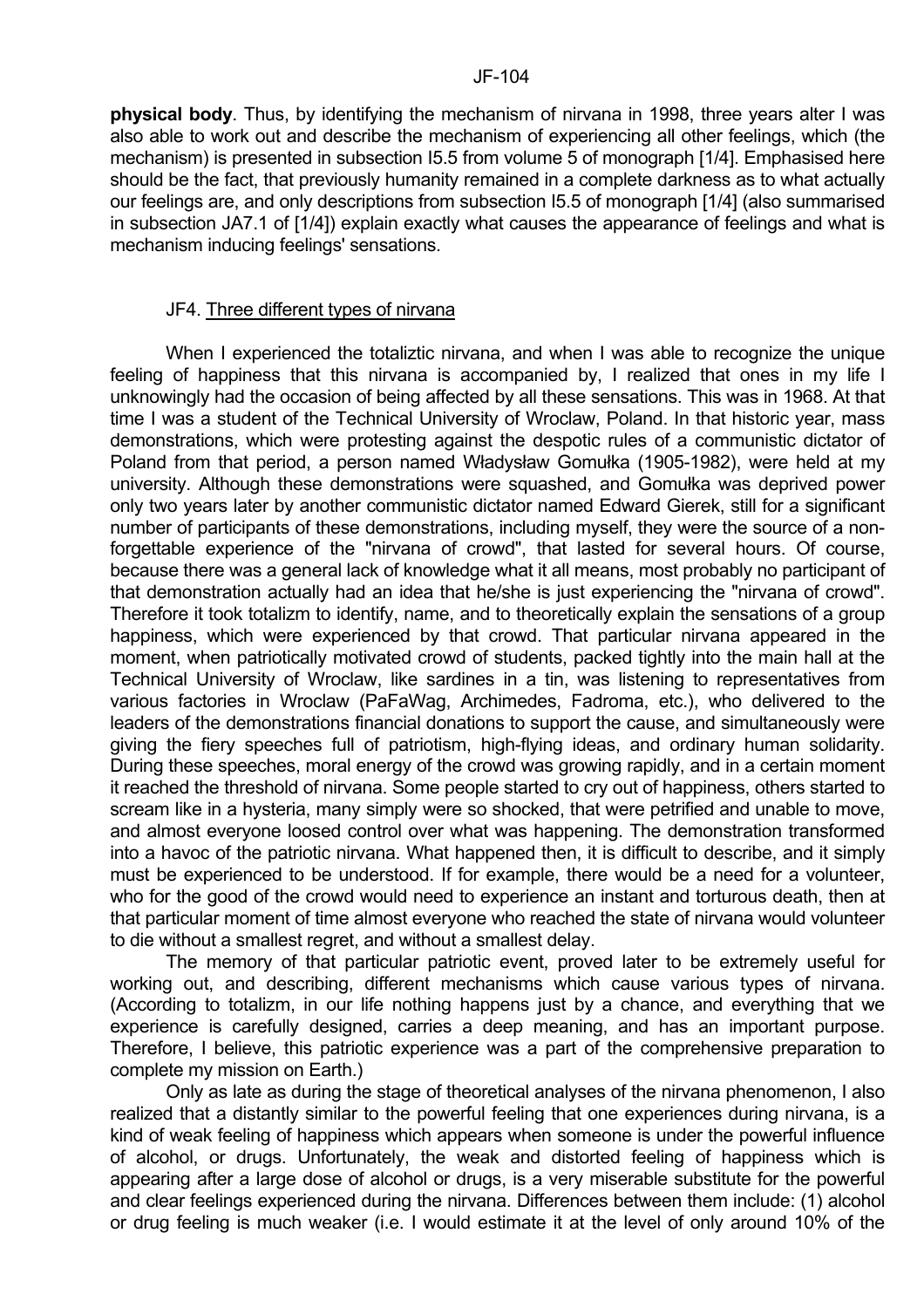feeling experienced during the initial stage of nirvana), and (2) alcohol or drug feeling is distorted by the chemical poisoning of our senses in the brain. This distortion of the feelings by poisoned senses in the brain caused that for a long time I was unable to recognize that there is some reminiscence between feelings originating from these two different sources, and therefore for a long time I was unaware that the mechanism of "feeling high" after taking alcohol or drugs, works on a similar principle as mechanism of nirvana. But shortly before writing this monograph I linked these two separate feelings together, and worked out the mechanism of a "drug simulation of nirvana" that I am describing below. This mechanism reveals that the fate and experiences of alcoholics and drug addicts are also controlled by moral energy, and are related to nirvana and to the downhill philosophical lifecycle explained in subsection JD1.2.

 As my experiences and theoretical deductions revealed, from the point of view of the mechanism which induces a nirvana, there are three basic categories of this phenomenon. The first of these can be called an "earned nirvana", the second - a "drug simulation of nirvana", whereas the third one - a "resonance nirvana".

 A good example of an "**earned nirvana**", can be the totaliztic nirvana described before. The attributes which are characteristic for every earned nirvana include: (a) that the arrival of this nirvana is accomplished through a hard and long effort of doing numerous activities of a totaliztic moral work type, which gradually increase (pile-up) moral energy in the subject, (b) that it is very long-lasting, for example people who keep up with continuous doing totaliztic moral works, may keep experiencing such an earned nirvana continually for months, years, an even the whole life, and (c) that there is no limit for the maximal level of intensity of sensations that a subject may experience - i.e. someone devoted to doing totaliztic moral works can intensify this nirvana to so high level that the sensation of happiness may literally blow him/her apart and that this sensation is able to deafen practically all other sensations, most probably including even the strongest pain and suffering. Furthermore, the feeling of happiness which is the outcome of the earned nirvana, was paid for with the huge effort and labour (and therefore morally "earned") long before the sensation appeared. Therefore this sensation is not going to be followed by various unpleasant consequences which would be required to fulfil the moral law that "everything in our life must be earned" (see subsection I4.1.1).

 The second category of a nirvana-like state, which can be called a "**drug simulation of nirvana**", is easy to explain on the basis of our knowledge of the mechanism which causes "earned nirvana". To cause a drug nirvana to appear, a special chemical substance needs to be used, which somehow opens one of the "valves" (chakrams) that keep our moral energy inside of us. This substance is simply one of numerous known drugs ("narcotics") or alcohol. After a given "valve" is open, our moral energy compressed inside of us, is rushing out through the body, in a manner similar as this happens in an earned nirvana. However, this rush is much more limited, because a given drug opens only one of numerous valves, and also because the pressure of moral energy inside of us is much lower then during an earned nirvana. In turn this rush of moral energy through our body, causes a pleasurable sensation of "getting high". The much richer bouquet of this sensation is experienced during an earned nirvana. But if it is accomplished in a chemical manner, by the use of drugs, only a much poorer and distorted version of this sensation is experienced. In addition to the fact that sensations are much weaker because they originate from one chakram only and because the pressure of moral energy is lower, they are also heavily distorted by the action of chemicals at our senses. Therefore a drug simulation of nirvana is only a miserable substitute to a real, earned nirvana. Furthermore, unfortunately for the drug users, each opening of their "valves" causes the rapid depletion of their moral energy. So drug users are getting high, but simultaneously they are rapidly loosing their moral energy. Because they usually are not replenishing this energy equally fast as they are letting it out, their reserves of moral energy is disappearing rapidly, thus having two consequences: (1) they need to use increasingly larger doses of drugs to get high, and (2) they are fast approaching the level of  $\mu$ =0 which causes their moral suffocation and death (proceeded by all signs of moral suffocation, such as depression, destructiveness, etc. - see descriptions from subsection JD1.6.3). A drug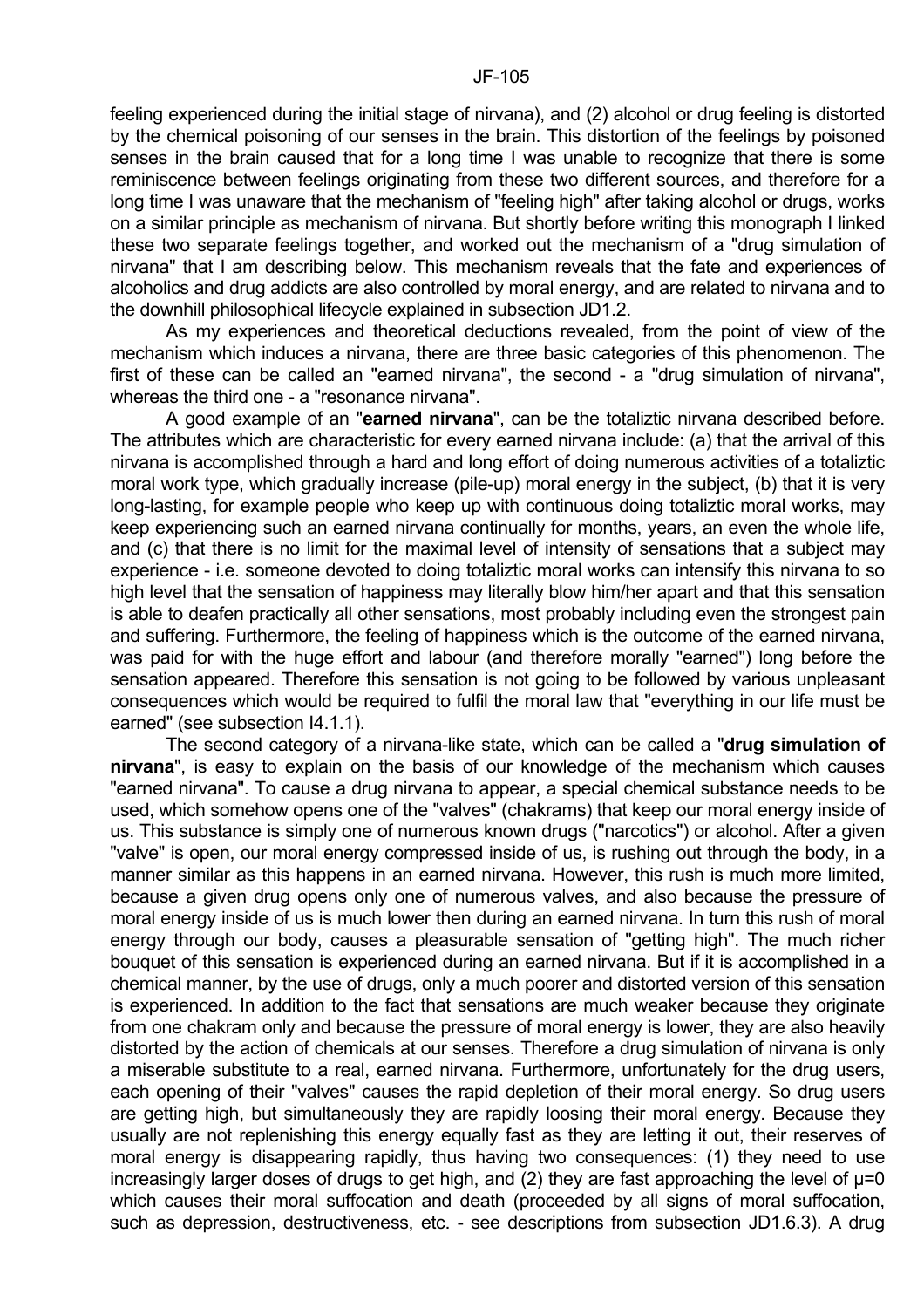simulation of nirvana represents a totaliztic sin of self-destruction in the most pure form, as it rapidly, and very intensively, reduces moral energy of the sinner. Totalizm forbids even trying to accomplish the state of a drug simulation of nirvana, because this state runs sharply against all moral laws, and thus it always brings a severe moral punishment.

 One of numerous examples of the third category of nirvana, i.e. a "**resonance nirvana**", is the "nirvana of crowd" described before. It appears when a positively motivated crowd of people boosts its own moral energy via a principle of resonance. From the "taste" point of view, the sensations of happiness that such a resonance nirvana provides, are almost identical to sensations generated by the earned nirvana. The only differences between these two boil down to: (a) mechanism that causes this sensation of happiness to appear (this mechanism is going to be described in a next paragraph), (b) the intensity of the feeling of happiness (in a resonance nirvana, for the reasons described later, the level of happiness being reached, is limited by the mechanism itself, and therefore much lower then in the totaliztic nirvana; for example in my own case it was around 3 times lower then during the peak period of my totaliztic nirvana), and (c) the length of the period one experiences these feelings (because of the lack of a continuous supply of moral energy, the resonance nirvana usually ceases immediately after the crowd, which caused it, goes home). Furthermore, the resonance nirvana appears without previous earning it. Therefore according to the moral law "of earning everything" (which is described in subsection I4.1.1), the bill for this phenomenon is going to be given later. This practically means that living through this nirvana is connected with some negative consequences, which later are to pest the subject.

 The **mechanism of resonance nirvana**, which causes it to appear, is based on a phenomenon, which amongst scientists that specialize in control systems, and also amongst automation engineers, is known under the name of a "positive feedback". Such a feedback is formed by a second segment of the equation that is described in subsection JF8, namely equation (2JF8):  $E = FS + \Sigma n(\mu/\mu_r)f_i s_r$ . An example taken from our everyday life, which illustrates this mechanism, is the feedback which appears in the electronic acoustic systems, that are composed of a microphone, which via an amplifier is connected to one or more loud speakers. When the microphone receives some kind of a squeaky signal, the amplifier enlarges it and forwards to loud speakers, which via an air send it back to the microphone, which after receiving and amplifying forwards it back to loud speakers, and so on. In the final result, if by some chance such an electronic acoustic system is so tuned, that the rate of amplification exceeds the dumping capabilities of the hall, then it goes into a kind of very squeaky tone of the sound feedback, which probably is very well known to every reader. The characteristic properties of this squeaky tone include: (1) it has a build-in upper limit (perhaps the reader noted that after such a vocal feedback, the intensity of the noise always stabilises on a specific level, above which a given combination of parameters is unable to go), (2) to accomplish this feedback, it is necessary that a resonance system does exist, which is composed of at least of two components (i.e. a loud speaker and a microphone), which exchange the signal in a closed circuit that uses two different channels (e.g. it is send electrically from a microphone to a speaker, and then send vocally from a speaker back to a microphone), and (3) that at least one of these two channels includes an amplifier, the ratio of amplifying of which is exceeding the damping capability of the whole system.

 In exactly the same manner as this was in the above system of a microphone and a loud speaker, a resonance nirvana is formed in a crowd of people. For example, if a group of people of over critical mass (the mass of this crowd, means the number of people who are participating in it, is an equivalent to the amplifying ratio in an electronic system) gathers together in order to carry out some highly motivated act (e.g. to fight against oppression and injustice), then according to equation (2JF8) in some of these people an impulse of the product (F) and motivation (S) is generated. This in turn causes the telepathic sending this impulse to minds of other people in the crowd, who opened their counter-material bodies to the arrival of such a telepathic signal. In the result these people generate their receiving dose of moral energy, which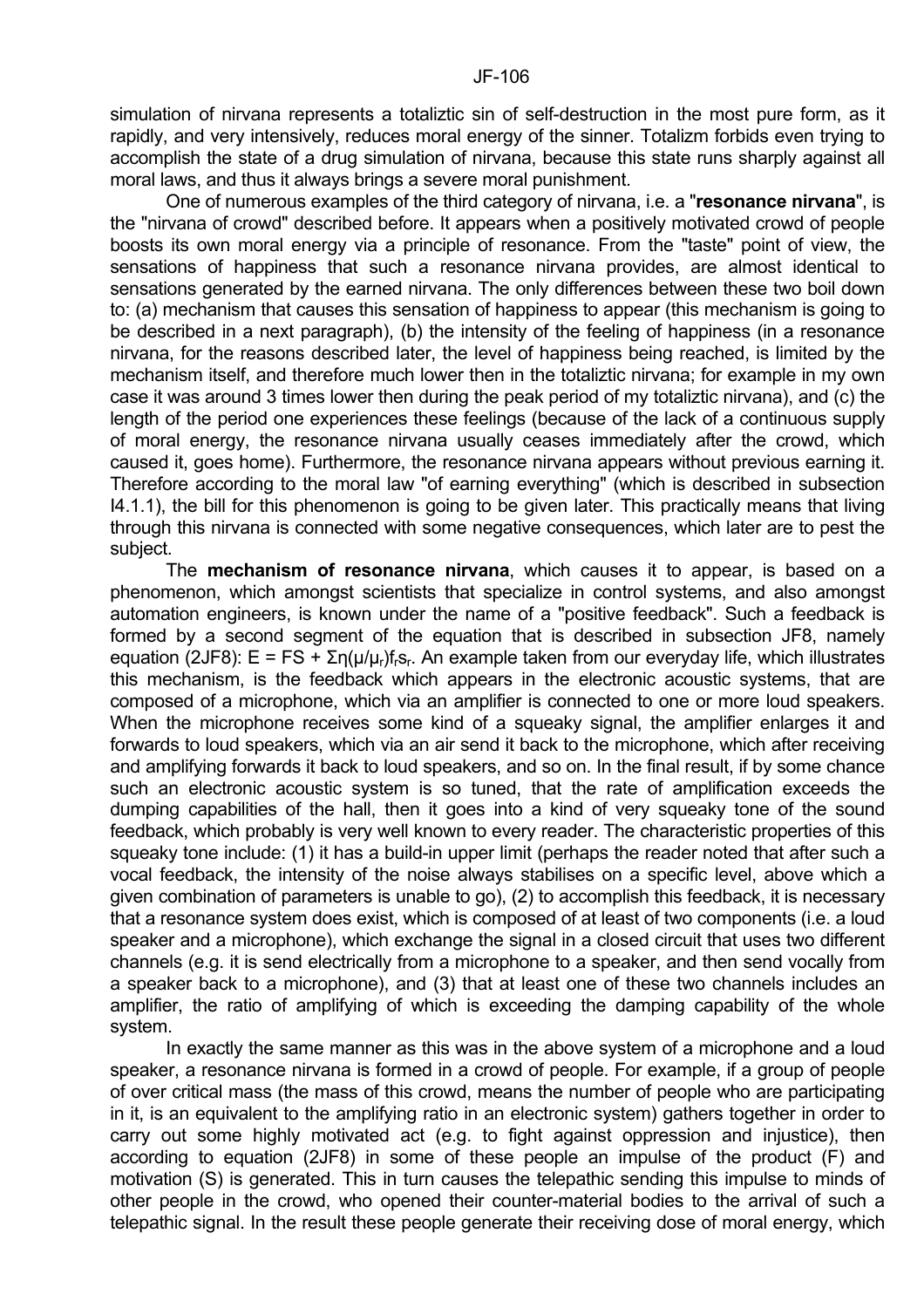is resulting from the second segment of the equation (2JF8), namely from the segment  $E_r = \sum n(\mu/\mu_r) f_i s_r$ . Then, this receiving dose of moral energy becomes the sending signal, which is forwarded to minds of other people, who then become the receivers and generate their own receiving doze of moral energy E<sub>r</sub>=Ση(μ/μ<sub>r</sub>)f<sub>r</sub>s<sub>r</sub>, etc., etc., the signal is rapidly growing. In the final result, in such a crowd which telepathically stimulates itself, the product of feeling (F) and motivation (S) is rapidly growing, thus causing in a significant proportion of participants the fast increase of the resultant moral energy (E). Therefore, in a relatively short time (of minutes), this moral energy starts to exceed the nirvana threshold, and the telepathically open participants of a given crowd are rapidly, and almost simultaneously, achieving a state of nirvana. Of course, in order to experience such a nirvana, a given participant of the crowd must fulfil several conditions. For example he/she must:

 1. Completely open his/her counter-body for the incoming telepathic signal, so that the coefficient (η) in equation (2JF8) starts to reach the value of almost η=1 (i.e. he/she is not allowed to block this signal out by some cultivated inside, negative altitude, or anger).

 2. In the reply to the incoming telepathic signal he/she must generate his own positive product of the feeling  $(f_r)$  and motivation  $(s_r)$  - i.e. this participant may not stay in the crowd passively, and not to share emotions of the rest of crowd, but must response to whatever happens around himself/herself.

 3. He/she emits his/her own telepathic signal, which is well synchronised with the signal of the whole crowd, and therefore which is added to energy formed by the rest of the crowd (this means that practically a given participant must do whatever the rest of the crowd is doing, because if he/she starts to do his/her own things, then he/she will fall out of the synchronization, and becomes unable to reciprocate). Because not every participant of a crowd is able to fulfil all these conditions, therefore in every crowd which accomplishes a nirvana, always there is some percent of individuals who had not reached this pleasurable state.

 The generation of a resonance nirvana does not need to be carried out with only patriotic occasions, but practically it can be accomplished with any positive feelings and motivations that are capable of the generation of moral energy through the second segment of equation (2JF8). This means that they could be feelings and motivations generated for example: by listening to some kind of music that moves our feelings and contains provocative rhythms (e.g. as that one, which is on today's public bit concerts), or by taking parts in public, and well synchronised, gymnastic exercises (so-called "aerobics"), or by taking part in any gathering that moves feelings of participants, or by participating in a football match where our team wins, or by taking part in the religious ceremonies or masses, etc. For example, it is well known that numerous religious groups and cults already exist, which through the purposeful creation of the exalted atmosphere during their masses, and through appropriate stimulation with a moving music and lifting up lyrics, and through the synchronization of people with a rhythmical movements and clapping, cause a "nirvana of crowd" in a significant proportion of their participants (e.g. in Catholic Church, a movement which practices this kind of masses is called the "Charismatic Group").

 The resonance nirvana is known for a long time, and it was practically used on numerous occasions. Only that to describe this phenomenon, various other confusing names were used, for example "euphoria", "blessing", "religious lifting up", "divine light" etc.

 The resonance nirvana is a phenomenon, which allows to accomplish a nirvana state through "back doors" - meaning without any contribution of effort, and without actually earning it. Of course, by being such a phenomenon, **the resonance nirvana runs against moral laws, and therefore totalizm must declare it to be a phenomenon which totalizts should not advocate**. Furthermore, the "back doors" nature of this nirvana, turns it into a phenomenon which is especially favoured by all sorts of parasitic philosophies. After all, such a nirvana allows to reap astonishing benefits, without firstly earning them with a hard labour. All this causes that totalizts should not purposely seek this type of nirvana just in order to experience "free" pleasures that it offers, and that they should be aware that according to moral laws, for every pleasures which are unearned, a hefty bill comes later to be paid. Of course, totalizts are NOT forbidden to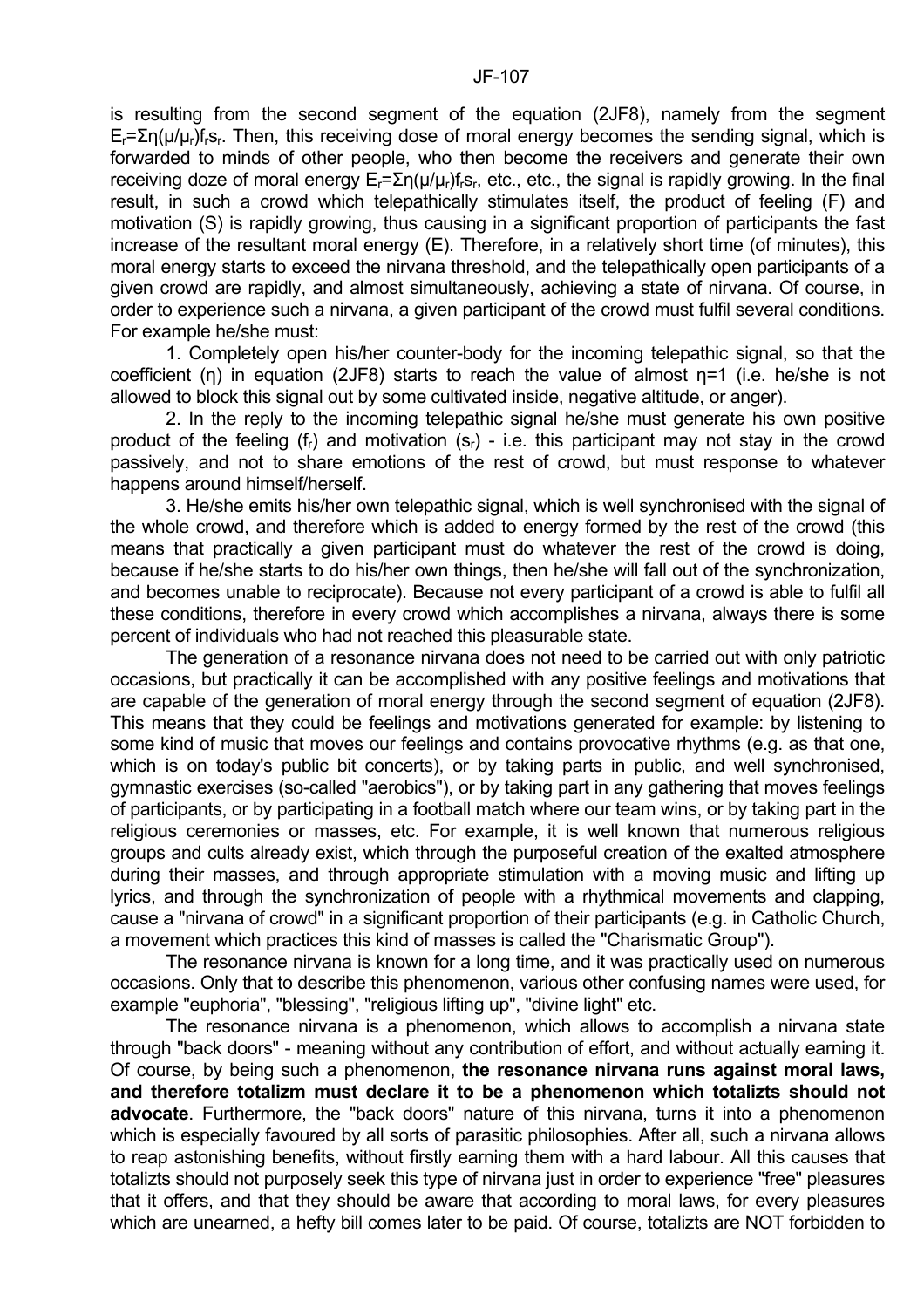As this is explained in subsections JA4.1 and JF8, in totalizm everything can become a totaliztic moral work in an appropriate set of circumstances. Therefore also a resonance nirvana, in some situations could become a useful phenomenon which totalizts could allow to happen to them. Let us now discuss such circumstances.

 A. Moral illness. As this was explained in section JF, some people may experience various personality disturbances, appearing because of their moral energy dropped below the critical level of the "self-destruction". In such cases, these people display cases of depression, suicidal tendencies, and are unable to lift just by themselves the level of their moral energy. Therefore, the resonance nirvana (or more strictly a mechanism which leads to it) makes possible for these people to re-build the level of their moral energy, in matter of minutes. In this way, they can be lifted fast out of their depression, addiction, drugs, etc., thus gaining the opportunity to return to normal life.

 B. Research. The resonance nirvana allows us to learn more about secrets of the nirvana phenomenon. Therefore, it can be used for research purposes, for constructing models of our counter-material bodies, for discovering factors which allow a nirvana to appear, or to intensify, for describing laws that govern the nirvana state, for learning the type of undesirable effects that one experiences when going around the moral law stating that "everything must be earned", etc.

 C. Natural circumstances. These take place when a resonance nirvana comes in a natural way, e.g. as an effect of our falling in love, or when it appears as a surprise. This means that we did not take a part in a given event solely to "get high". In such cases usually, without knowing it, we somehow deserve to experience it.

 There are two very interesting life situations, when a resonance nirvana tends to occur spontaneously. Therefore in my opinion these situations should be studied especially thoroughly. These are:

 - When a couple of people in love with a tendency to exaltation, are mutually stimulating each other. For example, one of the forms of this nirvana, most probably include cases of the extremely powerful sexual sensations, that some lovers experience in conditions of special external threat (i.e. when a couple is in a war situation, in a concentration camp, when they are threaten by any other danger, or simply when the popular saying applies to them that "a forbidden fruit tests the best"). In such situations, lovers seem to contribute an especially high feedback of motivations and feelings, which through the mutual solidarity and the threat of a danger, is resonating and amplifying between them. An example of possible accomplishing such a resonance nirvana between a couple of lovers, is contained in a novel by Ernest Hemingway (1899-1961) describing a love during the Spanish War - the sensation that was experienced was described by Hemingway as if "the whole Earth moved" (this case is probably described in "For Whom The Bell Tolls"). Although this novel is the most widely known description of such a situation, there are also numerous other stories of lovers in concentration camps, on front lines, etc., when couples of people spontaneously experienced this unique phenomenon.

 - When a resonance nirvana is accomplished by a single person in the effect of so-called "meditations". Practically speaking the state of mind which usually is described as "meditations", actually is a state of self-hypnosis. In turn, during a self-hypnosis, all conditions required to induce a resonance, are met. For example, two objects then appear, which are obeying a single will (namely a "counter-material body" and a "material body" of the person which is in this state). Also, two channels of exchange of signals are appearing (namely a biological channel, and a telepathic channel). Furthermore, one can pre-program hypnotically his/her mind into an exaltation which creates the necessary amplification ratio. Therefore, if one appropriately controls his/her sensations during reaching a state of self-hypnosis, then he/she is able to generate increasingly larger product of E=FS, in this way accomplishing the state of nirvana in a period of just several minutes. Because in old times people do not know the concept of self-hypnosis, most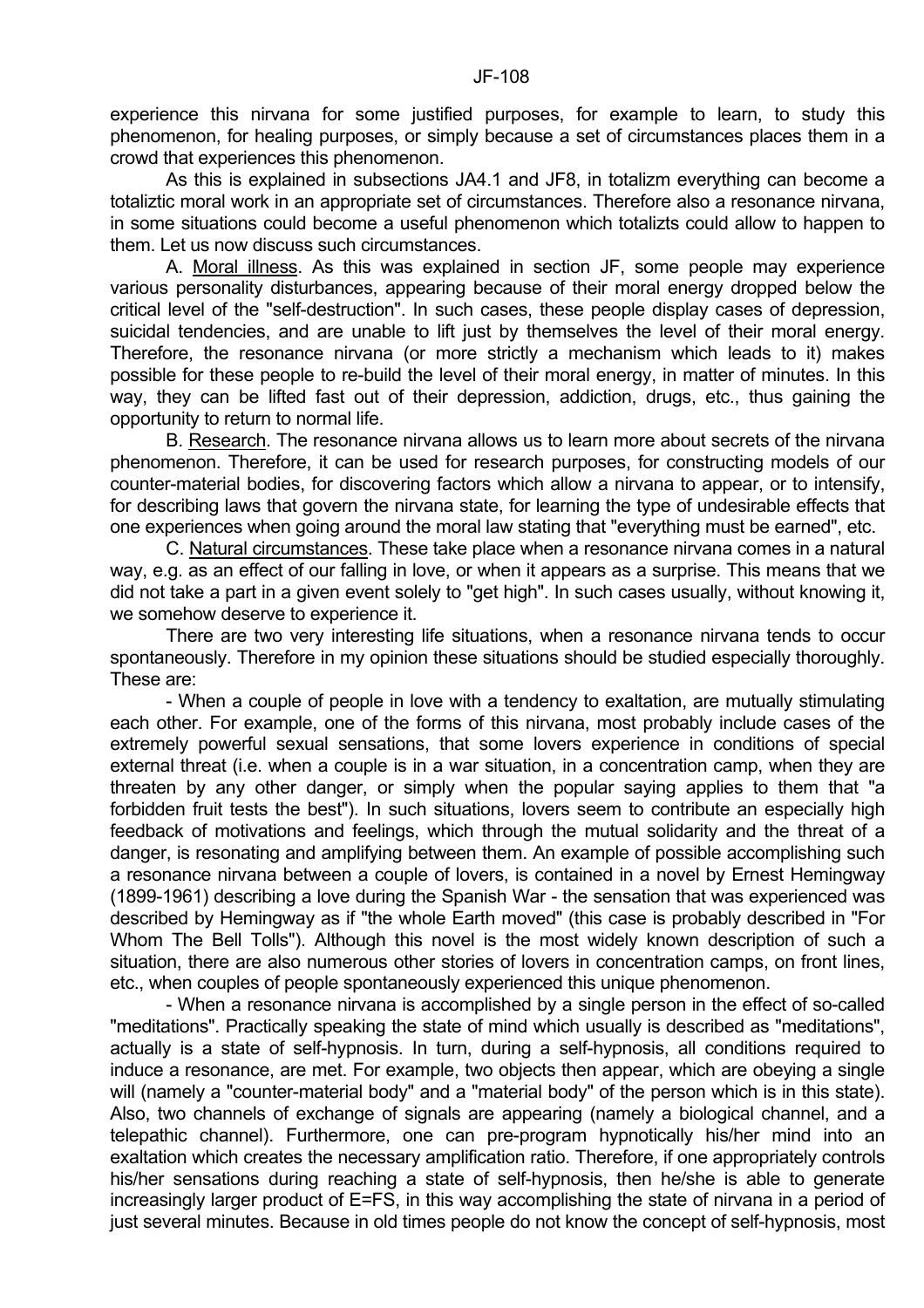probably what in old manuscripts is described as accomplishing nirvana through meditations, was actually the self-hypnotic generation of a resonance nirvana. Because accomplishing a state of nirvana in this way, can be carried out according to many different procedures, each one of these procedures can potentially be misinterpreted by these who hear about it. This would explain the chaos which appears in all ancient descriptions of "nirvana". After all, every person who accomplished such a nirvana, would describe it in a different manner.

 Since we are discussing the resonance nirvana, it is also necessary to address the matter of **negative consequences** of every unearned pleasure. After all, otherwise then this is the case with earned nirvana, the resonance nirvana supplies pleasures completely without a priori payment for them. (No wonder that it is the resonance nirvana, that is intensely promoted by Buddhism. Buddhism is one of several religious, which are very close to the philosophy of parasitism described in chapter JD. In turn, the philosophy of parasitism aims itself at gaining benefits without payments.) Therefore, according to moral laws, which are described in subsection I4.1.1, the bill for such unearned pleasures arrives later. Therefore, the arrival of a resonance nirvana to someone, always must be combined with some kind of negative returns, that are to arrive later. For example, this type of nirvana may cause in participants a tendency to fall later also in a reversal of a nirvana, means in the state of a "group hysteria", which later strips the participants from moral energy that they have not earned. Or they may tend to start street fights, mass rampages, robberies, etc. (This would explain why after each football match, when on a stadium some people accomplished the nirvana of crowd, the participants are starting the street fights, robberies, etc.).

## JF4.1. Mass hysteria - as a reversal of the resonance nirvana

 There is a negative phenomenon, which represents an exact opposite to a resonance nirvana. Instead of the increase in moral energy, it causes a rapid drop of this energy in the whole crowd. It is usually known as the "mass hysteria". It quite frequently occurs amongst crowds of women of the Malay race, who seem to be especially prone to this phenomenon. It causes such enormous reduction of moral energy in the participants of a given crowd, that almost all victims of such a hysteria land in hospitals, while the process of pulling them out of the telepathic feedback requires a medical intervention. In Malaysia there were cases that whole factories with female crews needed to be stopped, while almost all workers needed to be taken to hospitals, because they all fell victims of such a mass hysteria, completely loosing control and rational mind. One of my acquaintances, Indian by birth, and therefore more resistant to such a hysteria than her Malay fellows, described to me one such an attack, which she experienced when she was a student and lived in a female hostel. She even took a part in the rescue operation. The hysteria attack initially blasted in a room located at the very end of the hostel's corridor. In the room where my acquaintance was living, it could be heard as the blast of the powerful scream of girls, which started to come from that particular room. The scream made an impression that something extremely scary affected these girls, and that it generated a fear that make them loose their senses. A few seconds later the attack was shifted to occupants of the next room. They blasted with a choir of the similar powerful scream, and joined their neighbours which was already screaming out their senses. Then, the attack started to behave as if it was a kind of a dark wave or a cloud, that was slowly floating along the corridor from a room to a room. A room after a room, the female inhabitants of that hostel started to blast with this uncontrollable scream. A large-scale rescue operation needed to be started to save the girls. Phenomena, like this mass hysteria, cannot be rationally explained in any other way apart of the telepathic passing of the extremal negative feelings.

### JF5. Attributes displayed by the totaliztic nirvana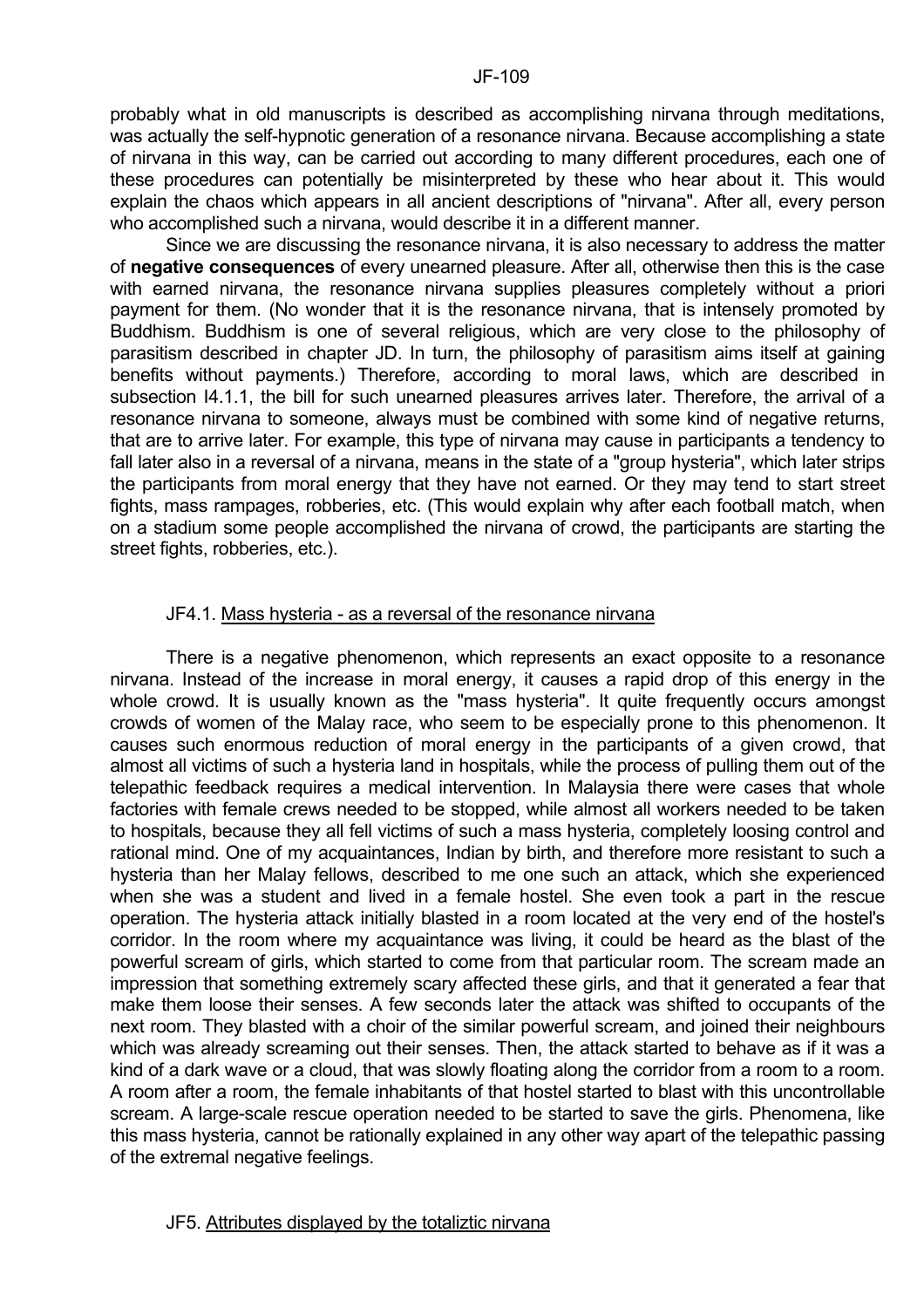There is several differences between accomplishing happiness in an ordinary way (i.e. through receiving strong positive stimuli from outside), and accomplishing it through a totaliztic nirvana. The first of these differences depends on having a **control** over our way of accomplishing happiness. In case of an ordinary happiness, we are completely dependant on others in attaining a happiness. For example our happiness depends on our partner (if he/she is ready to cooperate with us, in building our happiness up), or on our boss and employer (if he/she is willing to let us earn enough), or on our clients (if they are interested in our products), or on our colleagues and competition (if they allow us to accomplish a success), etc. In turn, when we are accomplishing the happiness with the use of the totaliztic nirvana, our happiness depends only on ourselves. This is because the completion of totaliztic moral works, which in the final effect are to bring nirvana to us, is exclusively under our control, and no others can stop us from doing them. The second difference depends on the fact that the totaliztic nirvana can be earned by **doing practically what we like the most**, or what we have the talent to do, or in what we are the best, or what we still are able to do in our circumstances and position that we are in. Therefore, in order to accomplish our happiness, we do not need to learn some eastern methods of meditation, to follow some kind of a guru in everything that he does, to become a religious saint, to please our boss, to impress our clients, to spoil our partner, etc. The only thing that we need to do to accomplish a totaliztic nirvana, is to follow the equation (1JF8) "E=FS" described near the end of this section, and to complete anonymous activities into which we put the maximum of our feelings (F) and our motivation (S). Therefore, if for example we like flowers, it is enough if we create flower compositions with an appropriate level of effort, trouble, and dedication, and then anonymously make these compositions available for the good and pleasure of other people. If we are able to make concrete, or to work in earth, we can sometimes utilise these capabilities through anonymous repairing a hole in the footpath, which is a nuisance for everyone, or through anonymously making a side of a public road pretty (in evenings, so that noone sees us). Another difference between the normal happiness, and the totaliztic nirvana, is **a lack of requirements** concerning our physical state, mental predispositions, educations, profession, skills, etc. The totaliztic nirvana can be accomplished in 1001 ways, and it is opened for everyone - no matter how fit physically one is, no matter how one wants to earn it, where he/she wants to do the work required, etc. The next difference depends on the fact that the totaliztic nirvana provides a happiness, which is independent on the place, situation, and circumstances in which we are at a given point of our lives. We can accomplish such a nirvana practically in every place, situation and conditions, if we put our heart into it. On the basis of what is already known about such a nirvana, one should be able to be accomplished even in the situation of a military service, a work on a ship, a serving a prison sentence, or even being sent to Siberia. For example, when nirvana appeared in me, I was living like a warrior, i.e. almost all the time in a march, experiencing a significant shortages of practically everything, and constantly fighting for ideas that I believed in. (The only facilitating coincidence was that during the nirvana time I was surrounded mostly by very serene, nice, close to nature, and well wishing people.) Of course, there is more differences between both these ways of accomplishing happiness. However, because of their secondary nature, they are not going to be discussed here.

### JF6. Manifestations of nirvana (e.g. attracting the opposite sex)

 All people who are in the state of totaliztic nirvana, always telepathically and visually are **radiating** an unique impression of happiness. Unfortunately, because so far in our culture and philosophy there was almost nothing known on this subject, most frequently people who are just in the state of totaliztic nirvana, are not recognized conscientiously by other people (although I noted, and am going to describe here, that such recognition is perfectly carried out on the subconscious level, therefore these people who just are experiencing the totaliztic nirvana, are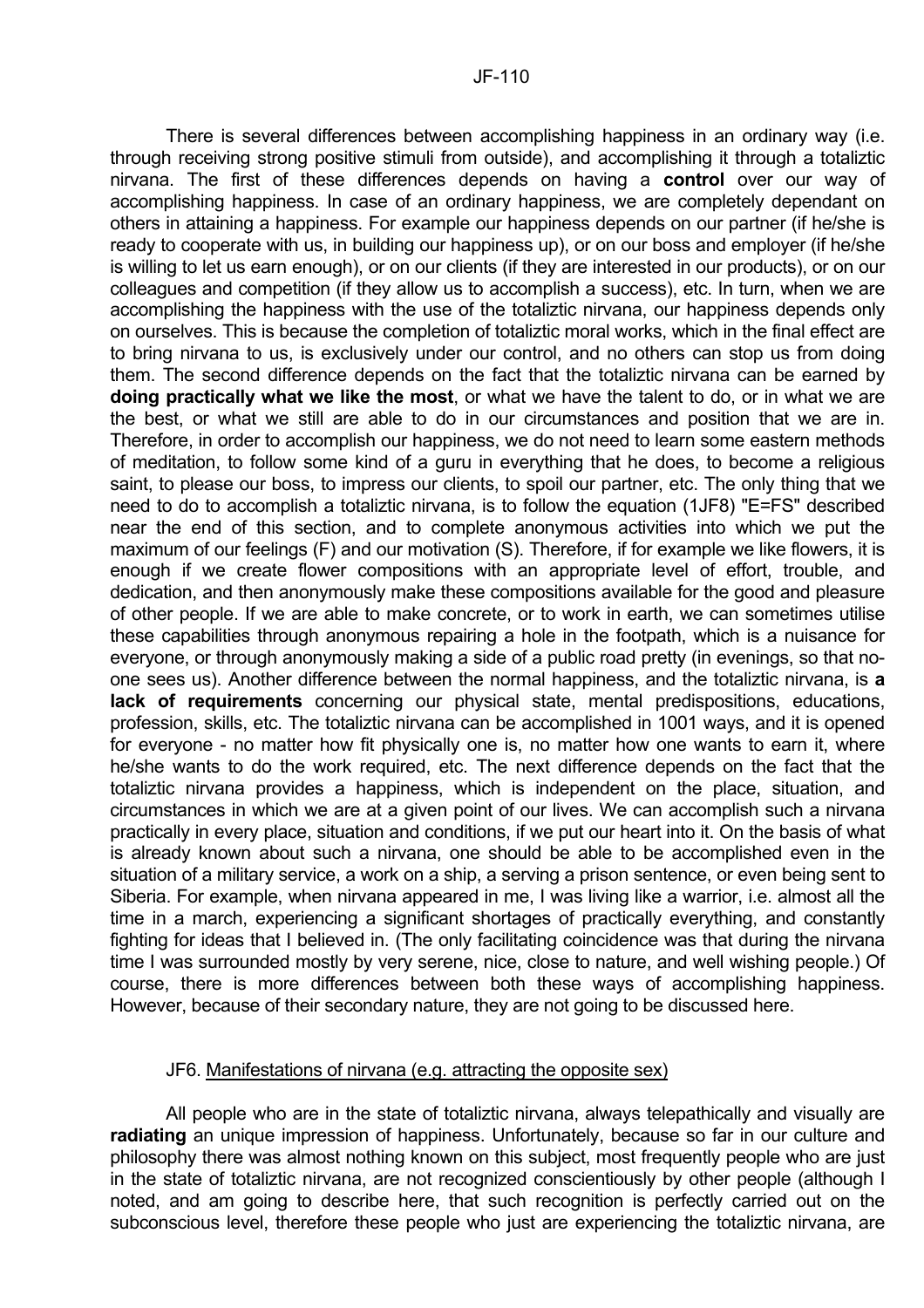acting at opposite sex like powerful magnets, attracting to themselves those who in normal situation would not even take a slightest notice of them). Also themselves, these people usually do not know that the strange feelings that they are experiencing, actually represent the state of nirvana. Only after someone, like myself, experiences this state, and becomes aware what it means, only then he/she immediately starts to recognize it in others, who also experienced it. In this way, for example I am absolutely sure that the totaliztic nirvana was experienced by the late Mother Teresa, although so far I have not encountered any mention anywhere that she experienced anything other then normal. If one sees her video, or a photograph, one may notice that she radiates with a very special kind of happiness, which is very characteristic to nirvana.

 In 1987 I was on a course in Christchurch, which was organised for tutors of New Zealand Polytechnics. On this course was also, amongst other tutors, a young tutor of nursing (twenty something years of age) from the Polytechnic in Christchurch - I do not remember even her name. At that time she fascinated my scientific intuition and observation capabilities, because in the objective sense - i.e. from her face contour and from natural appearance, she was one of the most ugly women that I met in my life. But she was always smiling, always was full of vigour and optimism, and always was radiating from her this very unique feeling of happiness which every person in her vicinity was unknowingly perceiving. These attributes drastically transformed her objective appearance, and subjectively were making a very special woman out of her. She was always surrounded with a crowd of male admirers who were worshipping her, and when there were any group activities, in her group always wanted to participate all male members of the course, and these men who were not allowed to her group, were always showing a great disappointment. Only after experiencing my own nirvana, I realized that these her subjective attributes were simply the manifestations of a nirvana state, that she was then experiencing. This nirvana was radiating from her to all people around, thus making her irresistible to every single male in our group. From other analysis (e.g. these presented in subsection JF8) I already know by now, that the profession of a nurse creates the highest chances for earning the totaliztic nirvana in a natural manner, by simply doing someone's job. Furthermore, because of the critical situation in which most of patients is, the totaliztic moral work of nurses, almost always is positively taken by the majority of patients. This means that for nurses, the second segment of equation (2JF8) is positive, and it causes a growth, not a decrease, of moral energy in a given nurse. For this reason, some appropriately motivated nurses may accomplish the state of totaliztic nirvana entirely instinctively, and just by doing their job.

 Exactly the same attraction of the opposite sex, I observed myself when I was in the state of totaliztic nirvana. For the scientific exactitude I am going to describe here thoroughly my observations, although I am aware that for some readers my scientific observations may sound as a manifestation of a non-totaliztic bragging about, or showing off (to these people I would like to say, that all the manifestations that I am describing here, disappeared immediately after my nirvana finished).

In times when I do not experience nirvana, when for example I am in a bus, and a pretty woman is getting inside, then because of my non-interesting appearance and conventional dressing, her eyes were passing uninterestingly through me and wondered somewhere inside of the buss. Even if it would be a honour for me when she sits next to me, a pretty woman almost always picked a sit next to someone else. Of course, because this is happening all my life through, I am used to it. But after I accomplished the totaliztic nirvana, the whole situation got a drastic change. When I was in the state of nirvana, and any woman was entering a bus (she would not need to be pretty, although even the prettiest ones followed the same routine), her eyes as usually were nonchalantly scanning the faces of passengers to reach at some stage my face. After her eyes lied on me, most frequently she started to behave as if an invisible magnet was attracting her to me. She was not able to take her eyes from my face any more. So when she was walking inside, she constantly looked at me. Usually, she also sit next to me, unless there was no free sit around. Because I was just a passive observer of what happens next, and purposely I was avoiding taking any initiative that would disturb the natural development of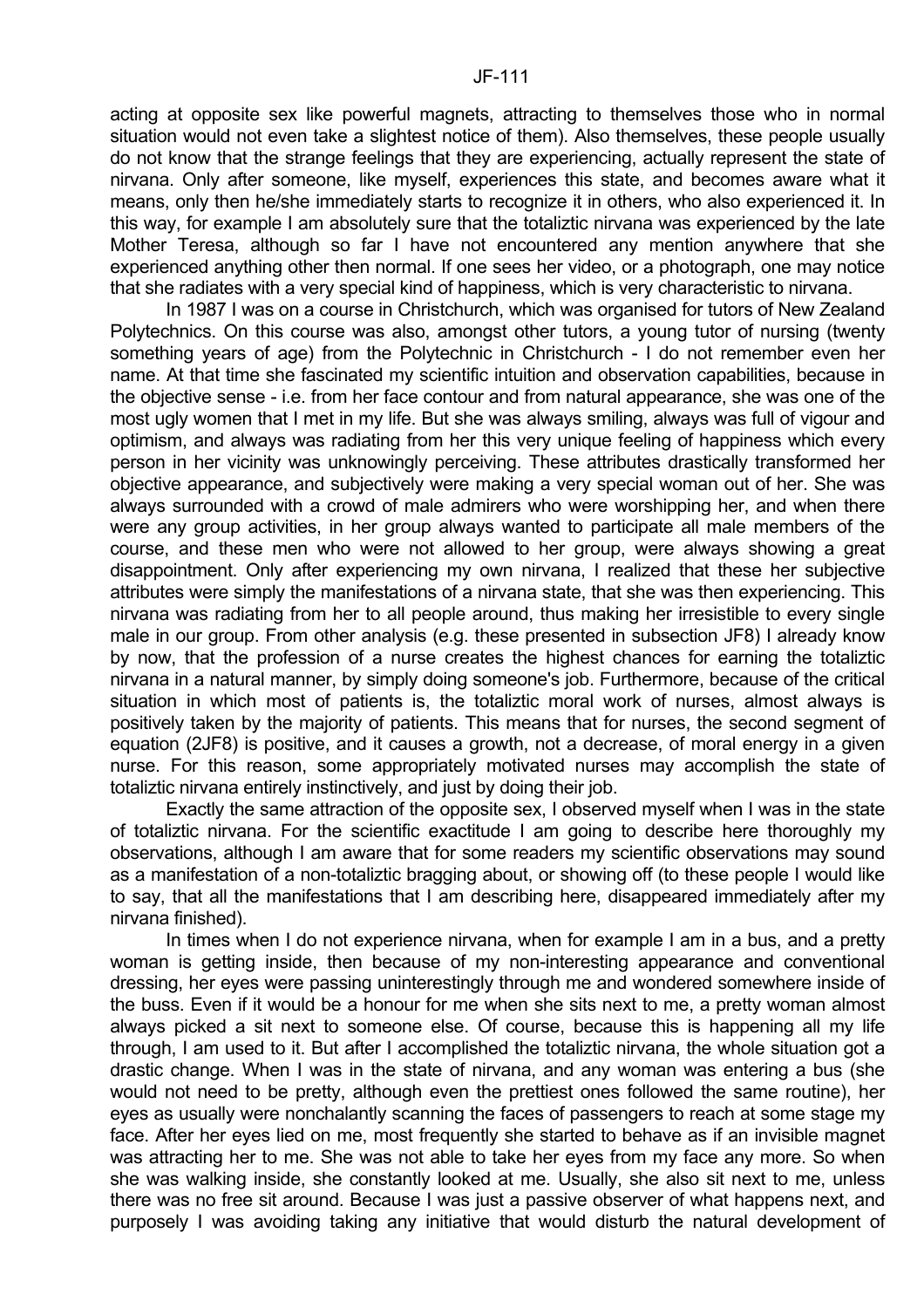situation, frequently it was also this woman that would initiate the talk.

 However, when an incoming woman was not making a visual contact, i.e. when she would not look at me at the moment of getting inside of a bus, then no signs of this attraction would take place. In such cases, a woman would behave typically - i.e. as if I am non-existing in the bus. Because of my character of the born scientist, who is doing research at all times, at every place, and in every situation, I managed to make also some quantifying observations. For example, I noted that if I sit alone in an almost empty bus, and I am just being overwhelmed by my feelings of nirvana, then around two-third (i.e. around 60-70%) of women who were entering the bus, and who by a chance made a visual contact with me, would then sit on one of the nearby sits (means that even if they do not sit next to me, they would sit on any nearby sits like one on the other side of the aisle, or on a sit just in front of me or just behind of me). Simultaneously, the intense curiosity with which they were looking at me during approaching one of these sits, indicated that they selected this sit utterly on purpose. In turn, at times when I am not in the nirvana, in similar circumstances only a very small fraction of woman would choose nearby sit (much less then 6%).

 Similar events also took place in every other situation when I was in the nirvana. At work, during shopping, during a walk, etc., always young women instead of continuing their chores, after a nonchalant passing their eyes thorough my face, rapidly started to show their interest in me, interrupted what they were doing, came closer, made flaunt poses, flirty grimaces, tried to direct my attention at them, start talk, etc. All these experiences were very new and unusual for me. They arrived completely unexpectedly, and they flooded me at the time when I was not used to flirty treatment by so large number of young and attractive women. Therefore, in some situations, this manifestative interest of young women in me started to even be slightly embarrassing.

 Although a reliable scientific research still needs to be done on this matter, it is possible to conclude already that everyone who accomplished the state of totaliztic nirvana, is irresistibly attracting significant majority of the opposite sex - if there is a priory eye contact taking place. This fact is already confirmed by the case when I was irresistibly attracted by this nursing tutor from Christchurch, in spite of her physical ugliness, by the same case when I registered that the same nurse was irresistibly attracting all other male participants of that particular course, and also by the case when I experienced my own nirvana and I was attracting all young women which made an eye contact with me.

 This phenomenon, and the mechanism involved in attracting the opposite sex, was fascinating me enormously when I was experiencing my nirvana. Therefore I was then accumulating a lot of observations, which I try to summarize here. I managed to definitely establish that this phenomenon does not relay on a physical seeing, but on a telepathic signal which is somehow triggered out by an eye contact. I also established that the power of this telepathic signal, which the nirvana sends, is equally small like the power of other telepathic signals send by all other people. Therefore, in order to receive this signal, a given woman must firstly look at me from her own initiative - otherwise this signal is not intercepted by her. Furthermore, I established that the existence of this attraction is manifested by around two-thirds women in age of around 20 to 45, which made a visual contact. Because of the age and the attributes of women which manifested this attraction, I hypothesise that conditions of experiencing this attraction include firstly a sexual activeness, and secondly being in the reproductive age. After women exceed the age which I estimated at around 45 years, i.e. after passing through menopause, the ability of older women to perceive this telepathic signal completely diminishes. This means that older women behave as if I do not have a nirvana, or as men behave when I was in nirvana (i.e. appear to not react at all). It would be very interesting to also find out the reason why this remaining one-third of young women have a visual contact, but does not manifest any attraction. Is it because they received the telepathic signal, but did not understand what it means, or because the messages that are contained in this signal are not able to surface in their minds, or they simply are not perceiving telepathic signals. Perhaps also their level of moral energy has to do something with it, or they have some memories of trauma,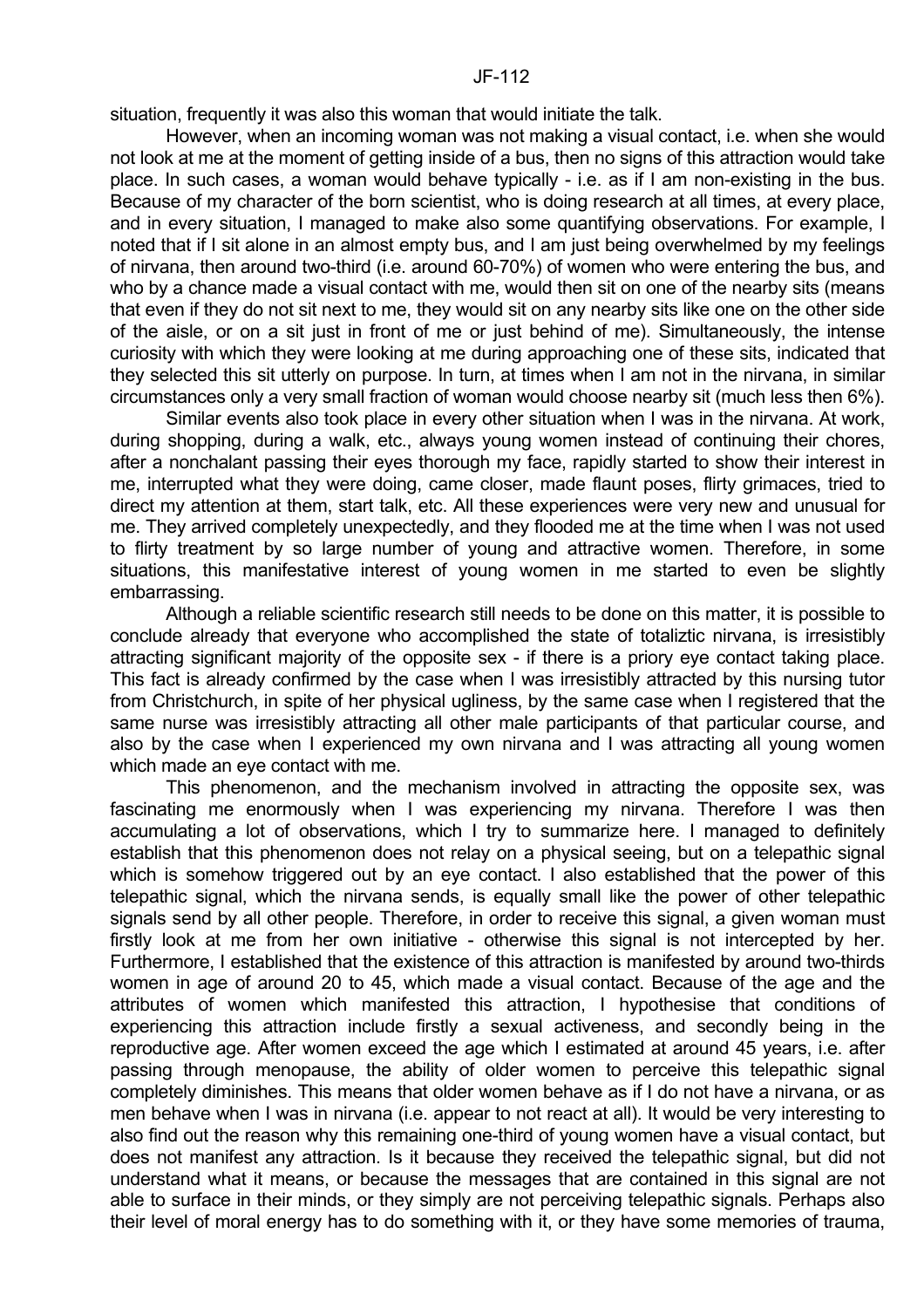or they are not active sexually, or they are in a special emotional state (e.g. unable to understand happiness - what actually could be the case, because the majority of these women were appearing to be somehow more sad, and less vibrant than other women). It is definitely not caused by a temporary state, such as being tired, or having some occasional problems, because some of these women I met many times, and in every meeting they behaved the same uninterested.

 My observations also indicate that apart from emitting this long-range telepathic signal, which is perceived by the opposite sex at the moment of eye contact, around a person in nirvana additionally a small space is created, where a special "nirvana" energy field prevails. This small space has a shape of a sphere, with a radius of around 3 meters. It has also a very clear boundary. Inside of this space prevails an extremely positive and rather powerful energy (perhaps it is so-called "aura"). It has also a vibratory character - very similar to the telepathic signal. This energy very visibly impacts all representatives of the opposite sex, who also reacted positively on the original telepathic signal. The young women, who after an initial eye contact show signs of a powerful attraction, are always trying to get inside of the sphere of action of this energy field, and to stay in there as long as they can. It almost looks as if they are saturating/inhaling the energy that prevails in this area, and that this energy is satisfying some of their needs. In turn, when they sit or stand in the sphere of action of this energy, it gradually changes their behaviour. It almost looks as if this energy pours into them a whole array of positive feelings, calming them down, making them relax, giving them the feeling of security, care, and freedom, and also induces behaviour as if I was their close friend, member of family, and thus they know me for a long time. Furthermore, this energy somehow gradually make them playful, flirty, and happy. For example, when into this field two or more women entered, then after a short time they would start to joke, laugh, and gradually pull me into their group; if only one woman entered but with a baby, then she soon would start to play with the child, laugh with it, wave hand of that child to me, and gradually include me into the play; if a single women was entering, then it make an impression as if she is cuddling to this energy, while with looks and behaviour encouraging me to start the talk - sometimes, when I would not react, and when I would pretend that I do not notice her behaviour, she would start the talk. In turn women who are outside of this energy field behave different, and in my understanding - typical.

 To this energy field especially sensitive seem to be pregnant women - perhaps this has something to do with positive feelings that pregnancy induces in them. For example, I noted that if any of them intercepted the telepathic signal and needed to walk through this energy field to reach a comfortable sit which is placed beyond the range of this field, then after reaching the boundary of this field they rapidly stopped as if hitting an invisible barrier, and after a short pondering, they resigned from the comfortable sit that lied beyond this field, and squeezed into a sit which still lied within this energy field. In the final result, sometimes into a bus several pregnant women was getting, and usually all of them were sitting around me in the form of a wreath. This made a funny situation, as it looked as if I am an over-enthusiastic sheik who did not buy a TV set yet, and who travelled with all his wives, or as if I was an obstetrician doctor who escorts a group of his patients (in spite of the feeling of security that my nirvana was giving to these women, actually I know nothing about giving birth and if any of them really split, probably I would be the first who needs a medical assistance).

 The observation of such a visible attractiveness to opposite sex, of everyone who accumulated a large amount of moral energy, is opening room for new scientific theories. For example, before the discovery of the existence of moral energy, it was almost impossible to determine what is the criterion that women use to choose their partners. Therefore sometimes their selection was completely shocking everyone. But now, when we learned about moral energy, and about telepathic waves, it may turn out that this selection is governed by some extremely simple mechanism. For example, the sub-conscience of women may firstly reject all men who emit the telepathic waves that have a different phase shift then their own (the difference in this phase shift is decisive in tuning of one mind with other; it is also important for tuning the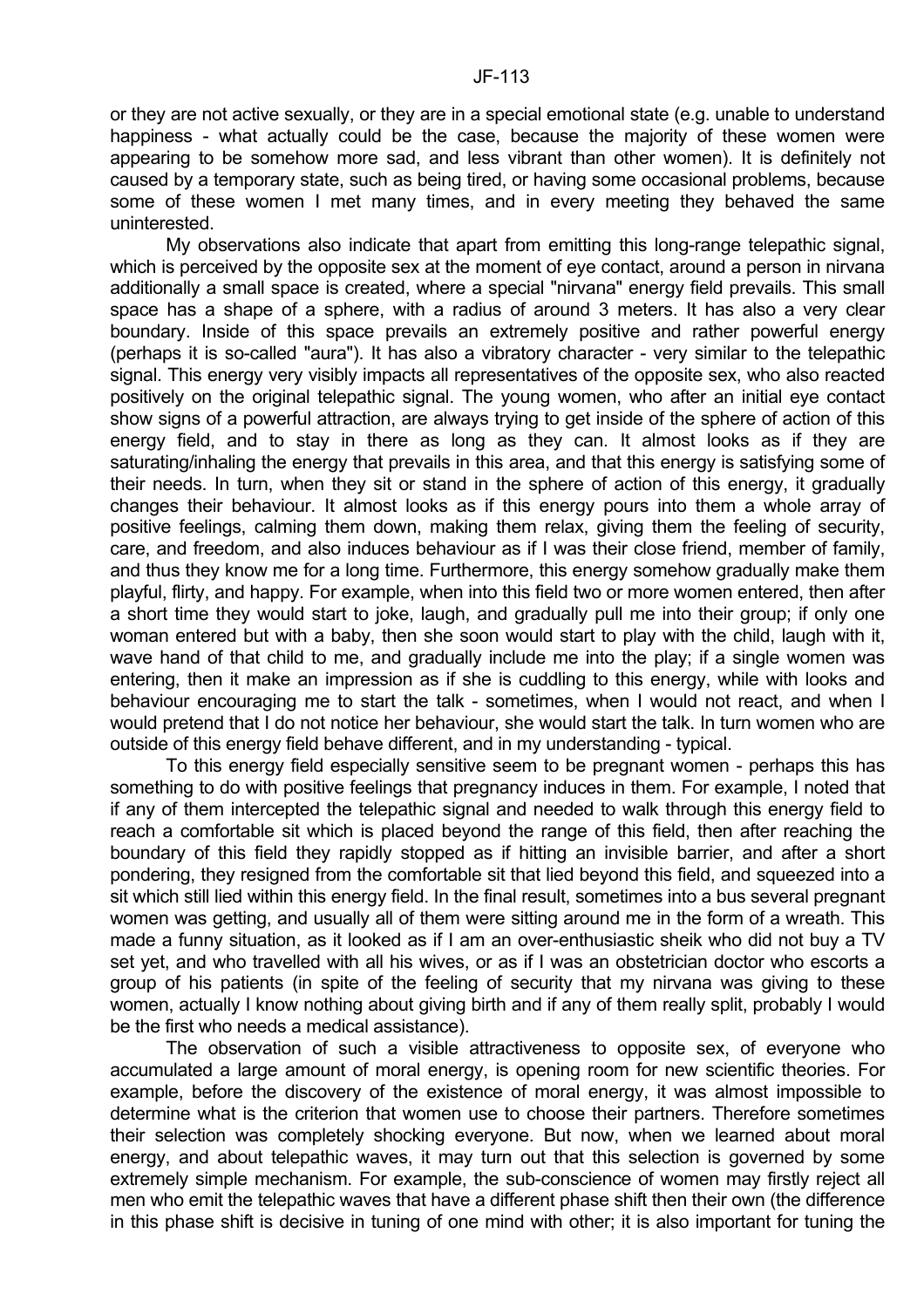technical devices which in subsection N5.2 of this monograph, and in subsection D5.1 of treatise [7/2], are called the telepathic telescopes). Then, amongst the remaining men, the subconscience of women may choose for a partner the man who has the highest level of moral energy. Therefore, when devices are build, which are capable of measuring moral energy and measuring the telepathic phase shift, then probably by these two parameters of subsequent couples, it will be possible to predict exactly whether these couples are going to fall in love, and be happy.

 My nirvana also acted on teenage girls, and even on small children, although their reactions were different from young women. For example a similar proportion of around two-third of girls in the age of around 13 to 20 years, which had their sexuality already developed, although most probably were not active sexually, after an initial eye contact were behaving as if they encountered something that scares them, but also induces their curiosity. Otherwise to young women, these young girls were noticeably avoiding this 3-metre sphere of the energy field, and always were stopping beyond it. However, something fascinated them in me, therefore continually were observing me discretely. If, without any clear purpose, they were entering by accident into this 3-metre energy field, at the border they would instinctively stop, as in a shock. Then they would herd together and show signs of disorientation as what to do. Finally they would run individually through this field, as if in the presence of something unknown that is safer to avoid, and relaxed only when on the other side of this energy field, although the whole time they would show a high curiosity. In times when I have no nirvana, I never notice such strange reactions of young girls.

 The strongest reactions, however, showed small children, aged up to around 6 years. To be more interesting, these strong reactions were displayed by both, small girls, and small boys, although boys a bit older (i.e. at around 6-9 years) showed a lack of reactions on my nirvana, and started to behave like adult men. Small children, after an accidental eye contact, simply started to stare at me like hypnotised, and were not able to take eyes from me on their own. Also they were not able to do anything else then to stare at me. Sometimes they would struggle from their parents, come inside of this 3-metre energy field, and then froze in a kind of hypnotic trance without reaction on the calling of their parents. Even when embarrassed parents run and take them forcefully away, they still would keep to stare at me until a very far distance. From times when not in nirvana, I know that small children have a very short span of attention, and are not able to look at the same person for longer then around 1-5 minutes, then their interest disappears and they turn to watch other person, or other object.

 However, there was almost no reaction to my nirvana from boys and from adult men. Perhaps they behaved slightly more polite, but this could also be caused by my smiling and happy behaviour, when I was in the nirvana.

### JF7. Nirvana and goals of totalizm

 The existence of the state of extremal happiness, which in this monograph is called the totaliztic nirvana, and also the existence of a clear procedure of accomplishing this state, introduces numerous consequences, some of which is worth discussing here. One of them is that it is a kind of paradox of our times that in order to accomplish a miserable substitutes of a real nirvana, people fall in alcoholism, drug addiction, etc. After all, if instead of ruining their lives with alcohol or drugs, these people put the same amount of feelings, and motivations, into the completion of positive procedure of earning the totaliztic nirvana, then probably with the same effort, they would accomplish a much higher level of happiness, which also would be permanent, natural, would not leave any side effects, etc. It is a huge tragedy for our civilisation, that it was not able to discover so-far the very elementary truth, that **by following the path of obeying moral laws always in the final effect the astonishing rewards are accomplished, which do not bring undesired side effects; while by going against moral laws, only miserable**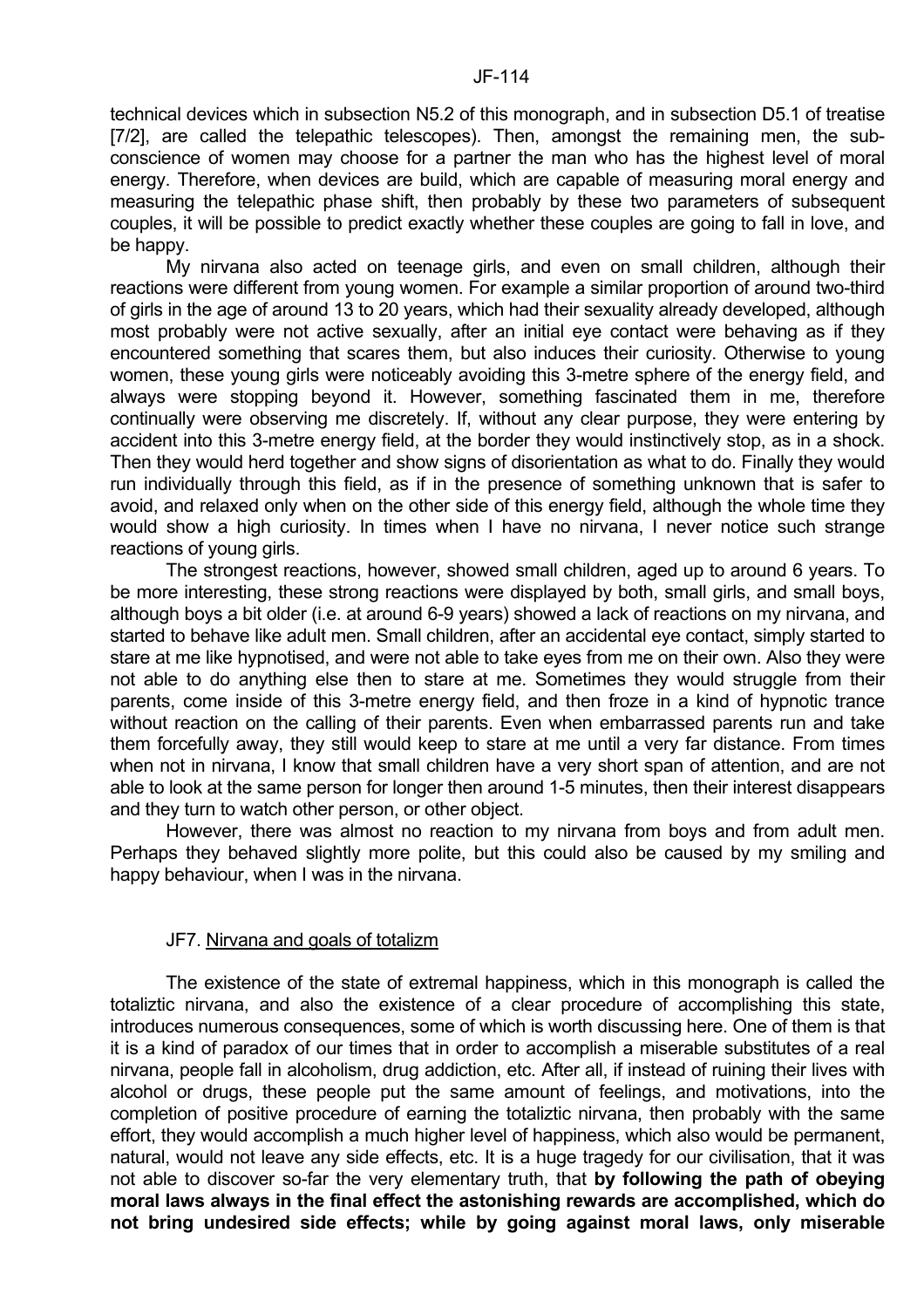**substitutes of real rewards can be achieved**, which additionally have various side effects and negative consequences attached to them. It is about a time totalizm starts to realize to people this important truth, and open to all people the chance to glen rewards which it provides.

 In present days happiness is a commodity which is the most searched for, the most treasured, and the most difficult to obtain. Therefore, due to the discovery of a relatively simple procedure as how to earn the totaliztic nirvana, and thus how to earn permanent happiness, accomplishing the nirvana may become one of the chief goals of totalizm. Thus, **totalizm as a philosophy is capable to create a situation, that every person, if only wishes, is capable of accomplishing the continuous nirvana, and can live in the state of nirvana throughout the entire of his/her life**. This is an unique chance which we never had before, and therefore which we should embrace now. After all, never before clear procedures were known, which indicated how to accomplish a nirvana easily, there were no descriptions, information, or role models which would show us how to go about earning a nirvana, and also there was no philosophical climate which is needed to accomplish a nirvana (all this for the first time is provided by totalizm). Therefore, in my opinion, on the present stage of our development, one of the chief goals of totalizm is to work out everything that is needed to open the state of nirvana to ordinary people. This means establishing the appropriate philosophical climate, providing information needed, and developing a system of recommendations and role models, so that all members of the society had access to whatever nirvana takes, were able to earn nirvana, and had possibility to maintain this nirvana as long as they wish. In case these goals are accomplished, the society which is able to implement totalizm, is going to transform itself into a kind of brotherhood of people in the state of nirvana. After all, because of the attractiveness of happiness, no one of a sane mind is able to resist the attempt of accomplishing a permanent happiness and holding it as long as possible, if there is a simple and proven way of doing it. Therefore all members of such a society will so conduct their lives, that they are able to spend them entirely while in the state of nirvana all the time. Furthermore, the laws that govern moral energy cause (see subsection JE6) that if the saturation coefficient ( $\mu$ ) of the whole society reaches the level exceeding the threshold of nirvana, then all members of this society will show a tendency to keep their personal levels of moral energy above this threshold barrier. Thus almost automatically all members of such a society will enter the state of nirvana.

#### JF8. Development of equations which quantify nirvana

 There is an interesting byproduct of the state of nirvana that I would like to elaborate here on. It is the chance of using nirvana for quantifying laws that govern the changes in moral energy (that means to develop equations which express the relationship between moral energy and other factors which impact the level of moral energy, and also to develop units of measure that allow to describe the amount of moral energy that someone accumulates). In this quantifying, the very useful becomes a high sensitivity of the feeling of happiness that nirvana provides, to the temporary fluctuations in moral energy. In the state of initial nirvana, if only the level of moral energy drops a little, immediately also the intensity of the happiness is dropping down significantly. In turn when moral energy starts to grow, immediately also the intensity of the feeling of happiness becomes more strong and noticeable. These fluctuations of the feeling of happiness are so clear in the early nirvana, that a person in this state is able to estimate what is the influence of selected individual activities on the level of our moral energy.

 In order to explain better what type of laws we could quantify with the use of these phenomena, let us consider the equations for work and energy that we know from classical mechanics. We know from classical mechanics that work and energy (E) is equal to force (F) multiplied by a displacement (S) of that force, i.e.:  $E = FS$ . Of course, knowing this equation for conventional energy, we would also like to know an equation which would describe moral energy that is generated during our metal efforts? During 9 months when I was in the state of totaliztic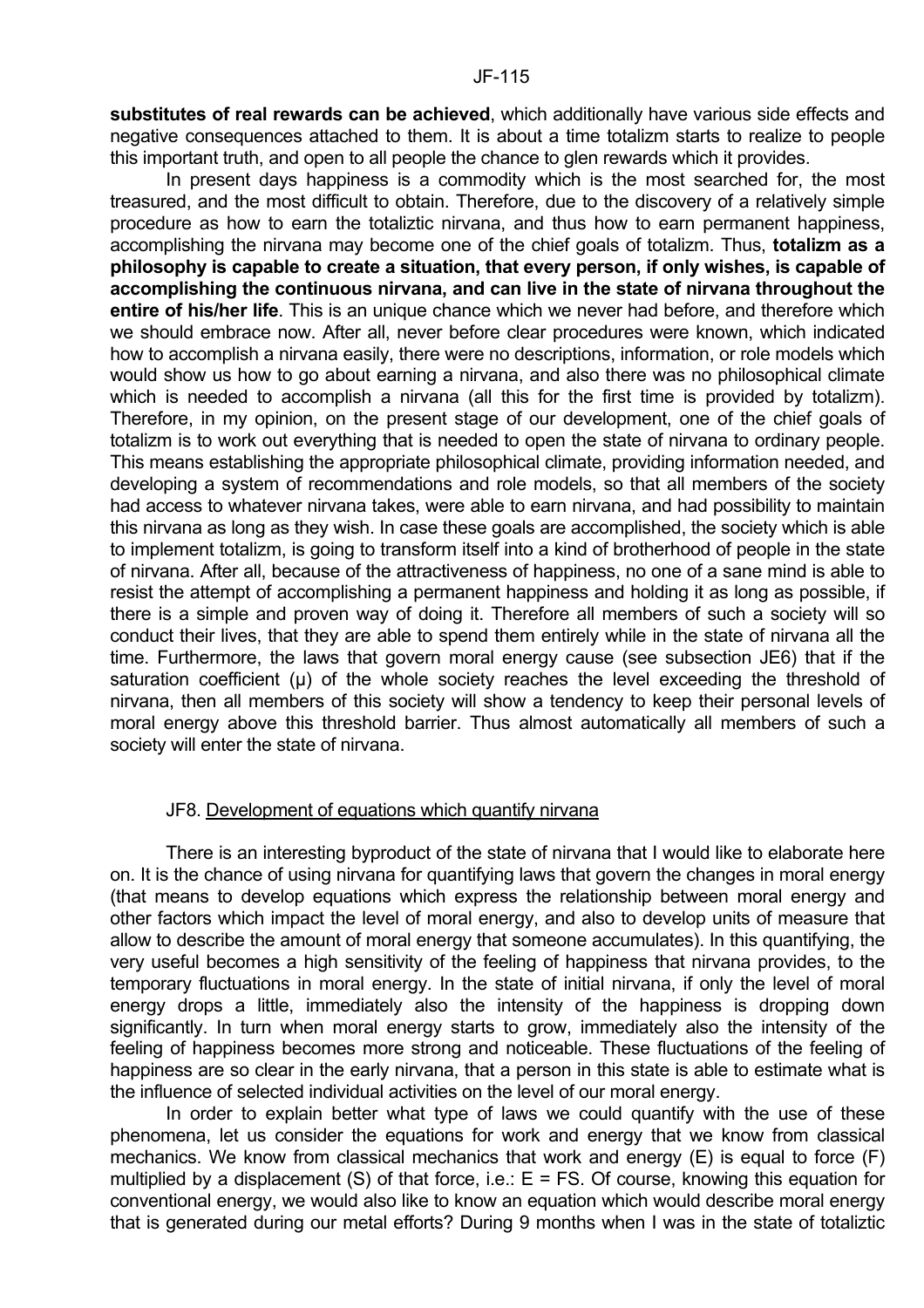nirvana, I managed to made several observations which shone light on the matter of this equation for moral energy. For example, I noted that during the completion of a totaliztic moral work of an anonymous type (i.e. a work done without an eye contact with receivers of what I was doing) moral energy (E) that I generated, was directly proportional to the motivation path (S) that I needed to pass in order to complete this activity. The stronger and more positive my motivation path (S) was, the more moral energy I was generating. But such an anonymous moral work do not seem to depend at all (or the dependence is negligibly small) on the resultant intentions  $(s<sub>r</sub>)$ that my actions generated in the receivers of my moral work. In turn when the role of feeling (F) of the giver, and feelings (fr) of receivers is concerned, results were even more interesting. When I was posting disks of my monograph [1/2] (and later [1/3]), to place these monographs in the Internet, in the result of this action only in one month around 200 people managed to read this monograph (i.e. f<sub>r</sub>=max), while my own effort was almost none (i.e. my own feeling was F=0). However, in spite of such enormous readership, and thus also enormous response feelings of receivers who had no visual contact with me, and in spite of my best intensions (S=max), the changes in the level of happiness that I felt before and after the postage of disks were insignificant. This means that the feelings  $(f<sub>r</sub>)$  of receivers which are generated without a visual contact, generate almost zero of moral energy (E=0). In turn when I was sending the paper copies of my monograph [1/2] (and later [1/3]), which I voluntarily was collating, binding, handling, and posting myself, the amount of the physical effort, pain, fear, and risk that I needed to put into sending even a single copy of such a monograph, was enormous (i.e. F=max). For example, because at that time I worked in a tropical jungle (see subsection A4), where there is a lack of almost everything, I was not able to make paper copies of my monographs in that jungle. So in order to prepare them, I firstly needed to fight my fear against flying in a creaking aeroplane which made an impression of being piloted by reincarnated kamikaze, and fly to a large city distant by around 2 hours by a jet plane. During that flight I needed to risk various problems of crossing twice a border. Then in a large city I needed to arrange copying of the manuscript of my monograph, which always was connected with various risks and problems. Then, in order to decrease costs, I needed to laboriously sort these copies by myself, collate them, check, add missing pages, bind, pack, and finally post. All this I was doing in the tropical heat, with very poor, or none, equipment, sweating and hurting myself, and suffering all possible inconveniences. It is worth noticing that even such a simple matter as postage of such large quantities of printed matter, in a strange country, in which I was only to earn my living, apart from significant costs, was connected also with going through an enormous motivational path (S), as it needed to overcome my natural resistances of fear and risk. After all, I could induce some suspicions of anti-government activity, spying activity, or anti-religious activity. As we know this from numerous life examples, even in European countries any such a suspicion usually finished with tragical consequences to the accused, and it did not matter if the victim was absolutely innocent. What would happen when such a thing would happen somewhere at the edge of a jungle, in a country with a low level of moral energy, and in the situation when I practically do not belong to any country which could stand by me in possible problems. In this large city, all work I was completing in extremely primitive conditions, because by being outside of my normal flat, usually I had no appropriate space (I used a hospitality of my friend), conditions (for example, at that time in this large city there was a chronic shortage of water, the air was dense from pollution, while the public transport of that city was so chaotic, that it is impossible to describe), environment (one needs to remember about paralysing temperatures of tropics, and about the suffocating humidity), equipment (almost all tools that I required, I needed to borrow from friends), time (I always was rushing so that my absence in the jungle was not too long), etc. In the final result, sending just a single paper copy of my monograph was costing me an amount of effort, suffering, inconvenience, costs, problems, insecurity, fears, and risks, that are not comprehensive by an ordinary worshipper of TV. Simultaneously, the effects that all this caused in receivers of my actions, were almost unnoticeable (f-=0). After all, in the result of sending a single paper copy of my monograph, usually only one person could read my work - and even this was not sure, as the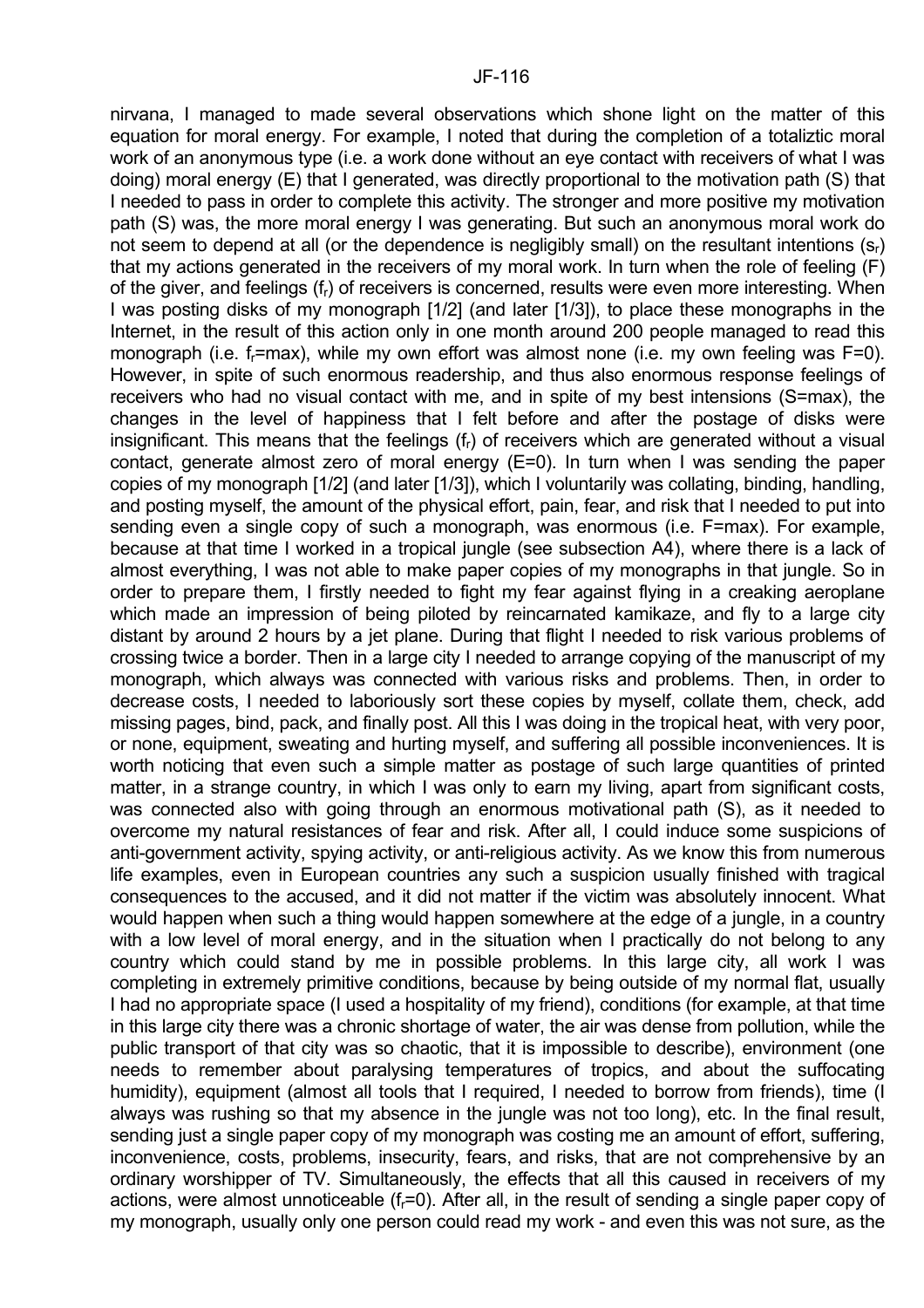receiver could simply throw this copy to a rubbish tin, or could just only scan through it. But from the point of view of influence on the intensity of my nirvana, such sending a paper copy was making an enormous difference (i.e. for this activity E=max). This proved to me, that for the totaliztic moral work which is done anonymously, the amount of moral energy that it generates is proportional to the product of the feeling of the giver (E) and motivation of the giver (S), i.e.:

 $E = FS$  (1JF8) In turn the feeling ( $f<sub>r</sub>$ ) and motivation ( $s<sub>r</sub>$ ) of the receivers of this moral work, have the negligible influence, and do not need to be even considered. In order to summarize the above finding, the total amount (E) of moral energy which someone generates (or reduces) in the result of any anonymous activity - means in the result of an activity which is carried out without a visual contact with the receivers of the products of this activity, can be expressed with the use of a simple equation (1JF8). In this way, the equation for moral energy generated during anonymous moral work, is identical to the equation used in present classical mechanics to describe the amount of physical work being completed, namely to the equation (1JF8): E=FS. According to this equation (1JF8), the amount (E) of moral energy that is generated (or reduced) during such an anonymous activity, is directly proportional to our feeling (F) that we experience during the completion of this activity (means proportional to: pain, effort, inconvenience, etc.) and directly proportional to our motivation path (S) that we need to overcome in ourselves in order to complete this activity (means proportional to overcame: prejudices, laziness, intellectual inertia, etc.).

 Unfortunately, the equation (1JF8) seems to be applicable only to situations when our moral work has that anonymous character. In case of a moral work which we do, when the receivers of the results are actually looking at us, this equation requires additional segment. This additional segment makes the final amount (E) of moral energy being generated during this activity, dependant also on the sum (Σ) of the resultant feelings ( $f<sub>r</sub>$ ) and resultant motivations ( $s<sub>r</sub>$ ) which this activity is inducing in all receivers (i.e. in all people (Σ) which are looking at our activity, and which generate their own receiving feelings  $(f<sub>r</sub>)$  and receiving motivations  $(s<sub>r</sub>)$  in response to this activity). Therefore, for such totaliztic moral works completed in conditions of the visual contact, a more precise equation (2JF8) is applicable). This other precise equation takes the following form:

# $\overline{E}$  = FS +  $\Sigma$ η(μ/μ<sub>r</sub>)f<sub>r</sub>s<sub>r</sub> (2JF8)

It states that the total amount (E) of our moral energy, which is generated in the result of a totaliztic moral work that we do in the sight of other people, and into which we contribute the feeling (F) and motivation (E), is additionally dependant on the sum (Σ) of the receiver's feelings (fr) multiplied by the receiver's motivations (sr) that we induce in each single receiver/witness of our activity, multiplied by the coefficient of the efficiency (η) of telepathic exchange of thoughts between us and that receiver, and multiplied by the coefficient  $(\mu/\mu_r)$  which describes the moral compatibility of us ( $\mu$ ) and this receiver ( $\mu$ <sub>r</sub>). Because the feeling ( $f_r$ ) or the motivation ( $s_r$ ) that our activity induces in some receivers, can be negative, in some situations this additional segment of the equation (2JF8) may carry out the negative value, thus decreasing, instead of increasing, the total amount (E) of moral energy that this non-anonymous activity is generating. Such a case takes place when our activity was causing someone's motivation of disapproval, jealousy, rejection, hate, intention to hurt, etc.

 In order to explain the action of the above precise equation (2JF8), let us assume that someone is carrying out a totaliztic moral work into which he/she is contributing the feeling (F) and the motivation (S). The product of this contribution (E=FS) represents moral energy that this person generates. However, because this moral work is observed by numerous people, in every single person who observes it, a specific receiving feeling  $(f<sub>r</sub>)$  and receiving motivation  $(s<sub>r</sub>)$  is generated by it. Because, depending on the state of morality in each receiving person, this person may generate the negative motivations  $(-s<sub>r</sub>)$ , then the product of such a negative receiving motivation (-s<sub>r</sub>), and the receiving feeling (f<sub>r</sub>) would also be negative (- $E_r = -s_r f_r$ ). In such case the person who receives a given moral work, instead of increasing moral energy of the giver, would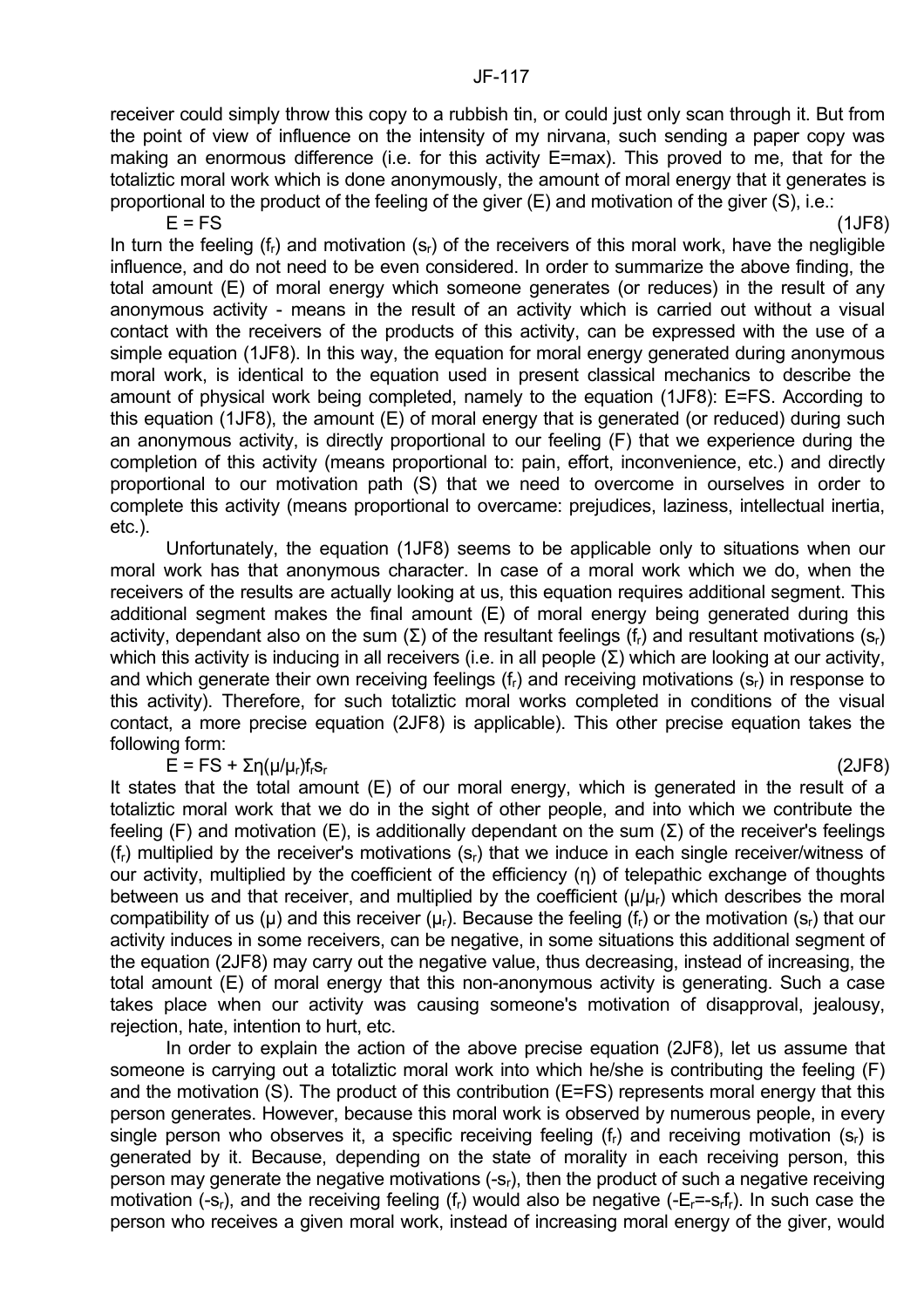actually cause the reduction of moral energy of the giver, i.e. would cause that moral energy generated by the giver would approximately amount to  $E=FS-(n(\mu/\mu_r)f(s_r)$ . This means that in case of the wrong reception of our totaliztic moral work, which we completed in the sight of many receivers, instead of increasing our moral energy, this well intended moral work could actually cause the reduction of our moral energy. If there is several receivers of a given totaliztic moral work, then the resultant moral energy (-E<sub>r</sub>) is the summarized (Σ) energy originating from all of them. The impact that this resultant energy (-Er) is making on the giver, is also depending on the efficiency (η) of the telepathic communication between the receiver and the giver, and on the moral compatibility ( $\mu/\mu_r$ ) of the giver ( $\mu$ ) and the receiver ( $\mu_r$ ). Of course, the fact whether the receivers reduce, or increase, moral energy that is generated by a given moral work, depends on the philosophy of receivers, and on their current moods and motivations. This is the reason why **totalizm recommends that whenever it only is possible, we should do the totaliztic moral work out of the sight of the receivers**, and also if possible fully anonymously. The exceptions from this rule include only a few life situations, when the doing of moral work in the sight of their receivers is fully justified - e.g. in all situations of emergency, or when we know the receivers very well and we know their philosophy, or when we manage to embarrass receivers by our moral work so that they are not able to react immorally (e.g. when we wash their feet), etc. After all, in present philosophical climate almost every totaliztic moral work, independently how altruistic and pure our intentions would be, by some immoral receivers is going to be wrongly interpreted (if someone do not believe this, then he/she should try to do presently something that only 50 years ago was a normal thing to do - e.g. give a sweet to an unknown child: if the child is a girl and the giver is a man, then the observers would accuse the giver of very bad intentions; if the child is a boy, and the giver is a man, then the observers would accuse him of even worse intentions). This requirement of doing totaliztic moral work anonymously and outside of the sight of receivers, causes that for example instead of deciding to dig and to beautify someone's garden, we rather should dig and beautify the side of the rarely attended public road - preferably when no-one is around. If for some humanitarian reasons we feel that we should do a totaliztic moral work for a benefit of a specific person, but we are not sure about the philosophy of that person, and thus we are not sure how he/she receives this moral work, then we rather should do this moral work in a manner so that this person do not know who was the donor (for example, we could dig and beautify the garden of some oldies, but we would need to do it when the oldies are not home, and thus are not able to notice who did it). Of course, in the future, when many people adopt totalizm, it will also open the possibility of doing the totaliztic moral works in the sight of the receivers, because after the adoption of totalizm, the receivers will not generate the wrong interpretations and negative motivations.

 Because for the moral works completed out of the sight, the efficiency of the telepathic feedback (η) falls to almost zero (η=0), therefore the second segment of the equation (2JF8), i.e. the segment:  $E_r = \sum n(\mu/\mu_r) f_r s_r$  is yielding the negligibly small values  $E_r = 0$ . In turn when this second segment is equal almost to zero, i.e. when E<sub>r</sub>=0, then the equation (2JF8) is converted into the equation (1JF8) of the form: E=FS. This means that the receivers of such anonymous moral works are not able to cause the decrease of moral energy (E) that we earned with our moral work. For this reasons equations (1JF8) and (2JF8) are very important to totalizm, because they indicate how we should choose and design our totaliztic moral work, so that it increases our level of moral energy, and makes it independent from the philosophies of people who receive the outcomes.

 According to equation (1JF8) the most beneficial totaliztic moral work is this one, which by being completed outside of the view of other people, is combining (1) the high level of our contribution of feelings "F", and (2) the high contribution of our motivations "S". The high level of the contribution of feelings "F" we accomplish when into the completion of a given totaliztic moral work we put a significant dose of sensations which by our body are received as unpleasant. This include such sensations as: effort, tiredness, pain, strain, hotness, suffocation, sleepiness, hunger, inconvenience, uneasiness, etc. In turn the high level of our contribution of motivations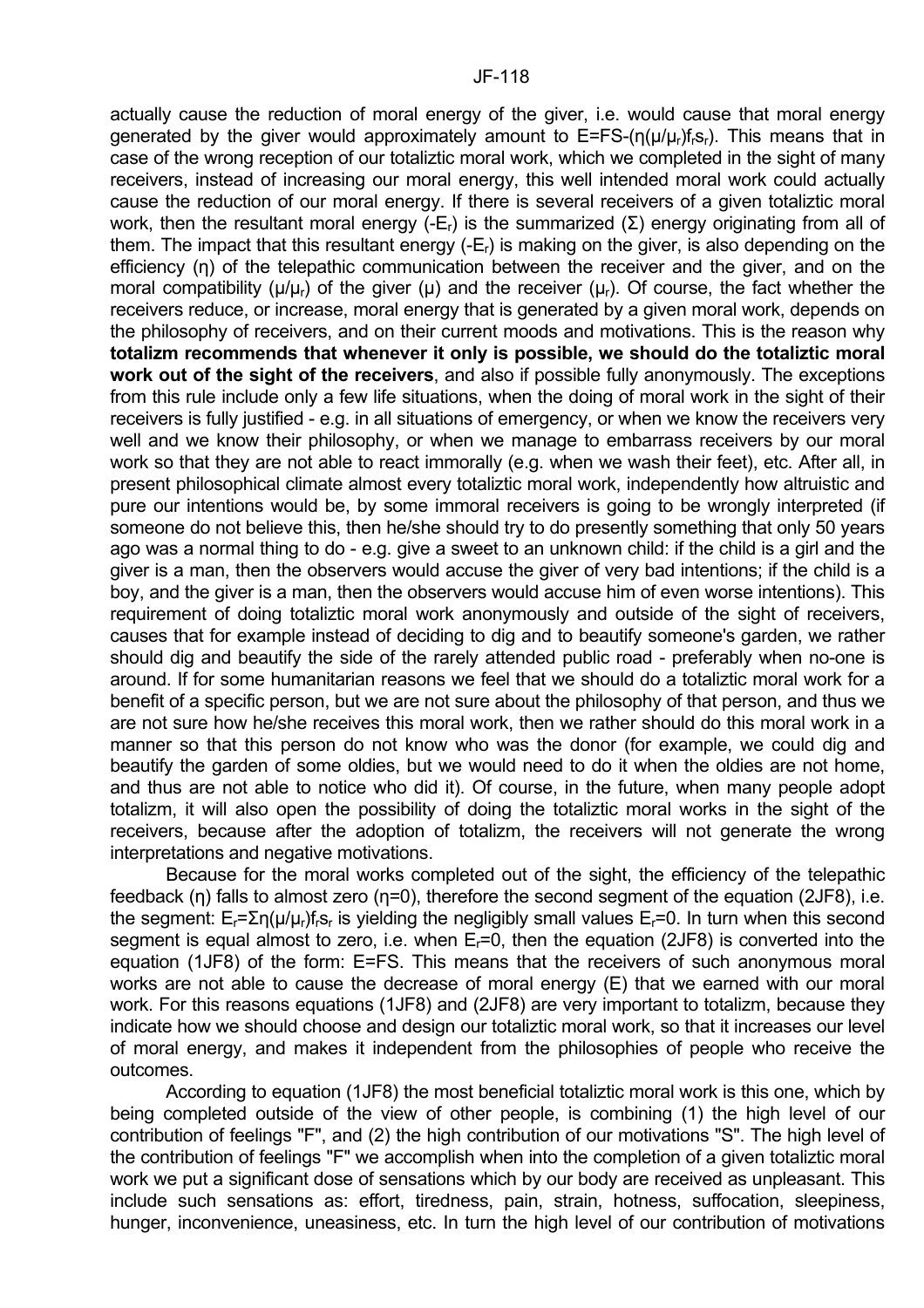"S" is accomplished, if in a given moral work we put maximally "totaliztic" intentions. This means that our intentions are pure (i.e. not motivated by any revenge, return, or being obliged), positive, decisive, honest, altruistic, and directed at the good of other people. Furthermore, our motivations cannot be tarnished with the believe that we do a given moral work because someone ordered us to do so, because we are used to do it, because of our convenience, fear, or a wish to accomplish some kind of material gains. They also must be so selected, that they overcome some of our habits, the line of the least intellectual resistance, fear, the danger of complications, problems, the avoidance of getting involved, etc. All this means that according to equation (1JF8), even if we work like horses, and we put into this work a lot of feelings (effort and suffering), but our secret motivations claim that we do it all to personally accomplish some material gains, or to gain some prestige, or to hurt someone, then this activity will either generate very little of moral energy (E), or will even reduce this energy in us.

 For me personally, the biggest scientific gain which resulted from the observation of my fluctuations of the intensity of feeling during my nirvana, was that it allowed me to exactly establish what is understood by the symbol "S" used in the equations (1JF8) and (2JF8) of the totaliztic mechanics. The reason is that our present understanding of the so-called "human motivations" is very poor, and in the strict scientific sense we still do not know what motivations are, and how to distinguish them from feelings. As it turned out, our **motivations represented by the symbol "S" from equation "E=FS" should be defined as the conscious change of mental attitude that we have towards a specific activity**. In other words, the motivations represented by this symbol "S" are simply a mental path that we need to follow in order to turn an information that a given activity is possible, or should be carried out, into actual carrying out this activity. Other explanation of this symbol "S" would be that it represents a kind of mental process that we are undergoing starting from the moment when we realize that a given activity should be completed, to the moment when we actually get up from our sit and complete this activity. The best name which would perfectly explain what motivations "S" are, would be a "**moral journey**". The motivation "S" seems to have the higher value, when there is more different reservations we need to overcome in ourselves in order to complete a given moral work. For example, the motivation "S", which result from overcoming just our laziness, seems to be worth much less than the motivation "S" which results from overcoming: our laziness, discouragement, tiredness, boredom, sleepiness, health limitations, physical shortages, pain, needs a of the body (hunger, thirst, needs), addictions, habits, our preferences, squirm, shyness, shame, pride, convenience, fashion, impatience, fear, disapproval, threats, peer pressure, religious pressures, political repressions, danger, fate obstacles, difficulties, etc. Of course, the more intensive is every type of resistances that we are overcoming with our motivations, the higher is the value of "S". In turn knowing what is "S", in connection with the knowledge that "F" represents the sensations which result from undertaking a given moral effort, reveals that the moral energy generated in the result of a totaliztic moral work, in fact represents the moral work E=FS which is an equivalent to the concept of "work" in physics.

 Another byproduct of my nirvana was the possibility of using it for **empirical sorting various activities, in an order which depends on the value of moral energy that they generate**. To explain what this sorting is about, let us use a comparison to the classical mechanics, which after a few centuries of continuous research and development, is now able to tell us exactly how much physical energy yields, or reduces, a given physical activity. Therefore, the classical mechanics allows us to say precisely what yields more physical energy: throwing a brick from a roof, or someone's jumping down from a first floor. In turn the totaliztic mechanics is so young, that so far is not able to precisely carry out such comparisons. Therefore, at this stage of the development of totalizm, we can deduct which activity is yielding more moral energy only by comparing them empirically, just as I did when I was in my state of nirvana. For this reason, today still we are not able to determine which activity yields more moral energy: inviting an oldie relative to a good dinner, or reading a book about totalizm.

The sensitive state of the nirvana that I went through, allowed me to complete empirically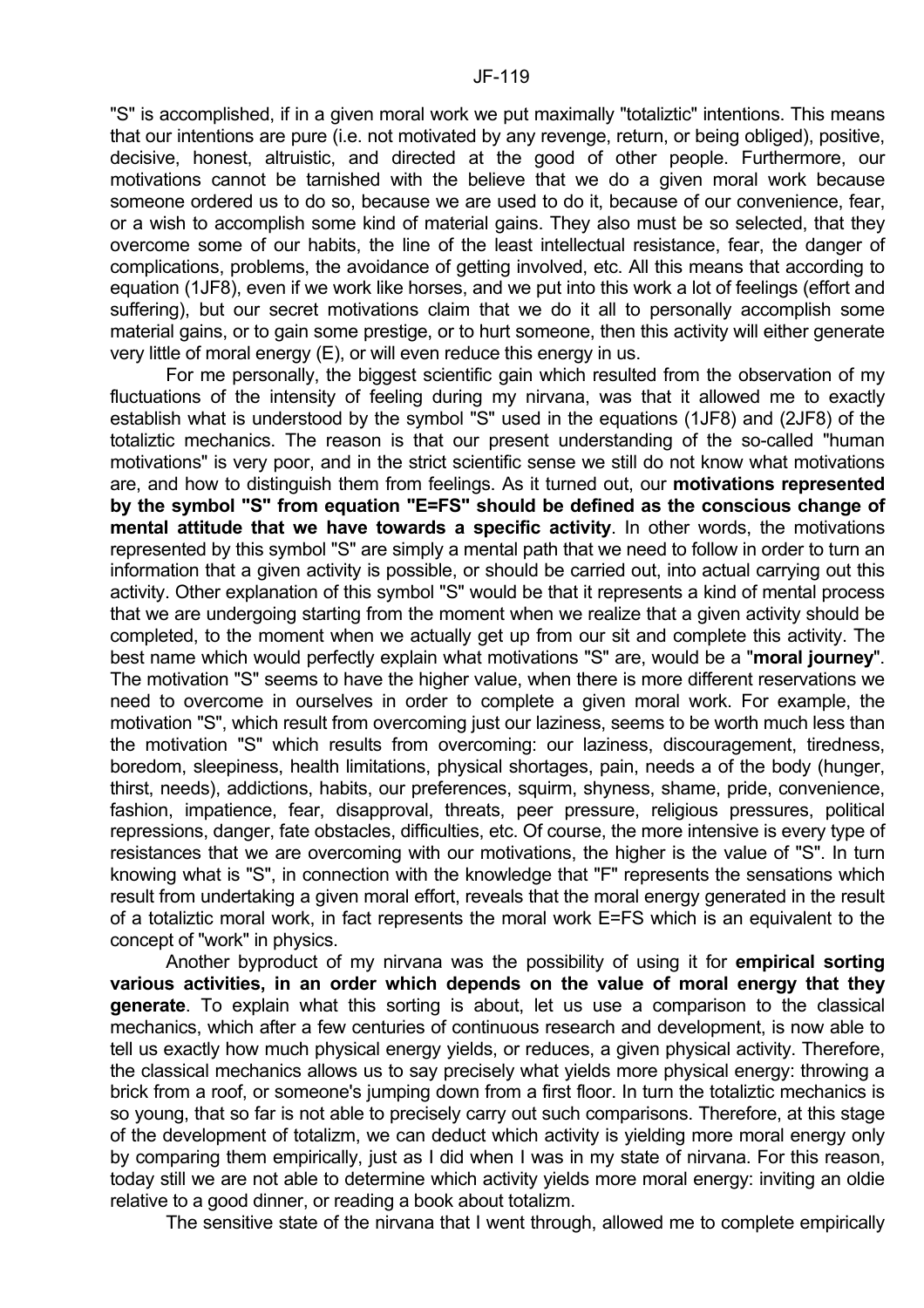some of such comparisons. My comparisons depended on the principle that in the initial stage of the totaliztic nirvana, every single activity which significantly changed the amount of my moral energy, caused also a significant and instant change in the intensity of happiness that I was experiencing. Therefore, by comparing the change of intensities of happiness caused by several different activities, I could empirically estimate how these activities compare to each other from the point of view of moral energy that they generate, or dissipate. In this way it was possible to establish which activities were the biggest "generators" of moral energy, and which were the biggest "dissipators" of this energy. The only problem with this method was, that in order to be sure about the impact of a given activity on my moral energy, I needed to carry out this activity for at least two hours. This means, that the most of the everyday chores which usually take only a few minutes to complete, could not be compared in this way (for example, this empirical method did not allow me to establish what influence on moral energy has to give my sit in a bus to an oldie, to be polite to someone who asks for directions, or to cross the street in a moral manner).

 When such a list of the biggest generators of moral energy is created on the base of my own experiences, on the top of this list lies the previously described activity of physical preparing, and posting, paper copies of my monographs. This particular activity created an enormous amount of moral energy which cannot be compared to any other activity that I completed during a time of my nirvana (probably because it combines the extremely high level of physical feelings means effort, inconvenience, pain, sweating, costs, etc., with extremely high load of motivations meaning overcoming the cosiness, laziness, tiredness, fear, etc.). Next on my list of generators of moral energy is actual creating (meaning formulation of new ideas, writing about them) accomplished with the motivation oriented towards the good of other people. If these two are compared quantitatively, and if a given physical effort of producing and sending paper copies of monographs is assumed to represent the unit of generation e<sub>unitary</sub>=100%, then the same significant mental effort put into productive creating of something, generates in the same unit of time only around  $e_x = 20\%$  of the unit of generation. The above could be expressed even better if we introduce a special "coefficient of moral effectiveness of given activity" which in this monograph is going to be marked with the symbol "χ". This coefficient could be defined as:

 $\mathsf{X} = \mathsf{e}_{\mathsf{x}}/\mathsf{e}_{\mathsf{unitary}}$  (3JF8)

After the coefficient χ is defined, on the basis of my empirical comparisons to-date I can state, that if one compares mental activities of writing a creative text similar to the descriptions contained in this chapter, with physical activities making and posting paper copies of my monographs, then the value of the coefficient  $x$  for such comparison reaches around  $x=0.2$  (i.e. 20%). However, in very special circumstances, the efficiency of a mental creating compared with the efficiency of the physical making, may reach up to χ=0.5 (i.e. 50%). But such special cases must combine a very high mental effort with an extremely high mental motivation (e.g. they must be connected with public admitting something that requires overcoming our own fear, risk, or promotes truth, etc.). Only a few short texts that I wrote in my entire life required such effort and motivation.

 When my list of the biggest "dissipators" of moral energy is compiled (means immoral works which reduce my moral energy rather fast), then it turns out that on the top of this list is the activity of teaching my students. This discovery was rather a shocking for me, because it means that an activity from which I earn for living, and therefore which I need to carry out independently of the consequences, actually dissipates, instead of generating, my moral energy. In the result of my experiments it turned out, that independently how much I would try, how much motivations, enthusiasm, work, effort, and pain I would put into teaching my students, how individual, sincerely, helpfully, nicely, and kindly I would teach them and treat them, in all periods when I have a high teaching load, and have no much time for other activities which intensely generate my moral energy, my supplies of this energy are falling down extremely rapidly. This means that at present, teaching which is carried out in circumstances when it is forced upon both sides, i.e. upon the teacher and upon his/her students, not only that is not generating any moral energy, but it dissipate this energy in a very fast manner. This discovery really shocked me because in some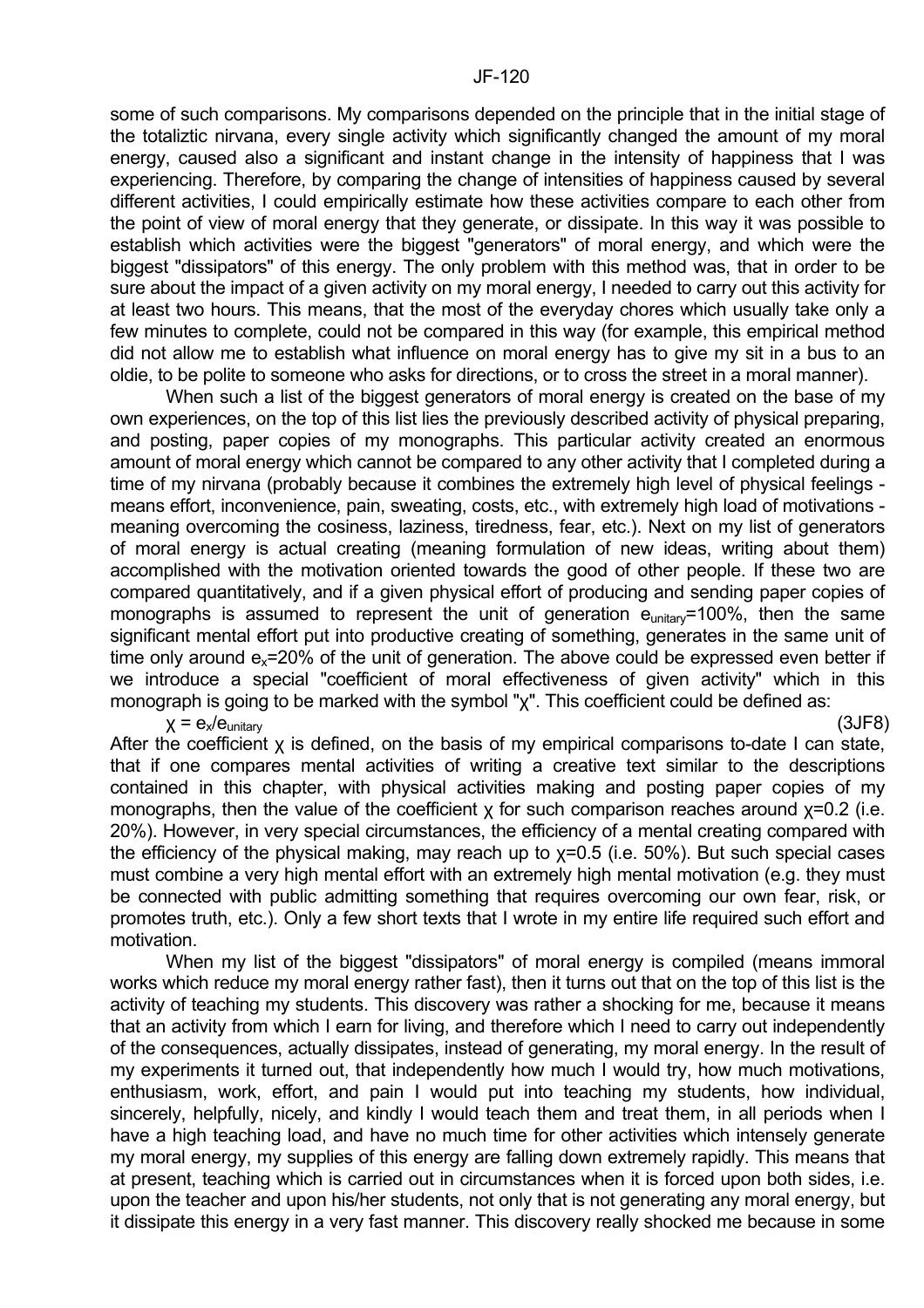cultures (e.g. in Islamic countries) the profession of a teacher is having a special respect, and a teacher is placed in the hierarchy next after the father. This discovery, which one would believe is contradictive to logic and to normal understanding of everyday activities, actually proves that what our logic says about totaliztic moral work, is only true when to this moral work the equation (1JF8) applies - i.e. when they are done without a visual contact. In turn every activity which our logic would qualify as a moral work, but which is completed with a visual contact with receivers, must be considered in the light of equation (2JF8), and therefore the real outcome of this activity remains unknown, as it is very dependable on the morality and on circumstances of all the receivers. In my search for answers I found out that as many as two major religions that I investigated, quite clearly recommend that if we would like to help anyone whom we know, we should make sure that we do it anonymously. It seems, that those who formulated these religions, already knew what I only discovered empirically during my research on the totaliztic nirvana that I was experiencing. I believe that further generations of totalizts need to put intensive research into finding out why teaching not only that does not generate any moral energy, but strongly dissipates this energy (i.e. is this a fault of what we teach, motivations of the teacher, type of feelings that teacher puts into teaching, motivations and feelings of students, culture, religion, "rebellious" age of students, telepathic exchanges that exist between the teacher and students, etc.). Until these research are completed, and until they yield some conclusive results, I temporally assume (on the base of my intuition) that the reason are negative motivations that the teacher's efforts are generating in some immoral students, and the telepathic feedback of these motivations back to the mind of the teacher through the second segment of the equation (2JF8). In order to explain this in other words, the efforts of a teacher to teach something his/her students, in current times of the prevailing parasitism are always received with highly negative motivations by a significant proportion of students. After all, the majority of students are coming to classes not because they wish to learn anything, but because the society and parents force them to do so, and they have no other option as to take what they consider to be "teacher's tortures". Because these students with negative motivations have a visual contact with their teacher (this gives quite high value of η), through the telepathic feedback they send back to the teacher their negative product of (f<sub>isr</sub>) thus causing the significant depletion of the teacher's moral energy. (In a similar manner most probably the mechanism of depleting moral energy in many other types of disliked "public" occupations is working, such as directors, managers, policemen, prison guards, tax officers, and many other disliked by a part of the society occupations which are exposed to visual contact with their receivers.) In turn, as this is explained in subsection JF2, the low level of moral energy in teachers causes that this profession is suffering from all sorts of plagues, for example from health problems, irritability, depressive states, psychological problems, etc. This means, that teaching in present immoral times is equally hazardous as for example the work in a factory which produces poisonous chemicals, or the work near a nuclear reactor. Only that these other hazardous occupations are killing in a manner which is already known to our science, while the negatively motivated students kill their teachers in a manner which so far is unknown and non-recognized (i.e. by gradual pushing them into the moral suffocation of the zero level of moral energy - as this is described in subsection JF2). Apart of this shocking discovery that teaching eats fast (instead of generating) moral energy of the teacher, I also was shocked to notice how fast moral energy is eaten by an idle inactivity (do not mistake an idle inactivity, with an active resting). On my personal list of the biggest "dissipators" of moral energy, a pleasurable, thoughtless, inert, idle inactivity, is positioned second just after teaching. As it turns out, just the situation of spending on a pleasurable idle inactivity two subsequent days, dissipates the entire amount of moral energy that one can accumulate in a week of intensive work. And the inert person does not need to carry out some highly immoral orgies for such an effect. It is enough to just spend two days on an idle laying down on a couch, lazy and thoughtless watching TV, and eating snacks - i.e. doing whatever in the today's style of living most people are doing every weekend. From the first moment of discovery of moral energy, I intuitively perceived that the pleasurable feelings that accompany idle laziness, must dissipate this energy. But I had no idea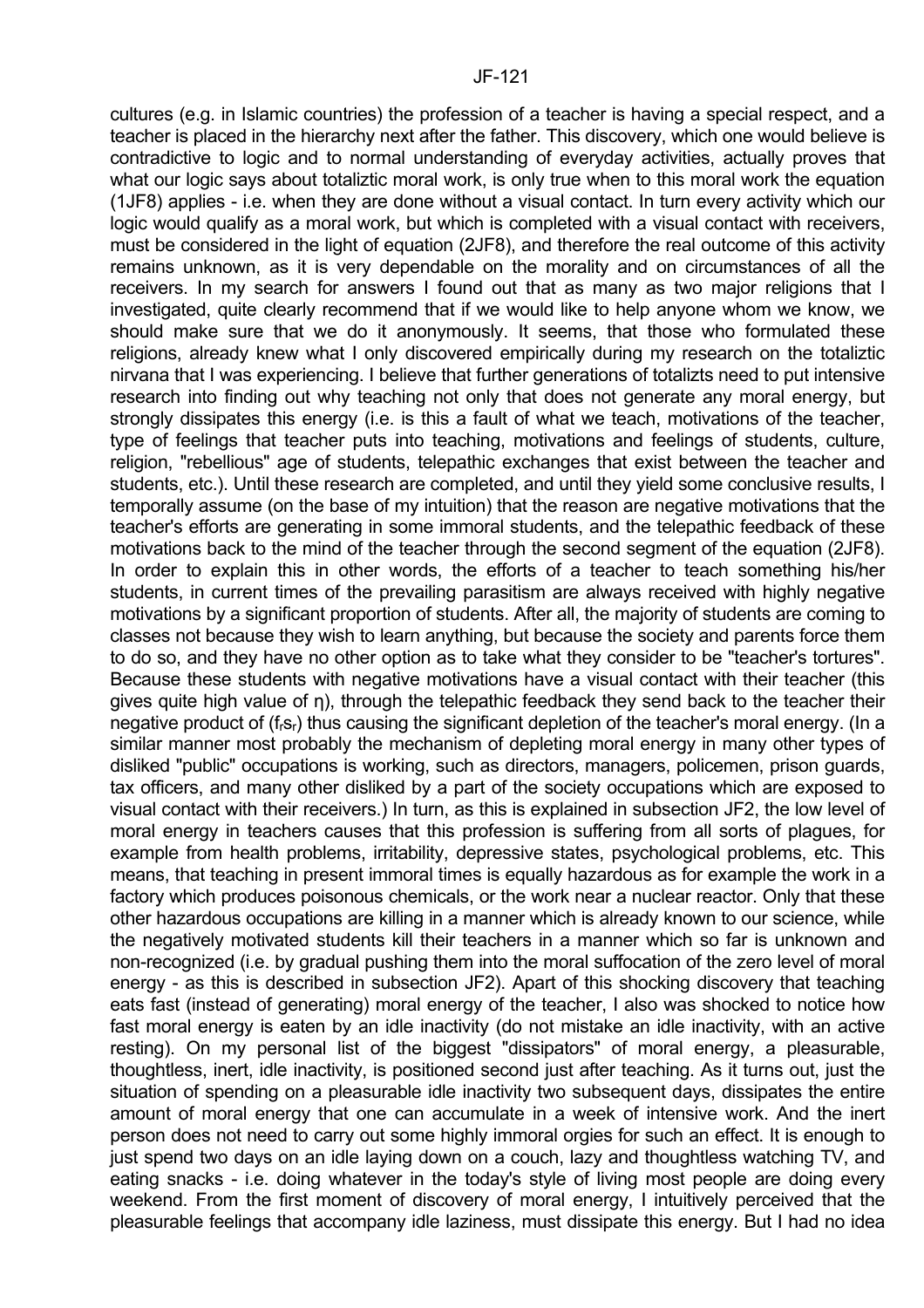that they do it to such a large extend. If one would do some quantitative comparison, an idle laziness is dissipating moral energy at the same rate as a very heavy physical work with high motivation is generating it. Therefore, a popular believe which is promoted by various mass media, that "an idle resting is loading us with energy", is an absolute rubbish. Totalizm reveals that an idle lying down and delighting ourselves with pleasurable feelings of doing nothing, is rapidly depleting our moral energy, and therefore is making us reluctant to start any work. This in turn means that people of typical lifestyles of "couch-potatoes" are wasting during weekends the entire moral energy that they earned during the proceeding week of a heavy physical work. In order to stop this dissipation of moral energy during weekends, it is necessary to designate at least some part of these days on a motivating rest, e.g. on writing positive correspondence, on reading which increases our knowledge, on problems solving, on exercises, on designing and completing some positive activities which bear a character of entertainment, etc. Therefore, according to totalizm, resting should not reduce itself to an idle doing nothing, but to doing with positive motivations something that we are interested to do, and that differs from activities which we carry out for professional purposes.

 A next byproduct of my totaliztic nirvana, which I would like to describe here, was establishing the **unit of moral energy**, which would be able to define the quantity of this energy and the amount of human labour that one needs to put in order to generate that unit of energy. In order to explain here what I mean, in the first stage of the development of classical mechanics, an unit of power was introduced which was called a "horse of power". It was used to describe a power of engines and locomotives. Therefore by stating that a given locomotive has a power of let's say 2000 "horses of power", old-timers could easily imagine how powerful this locomotive was. They simply were imagining a struggle of that locomotive, with 2000 horses, in order to establish which one of them has a higher power. When totalizm introduced a new concept of "moral energy" or "zwow", also a need appeared to introduce a kind of similarly "imaginary" unit of this energy, which would give to people a rough idea as to what it takes to accumulate the amount of moral energy which is equal to this unit. On the basis of my calculations of the labour which I needed to put in order to earn, and then to maintain my totaliztic nirvana. I was able to introduce such a unit of moral energy (zwow). I call this unit a "1 [hour of physical struggle]", and I mark it with the symbol "1 [hps]". In this unit, the word "struggle" is used on purpose instead of the word "labour" or "work". It is intended to realize, that the work that one needs to put during that 1 hour, is more than just a "heavy physical labour" - it is actually a struggle in which we give from ourselves as much effort as only our body is physically capable to give. I defined this unit of moral energy in the following manner: "one **hour of physical struggle**, or 1 [hps], is such an amount of moral energy, which a single person is capable to generate through a morally positive heavy physical work carried out without the visual contact with the recipients of this work, if he/she physically is going to work very hard by a whole hour, and he/she is going to put in this struggle the entire contribution of the multilevel feelings (i.e. pain, tiredness, sweat, sleepiness, boredom, etc.) that normally it is possible to withstand, and also the entire load of positive moral motivations that a typical person is capable to induce in himself/herself."

 This unit of moral energy (i.e. one [hps]) is not just a purely abstract entity that I invented theoretically and that has nothing to do with a real life. It is actual amount of the physical effort that I was putting into my generation of moral energy through the production and postage of paper copies of my monographs. Therefore it should be also achievable by other people - if they put into their totaliztic moral work a similar amount of feelings and positive motivations. The totaliztic moral work that I was completing during the time of measuring this unit of moral energy, was done in conditions that I was continually working physically for not less then 12 hours a day, spending all this time on producing paper copies of my monographs, when my feelings (F) could be described as: my back was in fire of the pain because of the continuous need to bend, when my eyes were aching from tiredness and continuous concentration, when I was flooded with sweating while the hot tropical air was blocking my breath, when the primitive tools were hurting my hands and would not work properly, when I worked in completely inadequate place and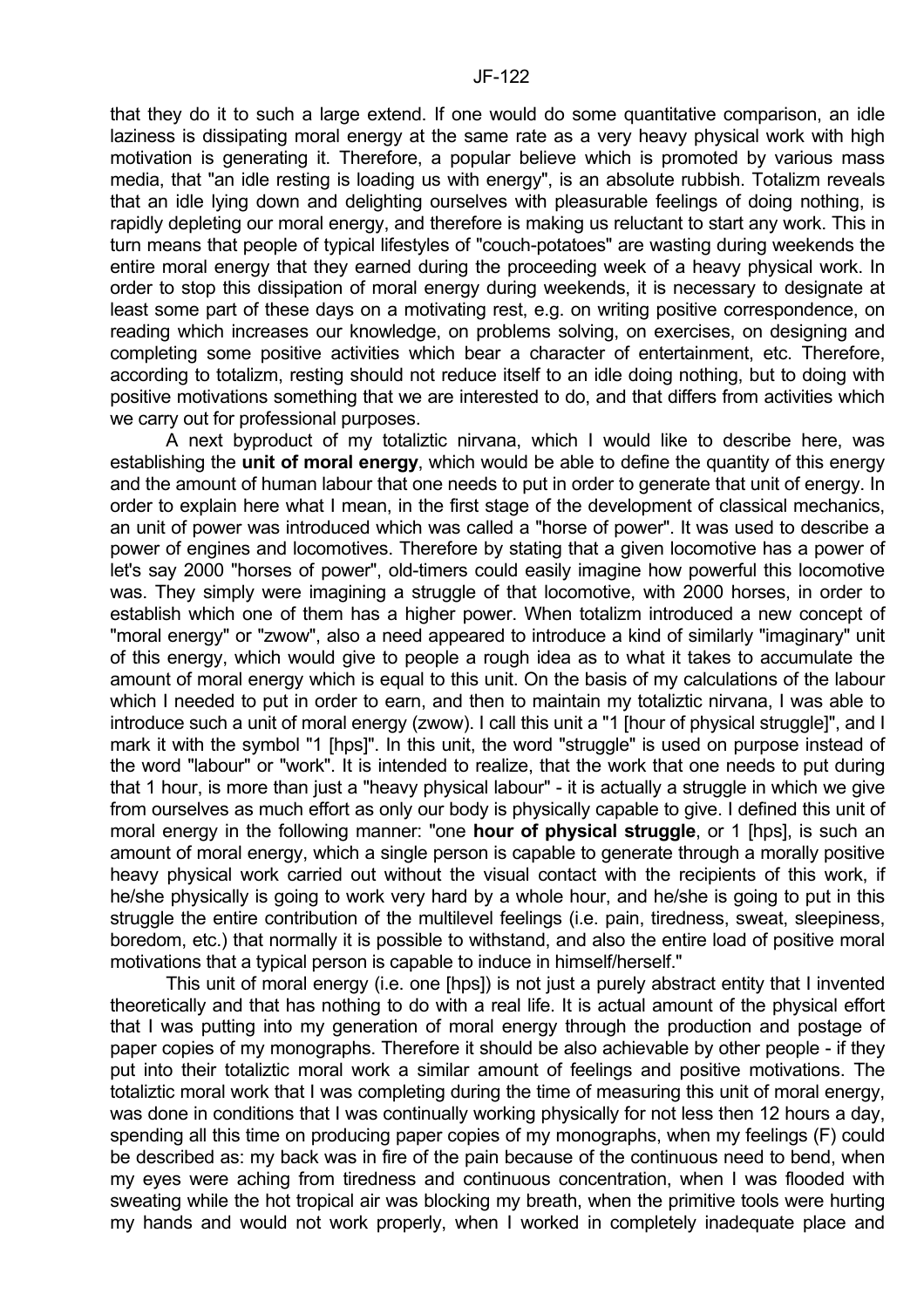therefore practically everything was inconvenient and introduced additional difficulties, when the work was monotonic and for many hours depended on the continuous doing the same movements and the same operations, etc.; while when my positive motivations (S) could be described as: I was doing all this for the good of other people whom I never met nor know, I was risking a lot to do this work, I needed to overcome in myself almost all possible forms of resistance, I was also needing to overcome the resistance of countless people from outside from whom the accomplishment of my operation was depending. Although I am fully aware that this unit of moral energy (i.e. 1 [hps]) is still very crude and not defined unambiguously, it already is giving us a rough idea as to what it takes for example to reach the totaliztic nirvana, or how much moral energy a specific activity is generating or reducing. This is because, after introducing this unit of moral energy, now it is possible to use it to roughly estimate various quantitative values which are discussed in this chapter. So let us describe some values that this chapter uses.

 Our quantifying descriptions let us start from providing the value for the **moral capacity** "E<sub>max</sub>" from the equation (1B6.1): " $\mu$ =E/E<sub>max</sub>" for the coefficient of someone's moral saturation. For me moral capacity is equal to around  $E_{\text{max}}$ =2000 [hps]. This practically means, that if we neglect the daily dissipation of my moral energy, in order to completely (to 100%) fill up myself with this energy, I would need to spend around 2000 hours on continuous physical struggle similar to that one that I contributed during the preparation of paper copies of my treatises. This also means that a current amount of my moral energy, which is accumulated in a given moment of time, can be described by the equation (1JF8):  $E = E_{max} \mu$ , or  $E = 2000 \mu$  [hps]. This in turn means, that in order to increase the relative level " $\mu$ " of my moral energy from, let say, the value µ=0.4 to the value µ=µ<sub>nirvana</sub>, I would need to put into it the equivalent of around ∆E = E<sub>max</sub>(µ<sub>nirvana</sub>- $\mu$ ) = 2000(0.6-0.4) = 400 [hours of physical struggle], working with the highest motivations that I could accomplish, and directing the results of my efforts to an anonymous receiver (i.e. working without a visual contact). In turn, just to increase the level of my moral energy just only by the increment ∆µ=0.1 I would need to put into this at least ∆E=200 [hps] (this amount of ∆E=200 [hps] does not include the daily natural dissipation of moral energy, which is going to be discussed later).

 Other extremely important quantity that I managed to measure during my totaliztic nirvana was the **daily natural dissipation of my moral energy**. For the state of the initial nirvana (i.e. for the  $\mu = \mu_{\text{nivana}}$ ) this daily natural dissipation is equal to around  $e_r = -3$  [hps/day]. Because it is extremely important constant, as it represents a kind of "constant of moral energy dissipation", it is going to be described in more details in the further part of this subsection.

 The next value that I managed to estimate, was the **comparison of the physical work to a mental work** (I was already describing this previously). As it turns out, one hour of the creative mental work done anonymously with relatively high positive motivations, is worth only around 10 minutes of similarly motivated physical work. This means that around 6 hours of mental struggle is worth around 1 hour of physical struggle - this also can be expressed with the use of coefficient χ, described by equation (3JF8). Such a low capability of a mental work to generate moral energy, means that in order to maintain a continuous nirvana, I would need to spend on a continuous mental work devoted to the good of other people not less but 20 hours a day (this means that accomplishing a nirvana exclusively via a mental work is simply impossible - and will remain such until we learn techniques which would increase the moral effectiveness of mental works).

 One more value that I managed to estimate, is the value of the **second segment of the equation** (2JF8) "E<sub>r</sub> =  $n(\mu/\mu_r)$ f<sub>r</sub>s<sub>r</sub>" for the case of teaching while in a visual contact with students. As it turned out, for boring subjects which simultaneously require a very intensive contribution of the students' labour, thus which seem to induce in students the highest reluctance and the highest negative motivations, such as for example the practical exercises in machine drawing, this value amounts to around  $E_r = -4$  [minutes of physical struggle] for every hour of teaching a single statistical student (this value was estimated for students from Sarawak in Borneo, for which in my opinion the level of " $\mu_r$ " at that time was in average at around  $\mu_r$ =0.2, therefore at the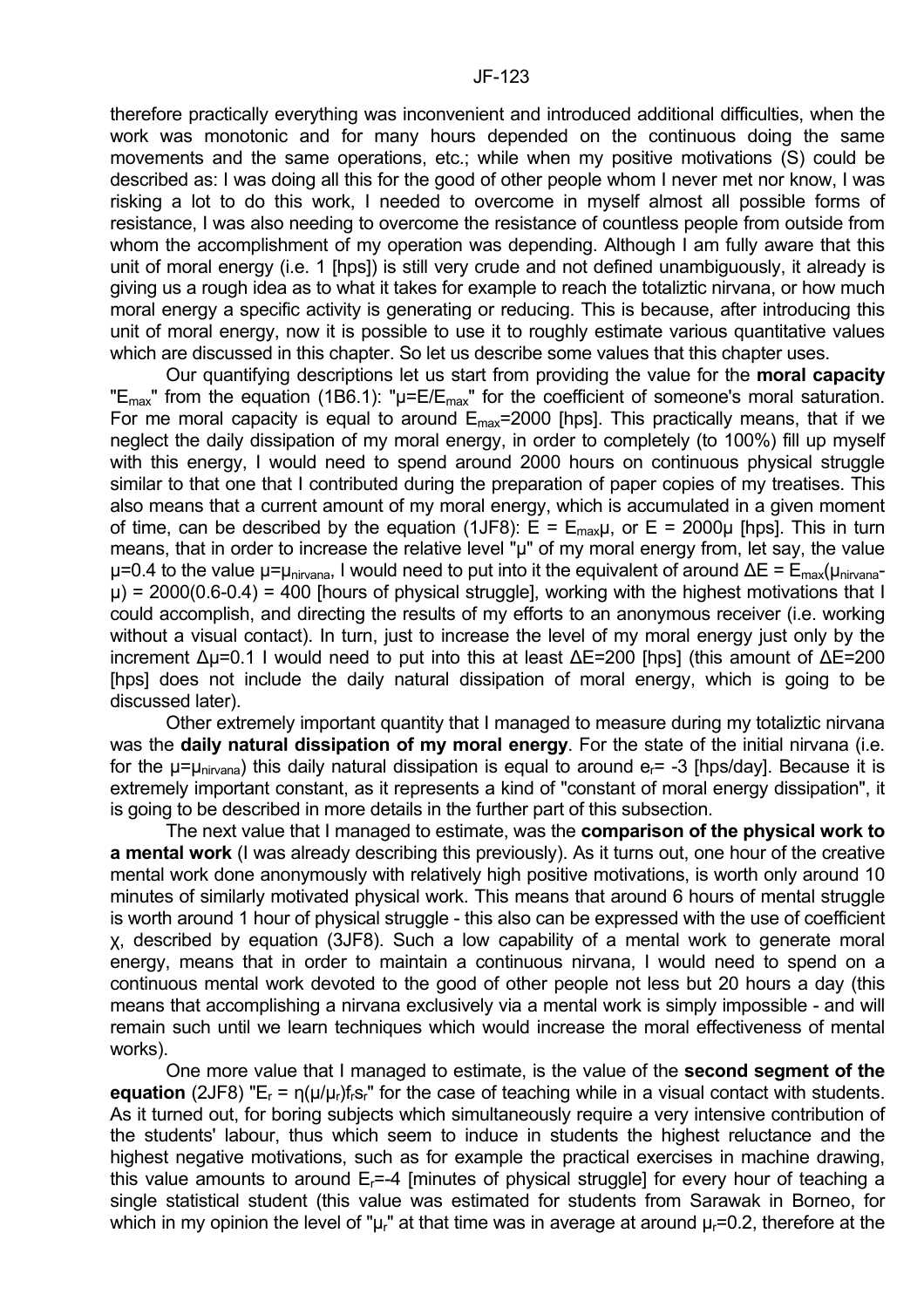time when I was beyond the nirvana threshold  $\mu$ =0.6, the ratio  $\mu/\mu_r$  for these students was in average at the level of around  $\mu/\mu = 3$ ). This practically means that if for example I teach around Σ=30 such students, and regularly have with them 3-hour longs sessions, because of their negativity, during each one of these sessions I am loosing around -6 [hps] of my moral energy (in addition to this  $e_i = -3$  [hps] that I also dissipate each day in a natural manner). This is shockingly lot, and in the light of this finding it does not surprise that university teachers have so low level of their moral energy!

 The data provided in the previous paragraph, at the moment should be treated as an estimate only, because the totaliztic mechanics is not old enough to provide better values. But even by being an estimate, they still represent a huge step forward towards designing our totaliztic lives. This is because they allow to prepare calculations and prognosis, on which we can already rely during an intentional controlling of the level of our moral energy. For example, if someone is at the level of  $\mu$ =0.35, (that level seems to be a typical in present times for a large majority of people I am dealing with), the estimates provided here indicate that such a person must contribute around 500 [hps] in order to lift the level of his/her moral energy above the threshold of nirvana, plus he/she must increase this number by the amount of daily natural dissipation of energy during the period that this increase will take.

 In one of paragraphs before, amongst others, there was provided a **constant of the daily natural dissipation of moral energy**, which I managed to estimate during the initial stage of my nirvana. It shows that for the values  $\mu = \mu_{\text{nivana}}$  this constant amounts to around  $e_r = -3$  [hps/day]. This value seems to be an important constant in all analyses concerning moral energy and the state of nirvana. This is because it proves that moral energy has a character of a dynamic stream of energy which is continually flowing to, and from, our counter-material body through our counter-organs (i.e. not a character of a stationary aura which can be charged once and it stays there almost forever). This discovery, that moral energy is dynamically flowing from our countermaterial body, via counter-organs, to our physical body, from which it is dissipated to the environment (see subsection I5.5), is also confirmed by experiments made with a Kirlian camera. This is because the Kirlian camera shows thin jets of energy that in millions of miniature wisps are escaping from our body (it would be very interesting to see how these jets of energy compare for people with, and without, a nirvana). In order to put this in another words, the fact that when our  $\mu$  reaches the value  $\mu = \mu_{\text{nirvana}}$ , in a natural manner we dissipate everyday the amount of around  $e_r$  = -3 [hps/day], while our body accumulates at that time only around  $E=E_{\text{max}}\mu_{\text{nivana}}$ (means only around E=1200 [hps]), means that the accumulation of moral energy in our countermaterial body symbolically could be compared to pouring energy into a perforated/leaking container. Therefore, in order to increase the level of this energy, it is necessary to pour everyday more energy than the amount that is leaking in the result of this natural dissipation. The research that I completed reveal also that the value of  $e<sub>r</sub>= -3$  [hps/day] is valid only to the initial stage of the totaliztic nirvana (i.e. to time when our  $\mu = \mu_{\text{nivana}}$ ). When our " $\mu$ " is increasing to much higher value, also the daily natural dissipation of moral energy increases. Unfortunately, because of the limitations of the circumstances that I was in when I completed this research, I was unable to establish how the value "e<sub>r</sub>" changes with the change of "µ". Therefore I temporarily assumed that this change is linear and that it could be described with the use of equation:

 $e_r = -5\mu$  [hps/day] (4JF8)

However, the logic indicates that most probably this change is "to power of", and it sharply increases when someone's " $\mu$ " is approaching the value of  $\mu$ =1 (if I am right in this, then accomplishing the 100% totaliztic nirvana, for which  $\mu$ =1, would be possible only to people of the exceptional moral calibre).

The fact that the value of "e<sub>r</sub>" changes with " $\mu$ ", means that the value of e<sub>r</sub>=-3 [hps/day] appears only in people who just accomplished the initial stage of their totaliztic nirvana, i.e. for whom their  $\mu = \mu_{\text{hirvana}}$ . For people who have a different value of their " $\mu$ ", also this value is different. For example the equation (4JF8) suggest that people who are at  $\mu$ =0.2 should disperse every day not more than around  $e<sub>r</sub>=-1$  [hps/day]. The same equation states that people which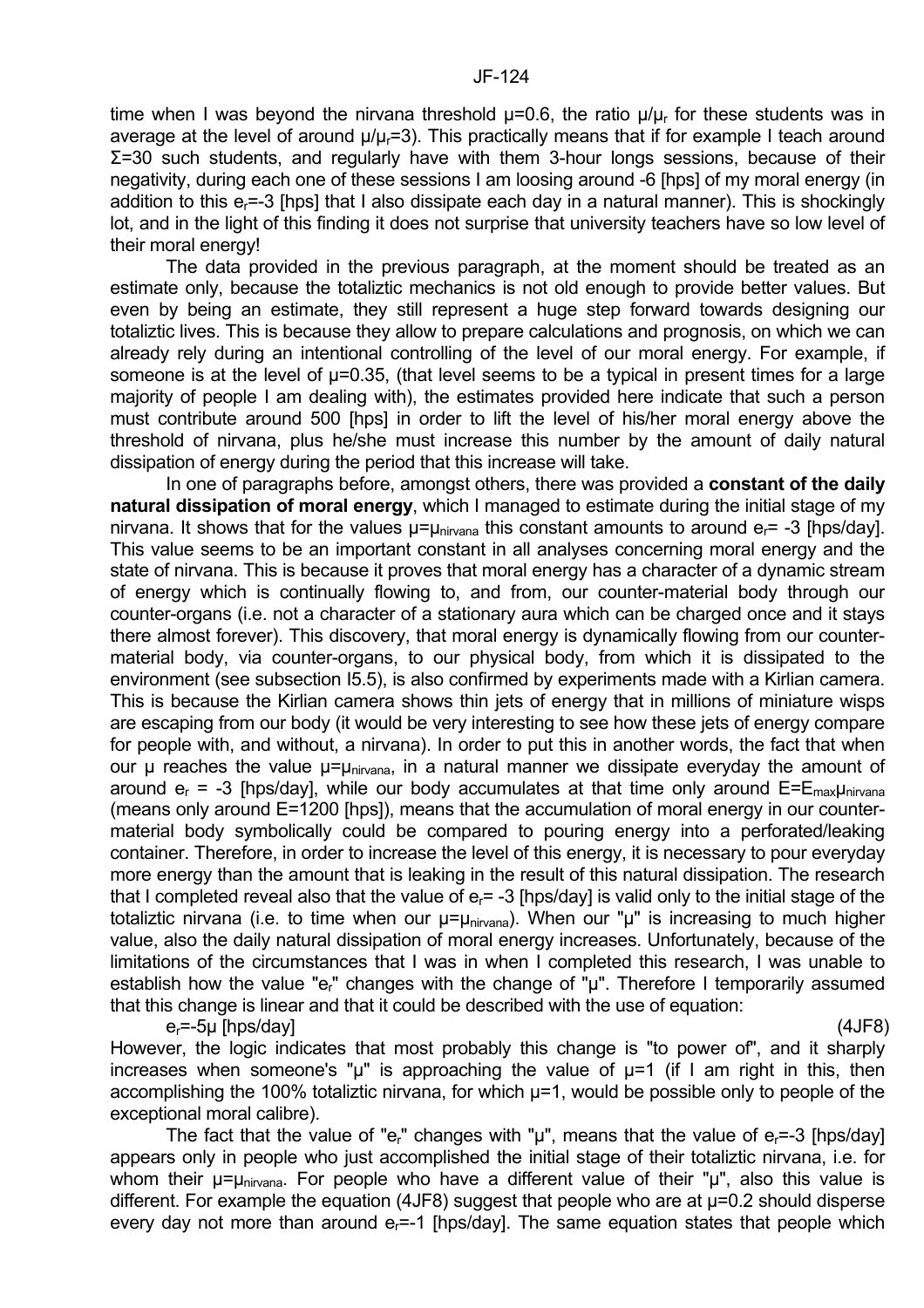accomplished µ=1 should disperse everyday not less then er=-5 [hps/day] (although I believe that for them this daily natural dispersion will be much higher than that).

 Our learning of the fact that even in the initial state of nirvana, every day we are going to disperse e<sub>r</sub>=-3 [hps/day] of moral energy, is introducing various consequences. Let us review the most important of them. The most important of these consequences is realizing **the need to earn more moral than we naturally disperse** every day. In order to continuously maintain the state of an initial nirvana in ourselves, we must everyday carry out some moral energy generating activities worth at least 3 [hours of physical struggle]. In turn, if we would like to lift our nirvana from the initial state, to a full 100% nirvana (i.e. if we would like to accomplish  $\mu$ =1) then for the next 100 days we would need to complete everyday a zwow generating activity which would be worth of at least 8 [hps] a day (most probably even more). If I would have the luxury of living in circumstances that I would not need to worry about my everyday survival and about keeping my job, I would dive without a second of ponder into earning such 100% nirvana, so that I could research it and describe it for future generations. This is because from various old descriptions seems to appear, that people who accomplished such 100% nirvana (i.e. accomplished the value µ=1) are additionally blessed with various other moral rewards. For example, it appears that such people are not perceiving any negative physical stimuli, and therefore are not feeling any unpleasant sensations type physical pain, because these sensations are overshadowed by the enormously powerful feeling of happiness that is overwhelming them. Therefore such people can be physically tortured, and they will laugh and joke because they will not feel the pain. Furthermore, it is also probable that within the energy field of such people the "saintly fragrance" that is described in religious literature, is felt. This extremely pleasant fragrance would accompany these people wherever they go, although it would not be emitted by their bodies (probably it is the effect of acting on senses of others the highly concentrated energy field which seems to appear around people in nirvana, and which I described before). It is also possible that the observations of abilities of some saintly people to control animals and to telepathically give them orders, could be caused by the additional moral reward which is granted at higher stages of the totaliztic nirvana. The powerful energy field that surrounds such people may cause that they are able to heal just in the result of a simple touch and a will. The some energy field can also cause that they may be able to perform "miracles" by changing the configuration of the counterworld, as this is described in subsection I3.5. Thus people in the 100% nirvana could be able to materialize and dematerialize various objects, turn one substances into others, etc. Unfortunately, after my life in Borneo amongst very serene, pleasant, and close to nature people, where I could accomplish and maintain my nirvana, I needed to return to a harsh reality of the world saturated with the parasitic philosophy, where not nirvana, but just everyday survival, is the main issue. So there is no way I could continue to carry out this interesting moral research on the totaliztic nirvana.

 The next consequence of learning the value of the "daily natural dispersion coefficient"  $e_r$ =-3 [hps/day] is realizing that the most effective method of earning the totaliztic nirvana is by the "impact method" that I accidentally discovered and practically applied in Sarawak at Borneo. This method depends on the designation of the whole periods of many subsequent days, to exclusively carry out an activity which increases our moral energy (i.e. during these days we do nothing else but increase our moral energy by completing some activities which we choose especially for this purpose). During this period, we are spending the whole time that our body is able to withstand, on completing some highly motivated and extremely heavy physical work, which we are completing anonymously for the good of some other people that we do not know in person. We stop this heavy work only when the nirvana is accomplished. This method is limiting to only a necessary minimum, the need for covering everyday the ever increasing amount of the daily natural dispersion  $e_r$ , which is growing fast when we approach the nirvana state. After all, when we try to increase our  $\mu$  by the value  $\Delta \mu$ =0.1, but we already are close to the value u=unirvana and we extend this increase of our u at the period longer than 67 days, then the amount of moral energy that we need to earn just to cover for er starts to be greater than the amount that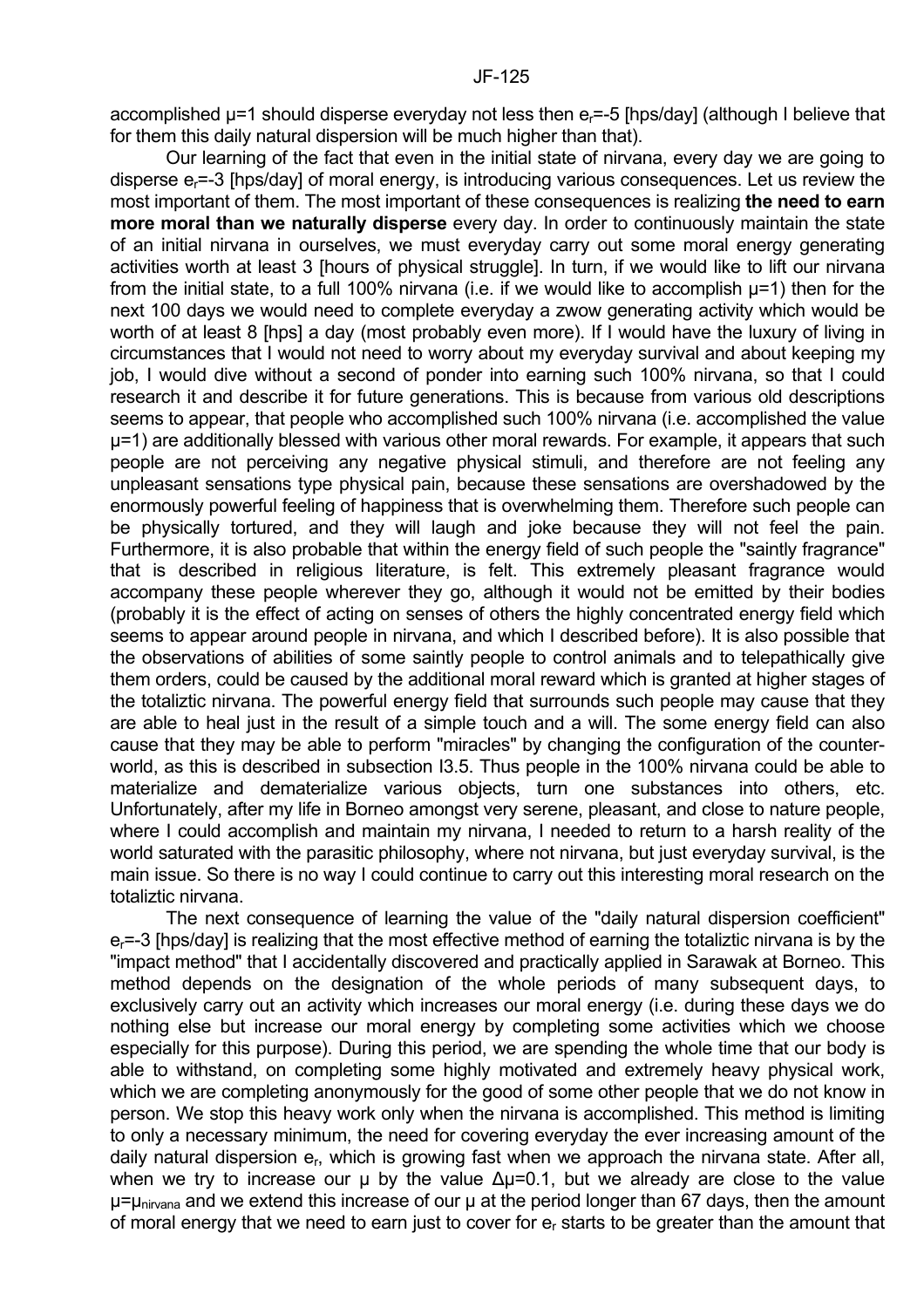we need to earn in order to increase our  $\mu$ . It is worth noticing, that if in the effect of an "impact method", we are capable to earn every single day around 15 [hps], than starting from the initial level of µ=0.4 (for some more positive and morally active people this is an usual level), the accomplishing of the totaliztic nirvana is possible within around 32 days (see problem number 2 in subsection JF9).

 Of course, the introduction of the first unit for quantifying moral energy (i.e. [hps]) opens various further possibilities, which at this stage is even difficult to realize. For example it provides theoretical foundations for developing first technical devices that allow to measure various quantities of the totaliztic mechanics (e.g. moral energy, feelings, motivations, etc.). It also allows to develop conversion methods and equations which allow to convert units of the classical mechanics into units of the totaliztic mechanics, thus allowing to determine how many "kilo-watthours" or "Joules" of physical energy is needed to contribute in order to earn one [hps] of moral energy (in order to develop such conversion systems, it is enough to attach someone in the initial state of nirvana to a dynamometer, and to measure how much physical work he/she needs to complete, in order to generate 1 [hps] of moral energy).

 Independently of everything that was explained before, the fact of the existence of the totaliztic nirvana carries one extremely significant consequence. It supplies a conclusive and verifiable by everyone **proof that totalizm is correct and working**. This is because if anyone is doubting about the correctness of totalizm, or is doubting if whatever totalizm is saying actually proves to work in a real life, it is enough if he/she assigns an appropriate amount of free time and designates this time to accomplish the totaliztic nirvana (descriptions in the next subsection). When such a nirvana actually arrives to him/her within the circumstances and the time span described by this chapter, then this should be a sufficient proof that whatever totalizm is recommending, is actually the truth, and that for our own benefit we should implement this in our own life as soon as we are able to.

 Of course, the existence of the state of nirvana carries a whole array of further consequences and benefits which are not worth discussing here in details. But in order to give some idea what these marginal benefits are, let us list briefly some of them. For example, it gives us the reassurance that there is a higher justice in the universe, and that rewarded lavishly is not the laziness and immorality (as mass media are trying to convince us), but the life accordingly to moral laws. In a rather spectacular manner nirvana demonstrates that totalizm works in practice and brings extremely attractive benefits. It also proves that the moral energy does exist, and that it is equally real like a physical energy. It also realizes that "every immoral substitute of the goal to which people are striving, actually has the moral original which is accomplishable through pedantic obeying moral laws". For example, if someone wishes to accomplish an immoral substitute to happiness, he/she may use alcohol or drugs. But the real happiness he/she gains only through the moral earning of the nirvana state.

 At the end of this subsection I would like to realize that when we loose something precious to us, and we start to believe that we are in the situation for which there is no solution, then according to totalizm we are completely wrong. This is because independently how much one looses and what his/her situation would be, he/she still have the greatest gift of all: the free will. By making a correct use of this gift, we can make out of our lives anything that we only may wish, as everything is in the range of our hands, and it only depends on us whether we reach for it, and we release powers that were given to us.

# JF9. How to earn the totaliztic nirvana

Motto of this subsection: "Extraordinary results cannot be accomplished without putting additional thoughts and efforts into them."

After previous subsections explained exactly what a nirvana is, and why this extraordinary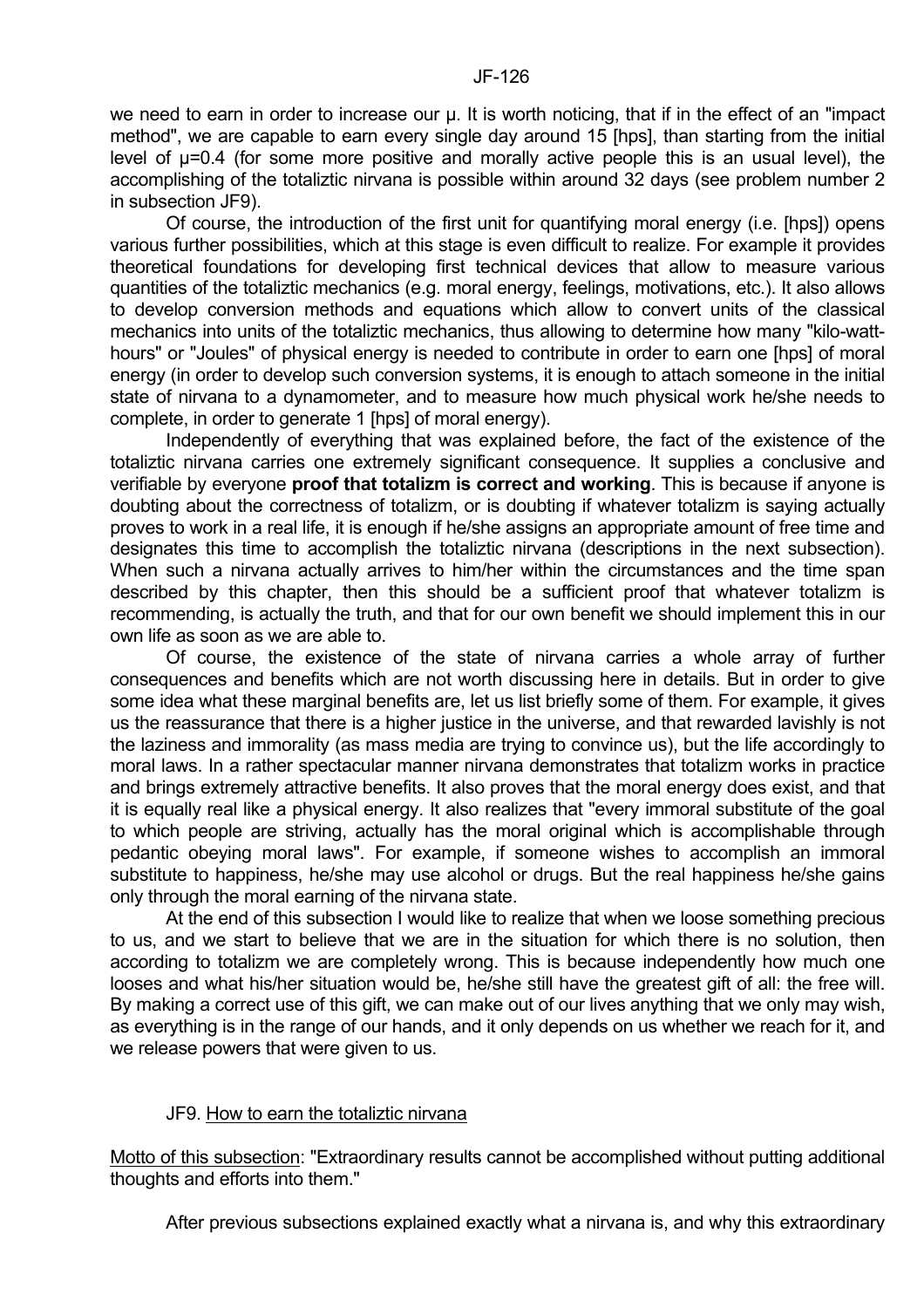phenomenon is worth being earned, now there is a time to describe systematically how one should earn the totaliztic nirvana for himself/herself. From the previous descriptions it starts to appear that there should be two basic ways of earning the totaliztic nirvana, namely (A) through morally correct doing our normal job, and (B) through the completion of an altruistic activity especially designed and carried out for this purpose. Let us discuss now each of these two methods separately.

 **(A)**. **Earning nirvana through our normal occupation**. Theoretically speaking this seems to be one of the best methods of earning the totaliztic nirvana. After all, it allows to accomplish two goals at one go, i.e. earn for living, and earn the nirvana. Unfortunately, in reality it is not possible to achieve it in all occupations. This is because in present philosophical climate of the prevailing parasitism, it is practically almost impossible to generate enough of moral energy, if one works in the sight of the receivers of our activities, or if one works mentally (not physically). Therefore, currently there is only a handful of occupations, which allow to accomplish the nirvana while doing our normal job. These special occupations, which at our present level of knowledge allow to accomplish the totaliztic nirvana, must be characterized by the following attributes:

 1. The significant majority of the daily routines depends in them on a heavy physical labour (i.e. they are not just mental jobs, managing jobs, or sitting jobs).

 2. They must allow to eliminate the negative impact of the second segment of the equation (2JF8). This means that the discussed occupations either allow the job activities to be completed without any visual contact with people who are potential receives of the products of this job, or that some special circumstances are at place when this second segment does not produce the negative feedback (e.g. a given occupation only deals with sick people, with children, with emergency situations, etc.).

 3. They allow to do everything in a "moral" manner, thus negative motivations which would emerge if there is some "immoral" work involved, can be completely eliminated.

 4. They give opportunity to generate in ourselves a high positive motivations (S). This means that they allow a given job to be transformed from just a means of earning money, into a means of serving other people and serving humanity, making a better world around us, eliminating human suffering, etc.

 5. They include a kind of physical work which allows the given person to generate a very high level (F) of physical feelings type effort, tiredness, boredom, pain, cold, hotness, etc.

 Of course, some people still have the opportunity to work in occupations which fulfil all the above conditions. Therefore, some people are able to accomplish the totaliztic nirvana during fulfilling their normal job - sometimes even without realizing this. In order to list here several examples of such occupations, they include: almost every job of a nurse (except for nurses of a higher rank in the hierarchy, who are doing supervision duties - not a physical work with sick patients, and except for nurses who are doing work with old but healthy people - this is because such old but healthy people do not belong to this special category of patients who for their circumstances are not able to generate the negative feedback from the second segment of the equation (2JF8)), kindergarten teachers, medical doctors - but only in some specializations which require a heavy physical work (e.g. obstetricians), secretaries - but only in institutions which make their secretaries to do physical and standing job - instead of mental work of sitting and typing, farmer, gardener, cleaner, cook, physical labourer, shoe maker, mechanic, etc.

 The typical reason, why the majority of people who are doing jobs that meet all the above conditions, still are not earning the totaliztic nirvana, is too low level of motivations (S) that people are usually contributing to whatever they do. They usually put into their work a sufficient level of feelings (F) - meaning a sufficient level of effort, pain, sweating, etc. But the attitudes and motivations which they generate to accompany these feelings, usually are incorrect. Therefore, if a reader of this monograph happens to work in one of these occupations, he/she should remember that instead of doing the job with motivations of the type: I am doing all this because my boss will come and check me, because my client will complain if I do not do correctly what is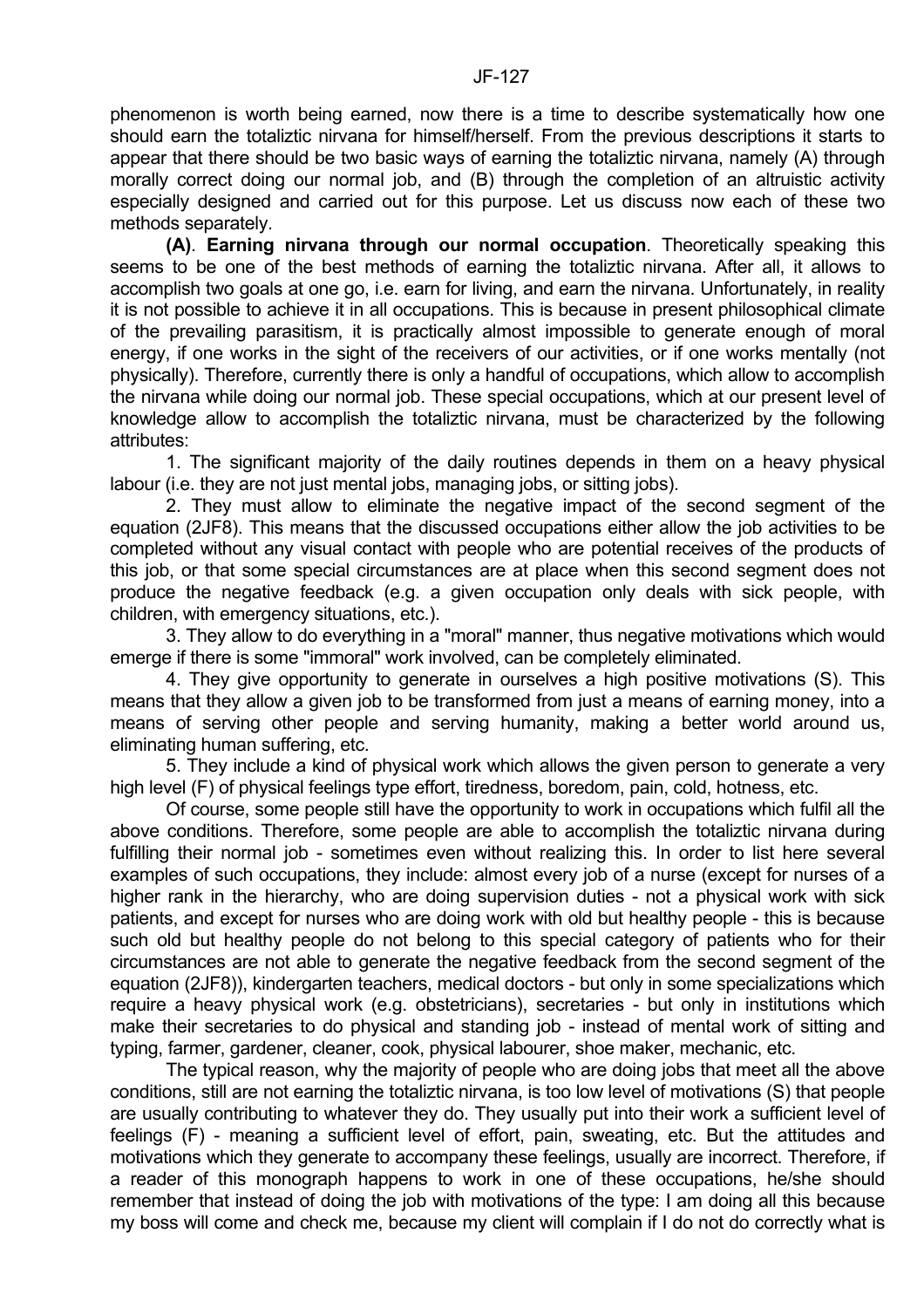required, because I am paid for what I do, etc.; people doing such jobs should switch themselves into the totaliztic way of thinking and start to believe inside of themselves, that for example: I am washing these windows in order to bring more light and happiness to lives of other people, and to allow them to see clearer how beautiful the world outside of their windows is, I am cooking this meal in order to make someone's day more beautiful by allowing him/her to eat a gorgeous meal, I am helping this sick person in order to assist him/her in faster recovery in a pleasant cheerful atmosphere, so that he/she could later enjoy the life better.

 Sometimes, reasons for not accomplishing the state of nirvana, in spite that we do everything as we should, can be the negative feedback from people who accidentally see us during our work, and therefore who may create a negative feedback according to the second segment of the equation (2JF8). Therefore, it is vital to purposely undertake all steps necessary, which are not allowing other people to see and to recognize us during our work. For example, farmers whose farms are close to a public road, may plant a line of trees so that passers by are not seeing them during the work. Cleaners could wear identical uniforms so that the passers by would see them just as anonymous figures, not as individual people. Nurses during service to sick people should place paravanes around, so that side observers and passers by could not see them at work. In turn during the dealing with a given client it is vital to pre-empty a possible negative feedback by letting him/her know that he/she receives a special treatment, that everything that happens is for his/her good, etc.

 Unfortunately, in the present philosophical climate and times, there is an increasingly large pool of occupations which not only do not increase doer's moral energy, but may also reduce very fast the amount of this energy. Let us now list the most typical of the jobs belonging to this destructive category, which does not increase moral energy in the doers. The first group of such jobs are all these which are affected by the negative feedback from the second segment of the equation (2JF8). Therefore people who are doing such jobs for a long time, usually finish having a very low level of moral energy, and thus suffer all sorts of consequences which result from such a low level of moral energy (see the description of these consequences in subsection JF1). Examples of the most destructive of all jobs include: teacher and academic teacher, manager, policeman, debt collector, clamper (i.e. a person who writes parking tickets and arrests wrongly parked cars), executioner, bureaucrat, lawyer, and some others. The second category of destructive jobs are all these which, because of their nature, are not able to generate moral energy at all, or generate only very little moral energy. To this category belong: all mental workers (accountants, office clerks, etc.), computer programmers, scientists, etc. If someone has a bad luck to work in any of these destructive occupations, then it is almost a must to undertake in his/her private time, some additional altruistic moral work to increase this energy. What type of moral work this should be, and how it should be completed, it is going to be explained in item (B) below.

 **(B)**. **Earning the totaliztic nirvana through enduring a purposeful effort**. This is a manner of earning the totaliztic nirvana, which is the most independent from the situation we are in. This manner is open for everyone, because practically everyone is able to find some kind of activity, which is completely independent from the normal occupation, and which is going to help him/her in earning the totaliztic nirvana. In order to better motivate the doer, this activity can be selected from the area similar to our hobby, and therefore treated as a kind of hobby. The manner of earning our nirvana this way, depends on the completion of the following steps:

 1. **Finding an activity which is generating large amounts of moral energy**, so that we can use this activity to earn our nirvana. In order to understand better the requirements that this activity must fulfil, let us again list the reasons why it is so difficult to earn the totaliztic nirvana. They include as follows: (1) In a typical life we have no many opportunities of doing totaliztic moral works intended for the good of other people. (2) Today's "mechanical" ways of doing things give very low values of (F) and (S), thus the product (E=FS) is also very low for them. (3) Many of the everyday activities that we are doing is observed by immoral outsiders who provide the negative telepathic feedback which spoils our results.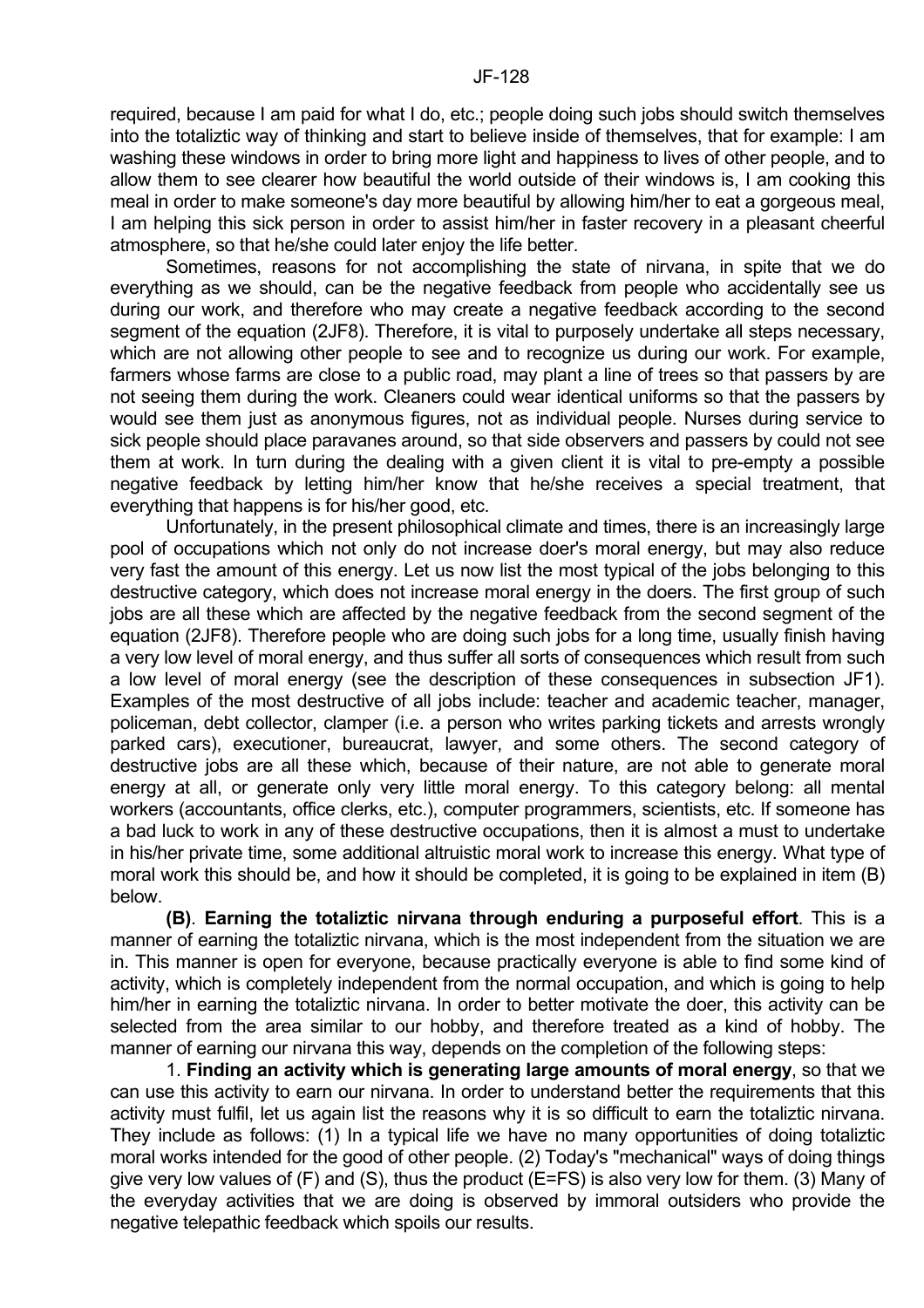For these reasons, in order to earn the totaliztic nirvana we need to find some kind of very special activity (or even several different activities) which on one hand is deprived the above spoiling attributes, and on other hand which allows us to endure a highly motivated physical effort. Such a special activity, according to what so-far I managed to determine, should be characterised by the following desirable attributes:

 - It should be physical. This means that it should yield a very high feelings (F) type effort, tiredness, pain, boredom, monotony, hotness, sleepiness, etc.

 - It should be very altruistic. This means that it should allow to generate the very high positive motivations (S) type: for the good of other people, for the better future, for the improvement of life on Earth, to decrease suffering, etc. It should be noticed that it must not bring to us any financial benefits, or improve our situation, or bring us fame, or help some members of our family, etc., as the awareness of this would significantly decrease our motivations. It also must not spoil our health or have guaranteed bad consequences for us, because this would also diminish our motivations.

 - It should be anonymous. Preferably also no-one should see us during these activities (even such close people as parents, a spouse, or any of our children, as even they may generate some strong feelings and negative motivations which are to spoil our results). The only people who occasionally could be allowed to see us, or to know what we do, are those about the sincerity of whom we are absolutely sure (preferably who also share totalizm with us, and possibly already earned the nirvana, and therefore who understand what and why we are doing, and are going to generate only positive motivations).

 Note that it is not important who is a direct receiver of this activity, as long as the receiver does not know from whom exactly is benefiting, and also does not see us doing what we do. Therefore the direct receiver of our activity could even be nature, or animals - although we should motivate it as being done for the future generations of people on Earth who are going to benefit from this nature or from these animals.

 2. **Choosing the time, place, and the way of carrying out our energy generating activity**. After we find an activity which we are going to use for generating our moral energy, the next important step is to choose the appropriate time, place, and the way of completing this activity. Again these choices we need to do with respect to the rules of generating moral energy that are already established. The most important of these are as follows:

 - The time needed to accomplish the nirvana should be decreased to minimum. This is to loose as little as possible energy for the natural daily dissipation of moral energy. Therefore the best way would be to accomplish our nirvana with the "impact method" described in the previous subsection, by working as many hours a day as our body is able to withstand. Of course, if we are not able to afford the "impact method", then we should work as long as we can. But we must remember that if we earn under the amount of 3 [hps] per day, we never accomplish a nirvana.

 - The place and time of the completion of our activity should assure the anonymity. Therefore we should work in the covered, concealed, or shielded area, to which passers by have no much insight. We also could work at nights, or in early mornings, when everyone is sleeping.

 - The way of doing our work should maximise moral energy that we earned. This means that the manner we do things should in the first instance be so selected that it keeps our motivations (S) at a highest possible level. (This is because in a workplace, motivations are more difficult then feelings to keep them at a high level. In order to keep feelings high it is enough to work very hard. In order to keep motivations very high, it is necessary that all circumstances are selected morally, correctly, and considered by our mind to be the best possible.) It is impossible to keep motivations high, when internally we are convinced that the way we are doing things is not the best in our situation and conditions. For example let us consider the situation that we have a bulldozer, but we do things with a shovel - we soon would realize the nonsense of such hand work, and our motivations would drop down. Of course, the situation would look totally opposite, when we work as an operator of a bulldozer, and we "borrow" this bulldozer without a permission from the owner. In such a situation our conscience would know that we do an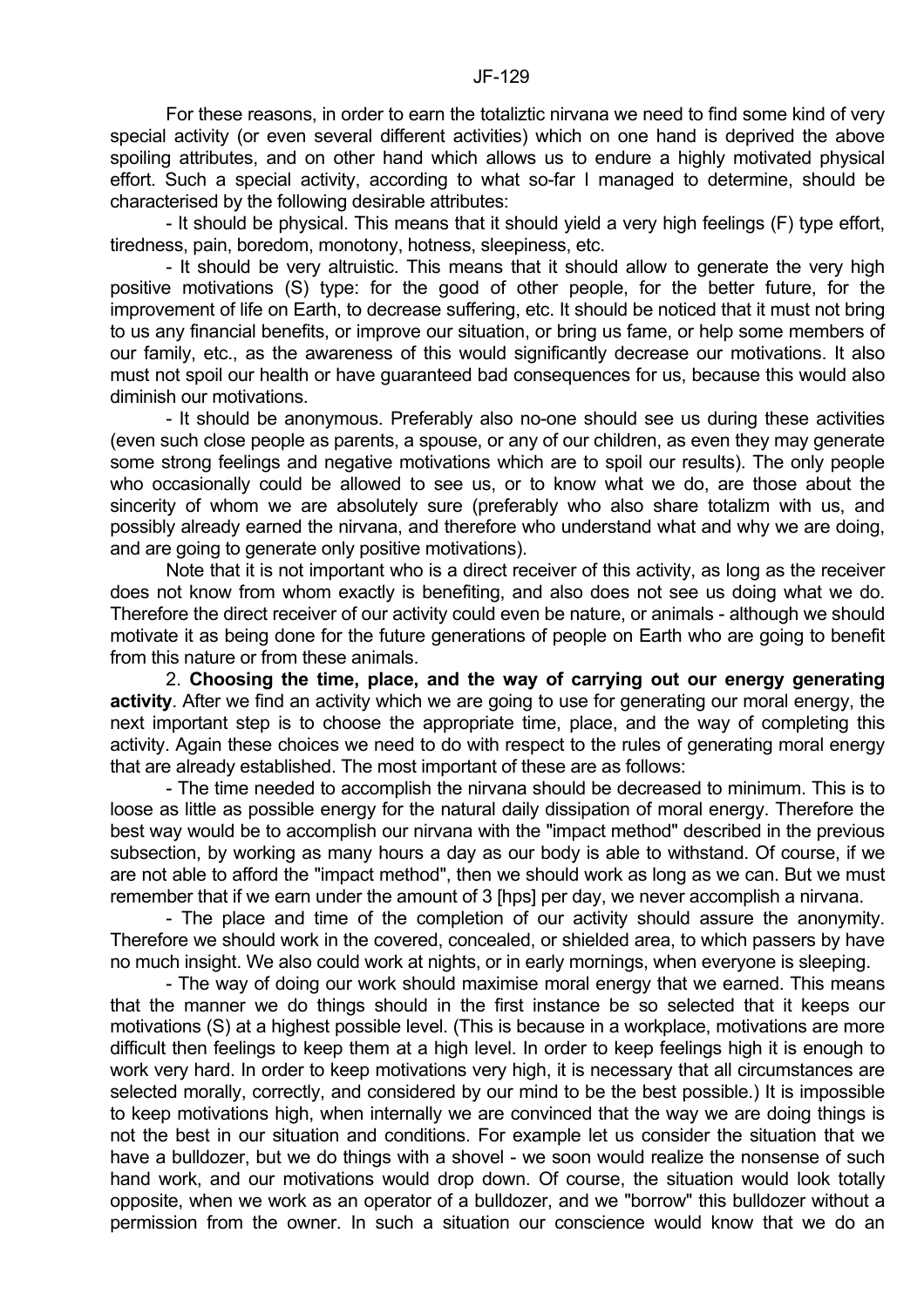"immoral" thing, and would not allow our motivations to raise high. But our motivations still would raise high, when we use a shovel because we work in an area that is unaccessible to a bulldozer, or when we use a shovel simply because we cannot afford a bulldozer - but we are still determined to do the work.

 3. Systematic **completion of the activity that we chose**. When all matters are properly designed and selected, then we can proceed with actual earning our nirvana. During the realization of our pre-planned activity we should try to be:

 - Systematic. With the generation of moral energy is like with building up the physical condition - it is important to continue it without a break: everyday a pre-planned number of hours. We are not allowed to get discouraged when after a few days everything is painful while the effects are not even noticeable.

 - Optimistic. We must keep our faith in the final success, otherwise our motivation (S) will drop down. Of course, it is human to have doubts, and surely after an enthusiastic start we will have moments when the doubts will pressure us. But then overcoming such doubts - if we are able to accomplish it, only increases our motivation (S). Therefore whenever any doubts arrive, we must show the power of our motivation and quickly overcome them.

 Of course, when our efforts of earning the totaliztic nirvana will conclude with a success, we must not "rest on laurels" and stop further efforts, because in such case the nirvana will quickly go away. Therefore, after the nirvana arrives, we need to continue our efforts and further increase our moral energy - possibly with the same, already proven in action, activity. The only difference can be, that we may decrease the number of hours that we devote to this activity to a level which just covers our daily natural dispersion of moral energy (i.e. in average to around  $e<sub>r</sub>$ = 3 [hps/day]).

 The above could be complemented with the information, that in chapter JE of this monograph a branch of totalizm is described which is called the "totaliztic mechanics". This mechanics is very useful in calculations of all quantities which are connected with totalizm. For example, in case of the totaliztic nirvana this mechanics allows to calculate how may days it takes one to earn this state, what is the efficiency of subsequent moral types of work, etc. Below I am showing some practical examples which illustrate how the totaliztic mechanics can be used for calculating various quantities which are important during earning of the totaliztic nirvana. It is worth noticing that all the equations used in these practical problems are already explained in this chapter (their even more detailed explanation is going to be provided in chapter JE). Here are these practical problems concerning earning the totaliztic nirvana:

 Problem 1. Mrs X is accompanying her husband to a one-year contract in a poor area. Because she was going to do only her housewife's duty, and also she had no many local acquaintances, she decided to use the opportunity of the incoming year with the relative large margin of free time, to earn the totaliztic nirvana. She planned to accomplish this nirvana by baking in her own kitchen several different types of cakes that melted in mouth, for which she was famous amongst her friends. Then she intended to anonymously distribute these cases free of charge, to be eaten by residents of a local old-folk home, orphanage, kitchen for unemployed, home for battered wives and children, and drug rehabilitation centre. Her cakes had this property that their heavenly taste was originating from a very intensive contribution of labour, skills, and motivations, while from the ingredients point of view they were relatively inexpensive. Because her kitchen in the new place of living was in a poor condition, and also because making these elaborate cakes was providing a rather high level of feeling (F), she estimated that making one such a cake with the altruistic motivation (S) that she could accomplish, should result in generating around t=6.5 [hps]. How many cakes she should bake in total in order to earn the totaliztic nirvana within the span of n=100 days, if in the initial stage her "u" was at the level of around µ=0.4? How many cakes she should bake each day during this period of n=100 days? Knowing that the ingredients to make a single such cake cost around k=9 \$, what sum of money she must spend to accomplish her totaliztic nirvana?

Solution to problem 1: According to the estimates provided in subsection JF8, and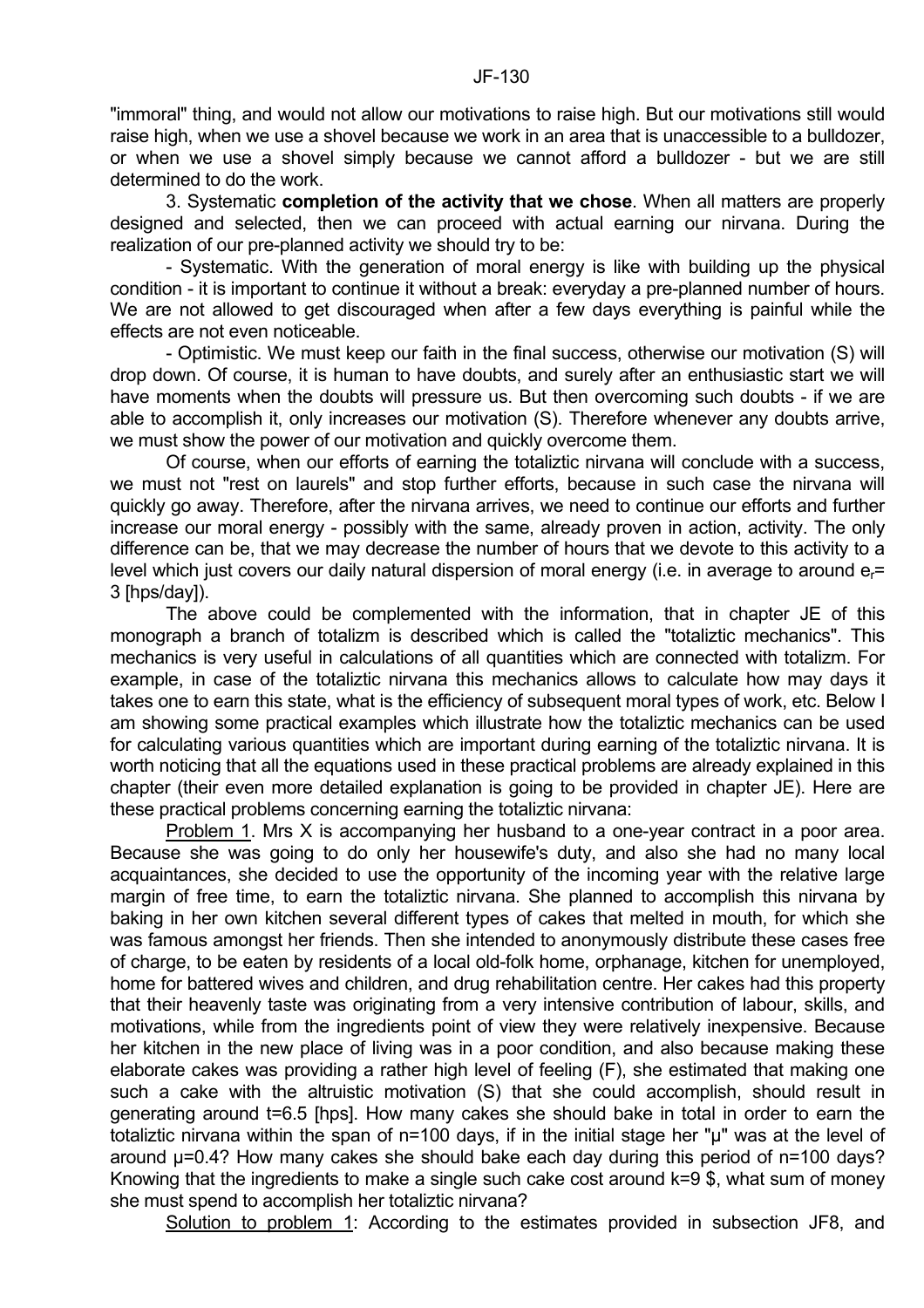assuming that her  $E_{\text{max}}$  is similar to my and equal to  $E_{\text{max}}$  = 2000 [hps], while her  $\mu_{\text{nivana}}$ =0.6, the total amount of moral energy (E) that Mrs X must accumulate in her counter-material body in order to accomplish the level of nirvana, will equal to  $E = E_{max}(\mu_{nirvana} - \mu) = 2000(0.6-0.4) = 400$ [hps]. In addition to this, during n=100 days in the natural manner she will dissipate the amount of moral energy equal to  $E_r = 5\mu_{av}n = 5(0.5)100 = 250$  [hps] (where her average u during the span of these n=100 days was  $\mu_{av}=(\mu_{\text{nivana}}+\mu)/2=(0.6+0.4)/2=0.5)$ . Therefore in the planned period of n=100 days Mrs X must generate the total amount of moral energy equal to  $\Sigma$ E = E + E<sub>r</sub> = 400 + 250 = 650 [hps]. Because the preparation of a single her cake is generating t=6.5 [hps], therefore in order to lift her amount of moral energy to the required level, she needs to prepare around ΣE/t=100 cakes in total. This means that during the period of these n=100 days of accomplishing the nirvana, she must bake m=(ΣE/t)/n=1 cake a day. The total costs of accomplishing her nirvana will amount to around  $\delta$  = mnk = 900.

 Problem 2. After Mrs X (described in the previous example) accomplished the state of nirvana, she started to radiate to others such happiness, while her personality, appearance, and interactions with others changed so dramatically, that her always sceptical towards philosophical issues husband started to also be interested in the totaliztic nirvana, and decided to also have a go at it. He decided to accomplish his nirvana before returning to his normal place of living. At the end of his contract he had a month of free time, so he decided to designate this month for accomplishing the nirvana. He intended to do this with the "impact method" described by totalizm. At the outskirts of the town in which they lived, just by the river and at the extension of the main street of the town, there was an old, and for years unused, rubbish dump, which was forgotten by local authorities. Everyone avoided this place because it attracted local hooligans while it was covered with bush and make an ideal "trouble spot". But it was beautifully located and very close to the town. Because of the beautiful location, and also because of the closeness to the town, it was perfect for a miniature park or a picnic area. Mr X decided, that in the incoming period of bad weather, when this place was visited by almost no-one, he - undisturbed by anyone, is going to turn this place into a picnic area. He planned to cut and to bury the most of the bush, to even the surface, to spread fertile soil, to saw grass, to plant flowers and trees, and to make a few park sits. His wife volunteered to accompany him, morally support him, feed him, and for sustaining her own nirvana also to help him physically by slightly over  $e<sub>r</sub>=3$  [hps] a day, all time "camping" at this area. Because Mr X did not know what his starting level of the zwow energy is, he decided to work everyday for t=16 hours, putting into his work the entire load of positive altruistic motivations that he was able to generate. For the first time he started to feel the arrival of nirvana at the end of 30th day of his totaliztic work (i.e. approximately his n=30). Find out how high was his relative level of moral energy  $\mu$  in the initial moment, when Mr X started to earn the totaliztic nirvana?

 Solution to problem 2: According to estimates and equations provided in this chapter, and assuming that the moral capacity  $E_{\text{max}}$  of Mr X was similar to mine and equal to  $E_{\text{max}} = 2000$ [hps], while his  $\mu_{\text{nivana}} = 0.6$ , the total amount of moral energy that Mr X generated before he accomplished his nirvana, was equal to  $E+E_r = nt = 30.16 = 480$  [hps], where  $E = E_{max}(u_{nivana} - \mu)$ = 2000(0.6-µ) [hps], while  $E_r = n5(\mu_{\text{nivana}}+\mu)/2 = 30(5(0.6+\mu)/2)$  [hps]. Now we can substitute in the initial equation both these components, and convert this equation so that we obtain the formula which allows us to determine the missing value of  $\mu$ . By calculating this missing  $\mu$  we receive the result, that at the time of starting to earn his nirvana,  $\mu$  of Mr X was similar as in his wife, namely at the level of around  $\mu$ =0.4.

 Problem 3. When Mr X earned his totaliztic nirvana, his well being and quality of life gained such a vigour, that he decided by all means to maintain this state for as long as possible. After he returned to his permanent place of living, he spend most of his weekends on anonymous continuation in the vicinity of his area similar beautifying earth works directed towards the public good. When winter arrived, and when due to the freezing of earth he could not continue such works any further, he decided to sustain his nirvana by removing snow very early morning from ignored by authorities, but used by many people side road which was connecting his settlement